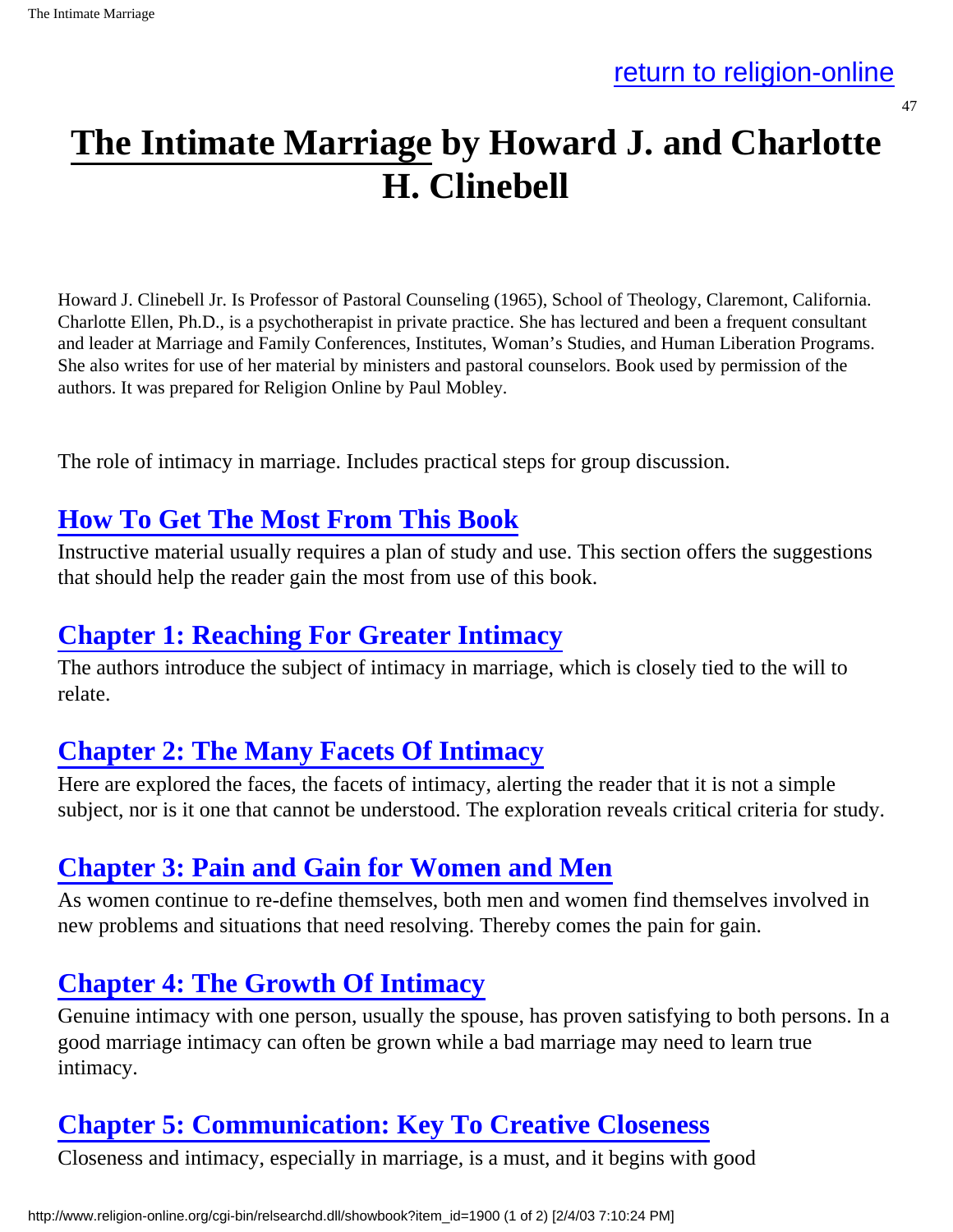communications between the parties.

### **[Chapter 6: Enriching the Seasons of Marriage](#page-93-0)**

A deep relationship will have its ups and downs. The authors suggest eight stages of life, and how marriage relationship can grow, be enriched, when the overall goal is a better and better relationship.

### **[Chapter 7: Increasing Sexual Intimacy](#page-122-0)**

Successful sexual intimacy results from communications between the partners, and learning what is the most pleasant for each partner. Then increased sexual intimacy will result.

## **[Chapter 8: Developing Parent-Child Intimacy](#page-148-0)**

Parent-child intimacy begins when the infant is learning. This learning continues throughout the child's life until at least it has left home to make a home of its own. Understanding the stages of a child's life and how to cultivate intimacy from and with the child will help develop parent-child intimacy.

## **[Chapter 9: The Spiritual Dimension of Marriage](#page-165-0)**

A marriage is not complete when spiritual intimacy is absent.

## **[A Final Word](#page-188-0)**

The authors encourage each couple to grow and continue in growth allowing the efforts here to be a guide along the way, though not necessarily the last word for particular couples.

Viewed 777 times.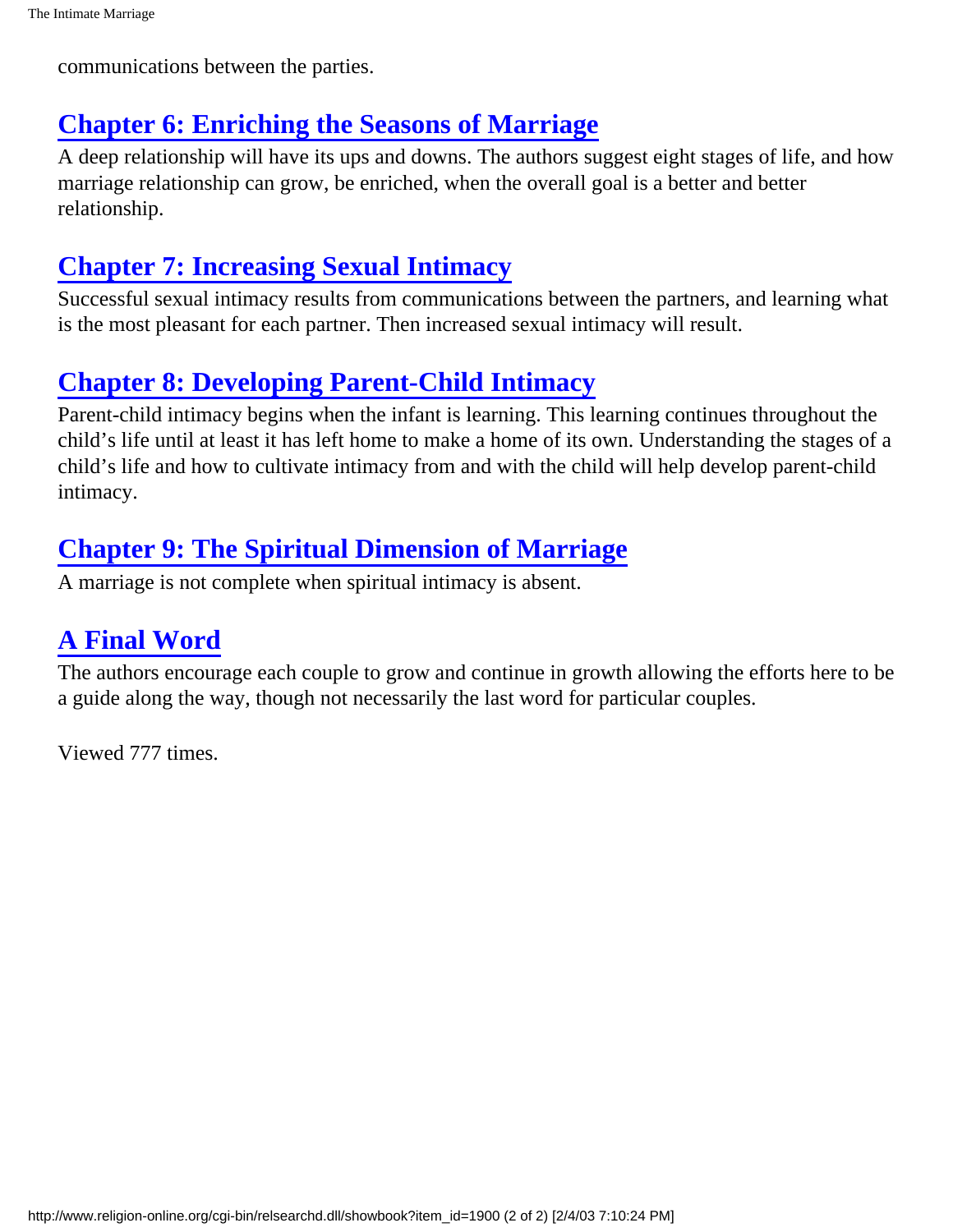### [return to religion-online](http://www.religion-online.org/)

# <span id="page-2-0"></span>**The Intimate Marriage by Howard J. and Charlotte H. Clinebell**

Howard J. Clinebell Jr. Is Professor of Pastoral Counseling (1965), School of Theology, Claremont, California. Charlotte Ellen, Ph.D., is a psychotherapist in private practice. She has lectured and been a frequent consultant and leader at Marriage and Family Conferences, Institutes, Woman's Studies, and Human Liberation Programs. She also writes for use of her material by ministers and pastoral counselors. Book used by permission of the authors. It was prepared for Religion Online by Paul Mobley.

## **How To Get The Most From This Book**

Every marriage relationship has many untapped potentialities. This is as true of the relatively functional, successful marriage as of the malfunctioning, deeply pained relationship. Here is a book for those who wish to release the rich potentials of average or better-than-average marriages. It is a book on the prevention of serious marital problems by two means -- early recognition and correction of problems which could grow, and a continuing approach to strengthening, broadening, and deepening the total relationship. It can serve as a guide to periodic marital checkups.

The book is intended to be a resource for use by the following: (a) An individual or couple who are interested in achieving on their own, more intimacy in marriage, (b) Individuals and couples in marriage counseling, (c) Those receiving premarital counseling or instruction, as couples or in groups, (d) Participants in courses on marriage and the family, (e) Participants in marital growth groups and marriage counseling groups. (f) Professional persons functioning in marriage counseling and family-life education.

For couples who are relating well in some areas, but desire more of what Paul Tournier calls a "total marriage," this book may be a useful tool. Its goal is not to present a single, monolithic model of a "good marriage" or an "intimate marriage"; rather, it is to encourage each couple to work at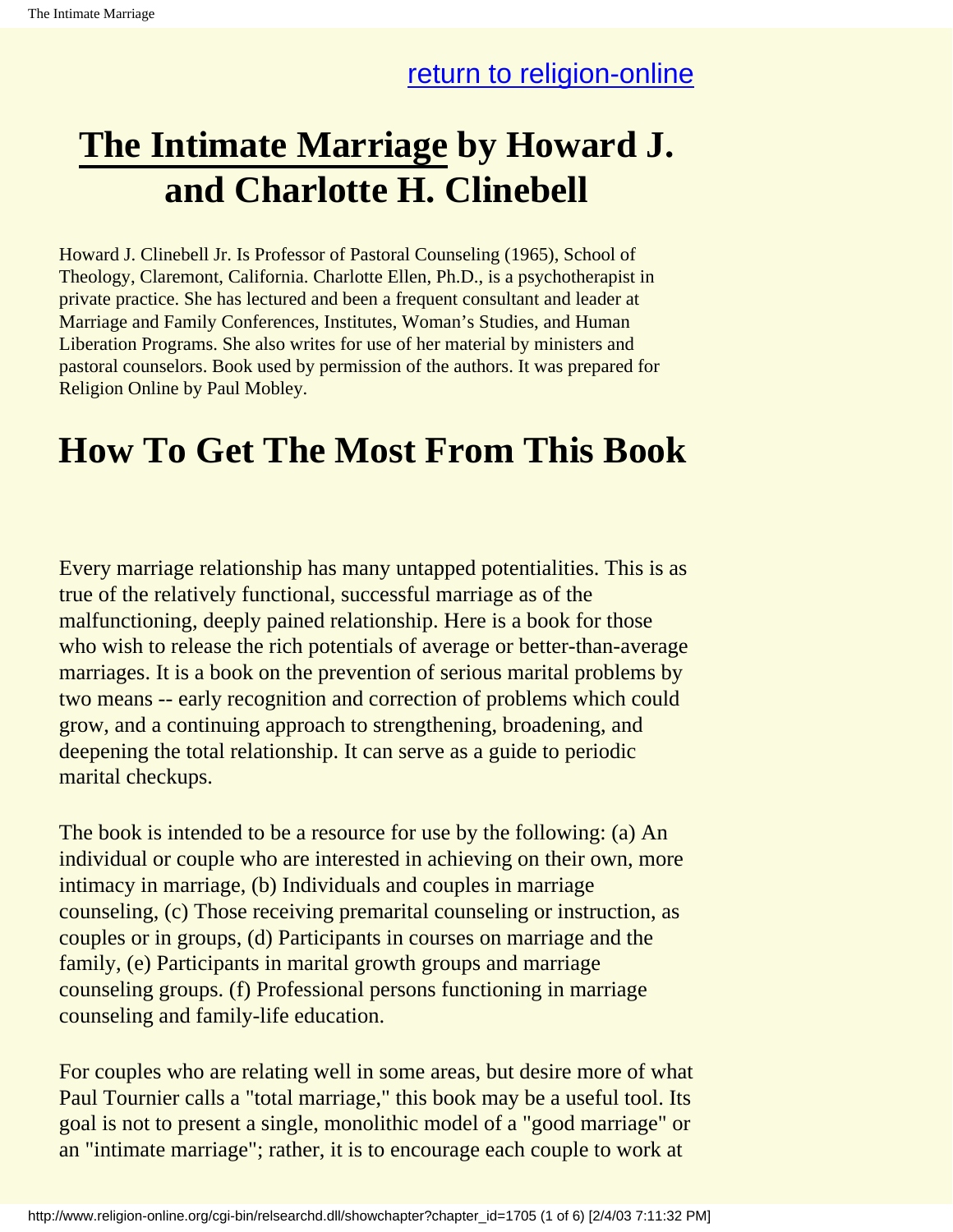developing that style of relationship, with that degree of intimacy which meets the unique personality needs of themselves and their children.

This is a book primarily for couples who desire to awaken or deepen their marriage relationships. As such, its main purpose is practical -- to serve as a resource for helping couples to learn skills of relating in depth. A secondary purpose of the book is to shed light on the nature of intimacy and the process by which it is enhanced. Many couples discover that an understanding of the inner nature of creative closeness and the processes by which couples can move toward it is one important step toward satisfying the universal hunger for such closeness. Other steps must follow -- action steps -- but understanding is like a light on the journey to greater intimacy.

Here are some suggestions to help couples derive maximum benefit from the book:

1. Read and discuss it as a couple. The meaning you discover in these pages will be increased by sharing your reactions, thoughts, and objections with your fiancee or spouse. Set aside some regular time alone together to discuss and reflect on ideas that speak to you. If you enjoy reading aloud to each other, perhaps you will want to use it in this way. If your spouse is not interested in the book, you may find it useful in strengthening your side of the marriage.

2. Apply to your marriage the ideas that are relevant. This will begin to happen spontaneously, if you take step one. Applying what you read is what makes a book like this a marital growth- stimulator. Don't be surprised if the ideas do not seem to work at first. Intimacy in marriage (or anywhere else) takes some doing. Everything has its cost and the cost of a closer relationship, with better skills, is persistent effort.

3. Keep trying the "Taking Action" sessions at the close of the various chapters. Learning occurs by doing. Skills of interpersonal relations are something like muscles -- they gain strength through use. Couples who used these "lab" sessions between meetings of marital growth groups reported that the main barrier was feelings of self-consciousness and embarrassment because of the artifice nature of the sessions. You may feel somewhat the same at first. But most couples who persisted until they go; into the swing of , communication sessions found that they were useful. Adapt the suggested procedures of a session to your own style of relating. Even if your first effort seems mechanical or worthless,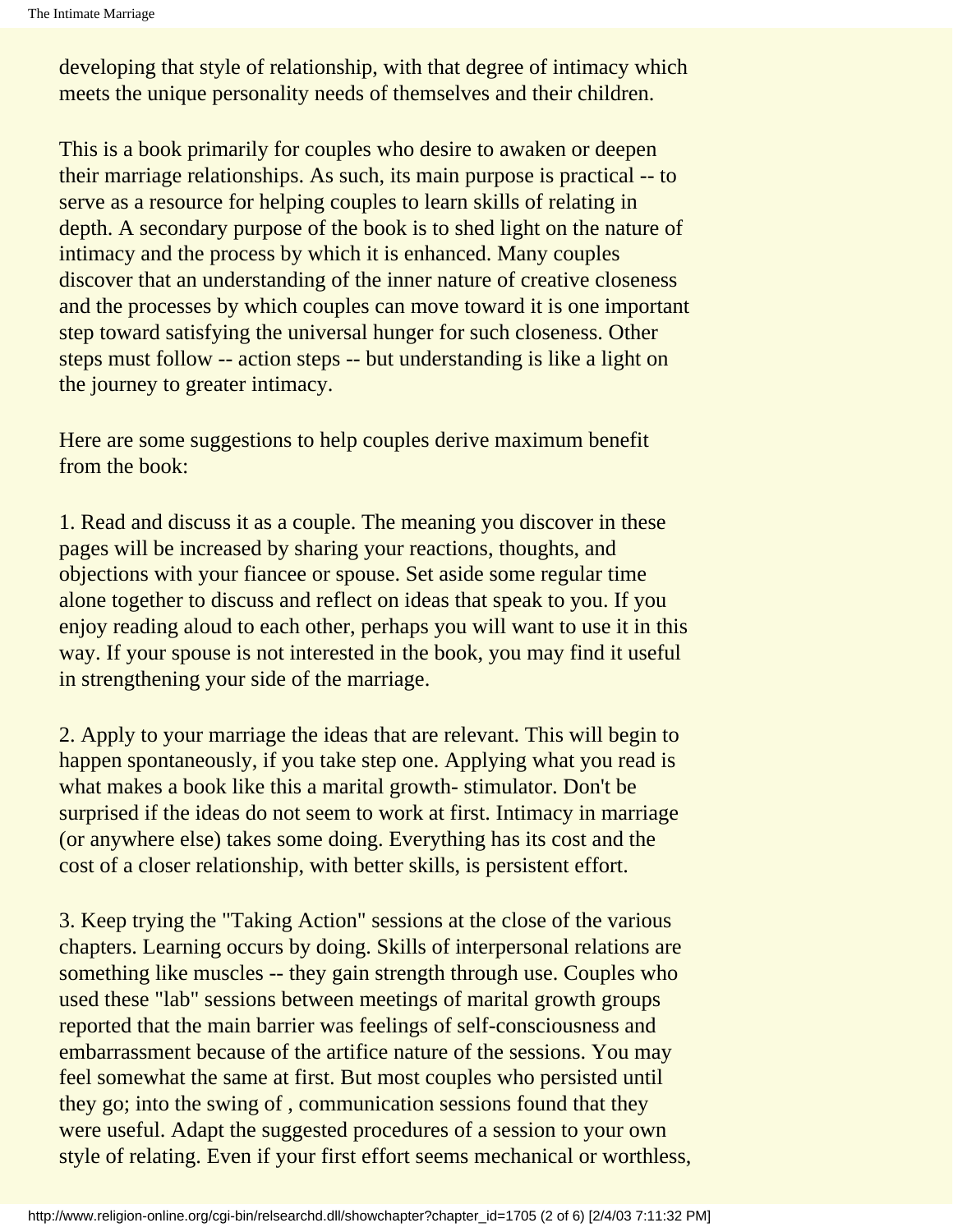we would encourage you to try several additional sessions. It takes that long to discover what value they may have in reaching a more intimate relationship. A number of the exercises are much more effective in couples' groups than when used by couples alone.

4. Join or start a marital growth group. Th ideas in the book will come alive more rapidly if you wrestle with them in a group of three to six couples, all striving for more depth in their marriages. One approach is to invite several couples to your home, telling them in advance what you have in mud (so they won't feel they came under false pretenses). Choose couples who have reasonably happy marriages. (A couple with a crippled or disintegrating marriage needs a marital therapy group with a trained leader, not a marital growth group; their presence in a leaderless group may hurt them and will curtail the group's usefulness to the other couples.) After the couples arrive, the two of you can present some of the ideas that make sense to you from Chapter 1. As others begin to discuss these, your group is off and running. At the close of the evening, ask them if they would like to continue, perhaps with everyone reading a chapter a week before the group meeting. Leadership of the discussion can rotate among the couples. If the group meetings are unproductive or disturbing, it is important to bring in a trained leader.

If your minister or rabbi is trained in counseling and group dynamics, invite him to participate as a guide or resource person. Or, he may suggest someone trained in group marriage counseling. A skilled leader is a major asset to a group; he can draw out the group's potentialities and accelerate the communication processes. Perhaps there is a marital growth or enrichment group already meeting in your church or in a community agency. If not, discuss the matter with your pastor, priest or rabbi to see if he would be interested in initiating a church-sponsored group.

5. Go deeper on your own. Some of the ideas in these pages may whet your appetite for deeper understanding. Recommended readings are included in a section at the end of the book. Reading will enhance your head-level understanding. To deepen your insight on the heart level, regular discussion between you may help; or you may decide to join a sensitivity training group, a professionally led growth group, or perhaps a marriage counseling or therapy group.

6. Obtain professional help if you are unable to achieve what you want on your own. If your communication system has never been effective, or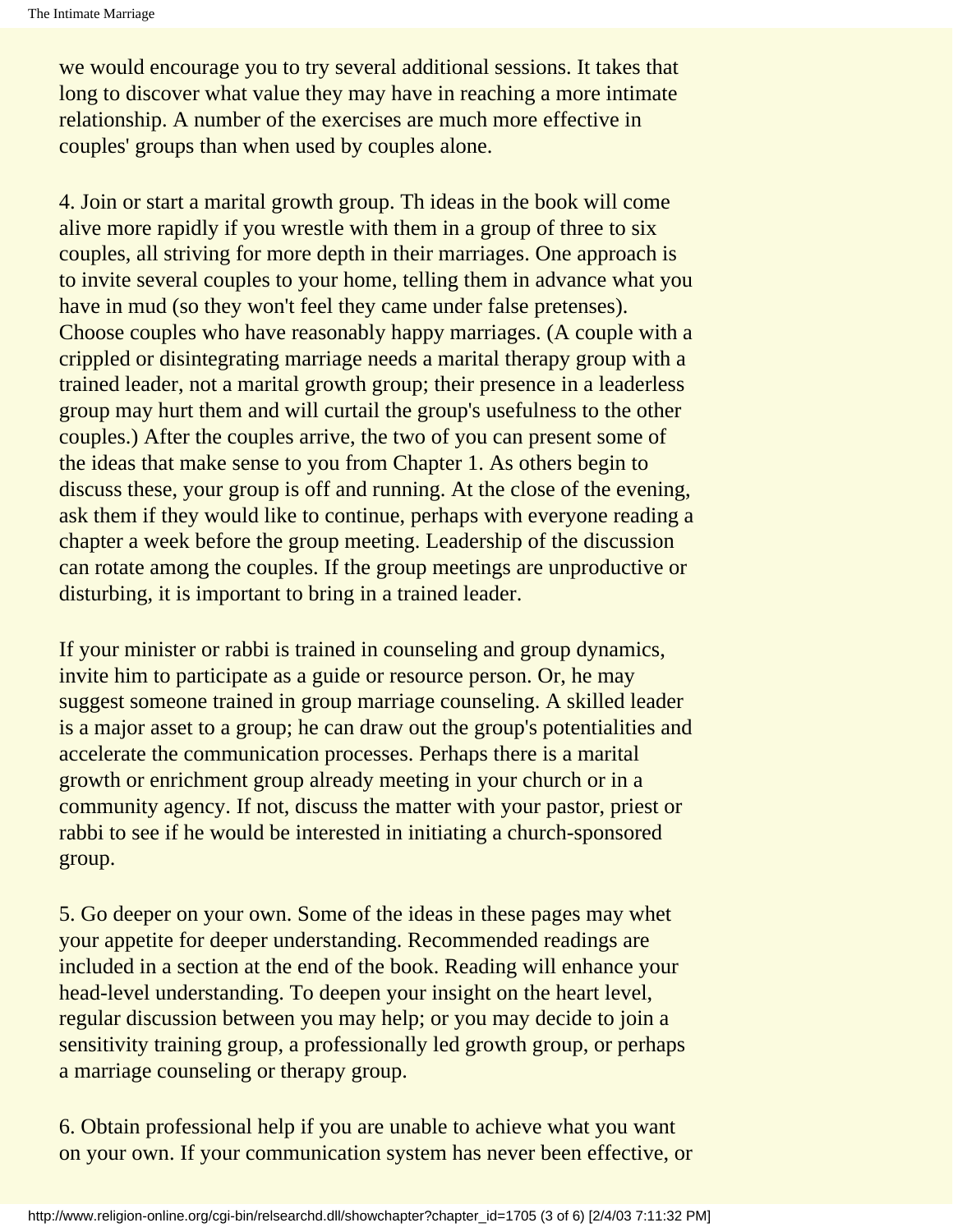if it has "gone to pot" through unconstructive conflict, you will need a trained third party to assist you in building or rebuilding. Through a series of sessions -- individually, as a couple, or in a small group of couples -- a skilled marriage counselor often can help couples work through their walls and learn to use hidden resources for mutual needsatisfaction. To seek such help takes honesty and courage. It isn't easy for most of us to admit we need outside help. But by getting professional help, and sticking with it as long as it takes to be effective, a couple can open the door to a more satisfying marriage. In a sense, this is a do-it-yourself book. But a part of doing it oneself effectively is to use needed resources from outside the relationship. Unscrambling severely distorted communication in a marriage on your own is something like giving yourself a haircut -- possible in some cases, but exceedingly difficult. If a marriage is frozen, the skills of a competent marriage counselor are essential.(1)

The first draft of this book was given a trial run in two groups. To illustrate ways of using this book, a brief description of the groups will be given. The first group was a short-term marital growth group composed of five couples in their thirties. They have functional marriages and had indicated an interest in developing more creative intimacy. The group met two hours a week for four weeks.(2) Couples read certain chapters in the book prior to each meeting; they participated as couples in the "Taking action" sessions between group meetings.

Interaction within the group was vigorous: couples began to discuss their own patterns of relating early in the first session. Striking differences among the couples became apparent to the participants -- for example, in their ways of handling hostility. The sessions triggered increased

marital-partner communication between meetings. After session one, two couples reported that they stayed up until 2:00 A.M. talking about their marriage. Another couple reported at the second session, "We appreciated each other more than usual this week after reading about barriers to intimacy." Group discussions of mutual need-satisfaction and communication produced

constructive efforts at these areas. One of the wives commented that it was "exciting to hear how others relate" and to realize that they are different but successful. The group was pointed and candid in its suggestions for improving the book.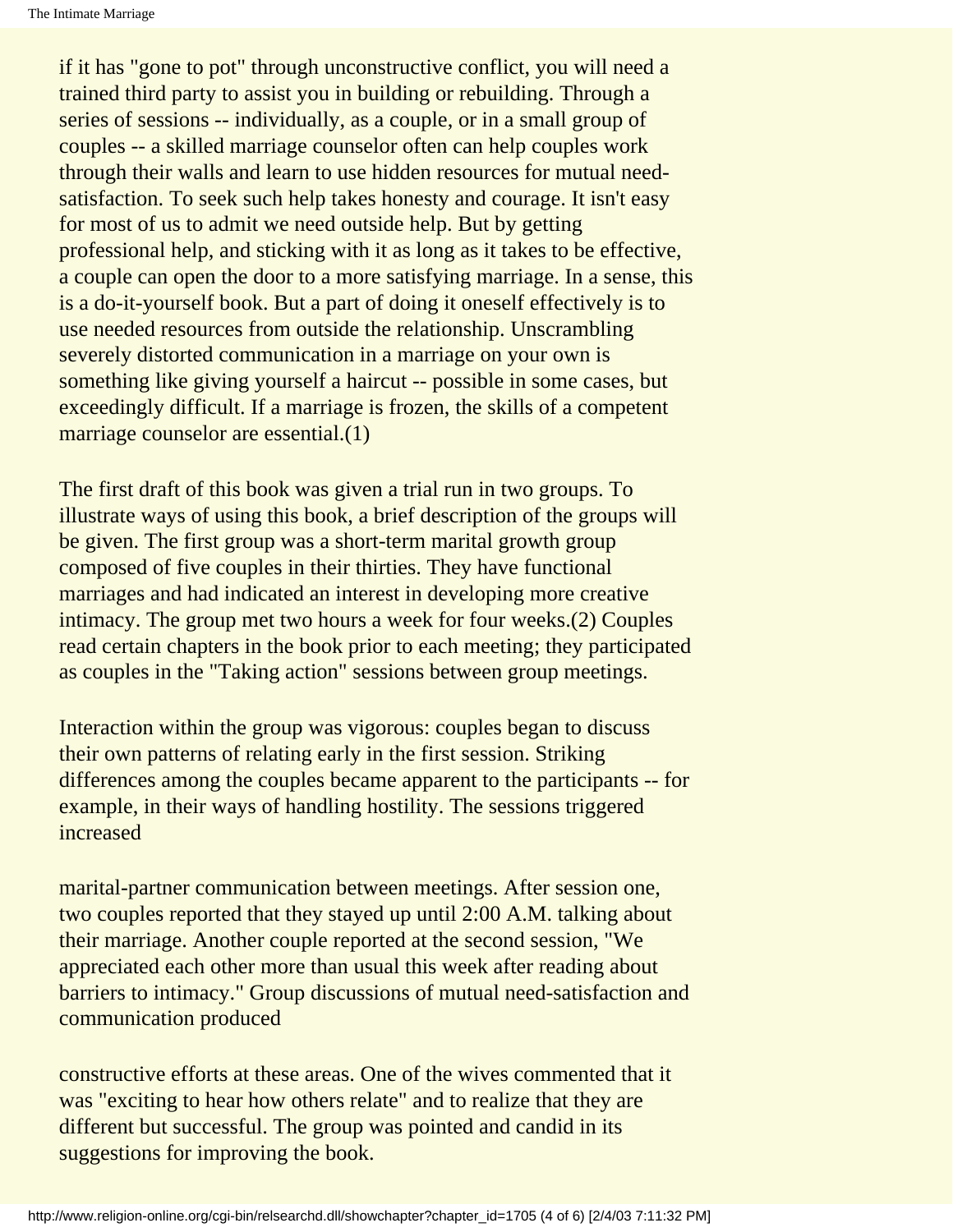The second group was a church-sponsored class on "Deepening Your Marriage Relationship." Three 2-hour meetings were held within an eight-day period. Approximately thirty-five persons were enrolled. During the sessions, key ideas from the chapters of the manuscript were presented. "Practice session" assignments including the checklists of needs, etc., were given. Considerable time was spent during the group sessions on questions, discussion, and feedback from the "homework" the couples had done in their own lab sessions.

In spite of the short-term nature of the class, it seemed to stimulate constructive communication among some of the couples. These comments are from the evaluation session at the end of the course:

> It opened a variety of areas of marriage where we can work constructively, realizing that a more need-satisfying marriage is possible. It is our present view that marital growth groups of at least eight sessions tend to be more productive.

> The course started us thinking again about the areas in which we want to grow and suggested techniques that can be used.

Gave us some insight into our problems and made us realize that some problems that seemed only personal are really universal.

The series helped to begin new discussions of us -- who we are and where we expect our relationship to go from here. Even though we didn't agree on some things, at least we are talking more.

My husband and I, for the first time, have discussed many of these areas and hopefully will continue our discussion.

The series confirmed the directions in which we are already moving; we gained courage to experiment more boldly in communication. . . .

It has motivated us to try to develop more areas of intimacy, and to show the deep affection we feel. . .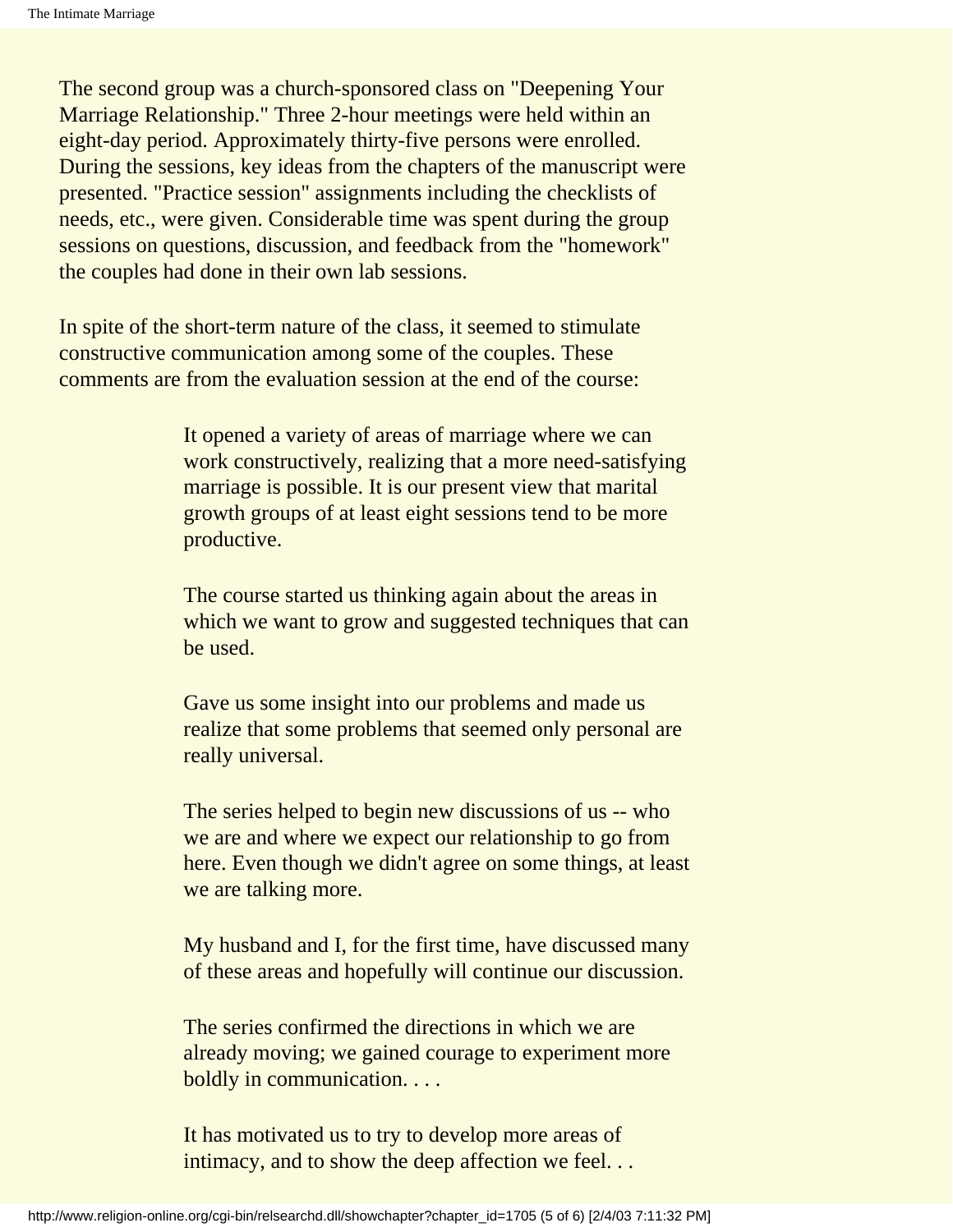... made us conscious of our need to grow, to move from the more-or-less satisfying but static level . . . a helpful start to deeper levels of communication.

There was general agreement that the series was too short; the value might have been increased if a part of each session had been spent in smaller interaction groups of not over ten people.

These two groups are described as contrasting examples of two shortterm group uses of this volume. Both seemed to be helpful to the majority of couples who participated. Had the groups been set up to meet longer, they undoubtedly would have gone deeper and had a greater impact.

#### **NOTES**:

1. One way to discover the names of qualified marriage counselors is to write the American Association of Marriage Counselors, 3620 Maple Avenue, Dallas, TX 75219.

2. It is our present view that marital growth groups of at least eight sessions tend to be more productive.

15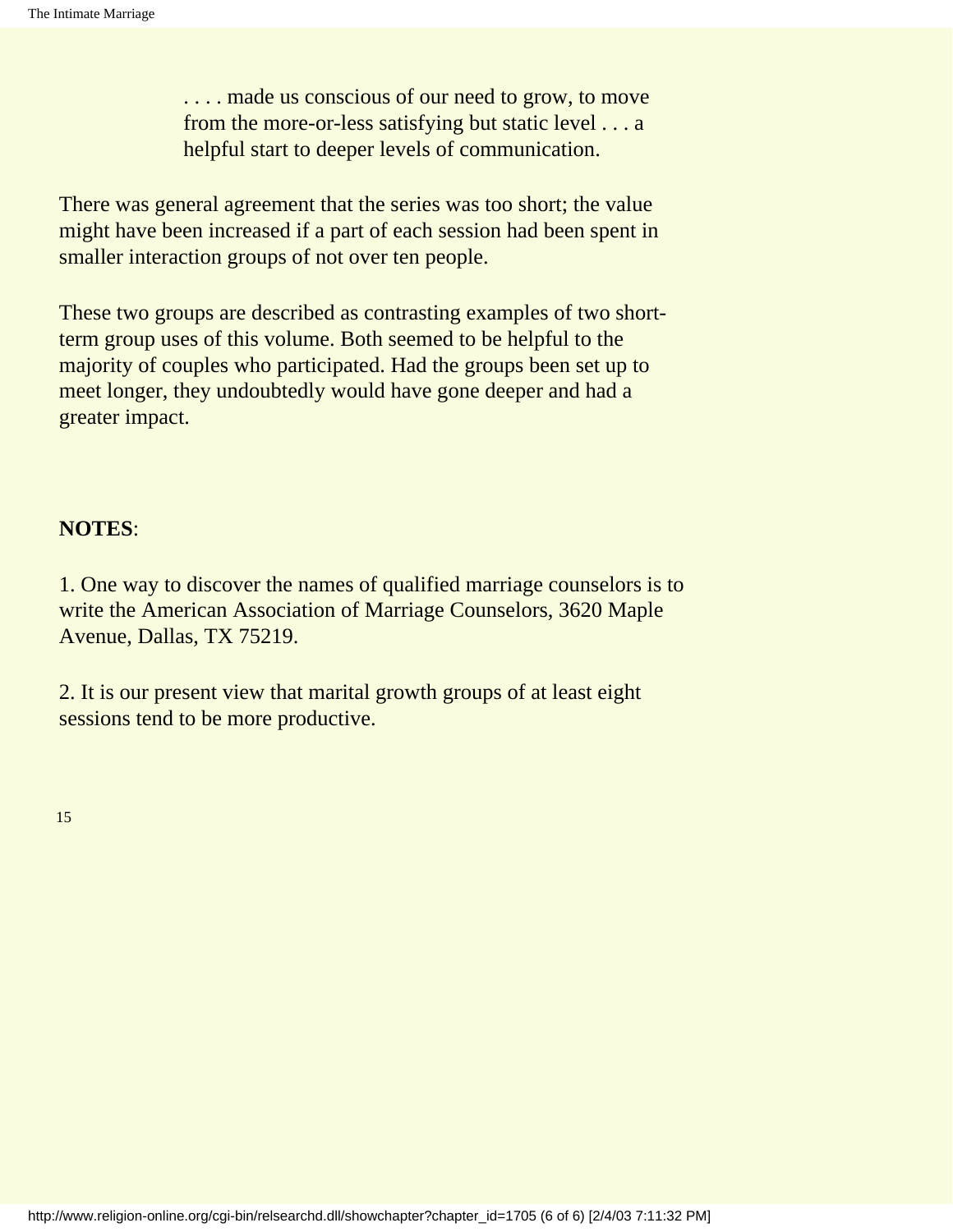### [return to religion-online](http://www.religion-online.org/)

# <span id="page-8-0"></span>**The Intimate Marriage by Howard J. and Charlotte H. Clinebell**

Howard J. Clinebell Jr. Is Professor of Pastoral Counseling (1965), School of Theology, Claremont, California. Charlotte Ellen, Ph.D., is a psychotherapist in private practice. She has lectured and been a frequent consultant and leader at Marriage and Family Conferences, Institutes, Woman's Studies, and Human Liberation Programs. She also writes for use of her material by ministers and pastoral counselors. Book used by permission of the authors. It was prepared for Religion Online by Paul Mobley.

# **Chapter 1: Reaching For Greater Intimacy**

*Can you believe that you and I are a state of mind?* Lois Wyse, Love Poems for the Very Married (1)

Intimacy is a many-faceted diamond. There are as many satisfying ways of relating as there are constructive relationships. One couple may find satisfaction and intimacy in a comfortable,

companionable marriage. Another couple may find it in a tumultuous balance between intense passion and vigorous battle. Most couples find themselves somewhere along the continuum between these two extremes. Intimacy is not so much a matter of what or how much is shared as it is the degree of mutual need-satisfaction within the relationship. When interaction is destructive, or the partners live parallel, "live-and-let-live" existences, or when either spouse feels the desire for something more in the relationship, a couple may seek change.

A marriage counselor hears couples asking many questions. Some they ask in words; others they express with feelings too painful to trust to words; some they ask in the silent language of the ways they relate to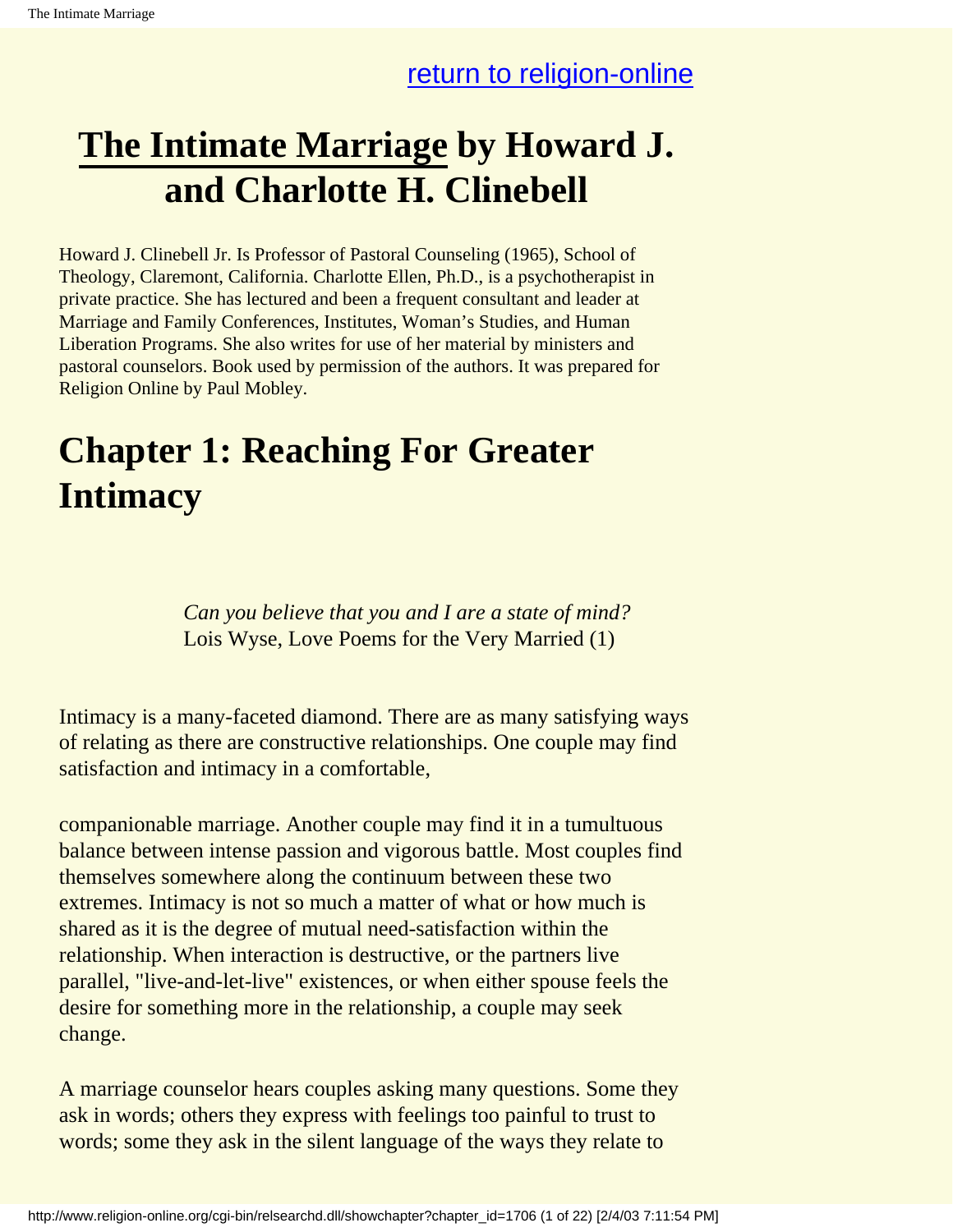each other. Their questions are filled with searching and hurting and longing; with anger and hoping and hunger. The questions are crucially important to them. Finding

functional answers -- answers they can understand and use -- can make the difference between a stagnant and a satisfying marriage, between a withering and a growing relationship. In a deeply disturbed marriage, finding answers that work is often a life and life or death of the relationship.

Couples in relatively stable but non-growing marriages often ask the same questions, with less desperateness but with the quiet urgency of unmet needs.

If one listens carefully to young couples in the early years of marriage adjustment, some of the questions he hears recurring are these:

> How can we learn to get through to each other? We try to talk about our differences, but we end up mad.

How do you get close to another person in more areas than just sex? Sometimes, even when we make love it feels as though we're in different worlds.

How can we work out our differences in habits, and tastes, and values, when each person's way feels right to him?

Why do we fight so much when we really love each other? And without settling anything?

How can I understand her needs when she won't talk? Her feelings get hurt and she clams up. What am I supposed to be -- a mind-reader or something?

Why won't he listen to me? Why aren't my feelings important to him?

How do we get over being single? It's as though we are living alone together much of the time.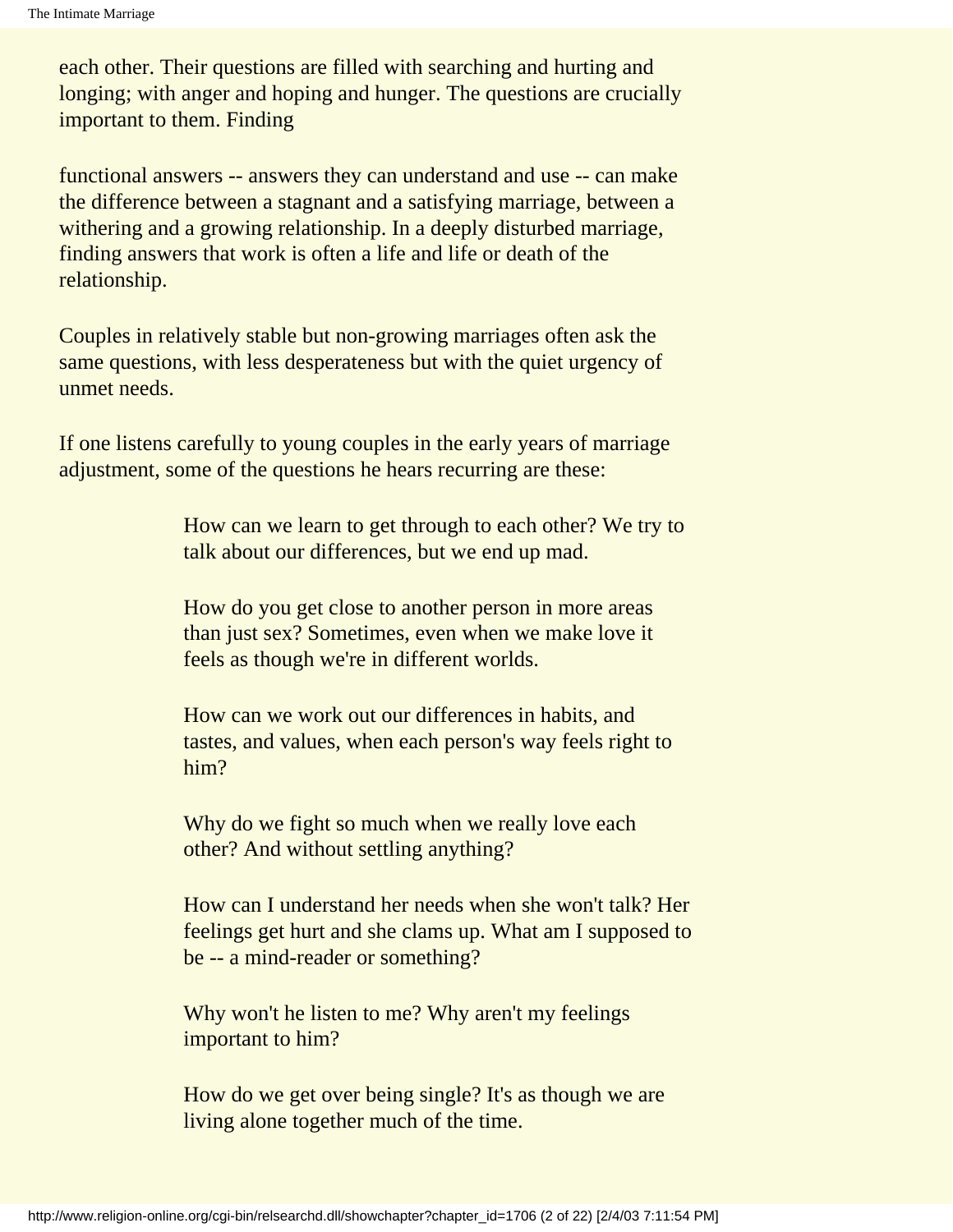Is there something in marriage that goes beyond romance? Something more durable? How do we go about finding it?

How can you keep a person wanting to come home? You sleep in the same bed, breathe the same air, and use the same toothpaste tube month after month. How do you keep a marriage from going stale?

How do we learn to live with each other's differences? Now that we're married there seem to be so many things we don't like about each other.

How can we learn to care more about what really matters to each other -- especially feelings?

What makes a relationship work so that two people not only can get along but even look forward to a long time together? Frankly, if the next thirty years are going to be like the last two, I'd rather not.

If a counselor listens to couples who have been married for fifteen to twenty years, he will hear some of the same questions, but also others:

> How do we get reconnected with each other now that the kids are gone? They were the cement that held us together or maybe kept us from seeing that we were far apart.

We seem to dislike each other and to fight more since the children have grown up.

It's not that we're terribly unhappy -- just fed up with nagging and hurting and not relating.

How can we get something more in our relationship? Some depth? We go through the motions of marriage - have for a long time -- in a kind of empty, shallow way. Sometimes I feel cheated because I know there's more to both of us than we ever give to the other. We're not willing to settle for what we haven't got, any more.

It's when I feel cheated that I think about cheating -- and I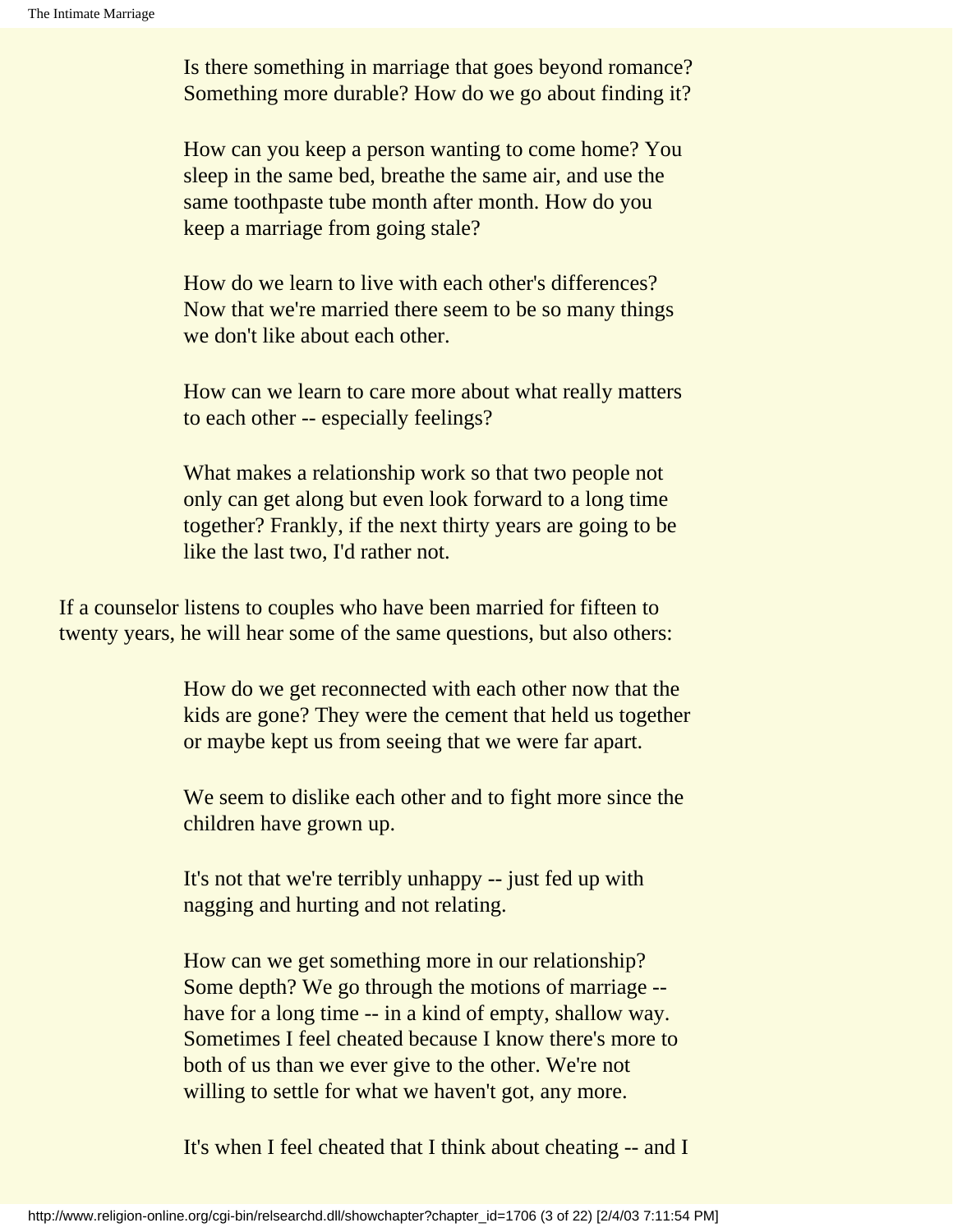don't want to wreck what I've got, even though it lacks a lot.

How do two human beings help each other face the future - - aging and all that? We've both lost our parents in the last four years. It makes us realize that we haven't got forever to make a marriage.

Something tells me the other woman isn't really the basic problem, although that part hurts like the devil. Somehow we've never stopped keeping each other at arm's length. We're kind of marital strangers. How can we get through our wall?

Sex just isn't what it used to be in the early years of our marriage. We still call it "making love" and usually get around to it once a week or so, if one of us isn't too tired or too mad. When I think of the wild fun we used to have in bed, it makes me cry inside. Is there any way to get the fire back in our marriage?

What's the trouble with our love life? We're not romantic adolescents any more, of course, but I wish we could still get that delicious feeling of almost merging, when we have intercourse.

Sex never has been any fun for us. Is there some way to learn at this late date?

He's got a lot of worries on his mind -- his job is a heavy burden at times. But why can't he talk to me about it and let me share some of the load? I try to reach him but it's no good. He says I wouldn't understand. How can I, if he won't talk or let me near him?

Things have built up between us over the years -- hurts, resentments, dead dreams. Now we can hardly see over the barrier. Is there any way to get rid of this? To let the past be past?

These are some of the important questions asked by couples who come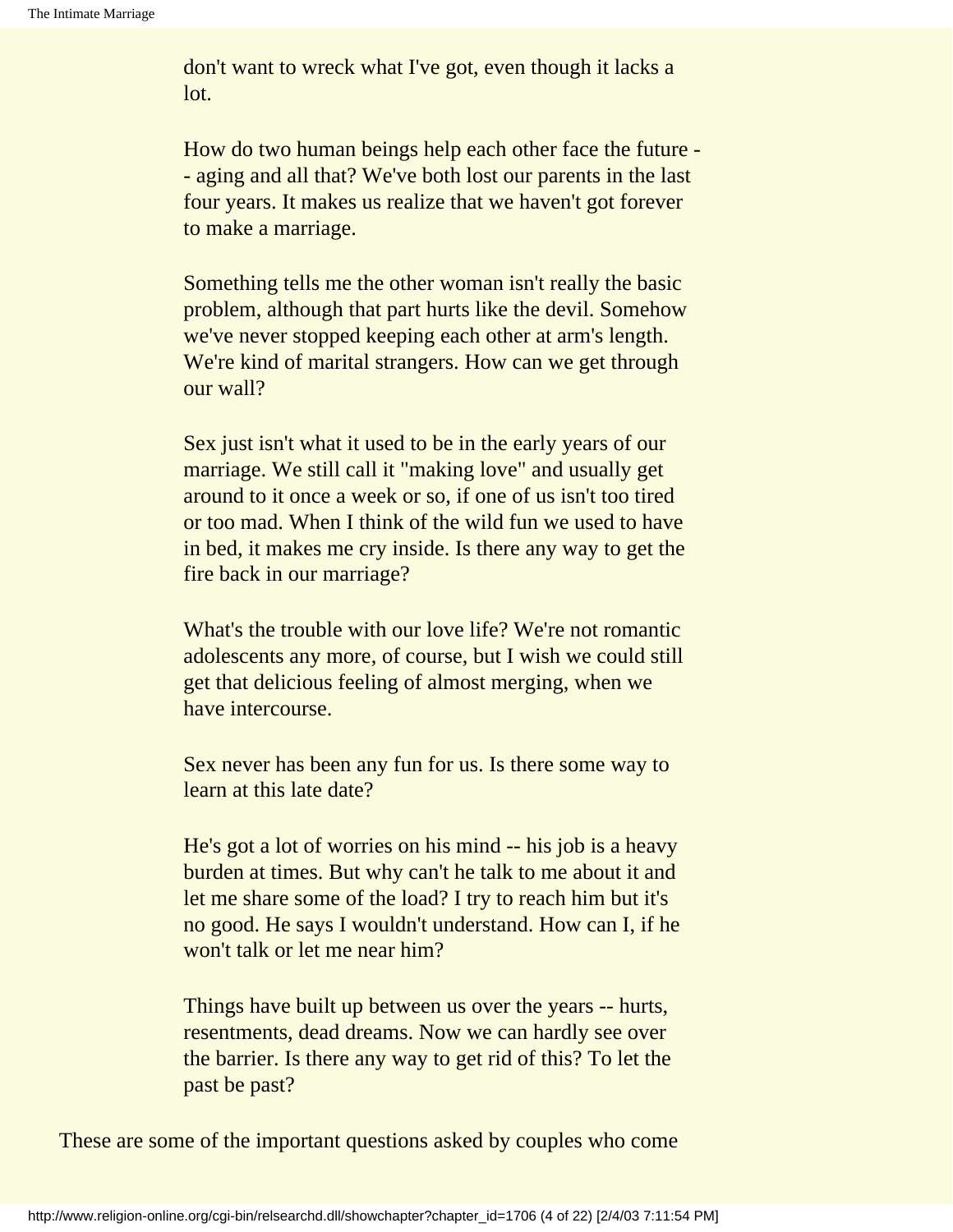for marriage counseling. They have to do with the search for relatedness in marriage. At the beginning of a counseling experience, many couples are too hurt and angry to be able to ask questions which focus on their problems of relating. If counseling is successful, they eventually ask such questions. The ability to ask relationship questions is a sign of hope. Asking the right questions is an essential step toward finding workable answers.

Many couples not in marriage counseling are asking the same searching questions about ways to deepen their relationships. Even those who have relatively effective marriages often are searching for increased richness and depth. Those who have achieved considerable intimacy at one stage of their lives together sometimes find that they must work at developing a new style of closeness as the next stage of marriage approaches. Many couples with relatively healthy marriages are working to make them more so -- more satisfying and fulfilling for themselves and their children. They are working as couples, often with the help of a trained marriage counselor who is equipped to be a "growth facilitator" in relationship. In some cases, they are in marital growth groups composed of from four to six couples with a trained leader. How- ever they are going about it -- alone or with professional assistance, as a couple or in a group -- they are motivated by a desire to deepen their marriages.

Here are three couples whose struggles to relate may help make the problems of the search for intimacy more vivid:

Bill White and Amy Jones, ages twenty and nineteen respectively, are engaged. They expect to be married in about four months. Bill is a junior, Amy a sophomore at the state teachers' college. They have known each other for about a year and a half, and have dated regularly during the past year. Their engagement was announced at Christmas and the wedding is scheduled for June. They both expect to work during the summer and to continue college in the fall, with some financial help from his parents.

Bill and Amy are very much in love. Physically they "turn each other on" and their dates include extended periods of physical intimacy, stopping just short of intercourse. Emotionally they often feel on the same wavelength. They find themselves resonating to the same music, movies, and people. They love to discuss social problems and their solutions. In short, they already have developed a number of areas of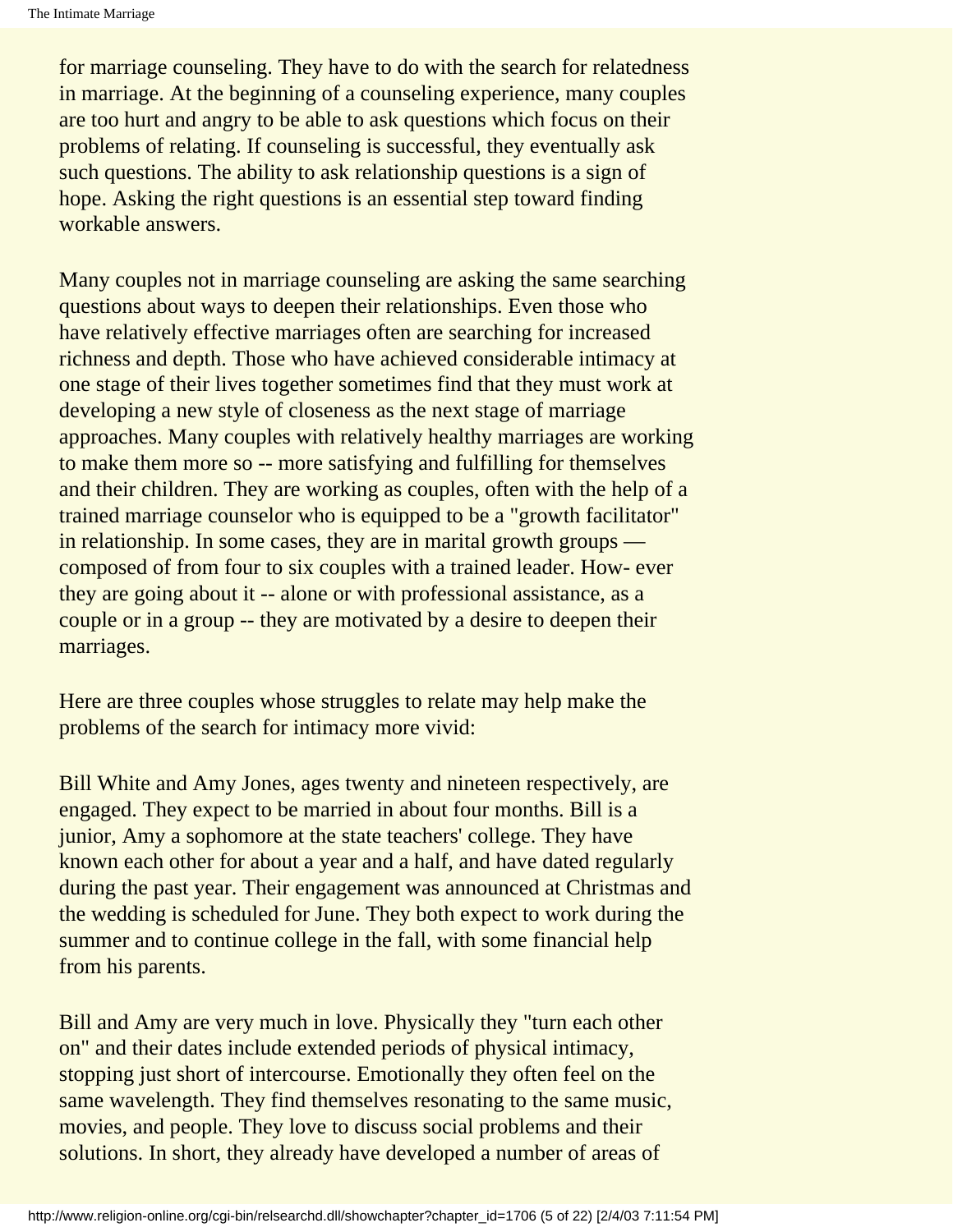relatedness which will be invaluable in their marriage. They are using the period of their courtship and engagement to lay the foundation for bridges of communication which can serve them throughout their lives together.

But in spite of the progress they have made in establishing a relationship. Bill and Amy have encountered barriers to closeness. Bill is often late for dates and although Amy resents this, she is uneasy about telling him how annoyed it makes her. Instead, she smolders and withdraws in a way that Bill describes as "aloof." Sue tends to be pushy at times -- for example, making plans involving both of them without checking first to make sure Bill is in agreement. Bill is hypersensitive to aggressiveness in women, and reacts by being late or "forgetting" about the activity that she has planned unilaterally. His tardiness or memory gap triggers Amy's aloofness, which makes Bill feel rejected and angry. He expresses this by increased tardiness or forgetting. Both know when the tension between them is escalating and the distance increasing. Eventually the loneliness is too much for one of them and a shift toward reconciliation begins. They "make up," but with little understanding of what has actually been going on between them, or of the roots of this interpersonal drama.

Bill and Amy have hang-ups in a number of areas in which they cannot communicate effectively. One concerns their feelings about being financially dependent on his parents. Bill consciously feels comfortable about this, but he responds defensively when Amy expresses her feelings about the importance of a husband supporting his family as soon as possible. It is as though his adequacy as a male is being attacked by her image of the husband's role; consequently he does not even hear the second part of her statement, the "as soon as possible." Another touchy area is religion. Amy comes from a conventionally religious family. For her, involvement in a church organization is a meaningful part of family life. Bill's background, in contrast, causes him to feel that the essence of religion is ethics and the intelligent person can do better without the institutional expressions of religion, with all their pettiness and irrelevancies. Efforts to "talk through" to some common ground of mutual understanding have ended in a collision with the roadblock of strong, partially buried feelings on both sides.

Bill and Amy have much going for them so far as their prospects for building a strong, mutually fulfilling marriage are concerned. Even without help, they will probably have a better-than-average relationship.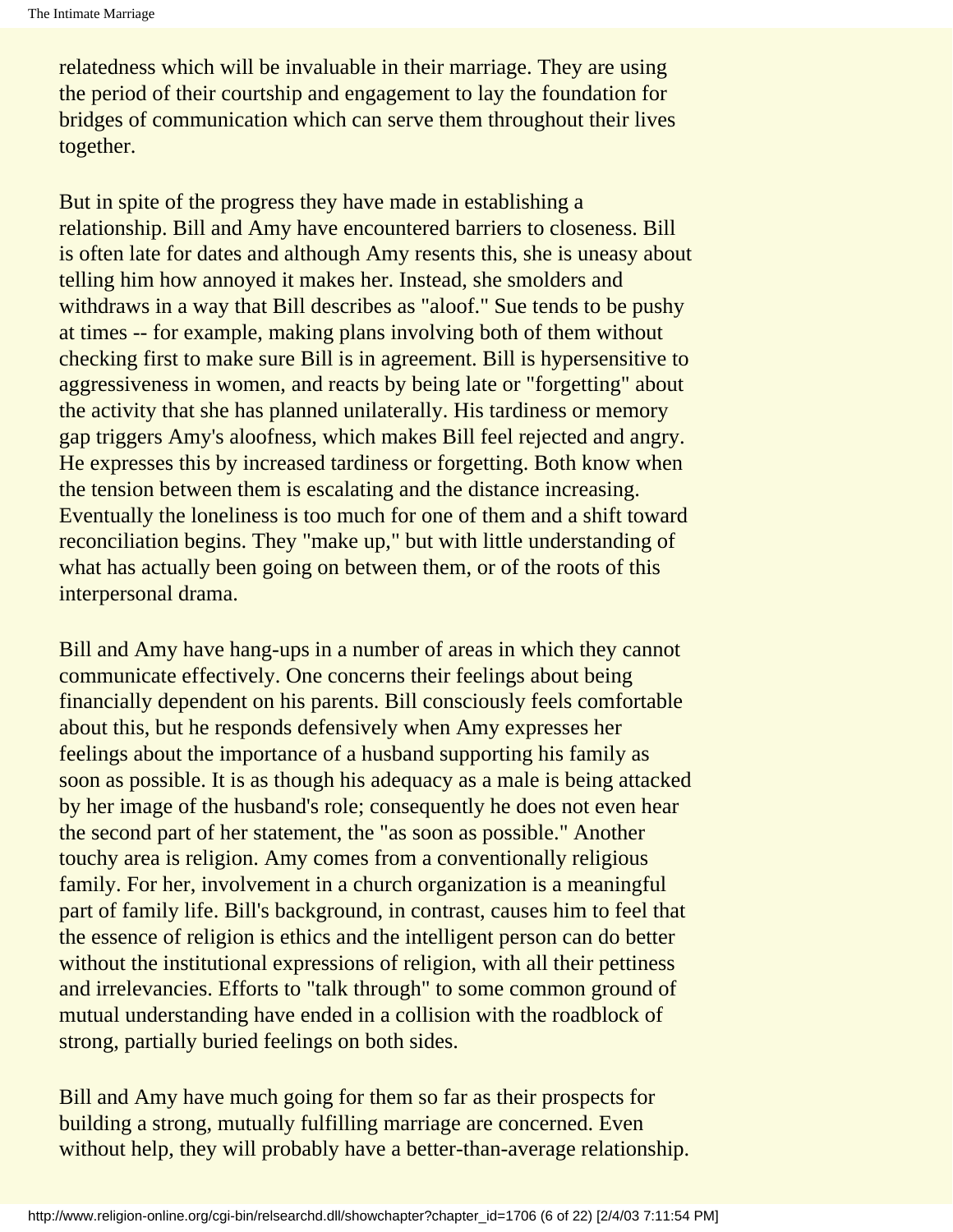But there are blocks in their communication pattern which could

grow into walls through the years. Because of their basic desire for the best possible marriage relationship, and their partial awareness of the barriers to it, they decide to join a discovery group for engaged couples sponsored by the clinically trained college chaplain. Their ounce-ofprevention philosophy could have taken them to a counselor for premarital relationship counseling. Either approach would be a good investment in their future happiness.

Carl and Joan Green have been married for about three years. He is twenty-six; she is almost twenty-four. Both are employed -- Carl as an engineer, Joan as a medical secretary. Both handle their work with competence. They argue occasionally about how long they should wait to begin their family. Joan worked to help put her husband through his last year of a five-year engineering course. Now that he has been out for two years, she feels that it's time to have a baby. Carl wants another two years without the responsibilities of a child, to improve their financial situation. When they argue about this, Joan accuses him of being more concerned about money than about her happiness. He responds by accusing her of being "irresponsible" in her attitudes toward finances and unaware of how a man feels about such things.

Carl and Joan have resentments, annoyances, and hurt feelings in other areas, too. He feels that she nags him unnecessarily about hanging up his clothes and taking out the trash. Joan sees him as "not holding up his end" of the chores around the apartment, particularly in the light of her full-time job.

The Greens have problems in the area of sex. At times, when Carl makes advances, Joan turns over and says she is too tired. He feels rejected and needles her about her faults. Joan wishes that he would be more tender and interested in her when he hasn't got his mind on sex. He wishes that she would show more pleasure in the physical side of their marriage and take the initiative in sex play occasionally.

In spite of their areas of conflict, the Greens' young marriage is satisfying many of their needs as persons. Yet, both Carl and Joan want a great deal more from their relationship than they are currently getting. Underneath their relatively successful coping with most of the new demands of married life, there is a longing for more closeness. As Joan puts it, "Our times of touching are so seldom and so fleeting." Of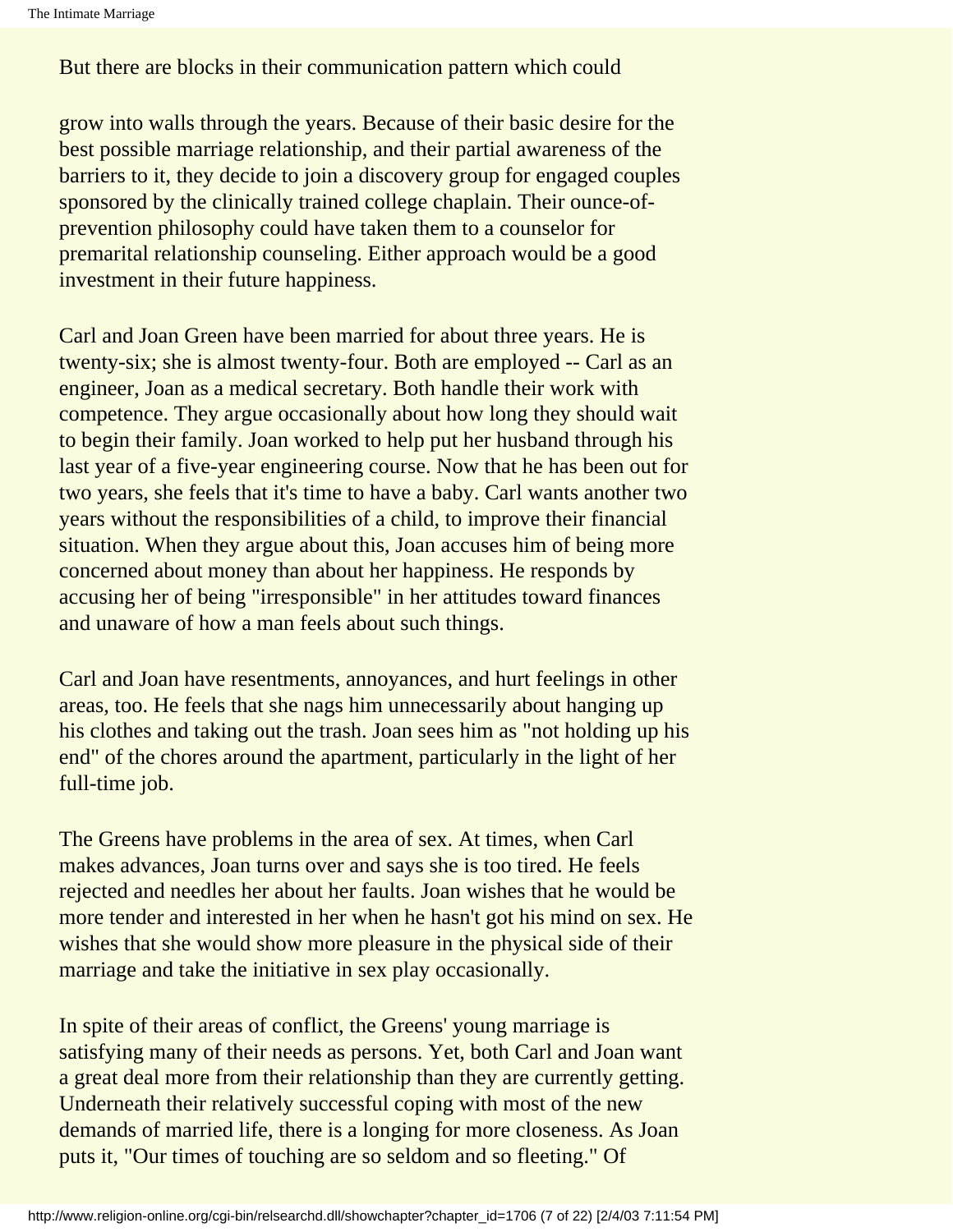course, they are very busy. But even when they have time to try to get inside each other's worlds, they seem to run into an invisible wall. The barrier is higher at some times than at others. On rare occasions, it is low enough to let them share in ways that satisfy their

heart-hungers. But more often, when one reaches out to the other, he bruises his outstretched feelings against the wall. The response to this pain is a retreat into frustrated isolation, or an angry attack, either of which increases the sense of distance.

The marriage of Joan and Carl is hurting but it is not on the rocks. They are suffering from problems of relating which are common among couples in the early years of marriage. Their desire for a deeper relationship is strong. If they make the grade to creative intimacy during the early, formative years of their marriage, they will have the basic pattern for a lifetime of growth and mutual satisfaction.

Young adults in general are deeply involved in the quest for greater intimacy in their relationships. The quest is the life task of this stage of growth. Joan and Carl have two significant assets in their quest. They have a shared desire to develop a deeper relationship, and a willingness to work at realizing this desire. Furthermore, they have known moments of genuine connectedness, however brief; thus they have a clear understanding of their goal. If they can learn how to lower the "wall" which limits closeness and communication in their relationship, their marriage will deepen through the years. But if they do not learn how to lower the wall, it will gain height and impenetrability and increase the distance between them. Unless they can learn ways to multiply their experiences of successful communication, each failure will add another rock to the wall.

Bart and Sarah Brown have just celebrated their twenty-second wedding anniversary. Both are forty-three. Two of their three children are now away from home. Their son is in the army in a distant state. One daughter is finishing her first year at a college one hundred miles from home, and a second daughter is a junior in high school. Already, Sarah and Bart are experiencing feelings of bereavement because of the nearempty nest. They have invested much of their emotional energy for twenty-two years in their children. This has been particularly true for Sarah. Their child-centered marriage is losing its center.

Bart and Sarah have been aware of growing distance in their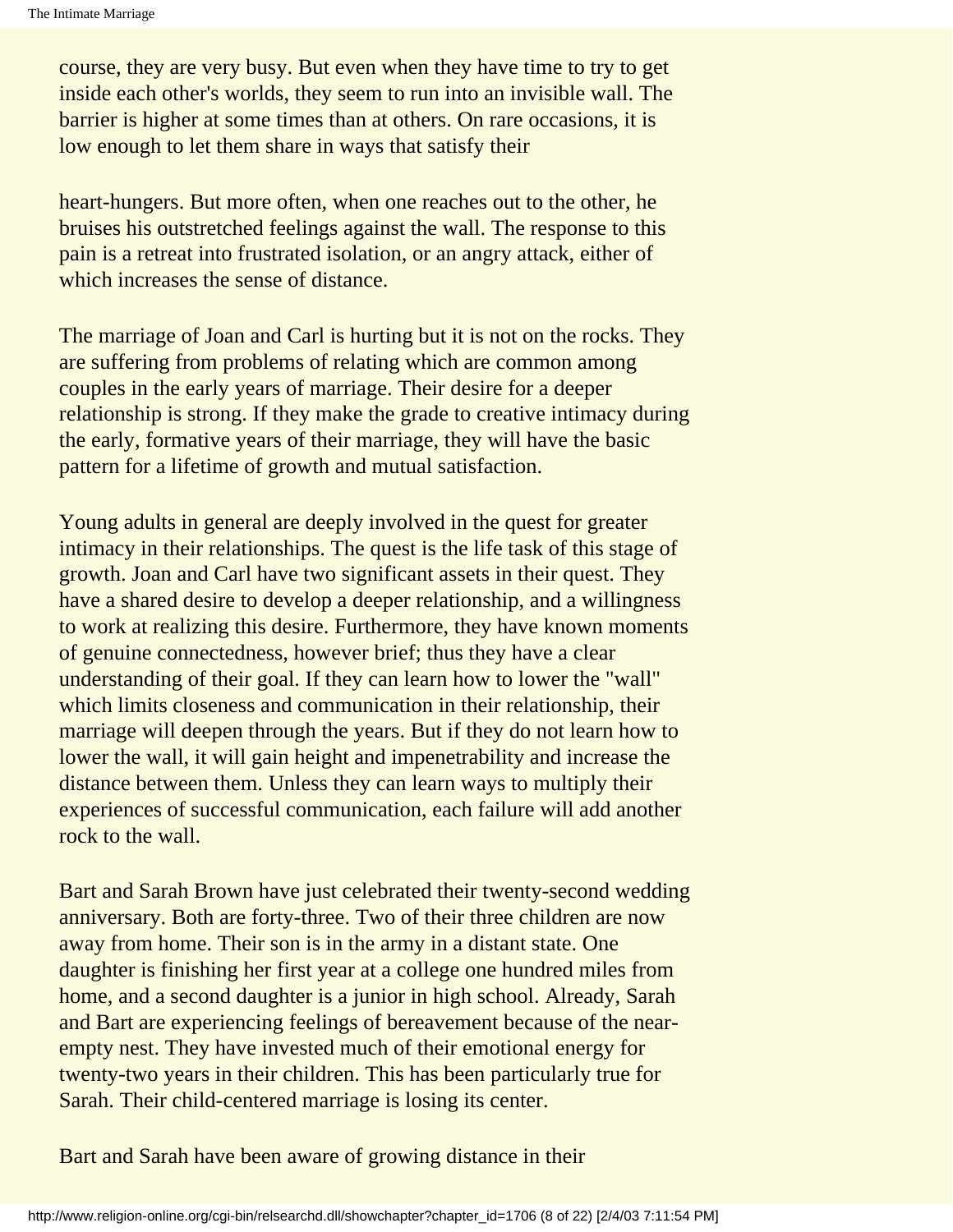relationship. As Sarah put it in a couples' sharing group, "Before the children came, we had something going; but then we both got so wrapped up in other things we didn't work at our marriage, at least not very often." The "other things" to which she referred were Bart's preoccupation with building his law practice and her heavy investment of herself in the children. Periodically, through their late twenties and thirties, Sarah had expressed a desire for more time together and more communication about non-surface things. They discussed this and agreed it was a good idea, but little change resulted. Bart's satisfaction from his professional successes made him less sensitive to the growing distance between them. But he too has known that something vital has been missing and, in a vague sort of way, has wished that it weren't.

The wall in the Browns' marriage has grown higher and deep communication has become more difficult through the years as they have neglected their relationship. Because their lines of communication are in bad repair, they lack the basic tool of conflict resolution. Thus, hurts and petty annoyances accumulate, and the pressure of unmet personality needs produces smoldering anger. After a while, the anger, and the painful loneliness and hunger which produced it, are

transformed to apathy. Their sex life reflects this apathy. It consists of less and less frequent intercourse, with little passion and no romance. The deep loneliness in their marriage has been masked from their friends, and to some degree, from themselves, by their "successful" involvement in child-rearing, vocational, church, community, and social activities. The only obvious clue to the possible presence of a chasm between them is the emotional disturbance of their younger daughter who is currently failing in school, in spite of above-average intelligence. Otherwise, the Browns give the casual observer the picture of a "successful marriage."

One Sunday, Bart and Sarah heard their minister describe marriages in which "two people are lonely together because they have not continued to work at their relationship." The minister declared, "It's more than simply doing things together, although that's important. It's being together both physically and emotionally, sharing in each other's worlds of feelings, hopes, anxieties, and dreams, that keeps in good repair the bridge that joins two persons. It's this that makes love grow and flower." Both Sarah and Bart felt inner twinges as they listened and met themselves in the minister's words. Later, over their after-dinner coffee, Sarah got the courage to describe her feelings during the sermon to Bart.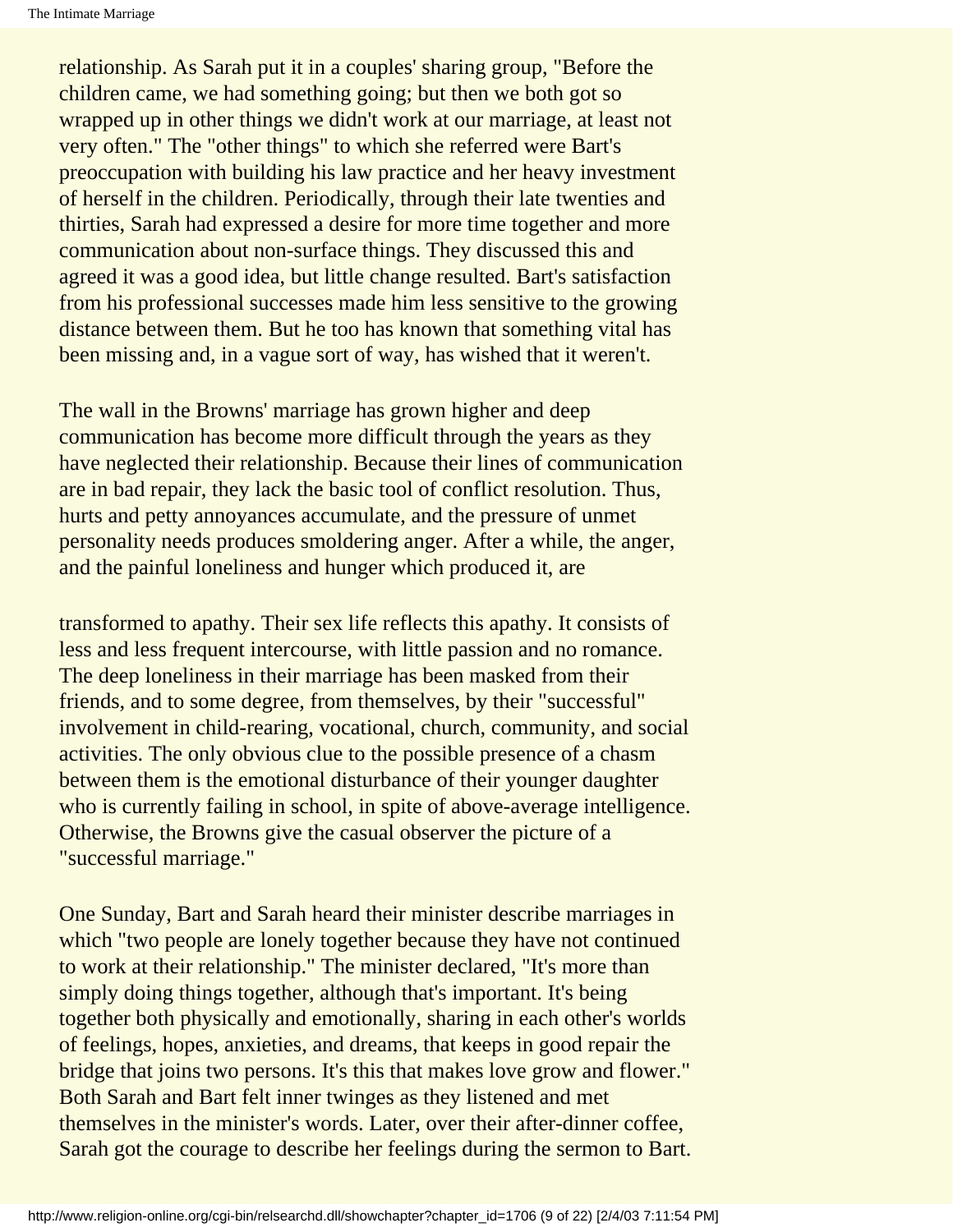He was tempted to dodge behind a denial, but instead he decided to admit that he had had some of the same feelings and that he knew the shoe fitted their marriage. In this way, the door was opened to discussion of their mutual need for more of each other and what they might do to recapture and perhaps even increase the closeness of their early years together.

The awareness of the need for marital enrichment and deepening can dawn on a couple at any age or stage of marriage. Experiences in marriage counseling and marital growth groups indicate that the struggle for increased relatedness may become intense at any time in a marriage. But there seem to be three periods when the search for intimacy is most likely to be active and urgent. The first occurs during the engagement period when the couple is getting acquainted on a deeper level and is experimenting with patterns of closeness and distance. The second is the period of major learning following the honeymoon and usually lasting for from two to five years. This is the time of the meshing of two divergent personalities and sets of needs which were brought to the marriage, and of acquiring the new roles of marital partners. Experimenting with patterns of closeness and distance continues, and, it is hoped, mutually satisfying patterns of relating are evolved through the give-and-take of living together. The third period often occurs during the middle years -- the forties and fifties --when the exodus of the children confronts the couple with their own relationship, in the context of their feelings about aging.

These crucial periods could be described as the three crises of intimacy. Each of the couples -- Bill and Amy, Carl and Joan, Bart and Sarah - represents one of these periods. The nature and intensity of each crisis is influenced by the way in which the earlier search for intimacy was handled. If the degree of meaningful closeness achieved during the engagement period was inadequate, from the standpoint of either partner's needs, the second crisis will be more painful and the necessity for growth more crucial. Similarly, if a couple achieves a relatively high degree of relatedness during the premarital period and early years of marriage, it is likely that they will

continue to deepen their marriage through the years and will take the adjustment of the middle years as the opportunity to discover new facets of intimacy. For a relationship is never stagnant; a live relationship is a changing one. If a husband and wife are not growing together they probably are growing apart. New experiences of intimacy are a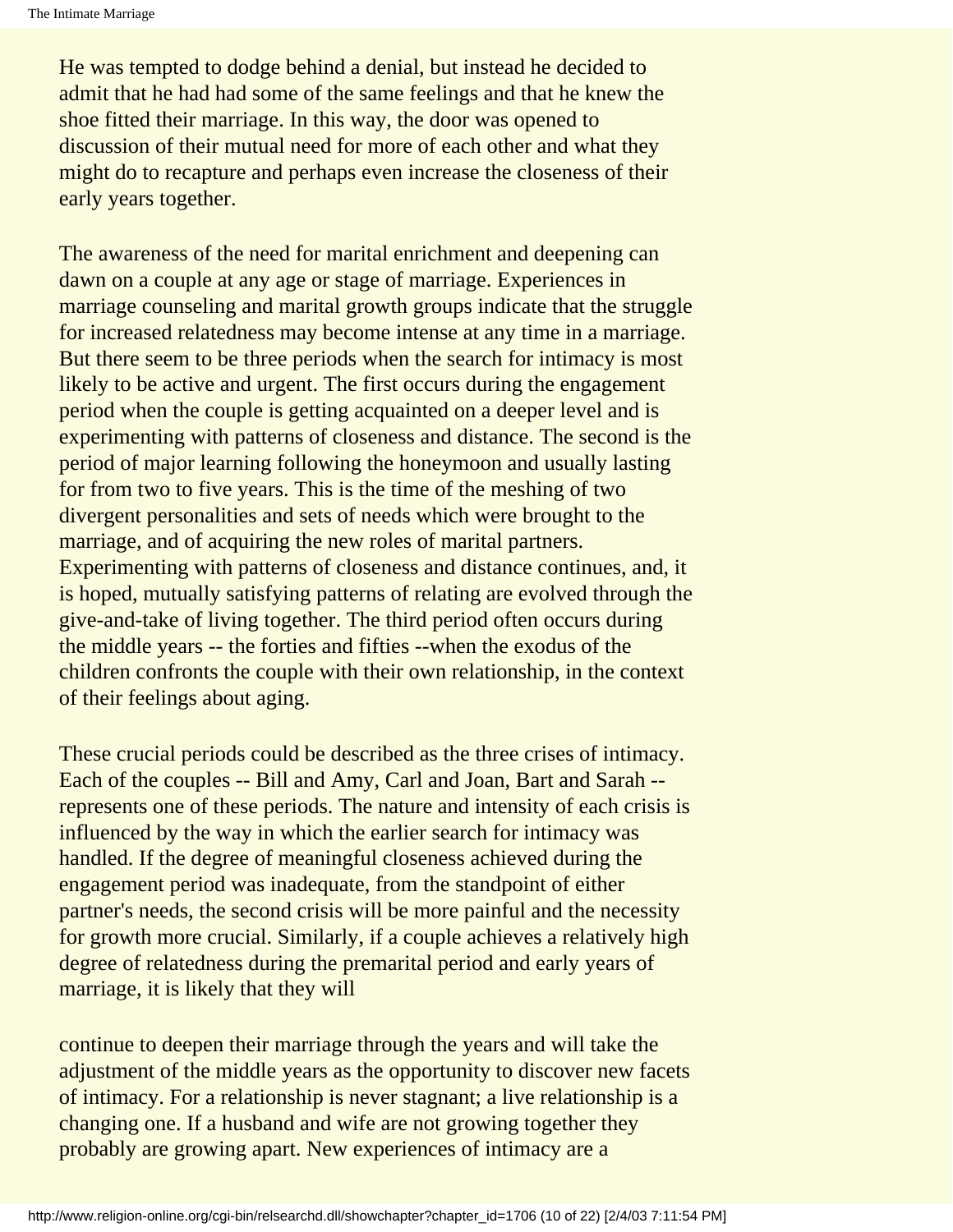continual challenge. Few couples, if any, ever grow beyond the need for alertness to the hazards of a neglected relationship, and awareness of the invitation to adventure in a thriving one.

In Chinese, the word for "crisis" has two characters -- one meaning danger and the other opportunity. Crises of intimacy in marriage have both aspects, whenever they occur. The danger in the post-honeymoon period, for instance, is that failure to achieve an adequate degree of healthy intimacy may leave the couple unprepared for coping with the demands of parenting. As Erik Erikson observes, the achievement of intimacy in young adulthood provides essential equipment for handling the life task of the next period, generativity.(2) The opportunity of the young adult intimacy crisis, on the other hand, is that of laying a foundation of mutuality upon which a life of satisfying sharing can be built.

The danger of the intimacy crisis of the middle years is that failure consigns the couple to facing the years of loss in a condition of creeping loneliness and alienation, and fear. The opportunity is that of another chance to develop a more meaningful marriage, another chance to achieve deeper trust -- trust in a marriage which will allow them to use their longevity creatively and cope constructively with the anxiety of aging and death.

Couples like Bill and Amy, Carl and Joan, Bart and Sarah can achieve greater depth in their marriages providing: (a) both decide they want more depth in their marriage, (b) both are committed to working persistently toward that goal, and (c) both are willing to draw on whatever outside resources -- books, growth groups, counselors, etc. -are needed to lower their walls. The vast majority of married couples can, on their own, achieve more satisfying relatedness, providing they are willing to pay the price of self-investment and mutual effort over an extended period.

Couples who have achieved some degree of psychological intimacy can increase it by working at marriage in some of the ways described in this book. The growth-in-intimacy process can be accelerated by joining with a small group of like-minded couples under a leader trained in group marital enrichment, or by obtaining guidance from a trained minister or marriage counselor. Couples who have always had severe trouble getting through to each other or whose communication lines have been neglected for many years find it essential to obtain expert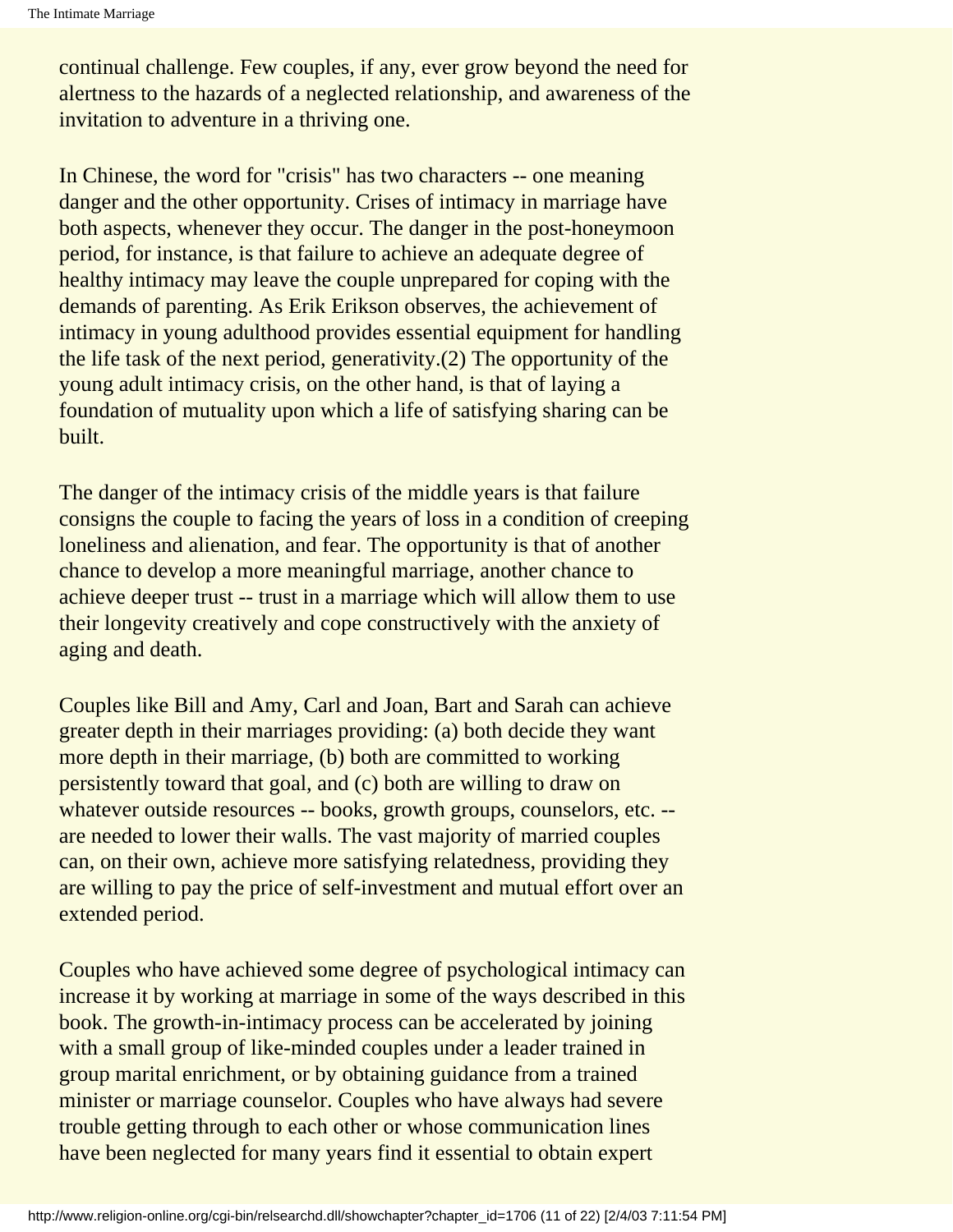assistance. They will still need to work persistently on their own, but self-help methods alone rarely suffice if the wall is high and thick.

Though most couples have the capacity for a deeper relationship than they have yet achieved, the

realization of this capacity is rarely easy. Quite the contrary is true. Time and courage are required and a willingness to express one's own feelings and to understand the other's. Such mutual openness demands of each partner a lowering of defenses, an honesty in recognizing his own responsibility for the relationship. There is a "latent marriage" hidden within each actual marriage relationship; but to bring the latent potentialities of the marriage into actuality takes sweat and struggle by the couple.

#### **THE WILL TO RELATE**

There is in the heart of every human being, a powerful longing for a meaningful relationship with at least one other person. For some, the longing is a conscious awareness; for others it remains unconscious, felt only as loneliness or an absence of meaning in life. This hunger is a part of being human with deep roots in man's long infancy and childhood. Personality is formed and deformed in relationships; a person needs others in order to be a person.(3)

The inescapable need for relationships produces a striving in man which could be described as the will to relate. It is more fundamental than the striving which Sigmund Freud called the "will to pleasure," or that Alfred Adler described as the "will to power," or what Viktor Frankl terms the "will to meaning." These strivings or desires can be met only in relationships. Pleasure, power, and meaning come into full realization for human beings only in interpersonal relationships. The will to relate is man's most basic striving, upon the fulfillment of which other satisfactions depend. Psychiatrist Karl Menninger declares: "The establishment or re-establishment of relationship with fellow human beings is the basic architecture of normal life. . . . To live, we say, is to love, and vice versa."(4)

In various forms and many degrees, relationship-hunger is all about us in our society, as well as within us. In its milder forms it produces loneliness and unhappiness; in more severe forms, it causes the personality distortions of emotional malnutrition; in extreme and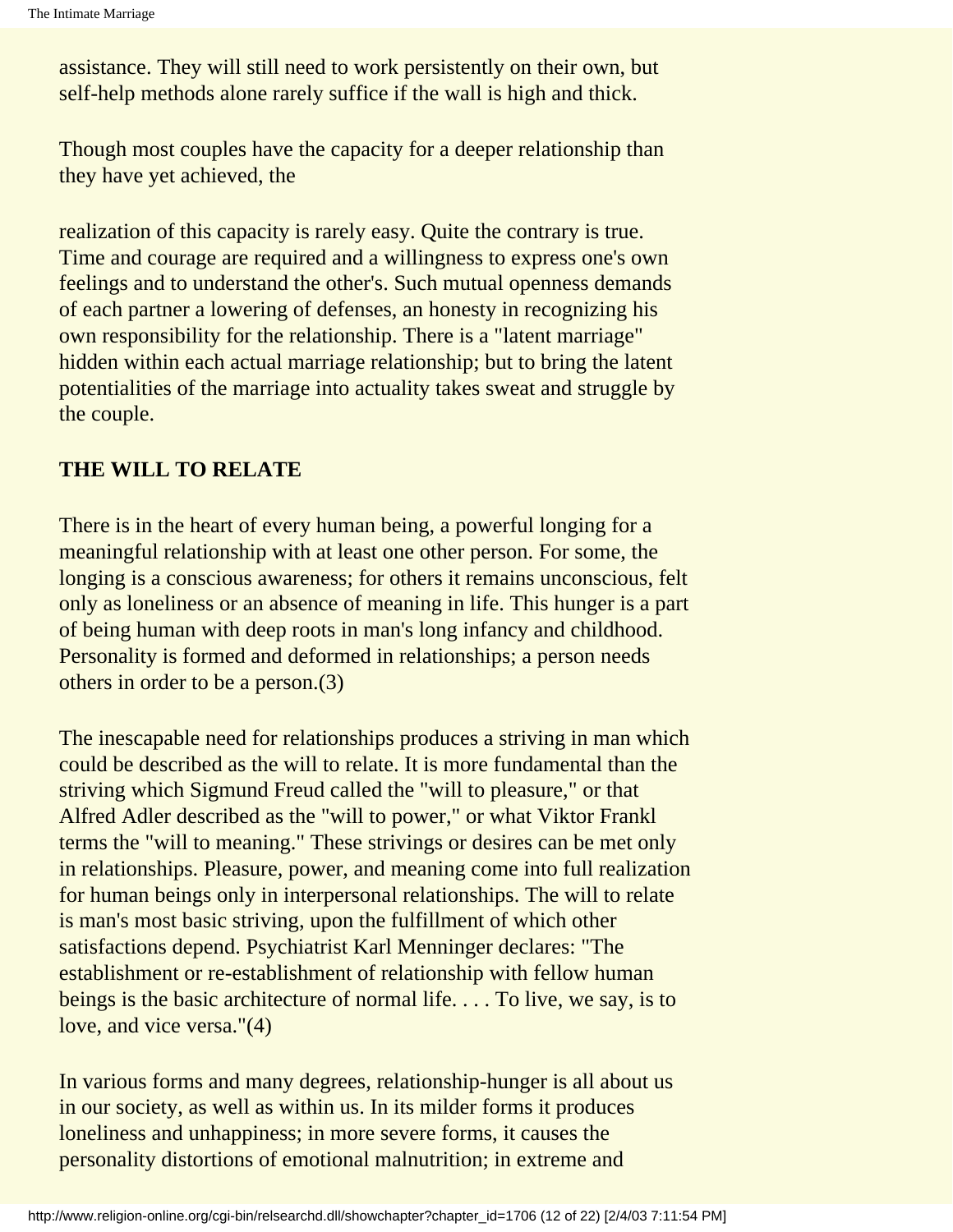protracted forms, it produces relational-starvation and the eventual death of creativity and coping, as seen in mental illness.

The dynamics or driving forces behind the will to relate seem to include both a push and a pull. The push is provided by the need to move away from anxiety and loneliness, the pull by the need to move toward sources of interpersonal satisfactions of personality needs.

One thrust in the dynamics of the will to relate is the desire to satisfy such universal human hungers as the hunger for affection, recognition, caring, esteem, dependency, and sexual satisfaction.(5) The hungers of the heart can be satisfied only in relationships. As sociologist Otto Pollak has put the matter, "Humans are open systems which must exchange input and output with others in order to live."(6) Close relationships provide the opportunity for mutual feeding of the hungers of the heart. The husband, off alone on an afternoon's fishing expedition, thinks of

how he will describe to his wife the huge fish that got away. Even the solitary dimension of the human psyche is essentially interpersonal. Joys and sorrows are incomplete until they are shared.

Another expression of the will to relate is the striving inherent in every person to realize his potential. The drive toward self-actualization is deep within every living organism, including man. Because the realization of man's potentialities cannot occur apart from relationships, the inner drive toward self-fulfillment motivates a person to relate. The striving toward self-actualization is the chief ally of every teacher and learner, every counselor and counselee. It is the indispensable resource in any effort to improve a marriage relationship. The growth drive is present in every person, although in some it seems deeply buried. If it can be activated, it will help to provide the motive power for the process of learning new, more satisfying ways of relating. The inner drive toward self-fulfillment and growth is directly linked with the striving to find satisfactions for the basic hungers of the personality. Only as these hungers are met can growth occur. Self- actualization depends on satisfaction of one's basic interpersonal needs, and thus on the quality of one's relationships with significant others.

Feelings of anxiety often stimulate the will to relate. In his studies of gregariousness, Stanley Schachter described to his subjects a frightening experiment and then asked them whether they would prefer to be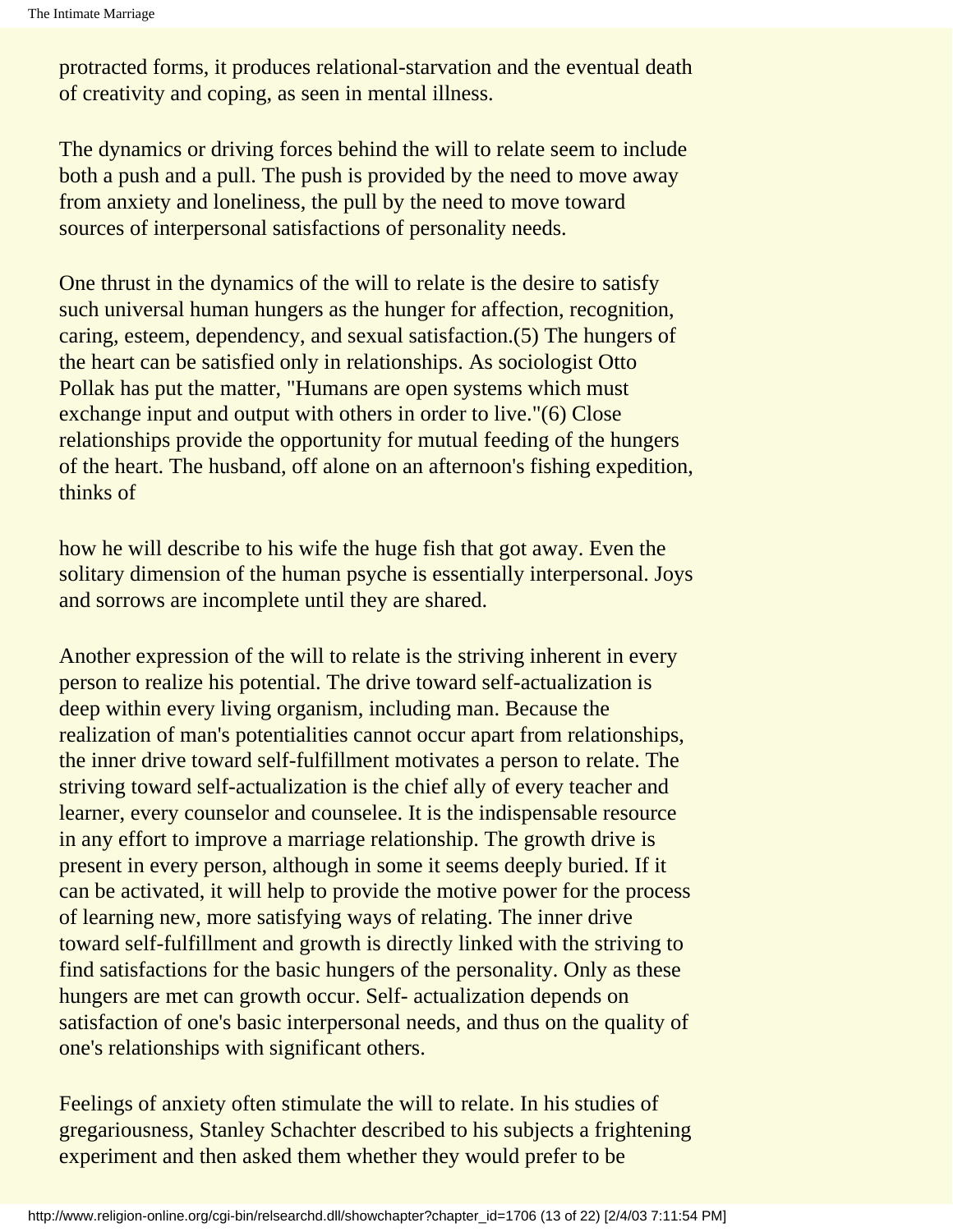"together" with others during the experiment, "alone," or "don't care." Nearly two thirds of those with high anxiety chose to be with others, whereas two thirds of the low-anxiety group indicated that they did not care whether they were alone or together. Both groups, with a few exceptions, rejected the choice of being "alone." Significantly, his subjects generally said they preferred to be with others during a frightening experiment whether they were prohibited from talking, allowed to talk only about irrelevancies, or free to discuss whatever they chose. Apparently, the mere physical presence of others was seen as anxiety-reducing. Schachter concludes: "It is clear that affiliative desires increase with anxiety."(7) The drive behind the will to relate in all of us is partly the desire to reduce the pain of anxiety by being near to other human beings.

The depth and intensity of the will to relate can be appreciated most fully by looking at the various dimensions of loneliness. We often think of loneliness as preventable or as the result of unfortunate circumstances which must be endured temporarily until supportive relationships can be re-established. Much loneliness is in these two categories. But there is a deeper dimension of loneliness which makes it a pervasive factor in the background, if not the foreground, of everyone's life. In his book The Hills Beyond, Thomas Wolfe declared: "The whole conviction of my life now rests upon the belief that loneliness, far from being a rare and curious phenomenon, peculiar to myself and to a few other solitary men, is the central and inevitable fact of human existence."(8)

Reports of war prisoners, castaways, and hermits all point to the intense suffering of prolonged isolation from human contacts. Such isolation produces rising anxiety and often profound disturbances. The pain increases to a certain tilt point and then, in many cases, decreases sharply. But the pain is frequently replaced by apathy, withdrawal, and detachment, which in extreme cases resembles schizophrenia. Reports describe a tendency to think, dream, and occasionally even hallucinate about people!(9) Viktor Frankl's imaginary conversation with his wife, which helped to keep him going during his death-camp experience, is an example.

The awful, aching loneliness of those in such extreme circumstances is cut from the same cloth as the garden-variety loneliness that all of us experience. Recall, for a moment, the ache and emptiness of some lonely period in your life. By recapturing the feelings of such an hour, the pain and fear of loneliness which help to motivate the drive to relate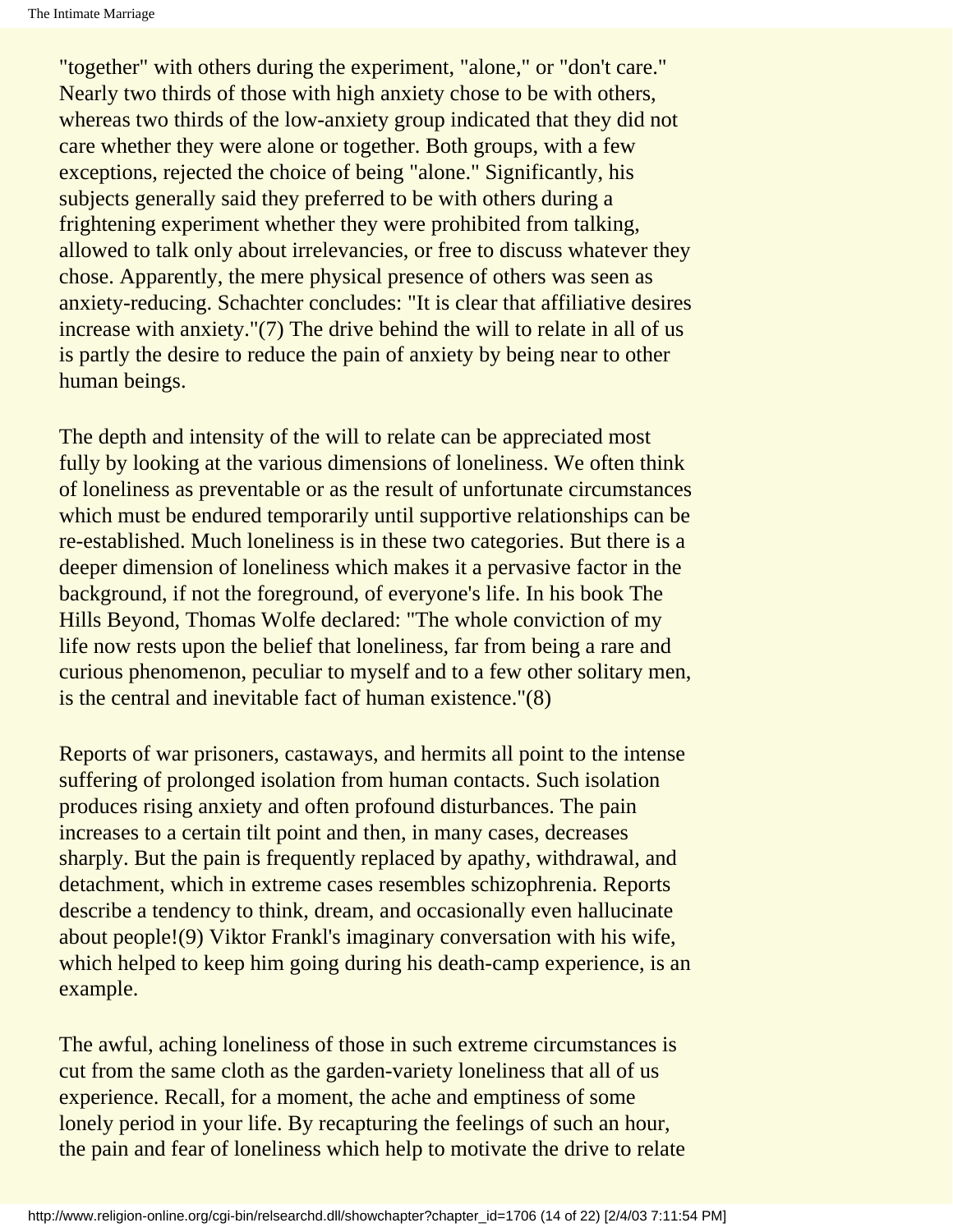#### become vivid.

Quite apart from preventable and temporary loneliness, there is man's existential loneliness -- the loneliness that is inherent in the very nature of human existence. Understanding this is basic to understanding man's reaching out to his fellows and his attempts to form relationships. Man's dilemma is this: at the very moment he tries to escape from loneliness by relating, he is haunted by the dim awareness that he is essentially and inescapably alone. There is an important truth in John Donne's familiar "No man is an island" -- our lives are intertwined in a vast network of relationships. But it is also true that, in another sense, every man is an island. Every person is an island of consciousness. He must relate to other islands of consciousness. Yet, in the final analysis, he is utterly alone within his world. No one can ever really know how he sees the

sunset, feels a toothache, enjoys or does not enjoy sex, loves or does not love his wife, how he experiences the color blue, or how he really feels about death. Even the most intimate and empathic friend or spouse can only surmise by inference from his own feelings, how the other really experiences life. In a moving book entitled Loneliness, Clark E. Moustakas states:

> The vastness of life itself produces the emotional climate of existential loneliness, the mystery of a new dawn, the endless stretches of sea and sky, the immense impact of air, and time and space, the un-fathomable workings of the universe. The constant, everlasting weather of man's life is not love but loneliness. Love is the rare and precious flower but loneliness pervades each new day and each new night.(10)

Man's existential loneliness is a fact. But how an individual responds to it determines whether its impact will be destructive or creative. Frantic activism; endless superficial socializing; leech-like pseudo-mutuality (discussed in chapters 2 and 3); losing identity in group conformity;(11) use of drugs; compulsive work — all these are responses to existential loneliness.

These unconstructive responses to existential loneliness result from feelings of panic. Originally these feelings were the product of lack of adequate experiences of emotional intimacy with loving, protective adults in early childhood. The responses derived from these early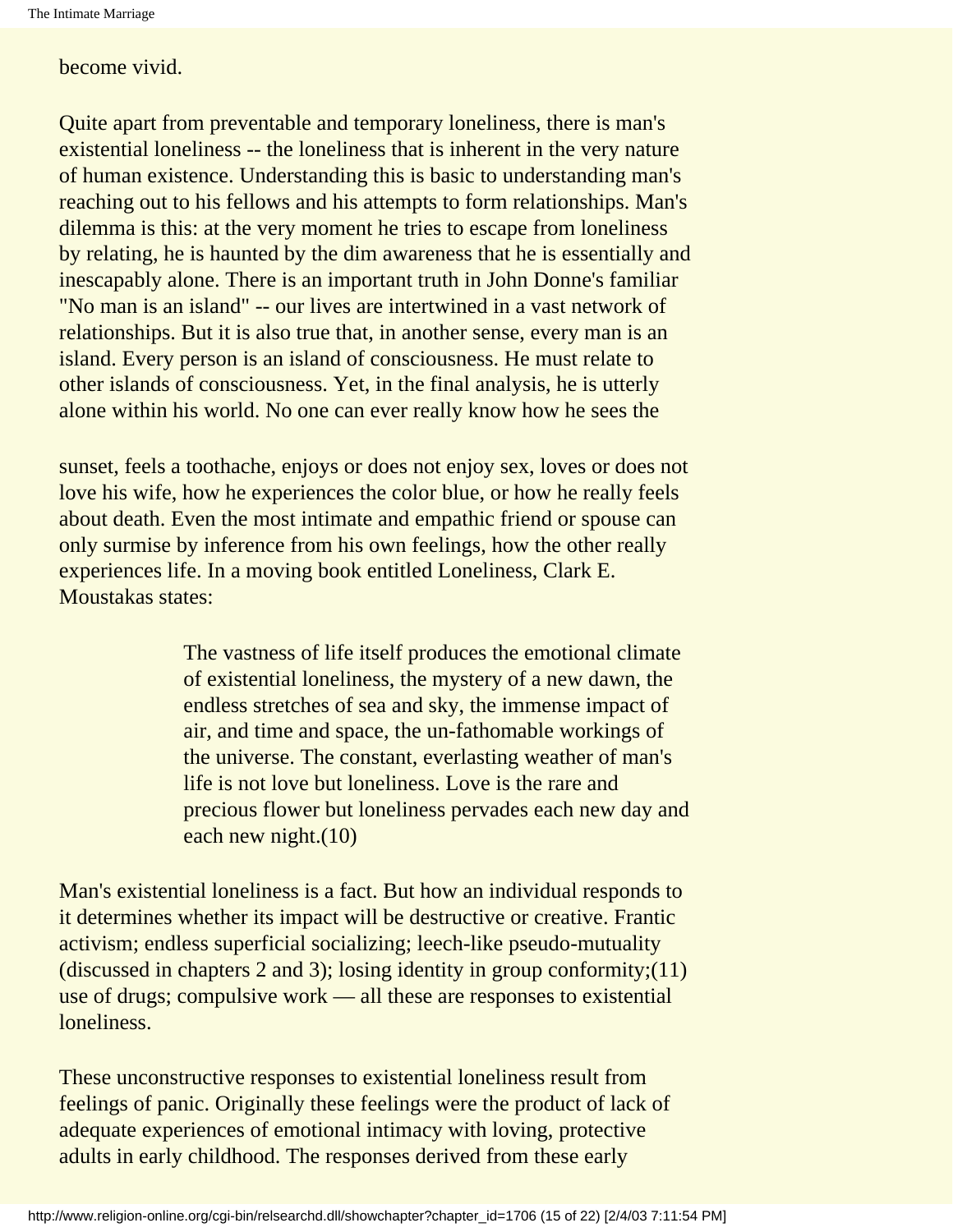experiences of loneliness continue the pattern of lonely living in adult life by cutting the person off from depth relationships. Whether the lonely person responds by losing his identity in the anonymous herd, clinging frighteningly to others, or deadens the inner ache with drugs, overeating or compulsive work, the price he pays is the increasing loneliness of superficial relationships. The loneliness cycle tends to become self-perpetuating, separating the person more and more from the major resource for coping with existential loneliness -- a depth relationship with at least one other human being!

In contrast, the person who has known enough genuine intimacy in his early, need-satisfying relationships to feel some "basic trust" in his relationships can recognize, confront, and accept the essential loneliness of human existence. When this occurs, existential loneliness provides a foundation for healthy intimacy, Moustakas calls this "exercising one's loneliness." He writes:

> Every lonely man experiences deep joy and gladness, rapture and awe in the presence of a human voice . . . the miracle of a silent eye, the quiet touch of a human hand, the ecstasy of standing face to face, of walking shoulder to shoulder with one's fellow man.(12)

Awareness of aloneness makes more precious the moments of intimacy which with increasing frequency punctuate a growing relationship -moments when one feels as though he does not see the other "through a glass darkly, but face to face." Moustakas puts it this way:

> Loneliness enables one to return to life with others with renewed hope and vitality, with a fuller dedication, with a deeper desire to come to a healthy resolution of problems and issues involving others, with possibility and hope for a rich, true life with others.(13)

Awareness of one's ultimate aloneness stimulates the healthy desire for constructive bridge-building between personal islands of consciousness. A powerful thrust in the will to relate is the realization that the most effective way of confronting and using one's essential loneliness creatively is by relating to another human being in depth.

#### **MARRIAGE AND THE WILL TO RELATE**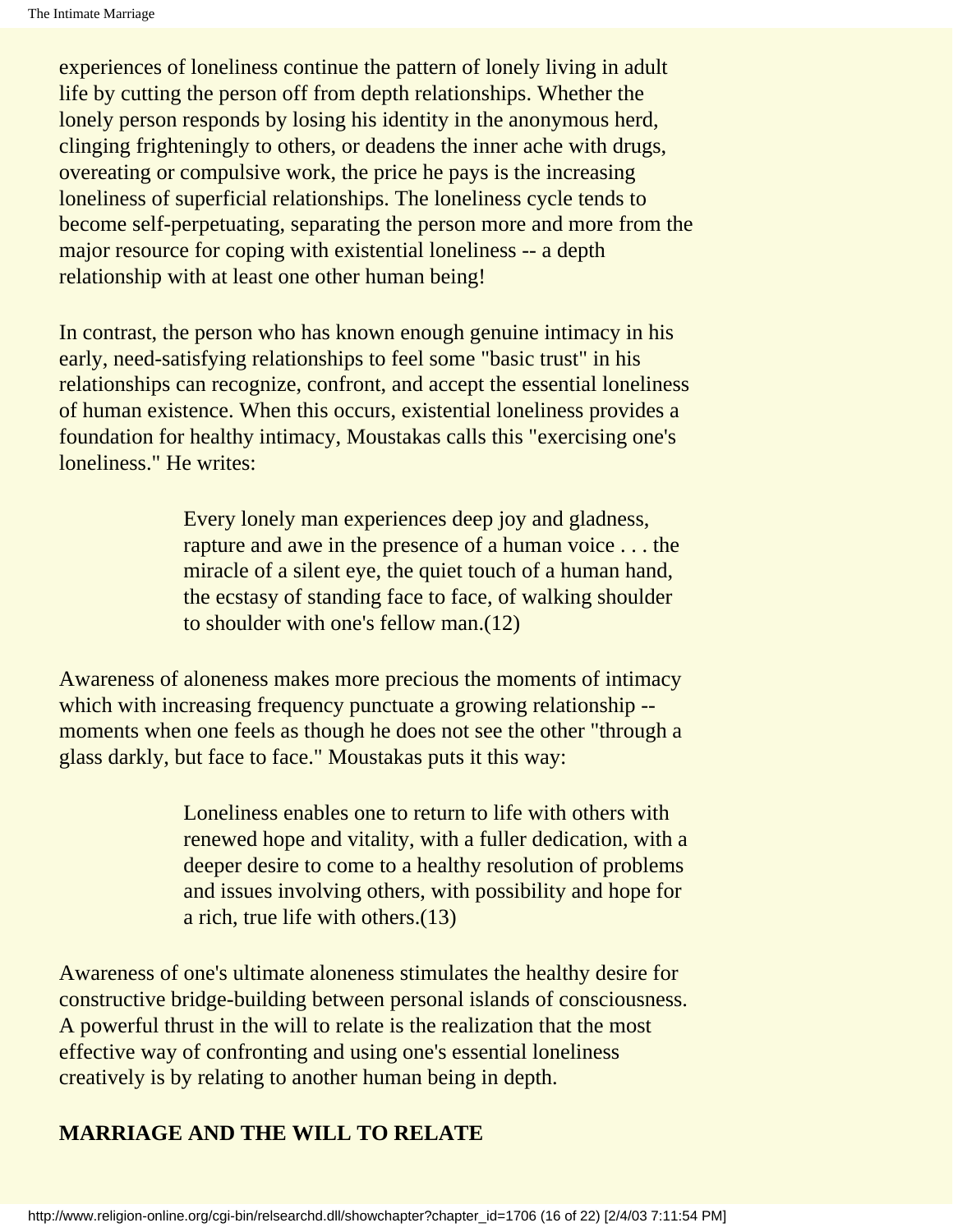A good marriage offers the most favorable opportunities in our culture for fulfilling the will to relate. Gibson Winter declares, "Marriage is intended to be an intimate relationship. This is the one opportunity for sharing one's whole life with another person."(14) Because marriage is potentially the most totally intimate of human relationships, it is both the most difficult relationship, on the one hand, and the most rewarding, on the other. It is the place where most adults have the opportunity to lessen their loneliness, satisfy their heart-hungers, and participate in the wonderfully creative process of self-other fulfillment.

The importance of achieving intimacy in marriage is enhanced by the scarcity of depth relationships outside the family. The slope of the psychosocial continent on which we live is away from close relationships; hence the gravitational pull is toward passing without really meeting -- like ships in the night. The minister who told his psychotherapist, "My life is characterized by a plethora of contacts and a poverty of relationships," was describing most of us. Many factors in our society militate against depth relationships -- the frenzied pace of our lives; the frantic pressures to get ahead which encourage using rather than relating to people; the constant mobility of many families which contributes to a rootlessness and noninvolvement in community life; the anonymity of megalopolis where people do not know the names of even those in adjoining apartments. Furthermore, a majority of males in industrialized societies is involved in some form of bureaucracy -- a corporation, a union, the government, the military, a church's political machinery, a large university, etc. and bureaucracies tend to be inherently depersonalizing, creating manipulative 1-It relationships.(15) Basically, it requires time and face-to-face, non-manipulative interaction for deepening relationships to grow. For most of us both of these are in short supply outside the family. From his long experience in working with emotionally disturbed children, Bruno Bettelheim declares, "The more we live in a mass society, the more important are intimate relationships."(16)

The importance of achieving an intimate marriage is further increased by the power of the partner in monogamous relationships. Marital partners become the key resource persons for supplying the basic foods of the spirit. Each spouse has considerable power to nourish or to starve the other's personality. The covenant of marriage is a commitment to the mutual responsibility for fulfilling the deep personality needs of the other -- "to love and to cherish" by so doing. It is not that one is responsible for "making my mate happy." No one can make another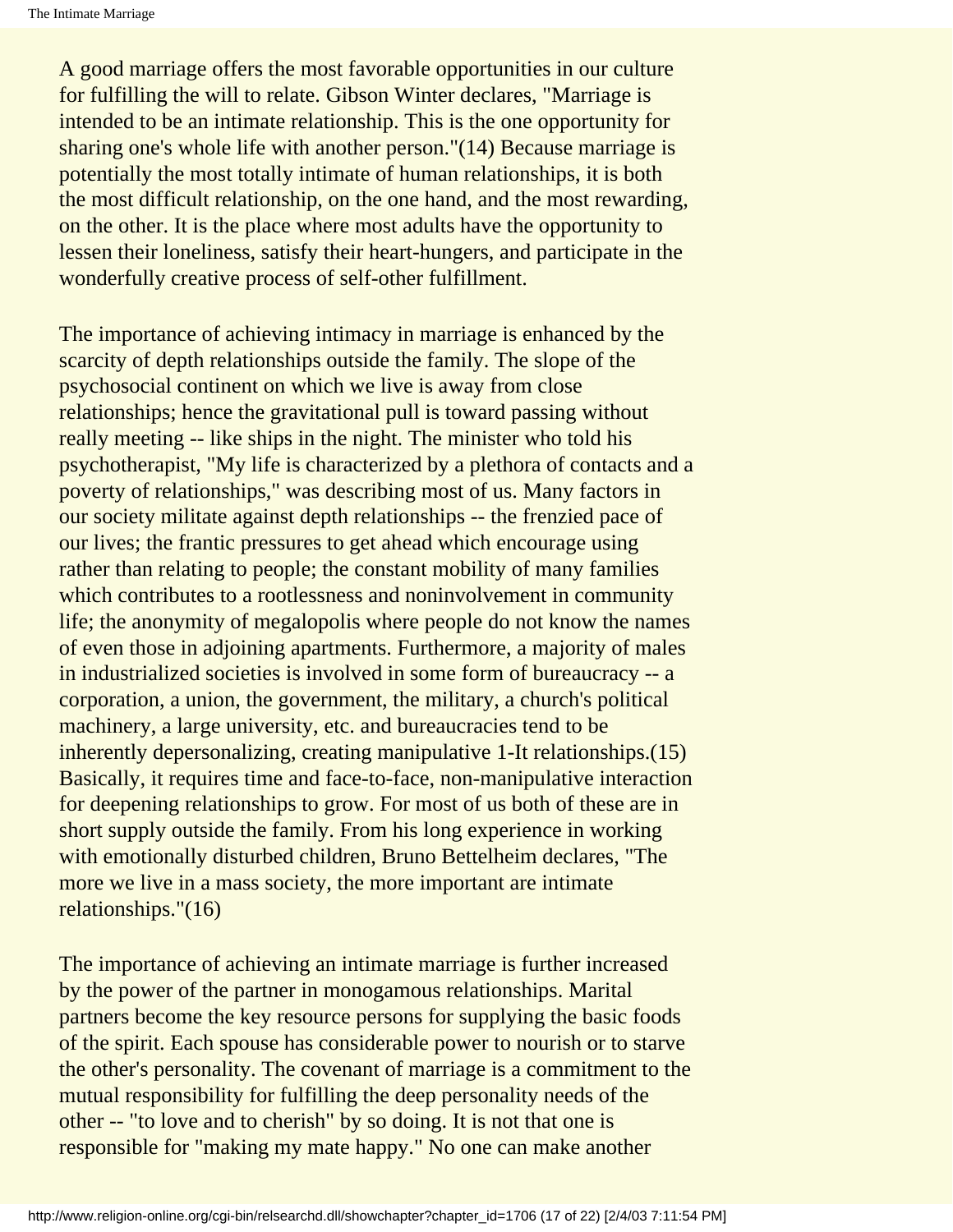person happy. But when two people commit themselves to a kind of relationship which necessarily excludes many other sources of personality-feeding, they have an obligation to do all within their power to provide the interpersonal food the other needs. In taking our marriage vows, we agree to become key resource persons to each other. We can fulfill this mutual-nurturing function only by developing a relation- ship deep enough to provide channels for satisfying personality hungers. As Gibson Winter says, "Intimacy is the crucial need in marriage today. It is, consequently, the focus of marital difficulty."(17)

The nurturing of one's partner is much more than an obligation derived from the marriage covenant. It is also an open door of opportunity to participate in the creative process by which the God-given potentialities of two human beings are progressively fulfilled; it is a way of satisfying one of the fundamental needs of every person -- the need to give as well as to receive love.

Alone, a man marks time and becomes very set in his ways. In the demanding confrontation which marriage constitutes, he must ever go beyond himself, develop, grow into maturity. When marriage is reduced to mere symbiosis of two persons essentially hidden from one another, peaceful though such life may sometimes be, it has completely missed its goal. Then it is not solely the marriage which has failed but both husband and wife. They have failed in their calling as a man and a woman. To fail to understand one's spouse is to fail to understand oneself. It is also a failure to grow and to fulfill one's possibilities.(18)

Here one encounters the fundamental principle of reciprocity in relationships -- it is in the process of interaction, of giving and receiving, that one's basic needs are satisfied.

Modern marriage, with its robust emphasis on companionship, communication, and equality, offers unprecedented possibilities for the growth of depth relationships. But the democratic model of marriage also offers more opportunities for conflict and progressive alienation. It puts more demands on the partners than did the older patriarchal model. Roles are changing rapidly and in ways that are threatening to husbands and to wives. The increased communication, mutual sharing, and openness which are at the heart of the new model mean that both partners are asked to give more of themselves to the relationship. There is little place to hide. Inadequacies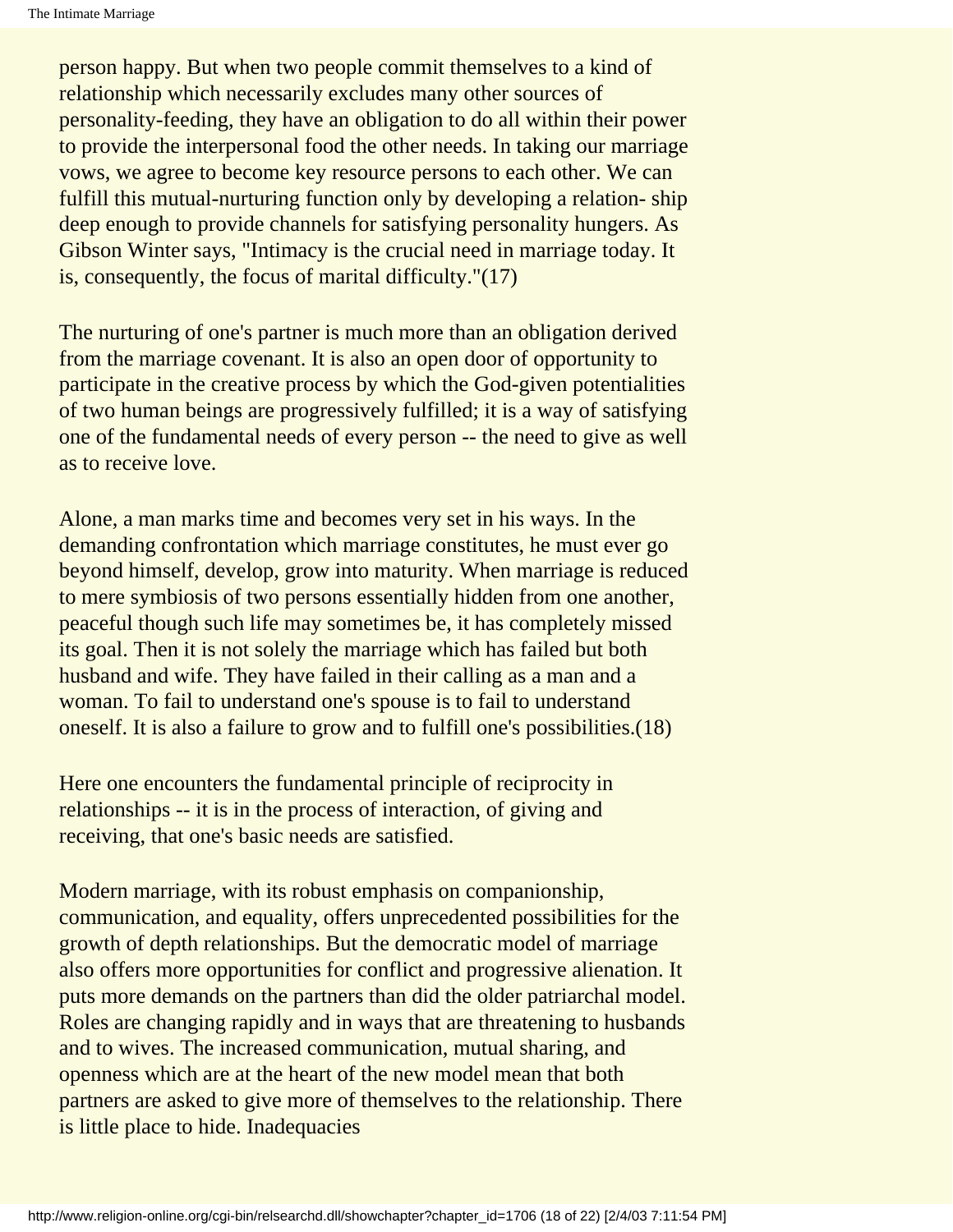in our abilities to relate cannot be hidden in relationships which put a premium on transparency. Even the normal need for "distancing" at certain times may be misinterpreted by the spouse as rejection. Such are the dilemma and the challenge of modern marriage. The same factors - openness, equality, communication, companionship -- which create new potentialities for conflict also present us with the opportunity to develop relationships of unprecedented depth and mutual fulfillment. Eric Berne describes what we regard as the goal of modern marriage:

> For certain fortunate people there is something which transcends all classifications of behavior, and that is awareness; something that rises above the programming of the past, and that is spontaneity; and something that is more rewarding than games, and that is intimacy. But all three of these may be frightening and even perilous to the un- prepared.(1)

#### **TAKING ACTION**

Discuss with each other your reactions to the ideas in Chapter 1. Which ones appeal to you and which do you object to? Set aside thirty minutes to an hour for this, preferably at a time when your chances of not being interrupted are best.

You may find it helpful to jot down the main questions and issues that each of you picked up from the first chapter, including points at which you disagree with the author or with each other. Concentrate on listening to each other and on making sure you understand what your mate is saying. If you are not certain, "check out" the meaning by saying, "Let's see if I am getting what you are saying. . . ." or "Do you see it this way . . . ?"

Discuss the things each of you likes about your marriage as it is now. Then talk about the kind of relationship you want to have in a year, in five years, in ten years. It will help if you can begin to understand the goals each of you has in mind. Some understanding of what you want will help you move toward it.

You may find it useful to discuss the problems in the relationships of the three couples described in this chapter, comparing them with your own and with other couples you know.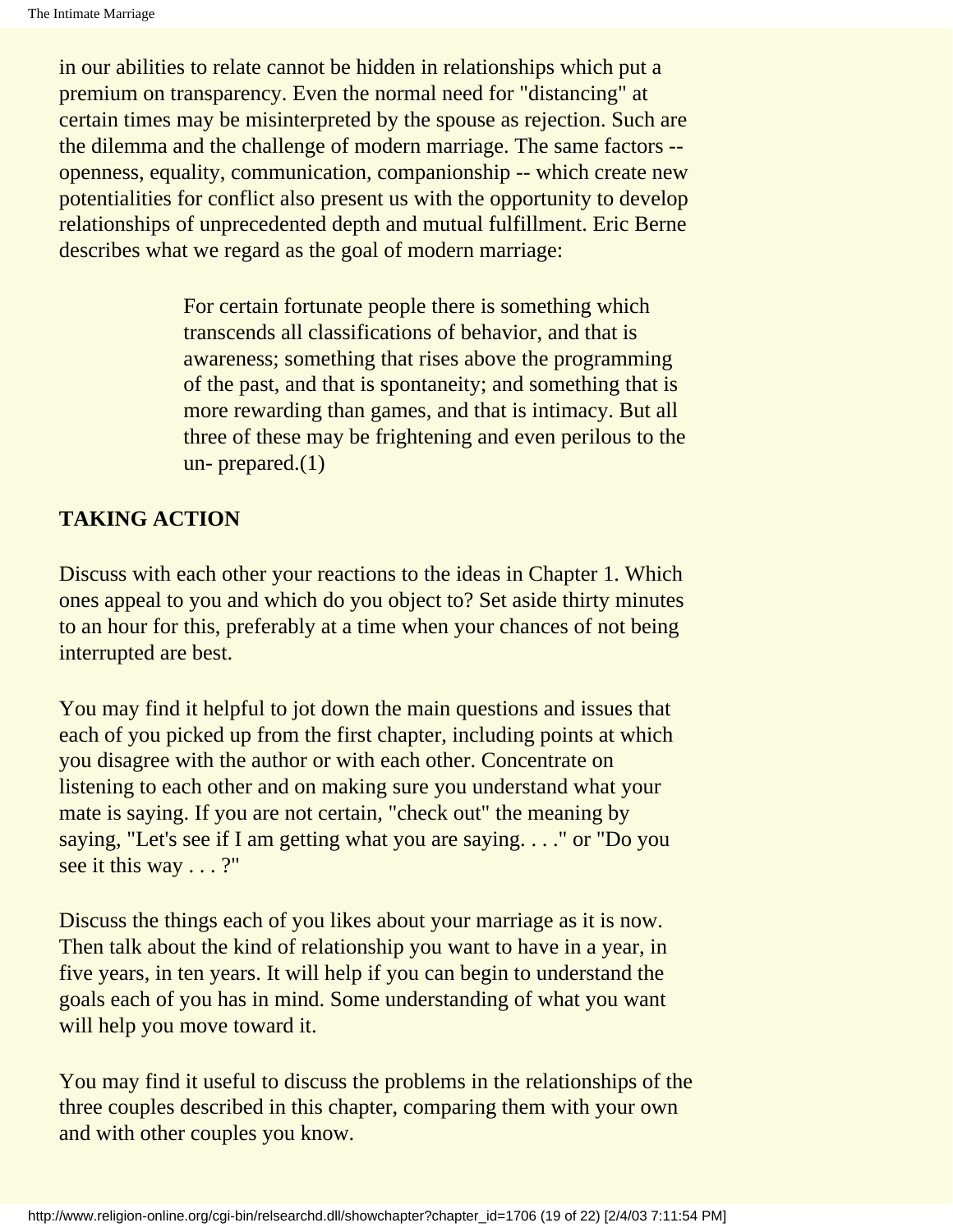#### **NOTES**

1. Wyse, Love Poems for the Very Married (Cleveland: World Publishing Co., 1967), p. 29.

2. For a discussion of intimacy and generativity see Erik H. Erikson, Childhood and Society (New York: W. W. Norton, 1963), pp. 263- 268.

3. In their illuminating study of "Pseudo-Mutuality in the Family Relations of Schizophrenics," Lyman C. Wynne, et al state: "Movement into relation with other human beings is a fundamental principle or 'need' of human existence. To relate this in psychoanalytic terminology, man is inherently object-related." In N. W. Bell and E. F. Vogel (eds.), A Modern Introduction to

the Family (New York: The Free Press, 1960), p. 574.

4. Menninger, Karl, The Vital Balance (New York: The Viking Press, 1963), p. 295. E. Bentley states this same truth when he writes, "The essence of humanity is to be found in the quicksilver of relationships rather than in the dead weight of isolated being." Quoted by Helene Papanek in "Group Psychotherapy with Married Couples," Current Psychiatric Therapies, ed. Jules Masserman (New York: Grune and Stratton, 1965), p. 157. From the perspective of depth psychology, Erich Fromm stresses the same truth in pointing out that the need for love and relatedness are among man's fundamental needs. (The Sane Society [New York: Holt, Rinehart and Winston, 1955], p. 124.) A century ago, William R. Alger authored a volume containing

penetrating insights concerning the universal human need for relationships. It was entitled The Genius of Solitude, with the subtitle. The Solitudes of Nature and Man or The Loneliness of Human Life. Alger observed: "Every man obscurely feels, though scarcely any man distinctly understands, the intimacy and vastness of his connections with his race. It is true that the real world of the soul is an invisible place, removed from the rush and chatter of crowds. . . . Yet the most influential element even of this secluded world and this hidden life, is the element which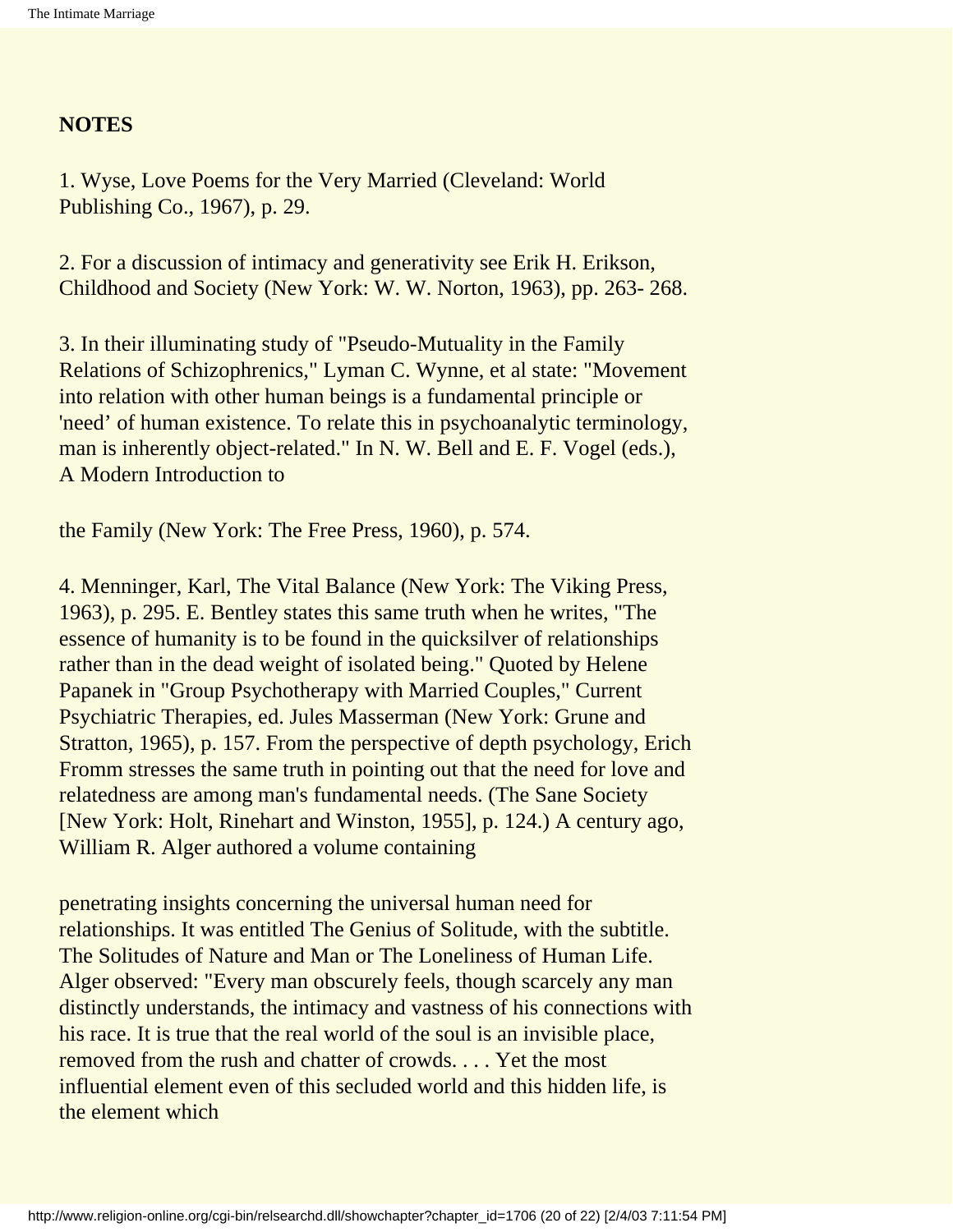consists of the ideas and feelings we habitually cherish in relation to our fellow-beings" (Boston: Roberts Brothers, 1867), p. vii.

5. In his experimental studies of the sources of gregariousness, psychologist Stanley Schachter

states: "People, in and of themselves, represent goals for one another; that is, people do have needs which can be satisfied only in interpersonal relations. Approval, support, friendship, prestige . . ." (The Psychology of Affiliation [Stanford, Calif.: Stanford University Press, 1959], p. 2).

6. Pollak, lecture at the University of Pennsylvania, Spring, 1967.

7. Schachter, op. cit., p. 19. It is noteworthy that Schachter found that the later the subject's birth

position, the less likely she would choose "together" (p. 61). Affiliative tendencies were significantly correlated with anxiety mainly in the cases of firstborn and only children.

8. Quoted by Clark E. Moustakas, Loneliness (Englewood Cliffs, NJ.: Prentice-Hall, 1961), p. 33. Sensitive persons have always been aware that life, even at best, is a lonely journey. There is a contemporary ring about William Alger's words penned a century ago: "Alas, how widely yawns the moat that girds the human soul! Each one knows its own bitterness, its own joy, its own terrors and hopes; and no foreigner can ever really touch, but only more or less nearly approach, and exchange signals, like distant ships in a storm" (Alger, op. cit., p. 34).

9. Schachter, op. cit., pp. 7-8.

10. Moustakas, Loneliness, pp. 33-34.

11. As Erich Fromm showed in Escape from Freedom (New York: Rinehart and Co., 1941), loneliness is so painful that men will do almost anything to avoid it, including losing their freedom by fleeing into a totalitarian religious or political system.

12. Moustakas, op. cit., p. 55.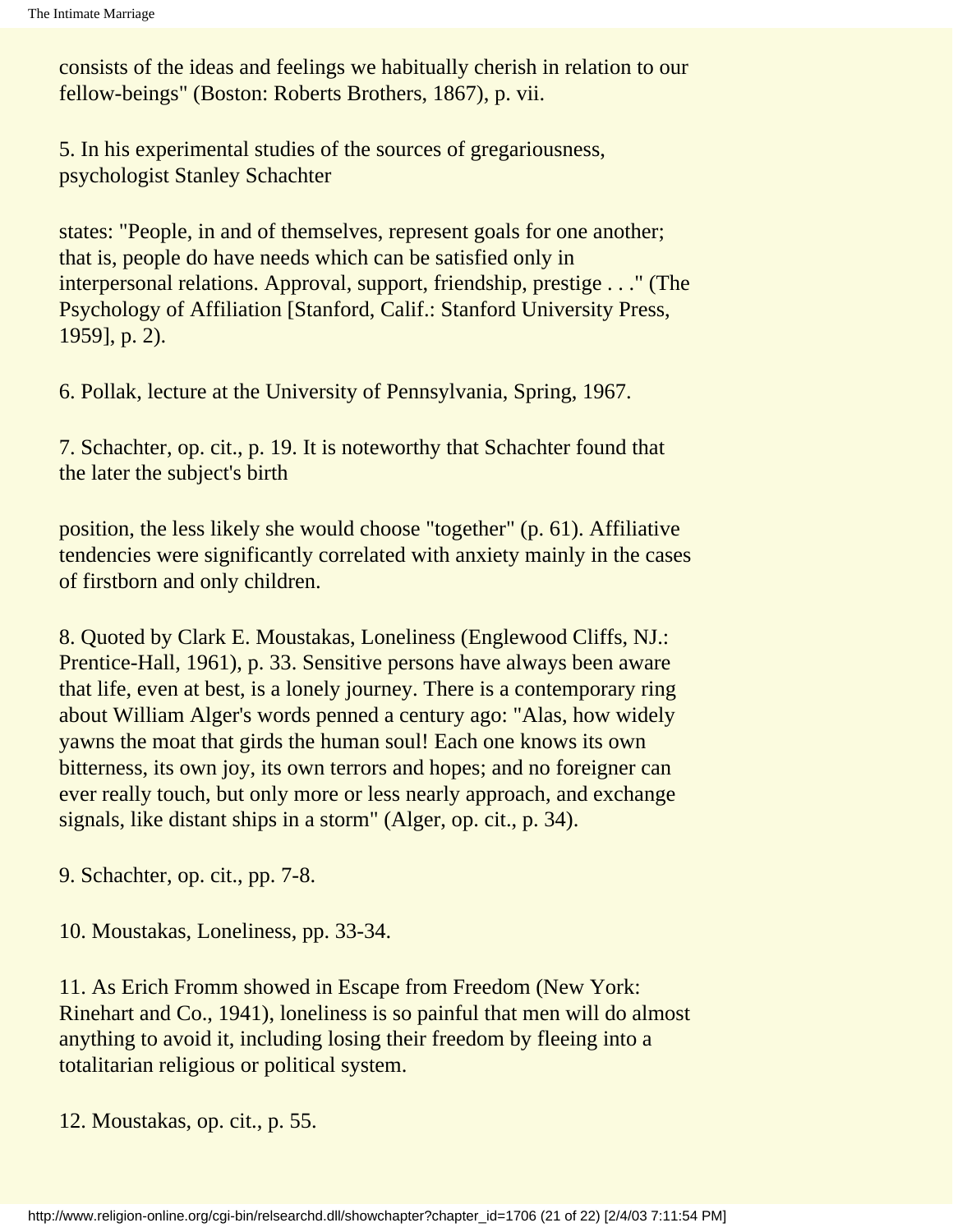13. Ibid., p. 102.

14. Winter, Love and Conflict (Garden City, N.Y.: Doubleday and Co., 1958), p. 71.

15. Lecture by Otto Pollak, University of Pennsylvania, Spring, 1968.

16. Bettelheim, lecture in Los Angeles, 1962.

17. Winter, op. cit., pp. 69-70.

18. Paul Tournier, To Understand Each Other (Richmond, Va.: John Knox Press, 1962), pp. 30ff.

19. Berne, Games People Play (New York: Grove Press, 1964), p. 184.

16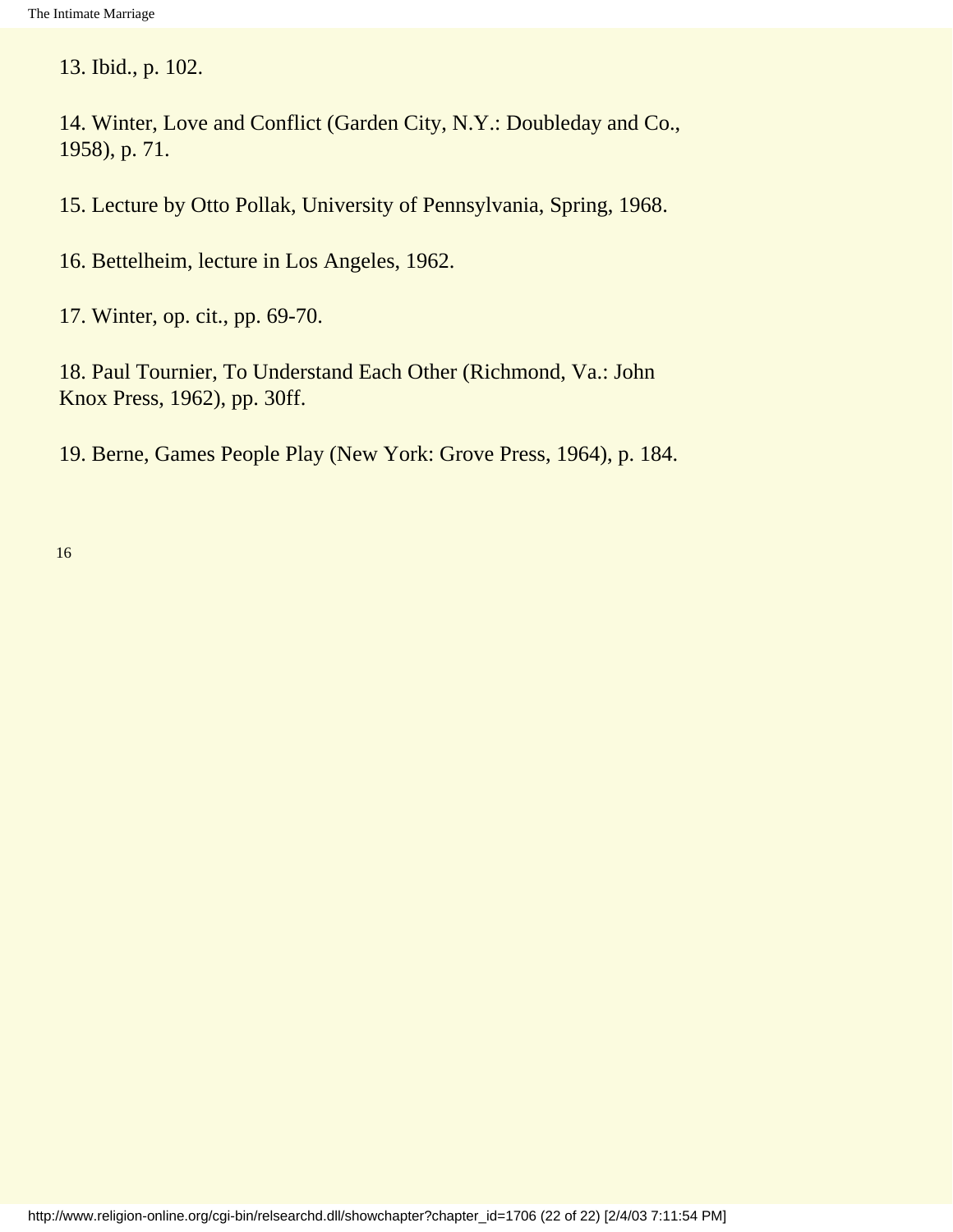### [return to religion-online](http://www.religion-online.org/)

# <span id="page-30-0"></span>**The Intimate Marriage by Howard J. and Charlotte H. Clinebell**

Howard J. Clinebell Jr. Is Professor of Pastoral Counseling (1965), School of Theology, Claremont, California. Charlotte Ellen, Ph.D., is a psychotherapist in private practice. She has lectured and been a frequent consultant and leader at Marriage and Family Conferences, Institutes, Woman's Studies, and Human Liberation Programs. She also writes for use of her material by ministers and pastoral counselors. Book used by permission of the authors. It was prepared for Religion Online by Paul Mobley.

# **Chapter 2: The Many Facets Of Intimacy**

*Someone asked me To name the time Our friendship stopped And love began. Oh, my darling, That's the secret. Our friendship Never stopped.*

Lois Wyse, Love Poems for the Very Married (1)

What is intimacy? Is it something a couple really wants? How do they know when they have achieved it? Is it possible for everyone? What are its varying forms and degrees? Does it stifle individuality or make people too dependent on each other? The dictionary and the thesaurus, in defining intimacy, list such widely divergent words and phrases as "friendship, closeness, communion, familiarity, pertaining to the inmost being, sexual relations, illicit sexual commerce, fornication." The word "intimacy," like "love," is a symbol that carries a freight of meanings as diverse as a peddler's wares. It is clear that some guiding image of intimacy is needed -- an emotionally alive picture (2) that will provide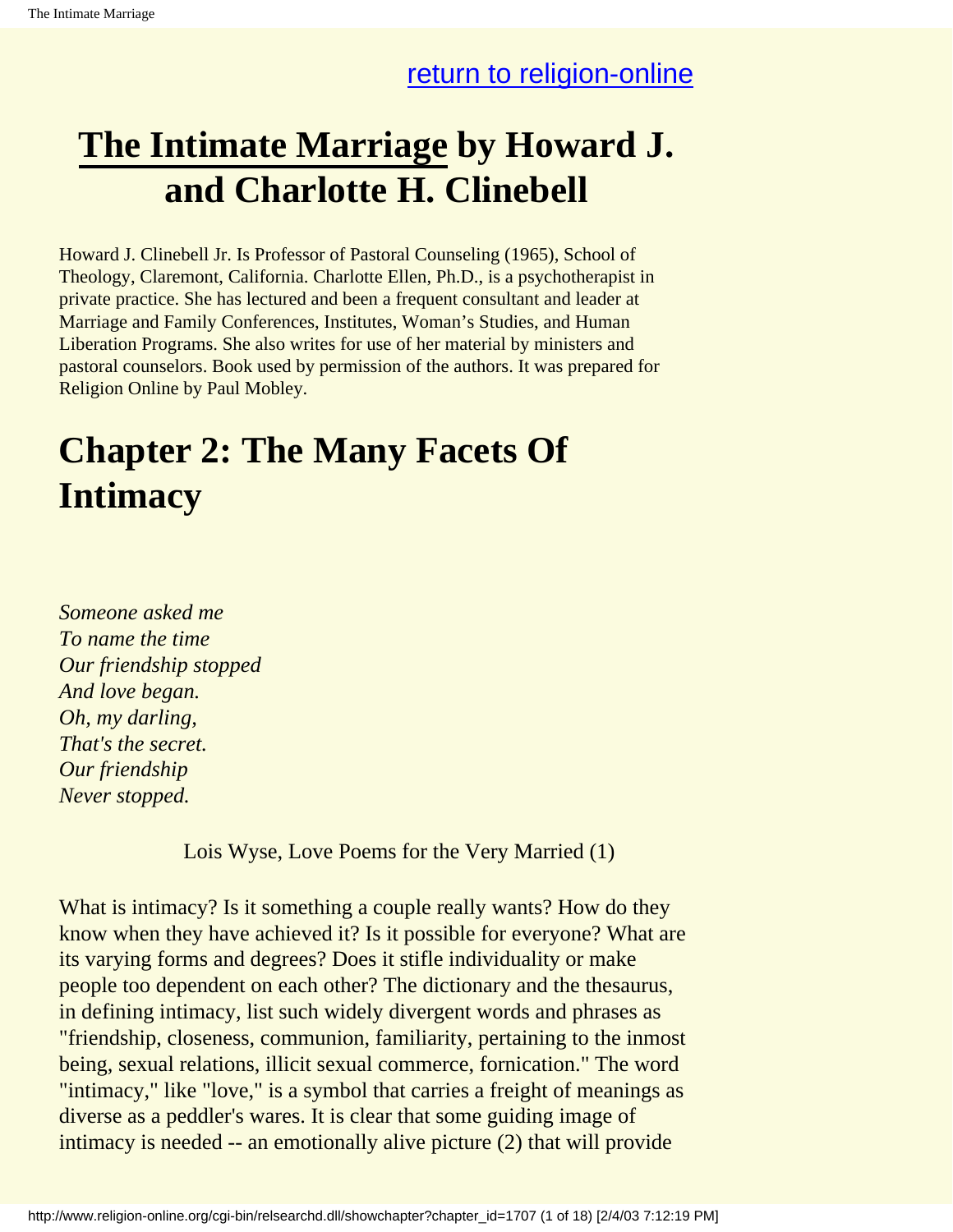guidelines for couples in their search. The picture presented here is tentative. It must be so

since exploration of this important human experience is only beginning. One thing stands out .sharply: intimacy in marriage can be rich and diamond like in its many facets. Some of these facets are difficult to describe adequately with the frail vessels of meaning we call words. Certainly, in any depth encounter, there is a prominent element of mystery. Some of the mystery in the experience of intimacy has been put into words by Gibran in his essay "On Friendship":

Your friend is your needs answered.

He is your field which you sow with love and reap with thanksgiving.

And he is your board and your fireside.

For you come to him with your hunger, and you seek him for peace.

When your friend speaks his mind you fear not the "nay" in your own mind, nor do you withhold the "ay."

And when he is silent your heart ceases not to listen to his heart;

For without words, in friendship, all thoughts, all desires, all expectations are born and shared, with joy that is unacclaimed.

And let there be no purpose in friendship save the deepening of the spirit.

For love that seeks aught but the disclosure of its own mystery is not love but a net cast forth:

and only the unprofitable is caught.

And let your best be for your friend.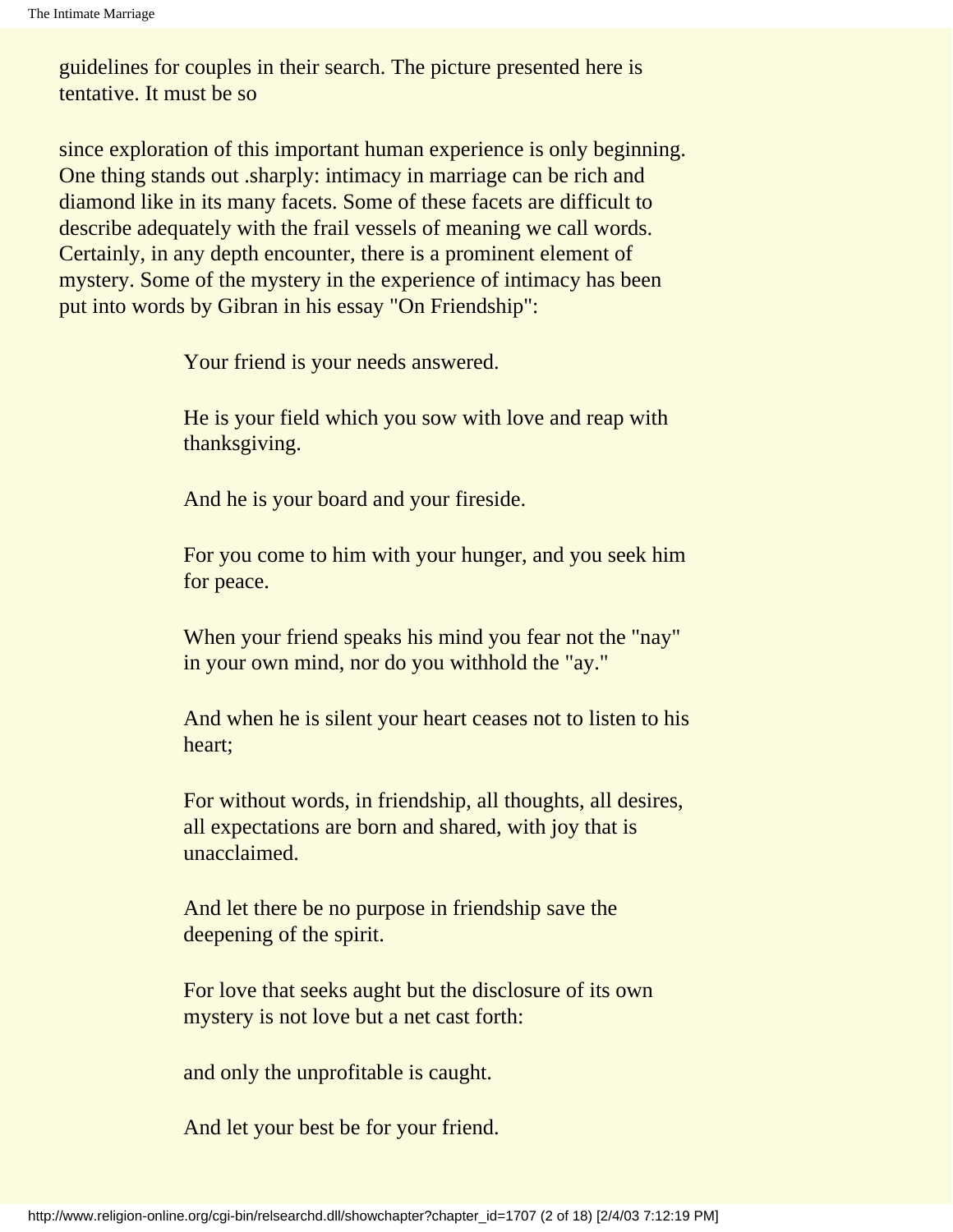If he must know the ebb of your tide, let him knew its flood also.

For what is your friend that you should seek him with hours to kill?

Seek him always with hours to live.

For it is his to fill your need, but not your emptiness.

And in the sweetness of friendship let there be laughter, and sharing of pleasures.

For in the dew of little things the heart finds its morning and is refreshed.(3)

In that most intimate of friendships called marriage, the opportunities and demands for a relationship of depth are pervasive. Intimacy is an art with as many expressions as there are artists to express it. It is often expressed in the sharing of thoughts and ideas and feelings. It is expressed in shared joys and sorrows, in respect for the deepest needs of the other person, and in the struggle to understand him. Intimacy does not suggest a saccharine sentimentalism; it can be expressed in constructive conflict which is the growing edge of a relationship. Intimacy is not a constant, but is expressed in varying degrees in the ebb and flow of day-in, day-out living. And intimacy is never a once-and-forall achievement but must be nurtured throughout marriage; with this care, it grows and changes with the stages and seasons of marriage.

An intimate marital relationship requires certain qualities of the husband and wife as individuals as well as of the interaction between them.

Intimacy grows as couples dare to risk greater openness. As each partner becomes more honest with himself and more aware of his own faults, and his own need to blame the other for their conflict, the wall between them begins to come down, block by block. Each of us feels the need to hide at times, behind a mask of self-sufficiency or self-justification, particularly when conflict threatens or self-esteem is weak. Only as each individual relaxes his mask and becomes more transparent (openness) can intimacy develop in the relationship.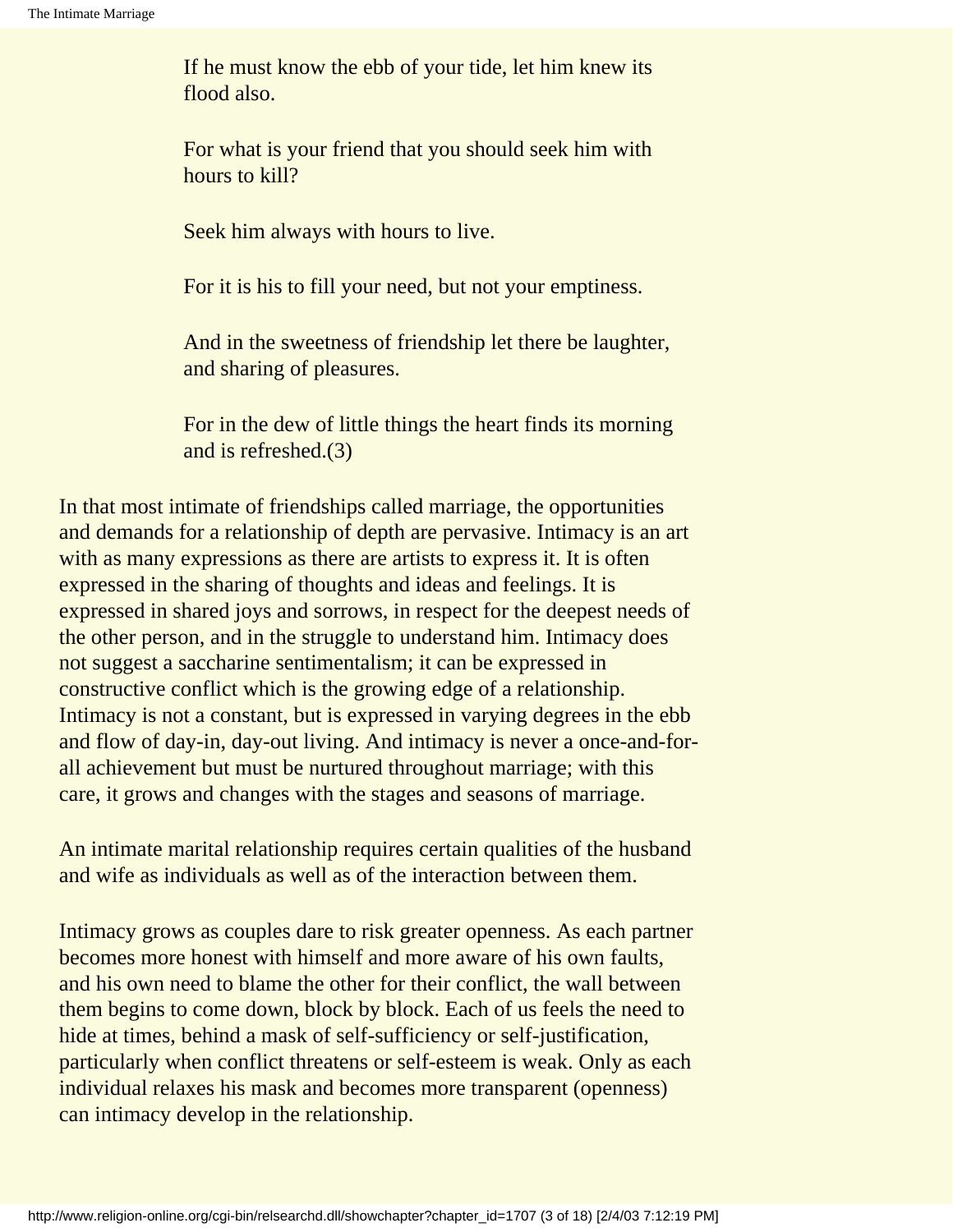Carl R. Rogers uses the term congruence to describe one aspect of openness.(4) Congruence means being a real person, not being phony or putting on an act. It means knowing and owning one's feelings; it means to "ring true" as a human being. There is a kind of inner honesty and consistency in a congruent person which makes it possible to know and to relate to him.

In order to have peace, many couples put aside certain subjects -- those that are emotionally charged -- those that are important for their coming to a true mutual understanding. Thus bit by bit the transparent window which the relationship of man and wife should be, becomes blurred. They are starting to become strangers to one another.(5)

Intimacy thus requires mutual openness and the willingness to risk genuine encounter or meeting in areas which are important to either partner. Intimacy grows as couples learn to be emotionally present to each other. The concept of presence is taken from the thinking of the existentialists in psychotherapy.

The immediacy and unclothedness of our meeting can only be suggested by the word "presence." We are a presence for each other -- a personal presence available to the other. The feeling tone is one of utter lack of alienation and strangeness to each other -- of at-homeness.(6)

Two people can live in the same house for decades without ever being present for each other, without ever experiencing a joining or linking of thoughts and feelings, longings and fears, dreams and delights. The wife who protested, "I feel like you're a thousand miles away" was speaking to her husband who was "absent" in the same room. This was an obvious experience of lack of presence at that moment in their relationship. Cultivation of the quality of presence is essential for the experience of intimacy.

Intimacy grows as couples develop a high degree of caring for each other. Affectionate concern for the partner's safety, well-being, and growth as a person is an essential ingredient in an intimate relationship. It is this mutual caring which makes for responsiveness and complementarity (mutual need-satisfaction). The development of intimacy depends on one's caring enough to make a continuing selfinvestment in the relationship and in meeting the needs of the other. But it is also true that caring develops as a result of the giving as well as the receiving in the relationship. Mutual giving or complementarity includes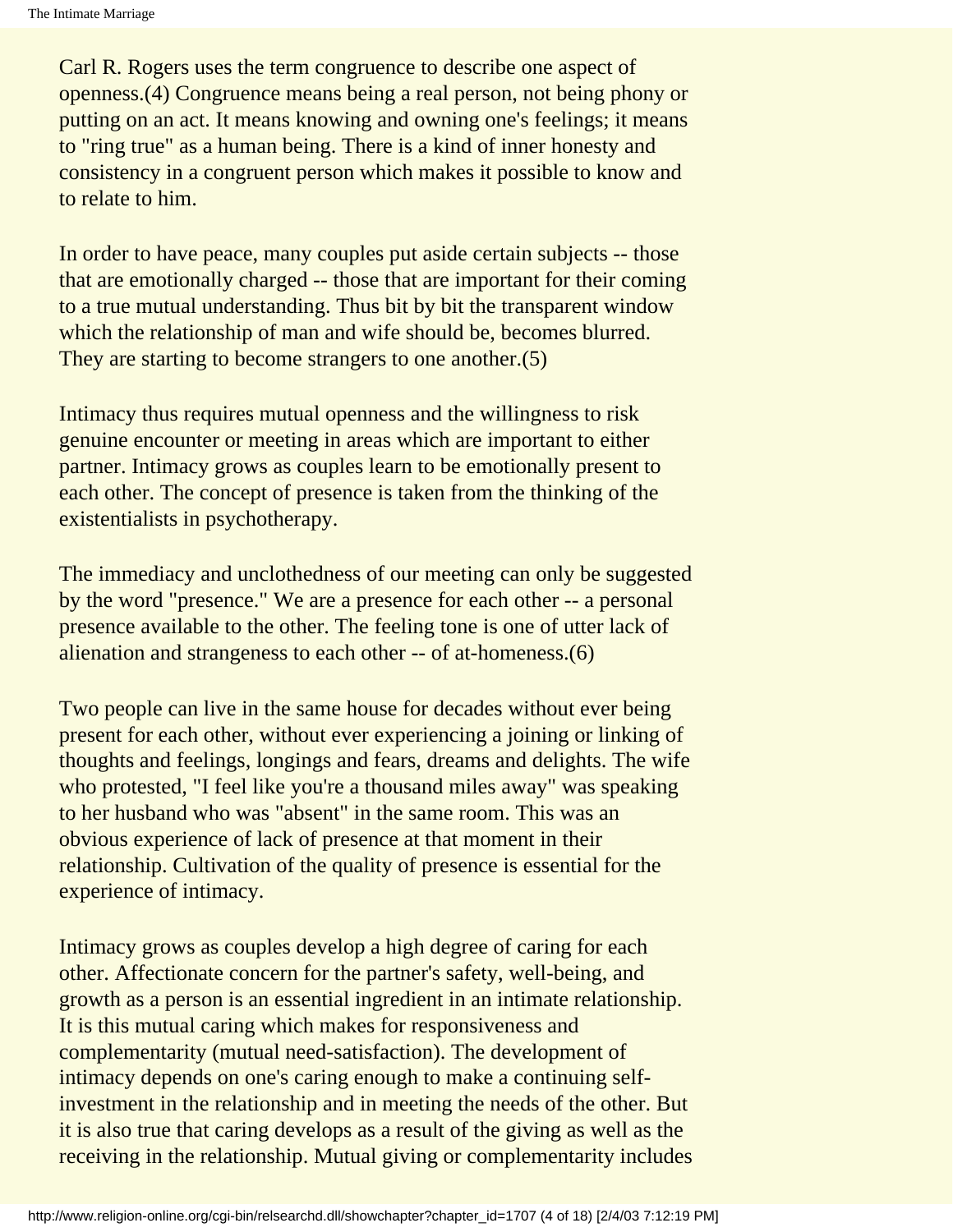being a warm, responsive, earthy, and responsible human being to the other.

Intimacy grows in a climate of trust based on commitment to fidelity and continuity. Couples who enter marriage with the assumption that they can easily dissolve the relationship have already jeopardized its success, at least as an intimate relationship. The commitment of each partner to the other and to the relationship over time, "for better or for worse," is essential to the development of intimacy. Marital partners who find it easier or less demanding of self-investment to meet their sexual or emotional needs outside the marriage will not achieve intimacy. It is the "we're in this thing together" attitude which allows a couple to use periods of crisis, conflict, or even estrangement, as challenges to work harder at deepening and expanding the relationship.

#### **INTIMACY AND AUTONOMY**

There is within each of us A private place For thinking private thoughts And dreaming private dreams. But in the shared experience of marriage, Some people cannot stand the private partner. How fortunate for me That you have let me grow, Think my private thoughts, Dream my private dreams. And bring a private me To the shared experience of marriage.(7)

One of the marks of genuine intimacy is the respect for the need of each partner for periods of aloneness-- for the natural rhythm of intimacy and solitude in a relationship. It is a costly fallacy to assume, as some romantic illusions about marriage do, that an "intimate marriage" is one in which husbands and wives do everything together. Our conformist, group-minded "other-directed" culture, as David Riesmann makes clear, cultivates the idea that aloneness is somehow dangerous or a sign of maladjustment.(8) The popular version of "togetherness" is often a kind of pseudo-intimacy, an attempt to escape from loneliness by blending into the "lonely crowd." If marital partners are too dependent on each other for a sense of self-worth and even identity, there is a kind of compulsive togetherness which is not genuine intimacy. The values of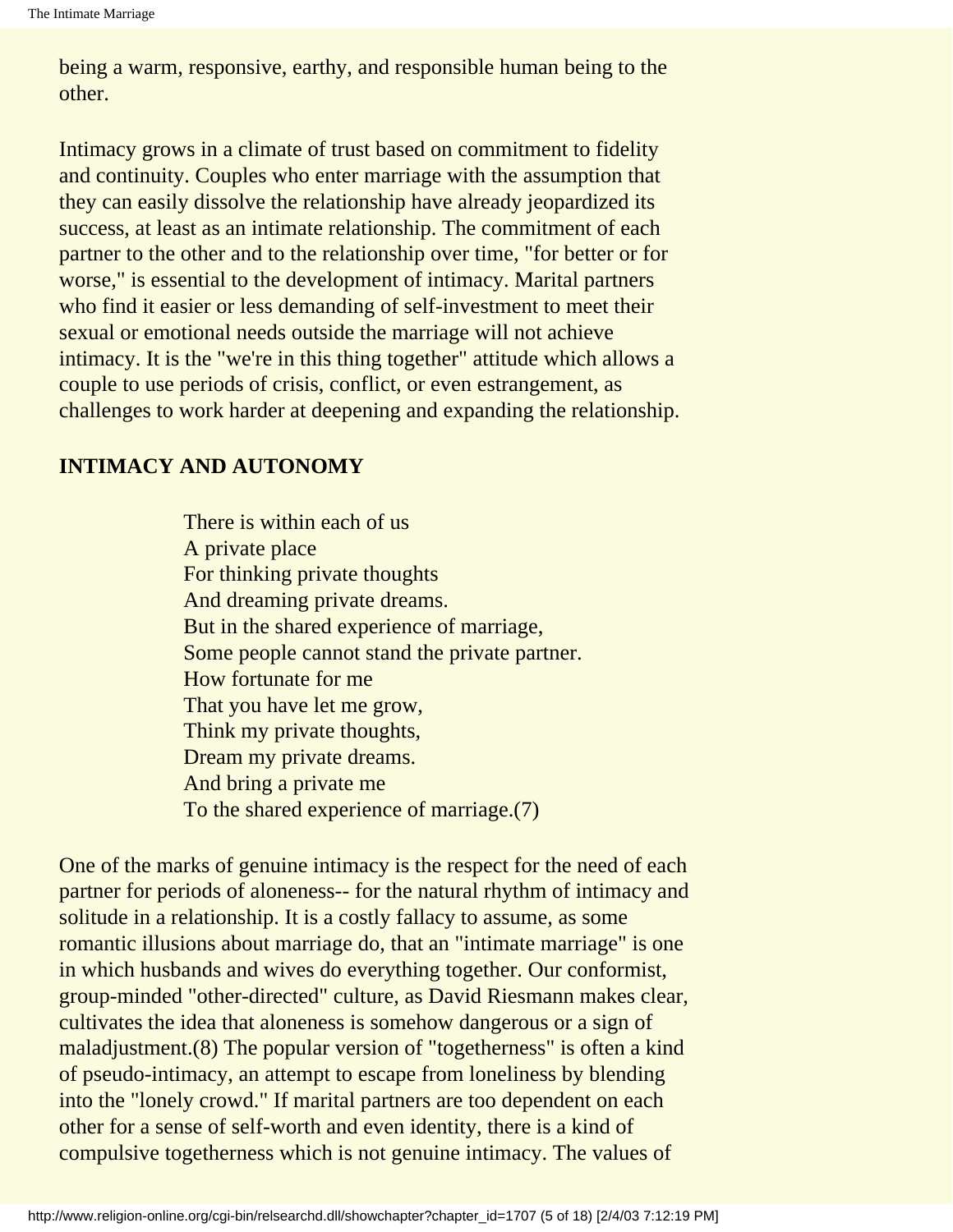savoring a book alone, for example, are lost. There is a kind of clinging quality which reveals the fear of desertion underlying the sticky quality of such a relationship.

In his study of the "self-actualizing" person, Abraham Maslow found that some persons do not need relationships in the same way that many others do.(9) Because they have a firm sense of their own identity and a dependable feeling of worth within themselves, they are able to relish both intimacy and autonomy. There are two major sets of needs in all of us -- the needs for dependence, love, and nurturance, on the one hand, and the needs for autonomy, self-fulfillment, achievement, and independence, on the other.(10) The desired balance between these two sets of needs is different for each individual and for the same individual at different times in his life. These differences are reflected in the distance-closeness needs and, at times, in the conflicts of two marital partners. Those who in childhood were formed to sacrifice their autonomy in order to receive love carry a sense of conflict between dependence and independence into adult life.

Creative or growth-producing intimacy depends on each person's sense of his own personhood. Having an identity of one's own is necessary before one can develop a shared identity with another. Having one's own center of meaning and existence -- being a person in one's own right - makes intimate meeting and union with another possible. An intimate relation is an I-Thou relationship. For such a relationship to develop, there must be an I and a Thou. In Ross Snyder's words, "At the same time that we have a sense of immediacy of contact with his life, we recognize the otherness of the other person. Each of us is a center and is meant to be a center."(11) The union of intimacy is always only partial. With it goes a sense of communion -- which requires the presence of two individuals joined deeply, but still individuals. Creative intimacy has respect f<or needed privacy -- one's own and one's partner's -- as an indispensable ingredient.

#### **THE DIMENSIONS OF INTIMACY**

Many couples are surprised and stimulated by discovering that intimacy is like an instrument of many strings. There are more areas in which creative closeness can grow than most couples even suspect. The music which couples make together comes from playing on a variety of combinations of strings. Each couple should aim at discovering the particular harmony and melody of intimacy which they find most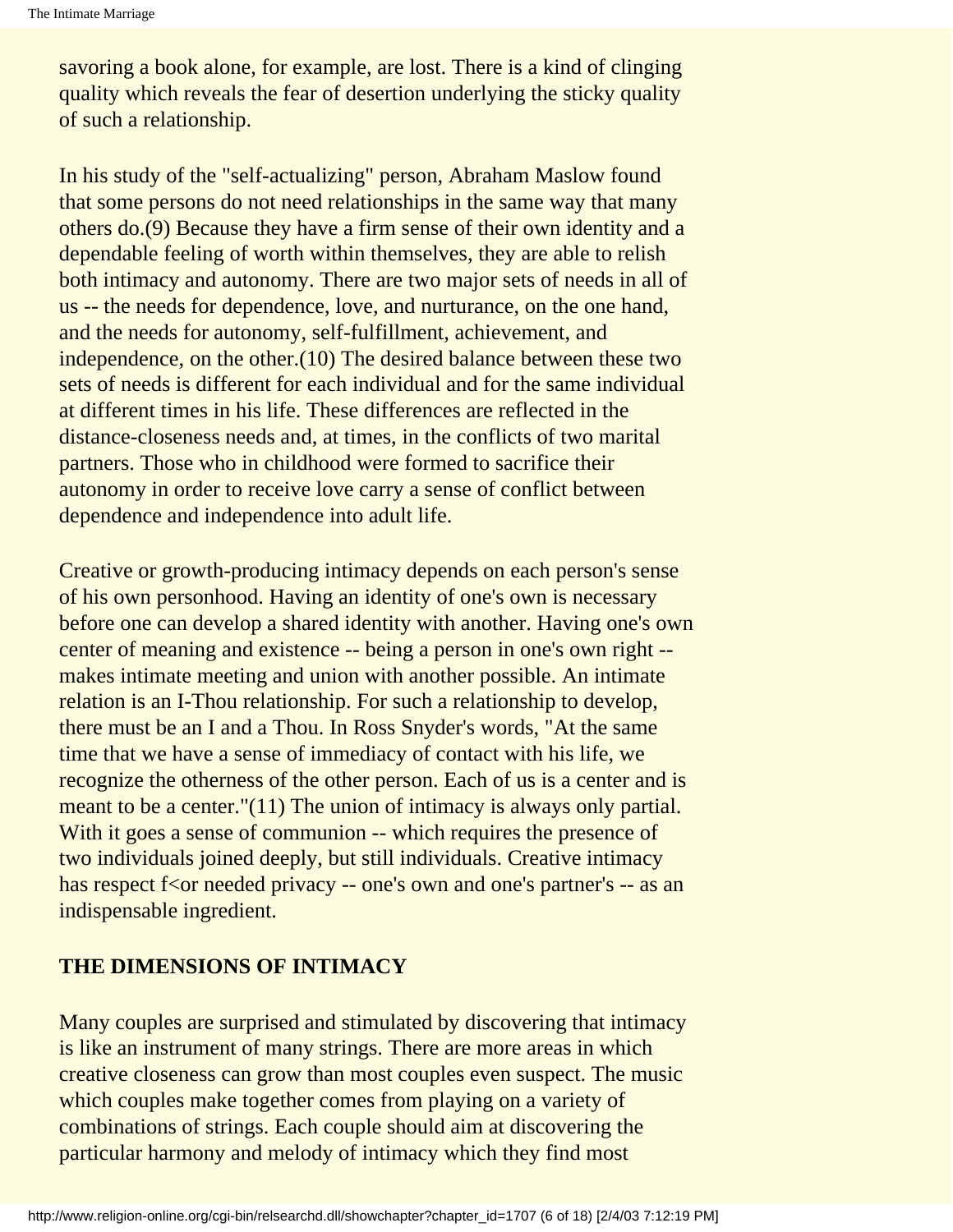satisfying. Their musical pattern will vary at different periods in their marriage. At various times, the music will be interrupted by silence or disharmony.

Most couples who make a serious effort can achieve intimacy in several of the dimensions of their relationship. Here are some of the major opportunities for marital intimacy: Sexual intimacy is for many couples the axis around which other forms of intimacy cluster. The marital relationship provides the optimum setting in which to develop the blend of sensual-emotional satisfactions which is sex at its best.

Sexual intimacy is more than the bringing together of sexual organs, more than the reciprocal sensual arousal of both partners, more even than mutual fulfillment in orgasm. It is the experience of sharing and self-abandon in the merging of two persons, expressed by the biblical phrase "to become one flesh."

Emotional intimacy is the depth awareness and sharing of significant meanings and feelings -- the touching of the inmost selves of two human beings. Emotional intimacy is the foundation of all other forms of intimacy. Couples whose inner worlds of meaning overlap become tuned to each other's emotional wavelengths so that they can often sense what the other is feeling long before a word is uttered. Some couples even have dreams which seem to be connected.

Intellectual intimacy is the closeness resulting from sharing the world of ideas. Oliver Wendell Holmes once stated: "A man's mind stretched by a new idea can never go back to its original dimensions." Sharing mindstretching experiences -- reading a great book, studying an issue of joint concern, discussing a stimulating lecture -- can bring a special quality of intimacy. There must be a genuine touching of minds based on mutual respect for each other's intellectual capacities. Couples who have a wide discrepancy in educational backgrounds sometimes find intellectual intimacy more difficult to achieve.

Aesthetic intimacy is the depth sharing of experiences of beauty. One couple finds a special closeness in relaxing very near to each other as the stereo plays the soul-moving strains of a magnificent symphony. Another experiences together the raptures of natural beauty -- the sun sparkling on whitecaps; a grove of giant sequoia; the fury of a mountain storm; the tranquillity of a mountainside at sunset. Others find it in great art. Drinking from the common cup of beauty, wherever it is found, is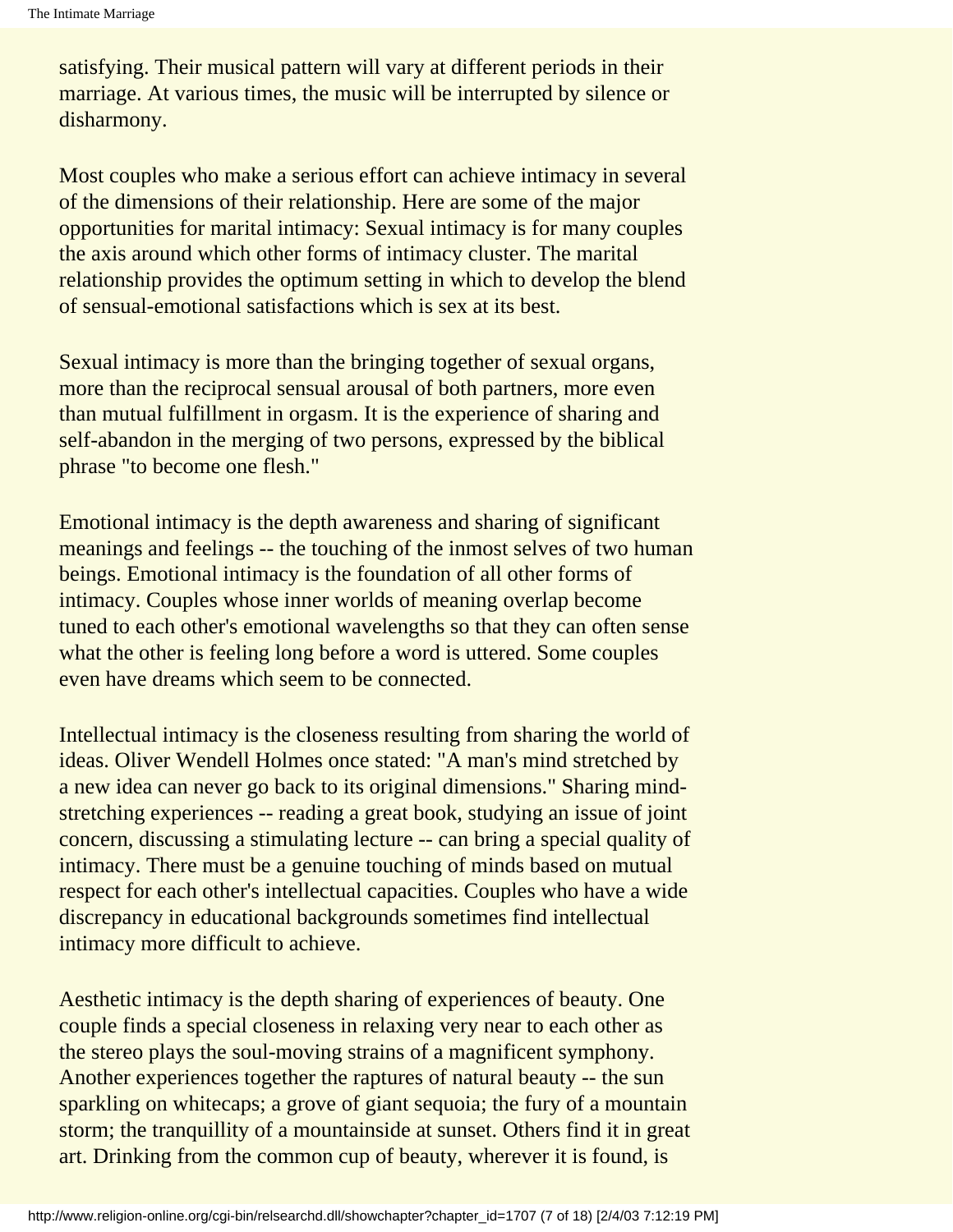an experience of communion for many couples.

Creative intimacy is the intimacy of shared creativity. Conceiving and parenting children is an act involving many forms of creativity - biological, emotional, social, spiritual. The middle years, when "generativity" (Erikson $(12)$ ) is the central task of the ego, constitute a period of shared creativity in that the two are joining their skills and persons in generating new life between each other and in the family and community. Creative intimacy often is linked to aesthetic intimacy in that what is created together is something of beauty -- a garden, a house, a musical expression, a painting. Creative marital intimacy, at its heart, is the experience of helping each other grow -- to be co-creators (not reformers) of each other, engaged in the mutuality of feeding the heart hungers of each other so that each can realize his potentialities as a person. Ross Snyder declares: "A marriage is not just a personal relationship of affection between two people; it is a joint venture into a life of growth."(13)

Recreational intimacy may be for newlyweds synonymous with sexual intimacy. Gradually, the pattern of play broadens to become more inclusive, and to involve other activities. Recreational intimacy is essential to the mental health of the partners, refilling the wells of energy and allowing one's "Child" side, in Eric Berne's (14) terms, to rejuvenate the personality through stress-relieving play.

Work intimacy is the closeness which comes from sharing in a broad range of common tasks involved in maintaining a house, raising a family, earning a living, and participating in community projects. Married partners face many common problems in which they join their strengths and support each other in bearing responsibilities and loads. In work-oriented marriages, this form of intimacy is one of the major channels for developing closeness. Work intimacy needs to be balanced with other forms, particularly recreational intimacy. The shared satisfactions of achieving relatively minor objectives such as redecorating a recreation room and the long-term goals of seeing one's children launched in their marriages and vocations -- these are derivatives of working as a team. But the joining of hands in mutual tasks in itself can have a deepening effect on a marriage; the mutuality which stems from the feeling of a job well done is an added bonus of work intimacy.

Crisis intimacy is the strength which stems from standing together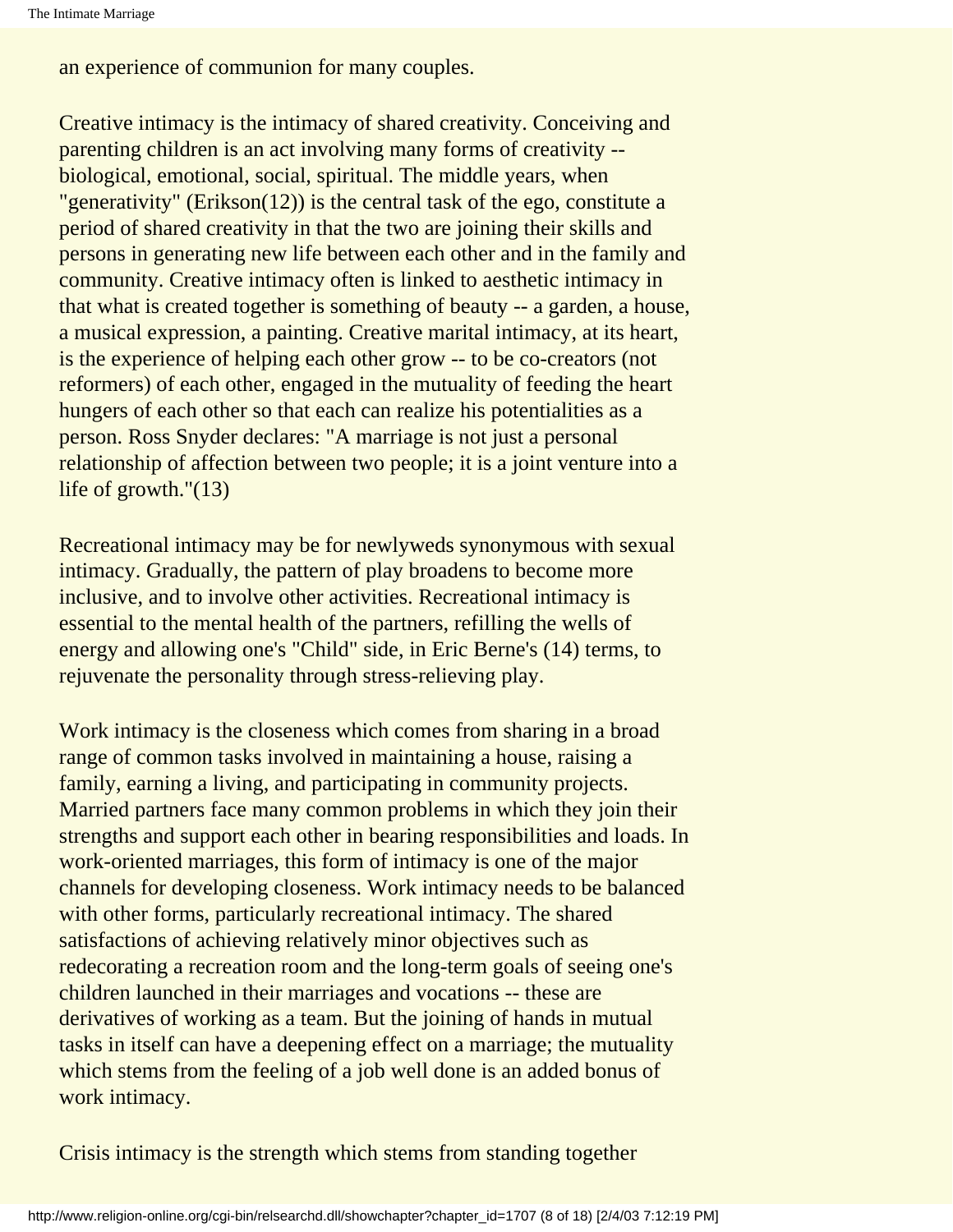against the buffeting of fate; standing together in the major and minor tragedies which are persistent threads in the cloth from which family life is woven. Included are the times of internal testing, when a crisis occurs in the marriage itself as the shifting tides of circumstance and the pressures of aging throw the relationship off balance for a while. This particular form of crisis intimacy, derived from facing and struggling with differences, might be called "conflict intimacy." Coping successfully with the threats of internal and external crisis, through the years, helps to cement marriage ties. One couple said after the ordeal of his near-fatal auto accident and six-month hospitalization: "It was sheer hell while it was happening but it has given us a new love for life and each other."

Commitment intimacy is the core feeling of ongoing mutuality which develops in a marriage in which there is shared dedication to some value or cause that is bigger than the family, something that both partners regard as worthy of self-investment. Being captured by a common cause that turns on enthusiasm and conviction provides a powerful bond in a marriage.

Spiritual intimacy is the nearness that develops through sharing in the area of ultimate concerns, the meanings of life (to both partners), their relationship to the universe and to God. For many it is the sense of a transcendent relatedness which provides a firm foundation or supportive ground for transient human relatedness. Participation in the life of a church or synagogue, and in the century-spanning heritage of a couple's religious tradition, often stimulates and nurtures the development of spiritual intimacy.

The common characteristic of these various expressions of intimacy is that each has the potentiality for drawing the marital partners together. Collectively, they allow opportunities for the lives of two human beings to touch significantly in an increasing number of areas. Many couples have achieved satisfying intimacy in at least a few areas. The opportunity which is before all couples is to increase the number of areas in which depth sharing occurs. This can happen as a result of planned and persistent effort, choosing the goals that attract both and planning strategy for moving toward them, remembering that there needs to be a balance among the various dimensions of intimacy in order to enrich the relationship and prevent any one facet of the relationship from being overloaded.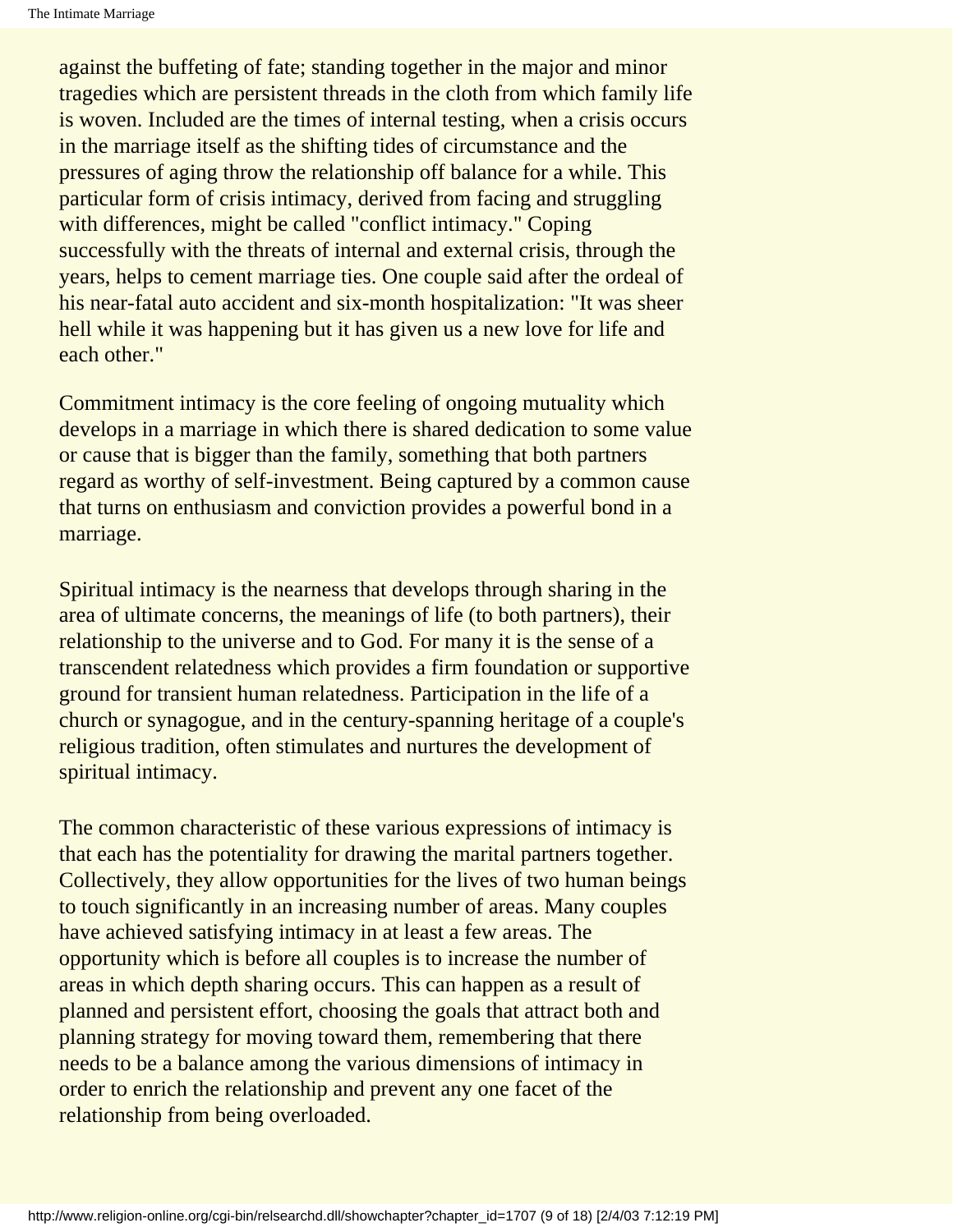Of course, joint participation in any of these areas is no guarantee of intimacy. Some couples participate in one or more of these areas - sexual, aesthetic, recreational, work, for example -- without the growth of any sense of organic one-ness. (They are something like nursery children at certain stages who play along-side others but not really "with" them.) In such parallel marriages, the pall of loneliness is not really dispelled.

"Intimacy" refers to two different things in marriage: (a) a close moment or period of intense sharing; (b) an ongoing quality of the relationship which is present even in times of some distance and conflict. The latter is the undergirding "we-ness" of a good marriage. Increasing moments and periods of intense closeness help to establish the abiding sense of dependable oneness. It is important to understand how the quality of intimacy develops.

Complementary interaction produces a gradual narrowing of the emotional distance until there is, in Eric Berne's terms, "a genuine interlocking of personalities,"(15) or intimacy. What develops is a kind of psychological union. In both Hebrew and Greek, the verb "to know" is the same word as to have sexual intercourse. Clearly, to really know one's marital partner requires a kind of union. Such a union is the heart of intimacy. In it, the aloneness of a man and a woman's existential condition are transcended and, to some degree, overcome.

Erikson describes the union of personalities which is intimacy when he defines love as "The mutuality of mates and partners in a shared identity, for the mutual verification through an experience of finding oneself, as one loses oneself in another."(16) The key ideas here are "shared identity" and "finding oneself [through losing] oneself in another."

The idea of shared identity opens the door to an understanding of the essence of the experience of marital intimacy. As two people continue to relate in the ways we have been describing, the breadth and depth of their relationship increase. Thus develops a new and unique psychological entity -- the marital relationship. Psychiatrist Nathan Ackerman calls this entity the "marital pair identity."(17) T. S. Eliot points to this reality of shared identity when he makes one of his characters exclaim to his partner, "The new person -- us!"(18) It is this "us" or "we" feeling that identifies the existence of a relationship of ongoing intimacy. Anne Philipe writes with sensitivity to this: "There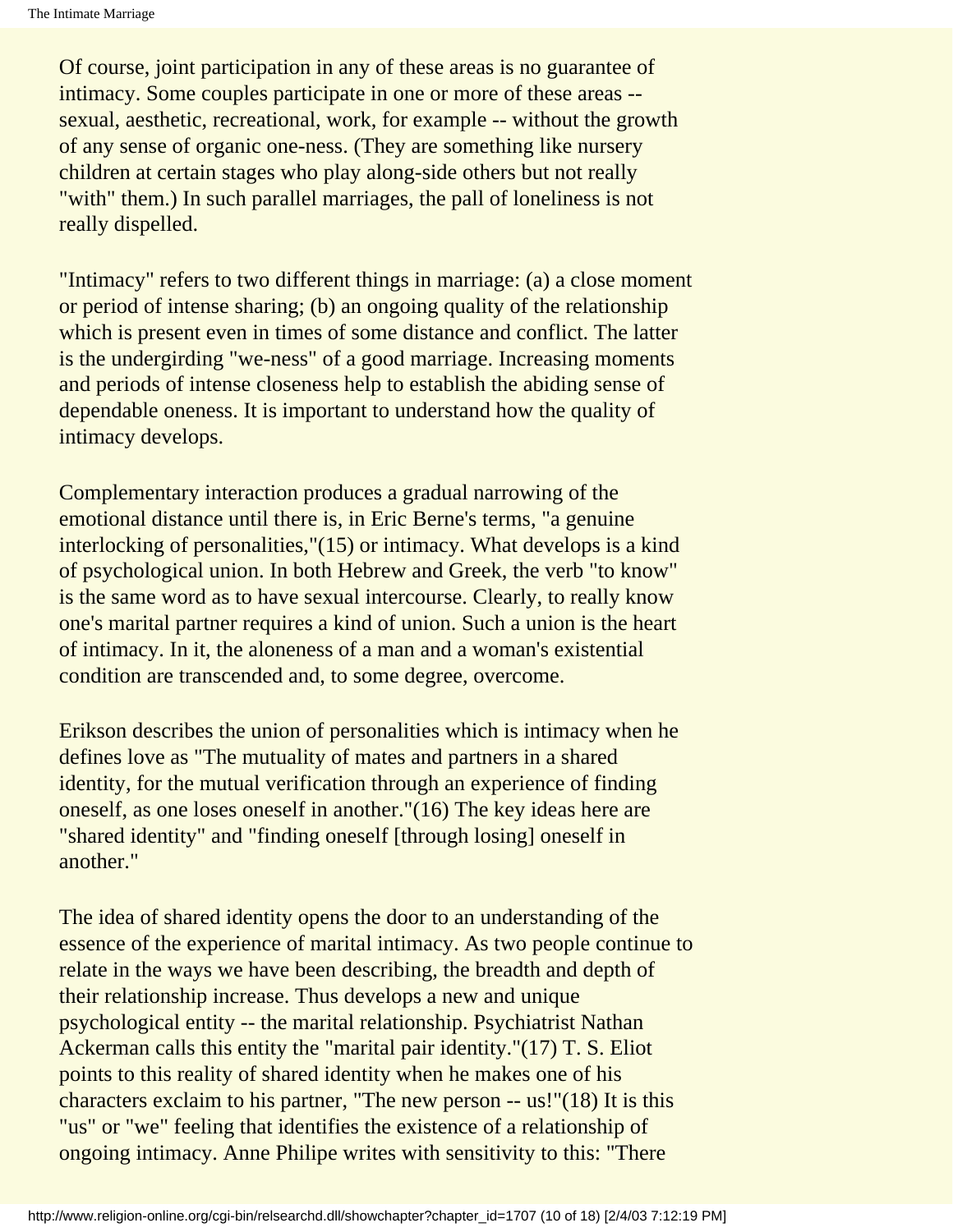was this you and this I and this we, which was not exactly you plus me, and which was coming to birth and would surpass us and contain us."(19) In other words, the marital identity is more than the sum of what each partner brings to the relationship. It is the sum of these, plus what they become together in their interaction. In the language of Gestalt psychology, the marital identity develops when there is an overlapping and a partial merging of psychological fields or worlds of meanings, of the two partners.

In some marriages the "we" feeling never develops. These are the stillborn relationships in which the participants continue to live alone together, as though they were still single psychologically. In those marriages in which the "we" feeling does emerge, it does so slowly, with struggle and with frequent retreats into psychological singleness. Anne Philipe recalls:

> In the beginning we had only the tiniest part of a life together. . , We had our moments of elan and restraint. We each still kept to our reserves, watching each other... . "One" served as a transition from "I" to "us." We used it for a long time. And then one day the "we" appeared, said as though by accident and then thrown away; no doubt we were still unready. Later the "one" became the exception. We had started to construct our life, and the day this was admitted and recognized, we understood that we had been keeping back this desire for a long time. Then all of a sudden we were rich with a hundred moments and happenings we had lived through together, kept in our memories because they had united us. Sometimes the presence of a stranger made us bolder. I would talk about a walk in the rain, or you would say that a cloudy sky can be marvelous. . . . We were laying in our stores. It was a long job of work and it engaged our lives so completely that sometimes it frightened us. At those times we would suddenly turn away without uttering a word and stop seeing each other.<sup>(20)</sup>

The development of some degree of shared identity occurs in any close relationship. Emerson's familiar statement, "I am a part of every man whose path has crossed mine," states a basic psychological truth -- viz., that our relationships become a part of us. The unique opportunity in a good marriage is that of developing a degree of shared identity through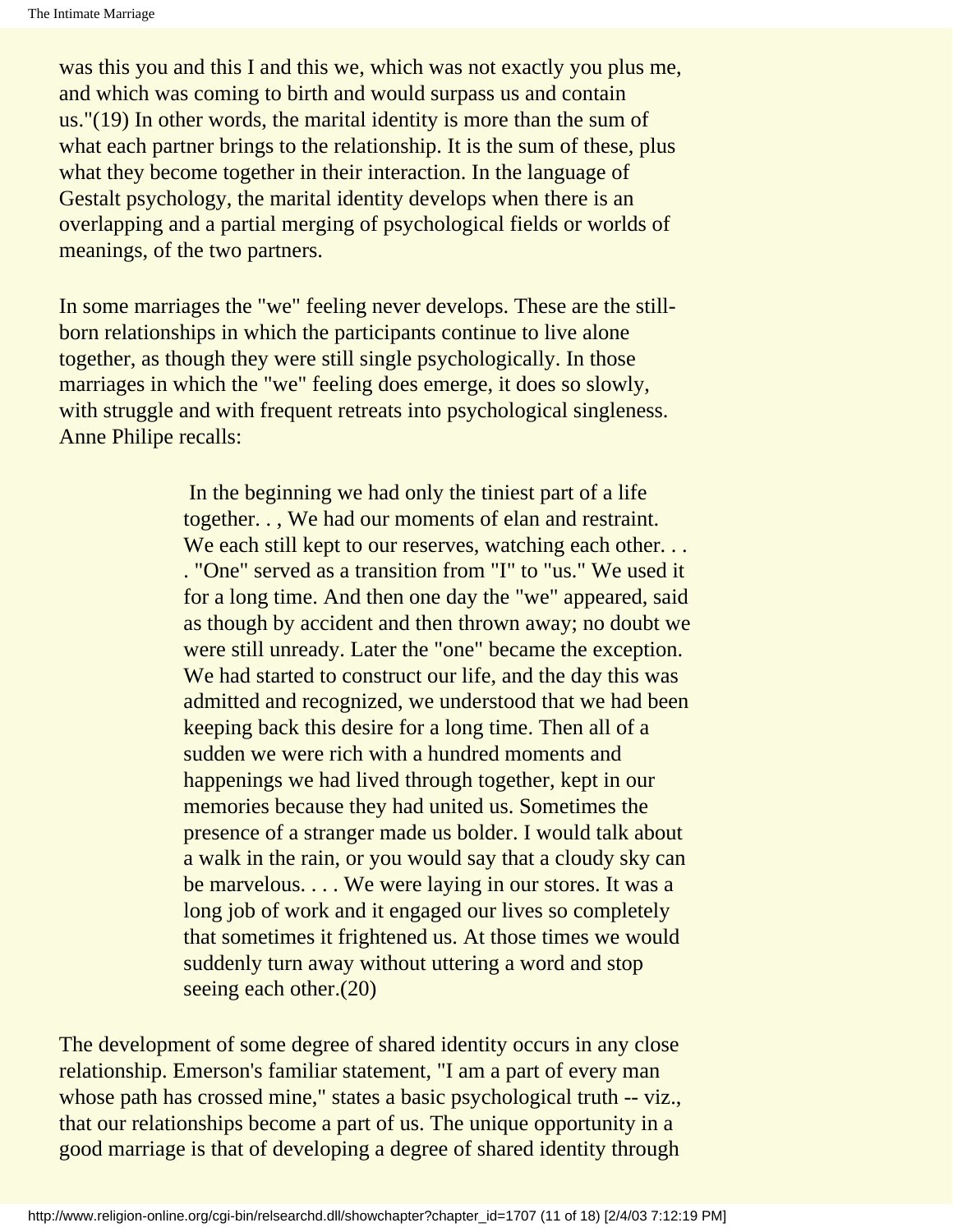a continuity and fidelity of relating seldom available in any other context. Two people who have lived together for forty years, having experienced the sun- light and shadow of married life and rearing a family, have shared many dimensions of their lives. If there has been what Ross Snyder calls "creative fidelity" -- "long term commitment to the growth of the other and to the 'both'" (21) -- such a marital pair

has a pro- found and marvelous degree of closeness. The pity is that so many couples are unable to use their years of being together to deepen their relationship.

## **DEGREES OF INTIMACY**

In their study of sexual and marital behavior among affluent couples married for ten years or more, Cuber and Harroff discovered five recurring configurations of male-female relationships in marriages.(22) The first was the conflict-habituated. These were couples for whom fighting seemed almost a way of life. Their dominant mode of relating was through the exchange of hostility. A kind of intimacy can develop in such a relationship. It may be, as some psychiatrists have suggested, that the need to do battle with one another is the cohesion that holds these couples together.

The second pattern consisted of the devitalized. Often these couples reported being deeply in love in the early years of marriage -- including spending a great deal of time together and enjoying sex. Now these relationships have become voids. The zest is gone. Sex is much less satisfying qualitatively and quantitatively. Little time is spent together and there are few shared interests. Some seemed resigned to their apathetic, "habit-cage" existence. Others were less accepting; both assumed that "marriage is like this." In such relationships there is occasional sharing, if only of a memory. One man said, "Tomorrow we are celebrating the anniversary of our anniversary."(23) The intimacy in these marriages seems to be mainly an unburied corpse. They illustrate an important truth — that intimacy can never be taken for granted. It can be lost.

The third pattern, the passive-congenial, is much like the devitalized, except that the passivity has been there from the beginning. There is little conflict. Things are polite, convenient, and conventional. There is some sharing of common interests. Sex is often regarded, by both partners, as of little importance. Unlike the devitalized, there is no sense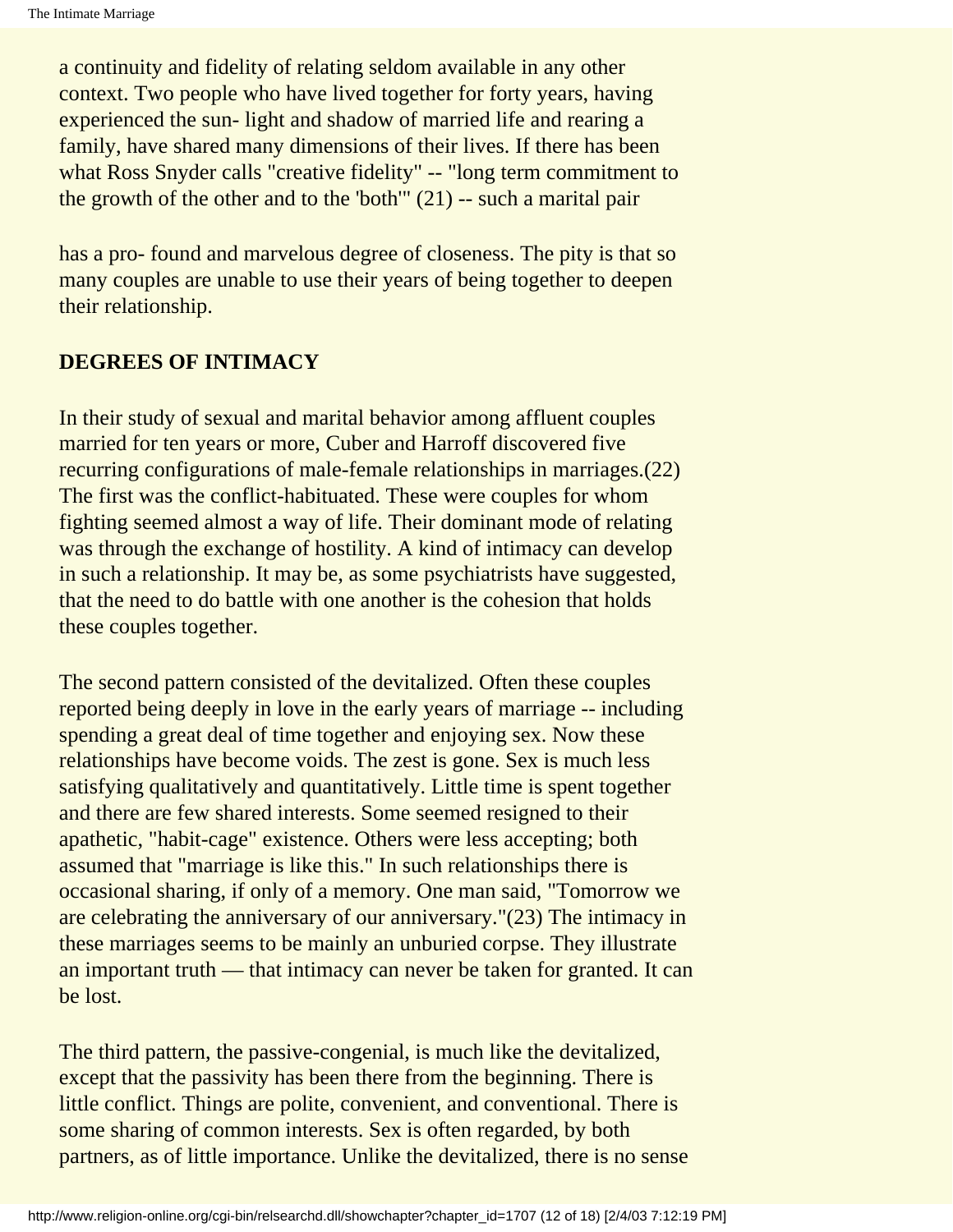of "barren gullies in their lives left by the erosion of earlier satisfactions."(24)

The fourth mode of marriage, the vital, stands in sharp contrast to the previous three types, although these couples say and do many of the same things. The difference is the presence in the vital marriages of a high degree of intimacy: But when the close, intimate, confidential, empathic look is taken, the essence of the vital relationship becomes clear: the mates are intensely bound together psychologically in important life matters. Their sharing and their togetherness is genuine. It provides the life essence for both man and woman.(25)

One of the husbands of such a couple reported: "The things we do together aren't fun intrinsically -- the ecstasy comes from being together in the doing. Take her out of the picture and I wouldn't give a damn for the boat, the lake, or any of the fun that goes on there." People in this kind of vital relationship know that their style of life is not comprehensible to most of their associates. One such couple declared, "The big part of our lives is completely mutual. . . ." Their central satisfactions are found in "the life they live with and through each other."

The total relationship, the fifth pattern, is like the vital, but there are many more points of vital meshing. In some cases there is vital sharing in all the important areas. One husband described his wife of thirty years as his "friend, mistress and partner."(26) This kind of multifaceted intimacy, as Cuber and Harroff indicate, is rare, in marriage or out, but it does exist.

These five types of marital relationships do not necessarily represent degrees of marital stability. Most of those in all five categories said that they were reasonably content, if not happy. What they represent is five styles of relating and different degrees of intimacy. There are undoubtedly many other styles and degrees of intimacy. It should be noted that there are many factors in addition to intimacy and happiness which play a role in holding a marriage together. (27)

What is the optimal degree of intimacy in a marriage? There is no arbitrary way of determining this. Rather, each couple must work out its own most-satisfying pattern of intimacy. Intimacy is different for different people. In all marriages there are cycles of moving toward and moving away from one's spouse. In some marriages contact can be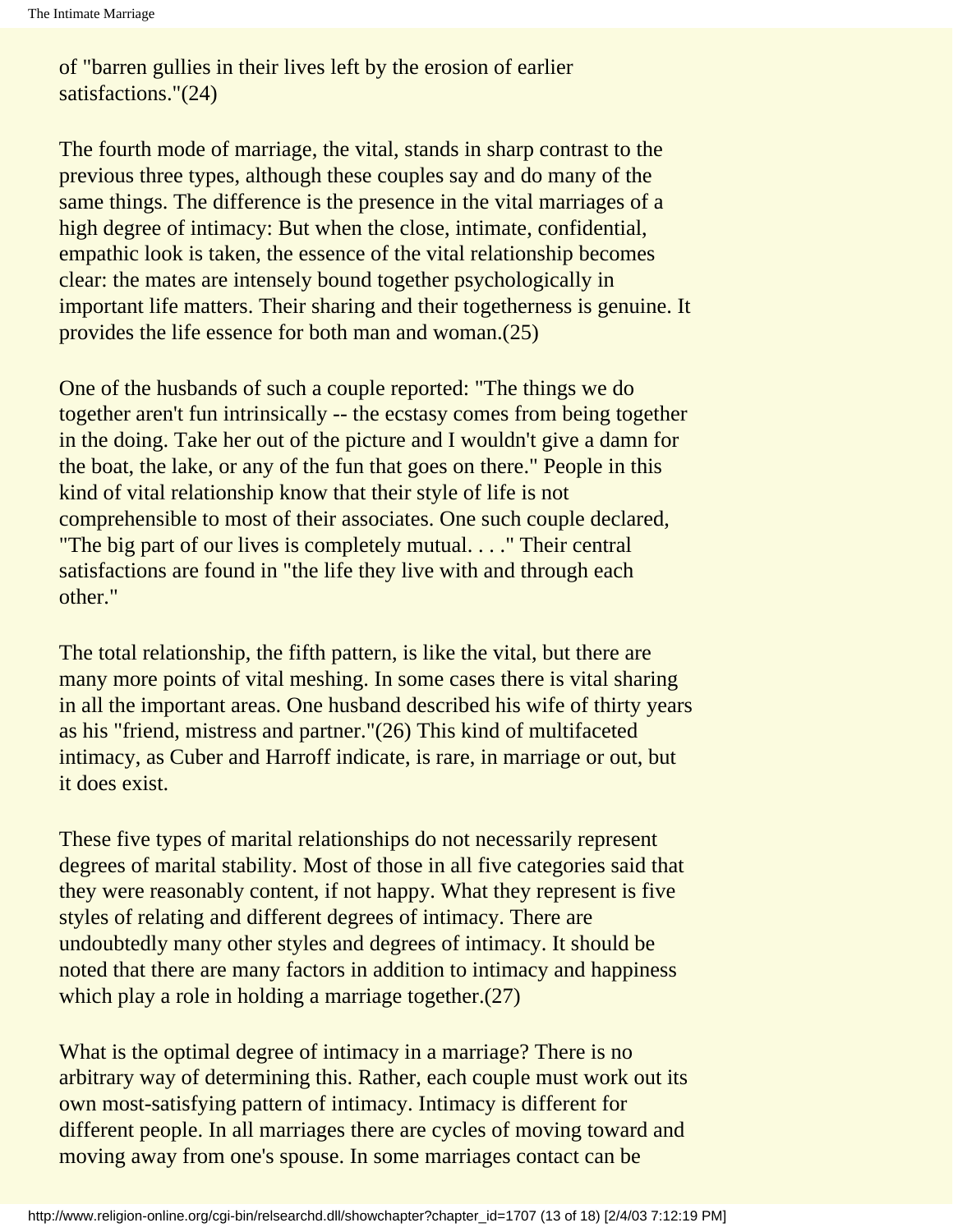maintained for a brief time only. In others the tolerance for intimacy is so low that the partners seldom, if ever, really touch. Still others, like the vital and total relationships, can luxuriate in intimacy for longer periods of time. Most of us achieve depth relatedness only a small part of the time and in certain limited areas of our marriages. In spite of the designation "total" relationship in the study cited above, it is our experience that there are at one time or another walls in every marriage, sometimes high, sometimes low. Most of us long for more intimacy than we have found. We hunger for the walls to be lowered. The message of this book is that significant lowering of the walls usually is possible, if a couple is willing to work at developing the potential for joy, pleasure, and creativity in their marriage.

#### **TAKING ACTION**

Discuss your reactions to the ideas in Chapter 2. At what points are they relevant to your marriage? Make an inventory of the facets of your marriage in which you feel that you have achieved some degree of sharing and sense of closeness. You may find it helpful to use the "Marital Intimacy Checkup" to identify the areas in which each of you would like to improve your relationship. The form headed "Marital Intimacy Action Plan" may be useful in planning your approach to this improvement. Or you may prefer a less-structured approach to understanding and im- proving your relationship. Do it in your own way. The important thing is to begin discovering how to apply the ideas that make sense to you, in your relationship.

#### MARITAL INTIMACY CHECKUP

(Instructions: After discussing each area, check the blanks that apply to your relationship.)

Both Wife Husband

Desire Desires Desires

Improve- Improve- Improve- Both

Facets of Intimacy ment ment ment Satisfied

1. Sexual Intimacy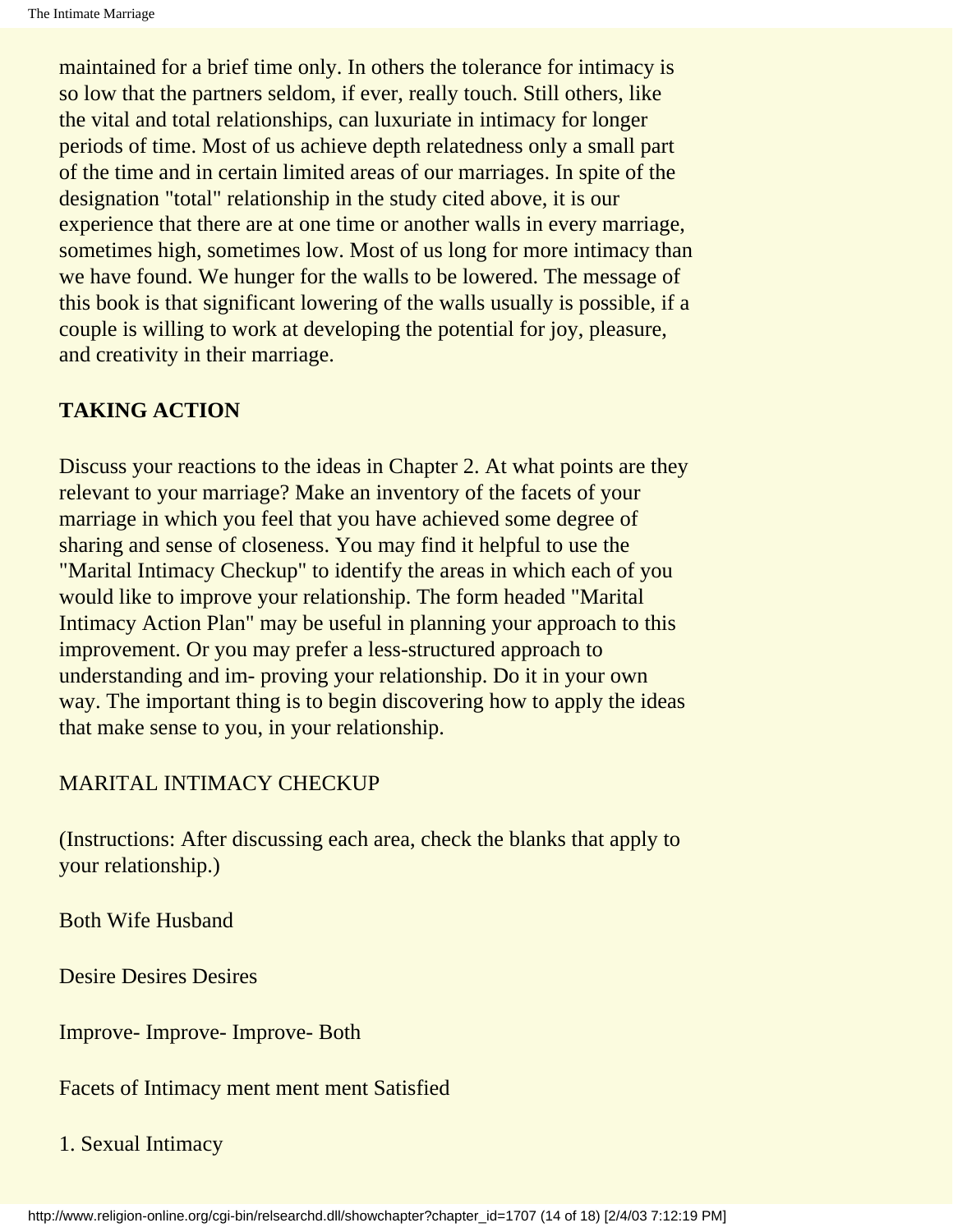2. Emotional Intimacy

#### (Being tuned to each other's wavelength)

- 3. Intellectual Intimacy
- (Closeness in the world)
- 4. Aesthetic Intimacy
- (Sharing experiences of beauty)
- 5. Creative Intimacy
- (Sharing in acts of creating together)
- 6. Recreational Intimacy
- (Relating in experiences of fun and play)
- 7. Work Intimacy
- (The closeness of sharing common tasks)
- 8. Crisis Intimacy
- (Closeness in coping with problems and pain)
- 9. Conflict Intimacy
- (Facing and struggling with differences)
- 10. Commitment Intimacy
- (Mutuality derived from common self-investment)
- 11. Spiritual Intimacy
- (The we-ness in sharing ultimate concerns)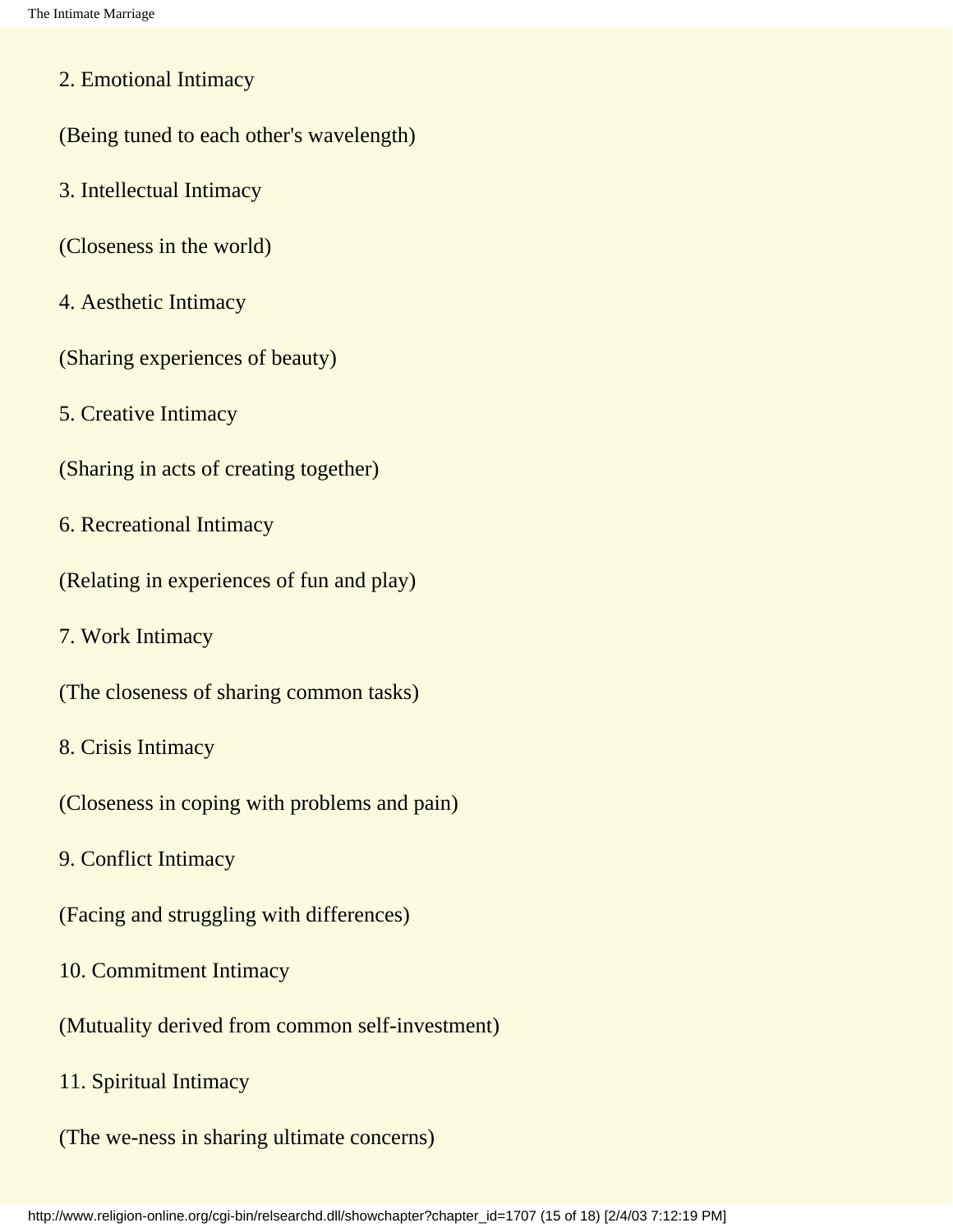### 12. Communication Intimacy

(The source of all types of true intimacy)

## **MARITAL INTIMACY ACTION PLAN**

(Instructions: In those areas in which both of you desire improvement, discuss specific next steps which you feel can be taken to increase the degree of mutuality and meaningful closeness in each area. If you agree on specific action in one or more areas, decide on how you will go about implementing your plan. If you agree on what you want to do in several areas, decide on which should have priority. Jot down the main ideas for action under the appropriate categories below. If you cannot agree on any concrete plan in any area in which you both desire change, you may need to consult a marriage counselor.)

Sexual Intimacy:

Emotional Intimacy:

Intellectual Intimacy:

Aesthetic Intimacy:

Creative Intimacy:

Recreational Intimacy:

Work Intimacy: Crisis Intimacy:

Conflict Intimacy:

Commitment Intimacy:

Spiritual Intimacy:

Communication Intimacy: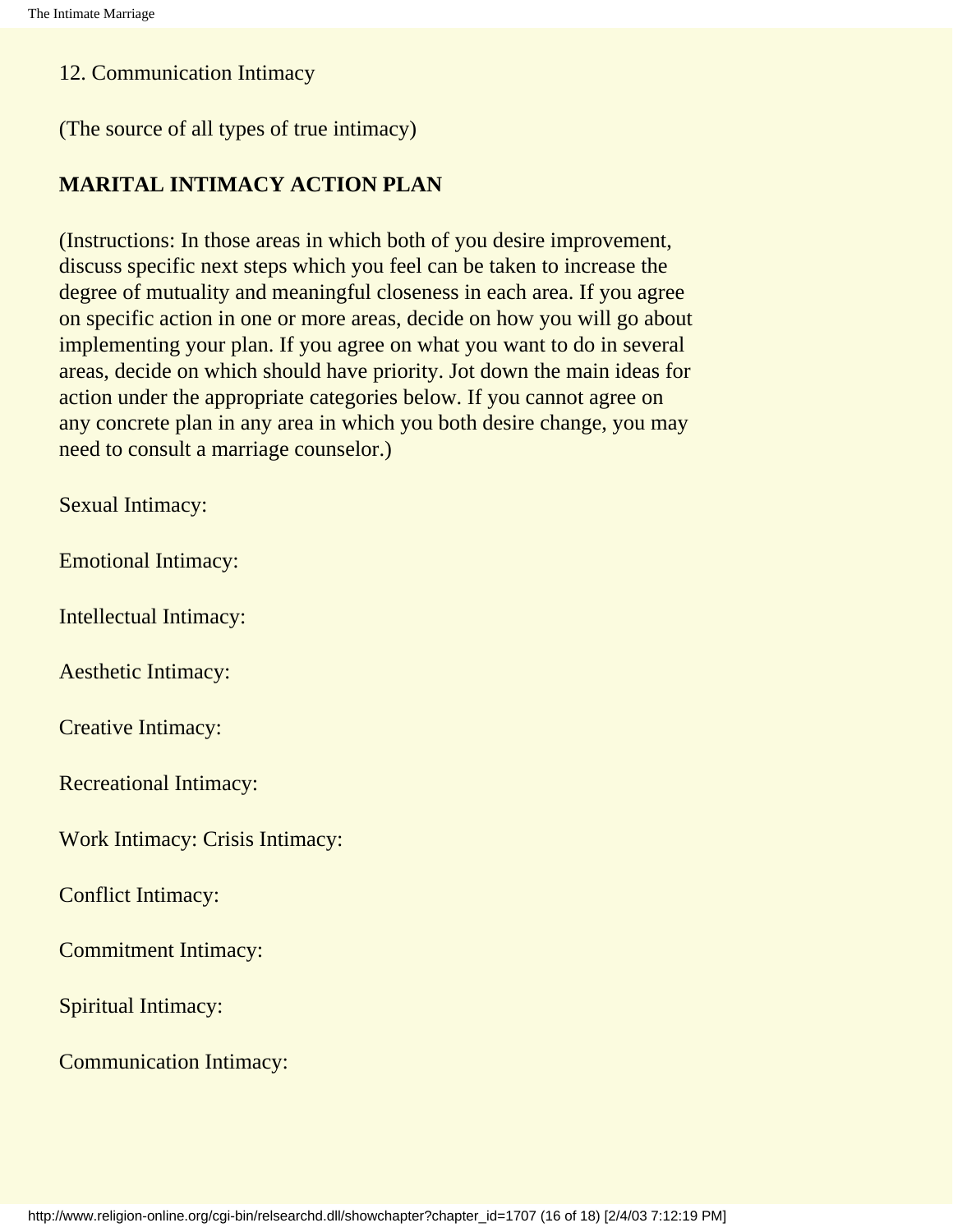# **NOTES**

1. Lois Wyse, Love Poems for the Very Married (Cleveland: World Publishing Co., 1967), p. 41.

2. We are indebted to Ross Snyder for this conception of guiding images.

3. Kahlil Gibran, The Prophet (New York: Alfred A. Knopf, 1940), p. 64.

4. Carl R. Rogers, On Becoming a Person (Boston: Houghton Mifflin, 1961), pp. 47-49.

5. Paul Tournier, To Understand Each Other (Richmond, Va.: John Knox Press, 1967), p. 14.

6. Ross Snyder, unpublished paper entitled "Married Life," p. 7.

7. Wyse, op. cit., p. 51. 8. David Riesmann, The Lonely Crowd (Garden City, N.Y.: Doubleday Anchor Books, 1954), p. 183.

9. Abraham Maslow, Motivation and Personality (New York: Harper & Row, 1954). 40 ) The intimate Marriage

10. For a classic study of these two sets of needs see John Levy and Ruth Monroe, The Happy Family (New York: Alfred A. Knopf, 1938).

11. Snyder, "Married Life," p. 6.

12. Erik Erikson, Childhood and Society (New York: W. W. Norton, 1963).

13. Ross Snyder, "Married Life," p. 17.

14. Eric Berne, Gomes People Play (New York: Grove Press, 1964).

15. Eric Berne, Transactional Analysis in Psychotherapy (New York: Grove Press, 1961), p. 86.

16. Erik Erikson, Insight and Responsibility (New York: W. W. Norton,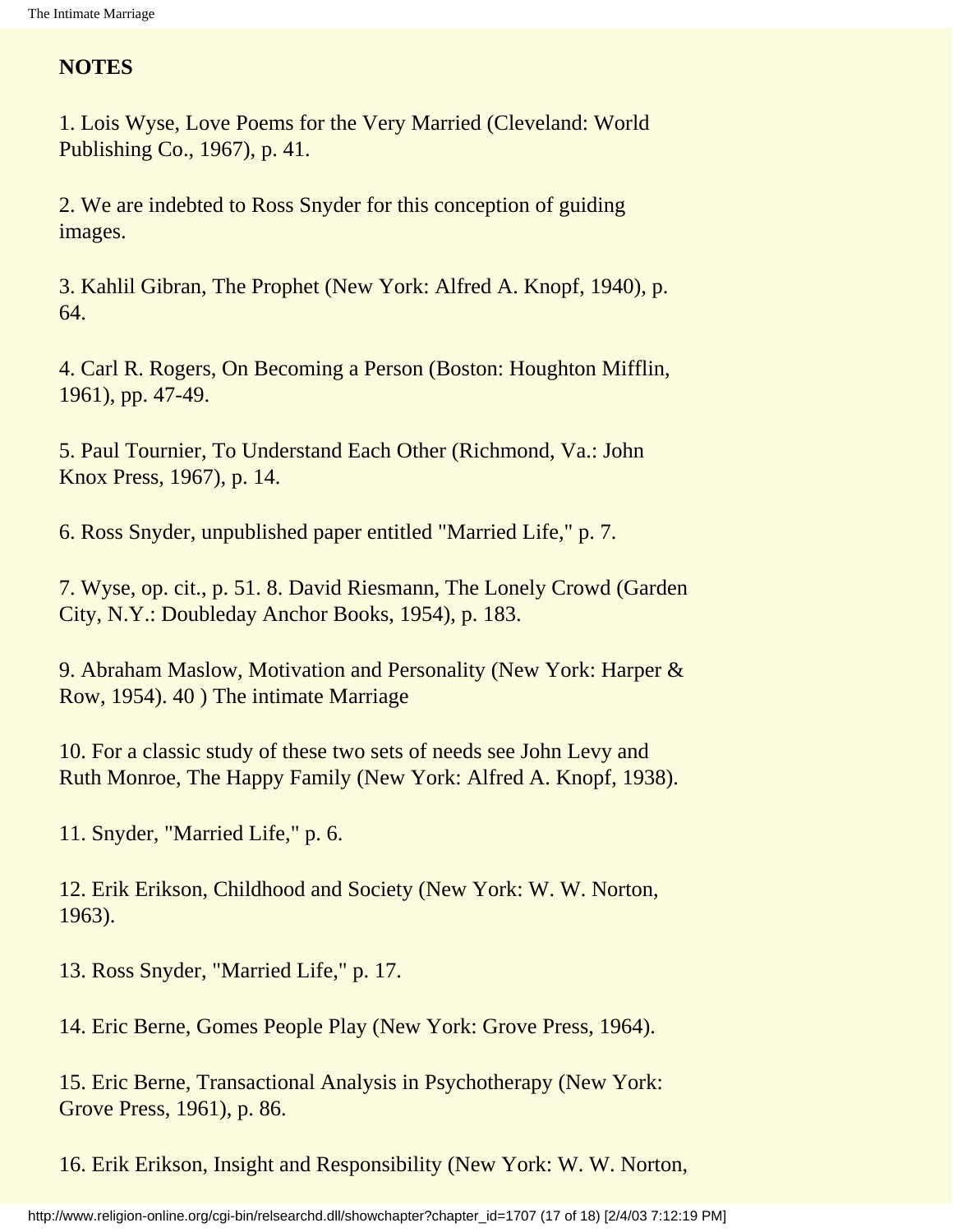1964), p. 128 (italics added).

17. Nathan Ackerman, The Psychodynamics of Family Life (New York: Basic Books, 1958), p.22.

18, T. S. Eliot, The Cocktail Party (New York: Harcourt, Brace and Co., 1950), Act two, p. 137.

19. Anne Philipe, No Longer Than a Sigh (New York: Atheneum, 1964), p. 34.

20. Ibid., p. 86.

21. Snyder, "Married Life," p. 13.

22. John Cuber and Peggy Harroff, The Significant Americans (New York: Appleton-Century, 1965).

23. Ibid., p. 50.

24. Ibid., p. 54.

25. ibid., p. 55.

26. ibid., p. 58.

27. For a discussion of the multiple factors influencing marital cohesion see "Marital Cohesiveness and Dissolution: An Integrative Review" by George Leninger, Journal of Marriage and the Family, Vol. 27, No. I (February, 1965), pp. 19-28.

16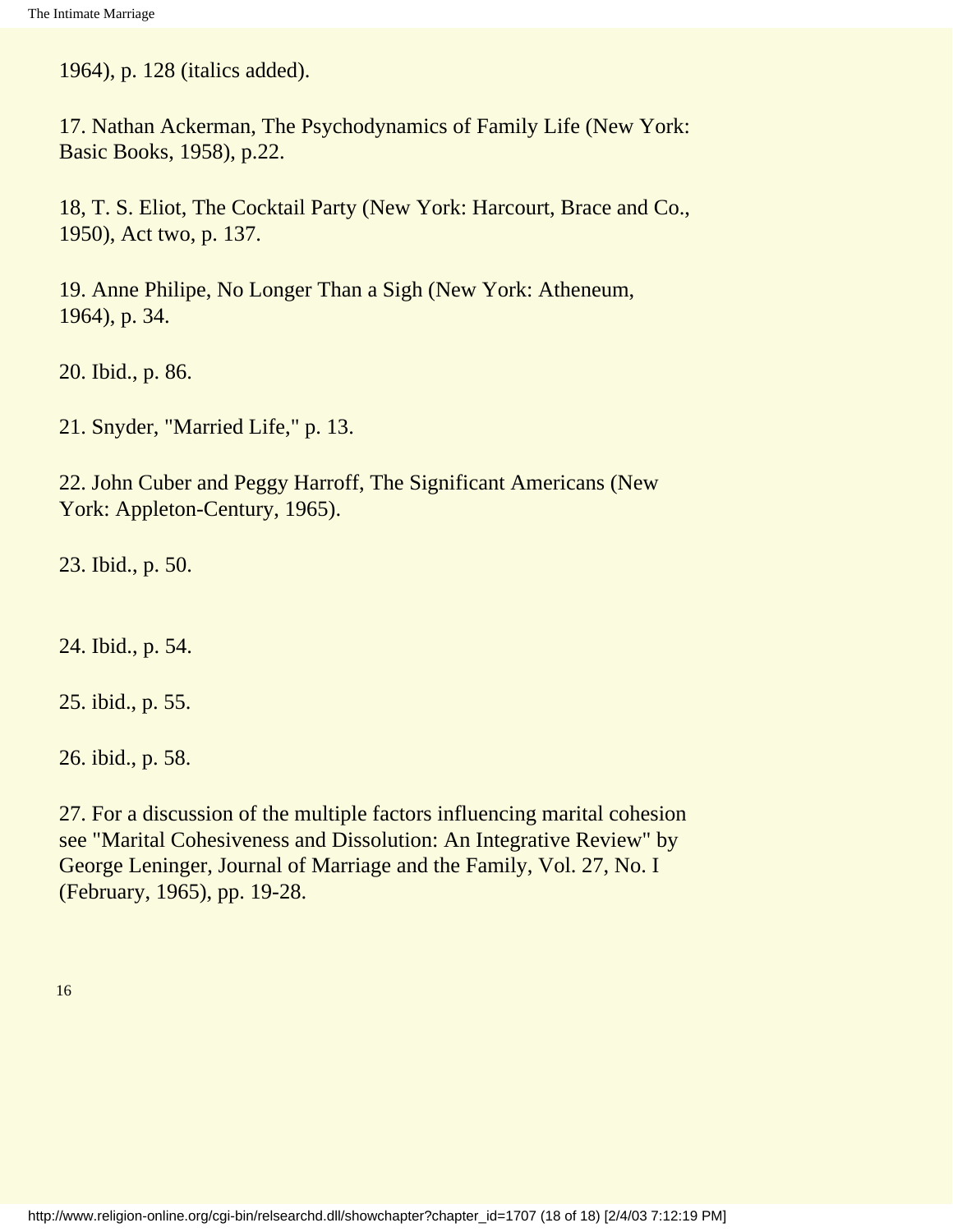# [return to religion-online](http://www.religion-online.org/)

# **The Intimate Marriage by Howard J. and Charlotte H. Clinebell**

Howard J. Clinebell Jr. Is Professor of Pastoral Counseling (1965), School of Theology, Claremont, California. Charlotte Ellen, Ph.D., is a psychotherapist in private practice. She has lectured and been a frequent consultant and leader at Marriage and Family Conferences, Institutes, Woman's Studies, and Human Liberation Programs. She also writes for use of her material by ministers and pastoral counselors. Book used by permission of the authors. It was prepared for Religion Online by Paul Mobley.

# **Chapter 3: Pain and Gain for Women and Men**

As men and women have been defined over against one another, conditioned to separateness, they have had their full humanity truncated, they have had their potentiality for genuine human communication and mutuality gravely injured.(1) Violette Lindbeck

### **A Rising Discontent**

Across the top of the title page of a section called "Today's Women" in a Southern California newspaper (1) there appeared the pictures of nine brides (no grooms; the newspaper refuses to print pictures of grooms). Each bride is labeled with her husband's name -- Mrs. John Jones, Mrs. Robert James, Mrs. Peter Smith. Below the nine brides' pictures are nine articles describing the beautiful weddings; several of them refer to the bride as "the former Miss . . " At the bottom of the page, underneath the bride pictures and stories, there appears another article headlined, "Runaway Wives: Their Number is Increasing." In this story the director of a large missing persons agency notes the statistics on runaway spouses:

In the early 1960s . . . the number of husbands who ran away compared with the number of wives was about 300 to one. By the late 1960s, the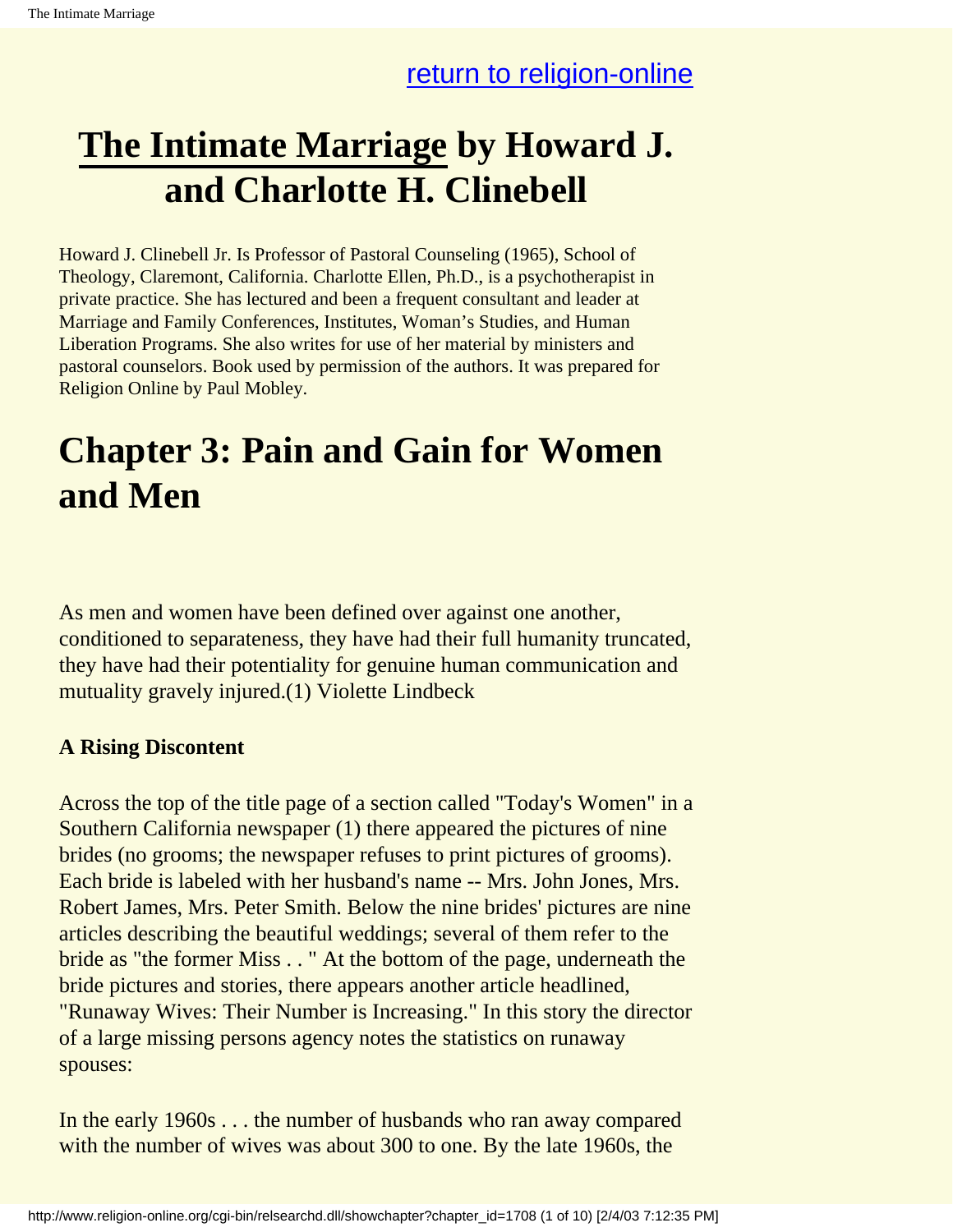ratio had decreased to about 100 to one. In 1972 it was two to one. But in 1973 it was about even. (1)

The two stories appearing on the same page made for a striking and suggestive contrast -- the beautiful brides and the runaway wives.

There are many reasons for the discontent illustrated by these runaway wives, among them being the rising tide of expectations and aspirations. People, especially women, are becoming aware of new options. The director of the missing persons agency mentioned above described the typical run-away wife:

She's thirty-four-and-one-half years, married at nineteen, first child within one year of marriage, second child a year and a half later. She's intelligent, caring, anxious to elevate herself above the stereotyped roles of cook, laundress, waitress, housemaid, chauffeur.(2)

There was apparently a time when women in general were content with the housewife role. Some still are. But more and more women are choosing to marry late, or not at all, or to have children but not to marry, or not to have children at all. As women begin to define themselves as persons first and foremost, rather than as wives and mothers, men are also forced into new definitions of themselves. People who come to counselors these days are often struggling with these new definitions, and with the changes in lifestyles and relationships which they presage. New ways of becoming "whole" mean new kinds of problems. Ministers and pastoral counselors need to understand the old limitations and become open to the many options for being human, options to which the church in the past has been generally closed.

### **The Burden of Traditional Role Expectations**

Two friends of mine who were expecting a baby were talking recently about their aspirations for the child soon to be born. The prospective father told of his excitement at the thought of having a son who might become a "starting forward." The other day a note came announcing the birth: of course the baby turned out to be a girl. The mother, who had been as enthusiastic as the father about having a starting for- ward in the family, wrote the note: "Bob is disappointed that he didn't get his starting forward but he is thrilled with our little cheerleader." The role boxes and expectations are ready and waiting even before birth!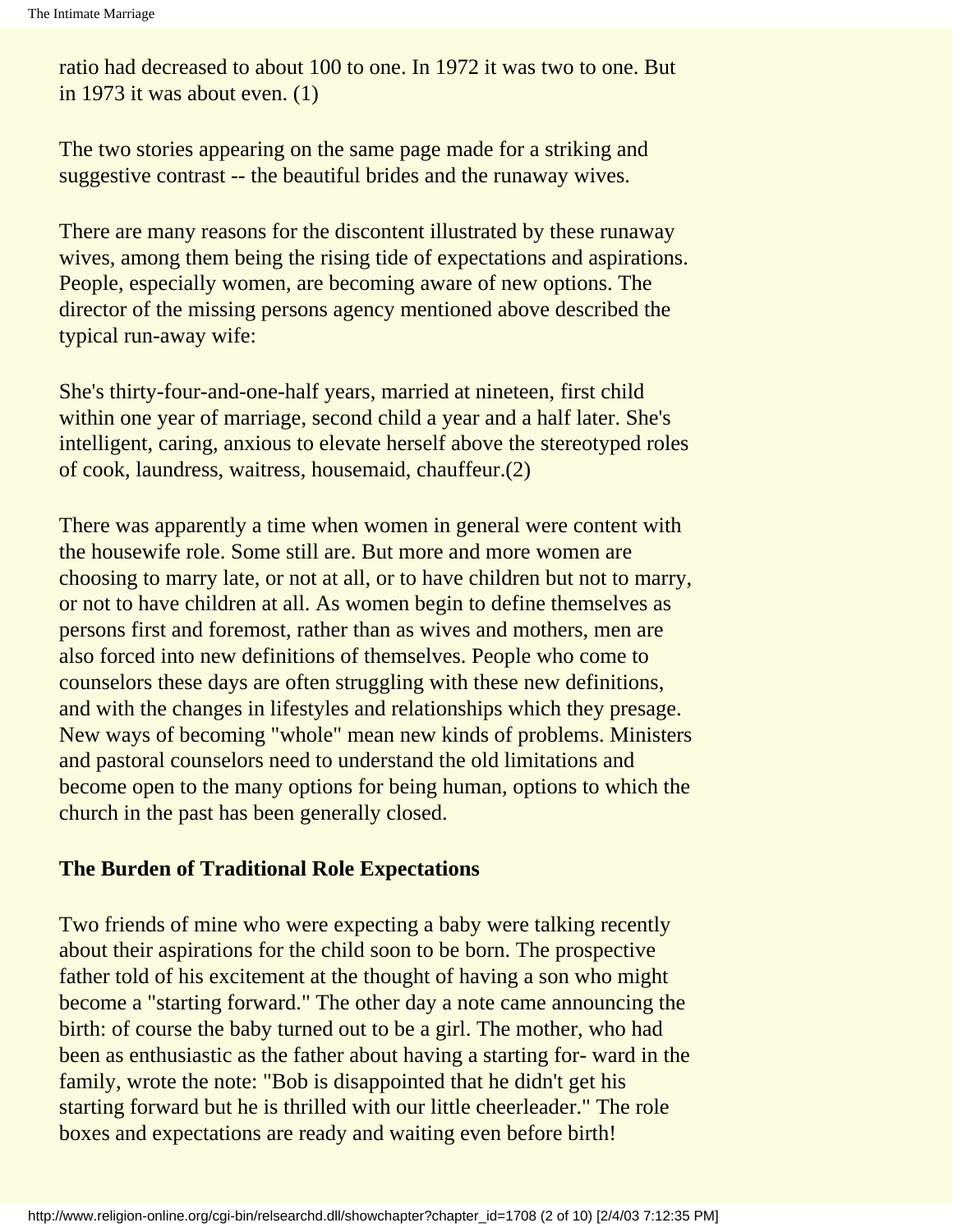Little boys learn early that to "be a man" means "Don't cry," "Don't fail," "Be a success," "Earn as much money as you can." Little girls learn to be sweet, pretty, and not too smart, and never to beat a boy at anything. Limit yourself to cheering him along from the sidelines. In our culture we teach boys from the outset to develop an independent sense of self, and that is good. We teach girls to develop a capacity for intimate relationships, and that is also good. What we do not do, most of the time, is to teach boys and girls to become both independent and interdependent, that is, to find strength both in themselves and in their relationships.

Adolescent girls are even now expected to curb further any signs of independence or assertiveness, to let boys take the initiative in activities and in dating, and to think of marriage and children as their most important goal. Increasingly young women are choosing education and career, but frequently only as something to do in case they don't get married. Boys are expected to choose a job or career and decide how they will earn money for the rest of their lives. They are expected to be the aggressor when it comes to relationships with girls. Girls thus learn to get what they want by subterfuge and manipulation. At this age, as at earlier ones, we do not encourage boys and girls to look at a variety of options with respect to both relationships and occupations. We hurry both sexes into marriage, parenting, and bread winning.

It is still true that most men and women marry and become parents. Instead of expanding the personal horizons of both partners, marriage too often means limiting them. Women find themselves isolated and lonely, burdened with house and children. Men often find themselves trapped in jobs they don't enjoy, caught up in the achievement rat race, and burdened with the perpetual responsibility of supporting the family. Children get too much mother, not enough father. Husbands and wives grow distant; no wonder one or the other runs away. We emphasize too heavily the joys of motherhood without noting its frustrations. We do the opposite for men; we focus more on the burdens than on the satisfactions of fatherhood.

Women who decide to pursue a job or career outside the home, whether by choice or by necessity, (more than one-third of the U.S. work force is composed of women) often feel guilty about neglecting their children; they also resent being overloaded with two jobs, one at home and one away. Some women who actually choose to be a homemaker now feel a new inner conflict; they think they hear the collective voice of the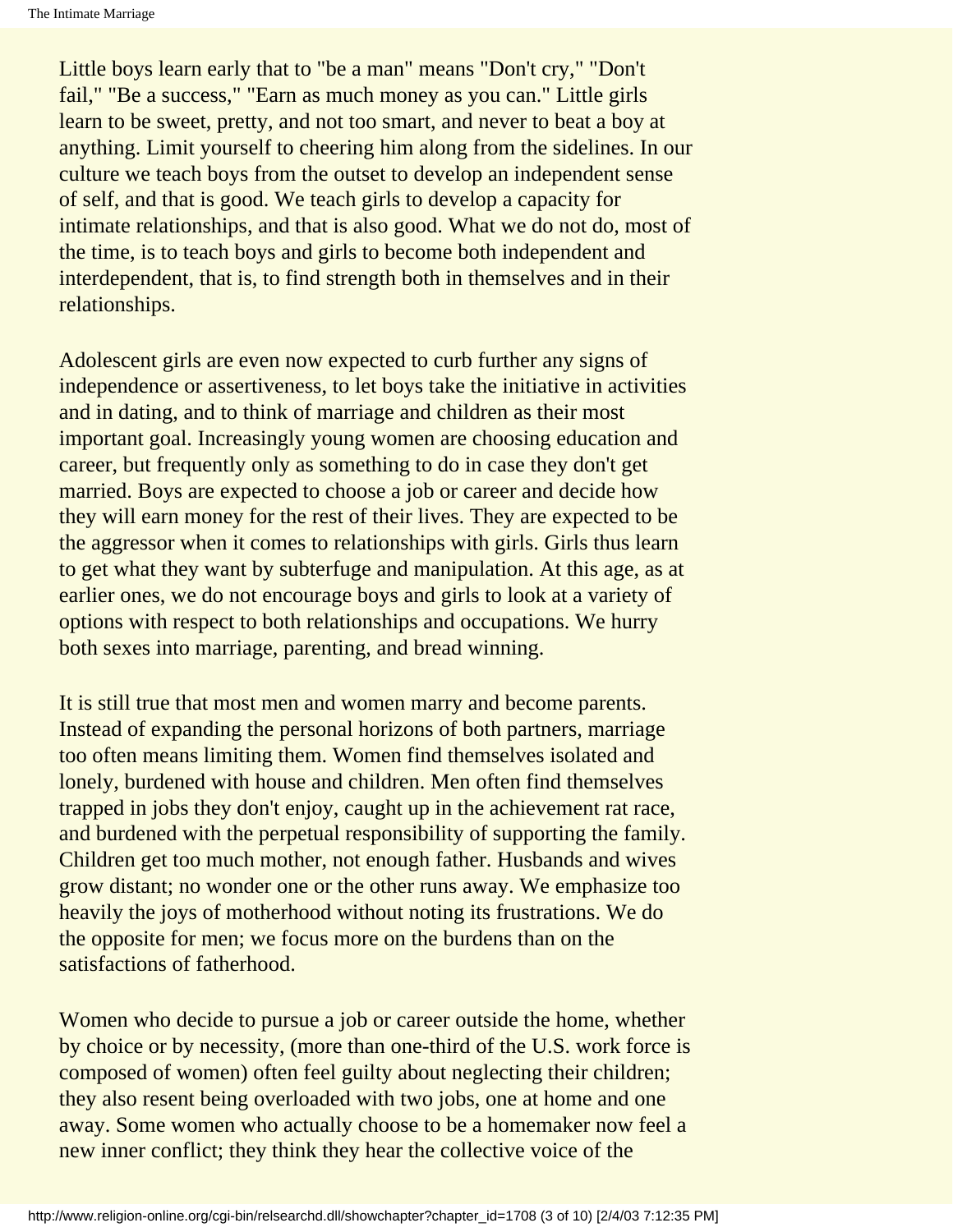women's movement saying that the role of housewife and mother is "not OK." Thus women may feel a double bind — traditional society telling them to stay home, the new consciousness telling them to get out.

Married women approaching middle age often face a new set of problems. If they have accepted society's dictum and defined themselves almost exclusively around their roles as mothers and wives they may find it difficult to see what the future holds for them when their children leave home. In Doris Lessing's Summer Before the Dark Kate Brown anticipates the departure of her youngest child: "She felt like a longterm prisoner who is going to have to face freedom in the morning."(3)

Menopause is traumatic for many women. Besides the new and surprising physical symptoms and changes it brings, which vary greatly from woman to woman, women often fear also the loss of their "sex appeal" (as defined by the cultural stereotype). A woman has to deal not only with her own feelings about the change and the passage of time but also with the dehumanizing attitude of society toward the menopausal woman. (3)

Middle-aged men face different problems. If they have achieved the goals they once set for themselves, or had set for them, they may be happy in their work but feel that they have grown apart from their wives and distant from their children. Or they may have struggled long and hard for a goal which continues to elude them and seems more distant than ever as middle age approaches. Both groups of men fall into the category of "high risk" for heart attacks.

Old age hits women and men somewhat differently. Large numbers of women are widows, faced not only with aging but with aging alone and in isolation. Or they may be confronted with the demands of a retired husband who is suddenly at home all the time with nothing to do. Although old age in our society is generally viewed negatively for both sexes, the negative image of the older woman as the "little old lady" is far more common than any comparable image for the older man, who is often regarded as "distinguished" or "wise." Older men are more in demand than older women, partly because there are fewer of them. Nonetheless, men who have made it successfully through middle age may face at retirement the "cold wind from the future"(4) that women faced when their children grew up and left home. Because of our society's attitude toward non-productiveness, retirement may be a severe blow for a man. If his entire adult life has revolved around the "male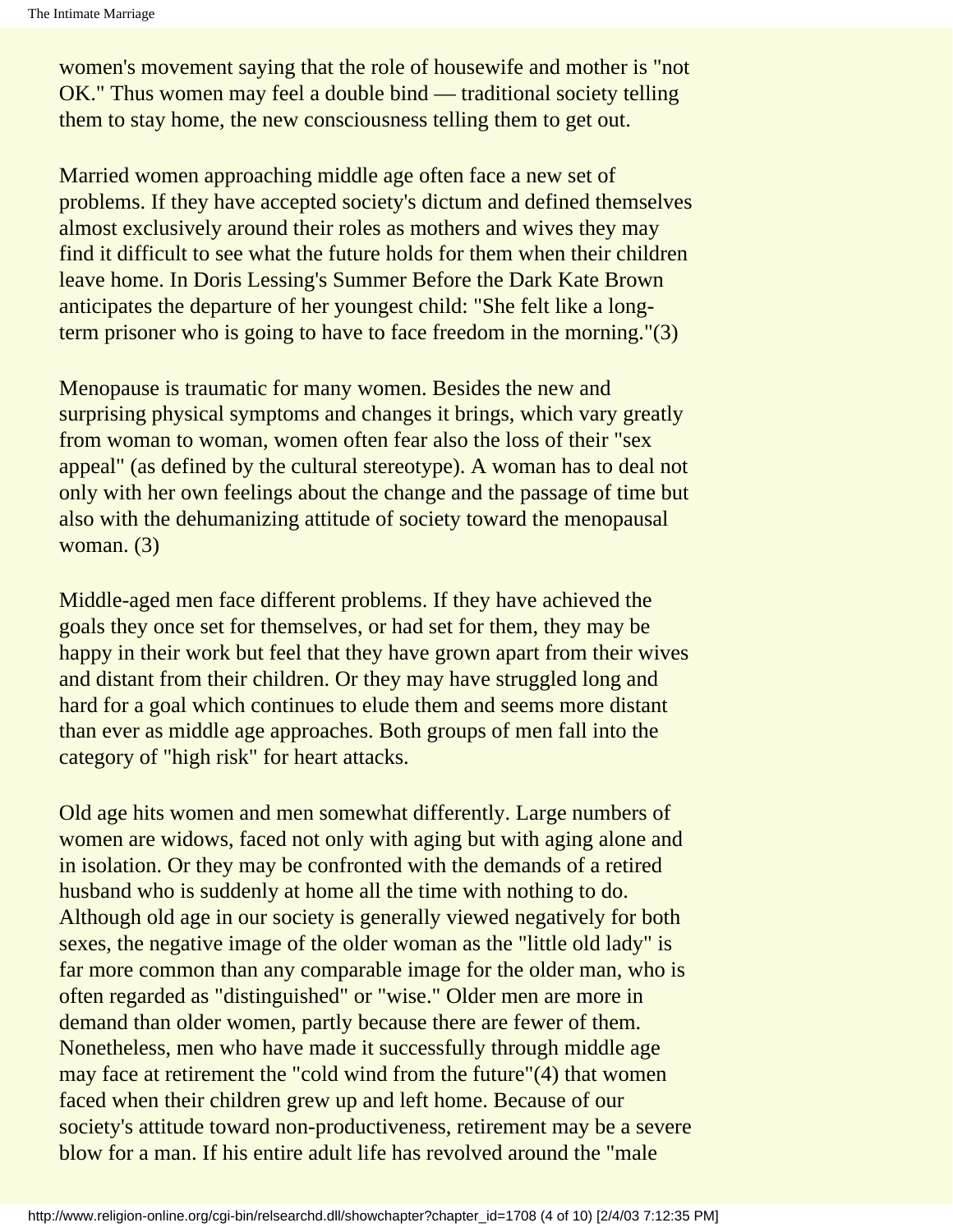machine" mystique, if he has not developed warm and close relationships and absorbing interests outside the productive world of job or career, retirement may feel to him like the end. Some men do in fact just curl up and die. In this way, aging may be easier for women, who are more apt to have learned to find satisfaction in relationships.

Single people are severely dehumanized by the cultural norm which defines people as successful only if they marry. Women feel the pressure to marry even more strongly than men; even those who have chosen singleness and feel happier than their married friends seem to be, or who have achievements to their credit equal to those of men, are generally considered to be "unfulfilled." Divorced women are often made to feel the added pressure of having "failed" at the most important job for a woman; they may have full responsibility for raising the children, and even be supporting the family, but they are still regarded as "a failure."

Although the image of the single or divorced man is a much more desirable one, men too face the problems of singleness to some extent. Divorced men often have heavy financial bur- dens, and sometimes are cut off from their children by circumstances and customs which favor the mother in custody proceedings.

Probably the heaviest burden for single people in a couple-oriented society is loneliness. Because we live in a culture in which things are supposed to come out even, the single person in a group of married people is uncomfortable and so are the couples who often feel they must find a "partner" for the single one. Churches are probably as guilty as any institution of slighting the single person both in attitudes and in activities.

# **New Options**

One of the spin-offs of the rising consciousness of women — and therefore of men -- is that it is not only OK to be single but it can be a highly desirable and fulfilling lifestyle for many people. Marriage isn't the only place to get one's relationship needs met. Both the married and the single state have their advantages; again, the crucial issue is choice and the fullest opportunity for every individual to be and to become fully human.

The rising divorce rate suggests the need for a kind of counseling that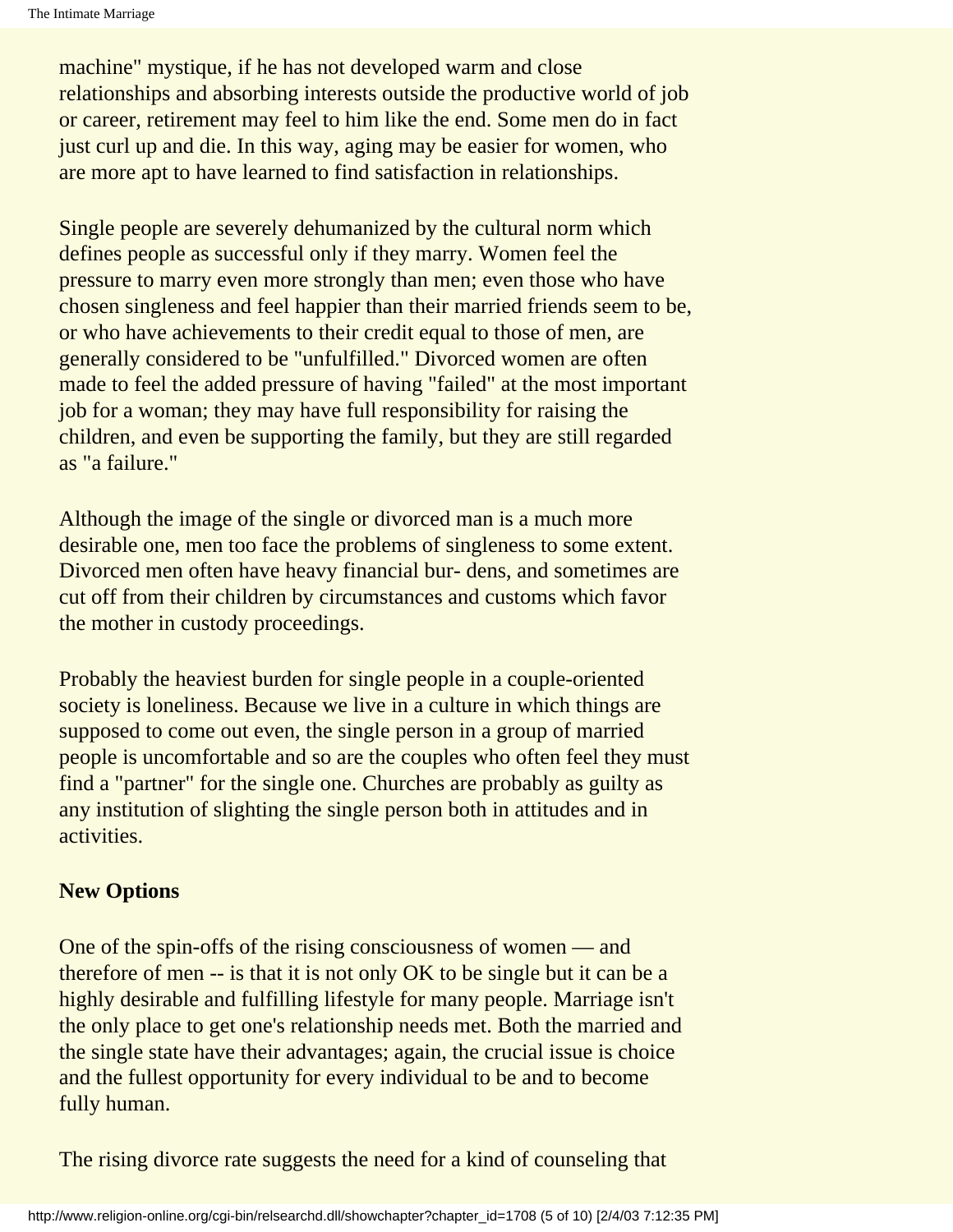can help a couple to separate creatively. Of course that means encouraging them to look at the factors which got them into the marriage and those which are forcing them out. It means helping them to deal with anger and hostility so that the children do not become pawns, to work out the legal problems amicably, and to do their grief work thoroughly. But the main focus of divorce counseling is to encourage both women and men to see themselves as whole people still, with the potential of a satisfying life ahead whether they marry again or not.

Although it often follows, divorce counseling is not the same as marriage counseling. Divorce counseling is based on the assumption that it may be better for some couples to separate, rather than on the traditional attitude of the church that a marriage must be saved if possible and that divorce is always a tragedy. A divorce may be the most humanizing option if a particular couple got married for all the wrong reasons in the first place or if one or both persons would be better off single. Divorce counseling is a kind of counseling and consciousness raising that affirms singleness as an option for human wholeness.

There are a number of issues connected directly or indirectly with sexuality around which both women and men are struggling today. Women are learning from new research and are discovering for themselves that they can accept and enjoy their long repressed sexuality. For many women that means dealing with guilt, because they have been brought up to believe that "nice girls don't" take the initiative, or even enjoy sex. Often it also means frustration. Long repressed sexuality is sometimes hard to call forth. Becoming "orgasmic," to say nothing of "multiply orgasmic" is not easy when one has been taught to accept, even to cultivate, "frigidity." For men, "the new woman" may at first appear sexually threatening when it develops that she sometimes likes to take the initiative and can actually have more orgasms than he can. Ultimately, however, as members of both sexes escape the sexual double standards, learn about their bodies and what they like, and come to enjoy being both receptive and aggressive, tender as well as tendered to, sex becomes more humanizing for both.

As lifestyles broaden, more and more people are enjoying sex outside of marriage. Premarital sex has its values if it keeps people from getting married who otherwise would get married only for the sake of having sex. Also, as more and more people decide not to marry, sex for single people is an increasingly practiced, and accepted, phenomenon. As a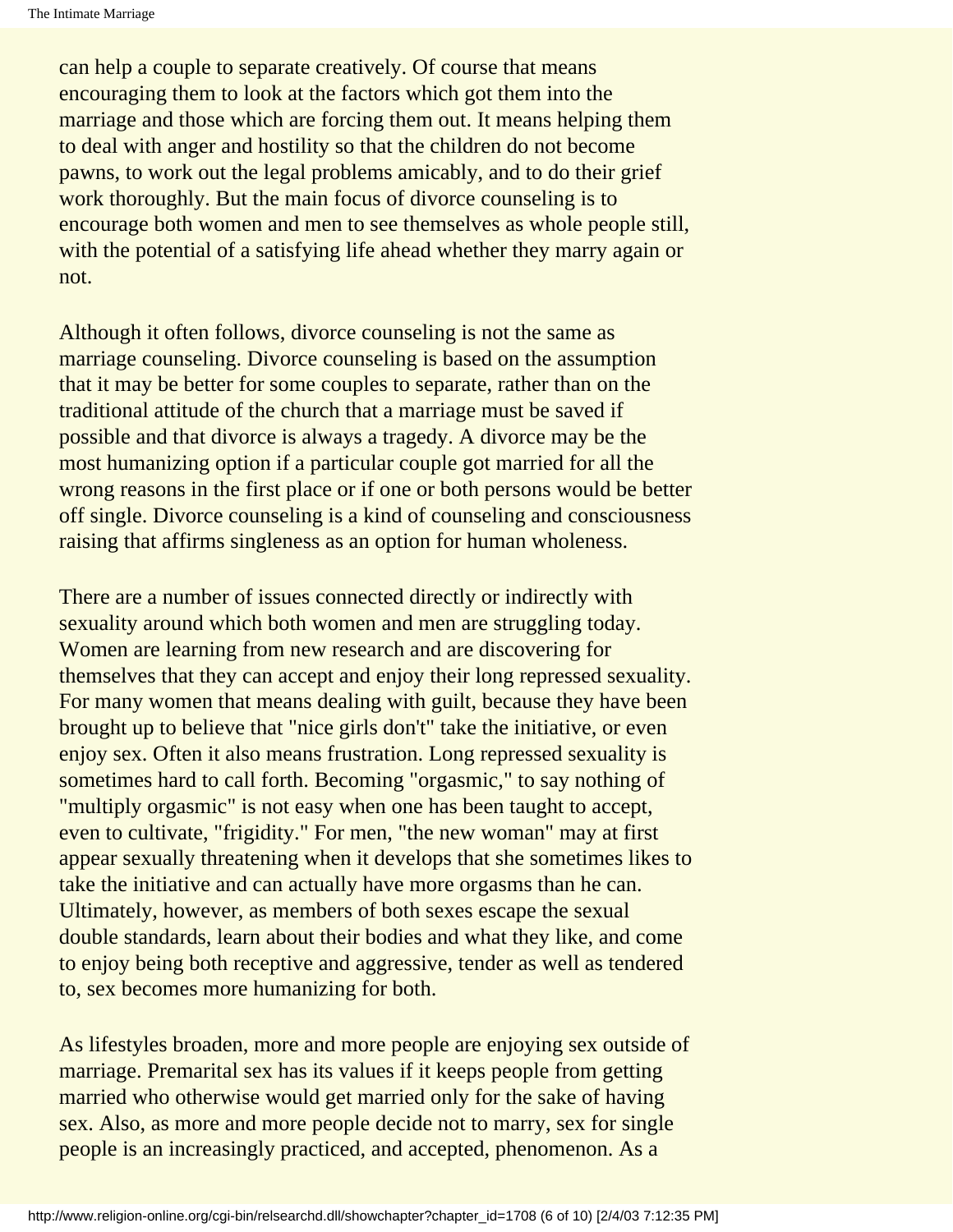society we have no right to deny the joys of sex to people who do not marry, or who marry late by choice or by necessity, or who have lost a mate by death or divorce.

Another increasingly viable lifestyle for many people as we broaden our perspective on what it means to be human, is that of homosexuality. A young woman said to me recently that she stays away from her church and her minister because she knows her lifestyle would be unacceptable - - she would be told she was a sinner. Ministers and counselors could be influential in changing attitudes which make a person feel less than human simply because she or he behaves differently from the majority. (5)

Humanizing or "liberating" sex is that which affirms the full personhood of both participants. Whether in marriage or out of it, whether between the sexes or within the sexes, it says that sex is good, and that our bodies are good, provided that neither participant treats the other as an object meant chiefly for gratification.

Dehumanizing aspects of sex can be found within marriage as well as out of it. The crucial attitude for the minister is a nonjudgmental one which helps people look at the sexual aspects of their relationships in the same way they look at other aspects, that is, with a view to what is most humanizing for both parties. An awareness and appreciation of new attitudes toward sexual atisfaction, attitudes which are humanizing to both women and men, is important for ministers and counselors who want to work with people in this area, and who want to change the alltoo-common attitude that the church is "against" sex. At the same time ministers and the church can have a profound influence on the development in individuals and in society of attitudes toward sex which are in fact humanizing and not exploitative.

There are three other related situations in which women are often asking for help these days -- pregnancy outside of marriage, abortion, and rape. Ministers and counselors can be helpful at such times only if they are truly open to the options women face in those circumstances, and truly willing to help counselees deal with their feelings and decide for themselves what is best for them. Women in any of those circumstances need to be encouraged to talk to other women who have had like experiences and/or are trained to help. Women's health centers and rape crisis centers are excellent agencies for referrals. Of course people are not likely to discuss their concerns in the area of sexuality with any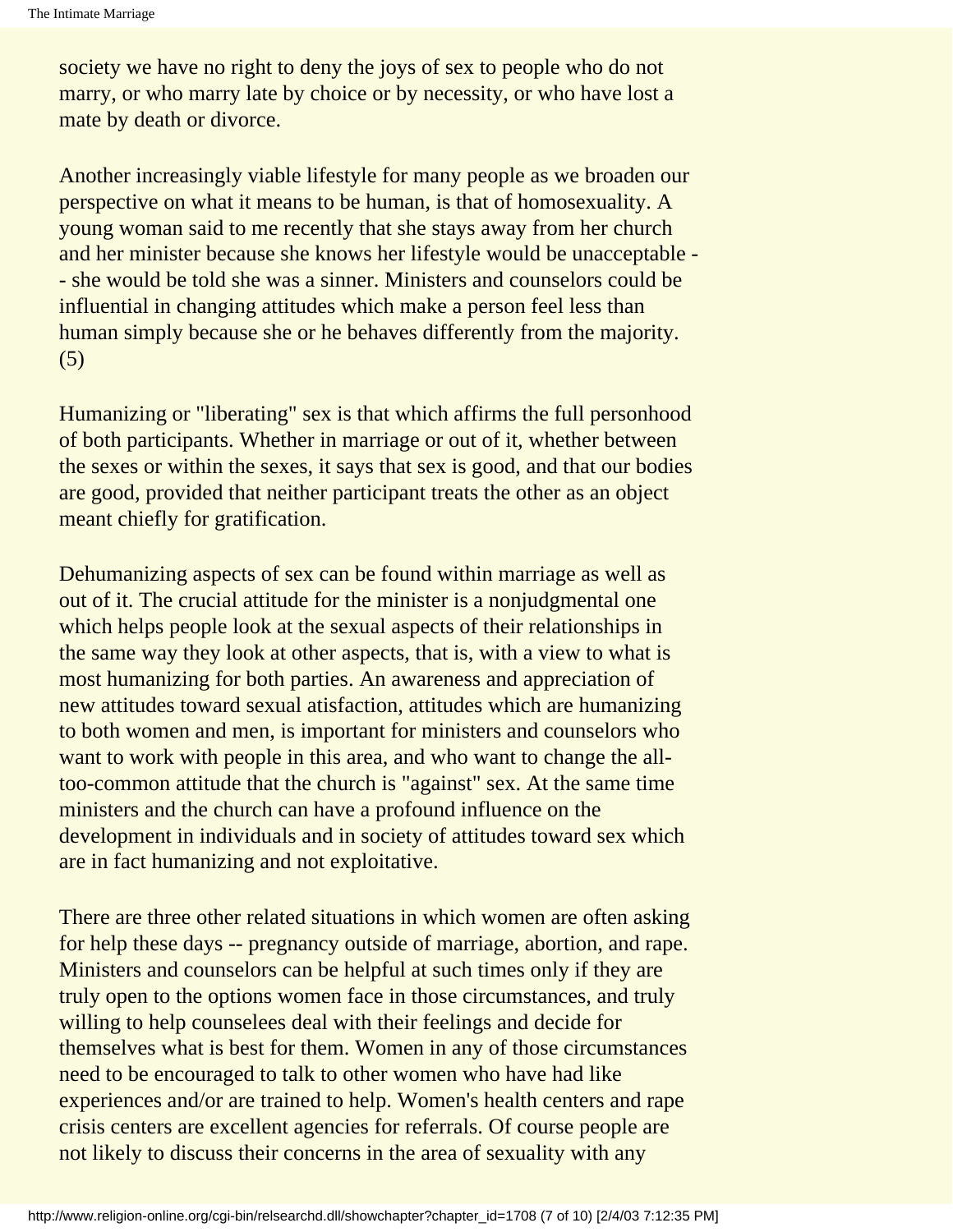minister or counselor whom they perceive to be judgmental about their thoughts and behavior.(6)

#### **Pains and Gains**

Many of us women, when we first begin to recognize the restrictions which define us in terms of physical attractiveness and our relationships to men, respond with intense anger; this initial response is frequently followed by serious steps to find new directions. Others of us react first of all with fear -- which may account for the remarkable phenomenon of "pussy cat" and "fascinating woman" programs that encourage women to be "feminine" with a vengeance, to subordinate themselves entirely to men, and get what they want through dishonest manipulation. Such an approach generally appeals to people who are more comfortable with authoritarian guidelines. On the whole, however, women are pushing for equality, for recognition, for a share in the power, for men to take more responsibility in matters of family life, child raising, and home maintenance. The pain women feel revolves around anger at their long and usually unconscious imprisonment and around the fear that they might now have to get out of the accustomed boxes.

As men get past their angry resistance to the demands of women, and as they become aware of the pain caused by the traditional definition of "masculinity," they too begin to raise questions. The strong, superior and aggressive male image is a safe, rewarding, and powerful one. Many men find it difficult and threatening even to think of sharing the power which has so long been theirs in personal, social, economic, and political life. It is hard to believe that there may be gains to be had from such a change. Even when a man discovers that he likes the new and more vulnerable side of himself, he may find that others reject him.

Nevertheless, many men are now discovering the gains which can result from the current changes in female-male identities. They are even articulating them in men's consciousness raising groups:

> I wanted to explore my feelings and compare my changing thinking about masculinity with what other men my age were thinking.

Belonging to this group has been a most rewarding experience. I have found men to whom I can relate feelings that I have never revealed to anyone else. At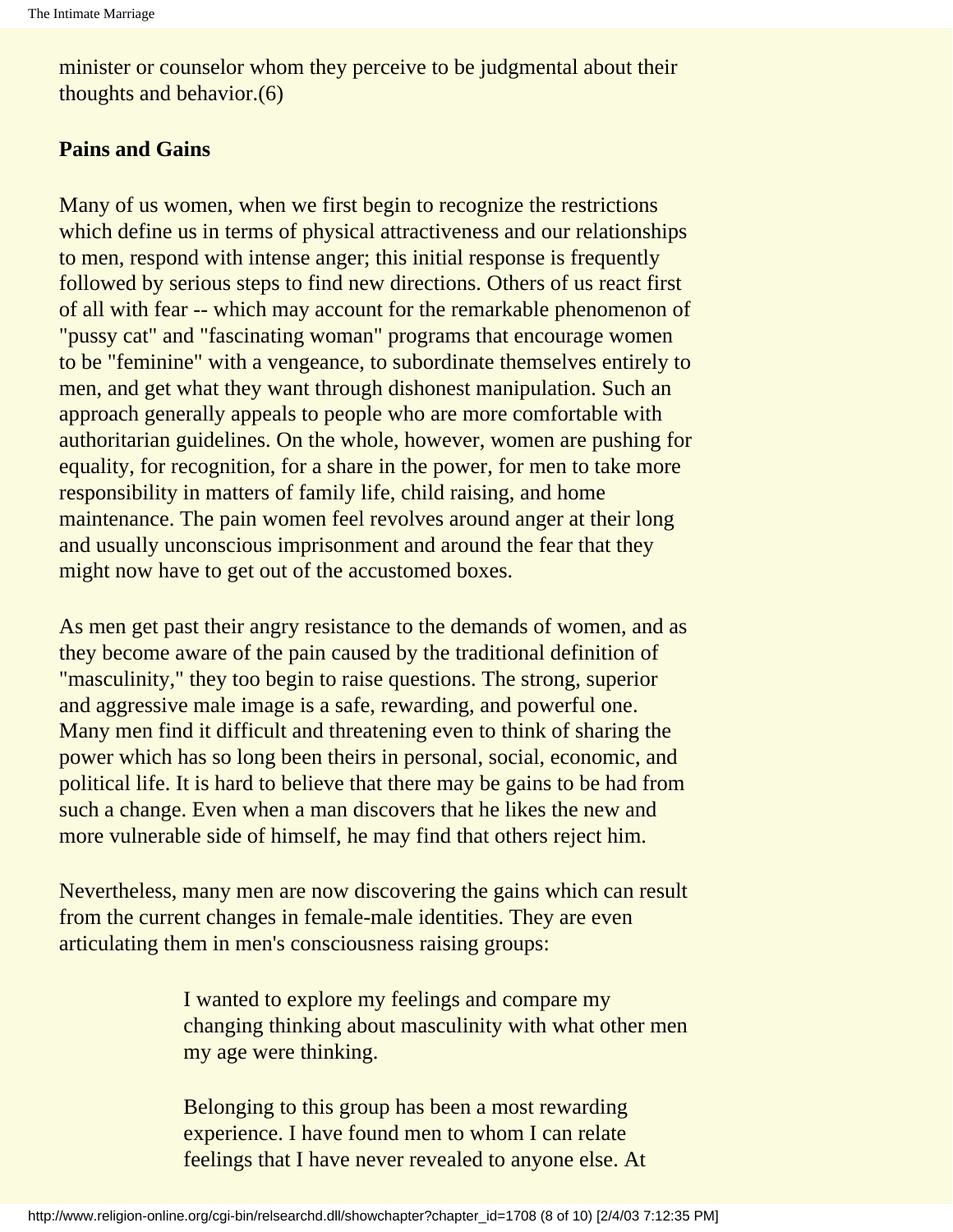times I have become angry, but I have talked my anger out. Because of the group, I have had discussions with my wife instead of quarrels.

This was my first experience of "rapping" with other men about intimate problems. . . . Learning that other men feel the same as I do helps me to clarify my own problems.

I learned that I can be honest about my feelings. If I'm hurt, it's OK to cry.

I now realize that I can react according to my feelings -- 1 don't have to be the logical man all the time.

In five years I'd like to be living on the land, working parttime and able to take the time to reflect and to map my inner space.

In five years I'd like to be leading a lifestyle similar to my present one, but I'd like to work less, vacation more, love and be loved.(7)

The last two comments reflect a growing awareness among men that they want something more than simply financial or job success. That is surely a gain which can lead to a decrease in the heart attack rate now so high among middle-aged men, as well as to more humanizing relationships.

As women and men get out of their boxes and begin to discover their full selves, as individuals with potential far beyond the traditional "feminine" and "masculine" stereotypes, the possibilities for personal growth will be far more varied and exciting. The potential for enriched human relationships between women and men will likewise increase. Counselors can do more than observe these changes in role stereotypes; they can encourage them and help people build on them.

#### **Notes:**

1. Violette Lindbeck, "A Theological Analysis of Women's Movements," Reflection 69 journal of opinion at Yale Divinity School, New Haven, Conn.: 1972:8.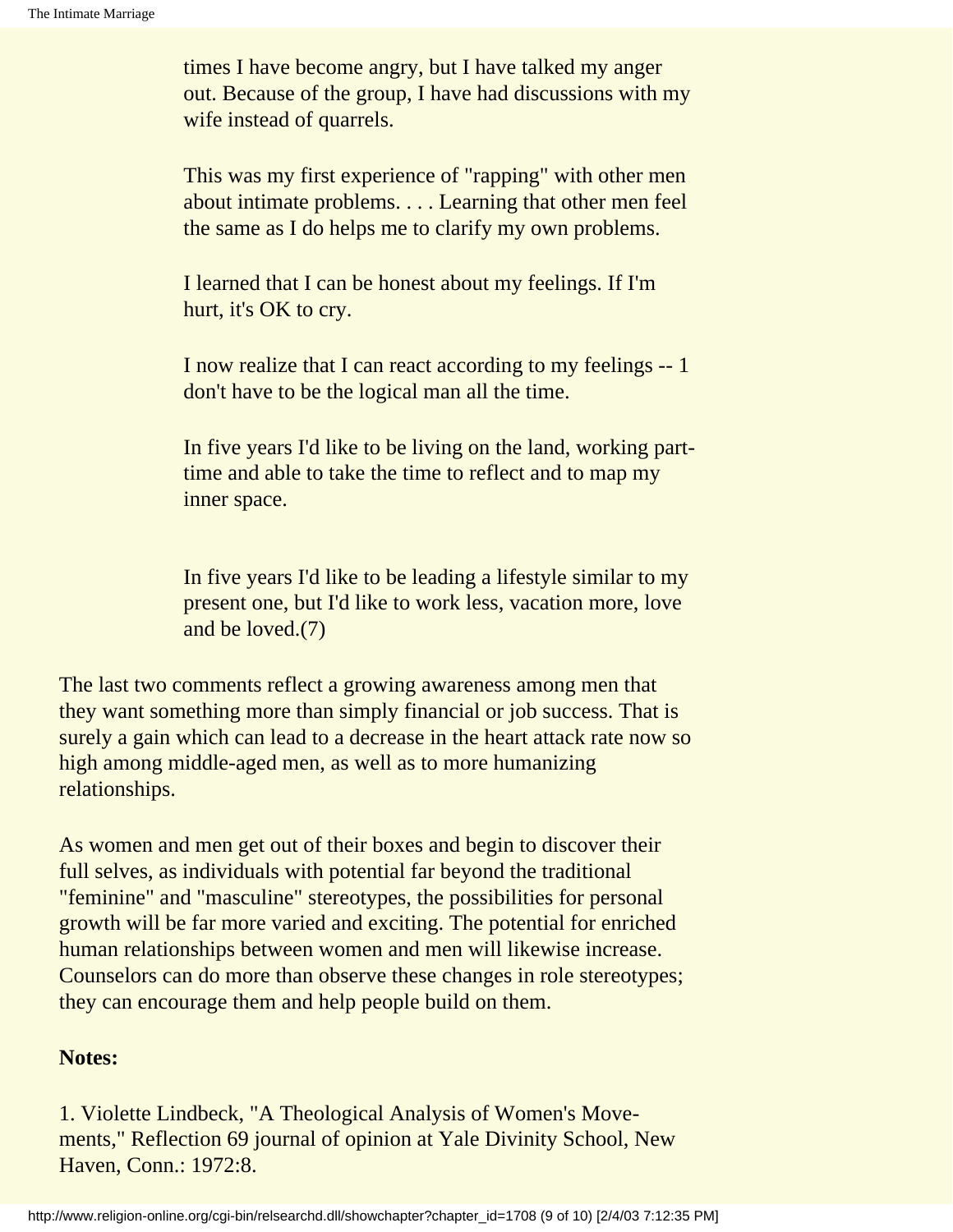1. Progress Bulletin (Pomona, Calif.), 13 January 1974, p. Dl.

1. Ibid.

2. Ibid. Further statistics on runaway wives were published in Psychology Today, May, 1975, p. 42. They indicate that by 1974 there were 147 missing wives for the same number of missing husbands.

3. Doris Lessing, The Summer Before the Dark (New York: Bantam Books, 1973), p. 15.

3. Joan Solomon, "Menopause, a Rite of Passage," Ms. Magazine, December, 1972. 28.

4. Lessing, p. 17.

5. For a relatively liberated and humane treatment of this growing concern see Clinton R. Jones, Homosexuality and Counseling (Philadelphia: Fortress Press, 1974).

6. For a good discussion of the nonjudgmental approach see H. Clinebell, Growth Counseling for Marriage Enrichment, p. 54.

7. Sally Wendkos Olds, "Breaking Out of the Male Image," McCall's, September, 1974, p. 48.

16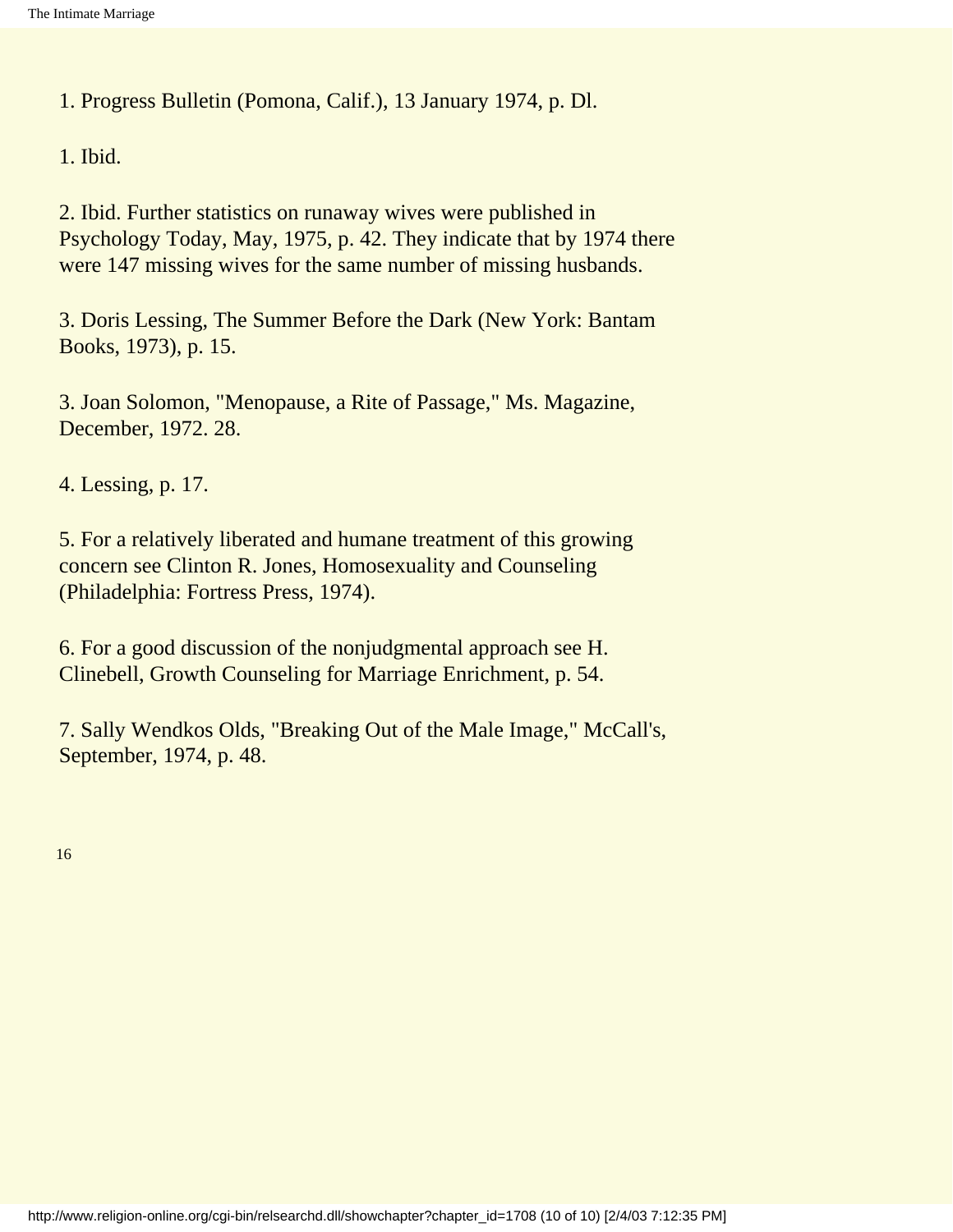# [return to religion-online](http://www.religion-online.org/)

# **The Intimate Marriage by Howard J. and Charlotte H. Clinebell**

Howard J. Clinebell Jr. Is Professor of Pastoral Counseling (1965), School of Theology, Claremont, California. Charlotte Ellen, Ph.D., is a psychotherapist in private practice. She has lectured and been a frequent consultant and leader at Marriage and Family Conferences, Institutes, Woman's Studies, and Human Liberation Programs. She also writes for use of her material by ministers and pastoral counselors. Book used by permission of the authors. It was prepared for Religion Online by Paul Mobley.

# **Chapter 4: The Growth Of Intimacy**

*How beautiful, how grand and liberating this experience is, when couples learn so to help each other. It is impossible to overemphasize the immense need men have to be really listened to, to be taken seriously, to be understood. . . . No one can develop freely in this world and find full life without feeling understood by at least one person.* Paul Tournier, To Understand Each Other(1)

Inherent in every problem is a possibility. The very barriers which seem at times insurmountable also provide the potential for the growing edge of intimacy. A relationship in which there is growing intimacy rarely just happens. Rather, it is the continuing achievement that results from the self-investment of two persons who are determined to work at deepening the relationship -- at turning the problems into possibilities. The art of intimacy, or relating in depth, like other artistic skills, must be cultivated through disciplined practice. Skill comes more easily for some than for others. Most of us have to work at intimacy throughout our marriages if it is to flower. Although the results of such efforts may be discouraging at times, these efforts are also the sources of new joy. The joint efforts necessary to deepen a marriage can be, in themselves, pleasurable forms of sharing.

A couple should ask themselves periodically, "What are we creating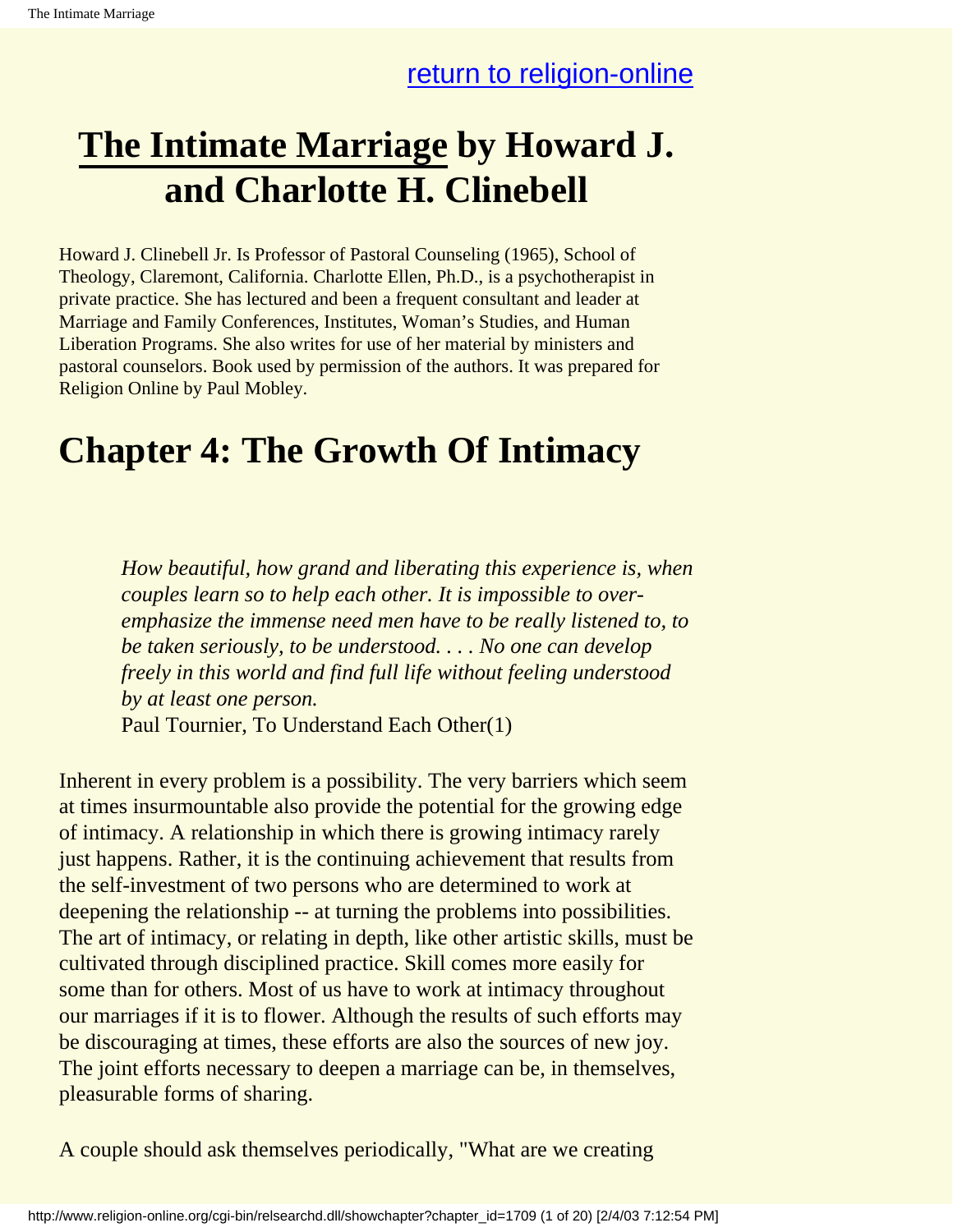together in our marriage and family?" If they want marriage to give them more satisfactions, the place to start is for each to put more into the relationship. Two basic principles of mental health are involved here: (1) we reap what we sow, and (2) everything has its cost. These principles are abundantly true in marriage. Mutual investment pays rich dividends. Or, to use the other figure, sowing the seeds of intimacy by continuing to work toward greater mutual need-satisfaction gradually produces the harvest of a richer, more joyful relationship. Some of the sweetest satisfactions available to human beings come through this process. In working together for more intimacy, a couple is moving toward strengthening and lengthening the precious moments in their marriage.

Intimacy grows as personality needs are met in a marriage. In healthy marriages, "positive complementarity"(2) is strongly evident. This term refers to the couple's mutual enhancement of identity through meeting each other's needs. It can be done only in a relationship of love. By love, we mean sensitivity and responsiveness to each other's needs and wants.(3) Nurturing each other by mutually satisfying heart-hungers is the essence of a loving and growing marriage.

Intimacy is nurtured as a couple develops complementary ways of living. The central problem in achieving intimacy is described by Levy and Monroe in The Happy Family as "combining the distinct and often antagonistic needs of two individuals into a workable, satisfying union."(4) There are, of course, many successful patterns of meeting the needs of the other in marriage. The challenge that confronts each couple is to discover that unique pattern which produces maximum mutual satisfaction and minimum frustration for them. In a growing marriage there is substantial agreement (not entirely on a conscious level) on the main features of this pattern -- features which have been discovered through trial and error.

Mutual nurturance starts with the exchange principle. Relationships obviously must be two-way exchanges. Erikson, in discussing the Golden Rule, suggests that the reciprocity of both prudence and sympathy should be replaced with the principle of mutuality which he defines as "a relationship in which partners depend on each other for the development of their respective strengths."(5) Ross Snyder calls this the ability to "evoke the other into fuller personhood."(6) Erikson states:

Seen in the light of human development, this means that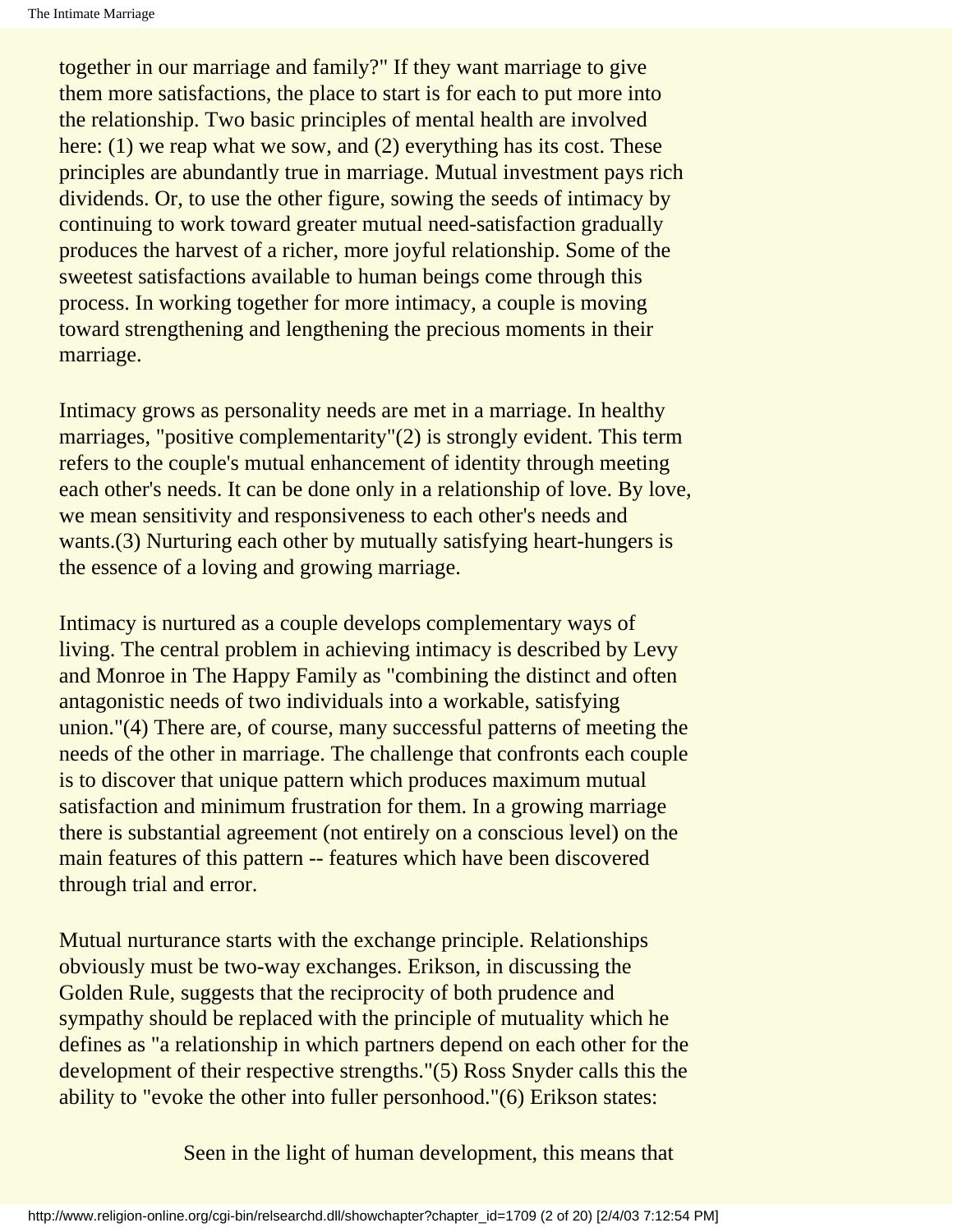the doer is activated in whatever strength is appropriate to his age, stage and condition, even as he activates in the other the strength appropriate to his age, stage and condition. Understood this way, the Rule should say that it is best to do to another what will strengthen you even as it will strengthen him -- that is, what will develop his best potential even as it develops your own.(7)

Persons who approach their marriages in terms of "What can I get?" instead of "What can I give and receive?" end up getting little or nothing from the relationship. Moving beyond the exchange principle of the marketplace in a growing marriage is reflected in what Ross Snyder calls "creative fidelity." This could be described as the ability to maintain commitment to a marriage during those dry periods when one's needs are not being adequately met. Snyder puts it this way: "Creative fidelity means to bear with their plateaus, regressions, imperfectness in such a way that these are transformed into new possibilities. Creative fidelity is to be for and with them, come hell or high water."(8)

Creative fidelity is vital in a marriage because it frees the partners from complete dependence on the adequacy of the giving quality of a particular period of relating. If a couple gets caught in a

negative cycle, as all couples do occasionally, they will be able to interrupt it if one or both has sufficient feelings of self-worth to be able to give love and nurturance even though he is not receiving it at that moment. An inner sense of worth is derived from previous experiences of having been loved, fed, and esteemed.(Psychologist Abraham Maslow points out that persons who have this inner sense of worth are able to have "being love" for others (unselfish love of a person's very being), as contrasted to "deficiency love" (self seeking love based on getting one's deficiencies met). When both parties have limited inner resources of self-esteem to draw on in such crises, cycles of mutual retaliation often develop and whirl on with increasing momentum.

Relatively healthy marriages have the capacity to interrupt the negative cycles of mutual need-deprivation before the walls become insurmountable. The cycles are interrupted when the couple begins small experiences of mutual-feeding. If the pattern of giving and receiving satisfaction is maintained, a self-reinforcing cycle of mutual satisfaction will replace the negative cycles. Learning how to interrupt negative cycles sooner is a vital skill for enhancing intimacy.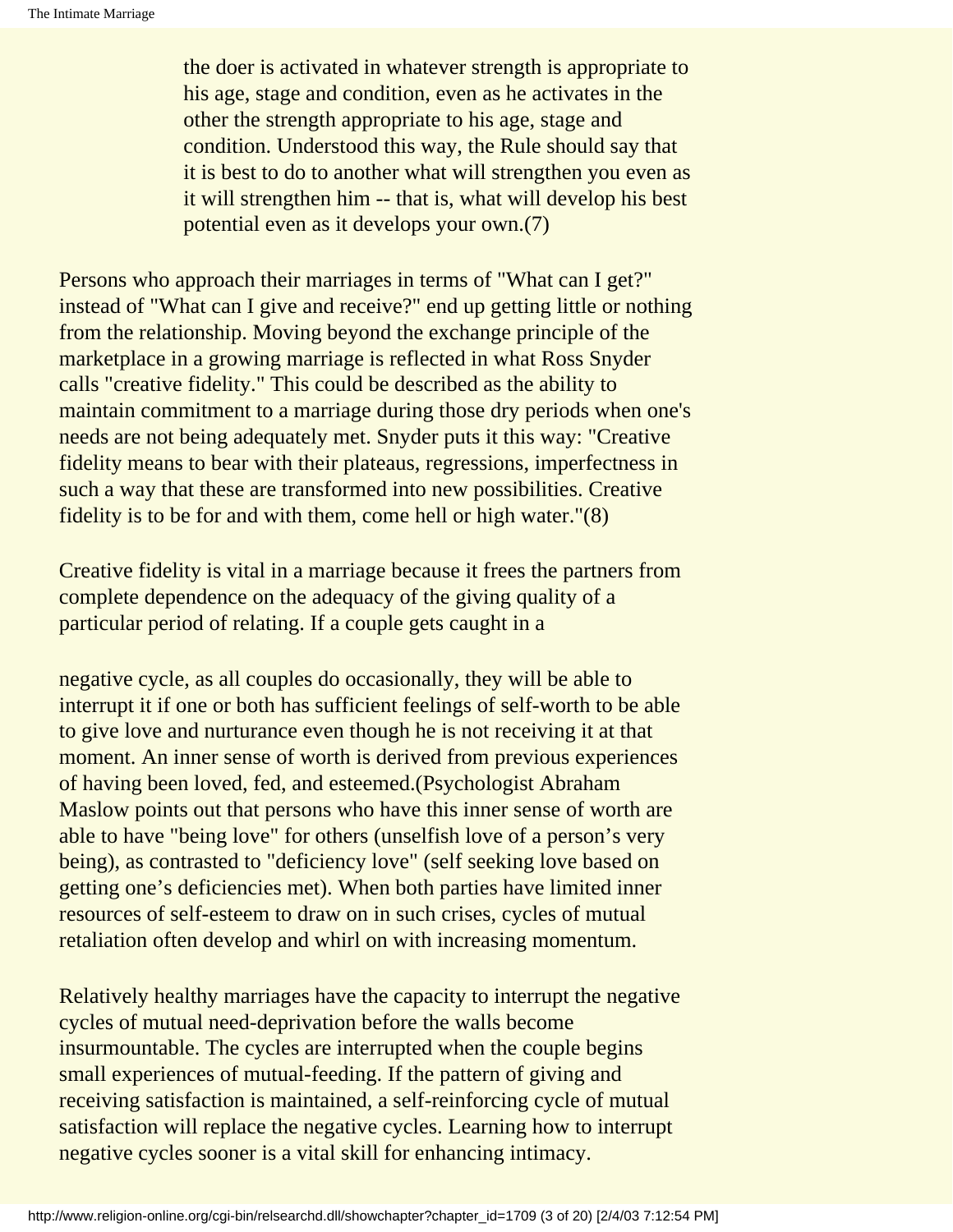There are several ways in which the degree of mutual need-satisfaction in a marriage can be measured. First, the partner's feelings about the marriage provide a rough index of the extent of need-satisfaction. Warm, positive feelings -- happiness, acceptance, safety, joy, liking the other -- are indicators that the person's basic needs as he feels them are being adequately met. Second, what the relationship does to the persons' feelings about themselves is significant. Does the relationship leave them with feelings of increased strength and value, or of weakness and self-rejection? (All human relationships can be judged by this one criterion.) A third measuring device is the extent to which the marital partners turn in upon themselves (in day-dreaming, self-comforting through overeating, etc.) or look outside the marriage for the satisfactions they should get within it. Infidelity (emotional and/or sexual) is almost always a symptom of a severe hunger in the relationship. So is the common phenomenon of spouses finding much greater pleasure emotionally in the company of other persons of their gender, than in their relationship with their spouses.

#### **THE BASIC HEART-HUNGERS**

Since troubled marriages are essentially hungry marriages, and since the road to fulfillment and intimacy is mutual need-satisfaction, it is crucial for married people to learn about their basic needs. Research at the Marriage Council of Philadelphia shows that the problems about which clients complained (with the exception of stresses such as poverty or illness) fall "within the broad category of lack of consideration . . . for the other's feelings, needs, values or goals, or acts in disregard of them."(9)

Dorothy W. Baruch describes the basic emotional foods that everyone needs and craves:

> We need love in good measure, and we need to give it. We need to feel that we are wanted and belong. We need to feel that we are capable of adequate achievement so that we can manage to meet life's demands. We need recognition for what we achieve. We need to know that the pleasure which our senses and our body can bring us is permissible and good and that our enjoyment does not make us "bad." We need to feel accepted and understood. And finally we need to feel worth while and essentially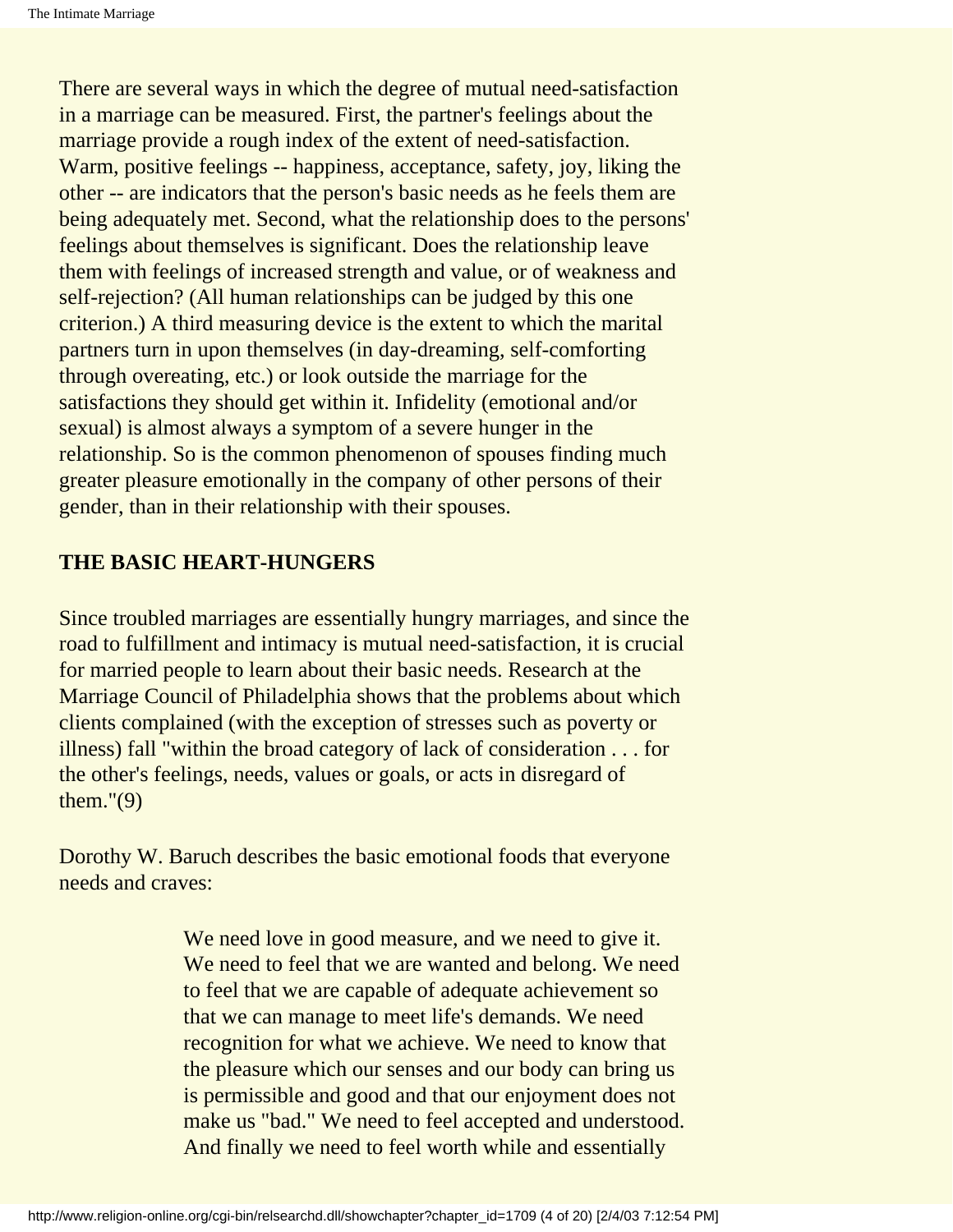worthy in being uniquely the self that we are. (10)

These may be summarized as the need for security, the need to give or to be needed, the need for self-esteem, the need for pleasure, the need for limits, for freedom, and for faith. All of these are ingredients in the deepest need, the need for love. Marital partners can do much to provide for each other the food which will satisfy these hungers of the heart.

Security is the inner feeling of stability and safety that comes to a person in a relationship in which he feels a sense of identity, acceptance, belonging, and being wanted. How can one help one's spouse to experience this kind of security? There are many facets to such an experience. To exercise "creative fidelity" by letting one's spouse know that one is in the marriage 'for better or for worse" and to refuse, in moments of angry desperation, to succumb to the temptation to use threats of leaving or separation to manipulate the other -- these are ways of helping to satisfy this need. A stable marriage is the best answer available in our society to the hunger for continuity in the midst of the flux of relationships.

Another way of enhancing one's partner's sense of security is to accept him with his weaknesses and imperfections. Gibson Winter writes: "Acceptance in marriage is the power to love someone and receive him in the very moment that we realize how far he falls short of our hopes."(11) Acceptance includes not treading on one's partner's areas of vulnerability. There are touchy spots in everyone's psyche. Living with a person in marriage allows one to discover what these are -- the points at which the partner is easily threatened and made anxious. This knowledge gives one a responsibility to respect these areas and to resist the temptation to "stick the needle in where it hurts most" in moments of anger.

Accepting a mate's defenses and vulnerabilities is closely related to respecting his differences. Some persons need much greater distance from the other, in order to feel safe, than do their partners. Jean observed that her husband of ten years, Mark, "needs more time alone than I do. He's that way and his wanting to be alone isn't necessarily an attack on me, as I thought it was early in our marriage." Jean had come to recognize that Mark couldn't feel comfortable with as much intimacy as she could. Because she had learned to accept his need for distance, she no longer added blame -- of herself or him -- to the frustration of her need for greater closeness.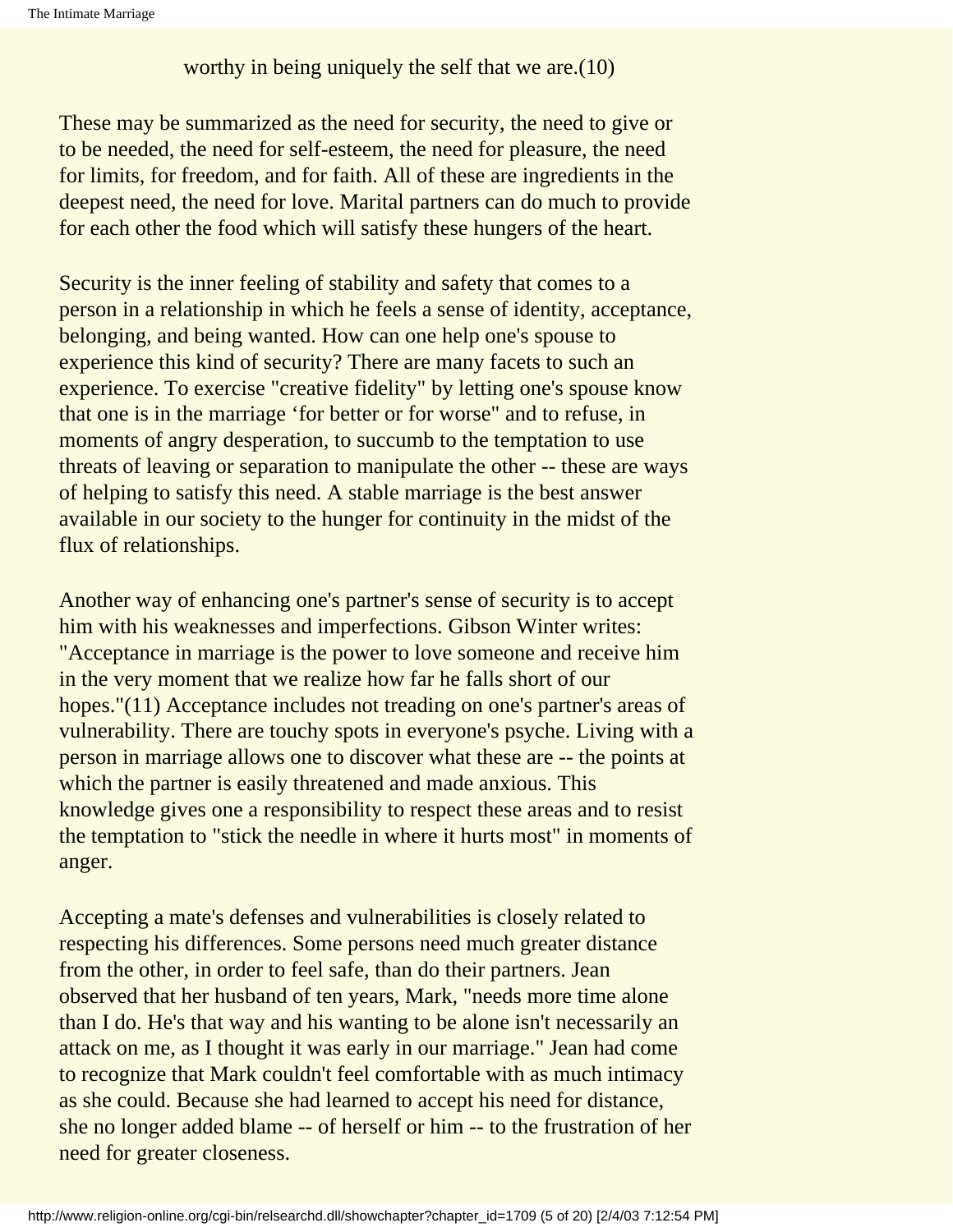The need for security, then, can be satisfied by the mutual efforts of husband and wife to stand by each other in all circumstances, even times of conflict, of weaknesses, and of differences.

In helping to satisfy the partner's need for security, husband and wife can both help to satisfy their own need to be needed, to have something to give in the relationship. Giving love to others is a fundamental human need. Marriage is an ideal place to satisfy this need to be needed and to invest one's life in others. It is a breakthrough moment in one's life when he discovers that giving spiritual food away does not lessen one's supply in a relationship of mutuality. Everyone has within him a deep inner hunger to make his life count with at least one other person. "If you pour yourself out for the hungry and satisfy the desire of the afflicted, then shall your light rise in the darkness, and your gloom be as noonday" (Isaiah 58:10).

When one's mate is hungry for affection or afflicted by disappointment, grief, or pain, a wonderful opportunity to give oneself to another is at one's fingertips. In a good, growing marriage, the response is a spontaneous reaching out to the need. The opportunity for mutual dependency in marriage gives each partner the chance to be needed. The parenting role as described in Chapter 3, when used in a healthy, nonmanipulative way, is an example of this. The wife who can sympathize and soothe when her husband comes home from work shattered and angry, and the husband who can listen without being threatened or critical when his wife has had a bad day with the children, are satisfying their own need to be needed as well as the other's need to be temporarily dependent.

The self-esteem of each partner can be enhanced by the other. The awareness that one is valued, recognized, and affirmed by others can be steadily strengthened by one's spouse. The following is good advice to married couples at every age and stage: Whatever else you neglect, don't neglect your mate's self-esteem. A robust sense of one's own worth is an essential part of a firm sense of identity; as such, it is a necessary foundation for depth relationships. It is very easy to give or receive an "ego bruise" in a marriage relationship by a rejecting word, lack of thoughtfulness (as in forgetting a birthday or an anniversary), or the attack of "putting the other down." The consequence of such a bruise is predictable -- retaliation, a striking at the esteem of the other. The negative cycles described earlier start in this way. Positive cycles of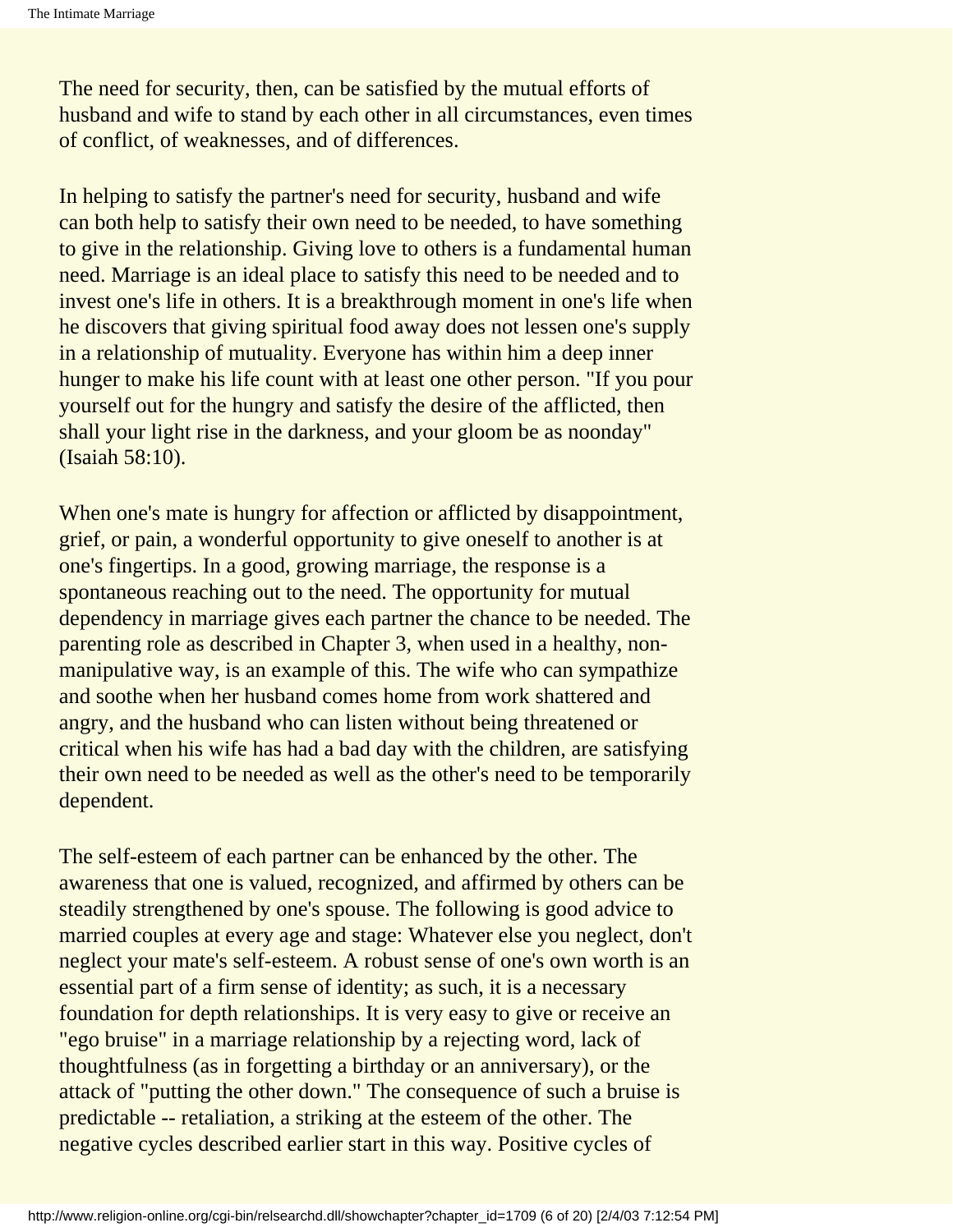mutual strengthening of each other's esteem contribute to the fun of being married. One husband described how his wife frequently starts a cycle of mutual caring and affirming: "Barbara makes me feel good about myself with a pat high on the ego."

Walt brought a yellow rose, Patricia's favorite flower, and put it in a vase on her dresser where she would find it on her return from the grocery store. She responded in a loving way which affirmed him as a man and a lover. His gift message of affectionate affirmation, communicated through an act of thoughtfulness, triggered an ongoing cycle of mutual giving. As young couples "in love" know intuitively (but married couples often forget), appreciation is the language of love because it is the food for nurturing self-esteem. Being appreciated by one's mate helps one survive in a world that often eats away at feelings of significance and worth. It also helps us to be the kind of persons we would like to be. Complimenting one's wife on how shapely she's looking makes it at least slightly easier for her to resist that second hot fudge sundae.

One form of self-esteem strengthening is particularly crucial in marriage -- affirming one's partner's sense of sexual attractiveness and strength in the case of a male, or sexual attractiveness and soft loveliness in the case of a female. No compliment is sweeter to the heart or cherished longer than one which appreciates the masculinity or femininity of one's partner. Conversely, no hurt is deeper, no attack remembered more painfully, than one directed at one's sexual adequacy. The art of giving silent compliments, as well as verbal ones, is a valuable marital art. An illustration of this is bringing one's wife a gift which says powerfully without words, "I'm glad you're a woman and I'm a man; I luxuriate in the fact that you're very much of a woman!"

If one's need for being esteemed by others was well met in childhood, a person brings to marriage a solid inner-core feeling of self-worth. This is reaffirmed and supported against the buffeting of the world in a good marriage. Those who come to marriage with low self-esteem are easily hurt and rejected. Their sense of inner depletion makes it very difficult for them to give. They need particular support from their spouses in order to maintain that minimal sense of adequacy which every person must have to be happy and cope with life. In all marriages, what one does to strengthen his partner's self-esteem will increase his or her ability to give in the relationship. A cartoon showing a man consulting a psychiatrist had this caption: "Doctor, my wife has developed an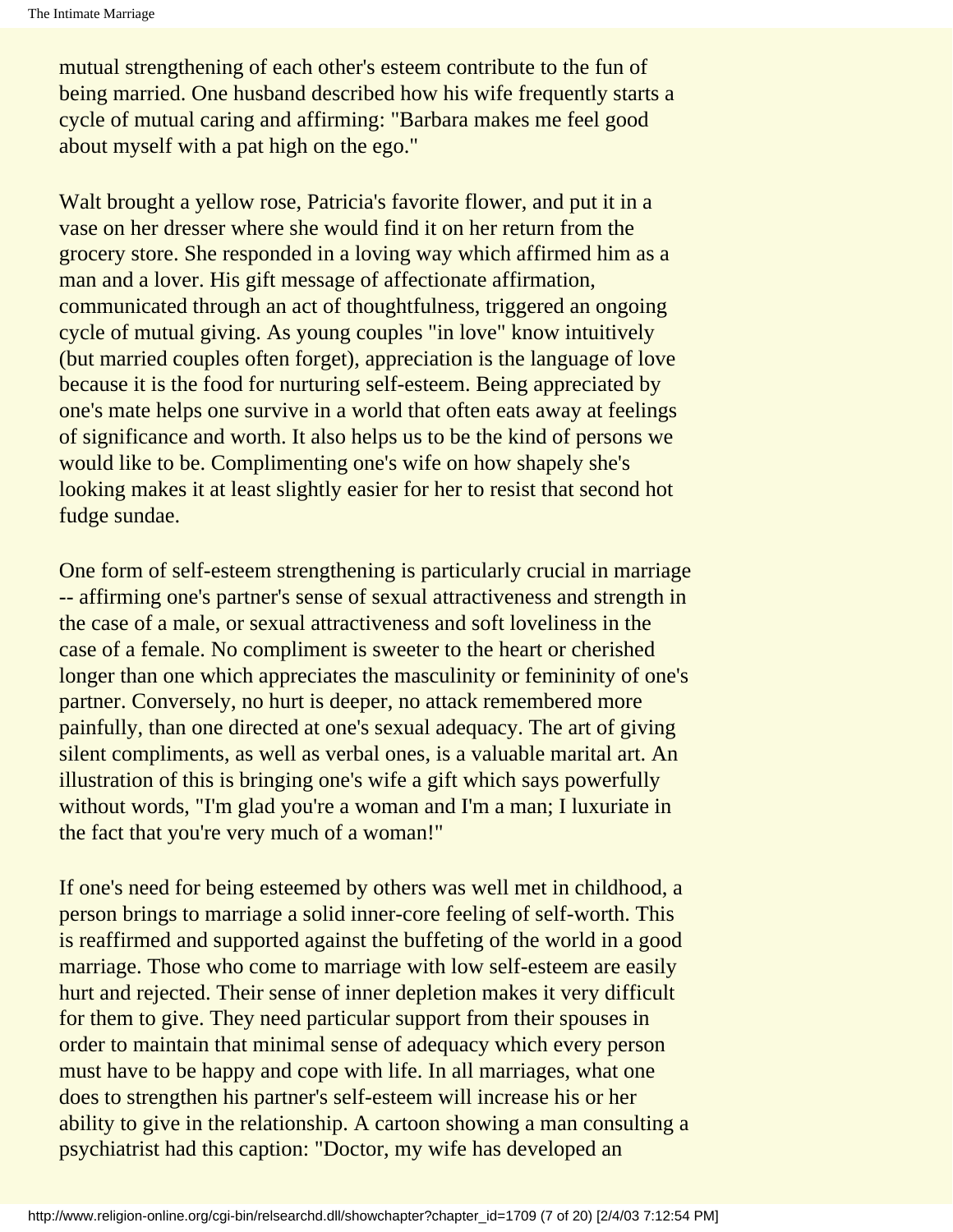inferiority complex. I want to know how to keep her that way." If he could get what he asked for, he would not like it, since those with low self-esteem are difficult to live with. This is because the ability to esteem others depends on the ability to esteem oneself.

 The basic need for individual freedom in marriage has been discussed in Chapter 2. Partners who can allow each other the inner freedom to grow toward the realization of God-given potential, who can allow each "to drink from his own individual cup"(12) do much to meet each other's need. In some marriages there is a conflict between the desires of the partners for dependence and protection, on the one hand, and for independence and freedom, on the other. Some acceptable balance between these two sets of needs is essential. To be able to lean at times but then to be free to launch out on one's own -- this is the alternating rhythm of a good marriage. A newly married couple in a churchsponsored growth group agreed with the husband's description of their problem in this area: "We struggle with being ourselves but not our single selves. Both of us agree that the other should be able to do his own 'thing' and that our marriage will be better because of it. But we sometimes do our thing in ways that collide with the other person's thing. When we feel this happening, we try to stop, take a careful look at things, and decide what has to change."

Every person has a need for the pleasures of the mind and the body; these include sexual, intellectual, aesthetic, interpersonal, and spiritual satisfactions, as well as adventure derived from new experiences. Sexual play and ecstasy can infuse the total relationship with "oomph" and lift. Marriage is the most dependable way of gaining ongoing sexual satisfaction in our culture. In addition to sex, a couple should find other forms of play which bring them both personal revitalization. Otto Pollak has pointed to the human need for regular times of regression in appropriate company and circumstances.(13) Encouraging such healthy regression (a vacation from the burden of adult responsibility) is a vital function of marriage. It occurs in the ecstatic pleasure of sex and in the relaxation of the inner "Parent" during periods of "letting down one's hair" in various forms of play.

Each of us needs a sense of living within a dependable structure -- the laws of nature, the principles of the psychological and spiritual life, the requirements of responsive and responsible relationships. This need for limits is satisfied in a good marriage in several ways. These include the dependable rituals and routines which develop within such a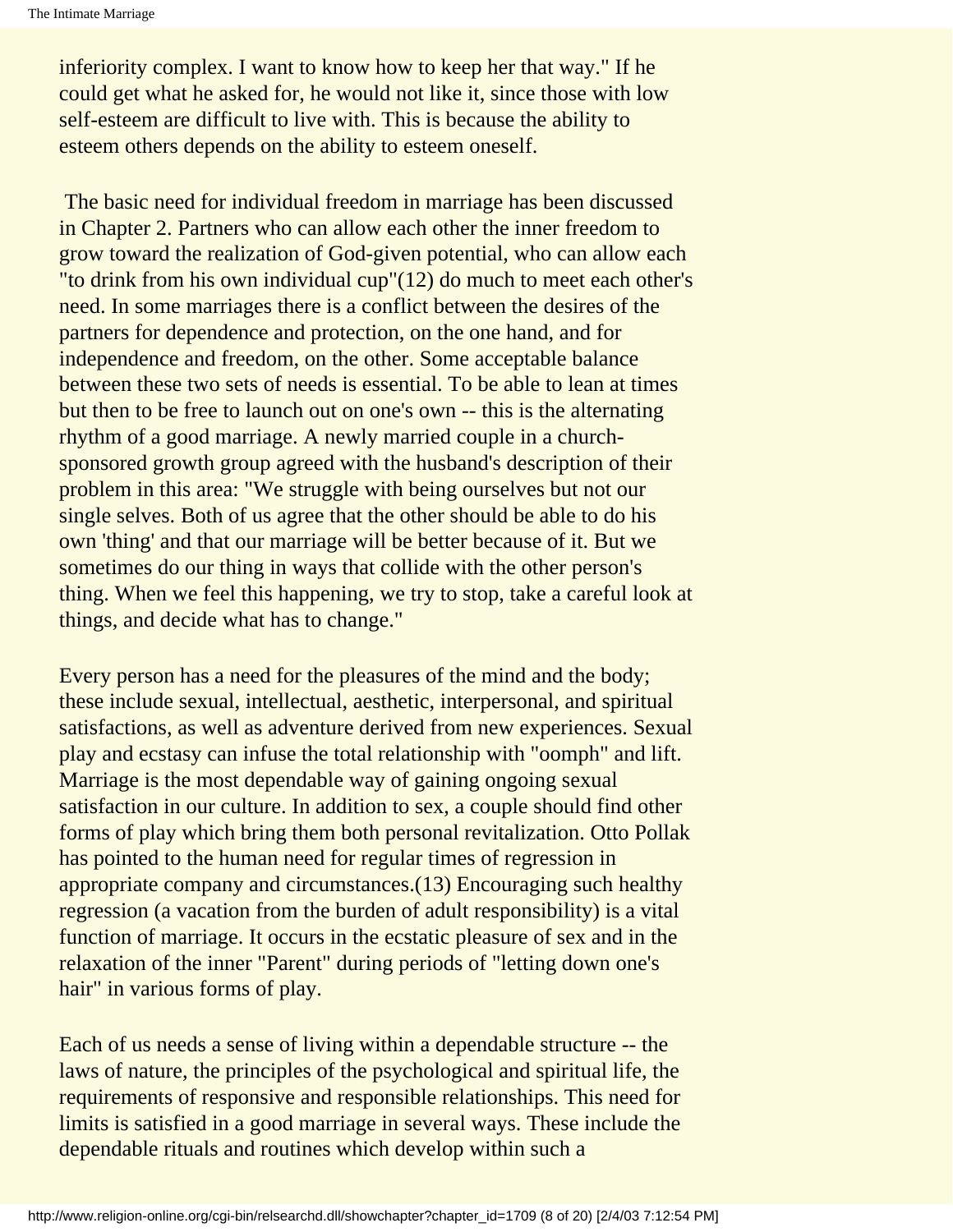relationship, the essential process of adjusting one's needs to the needs of the other, and the way in which a marital partner can hold up reality to help the other face it and satisfy his needs within it. Particularly in a young marriage, one of the major helps each can give the other is to prevent inappropriate regression -- unconstructive excursions back to childish gratification. For example, in the relationship between Doug and Marilyn, when he had a sudden urge to buy a color TV which both knew they couldn't afford, Marilyn gently and without attacking his selfesteem as a providing male, reminded him of the realities of their financial condition. Teenagers and young adults who marry are often still mastering the art of distinguishing appropriate and inappropriate gratification of their impulses.

Marital partners can be of help to each other in this process. For a person who grew up in a rigid home and has internalized over- control of impulses, a spouse can help him loosen up and learn to enjoy letting his "Child" side play.

The concept of relationship -- the "we" of marriage -- as it influences the awareness of a couple, has a limiting function that can be constructive. The individual no longer thinks of his needs in isolation; rather, it is "my needs in relationship to your needs. "The recognition dawns that love and limits are not necessarily contradictory elements in marriage. Instead, what David Roberts called "wise love,"(14) always includes dependable limits. In a good marriage, self-discipline is integral to growing love. Mutual responsibility -- each person holding up his end of the relationship -- is essential to the growth of intimacy. To live with a firm but not oppressive sense of responsibility provides a sense of selfmastery which enhances self-esteem. It also prevents the appropriate guilt feelings which accompany irresponsible relating.

Every person has a fundamental need for a satisfying philosophy of life, a hierarchy of personal values, and a faith which gives meaning to life. One of the challenges and joys of a good marriage is the opportunity to work together at discovering the particular forms of belief and practice that will meet the spiritual needs of both partners and their children. The nature of these spiritual needs and ways of satisfying them in marriage will be explored in Chapter 9.

Love is the experience of knowing that another person cares -- deeply, warmly, acceptingly and dependably; this is the most indispensable need of any human being to which all the other heart-hungers are tributaries.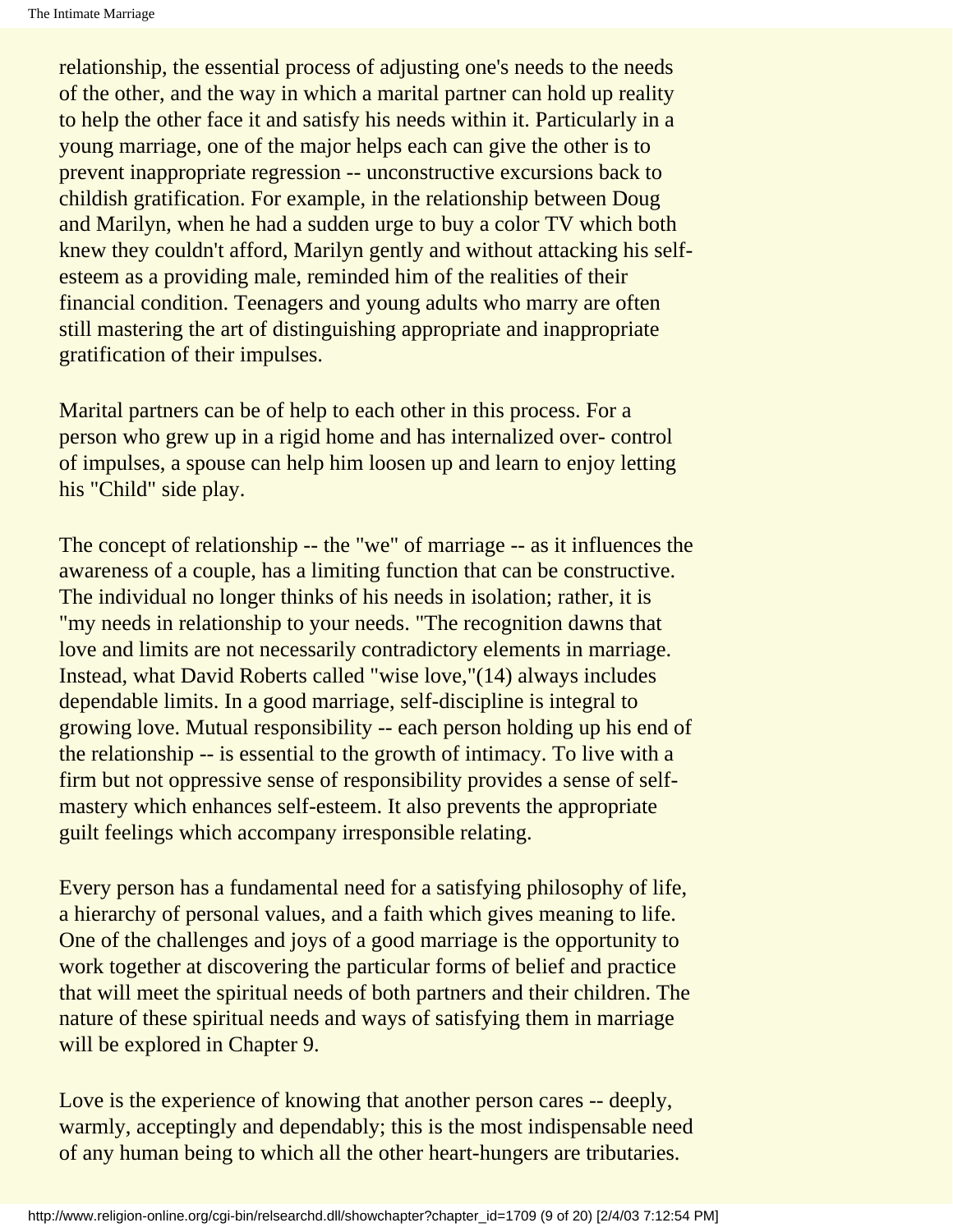To have a steady source of warmth and affection helps to offset the chill of depersonalizing experiences in the outside world. Such love -- given and received in a marriage -- feeds self-esteem. A husband said, "Knowing that she loves me through all our ups and downs makes me feel ten feet tall." Love helps one define his identity more sharply as he experiences himself vividly in both passionate and quiet caring. It reinforces feelings of inner security by making the marriage a harbor where one is safe from many of the storms and threats of everyday life. Love is the force which welds a relationship at its points of meeting. The ancient insight of St. Paul has been confirmed and reconfirmed in the social sciences, counseling relationships, and successful marriages -- "the greatest of these is love" (I Corinthians 13:13).

The kind of love which is the glory and wonder of a marriage -- growing love -- represents an integration of all the facets of intimacy which the couple has cultivated in their relationship. The integration of sexual, emotional, and spiritual intimacy, for example, makes each of these facets of intimacy richer and more soul-satisfying. Tenderness and passion, comfort and confrontation, dependence and autonomy -- all are woven into the multicolored fabric of the emerging "we-ness" of marriage.

The maturation of a love relationship takes time -- something that many couples find in short supply. Will and Jenny handle the usual middleclass dilemma of over-scheduling by planning so that they have time alone together, however brief, nearly every day. This is not easy, but it pays dividends. An occasional weekend at a cabin in the mountains, away from the children,

also helps to keep their love fresh and growing. A frequent "night on the town" -- a night when each dresses up for the other and they enjoy a "date" -- helps to keep romance alive in their marriage. The dailyness of married life often eats away at romance. Couples like Will and Jenny, who are willing to continue their courtship of each other, discover the amazing secret (amazing to youth, at least) -- that there is "a romance for the maturing which has a depth and breadth not possible for youth."(15) By continuing to invest themselves in the creativity of building a life and a family together, they keep their marriage from becoming a "tired friendship."

These, then, are the vitamins, minerals, and essential food elements of human personality. They are the needs of both husband and wife.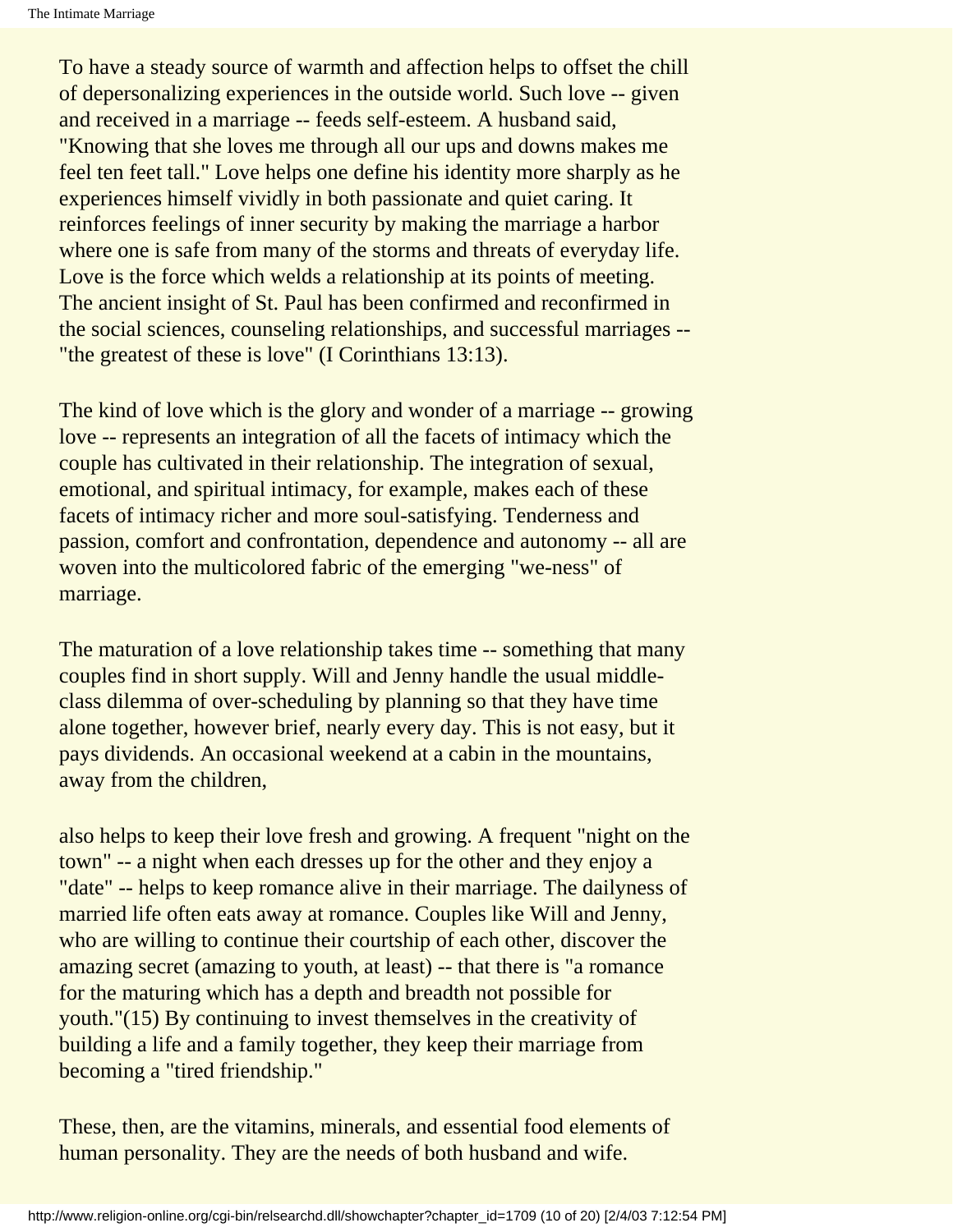Learning how to say Yes to one's partner's needs is the essence of the art of being intimately married. Each person has a unique blend of these needs -- with certain needs that are more insistent and others that are less pressing. A part of the journey toward maturity which is a growing marriage is the mutual discovery of each partner's individual pattern of needs, and how best to meet each other's special hungers.

#### **HEALTHY VS. NEUROTIC NEEDS**

If the need-satisfaction path to greater intimacy is to be a useful one to a couple, it is important for them to recognize that some needs cannot and should not be satisfied, even in the best marriage. Relationships which thrive do so because the two parties have learned to find the middle ground between what each wants from the relationship. The ability of each to sacrifice a part of his cherished fantasies and to bear the frustration of this sacrifice in the interests of the larger good -- the marriage -- is essential to marital happiness.

It is also important to realize that there are some neurotic elements in the desires of everyone and that these desires often cannot be met in any relationship. There are two reasons for this. First, neurotic "needs" or desires are exaggerations of normal desires, often to such an extent that no human being could possibly meet them. They register with the partner as unfair demands, which they are. There is a kind of craving, demanding quality to such desires -- akin to the insatiability of addictions. Usually the craving is for constant approval, reassurance, and appreciation. Frequently, such demandingness produces a vicious cycle.

Jane has a deep chronic sense of inadequacy which causes her to demand excessive protection and approval from Bob, her husband. His resentment of her demands causes him to become withholding of emotional support, which intensifies her frantic grasping for approval. The more she grasps and demands, the more he withdraws, producing a spiral of increasing mutual starvation.

Persons like Jane and Bob often make little headway toward intimacy without professional marriage counseling or personal psychotherapy. In less extreme situations, a couple may face together the points at which their requests of each other are excessive and unrealistic. Some couples can learn to face the need to let go of excessive demands -- demands which deprive them of the normal give-and-take in their marriage. They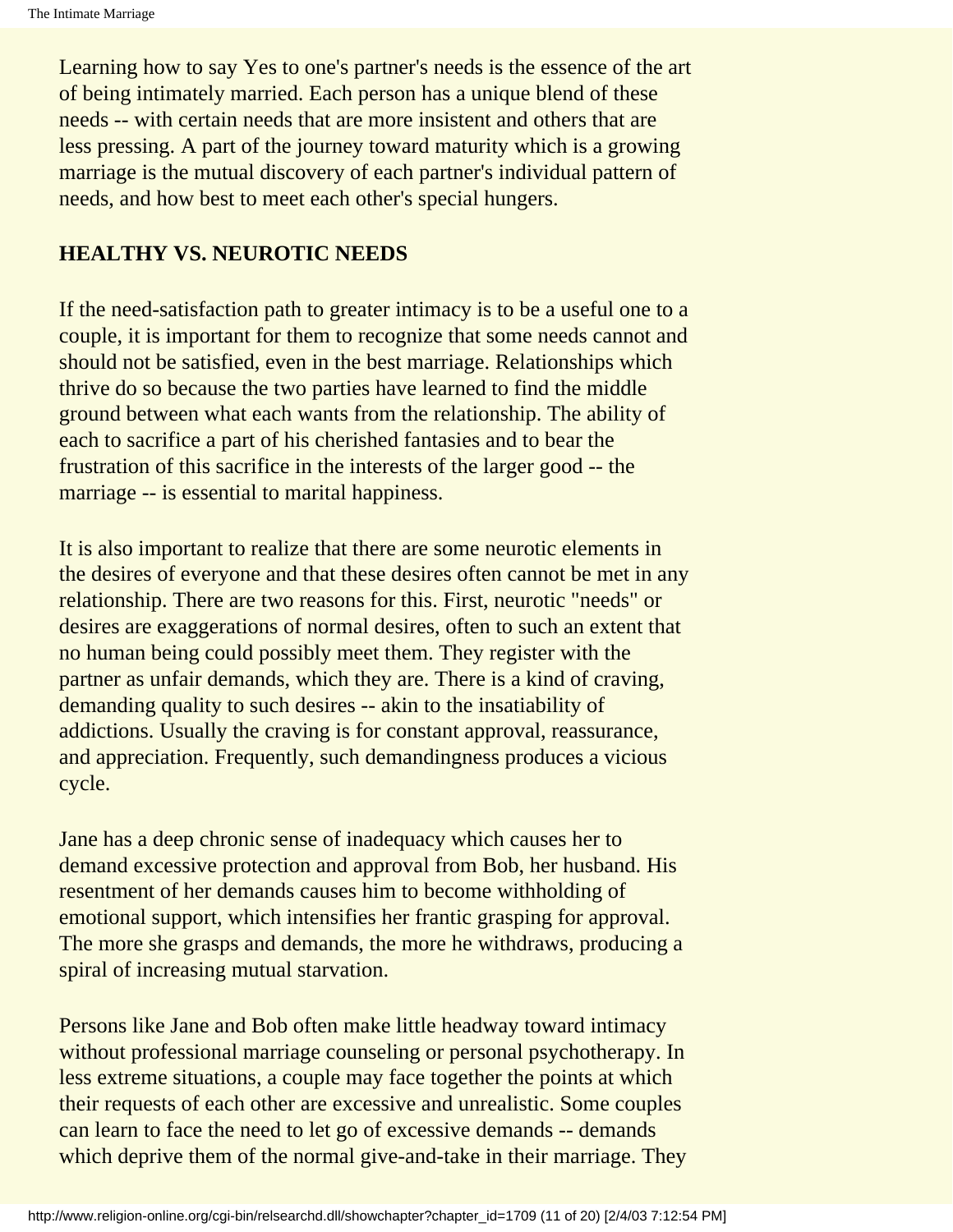can come to accept the truth that in adult life it is unrealistic to expect any relationship to be all-giving and all-nurturing. We have to settle for less. By surrendering excessive demands we become free to enjoy the genuine satisfactions which are present in the marriage. To illustrate, a person who relinquishes his insistence that his marriage supply far more intimacy than is possible in that relationship, can then enjoy and value the closeness that is actually there.

The other reason that the neurotic element in our desires cannot be met in marriage is that there is inevitably a conflict within the person between contradictory desires. For example, a wife often wants a masculine, dominant man upon whom she can lean, but who will not interfere with her own domineering behavior. As one wife in her twenties, who had learned to recognize her ambivalent feelings, said, "I want Mac to be strong so I can lean on him while I dominate him." The husbandly counterpart is the man who wants to maintain his self-image of masculine independence and strength, while at the same time receiving total mothering from his wife. The essence of neurotic needs is wanting to eat one's cake and have it too. But the realities of relationships are such as to make this impossible. A good illustration of a conflicted or neurotic need is the powerful fear of intimacy in a person whose painful loneliness makes him crave closeness intensely. Consequently, his behavior is a baffling pattern of reaching out toward others in a way that invariably pushes them away. As psychiatrist Lawrence Kubie says, "A major source of unhappiness between husband and wife is to be found in the discrepancies between their conscious and unconscious demands on each other and on the marriage, as these are expressed first in the choosing of a mate and then in the subsequent evolution of their relationship."(16) The "Parent-Child" games described by Berne (Chapter 3 ), usually involve such conflicted needs in both parties.

To some extent, there are tensions and conflicts between the various needs in everyone. (This is called "normal ambivalence" by counselors.) Every husband has some need to be nurtured or mothered by his wife, but he also has a contrary need to feel strong, independent, and masculine. When this kind of conflict is severe, it disrupts relationships. The danger in all conflicted needs is that ordinarily the individual is aware .of only one half of his needs; the other half is unconscious. A husband who has an intense need to feel self-sufficient (and whose need for dependence and nurturance is hidden from himself) may pull away from his wife and then blame her for not being attentive enough. In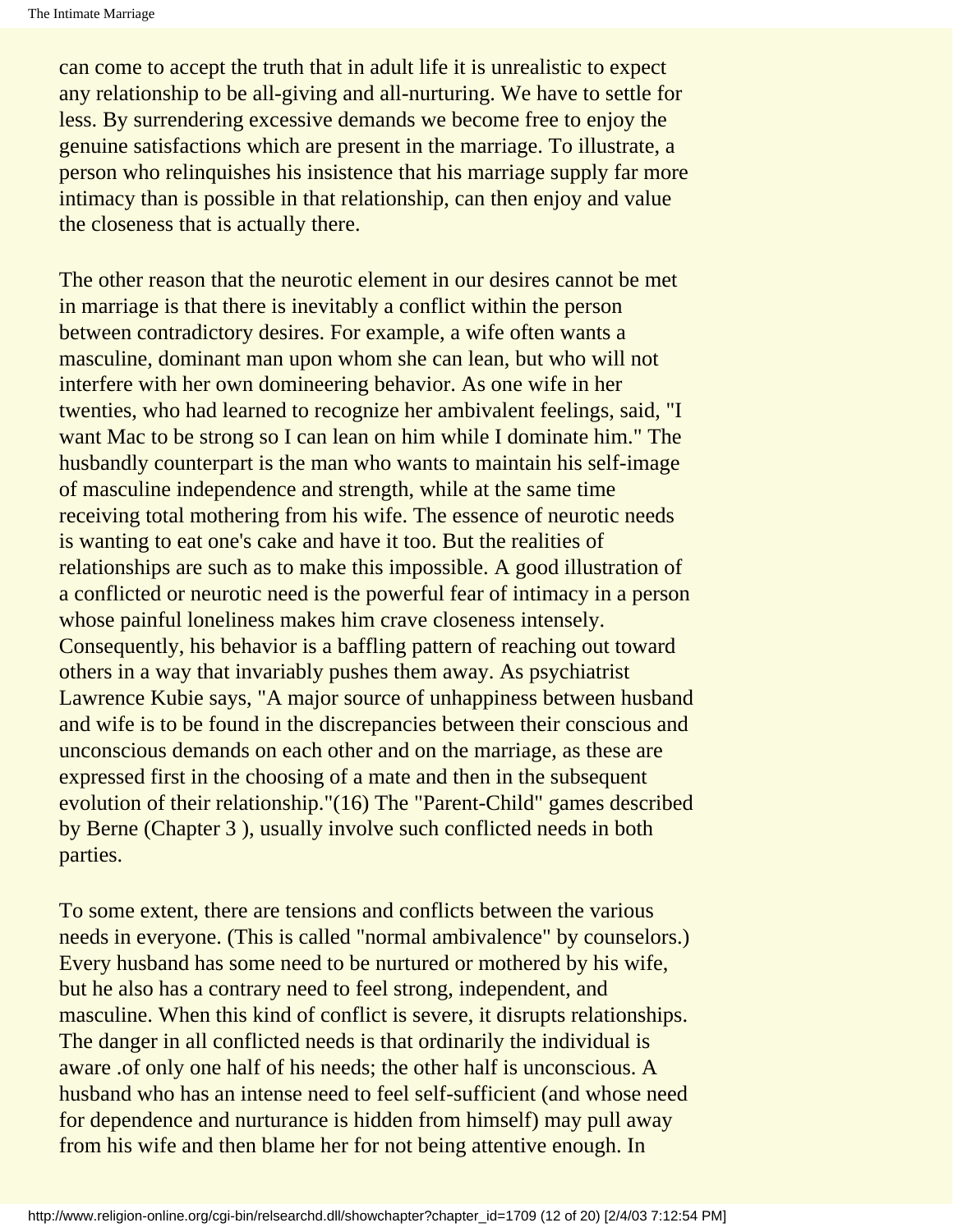other words, he has avoided seeing the contradiction within his own desires by projecting the conflict on his wife. In most such cases, the wife has a parallel conflict which matches and reinforces his. Marital partners who can become aware of their ambivalence -- the ways in which they are both projecting their inner conflicts on the screen of the marriage and trying to manipulate each other -- can begin to take steps toward mutual need-satisfaction.

#### **BECOMING MORE NEED-SATISFYING**

The process of assisting a couple in marriage counseling often follows these steps: The first is to help them discover how the needs and desires of each are being denied and deprived by their present patterns of relating. Second is to assist them to find and experiment with alternative patterns of relating which will produce a higher degree of mutual needsatisfaction. Third is helping them to improve their communication skills, which allows them to feed each other more fully, resolve conflict constructively, and discover compromise solutions to the problem of divergent or conflicted needs. These steps can be used in self-help efforts by relatively healthy couples.

The place to begin is diagnosis: What are the feelings of each partner regarding the extent to which his heart-hungers for the "foods of the spirit" listed above are being satisfied in the marriage? Is each person aware of how the other feels about the points at which he feels

satisfied and the points at which he feels deprived? Once these are out in the open, the partners may be able to begin experimenting with changes in their way of relating that will result in a more balanced diet for both. Whatever empathic understanding develops through this process is relationship-enhancing in itself. Putting oneself in the other's skin, even to a limited extent, obviously increases the intimacy in the relationship. It is remarkable how many couples have never asked themselves: "I wonder how my spouse really feels about this behavior on my part?" For a wife to begin to empathize with the pressures and insecurities of a man's world with its fear of failure, its pressure to deny dependency and to maintain a godlike image of autonomy, and the threat of changing sex roles, can be a growth experience for her and her husband. The same applies to the husband's awareness of the unique self-esteem problems of women faced with changing sex roles, the continuing dual-standard in many areas, the increasing period of life after the children are raised and the problem of finding significance therein, and the preparation for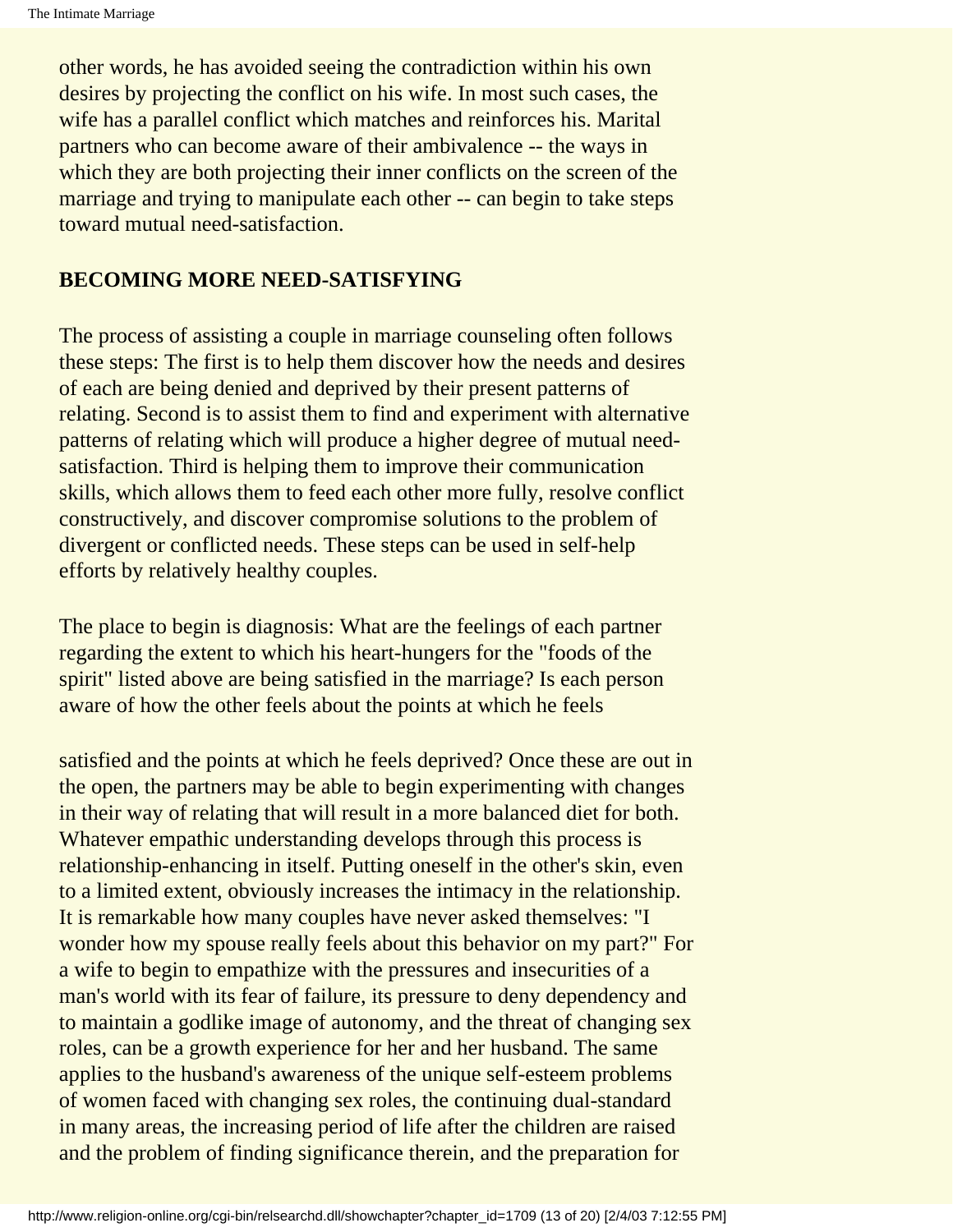creative widowhood which faces the vast majority of women in our culture. Whatever understanding of each other's "worlds" a couple can achieve will put them on the road to greater intimacy.

The second step is to begin to experiment with alternative patterns of relating which may prove to be more mutually satisfying. Mat and Laura, married seventeen years and in the middle of rearing a family of four children, confessed to each other that each was dissatisfied with the direction their relationship was taking. They agreed that they were overinvested in the children and underinvested in their marriage. Mat asked half rhetorically, "How much time have we spent alone with each other during the past month, except when we were asleep?" Both knew the answer and both sensed that here was a part of their problem. Some restructuring of their schedules made a place for regular face-to-face time together. During their discussion, Laura told Mat that she sometimes wondered if he still had some of the feelings about her as a female -- feelings that went far beyond interest in sex, per se. Mat recognized that she was feeling a lack of affectionate appreciation and that he had probably been careless about expressing tender feelings that mean so much to a spouse. At this point he was able to talk about his feeling that Laura seldom demonstrated her interest in him sexually by initiating sex play. In this process, they were talking with some openness about their unmet hungers and needs, and providing each other with fresh opportunities for saying Yes to these needs. It is clear that an important channel of need-satisfaction is better communication (the focus of the next chapter).

Some couples discover that, if they try, they can increase the points at which they have connections with each other, thus broadening the range of their intimacy experiences. For example, couples who have little or no relationship in the area of creative or artistic sharing may discover a new point of touching when they take a course in painting or creative writing or music appreciation together. There is some poetry and music in nearly everyone's soul; marital partners can help bring it out of each other through mutual encouragement and sharing. Shared experimentation in the areas of intellectual interests, recreational pursuits, and spiritual searching may result in the adding of another facet of intimacy to a couple's relationship.

### **GROWTH IN INTIMACY**

The process of growth in intimacy is understood well enough so that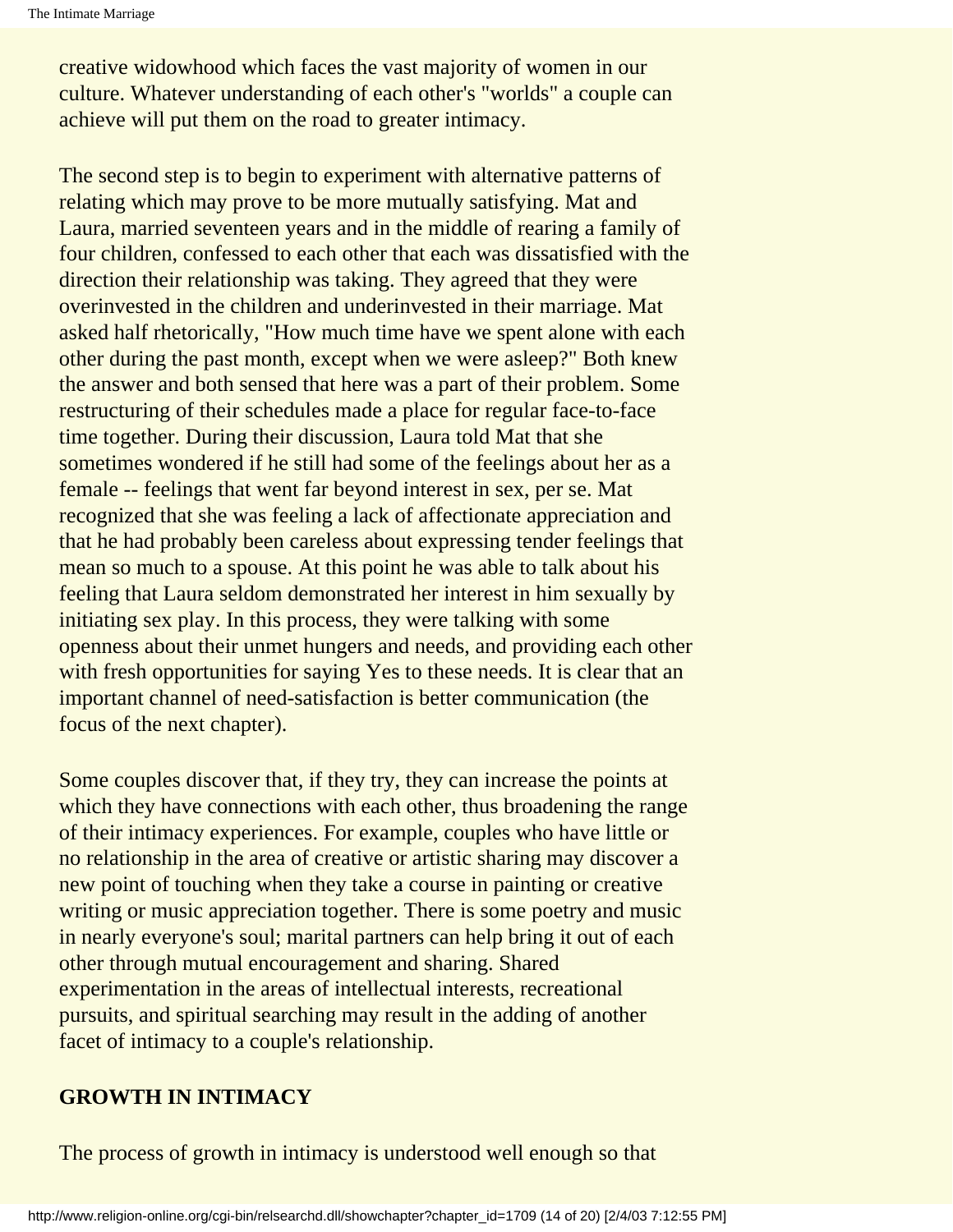several key points can be emphasized. For one thing, acceptance of the valuable aspects of the present relationship gives a necessary launching pad for growth in the future. John Levy and Ruth Monroe state: "The first step toward a happier marriage, however achieved, is freedom to value the relationship as it is."(17) Again, a marriage in which there is even a minor degree of intimacy can provide some nurturance and openness by which greater intimacy can grow over the years. In this sense, a good marriage is a therapeutic relationship. It can be an experience of being close to another person with safety; as each partner learns to risk being more caring and more honest in sharing his feelings with the other, healing of the wounds of the spirit takes place. Another point worth emphasizing about growing intimacy is that no degree of intimacy can erase the sense of mystery in the relationship. This is the answer to the worry that too much intimacy destroys the mystery that is essential to love. Anne Philipe in No Longer Than a Sigh describes her feelings about her husband:

> I look at you asleep, and the world you are in, the little smile in the corner of your lips, the flicker of your eyelids, your naked relaxed body, all these are mysteries. I swim at your side in warm transparent water, or I wait for you to appear in the frame of the door under the wisteria. You say good morning and I know what you have dreamed and your first thought at the edge of sleep - and yet you are a mystery. We talk: your voice, your thought, the words you use, are the most familiar in the world. We can even finish the sentences begun by the other. And yet you are, and we are, a mystery.(18)

Like a scientist's experience in probing the intricacies of nature, each discovery in the intimacy of marriage opens up a dozen new dimensions of mystery.

Another key point about growing intimacy is that intimacy is a road and not a goal. The achievement of intimacy is always only partial -- the closeness and mutuality only fragmentary. One couple said: "Our marriage is not perfect; we often make each other miserable. Nevertheless we like living together. This life together, difficult as we find it, is still more satisfying than any other."(19)

In this chapter we have been focusing on some down-to-earth issues: (1) How can a couple overcome the walls in their marriage, replacing them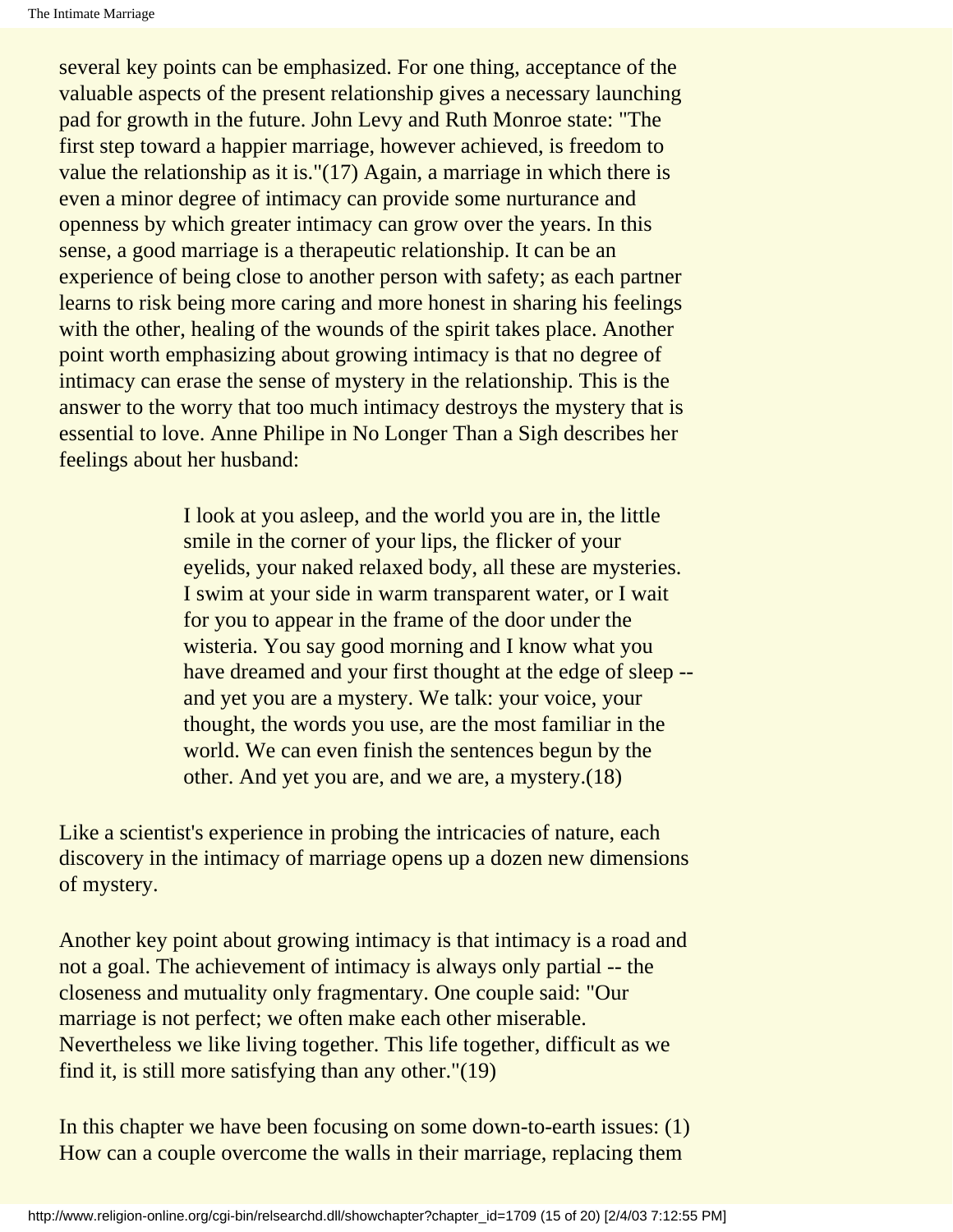with bridges? (2) How can they stimulate the growth of creative closeness? (3) How can they increase their skills in intimate relating?

Our approach to these issues has been to emphasize the crucial significance of mutual need-satisfactions. We have begun to de- scribe what might be called, "The Care and Feeding of a Growing Marriage." The key to this whole process is skill in sharing meanings -- i.e., skill in communication. This idea was implicit in the words of Tournier with which we began this chapter. Heart- hungers are satisfied as two people communicate effectively and in depth. How this ability can be increased will be our concern in the next chapter.

### **TAKING ACTION**

Spend some time talking about the strengths of your marriage. Tell each other what you

like and admire about the other. What are the things you value about your relationship? How can you make the most of these strengths and values in increasing the intimacy between you?

Discuss your relationship. Talk about the ways in which each of you does or does not receive satisfaction of the various needs described in this chapter. In other words, do an inventory of your marriage as a needsatisfying relationship. Differences and similarities should be discussed so that each can understand how the other sees his own and the other's needs. The "Self-Other Fulfillment Checklist" may be useful in taking your inventory. In those areas in which you agree that improvement is needed, plan strategy for experimenting with new ways of relating which may be more need-satisfying.

Remember that unhappiness and conflict occur in a relationship because of a lack of mutual "want" satisfaction. Some needs and wants of marital partners are mutually exclusive; others are not. During conflict periods, each person withholds satisfactions from the other because he himself is feeling so unsatisfied and therefore angry. This produces a cycle of mutual emotional starvation. The less each gives, the less he receives from the other.

When you experience conflict in your marriage, try these steps as a way of interrupting the negative cycle: (a) Clarify, in your own minds and with each other, what you aren't getting from the marriage (e.g.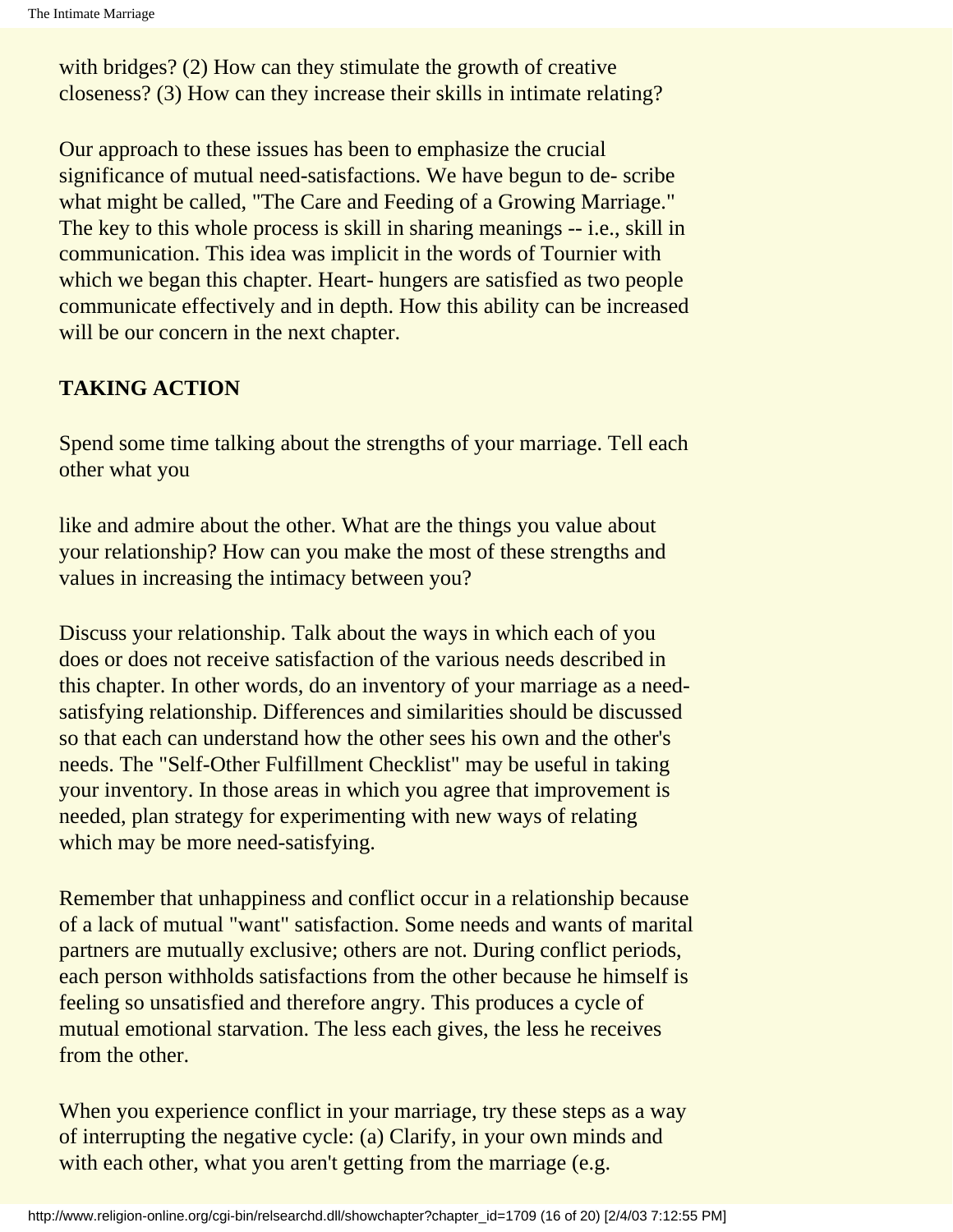affirmation, affection, sexual satisfaction), (b) Concentrate, not on the areas in which your needs are mutually exclusive or contradictive, but on the "areas of overlap"(20) of your two need systems. Focus on those needs which represent positive things you both want in your marriage, (c) Pick a realistic goal which you both will find enjoyable and fulfilling if you achieve it. (d) Decide what you must do to achieve this goal and begin this action. Don't worry now about the areas in which your wants are in conflict. By working together in

the area of overlap that area will tend to grow. By doing something positive to move toward a mutually-chosen goal, you'll begin to feel better and this will make it possible for each of you to meet the needs of the other more fully. A satisfaction-cycle may well replace the vicious cycle that operates during conflict.

If you are using the book in a marital growth group, it may be helpful to role-play a situation in which barriers to intimacy are present. Experiment with new ways of handling such situations, which may result in more mutual need-satisfaction. For example, experiment in roleplaying with various ways in which a couple might handle a breakdown of communication on a subject such as disciplining children. Reversing husband-wife roles is a useful method for seeing each other's perspective. On some issue on which there is disagreement, the husband plays the wife's role as he understands her viewpoint, and vice versa. Five- to fifteen-minute sessions of role-playing are usually long enough to provide the group with grist for the mill of productive discussion. This technique should be used only in a group with a trained leader.

### **SELF-OTHER FULFILLMENT CHECKLIST**

(Instructions: This instrument is designed to stimulate discussion of mutual need-satisfaction within your marriage. After discussing each need, check the blanks which apply. Then plan specific steps by which at least one need of each party can be met more fully.)

Plan of Action

Basic Heart Hungers:

Security (from feeling acceptance and belongingness)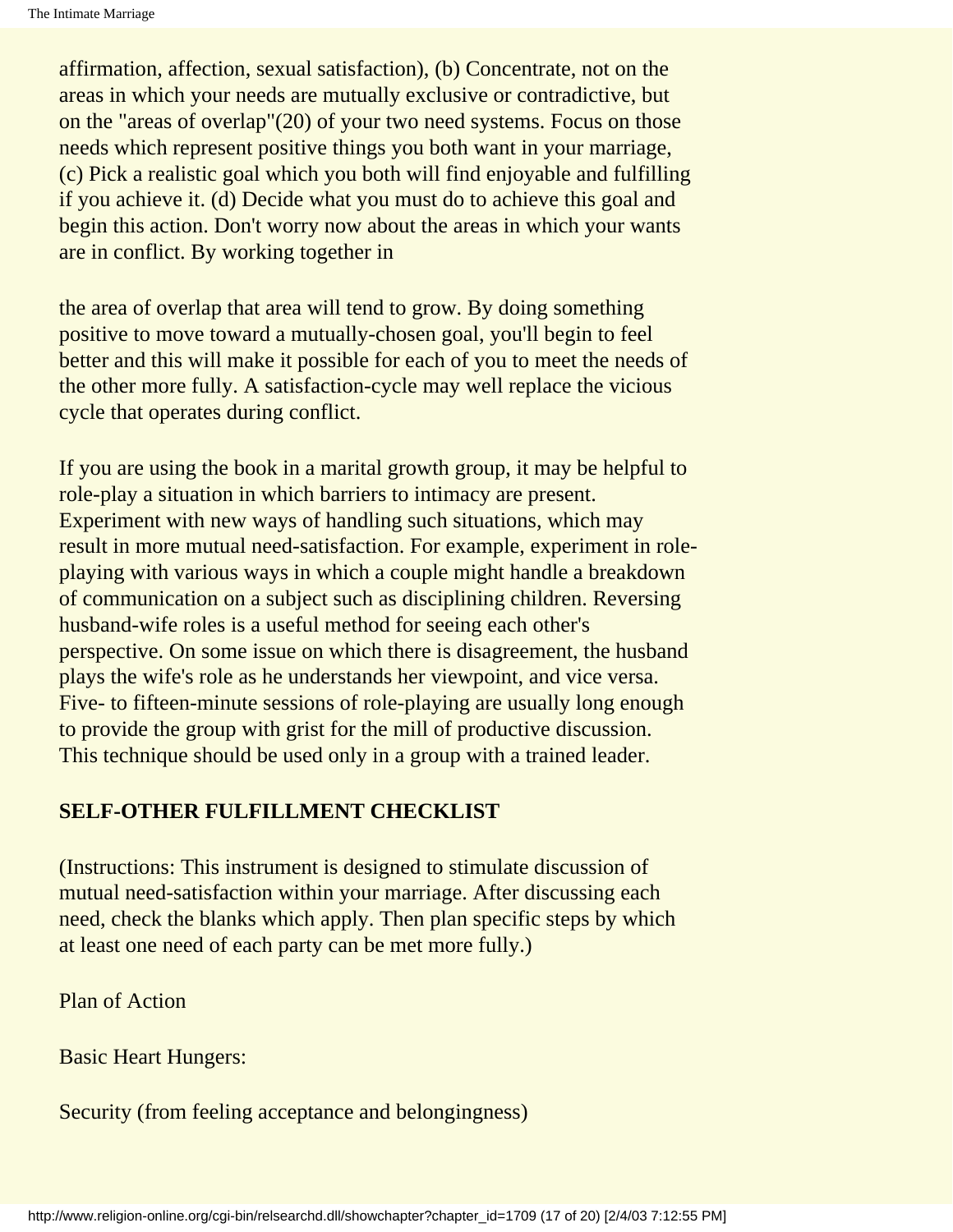Service (giving love to others, investing one's life, meeting others' needs)

Esteem (feeling valued, recognized, affirmed by the other)

Enjoyment (sexual, intellectual, recreational, aesthetic, spiritual)

Love (knowing the other cares --deeply, warmly, and dependably)

Limits (the need for responsibility, dependable routines, respect for reality and the rights of others)

Freedom (the need for autonomy, distance, respect for differences)

Faith (the need for a philosophy of life, values, and trust in God)

#### **NOTES**

1. Tournier, To Understand Each Other (Richmond, Va.: John Knox Press, 1962), p. 29.

2. Nathan Ackerman, The Psychodynamics of Family Life (New York: Basic Books, 1958), pp. 85-86. The principle of complementarity - each bringing to the relationship what the other lacks -- is closely related to the idea of "marital balance" as described by Dorothy Fahs Beck in her insightful analysis of marital conflict; marital balance is "a dovetailing of the partners' needs and patterns of reciprocity in meeting them such as will maintain over the long run an equilibrium in gratification that is acceptable to both. This balance in satisfaction and rewards is apparently essential for the long-term stability of the family as a system. The concept does not imply that all the needs of each partner must be met, but simply that the core needs specific to a given marital relationship must be satisfied. The level of giving and receiving needs not be equal provided the ratio of gratification to frustration is acceptable to both . . . . the needs met may also be either 'neurotic' or 'healthy.' The relationship . . . is seen as one that fluctuates with the changing needs, growth of family members, changes in family composition, and stress and crisis" "Marital Conflict: Its Course and Treatment -- As Seen by Caseworkers," Social Case-work, April, 1966,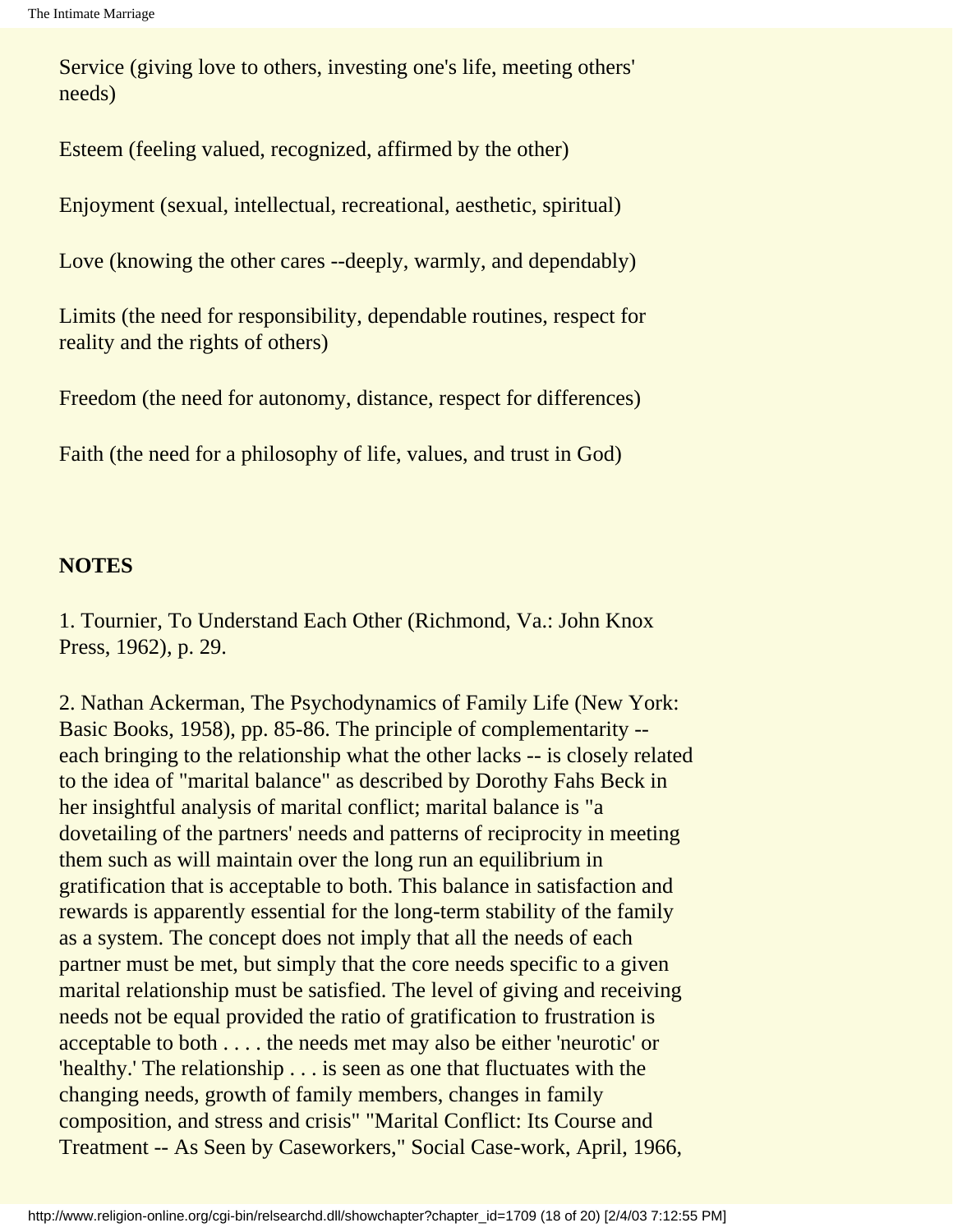p. 212).

3. This definition is from Regina Wescott.

4. John Levy and Ruth Monroe, The Happy Family (New York: Alfred A. Knopf, 1938), p. 148.

5. Erikson, Insight and Responsibility (New York: W. W. Norton, 1964), p. 231.

6. Paraphrased from Ross Snyder, "Married Life," unpublished paper, p. 13.

7. Insight and Responsibility, p. 233.

8. Op. cit., p. 13.

9. Emily H. Mudd, et at.. Success in Family Living (New York: Association Press, 1965), p.175.

10. Baruch, How to Live -with Your Teen Ager (New York: McGraw-HiU, 1953), p. 23.

11. Gibson Winter, Love and Conflict (Garden City, N.Y.: Doubleday and Co., 1958), p. 115.

12. James A. Peterson, Education for Marriages (New York: Charles Scribner's Sons, 1956), p. 237.

13. Pollak, lecture. University of Pennsylvania, January 18, 1967.

14. See David Roberts, Psychotherapy and a Christian View of Man (New York: Charles Scribner's Sons, 1953).

15. Dark Ellzey, How to Keep Romance in Your Marriage (New York: Association Press, 1954), p. 4.

16. Lawrence S. Kubie, "Psychoanalysis and Marriage," in Neurotic Inter-Action in Marriage, ed. Victor W. Eisenstein (New York: Basic Books, 1956), pp. 14-15.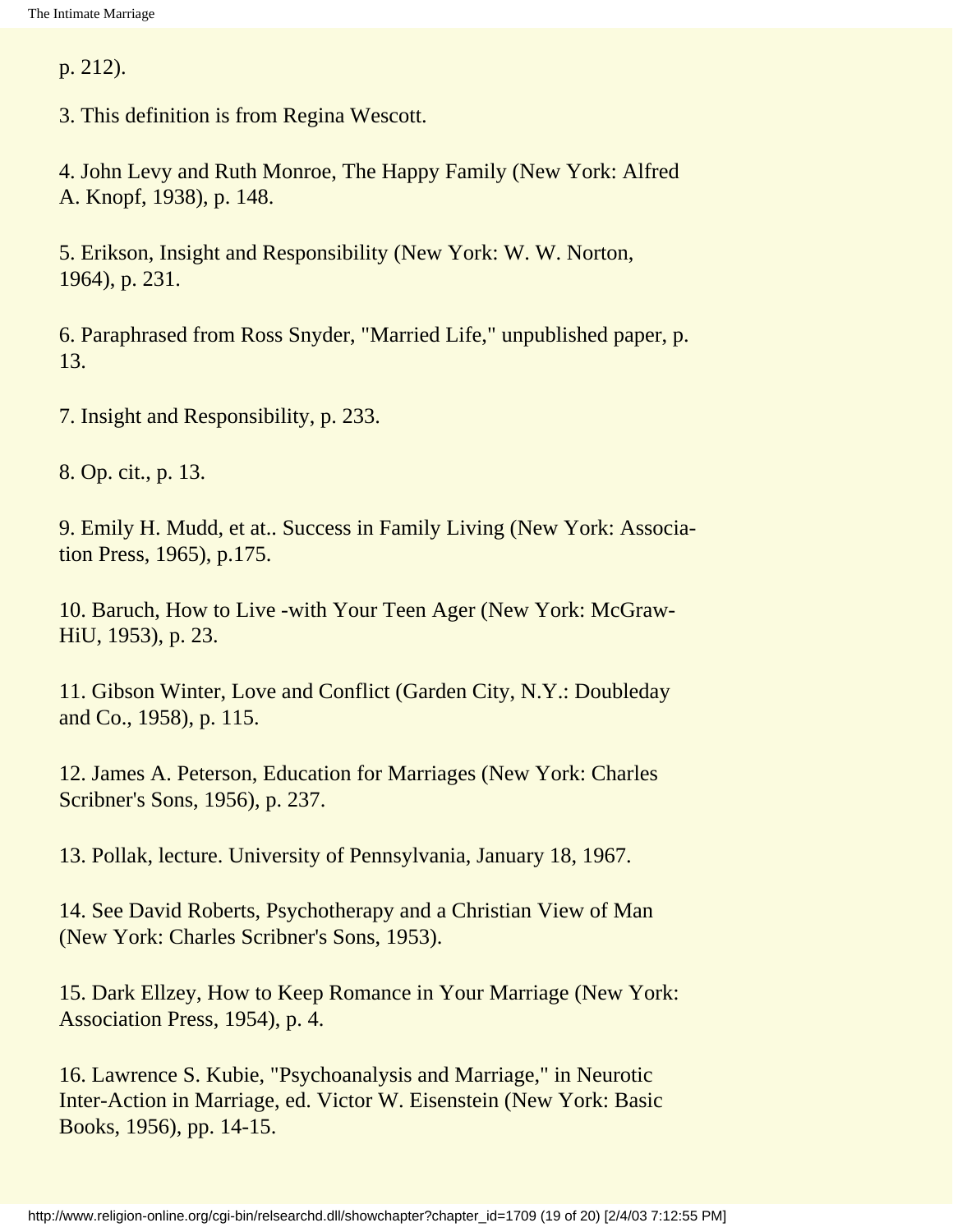17. Levy and Monroe, The Happy Family, p. 177.

18. Anne Philipe, No Longer Than a Sigh (New York: Atheneum, 1964), pp. 30-31.

19. Levy and Monroe, op. cit., p. 178.

20. This phrase and the general approach to conflict resolution are from the work of Billy Sharp and H. Rhea Gray.

31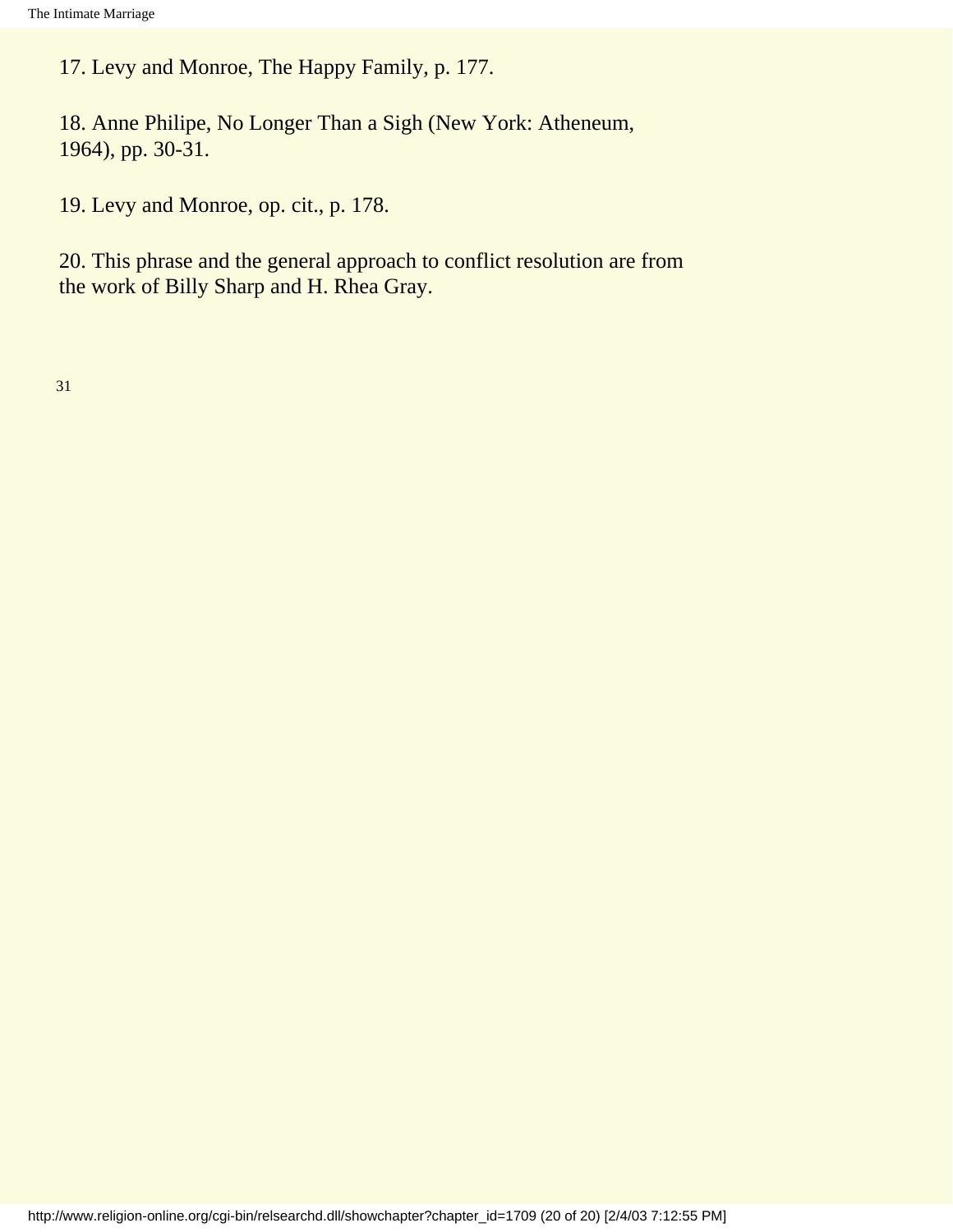# **The Intimate Marriage by Howard J. and Charlotte H. Clinebell**

Howard J. Clinebell Jr. Is Professor of Pastoral Counseling (1965), School of Theology, Claremont, California. Charlotte Ellen, Ph.D., is a psychotherapist in private practice. She has lectured and been a frequent consultant and leader at Marriage and Family Conferences, Institutes, Woman's Studies, and Human Liberation Programs. She also writes for use of her material by ministers and pastoral counselors. Book used by permission of the authors. It was prepared for Religion Online by Paul Mobley.

## **Chapter 5: Communication: Key To Creative Closeness**

*If there is any one indispensable insight with which a young married couple should begin their life together, it is that they should try to keep open, at all cost, the lines of communication between them.* Reuel L. Howe, Herein Is Love (1)

Communication is the means by which relating takes place. Its quality determines how a relationship is established and whether it is continued or terminated. Good communication is the ability to transmit and receive meanings; it is the instrument for achieving that mutual

understanding which is at the heart of marital intimacy. Words are not the only communicators. The wife who responds to her husband's end-ofthe-day greeting with cold silence conveys a powerful message, as surely as though she had used an angry verbal outburst. Communication in any close relationship occurs on literally dozens of levels simultaneously. One way to measure the depth of a relationship is by the number of levels on which communication can take place. The message pathways between and among people have been likened to telephone lines with intertwined wires of various colors. Some carry ideas, some carry feelings, some carry the behind-the-scenes involvements which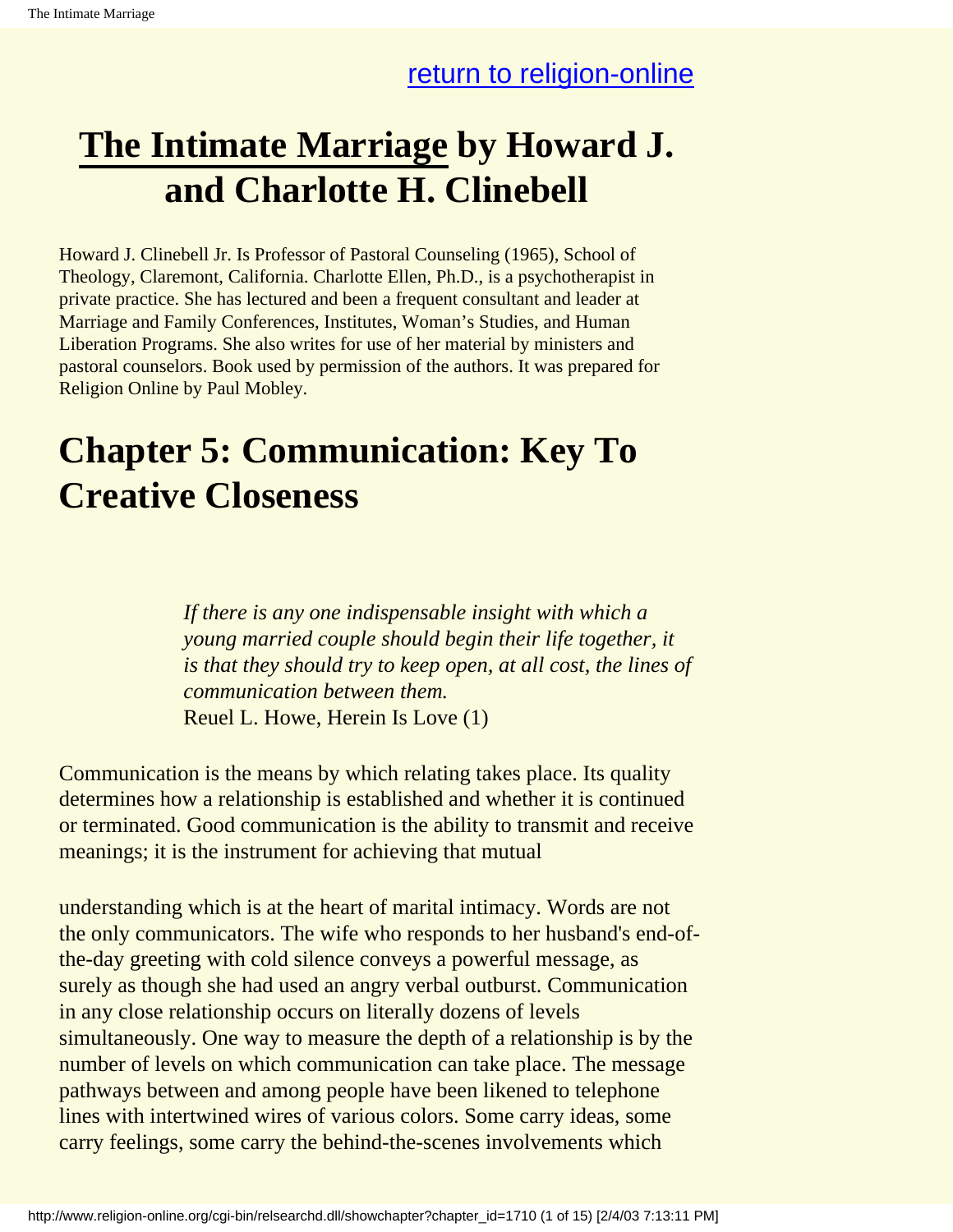have brought the relationship to its present status and which color any subsequent communicational interchange.

Suppose the same wife greets her returning husband with the words, "I thought you'd never come home." Her husband hears her words, but also receives simultaneously several other messages. There is the tone of her voice and its inflection: is it a whine or a caress? Her facial expression and the movement of her body tell him something: is she smiling or frowning? Does she turn her back or reach out to him? Whatever the husband believes to have been the meaning of similar remarks in the past also colors the quality of the message. This is the pattern and relationship context. The fact that this is a marriage relationship also influences his interpretation of the message -- the same statement from his employer would have a different meaning. There is also the implied expectation in his wife's remark, sometimes called the "demand quality" of communication.

What response is she expecting from him? An apology for being late? A return caress such as, "I missed you, too"? An attack: "Can't you let me live my own life?" Or is she asking for a lingering embrace. At the same time, the husband's own experiences since he left his wife that morning help to determine how he will receive his wife's greeting. Thus, it becomes obvious that even the simplest communication is a complicated exchange. The husband's ability to understand his wife's greeting depends on his ability at that moment to sort out and weigh the multilevel messages he receives.

Meantime the wife is also required to translate the many cues she is getting from her husband.

Communication is always a two-way street. Both husband and wife are simultaneously sending and receiving messages. Her statement can probably be understood only in the context of what happened between them before he went to work that day. The husband also sends several nonverbal messages as he enters the front door. The time he gets home, the way he walks, the droop or set of his shoulders, his greeting both verbal and nonverbal -- all must be interpreted by the wife even as he is interpreting her messages. The meaning of a remark in a continuing relationship cannot be separated from the net-work of communication in the total relationship as it extends over time. Communication has a circular character with each person behaving and responding in part according to what each has become through interacting with the other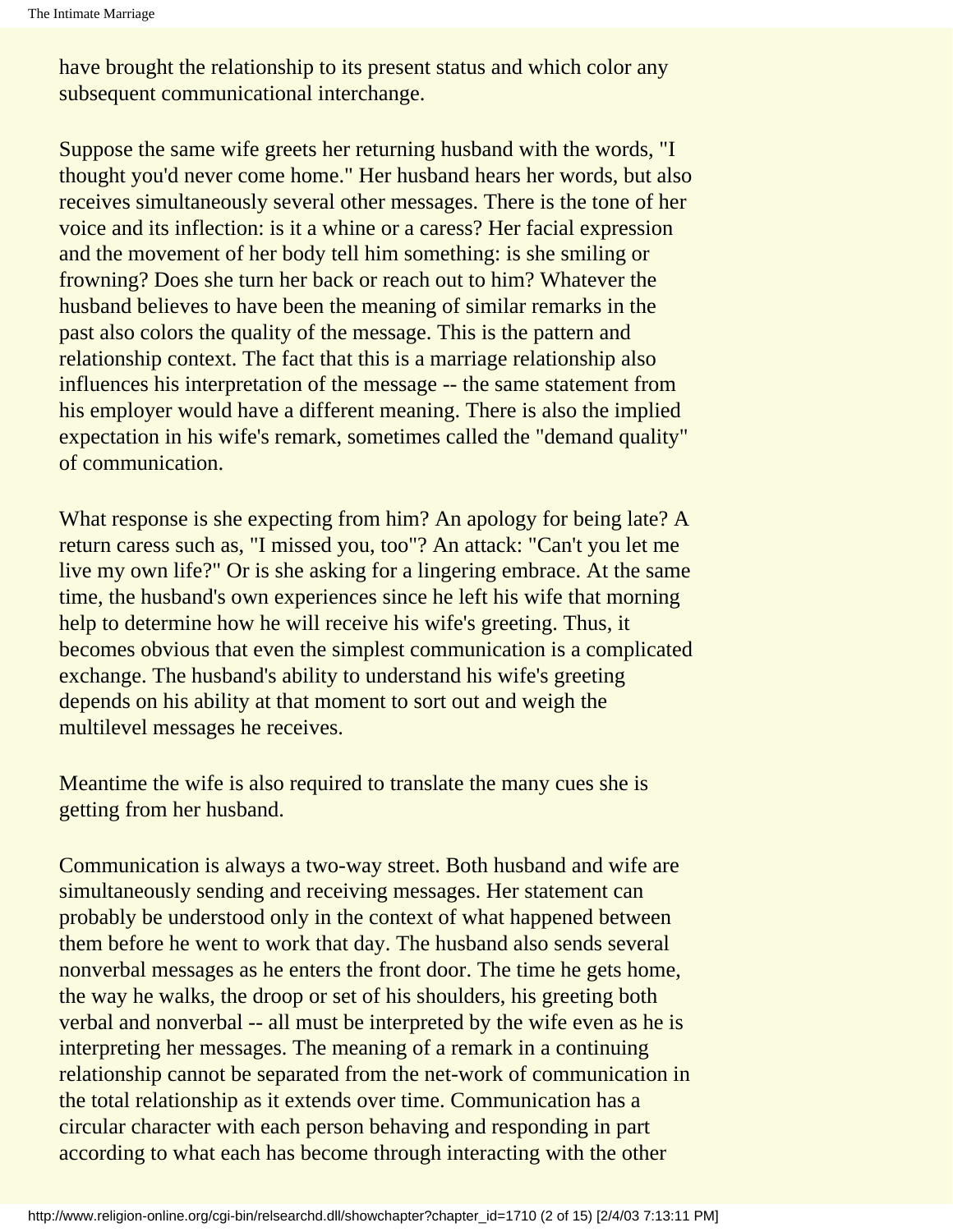over a period of time. A particular interchange, positive or negative, is the product of complicated relating, which in an ongoing relationship follows a predictable pattern.

The ability to communicate in mutually affirming ways is the fundamental skill which is essential to the growth of marital intimacy. Marriage provides an opportunity for multilevel exchanges of meaning. It provides the opportunity for communicating at increasingly deep levels about the things that matter most to husband and wife.

#### **STRENGTHENING COMMUNICATION**

In order to strengthen communication in a marriage, a couple needs to learn to use the varied lines through which the messages and meanings are transmitted. There are many ways to say, "I love you!" A fond glance, a tender or playful touch in an appropriate spot, a thoughtful gift, choosing to sit close in a crowded room, listening with genuine interest, a kiss on the back of the neck, a note, perhaps with a private joke, left where it will be found, a word of sympathy or support, a sly wink, preparing a favorite dish, a bowl of flowers carefully arranged, a phone call in the middle of the day, and even, perhaps, remembering to take out the trash are but a few. A part of the joy of marriage is this opportunity to develop an almost endless variety of transmission lines for the meanings that are important to each partner.

Another step in improving communication in marriage is for both partners to learn to listen more fully. A complaint that is frequently heard in marriage counseling is: "My husband (wife) doesn't listen to me," or "What I say goes in one ear and out the other." The meaning of "not listening" varies, depending on the couple. It may be a passiveaggressive husband (or wife) who "turns off his hearing aid," to block the manipulating, demanding behavior of his spouse which he is afraid to resist openly. Or it may be that husband and wife are so busy with concern each for his own unmet needs that neither can hear the other's pain. The husband may be worried about his job because of the events of the day. The wife is feeling lonely and frustrated because she has been cooped up with the children all day and needs some warmth and love from an intimate adult. She interprets her husband's worry and preoccupation as a rejection of herself, while at the same time he interprets her reaching out to him as another demand which he cannot meet. Each is immediately lost in protecting him-self from the further hurt which is expected, and cannot stop to wonder what the other is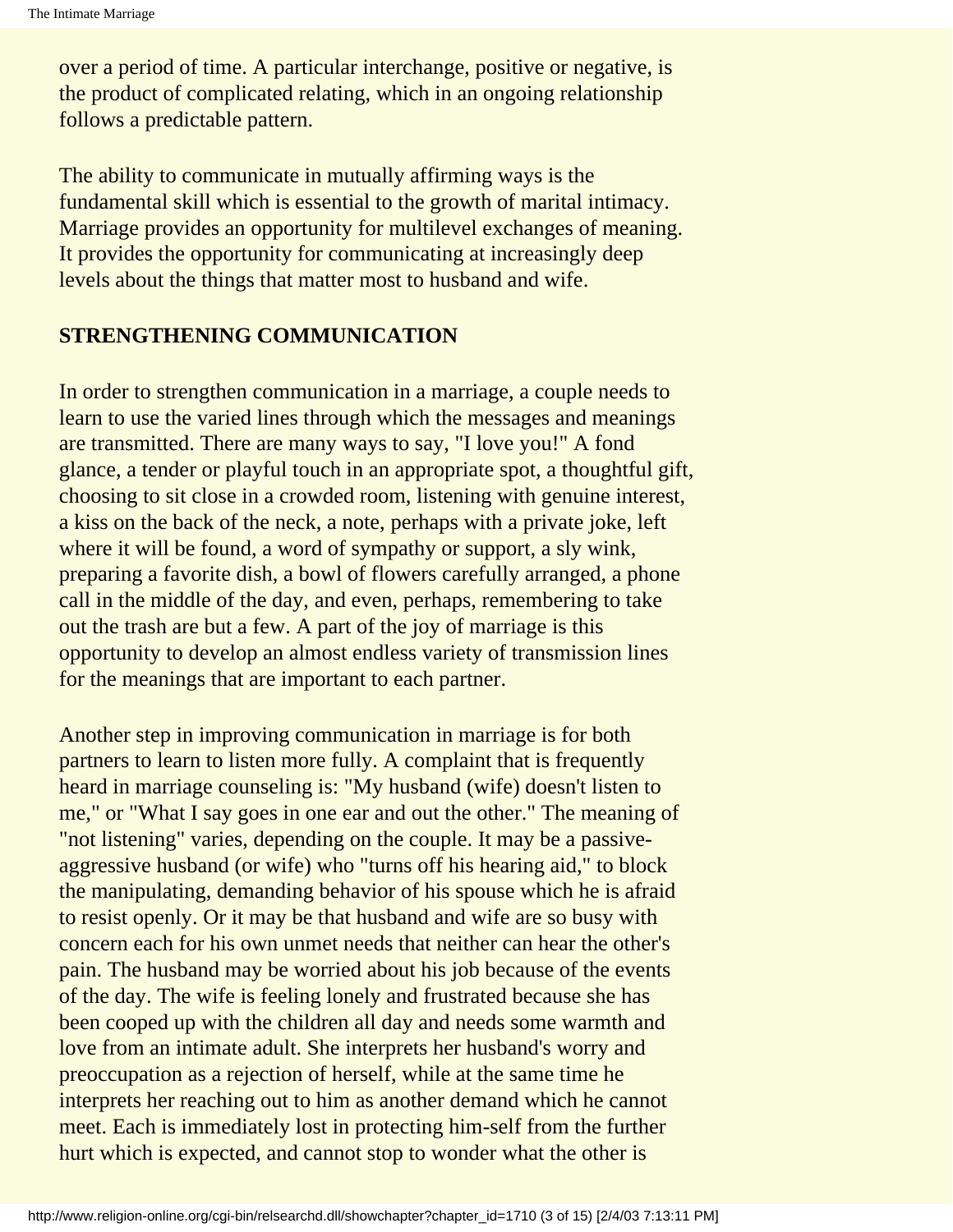really feeling. Such distortions in receiving messages produce a maelstrom of misunderstanding. The husband has sent a message: he is worried about his job.

The wife mis-perceives its meaning: she feels rejected. She responds with a message based on the mis-perception: an angry accusation. Now he feels rejected and misunderstood. If neither is able to take the initiative in interrupting the cycle by saying, "What's really going on here?" or by communicating warmth and caring, the chain of distortions may be compounded until all hope of understanding has evaporated.

What is needed here is deep listening. Such listening is seeing the world through another person's eyes. It is "walking awhile in the other fellow's moccasins." It is being led on an unfamiliar pathway while someone is pointing out the significant features of the landscape. It is watching a flower-bud blossom slowly through time-lapse photography. It is the confidence that what is now only partly heard and understood will eventually be more fully known.(2)

Gabriel Marcel has said that there is "a way of listening which is a way of refusing -- of refusing oneself -- and there is a way of listening which is a way of giving -- of self giving."(3) To really listen to another means both giving oneself and being willing to receive the other within oneself.

Such listening in depth is essential for both partners if there is to be depth sharing in a marriage. Paul Toumier writes:

> Deep sharing is overwhelming, and very rare. A thousand fears keep us in check. First of all there is the fear of breaking down, of crying. There is especially the fear that the other will not sense the tremendous importance with which this memory or feeling is charged. How painful it is when such a difficult sharing falls flat, upon ears either preoccupied or mocking, ears in any case that do not sense the significance of what we're saying. It may happen between man and wife. The partner who has thus spoken in a very personal way without being understood falls back into a terrible emotional solitude.(4)

When self-esteem is low and needs are high, true listening may be experienced as a frightening invasion of one's inner world. If one listens one may hear criticism of oneself. Or he may hear a demand that he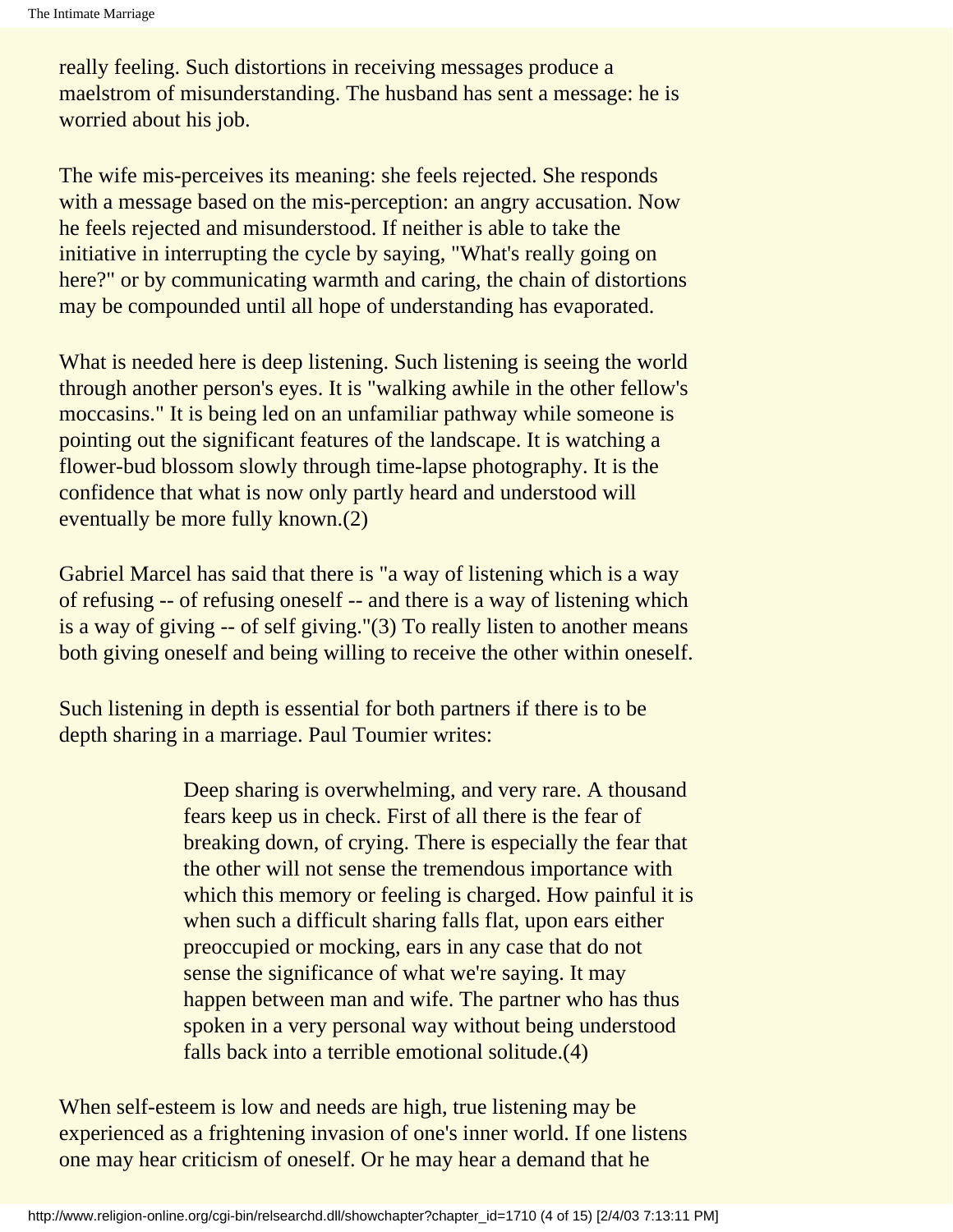cannot meet, or be required to change a preconceived notion or opinion. Fears of the closeness we all want but resist may get in the way of listening. "If I really listen to him, then he may really listen to me, and then I will be known as I really am." It is difficult to listen if one is afraid of becoming aware of his own feelings which threaten his selfimage, or if he fears blame or advice from the other.

If a couple is not severely crippled in its communication skills, the ability of each to listen can improve with both partners working at it together. Central in this process is what is known as "checking out meanings." The point at which communication frequently breaks down is not in the speaking or the listening, per se, but in failing to check frequently to see if one really hears and understands what the other means, feels, and intends. Many messages in marriages, as well as elsewhere, are ambiguous. The simple process of checking out meanings by asking questions such as, "Do I hear you correctly?" or "Is this what you are saying?" can break up some of the log-jams in communication that grow rapidly otherwise. When a person talks, is silent, listens superficially, doesn't listen at all, or listens in depth, he is communicating something. The best way for each person to keep in touch with what the other is feeling is to check out meanings regularly.

There is something more basic in marital communication than simply saying and hearing words accurately. Communication is more than a problem in mechanics. What is fundamental is the willingness to consider each other's point of view; this willingness is rooted in a degree of mutual respect. Two people can say and even understand an endless flow of words back and forth between them. But unless each cares enough about what the other is saying, and about what his own words mean to the other, communication will not occur, except perhaps on a surface level. Caring about what another person says and thinks and feels is, of course, the same as caring about that person as a person.

Once a couple has set about learning really to listen, there are a number of road signs for which they can watch that point the way to satisfying communication. One of these has been touched on above. It is the importance of checking out meanings. Virginia Satir says that "a person who communicates in a functional way can: a. firmly state his case, b. yet at the same time clarify and qualify what he says, c. as well as ask for feedback, d. and be receptive to feedback when he gets it."(5) Couples frequently have difficulty when they assume that the other knows or should know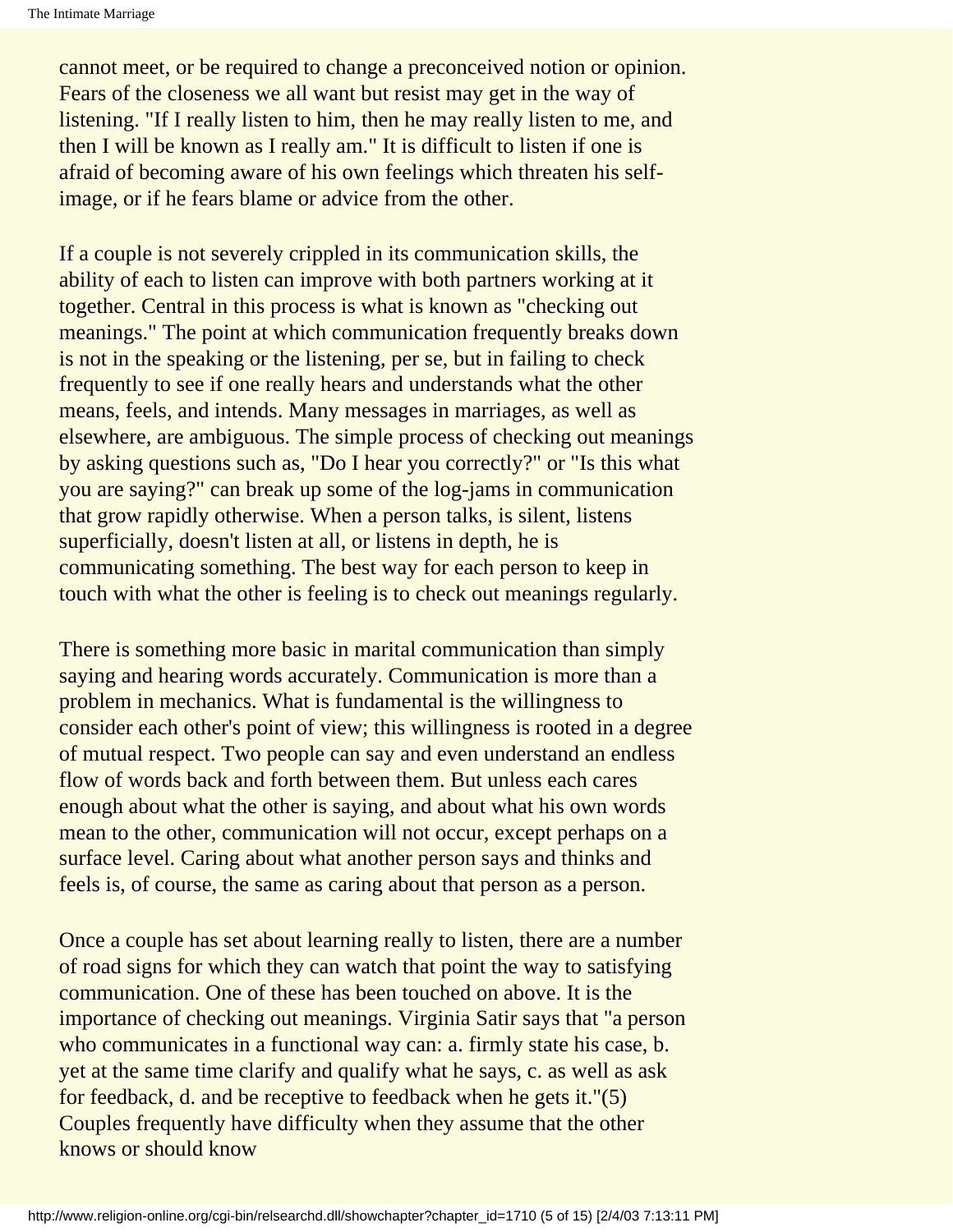what is wanted. "If my husband really cared, he'd know what I need." This wife expects her husband to be a mind-reader. The magical expectation is that somehow he will know what she de- sires. Her anger when her needs are not met is in response to her unrealistic expectation. Checking out meanings is especially important when one or the other does not respond verbally to a message sent. It is impossible not to communicate something, if one is in a relationship and still breathing. Complete silence, for example, is often a way of communicating anger or of saying, "My needs are not being met!" or "I'm keeping my distance from you!" The trouble with silent communication is that it tends to be ambiguous, like a Rorschach inkblot. People project their own inner feelings and attitudes onto the silent person and respond in terms of these. What is projected may have little resemblance to the person's actual feelings.

The process of checking out meaning can help both partners to improve the ways in which they send messages and their skill in listening. The effort to find out what the other really means and feels, affirms him and says in a nonverbal way, "You are important to me."

Another road to productive communication is for both husband and wife to learn the skill of saying it straight. Each person can help the other to understand by asking himself, "Am I saying what I really mean?" This involves learning to be aware of what one is actually feeling and developing the ability to put the feeling clearly into words. Direct rather than devious, specific rather than generalized statements are required. A wife criticizes her husband as he sits at the breakfast table hidden behind his newspaper, "I wish you wouldn't always slurp your coffee."

What she really means is, "I feel hurt when you hide in the newspaper instead of talking to me." Saying it straight involves being honest about negative as well as positive feelings, and being able to state them in a non- attacking way: "I feel . . .", rather than "You are. . . ." Some risk is required in the beginning of this kind of communication, until both husband and wife can trust the relationship enough to be able to say what they really mean.

James Farmer tells a story about a woman who acquired wealth and decided to have a book written about her genealogy. The well-known author she engaged for the assignment discovered that one of her grandfathers had been electrocuted in Sing Sing. When he said it would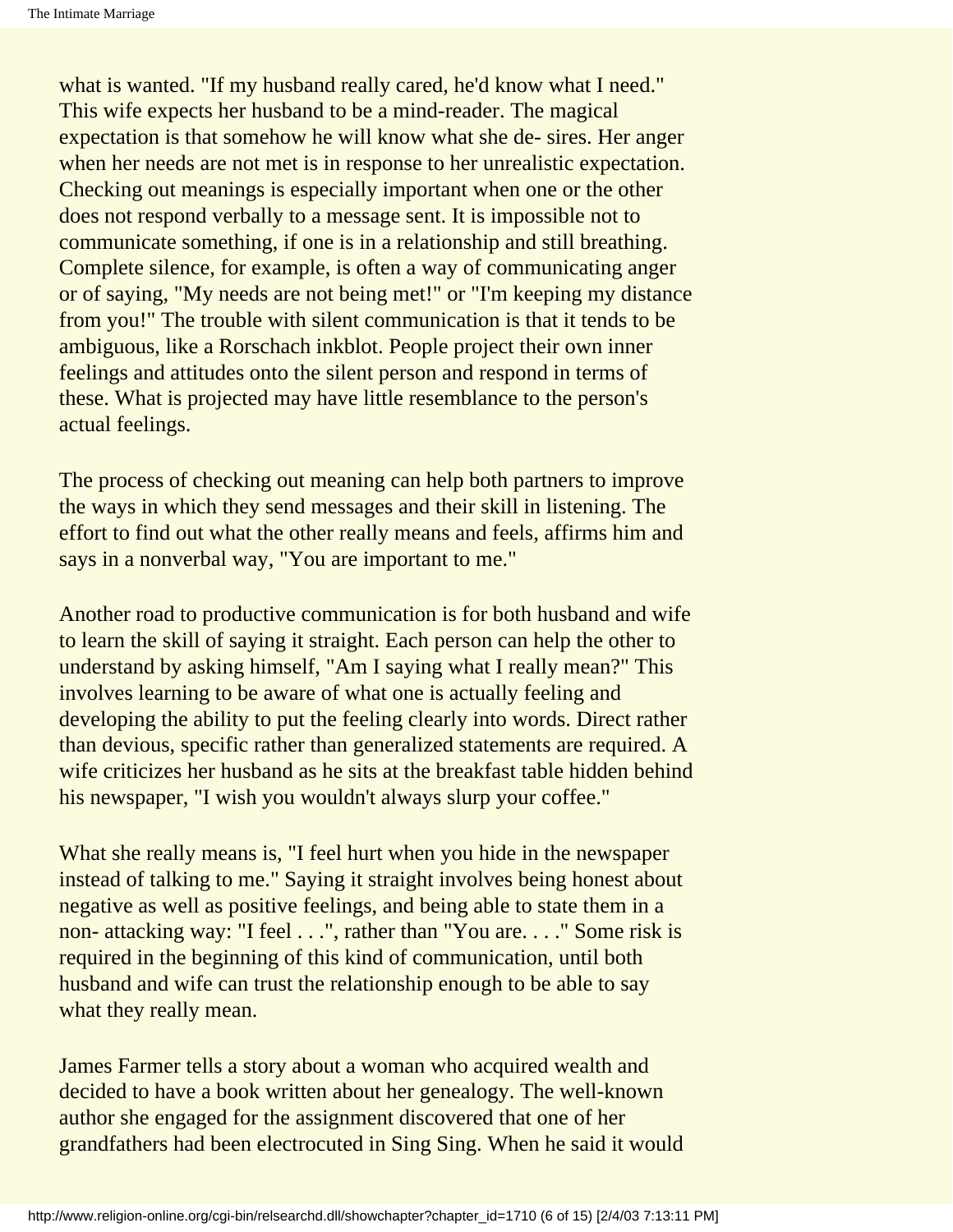have to be included in the book, she pleaded for a way of saying it that would hide the truth. When the book appeared, it read as follows: "One of her grandfathers occupied the chair of applied electricity in one of America's best known institutions. He was very much attached to his position and literally died in the harness."(6) The meaning in some attempts to communicate between marriage partners is almost as hidden and confusing. It is usually better to "say it like it is," gently if necessary, but clearly. (We are not suggesting that all secrets be confessed. The help of a well-trained counselor may be needed to help one decide if and when secrets which might damage the relationship, should be confessed. )

Becoming aware of one's own, and learning to translate the other's coded and conflicted messages are steps along the path to good communication. Feelings and thoughts of which an individual is unaware or incompletely aware are often communicated in non-verbal ways. Such messages are often hard to decode because they are derived from underlying conflicting feelings in the communicators. Conflicted messages get conflicted or confusing responses, or no response at all. On a verbal level, a wife says loving things and in various ways indicates that she is feeling amorous; but on a behavior level she sends another and contradictory message by being careless about personal cleanliness in a way that drives her husband away. All of us send such contradictory messages occasionally simply because we all have conflicted feelings. It helps to resolve this block if couples can help each other to bring such conflicts out into the open and discuss them. In this case, the wife discovered through marriage counseling that her inner conflicts about herself as a woman with sexual needs and feelings were expressing themselves nonverbally.

Decoding messages (verbal and nonverbal) is a useful skill in marriage. The hidden or implicit messages which destroy rather than cultivate relationship are usually critical, attacking, or condescending. A couple which says, "We just can't communicate!" usually is sending a barrage of messages that attack each other's self-esteem. The attack may occur in the words said or in the disguised message behind the words. "She won't communicate" may mean, "She won't say what I want her to say." Nagging may be a way of saying, "You're not giving me what I want in this relationship." The wife who interrupts constantly may actually be saying, "Pay more attention to me." The couple that can become aware of the meaning of their nonverbal and coded messages can often prevent a serious cycle of mutual attack and need-deprivation from beginning.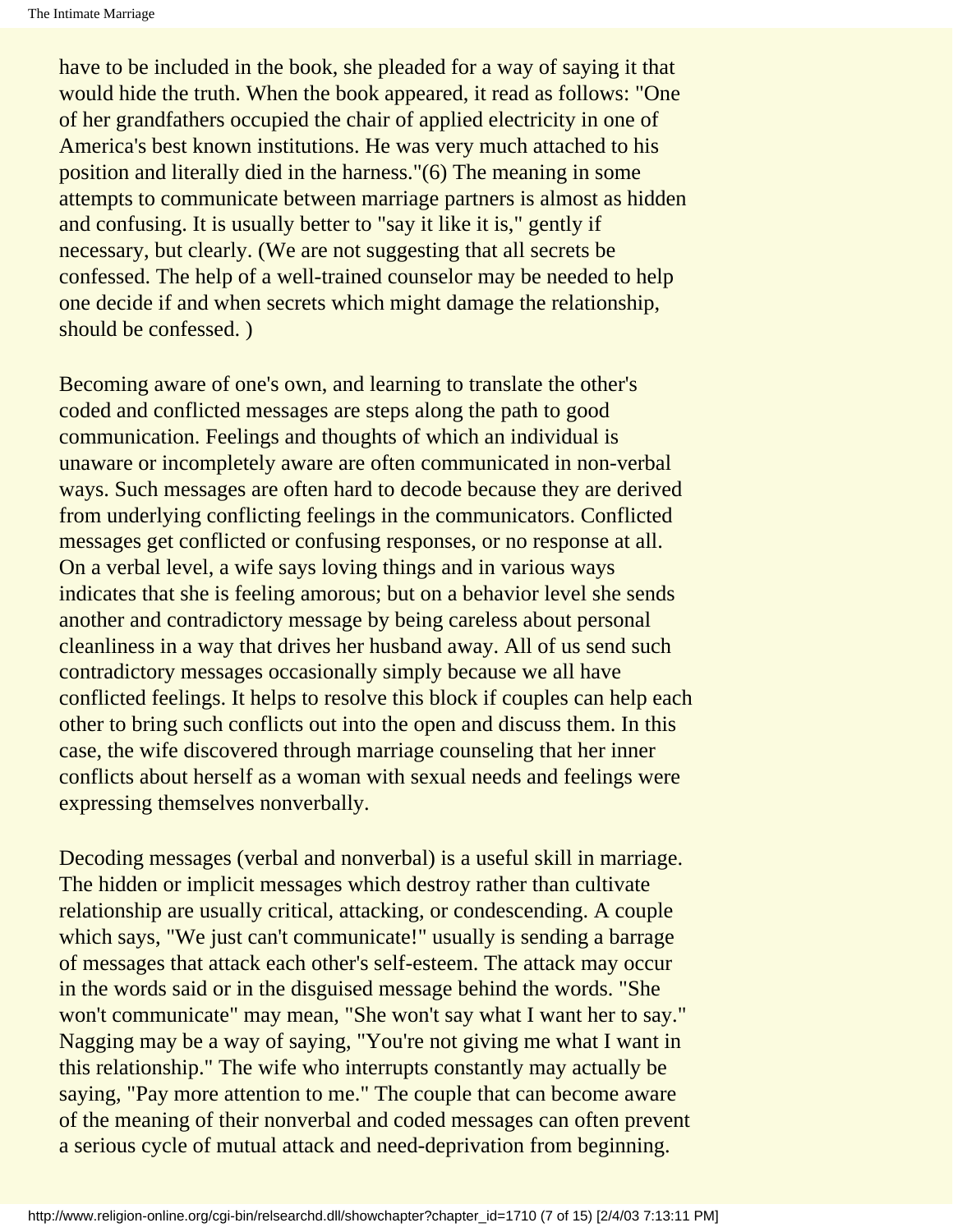Karen had been involved a considerable part of the day in a perplexing decision involving her parents. As she worried and wondered about it, she thought how good it would be to talk the whole matter over with her husband when he returned that evening. But when he got home from work, his self-esteem was a bit frazzled from the day; consequently, when Karen opened the subject, Jack immediately stated curtly, "Why don't you stop worrying about that and just do the obvious thing? It's silly to knock yourself out about it!" The message, between as well as on the lines, which Jack transmitted to his wife was critical and condescending. It lacked awareness of what she was feeling. Consequently, this response terminated conversation abruptly.

Later, when Karen and Jack were able to talk more dispassionately, she was able to tell him that the feelings that she picked up in his words were these: "The solution is obvious and why are you so stupid you can't see that it is? Stop dragging me into your squabbles with your neurotic family!" As they talked. Jack explained that he was feeling "beat" as a result of a trying day at the office and that her timing -- confronting him with her problem the minute he stepped through the door -- elicited a response from him which did not really represent his major feelings about the problem of her parents.

Relatively healthy couples like Karen and Jack can usually learn to decipher and unscramble their hidden and conflicted messages; through practice they can learn to send clear, unambiguous messages which contribute to mutual empathy.

Of course, not all coded messages are negative. The husband who brings his wife a bottle of perfume "for no reason at all" probably is saying, "I love you! You're an attractive woman! I like being married to you!" As someone has said, when a man brings his wife a present for no reason, there is a reason! Couples whose nonverbal communication is on a positive level most of the time are continually saying to each other, "I care."

#### **COMMUNICATION AND CONFLICT**

"A relationship which spells closeness also spells conflict".(7) Some conflict, unhappiness, frustration, and anger are inherent and inescapable in every marriage relationship simply because they are in the fabric of all human relationships. Marriage is like other human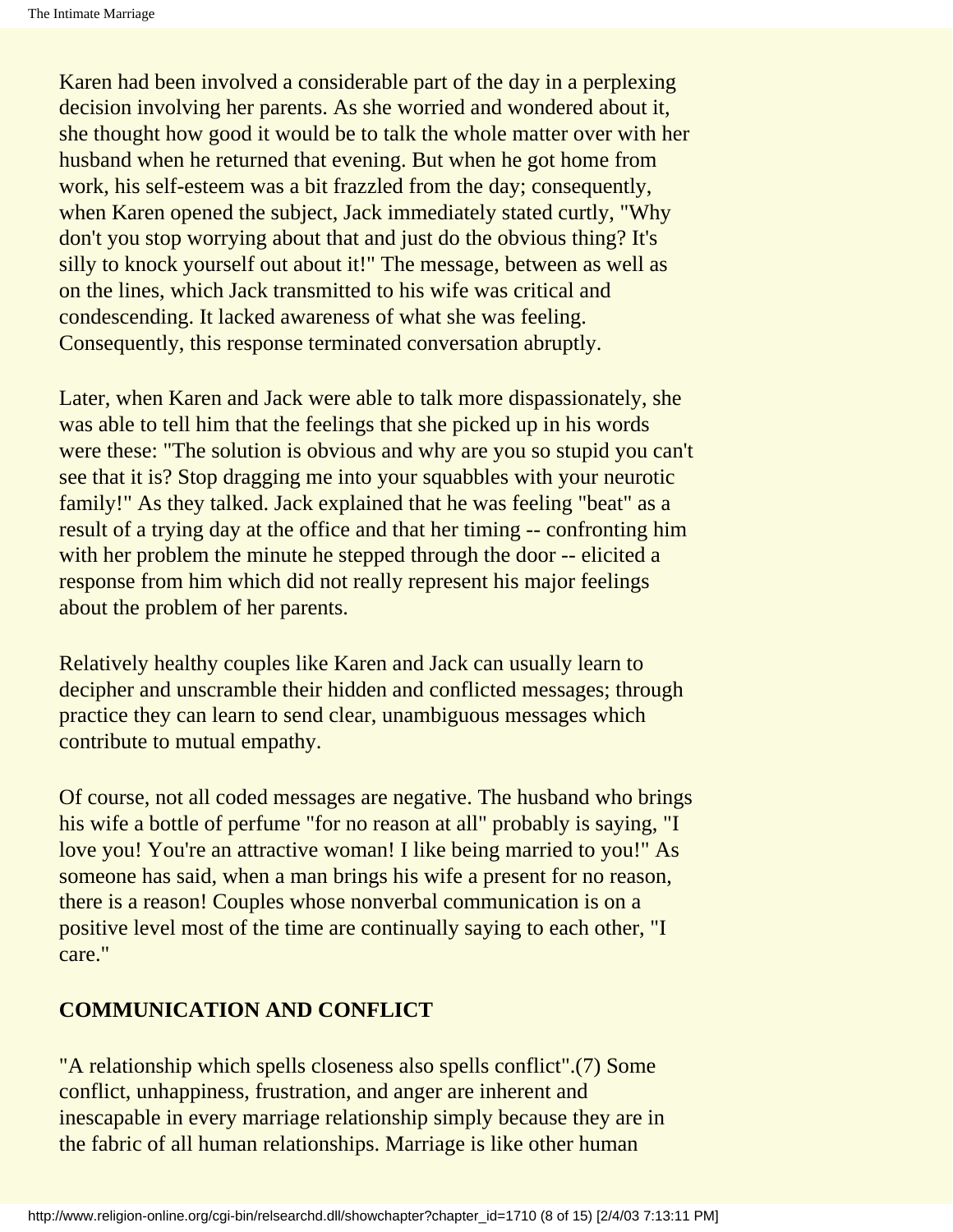relationships, only more so. That is, marriage is the most difficult and the most demanding, but also the most potentially rewarding of all human relationships, because it is potentially the most intimate. Because it is the most intimate, it also holds the greatest potential for conflict.

Conflict in itself is not a block to intimacy. People who feel strongly about each other are bound to fight occasionally. A man who described himself as a "teacher of human relations" was being interviewed on a radio program. The major selling point for his course was, "My wife and I have been married for forty years and we have never had a fight." The interviewer's remark was, "Isn't it sort of dull?" The interviewer knew more about human relations than did the teacher of human relations. Either the marriage has died of indifference and is no more than two people in possession of a marriage license, or all strong feelings have gone underground because of the fear of anger. Couples who can learn to value their conflicts can use them to improve the communication skills which make possible the growth of intimacy. Anything alive experiences struggle and conflict. A couple can learn to learn from their fights; they can learn how to keep them from becoming physically or emotionally destructive, how to interrupt them sooner and how to grow closer because of them. Intimacy grows when conflicts are faced and worked through in the painful but fulfilling process of gradual understanding and compromise of differences.

Democratic marriages in which the couple strives to develop a basic spirit of mutual respect and equality tend to bring conflict to the surface and out into the open where it can be wrestled with. Temporary estrangement during periods of need-deprivation resulting from unresolved conflict is par for the course in even the most effective marriages. The experience of many couples confirms a statement by Terentius, a playwright of ancient Rome: "Great love was never lost by small quarrels. Love after the quarrel was greater than before."(8)

Conflict often produces a distancing cycle in a marriage. The needdeprivation causes anger and attack, which results in counter-attack and the increase of interpersonal distance, which in turn produces greater need-deprivation and greater anger. Relatively healthy couples usually interrupt this cycle after the mutual attack has given them an opportunity to drain off some of their pent-up hostility, and has produced guilt, the fear of abandonment, and the desire for the re-establishment of closeness. The partner with the stronger self-esteem at the moment, or in whom the processes just described operate more strongly, usually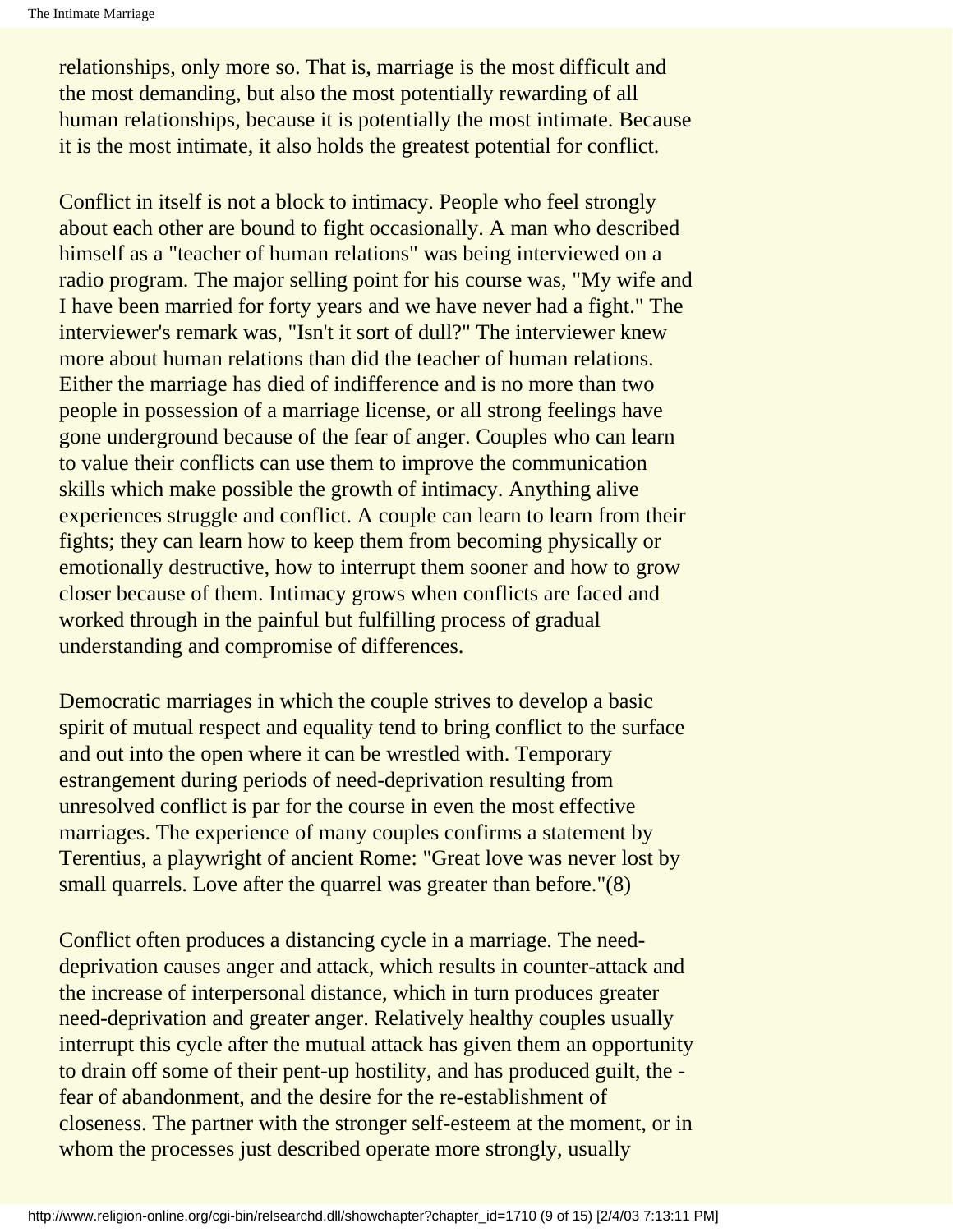initiates a peace offer or makes a reconciliation gesture. If the other still needs to attack, for whatever reason, the offer or gesture may be thrown back into the partner's face, and the conflict will continue with renewed vigor, fed by the new hurt. If not, intimacy will be re-established. In a less healthy marriage, the forces driving the mutual attack are so strong that the cycle gains momentum rapidly until it is like a large stone rolling down a steep hill. Couples whose need for ventilating negative feelings and gaining elbow room in the marriage is relatively mild tend to have short fights. Those whose needs in this direction are strong often have hot or cold wars lasting for days, months, or even years.

When couples have tried unsuccessfully to communicate, over a long period of time, they often begin to use words mainly to con-fuse and attack, rather than to attempt to transmit meanings. One husband began to use large words, only semi-appropriately, when-ever he felt rejected or otherwise threatened by his wife. His words were an attempt both to hide his real feelings and to express his hostility toward her by making her feel "snowed" by verbiage. His use of a string of such words was a way of saying, "I can't reach you; I'm giving up." Such unsuccessful communication often causes couples to store up dynamite by denying and repressing hurt and angry feelings. An escape valve such as beating up the pillow while making the bed, or "knocking the guts" out of the punching bag hanging in the garage can often help to drain off violent, angry feelings while the issue is being resolved. Healthy assertiveness sometimes helps to reduce unproductive conflict. Many people who are depressed or hostile most of the time are simply struggling to hold down their natural aggressiveness and to avoid becoming aware of negative feelings. The use of words with vehemence, even anger, can be an alternative to physical violence.

Such words are often a way of letting off pressure in the inevitable frustrations of any close relationship. Occasional outbursts may make it possible for the marriage partners to be more caring and compassionate at other times. A relationship strong enough to take such outbursts in its stride is a healthy one. Providing a place where one can safely drain off hostility that has accumulated in the outside world is one of the important mental health functions of a good marriage. There is validity in the jest that, "If it weren't for marriage, husbands and wives would have to fight with strangers." (Chronic verbal attacking is not a means of maintaining a healthy marriage. )

Effective conflict-resolution communication focuses on issues rather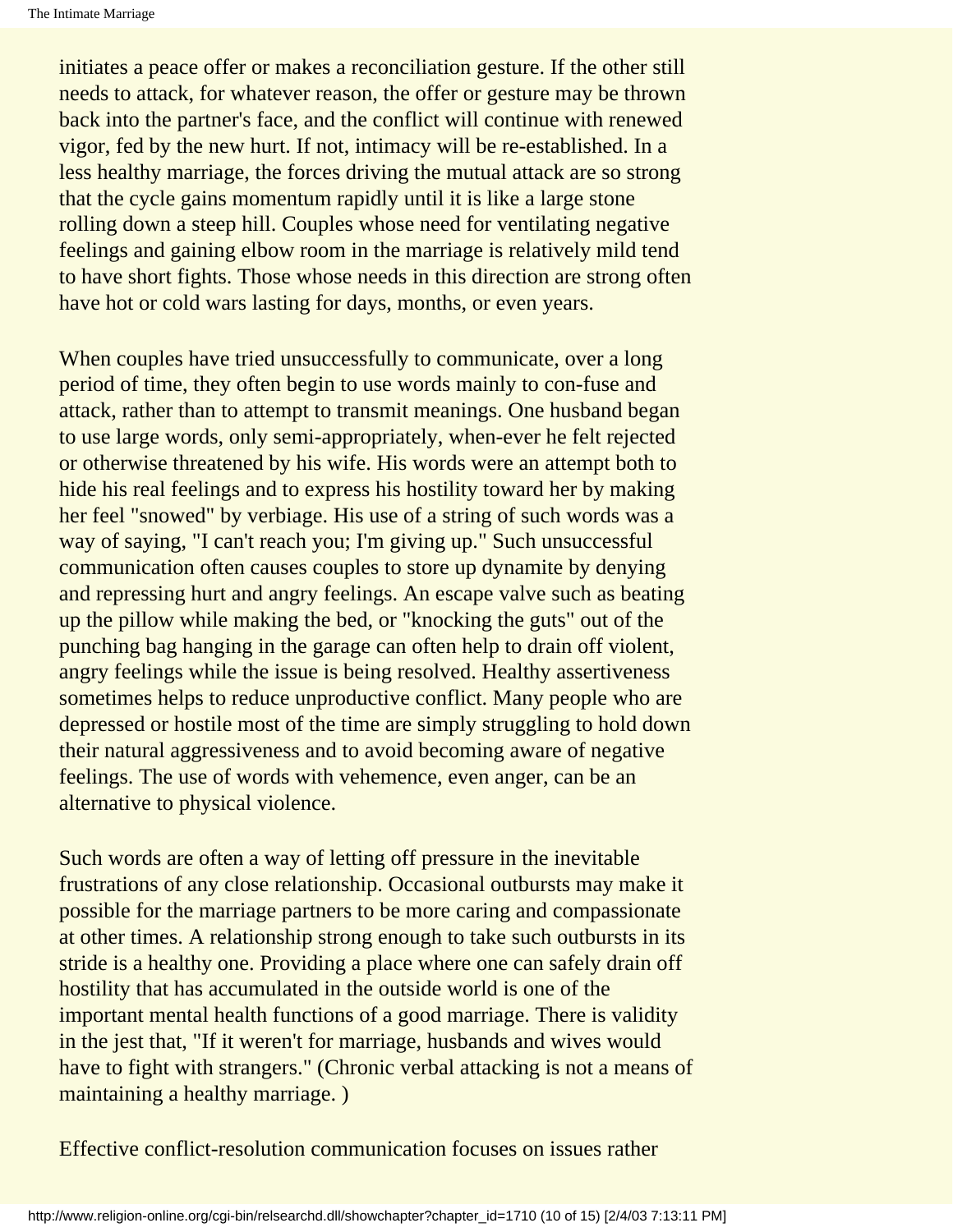than attacking personalities. This is the chief characteristic of productive, as distinguished from futile, arguments. Further- more, conflict resolution deals with specific issues on which decisions and compromise action can be worked out. It stays away from global accusations and from tackling the whole problem all at once (a sure way to fail). The "issue" in unproductive arguments is often only an excuse for attack upon the other partner. The hidden purpose is to increase one's own sense of power by "putting the other down."

Effective conflict resolution in marriage, then, results from several steps in the communication process. Both partners must first be willing to hear each other's complaints and to accept feelings, however vehement, about them. The couple must then make efforts to narrow down the generalized accusations to the particular issues or differences about which something can be done. They must learn to focus on one issue at a time. Each must state how he himself sees the problem and how he thinks the other sees the problem. When this "checking out" has helped to resolve the negative feelings, the couple can begin to make concessions, compromises, and plans for dealing with their differences. A relatively healthy couple in which both partners have a strong sense of

identity can really use their conflicts for growth by following these steps. If the conflict is too severe or if the couple is unable to communicate constructively, they need to seek the guidance of a marriage counselor or to join a marital growth group.

A couple may find it helpful to ask themselves questions such as these: Is this really an issue worth fighting over or is my self-esteem threatened by something my spouse has said or done? In relation to this issue or problem area, what do I want and what does my partner want that we are not getting? What middle-ground, or compromise, solution might be worked out in this area to help increase the degree of mutual need-satisfaction? What must I give in the relationship in order to satisfy the needs of my partner and myself in this area? What small next step can we take right now toward implementing this decision, made jointly through the give-and-take of discussion?

When the issue is apparently insoluble in spite of sincere effort on both sides, it is sometimes well to agree to abandon it for awhile and to focus on other areas where mutual need satisfaction is possible. Sometimes the conflict evaporates, in which case it was probably merely an excuse for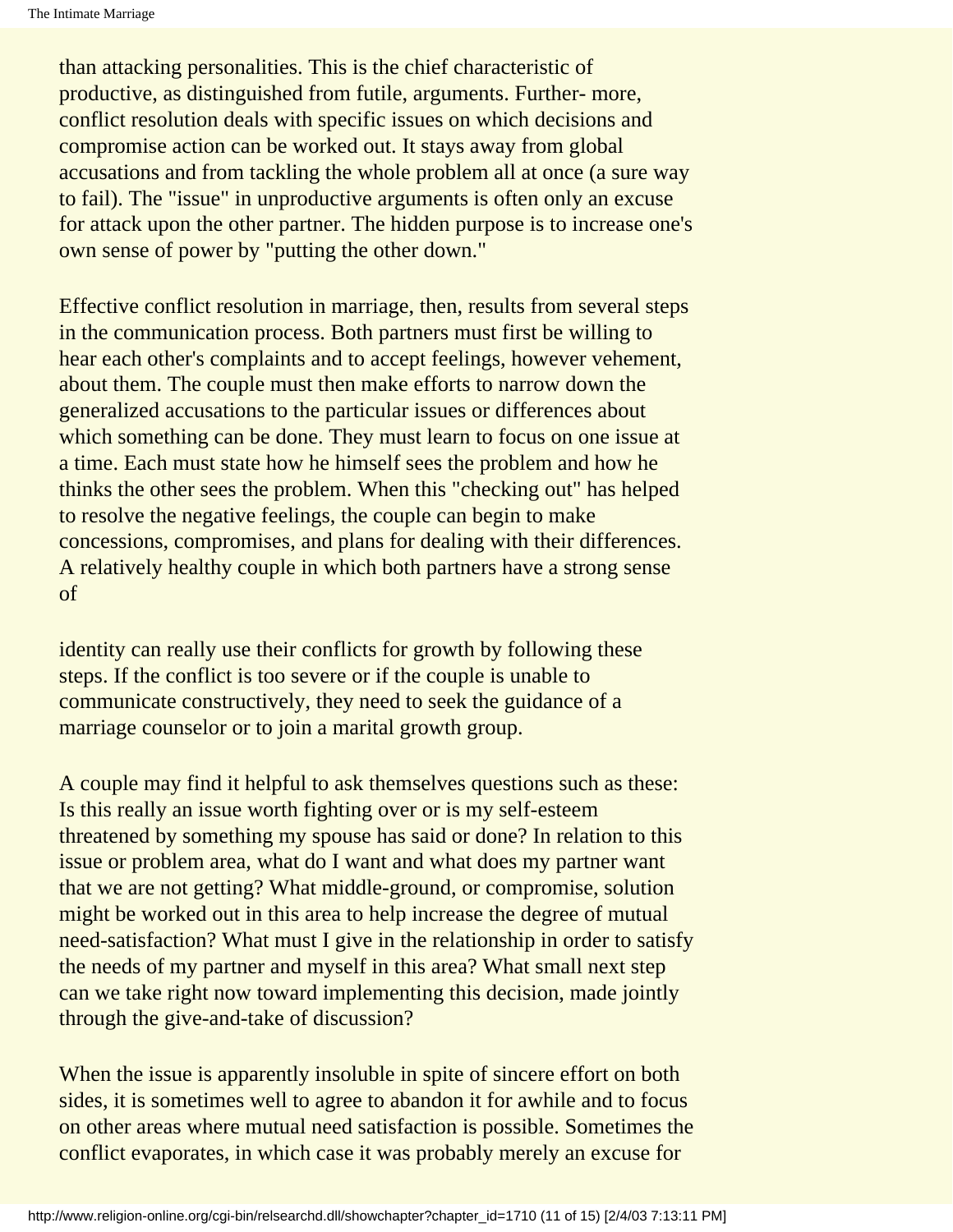releasing pent-up hostilities. It is more likely, however, that the unresolved conflict can be approached again from another angle when the partners have reconnected their communication lines in other areas.

### **RHYTHMS IN COMMUNICATION**

It is unrealistic to expect that any couple can (or should) communicate in significant depth continually through the hours and days of their relationship. Anne Philipe gives a vivid picture of the normal fluctuations in the depth and intensity of intimacy, and of the periodic renewal of significant communication which revivifies a good marriage:

The inhuman city rhythm would sometimes separate us for several days. . . . In, out, telephones, sleep. For a while the communication would be broken, the light between us dimmed, but we knew that the next Sunday would see us reunited and we would tell each other then all that the interminable week had brought to us both: thoughts about ourselves, things we had heard, things we had observed each in the other without seeming to, as we had seemed absorbed. I liked it when you noticed my new sweater after you hadn't said a word about it the morning I put it on for the first time.(9)

A communication rhythm which helps husband and wife to affirm each other's self-esteem will increase the depth of intimacy in a marriage. Learning to communicate verbally and nonverbally their warm, loving "I care" messages can have the same effect. Effective use of the sense of touch -- a hand on the arm or forehead or buttocks -- is often worth a thousand words. No spouse should ever assume that "he (she) knows I love him (her)." A growing sense of intimacy should not require minuteto-minute reinforcement; but even the healthiest husbands and wives have enough doubts about themselves as persons worth loving to need regular affirmation from each other.

A recent magazine cartoon showed a husband and wife leaving the office of the marriage counselor. The husband was saying to the wife, "Now that we've learned to communicate, shut up!" It is obvious that learning to be aware of, and to communicate, real feelings in words is not the whole answer to the problems of communication. Needsatisfying communication becomes interpersonal communion as richer, more multi-leveled interaction becomes a channel for caring. Couples who have been intimately married for a long time often communicate on deep, subconscious levels. Such communion is something far beyond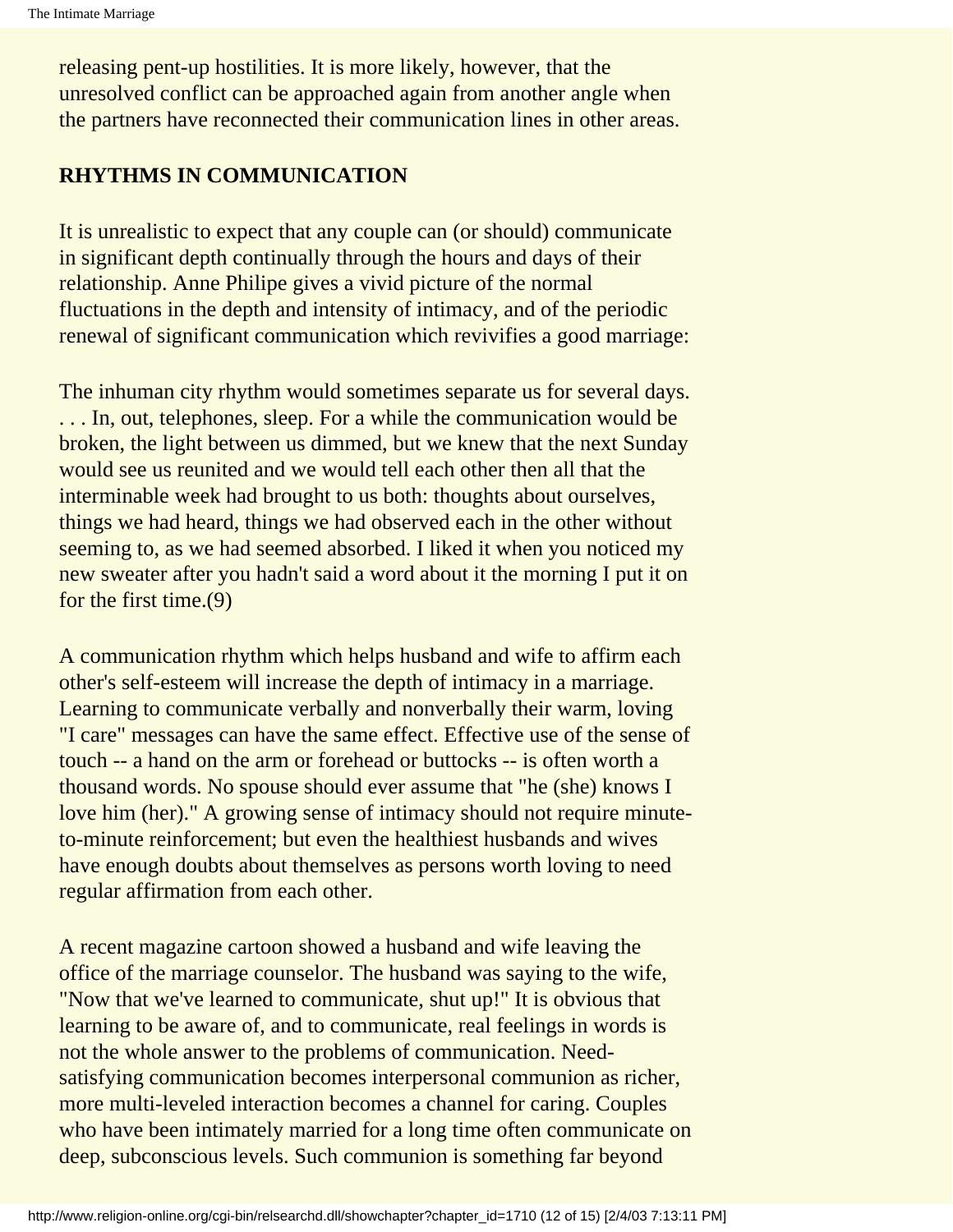the mere sending and receiving of messages, as important as these are. It is the result of depth intimacy, the strong marital identity which is the strand of gold thread in a marriage covenant.

### **TAKING ACTION**

Take a look together at your ways of getting through to each other. Discuss the things that block efforts to communicate, particularly during conflict. Think of ways for increasing the opportunities for communication -- more face-to-face time together, for example. Do something to increase the number of areas in which you can talk the same language. Perhaps learning something about an interest of your spouse or reading a book that both of you are interested in might help.

Here are some additional communication exercises which many couples find useful in sharpening their skills in transmitting meanings: (a) Look in each other's eyes for at least a full minute and, without words, try to read what the other is feeling. The eyes are a direct pathway to the inner being of a person; their messages therefore are revealing, (b) Let one person say the other's name repeatedly, changing the tone and intensity, until that person senses that it "feels good" or affirms him. Then reverse the exercise and let the receiver become the sender. This exercise can help you to become more aware of the nuances of intimate communication. (c) Practice listening and understanding. Let one person share something about which he has strong feelings in the here and now. The other limits his responses to one thing -- saying to the first person what he perceives him as feeling. The responder may begin with a phrase such as "Let's see if I understand how it looks to you . . ." and then he paraphrases what he thinks the other is expressing, (d) Switch roles and try to state each other's position and feelings on one issue on which you have obvious differences of viewpoint, (e) Practice nonverbal communication by attempting to get messages through to each other with the use of touch, facial expressions, body movements, gestures, eye communication. (f) Try arguing at a distance with your backs to each other; then turn around and continue as you are face-to-face, holding hands and looking into each other's eyes. Be aware of the changes in your feelings in the two positions. It may surprise you how much difference physical and eye contact makes. (For a discussion of some of these and other similar communication exercises see William C. Schutz, Joy, Expanding Human Awareness [New York: Grove Press, 1967].)

These techniques are especially helpful when used in marital growth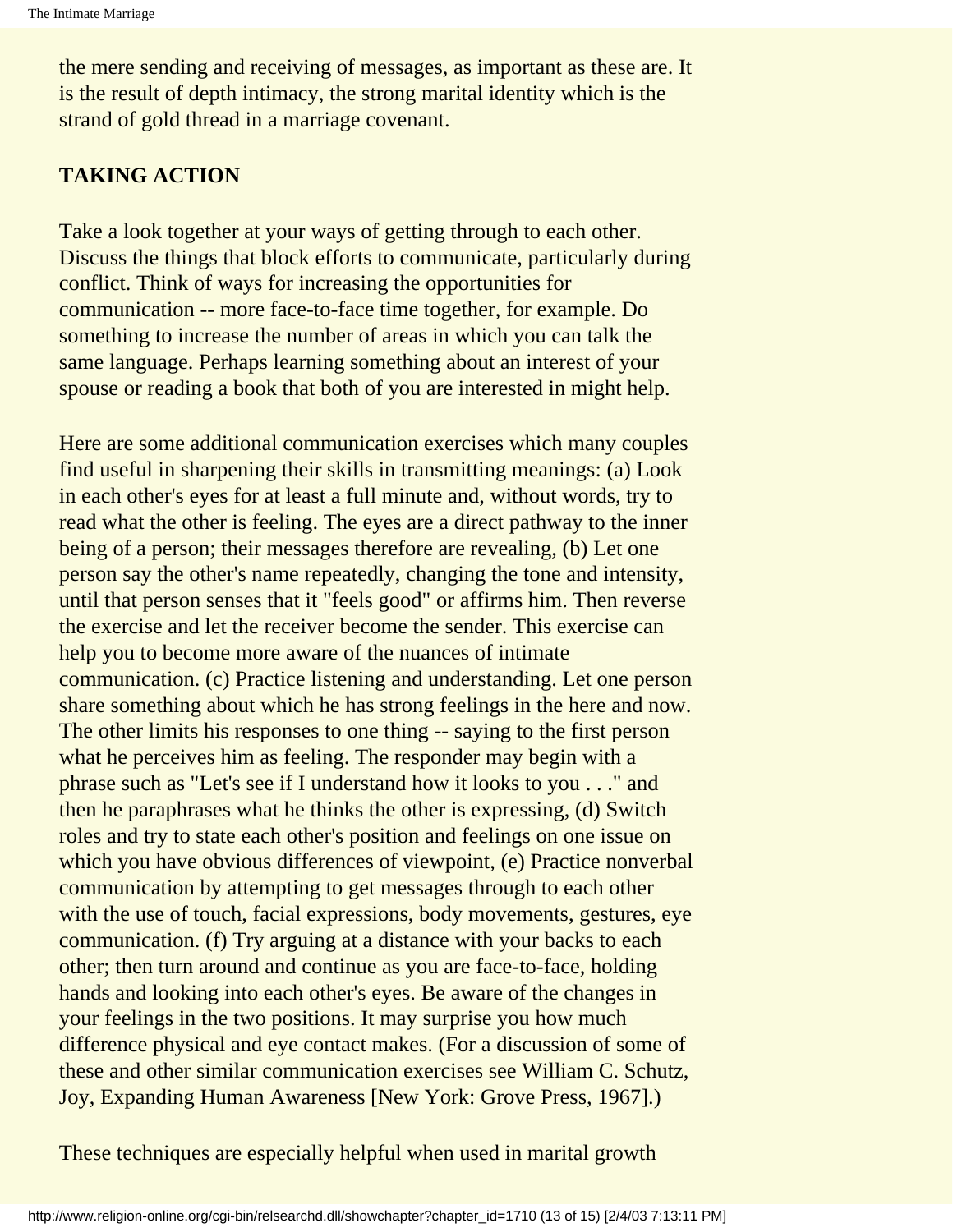groups with a trained leader.

If you simply can't communicate on any but a superficial level ("Pass the butter," "Looks like rain") in spite of determined efforts on your own, or if your are unable to achieve the kind of communication which satisfies your needs as a couple, it is essential to seek professional help with your communication blocks.

#### **NOTES**

1. Reuel L. Howe, Herein Is Love (Valley Forge, Pa.: The Judson Press, 1961), p. 100. Howe writes: One can pull himself from the pit of loneliness only by the ropes of communication. "Without communication, the possibilities for a relationship become hopeless, the resources of the partners for the relationship are no longer available, the means for healing the hurts that previous communication may have caused are no longer present. . . ." (P. 99.)

2. Robert Brizee, notes on communication.

3. Gabriel Marcel, quoted by Perry LeFevre, "On Being "With' Another," The Chicago Theological Seminary Review (December, 1966), Vol. LVII, No. 3, p. 24.

4. Paul Tournier, To Understand Each Other (Richmond, Va.: John Knox Press, 1962), pp. 28, 29.

5. Satir, Conjoint Family Therapy (Palo Alto, Calif.: Science & Behavior Books, 1964), p. 70.

6. Quoted by Ralph McGill, Atlanta Constitution, April 24, 1968, p. 1.

7. Otto Pollak, lecture, University of Pennsylvania, January 18, 1967.

8. Quoted by Howard Whitman, Philadelphia Sunday Bulletin, January 15, 1967.

9. Anne Philipe, No Longer Than a Sigh (New York: Atheneum, 1964), p. 48.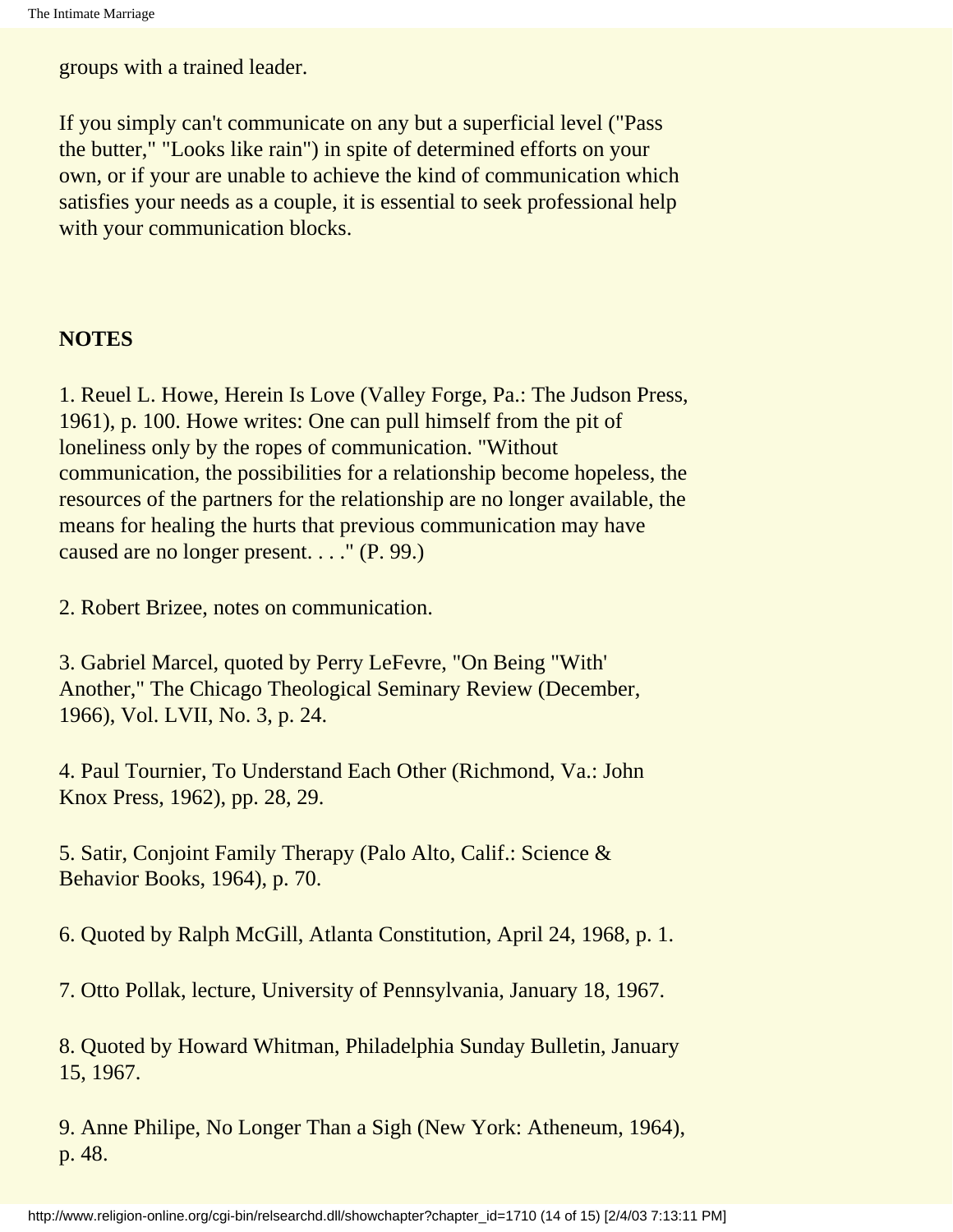The Intimate Marriage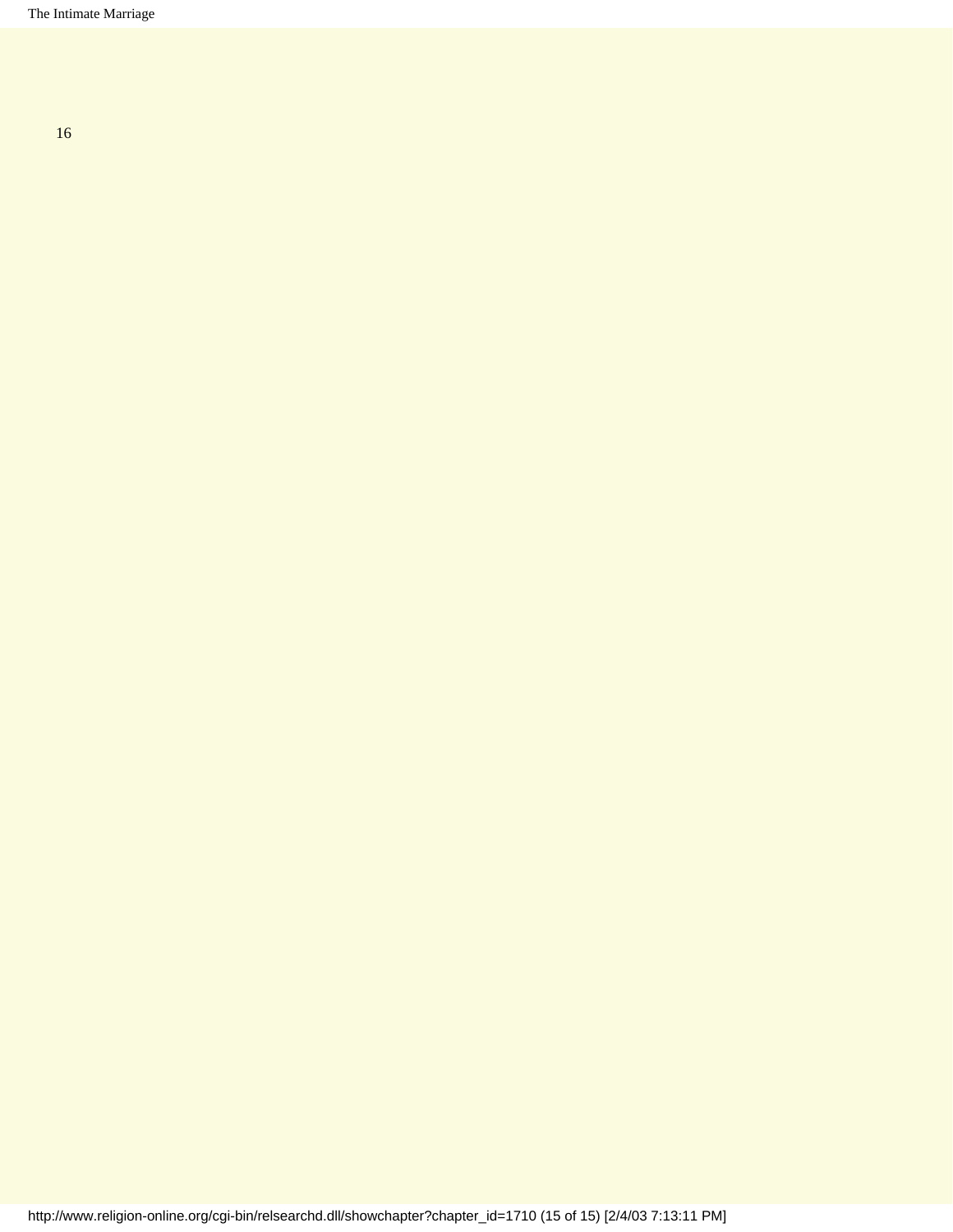### [return to religion-online](http://www.religion-online.org/)

# **The Intimate Marriage by Howard J. and Charlotte H. Clinebell**

Howard J. Clinebell Jr. Is Professor of Pastoral Counseling (1965), School of Theology, Claremont, California. Charlotte Ellen, Ph.D., is a psychotherapist in private practice. She has lectured and been a frequent consultant and leader at Marriage and Family Conferences, Institutes, Woman's Studies, and Human Liberation Programs. She also writes for use of her material by ministers and pastoral counselors. Book used by permission of the authors. It was prepared for Religion Online by Paul Mobley.

# **Chapter 6: Enriching the Seasons of Marriage**

*To everything there is a season, and a time to every purpose under the heaven.* Ecclesiastes 3:1, AV

*It takes guts to stay married. . . . There will be many crises between the wedding day and the golden anniversary, and the people who make it are heroes.* Howard Whitman (1)

A depth relationship is a living process, with its ups and downs, its ebb and flow, its continuing succession of change. Each stage in the marital cycle has its unique demands, frustrations, worries, joys, and satisfactions. At every stage, the demands on each partner are different. The pattern of needs changes from stage to stage, altering the nature and intensity of the will to relate.

Thus the style of intimacy changes through the years. Sociologist Otto Pollak declares: "There is no peace in human relationships; no marriage is ever settled"(2) Marriage need never be dull. Just when a couple has mastered the skills of one stage (or given up, or become bored), a new and unprecedented stage arrives requiring the acquisition of new skills.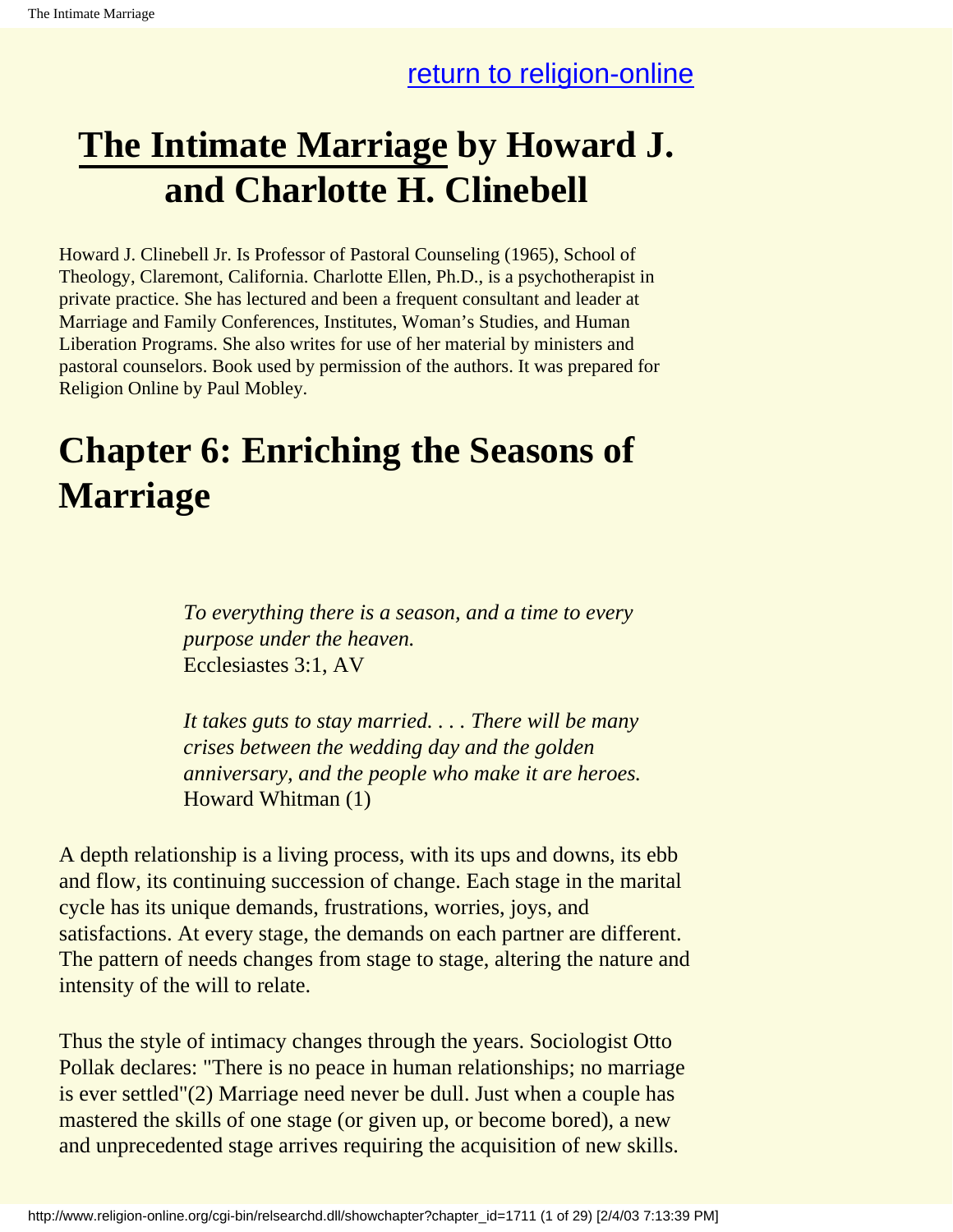The periods of transition from one stage to another can be occasions of pressure and crisis as the couple struggles to let go of the familiar, comfortable past and master the demands of a new stage. Old methods of gaining need-satisfaction, and of relating, no longer work as they have in the past. Such periods of transition can be opportunities for discovering new ways of relating, new joys and satisfaction which can give new depth and height to intimacy.

The central truth is that the tide of happiness in any marriage ebbs and flows. The marriage is ecstatically happy at times, excruciatingly painful at others, a mixture of good and bad in between. . . . Even the best marriage has its periods of desperation.(3)

A marriage is built from the everyday-ness of living together -- from what seem like the trivial as well as the obviously significant experiences, encounters, sufferings, and satisfactions. Movement on the marital journey is not always ahead. There are times in most marriages when couples regress, or take a detour or a side road that turns out to be a dead end. A growing relationship, however, has an over-all movement toward greater depth which results from shared experiences of many kinds. There are changes in the intimacy pattern in the various stages of the marriage, but there is also a tendency for the couple to maintain a general continuity of relationship style over the years. This style can be one of gradual deepening, of stagnation, or of continuing retreat from intimacy. A strong marriage relationship is constructed by two people who are willing to work at it, year-in and year-out, "for better, for worse, for richer, for poorer, in sickness and in health, to love and to cherish, till death us do part."

For couples in the early stages of marriage, it is reassuring to know that a marriage, like Rome, isn't built in a day. A perceptive young wife commented, after a marital growth group session, "I was helped by discovering that no one begins with a perfect relationship. I see now that I blamed us both for not having a full marriage experience. . . . I had been unhappy with the time it took to mature our relationship -- felt guilty that ours appeared to me not as deep as those of my acquaintances who have been married twice as long. . . . I think I'll be able to enjoy what we have and be more sensitive to us, instead of comparing us with them."

 One of the essential functions of a good marriage is for the partners to provide encouragement and support to each other as they go through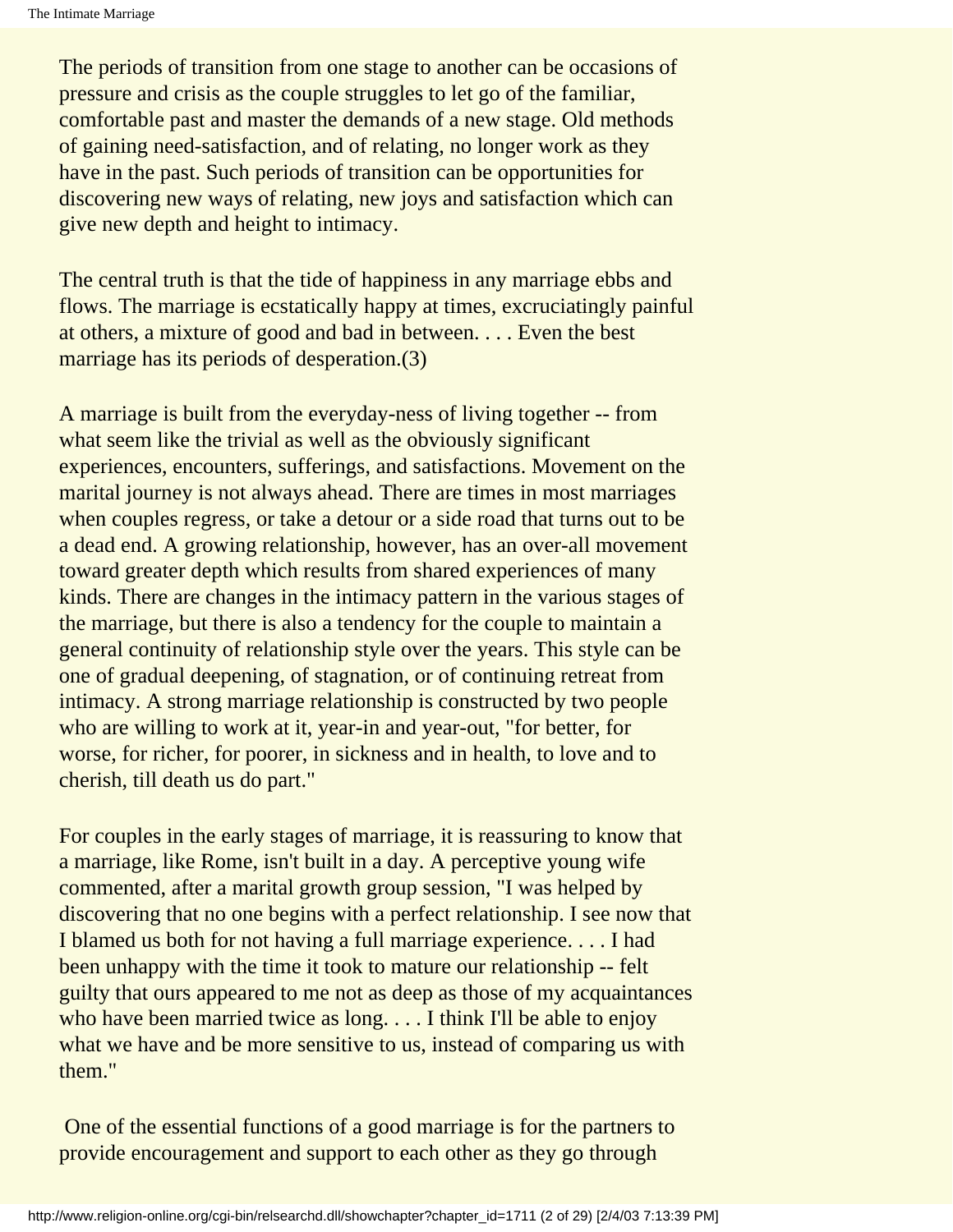anxiety-producing periods of crisis -- pregnancy, illness, children growing up and leaving home, deaths of parents, husband's retirement. Couples who are able to support each other and to learn new ways of coping during such periods of stress achieve increased depth as a result of weathering the storms together. The bond which unites a couple that has had a mutually giving relationship for twenty, thirty, forty or more years, has something of the same power and intensity as that which unites soldiers who have come through battlefield experiences together. Other couples, who are unable to support each other and whose communication systems crumble under pressure are pulled further apart by each new crisis.

#### **STAGES OF THE MARRIAGE CYCLE**

An overview of the marital journey provides the perspective a couple needs if they are to work at deepening the marriage relationship. The following pages will help to identify the various stages in the marriage cycle and will suggest some guidelines for growth and creativity within each. There are various ways of defining the stages of the life cycle of a marriage. Here is one: (4)

Stage 1: Courtship and engagement

Stage 2: Wedding to beginning of first pregnancy

Stage 3: Parents of preschool children

Stage 4: Parents of school children (ages 6 to 13)

Stage 5: Parents of adolescents (ages 13 to 19)

Stage 6: Parents of children leaving home

Stage 7: Empty nest to retirement

Stage 8: Retirement to death of one spouse

It is obvious that stages 3 through 6 overlap if there is more than one child. Each stage of marriage and family life has its "develop- mental task" -- certain goals which need to be achieved if the couple is to cope with that stage, continue to grow in intimacy, and prepare for later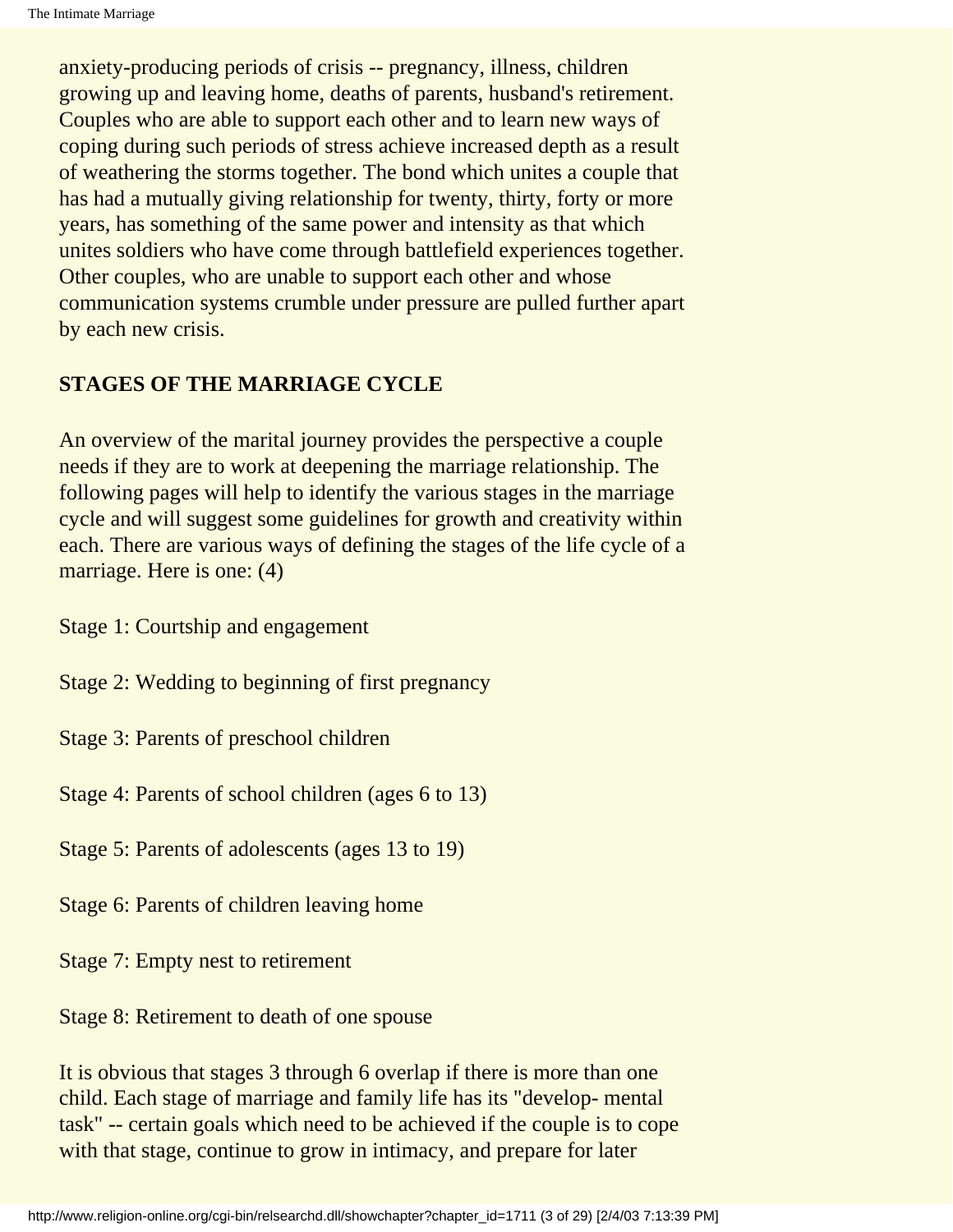The Intimate Marriage

#### stages (5)

Stage 1: Courtship and Engagement. The process called court-ship and engagement is the first stage in the establishment of a relationship of growing oneness. Dating is a process by which young people develop more fully whatever skills they learned as children in relating to persons of the opposite sex. Those who marry with little satisfying practice in relationships with persons of the other sex usually have difficult problems during the first few years. What occurs before marriage -- in dating, courtship, and engagement -- is immensely important as preparation for growing intimacy.

Dating serves a particularly important preparatory function with reference to the modern mode of companionship marriages. Dating patterns of adolescents should provide them with a varied experience of companionship and communication with persons of the opposite sex. Spending a major part of one's leisure time in dating, as many teenagers do, helps them to acquire the habits of relating and enjoying each other's company, which are essential in a companionship marriage.

Serious dating serves the function of "shopping," of sizing up the potential candidates for marriage in terms of an essential criterion: "To what extent can I expect this person to satisfy my basic personality and sexual hungers?" Although the question is seldom consciously asked, it is the guiding consideration which makes some persons more and some less attractive as potential marital partners. When two persons have reason to feel that their needs, both healthy and neurotic, will be met to a substantial degree by the other, their mutual attraction will be intense. The concept of the search for a relationship which will produce mutual need-satisfaction is related to Eric Berne's view that selecting a mate is a process of discovering someone who will play the same marital games.(6)

There are a number of factors which militate against the full use of the dating years to acquire relationship skills and as a time for making a wise choice of a marital partner with whom one can develop growing intimacy. Most dating takes place in leisure time when there is little opportunity for discovering how the person relates in the kinds of nonleisure activities which compose at least 90 percent of married life. Furthermore, there is a good deal of hiding, of putting one's best foot forward, and of playing defensive games which mask real feelings and attitudes. Aaron L. Rutledge states: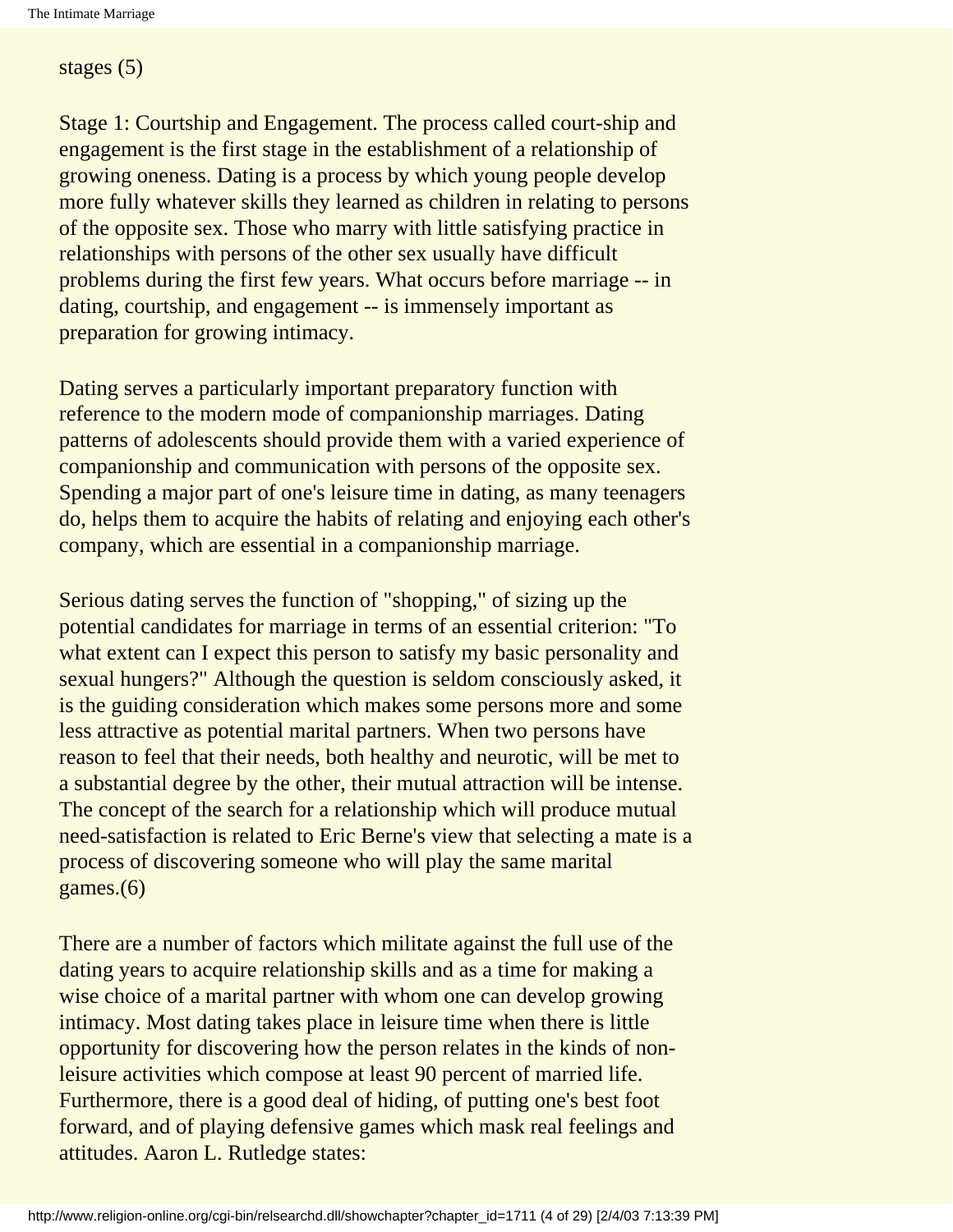Early in development children are taught by example, if not by word of mouth, to conceal their real feelings about many things. All too often this is taken over to the dating stage by youth, basing their experience upon the "line" of a deceptive front ..... Without specific and deliberate intent to do otherwise, courtship and engagement may serve only as a continuation of subterfuge and camouflage of the basic personalities under a smoke screen of passionate love, and as an opportunity for more intense and exclusive rights to individual satisfaction.(7)

The pressure exerted by powerful feelings and drives sometimes pushes people into un-fulfilling relationships. Sex drives are intense during the late teens; the pain of loneliness is also a compelling force, as is the fear of being passed by in the mate-selection years. The latter fear is prominent in many girls. Family pressures may make it nearly impossible to terminate an engagement, even though the couple senses a basic inadequacy in their relationship.

Premarital pregnancies increase the problems of making a wise decision while at the same time making such a decision all the more crucial. The only rational procedure, consistent with the welfare of both the couple and their unborn child, is for the couple to resist any pressures to rush into marriage. Instead, they should evaluate carefully whether they have a reasonable possibility of building a sound marriage. This means facing honestly such issues as their emotional maturity, capacity to bear the responsibilities of child-rearing, and their deep feelings about each other. A trained counselor can give invaluable help in this complex decision by the couple. If their relationship has little or no potential for a viable future, it is much better for everyone concerned for them not to marry, and to give serious consideration to what will be the best course to follow for the child.

Premarital sex, whether or not a pregnancy is involved, can be a problem for couples in later stages of their life together. Couples who have engaged in premarital intercourse, sometimes find guilt feelings plaguing them in marriage. If this is the case, they may need to seek counseling to resolve the feelings which cause difficulty or distancing in the marriage.

The engagement period, in the words of a song from The King and I,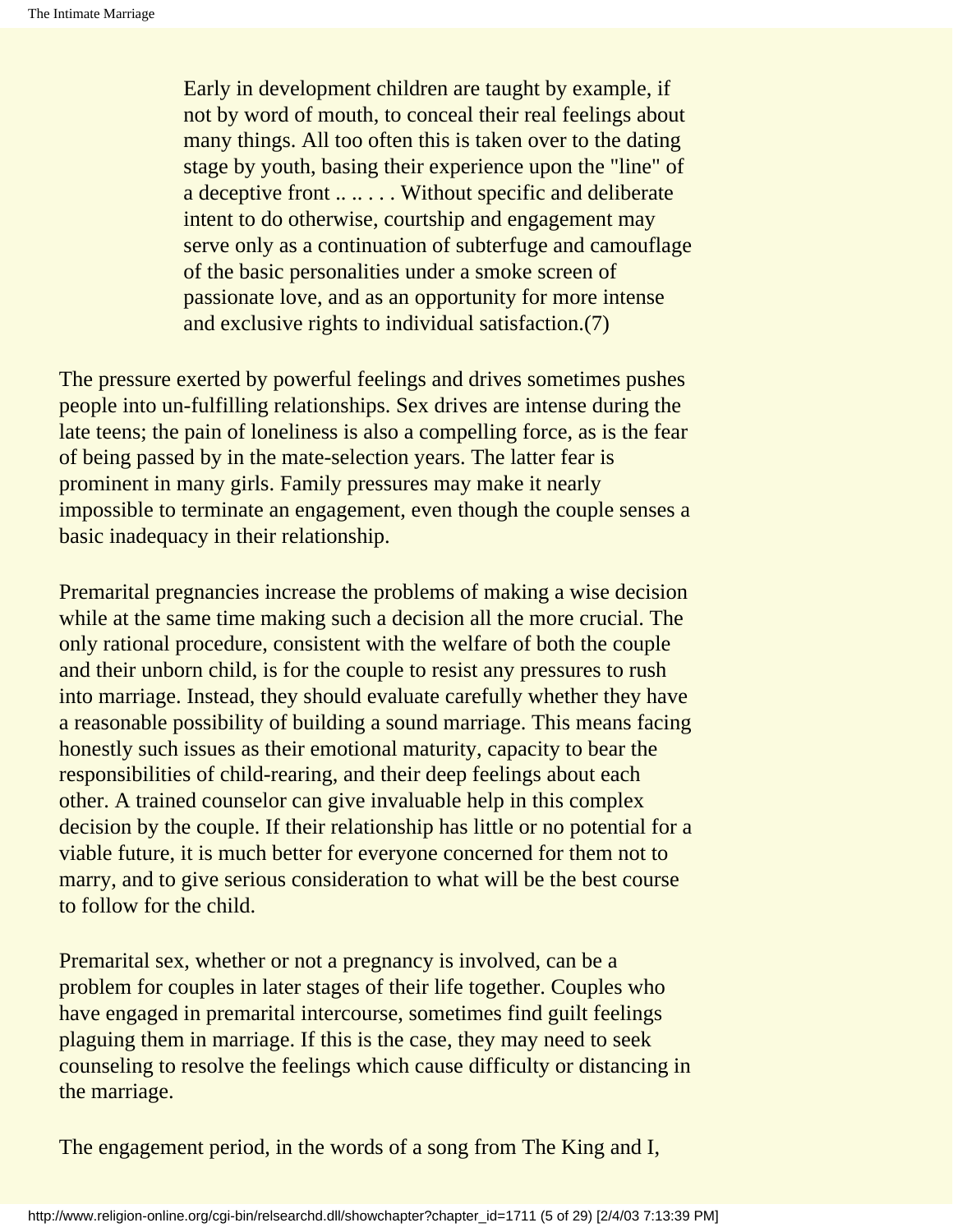should be a time of "getting to know you, getting to know all about you." It should also be a time of getting better acquainted with oneself. Problems in marriages usually result from emotional blind spots in the partners. The operation of unconscious and conflicting needs sometimes makes mate selection a hit-or-miss matter. Bill White, whom we met in Chapter I, illustrates the way in which conflicting needs create problems within a relationship. On the one hand, he reacts negatively to aggressiveness in women, suggesting that he needs to feel in control of such relationships. Yet his hidden dependency-needs cause him to be attracted to Amy Jones, who tends to take charge of situations. In other words, his unresolved conflicts about his own aggressiveness and dependency cause him to "need" two qualities in a woman which are actually contradictory -- compliance and a managing quality.

Honesty and openness with each other are, of course, indispensable. Those who live a lie consciously or unconsciously during their engagement usually pay a high price in their marriages. Engagement provides an invaluable opportunity for a couple to work at strengthening communication skills by practicing communication on dozens of diverse topics, particularly those which are hard to talk about. Areas of conflict, disagreement, and easily hurt feelings are crucially important; learning techniques of resolving conflict and compromising differences is essential to marital happiness. Avoiding or submerging conflict is "chickening out" of the developmental task of the engagement (or any other) period. It hurts to face it, but the price of "peace at any price" is too high. It is healthy for engaged couples to broaden their relationship by exploring many dimensions of sharing -- intellectual, aesthetic, creative, work, commitment, and spiritual intimacy can be added, in addition to the usual pattern of emotional, recreational and romantic relating.

Many engaged couples profit from joint participation in a pre-marital growth group or sensitivity training experience. Bill and Amy found that their group experience, extending over some eight months, helped them to lower the barriers in their relationship, before they were married. Bill came to see his lateness as a passive-dependent way of manipulating others and Amy discovered some of the roots of her aloofness and problems in communication. Getting these and other matters out into the open and discussing them freely, both in the group and by themselves between sessions, helped Amy and Bill to interrupt some of their relationship-blocking patterns.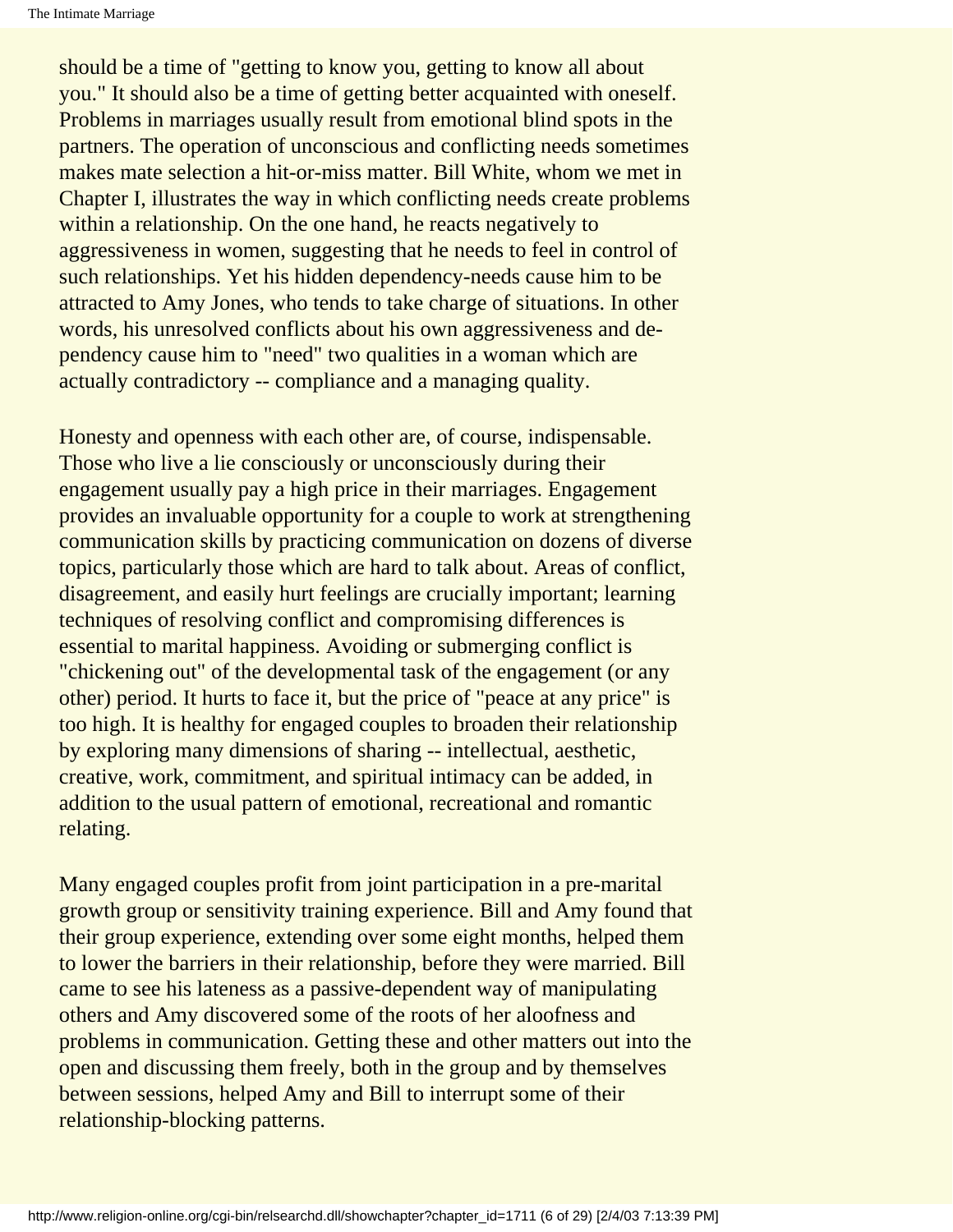Premarital counseling, on an individual, couple, or group basis, is crucially important if one or both parties evidence a high degree of emotional immaturity. Such counseling should be started as long as possible before the wedding and should continue for whatever period is needed to stimulate the maturing process. Counseling of this variety is very different from what is often meant by "pre-marital counseling" - i.e., one to three instructional interviews preceding the wedding by a few days or weeks. Longer-term pre-marital counseling and growth group experiences can prove to be excellent investments in a couple's future happiness and marital creativity.

The engagement period can be an invaluable opportunity for beginning:

1. The total process of learning to understand and relate to each other in all circumstances. "I" and "you" become "we."

2. Undoing unwholesome attitudes developed through earlier conditioning and dating experiences, and exploring the male-female likeness and differences in general and as applicable to each couple.

3. Understanding and evaluating each of the parents, the parents' relationship to each other, the relationship of each to his parents, and the future relationship of the new family to the old family. 4. Determining the kind of marriage and family life desired by the couple, and the beginning of thinking, feeling, and reacting in this context.

5. The continuation of individual growth and acceptance of responsibility, in an atmosphere of love and appreciation, with the "push" of sexuality as one of the driving forces.

6. Working out attitudes and plans for work and family financing.

7. Exploring attitudes toward children, and coming to a beginning plan of how they should be reared.

8. The exploration of personal development and of family life in the larger context of social and spiritual reality.

9. Solution of problems in the feeling and expression of affection, including specific preparation for sex life.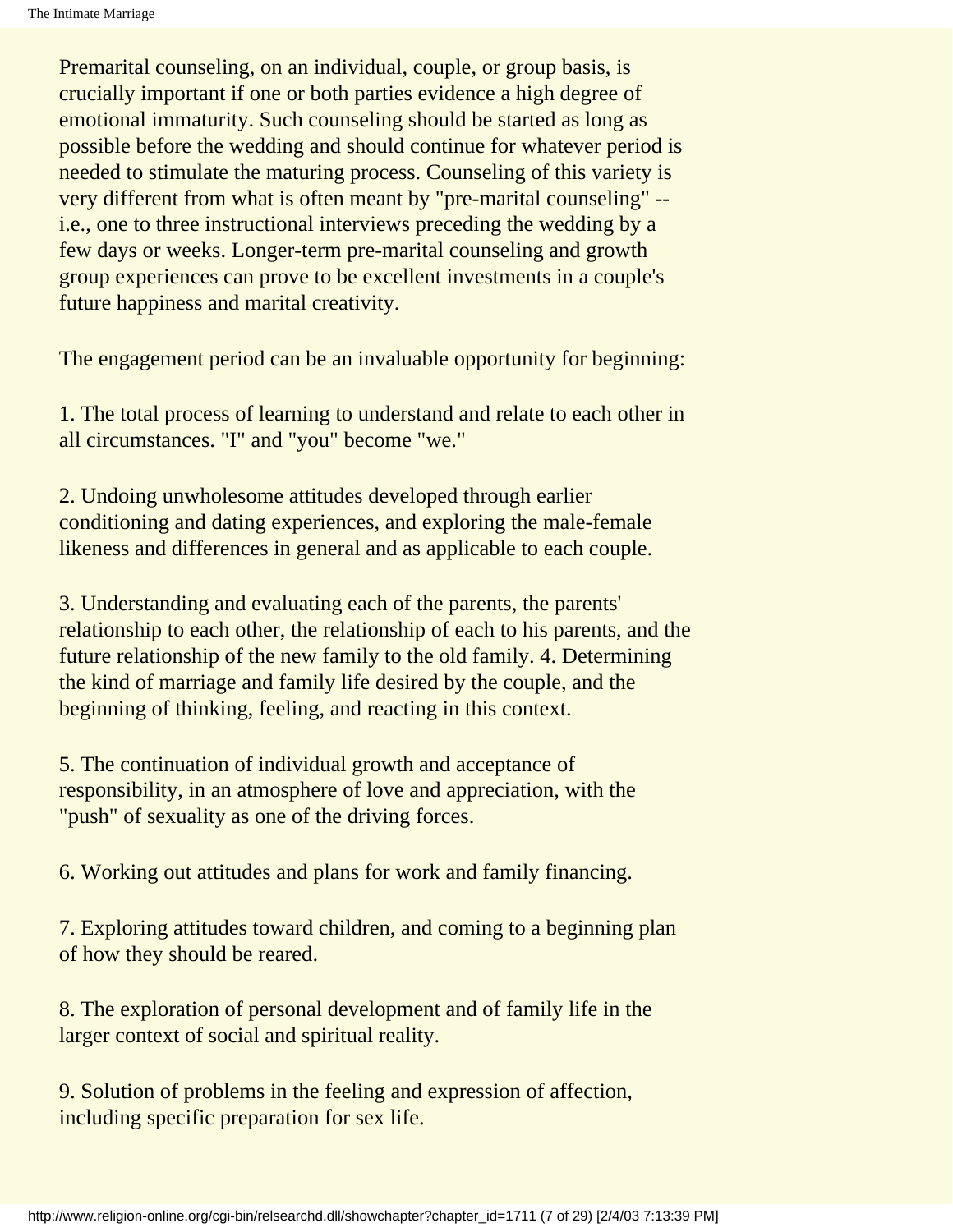10. Planning the general and specific details of the wedding.

11. The development of long-range family goals, life purposes and values.(8)

Marriage is an intricate system of roles, needs, relationships, responsibilities, and satisfactions. A couple's motivation to work at the developmental tasks and goals of the engagement period is an indication of the vitality of their growth potential.

Stage 2: Wedding to First Pregnancy. During the early years of marriage, with or without children, a couple faces its most difficult developmental task. The major effort is "to form

the basis of a new family system distinct from their background families."(9) Each partner needs to provide a new anchor for the otherùan anchor of intimate association to replace the parental anchor. If the partners can do this, they become the primary resource persons for satisfying each other's personality hungers. Only as a person has an anchor of gradually increasing intimacy and trust in the new relationship can he relinquish his dependency on old parental relationships and reduce his dependency on "the boys" or "the girls." Unfortunately, because of the superficiality of many pre-marital relationships, the major interpersonal reorientation required by marriage must begin with a person who is essentially a stranger. In most cases, it takes some time to give up the defensive games of courtship and engagement, and to move toward intimacy- enhancing openness.

Based on her experiences in counseling with young married couples, Miriam Jolesch summarizes the developmental tasks of early marriage:

> During the early years of marriage, a young couple is likely to be exposed to a number of sources of potential conflict. Each partner must effect emotional separation from his own family; each must learn to accept the role of husband or wife. Together the partners must gain a sense of identity as a family unity, over and above their identity as separate individuals. Accomplishing these developmental tasks may be so difficult for one or both of the partners that the marriage becomes threatened.(10)

Becoming a need-satisfying and adequate husband or wife -- what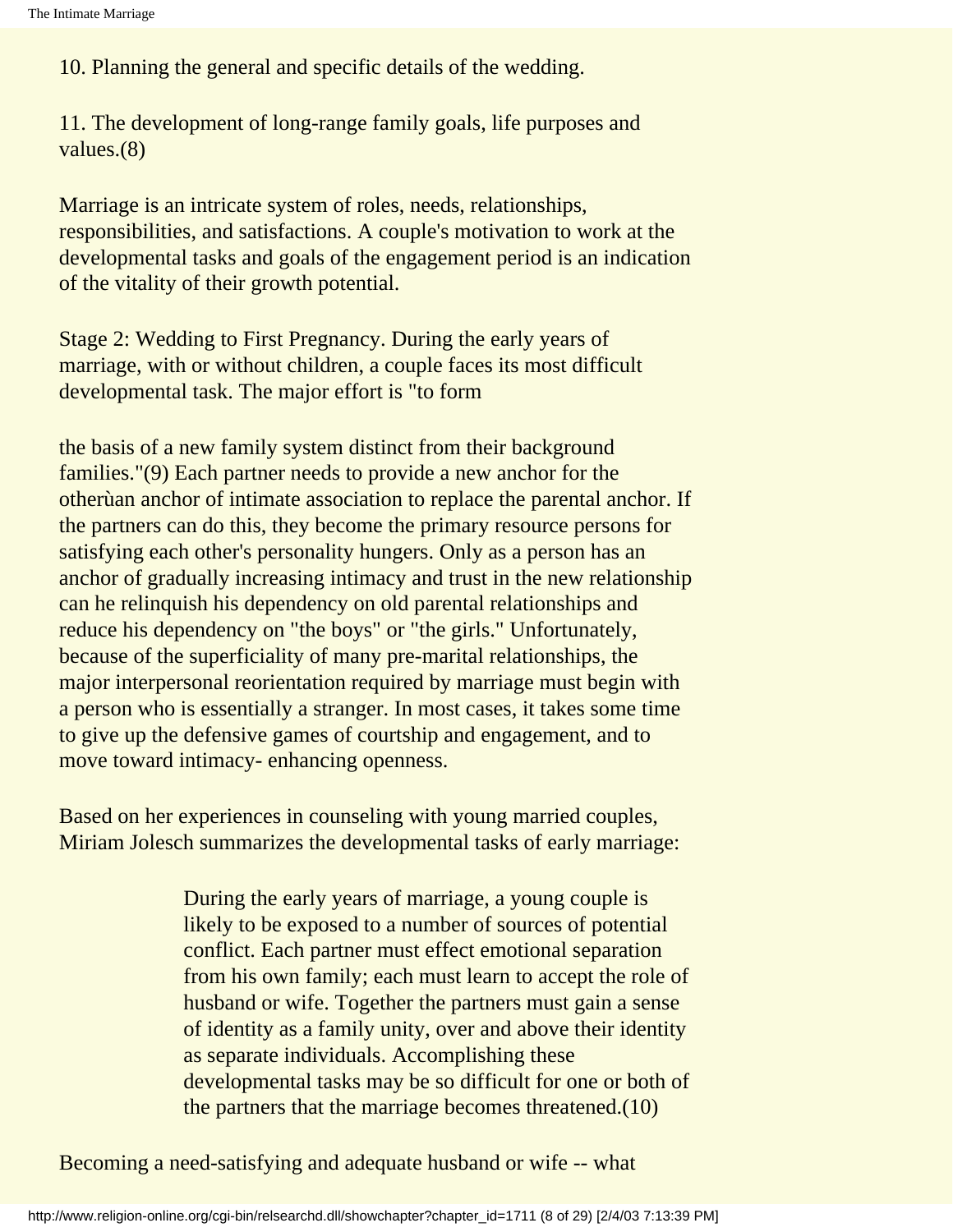Jolesch calls learning appropriate spouse roles -- is the developmental task of the first years of marriage. Mates can support each other in the struggle with understanding and acceptance of the feelings of inadequacy and inevitable anger which accompany it. Acquiring spouse roles is even more complicated if the couple simultaneously must acquire new and demanding roles as parents. No matter how adequate a couple's engagement experiences were, there are many problems to be met in the early post-wedding years. Most of the problems of marriage aren't really problems until after marriage actually begins. They have little reality for the couple until an existential collision with the 'problems occurs in the actual business of living together.

One of the necessary but painful transitions is from the euphoria of the honeymoon and first months of marriage to the more down- to-earth matters of compromising the many differences which each brought to the relationship, and working out reasonably need-satisfying ways of communicating and relating.

The shock of discovering that one's new bride or bridegroom has faults and deficiencies, perhaps serious ones, sometimes leads to efforts at reform. While there will be some changes in both husband and wife as each strives to meet each other's needs, both partners must learn to accept (though not necessarily like) each other's imperfections. Marriage has been described as the relationship of "two reasonable human beings who have agreed to abide by each other's intolerabilities." Havemann writes:

> The romantic aura attached to marriage in our society lifts us out of ourselves for awhile. We feel bigger and better than life. Then, as the intoxication wears off, we are saddened and hurt to find that we really have not changed at all. We are still merely human, and so is the husband or bride we have just acquired.(11)

A part of the disenchantment is the discovery that by getting married one has given up a significant amount of personal freedom and that to develop a sense of "we," each must give up thinking mainly in terms of "1." Those who do not face the fact or are not willing to make the investment, do not "build a marriage" though they may continue to live alone together.

Some couples erroneously believe that their love has died when they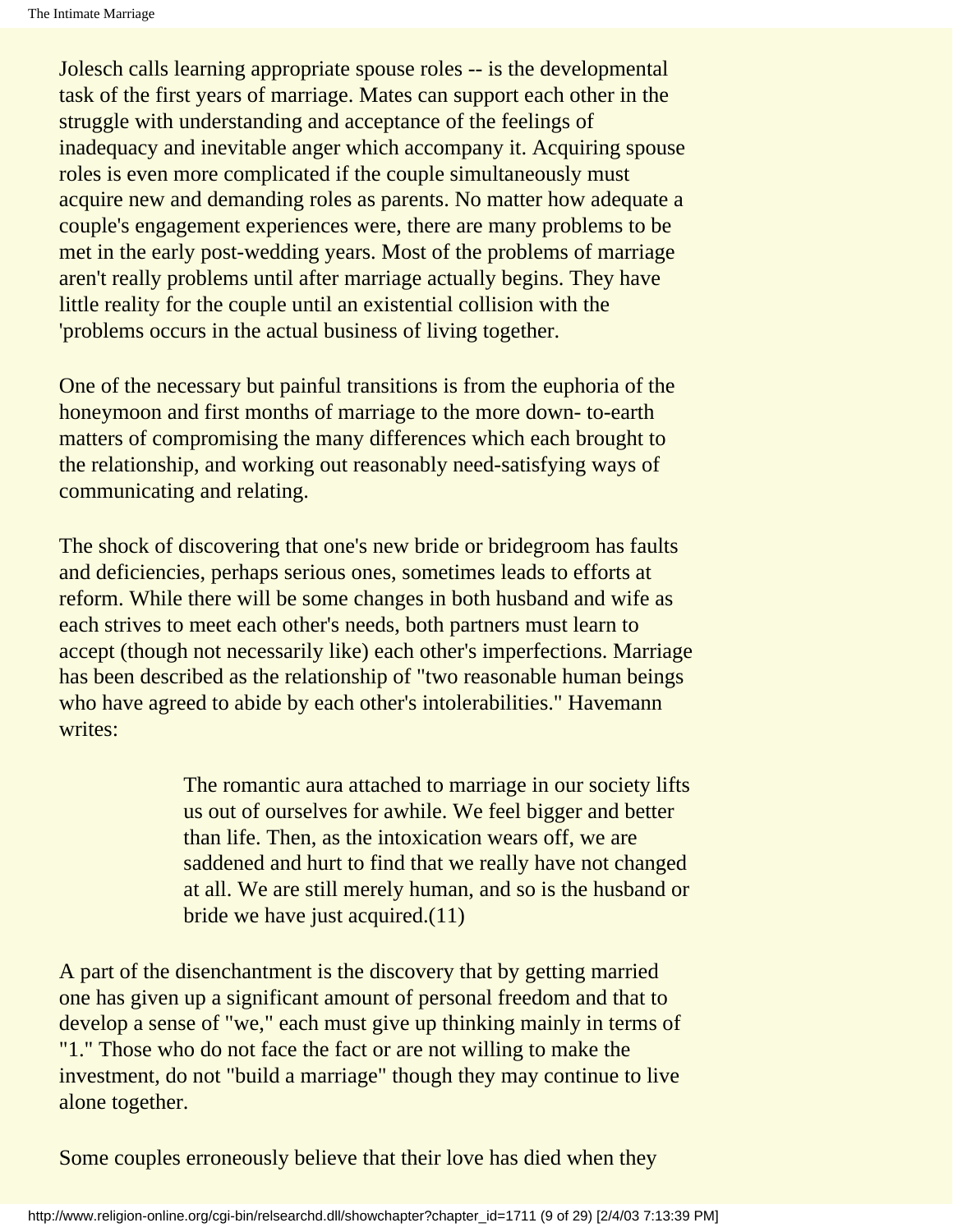experience the disenchantment and the grinding of the inter-personal gears which are required to enable them to grow together. The fact is, however, that giving up unrealistic expectations frees the couple to enjoy their relationship more.

A common illusory expectation is that one's partner will be a gratifying parent figure who will both continue the satisfactions one enjoyed in one's childhood family and also make up for what one felt one missed in that family. Since this expectation is usually unconscious, it persists long after the realities of the marriage make its unrealism obvious to a relatively objective observer such as a marriage counselor.

The early years of marriage were described in Chapter I as "the second crisis of intimacy." Each partner brings to the marriage different patterns of need for closeness and distance. The grinding of the gears between them in this area is their attempt to evolve a workable compromise between the differences in these two patterns. Miriam Jolesch reports that, among the young couples counseled by her, the chief complaint voiced by the wives "had to do with [her] feeling that [her] husband wanted to maintain his separateness from [her] and [her] distress at the emotional distance between them."(12) Typically, the husbands were threatened by the wives' desire for closeness.

According to Erik Erikson, young adulthood is the time when the major life (developmental) task of every individual is to develop his capacity for rich emotional and sexual intimacy. The time usually coincides with the early years of marriage. As pointed out in Chapter 3, a key factor in the successful resolution of the intimacy crisis is the possession of a firm sense of personal identity as a foundation for intimate relationships. Young couples who have not completed the central task of adolescence - achieving a sense of identity -- have a difficult time. They both desire and fear intimacy. It is difficult for them to let go of their dependency on parents and the wider peer group. They fear change and therefore hold on to old sources of satisfaction rather than taking the risk of discovering whether marriage can become their chief resource. Because of this, in-law problems often are acute. Since parents naturally have mixed feelings about losing their offspring's dependency, they may foster this unwittingly, not recognizing that it is hurting the marriage.

Whether or not a wife shall work outside the home is often an issue which causes conflict. Some discussion of it should have taken place during the engagement period. The actual business of living with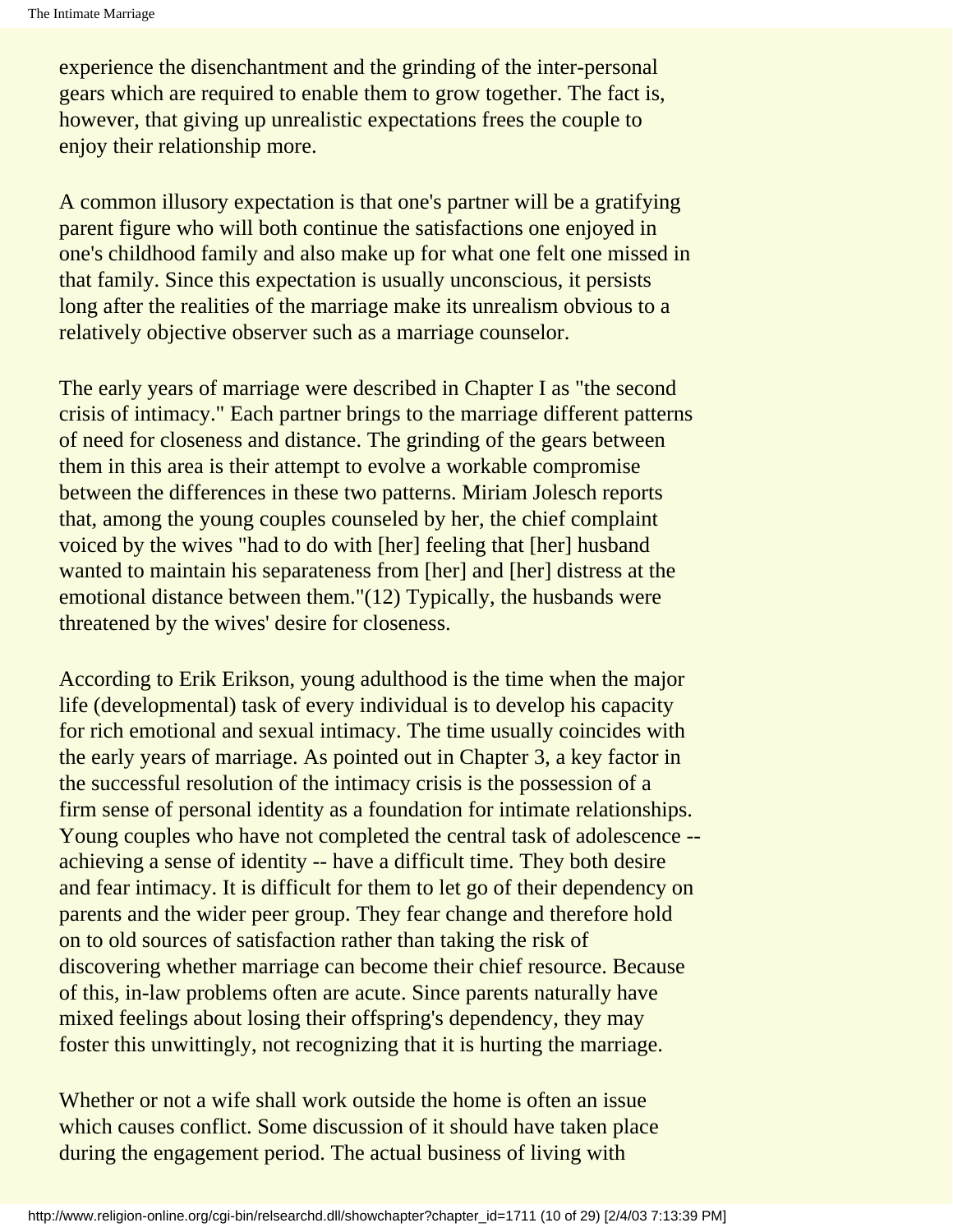whatever has been decided may raise the question again. How each partner feels about the wife's working is the crucial issue. If a wife doesn't want to work but needs to for financial reasons, if she wants to work but her husband feels that woman's place is in the home, or vice versa, serious problems which need to be openly dealt with may occur. As working wives become more and more common, the problem may arise at any stage of the marriage cycle.

Healthy couples can use the crisis of early marriage as an opportunity for growth. They make the discovery that the most meaningful married love could not be experienced during the engagement except in a rudimentary way. Married love is "love with its eyes open." It includes more of the mundane, but it can also be deeper and richer in many ways than the intense, romanticized love of courtship. This dawning experience can make the second stage of intimacy wonderful and lively in spite of the inevitable stress.

There are a number of ways to maximize the growth of a marriage during these first critical months or years:

1. Recognize and discuss the fact that it is a time of stress for both. Frank facing of the fact that it is a period of major reorientation helps in coping constructively with the demands.

2. Accept the necessity of giving up some of the freedom and individualized decision-making of

singleness, in the interests of achieving a relationship and the benefits of marriedness.

3. Do everything possible to support each other emotionally in learning the new wife-ing and husband-ing roles and skills. Warm emotional support of each other will help to offset the frustrations which result from lack of competence in these roles and skills. Appreciation is the language of love. Use it generously. Say "Yes" to each other whenever possible.

4. Work at the nurturance of the various facets of intimacy. Discuss mutual needs and what

each finds satisfying; learn to enjoy the art of feeding each other's heart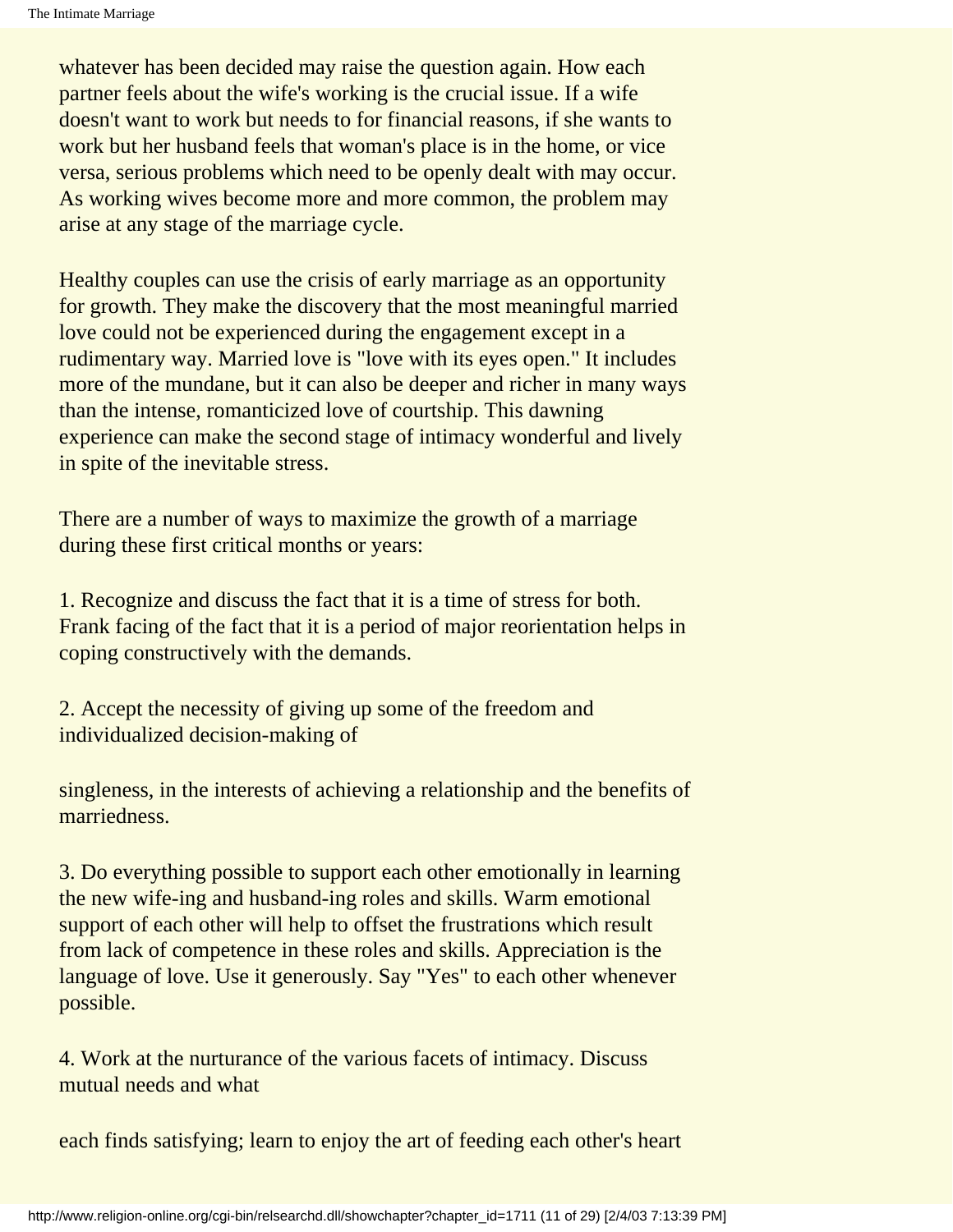#### hungers.

5. Attempt to separate ghost-feelings left over from earlier relationships, from feelings and reactions appropriate to marriage. Do everything possible to avoid using regressive defenses to deal with the normal anxiety of the identity crisis; "Going home to mother" (physically or psychologically) is an illustration of trying to escape the uncertainties of a new relationship by seeking to return to the comfort of an old one. In the long run, regressive solutions aren't real solutions. They only increase the difficulties of the marital adjustment. It is better to stay and fight it through to a compromise solution in which each gives up some of his cherished wishes but each also gains some satisfactions.

6. Work together in consciously shaping the unique image of the kind of marriage you want, with its own identity, basically different in some ways from the marriages of either set of parents. Keeping the goal in mind will alert both husband and wife when they are moving toward it and away from it.

7. Keep building bridges as a couple with other couples of various ages. Those who are compatible can become part of the extended family; they can influence the shaping of a unique marital image.

8. Balance time alone together as a couple with time shared with others.

9. If you have serious or escalating conflicts, obtain professional counseling help, rather than turning to relatives and friends for advice. Broken hearts often require more professional skill than broken arms.

10. Resist efforts to reform each other. Concentrate on mutual needsatisfaction.

Throughout the early months and years of marriage, it is important for couples to exercise the virtue of patience with each other, recognizing that growth takes time and struggle and living together. For both, it is a difficult period of unlearning old patterns and learning new ones. The

young adult intimacy crisis is the crucial period. Building on whatever beginnings were made before marriage, newlyweds are working to finish the foundation upon which a lifetime of growing intimacy can be built.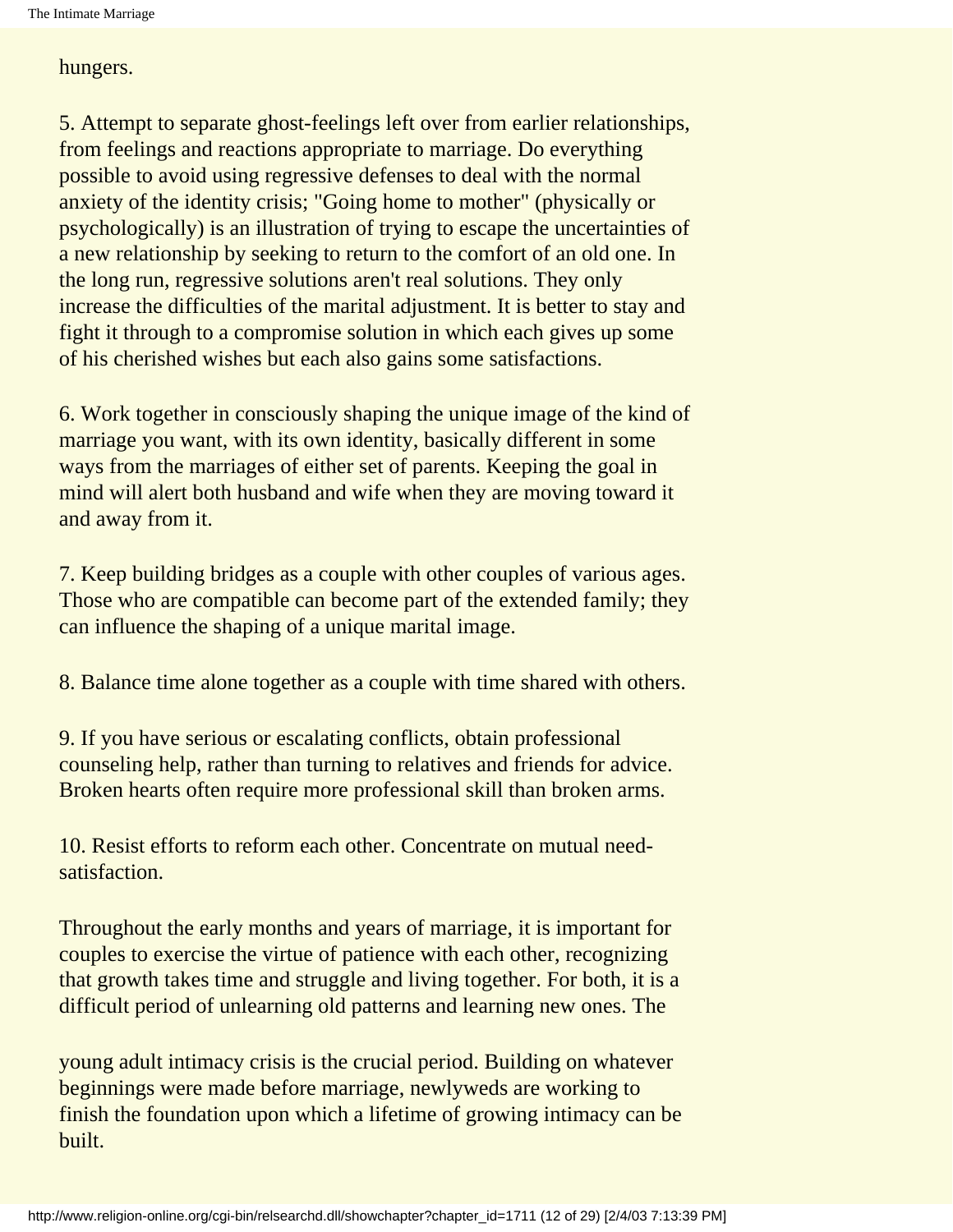Stage 3: Parents of Preschool Children. For the average couple the prechildren stage of marriage lasts just over two years. Thus, Stage 3 also usually begins during the young adult intimacy crisis. Major adjustment to parent roles must be made while the couple is still working on husband and wife roles. As in the previous stage, the husband and wife need to support each other as they struggle to learn fathering and mothering skills and roles and, simultaneously, seek to integrate these roles with the newly learned or partially learned spouse roles. Permitting each other to find "additional anchors of intimate association in children"(13) is essential and inevitably changes the nature of the intimacy-distance pattern in the marriage. In some marriages, a crisis is produced by the impact of the needs of a child for an intimate relationship with the parents. At each of the child's growth stages, the demands on parents change; with these changes come new opportunities for and strains on marital intimacy.

Out of the many occasions for sharing in the early stages of intimacy there gradually develops a community of experience which sets that marriage apart from the rest of the world and produces the "we-ness" of the marriage identity. The birth of the first child broadens the community of

experience. A deepening sense of oneness flowing from the joint act of creativity and the mutual fulfillment of producing children together is now possible.

In all cases, pregnancy confronts couples with the need to change and grow. In some husbands, the pregnancy of their wives stirs up ghost feelings of fear from their early lives -- fear that their wives will die in childbirth, for example. To the extent that oedipal feelings still remain unresolved in either or both partners, these may be activated by pregnancy. Conflicted feelings from this source may make the wife ambivalent about her new status as mother. The awareness that he is now "married to a mother" may cause the husband to respond in nonrational ways which prevent him from being warm and supportive during a time when his wife needs his support very much. Many couples, of course, are drawn closer by being able to share the experiences of pregnancy and of preparing themselves psychologically and otherwise for the arrival of their child.

Having a baby in the family imposes many strains on husband-wife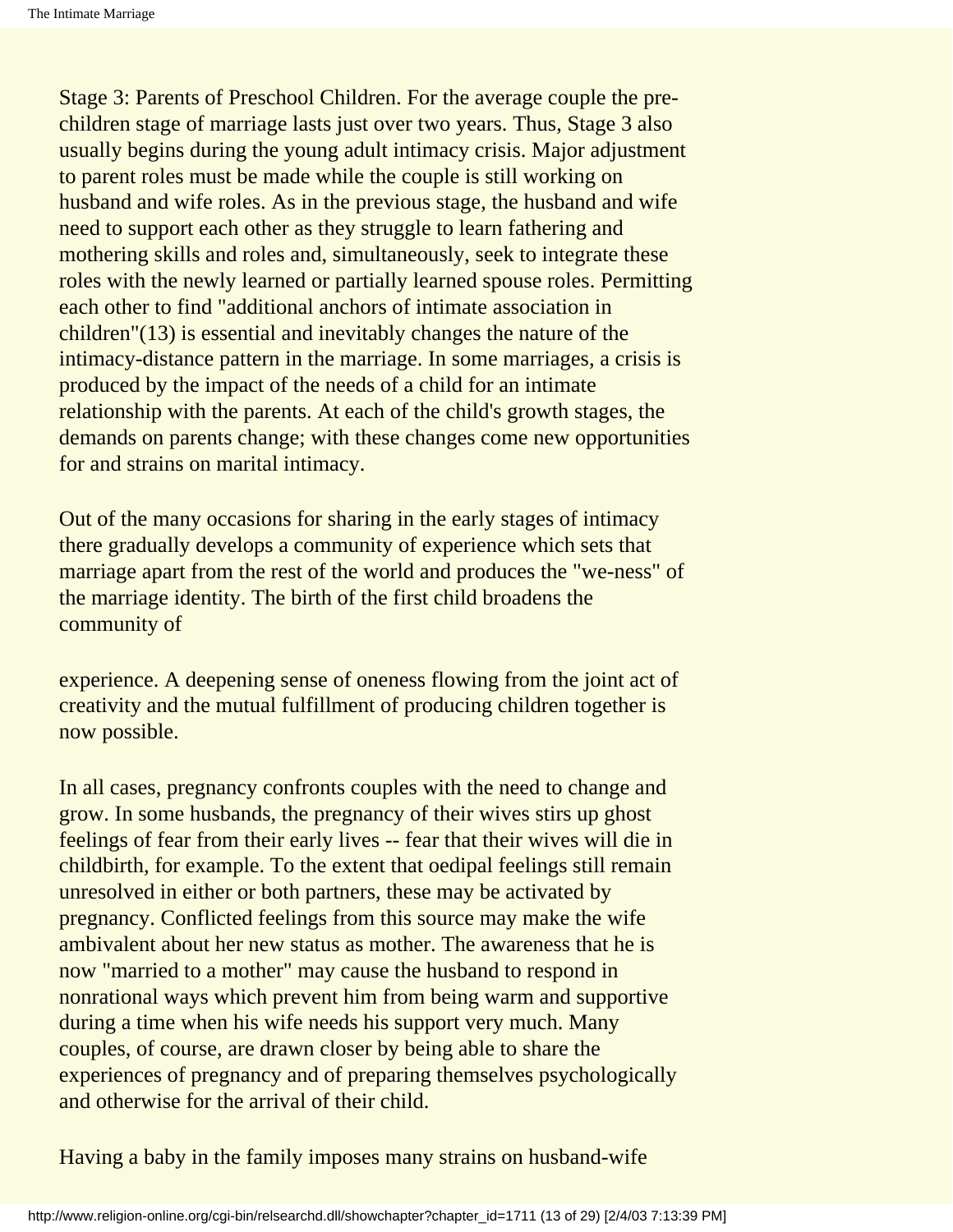intimacy. Physical fatigue resulting from the demands of caring for a completely dependent little creature sharply reduces the emotional energy which the wife has for investment in the marriage. The time which mothering and fathering takes depletes the time available for them to be alone together.

Conflicts between the wife's pictures of what constitutes the appropriate roles of a mother and a father and the husband's pictures of these roles, call for reconciliation of differences. New responsibilities and pressures (financial and emotional) are on the husband, at the very point where he feels some sense of deprivation of satisfactions from his wife. Jealousy, often hidden from the person himself as well as from others, is frequently present in the husband's feelings toward the baby. If he has "parentified" his wife or if he was an only child, and had no experience in sharing his parents' love with siblings, competitiveness with the baby may be strong.

There are several ways to help make Stage 3 an intimacy-enhancing rather than an intimacy-depleting experience. Before, they had become "one flesh" symbolically in the emotional-physical- spiritual merging of loving intercourse. Now they have become "one flesh" literally, in the blending of their biological heritages in a child. Unless a couple is emotionally blocked, they will develop new depth in their relationship, and in themselves individually, by sharing the heartaches, fears, rewards, frustrations, and joys of parenting. It is during this stage and the subsequent three stages, that the primary developmental task (for adults), (what Erik Erikson calls "generativity") is to generate new life and to pour one's energies into the stream of history by investing in the new generation. This is a demanding, frightening, and exciting task involving the transmission of both the culture's heritage and the family's own unique heritage. The capacity to participate in this creativity and self-giving depends on the couple's success in achieving a sense of marital identity and mutually satisfying intimacy. As personal identity is the foundation of marital intimacy, marital identity and intimacy are the bases for generativity.

The periods of pregnancy involve a variety of coping crises for a couple. New expenses occur, often at the very time when income will be cut drastically by the wife's having to quit her outside employment. Sexual relations, housing arrangements, and division-of- labor balances, all demand adjustments and offer new opportunities for conflict. In many ways, their relationship is tested. If it has been founded mainly on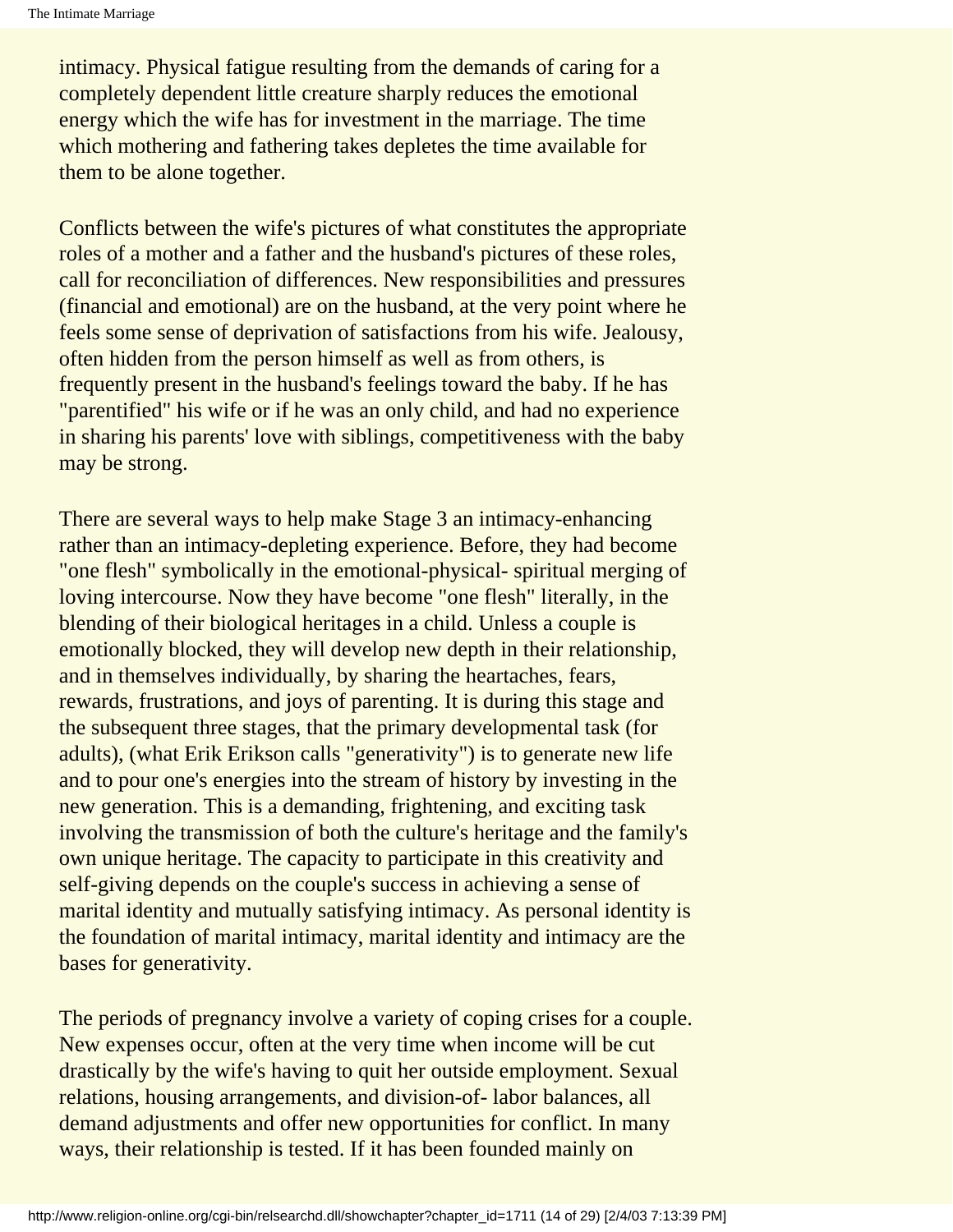physical attractiveness and sex, and is deficient in companionship and communication, pregnancy will threaten the marriage. Useful guidelines for Stage 3 include:

1. Share the responsibilities and satisfactions of parenting. Being an involved father is definitely "in"! Helping to care for the baby and young child is good for both father and the child. In spite of a father's interest and involvement, the main load of childcare will usually be carried by the mother simply because most husbands are at work forty hours or more a week. The trapped-mother-of-young-children syndrome is a danger which can be lessened, if the husband fulfills his highly important role of supporting his wife emotionally during this period. This involves expressing his love and respect for her, creating opportunities for continued sharing on as many levels as feasible in light of the new demands of parenthood, encouraging her to maintain at least one satisfying interest outside the home and the marriage, and taking over the parenting role regularly to give his wife a "chance to come up for air," as one young mother put it. If the husband is to be able to do this consistently, he will need periods of special attention and support from his wife.

2. Continue to work at developing mutually gratifying patterns of husband-wife companionship. The words "Things went well until the children came along" are heard so frequently by marriage counselors as to be almost a refrain. The point at which many marriages jump the track is in overinvesting in children and under-investing in the marriage. In the long run, an overinvestment in children proves to be a poor investment even from the standpoint of their welfare. The very intensity of the experience of childbirth and its sequelae tend to pull attention away from the companion-ship-intimacy activities of the couple. Active redevelopment of these activities, after the child is born, is often necessary. This includes re-courtship. Spouses can resist the centripetal pressure of children on their relationship by planning definite times alone together, without the children. These should be daily, however brief. Regular nights out "on the town," with other couples, can do wonders to keep the relationship batteries recharged. This requires having a baby-sitter in whom one has confidence, or perhaps making arrangements with another young couple to take turns sitting for each other. It may be expensive but it's an essential investment in the future of the entire family.

3. Keep the lines of communication open by continuing to discuss how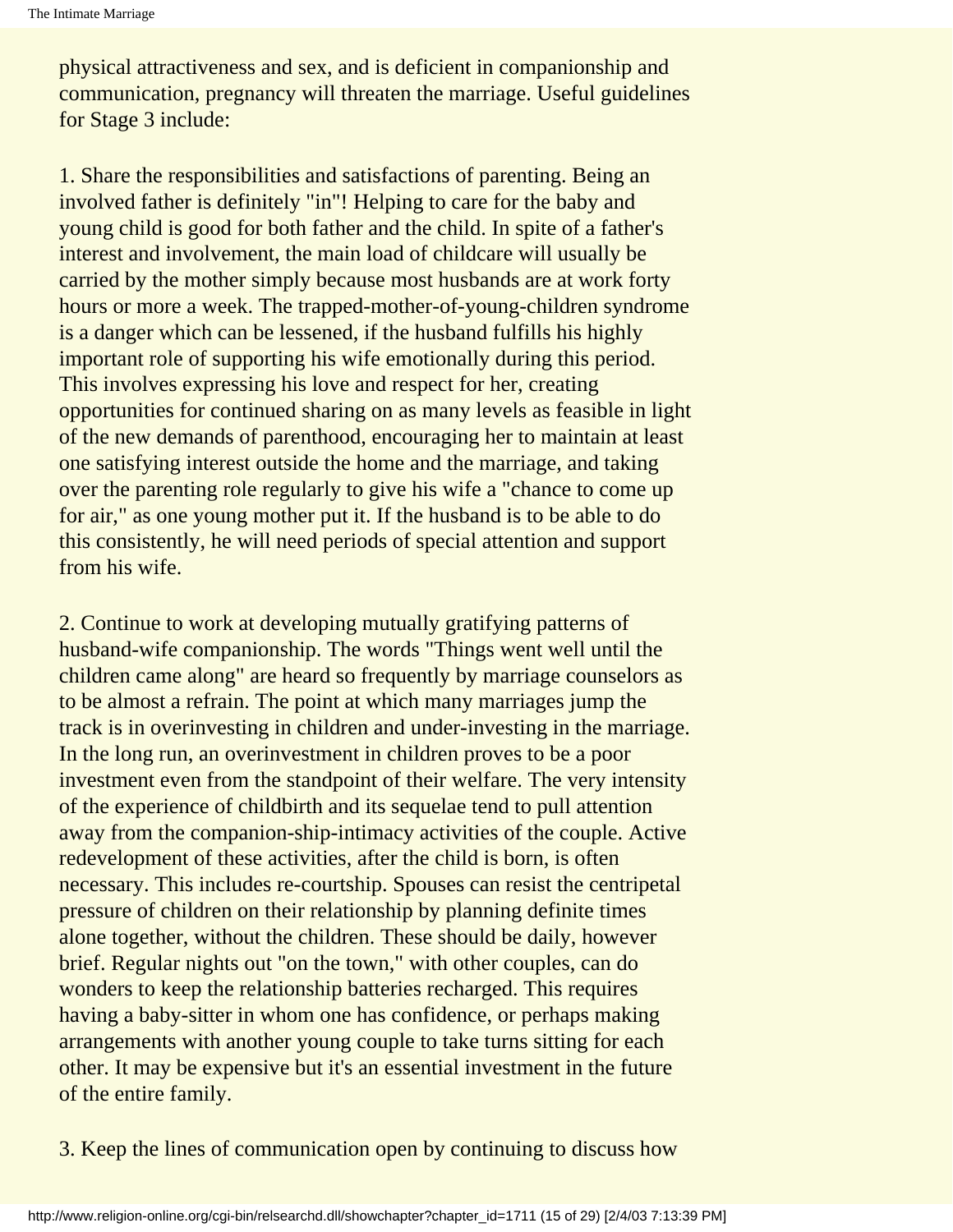each of you feels about all aspects of your relationship, yourself in your new roles, and your mutual interests outside the home and family. It is usually hidden feelings of guilt, hostility, and resentment that sabotage a marriage. Of course, irrational feelings in the open can do the same thing. If feelings such as these don't grow weaker when discussed openly, and continue to create problems in the relationship, the help of a professional psychotherapist (psychiatrist, psychologist, or specialist in pastoral counseling) or marriage counselor should be obtained without delay.

4. Acquaint yourself with the characteristics of normal child development to allow you to keep otherwise perplexing aspects of childraising from interfering with your marriage. One husband reported being disturbed by his four-year-old son's obvious preference for his mother. It was

reassuring to him for the counselor to point out that it is normal for a child to have strong sensual and exclusivistic feelings about the parent of the other sex during the three-to the five-and-one-half year period. Actually, this "oedipal period" helps prepare a child for eventual marriage, by giving him a basic experience of relating to a person of the other sex.

Stage 4: Parents of School Children (age six to thirteen). Starting to school is a vital step in the process which will culminate in the children of a couple leaving home and establishing new families. The school-age child gradually widens his world of significant relationships with both peers and adults. The process makes him gradually less dependent on his parents, which means that the parents must depend less on the satisfactions derived from the child's dependency on them. In order to let him grow, they must progressively release him. Evelyn Duvall observes: "Fathers and mothers who continue their growth as persons beyond their roles as parents do better in letting their children go."(14) Couples who "live for their children" have trouble encouraging their healthy, increasing autonomy.

The couple successful in accomplishing this developmental task is usually one who keep their love for each other central in their family life. Children are loved, of course, but the husband-wife relationship remains paramount. Such a couple finds many a chance to slip away, for a Saturday afternoon or a weekend together, for a little holiday, with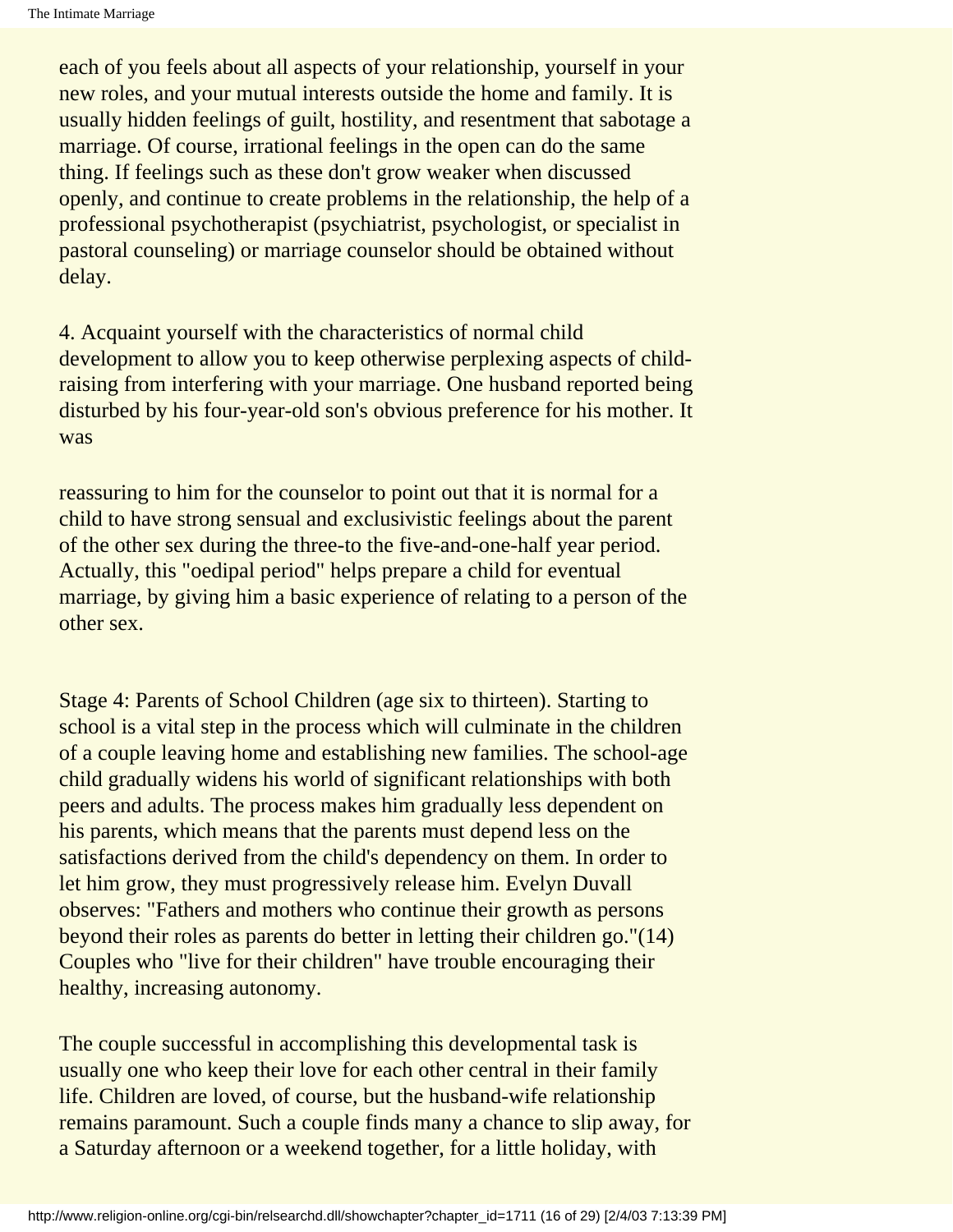perhaps the wife going along on a business trip and making it a "second honeymoon." They maintain the kind of companionship as a couple in which they can get through to each other fully -- enriching, renewing, recreating, and creating together within the fullness of marriage.(15)

Life in a family with one or more school-age children teems with activities. Pressures on both parents are often heavy. The community makes demands on them too, and the husband's job responsibilities are pressing because he is striving to get established or "get ahead" in his occupation. The pressures are different from those of the preschool child years, but no less intense. Marriage partners are tempted to become so absorbed in the flurry of their multiple responsibilities that their own relationship is more and more neglected.

During the school years, the identity of the family as a unit reaches its strongest form. Although children are beginning to pull away, they are still deeply involved in their families, and enjoy sharing in all manner of joint activities -- family camping trips, holiday celebrations, church activities, family projects and problems. Experiences of family cohesiveness and sharing can be satisfying for everyone concerned. They can add a richness to the intimacy of the marriage relationship, surrounding it with a supportive context of family intimacy. Close relationships between school-age children and parents of the same sex are particularly important for the formation of the children's sense of sexual identity and roles. These relationships can be satisfying to parents, too; as such, they can enhance family life generally and the marital bond in particular.

Guidelines for working to enhance Stage 4 are essentially the same as those in Stage 3, with the following additions:

1. Plan both family experiences such as outings, trips, vacations, and father-children, mother-children experiences. See that boys participate in male activities with their fathers and girls in female ones with their mothers. Father-daughter and mother-son experiences are also important.

2. Work at gradually releasing the children into their own orbits by continuing to strengthen intimacy through a variety of experiences as man and wife as well as mother and father.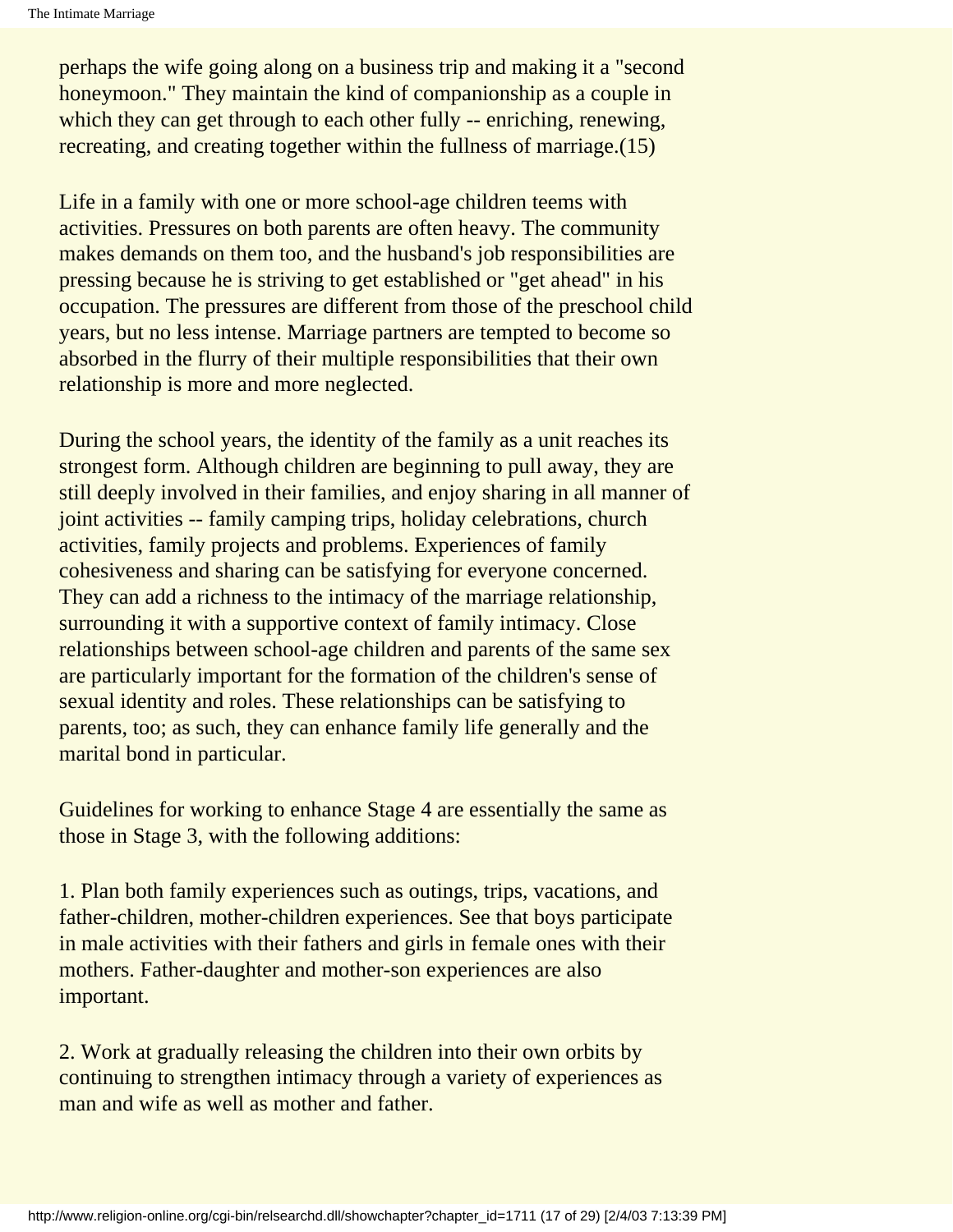Stage 5: Parents of Adolescents (age thirteen to nineteen). The years when a couple's offspring are adolescents are, like the preteen stage, busy, hectic, and demanding on parents. Many pressures make it difficult for a couple to maintain an intimate marriage. For example, conflict between adolescents and parents easily raises barriers between parents. Parent-teen conflict frequently focuses on issues of how much freedom, responsibility, and discipline are appropriate -- issues on which parents usually have strong feelings and sometimes a lack of agreement. Thus, latent conflict between spouses is stirred up by the necessity of deciding on what limits should be set and how to enforce them. Teenagers have become adept at exploiting disagreements between their parents, turning them to their own advantage, and increasing interparent conflict. They often become skillful at picking an area for rebelling in which the parents are least able to maintain a common position. They know "where parents tie their goat and how to get him."(16)

At each growth stage of children, parents tend to relive the comparable stage in their own earlier development. This unconscious reliving is particularly active when children are in their teens. Their sexual maturing and dating activities stir up old, unresolved conflicts and guilt feelings within the parents, which are projected onto the marriage relationship. Parents' control over their children is increasingly challenged as the young people become more independent, rely increasingly on their peers, and often rebel openly. Threats to the parents' sense of adequacy and worth can be severe when the maturing children reject their values, stimulating conflict in the marriage as well as with the youth.

Couples in the parents-of-teens category begin to feel the psychological impact of aging and the crisis of the middle years. In contrast to the vibrant youth and sexual attractiveness of blossoming adolescent children, they may feel like "has beens." Jealousy of their maturing children is often present, though usually unconscious.

If the marriage has been neglected in favor of the children during the previous fifteen or more years, it is faltering by this time and in no condition to provide the couple with resources for facing the empty nest years. Even relatively strong marriages may find the fifth stage rough going at times. Weak or malfunctioning marriages often experience further fragmentation and perhaps termination, partly as a result of the crises precipitated by the "adolescing" of the children.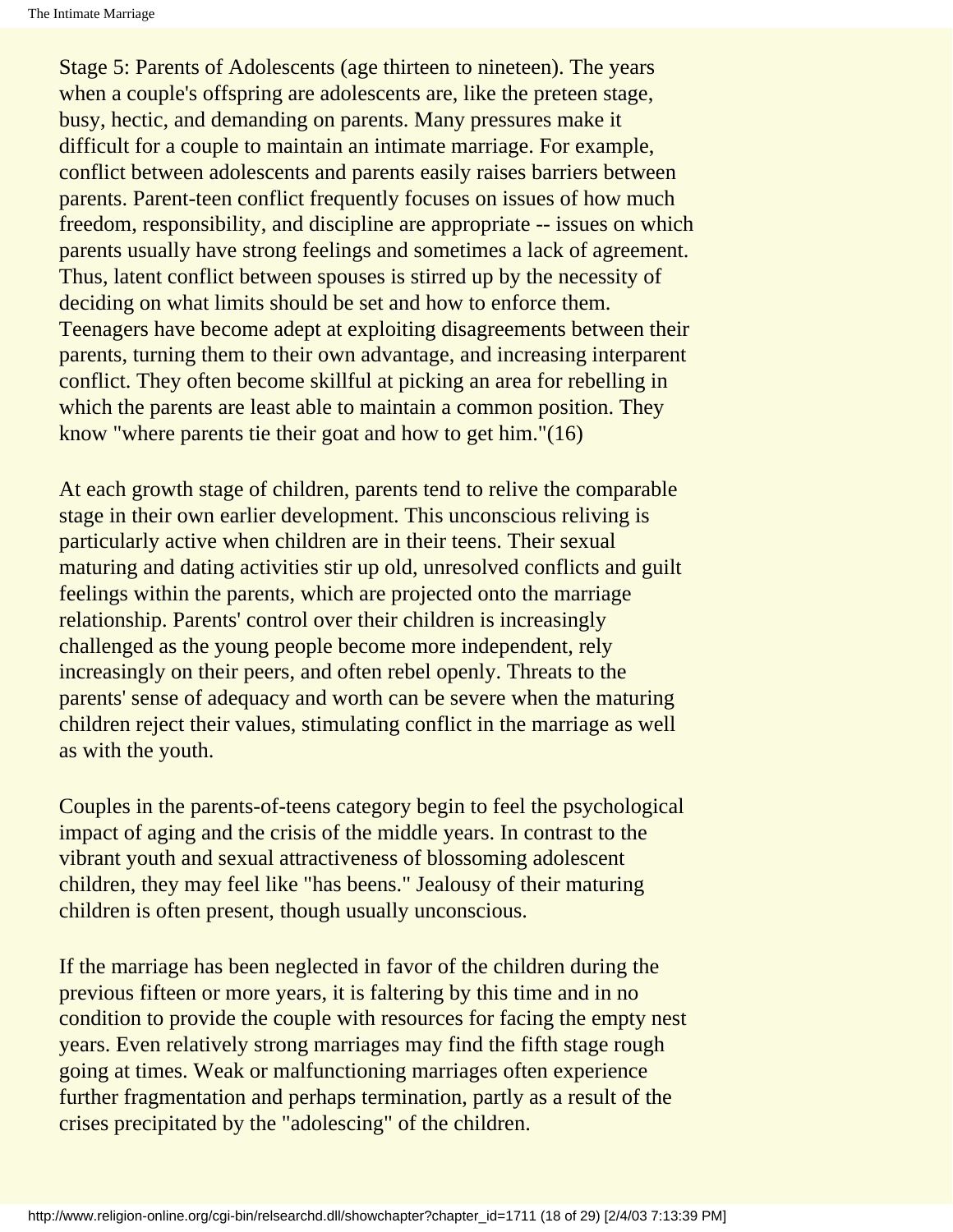Here are some of the tendencies of couples during these years, which contribute to nonrelating: The husband may get lost in his work and the wife in her children and outside activities. The frantic pace leaves little time for relating. Husband and wife tend to take each other and their marriage for granted. They are used to it, and no longer think in terms of the continuing need to invest themselves in deepening it. Both partners may become careless in personal grooming; this may reflect a depletion of self-esteem but it serves to further deplete feelings of self-worth, in a kind of vicious cycle. Loss of control of children may increase tendencies to try to control the spouse, with resentment resulting. Sources of mutual satisfaction, sexual and otherwise, tend to become constricted. Nagging and accusing increase, as appreciation decreases. Boredom and the feeling that life is passing them by may result in extramarital affairs. Infidelities on the part of basic inadequacies in the relationship.

These are inevitably years of stress, but they need not be grim. They can be fulfilling for a couple, providing they have worked at their relationship through the years and continue to do so. It is even not too late to begin. Consistent investment in a marriage pays off during these years in deepening intimacy; consistent neglect pays off in widening separation. To meet the needs of their adolescent children, parents need solidarity and connectedness in their relating. The adolescent needs support and a sense of acceptance, often when he least deserves it. When he is glum, uncommunicative, and rebellious, because of his own anxieties and identity struggles, he needs to know that he can count on the love and trust of his parents. In his struggles toward adulthood, he needs a firm foundation under his feet -- the foundation of a solid relationship between his parents which gives him the courage and the incentive to seek a comparable relationship with a girl of his own age group.

There are a number of things that can be done to strengthen marriage and guard against the hazards of these years:

1. Support each other's self-esteem at every opportunity. Make sure that you aren't neglecting to give such important gifts as appreciation, respect, concern, and courtesy.

2. Be aware of the particular pressures -- external and internal -- under which each partner is functioning. For the husband it may be worry about the responsibilities of his job, together with the feeling that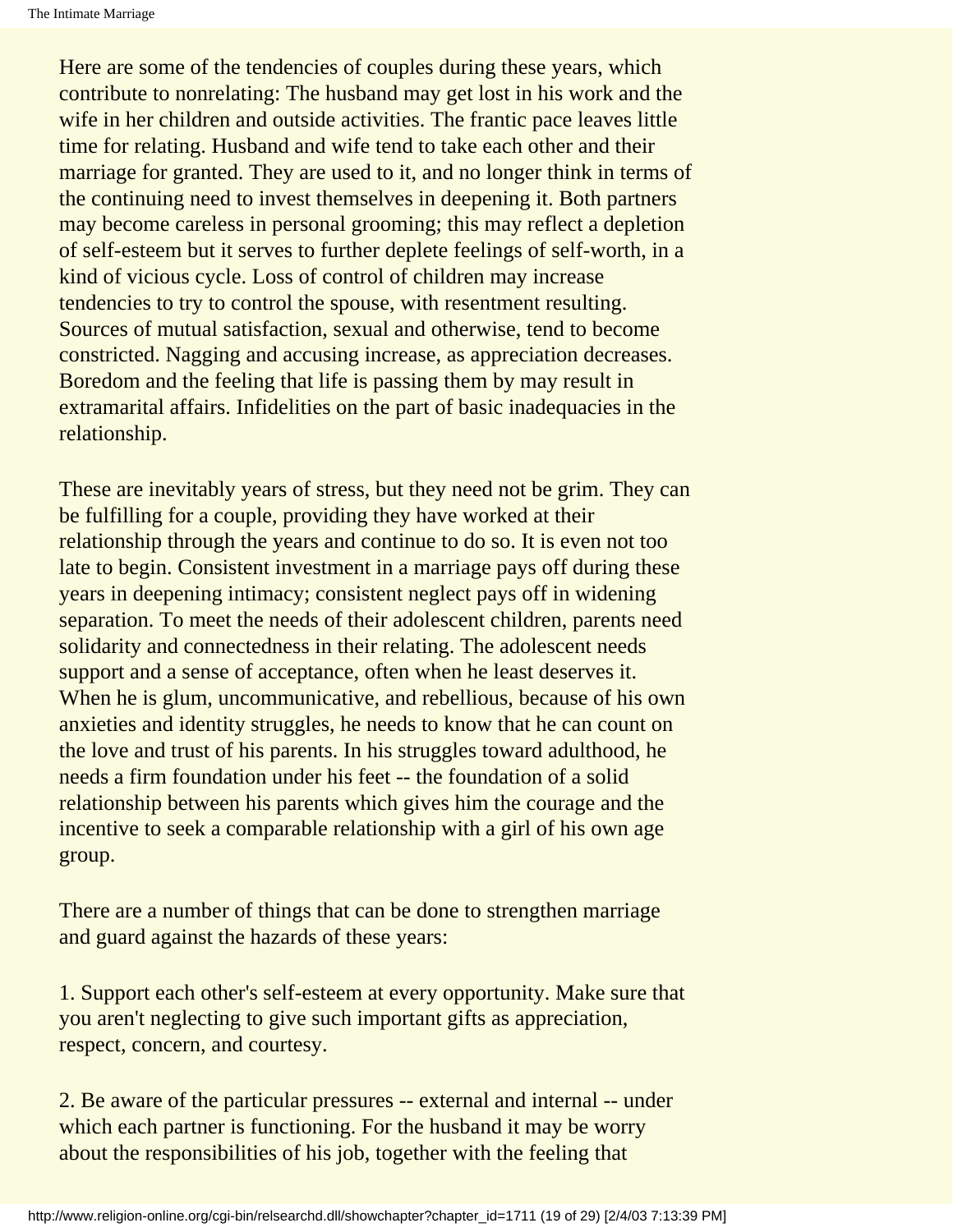younger men are passing him by. For the wife, the pressures may be anticipatory anxiety about what will happen to her life when the children are gone. Support through mutual understanding. As one wife put it, "To know that my husband cares about my fears helps take the edge off them."

3. Keep the lines of communication open by having definite times alone to talk. A regular Sunday afternoon walk in the park or a leisurely meal together at a local restaurant can give a couple a time to clear the channels, talk through problems or hurts before they accumulate and grow, and generally get reconnected.

4. Make every effort to keep conflicts with teenagers from infecting marriage intimacy. Remember, couples either hang together or they will hang separately on the problems of providing loving limits for an adolescent. When differences arise, a strategy conference may be helpful.

5. Plan a gradually increasing number of satisfying activities without the children. As they move more and more in their own peer circles, parents need to offset lost satisfaction by developing their own activities, alone and with other couples.

6. Attention to personal appearance is important. The tendency of middle-aged figures to develop their growing edges on the wrong side, to "go to pot," usually lowers morale and feelings of sexual adequacy as well as affects health adversely. Sports or exercise in which both participate can be rewarding and can keep muscles in good tone and figures from sagging.

7. Develop new hobbies, interests, and skills; keep growing as a person. This is important for both partners, but particularly so for the wife; the forthcoming exodus of the children will leave a larger void in her world of satisfactions than will be true of her husband, whose job demands and satisfactions will probably be at their peak during the child-leaving years. It may be that the wife should begin considering how she wishes to use the extra time she will have available after the children leave. Retooling for a second career may need to begin now. If the wife goes back to school or to work, this will put strains on her and on her husband, which must be faced and worked through. (We can say this with conviction and feeling!)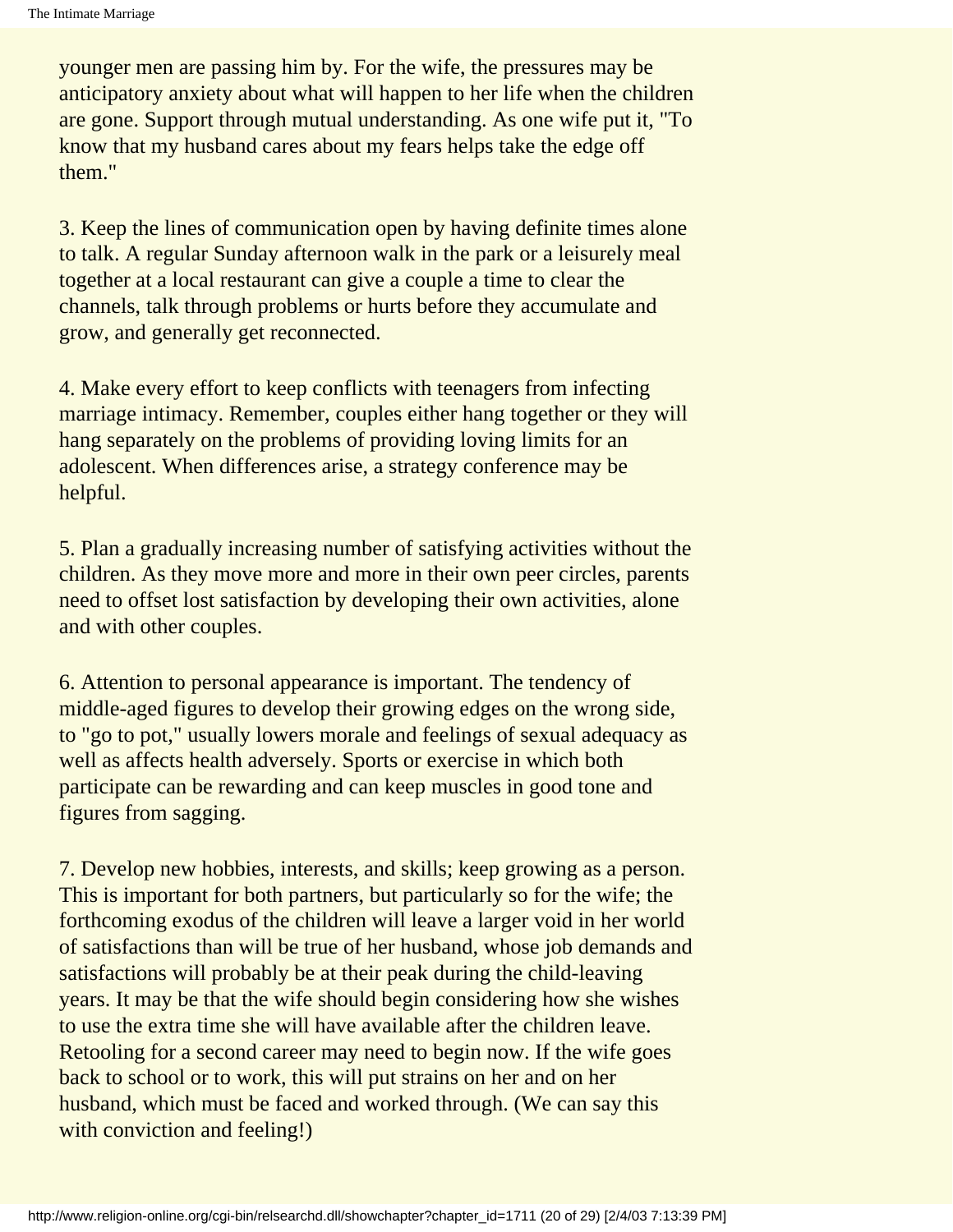Feelings about aging will be dealt with in the discussion about the seventh stage, the stage during which these feelings usually become acute. Here it can be said, however, that the key to successful aging begins now, in working to deepen the marriage and to find inner values for coping creatively with the years of maturity.

Stage 6: Parents of Children Leaving Home. The child-leaving phase is a crucial one for the future quality of the marriage. At each of the childrearing stages, the couple had to adapt to changing demands on them from the children and from each other. An even more dramatic shift occurs when the children begin to leave the nest. Further profound adjustments in parental and spouse roles must be made; for most it is a time of stress and testing. There are crises related to the distancecloseness adjustments of every stage, but the magnitude of the intimacy crisis of the emptying-nest stage is exceeded, if at all, only by that of the early years of marriage during young adulthood.

To understand the problems of this stage, it must be seen as the crisis of the middle years. Child-leaving itself often triggers the onset of the crisis and contributes to its severity. This is especially true in marriages in which the spouses have used the children as a primary way of relating or as a means of avoiding intimacy (by always having the children between them as a buffer). Excessive child-centeredness is often a symptom of an impoverished husband-wife relationship. In any case, excessive child-centeredness contributes to impoverishment of the marriage. The underlying marital weakness usually does not become apparent until the center is taken away (as the children leave) and the couple must relate to each other in a "psychologically naked" way, as one such couple expressed it. Some marriages survive at least formally, in spite of a vacuum at their centers, by both parties quickly becoming over-involved in such things as their jobs, community service, and church activities, and eventually with grandchildren. All these can be escapes from facing the emptiness of the marriage.

In the early forties for most people problems of aging become unavoidably obvious. Repeated experiences of loss -- hair, teeth, vitality, youthful appearance, rapid recuperative powers, etc.-- bring mourning and the reminder of even larger losses in the future. Aging parents may put a strain on the emotional if not the financial resources of the family. Loss of parents usually takes place during this stage. The death of parents stirs up deep feelings from childhood including unresolved guilt toward them; it also reminds the couple that they are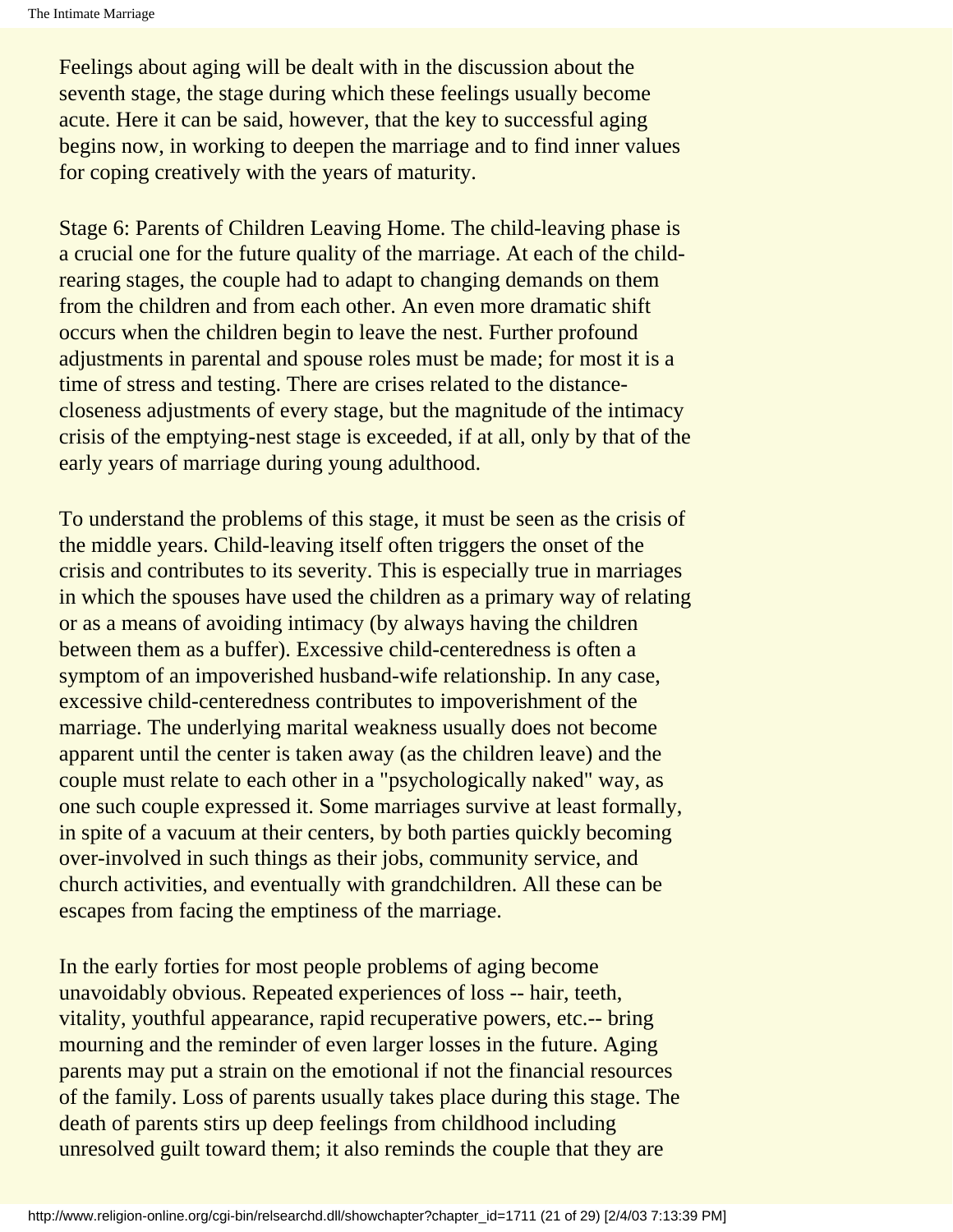one step closer to death themselves. "Now, I am next in line," is the way one woman put it. Fear of death, like other fears, may be transformed into anger and expressed in the marriage.

Decline in physical attractiveness and sex drive may reveal the poverty of the marriage in other areas. If sex has been the main cement that held the couple together, the diminishing intensity of this drive and the accumulation of hostility derived from the general emptiness of the marriage will contribute to fragmentation. If body narcissism (being enamored with one's physical attractiveness) is prominent, aging of oneself and one's partner will be profoundly threatening. The signs of aging in the partner will be hated because they are reminders of one's own aging. Attraction to younger persons, in such cases, is an attempt to find the fountain of youth for oneself.

Disappointments and losses become more difficult to reverse as the years pass. The unfulfilled dreams of youth become the disillusionment of the pre-retirement period. The husband's self- esteem is damaged by having to face the unhappy fact that he is not going to become president of the company. Anything that hurts self-esteem troubles a marriage. Each party tends to blame the other for things that are the result of circumstances beyond the control of both, including aging. For women, the leaving of children often represents a loss of the central source of meaning, satisfactions, and sense of worth in their lives. Furthermore, children-leaving often comes within the same period as menopause. For many women, this represents not only a loss of reproductive powers but of feelings of worthwhileness and sexual attractiveness. Menopausal distress may reduce the wife's frustration tolerance sharply, making her irritable, nervous, and perhaps suspicious. Many women, of course, take menopause in their stride with little or no emotional upheaval, and a considerable sense of relief that they no longer have to worry about unwanted pregnancies.

Couples in middle age are often confronted with their feelings of boredom and of being "fed up" with the frustrating aspects of the marriage. If there has been little caring and sharing for years, except in relation to the children, couples may have no desire to spend the rest of their lives together. In some cases, one partner wants to go on, but the other does not. After twenty-five years of "Parent-Child" games, one or both parties may say, "To hell with it!" One husband, after thirty years of submissiveness to his wife's controlling and nagging, rebelled and had an affair with his secretary. This was his first major act of self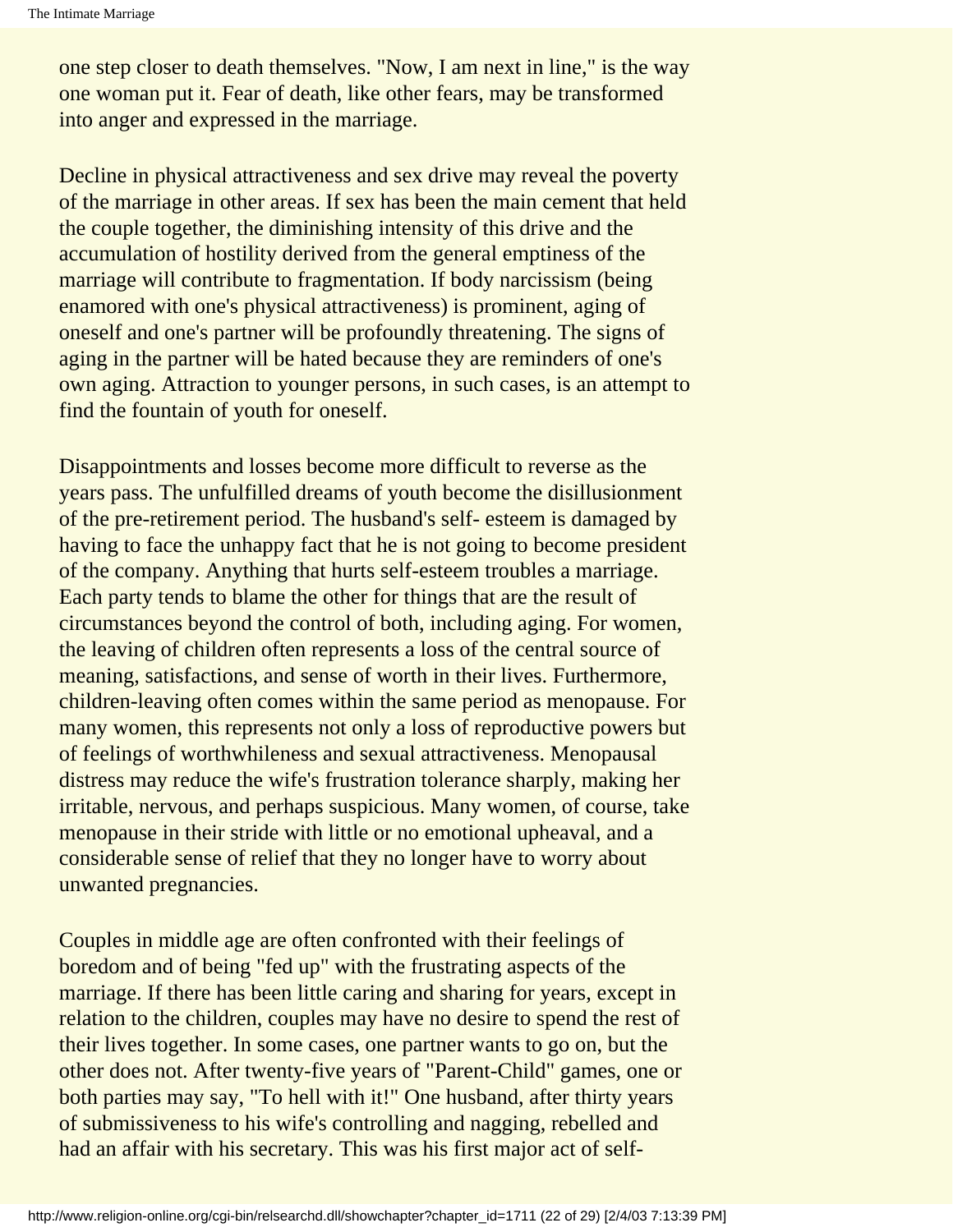assertion in all those years. It ruptured the marriage.

The intensity of the middle-age intimacy crisis depends on the needsatisfyingness of the relationship and particularly on the success achieved in the previous stages of intimacy. If the basic art of loving mutuality was learned during the young adult years, most couples take the middle-years crisis in their stride. There is some re-examination of their relationship and some shift in their patterns of connecting. But since they possess the basic skills required in relating, they know how to go about changing and deepening their marriage to meet the needs of the second half of life.

In an insightful paper on "The Middle Years of Marriage," Theodor Bovet declares:

> If it is true that marriage makes of husbands and wives a new being, the married person, these middle years bring out its full maturity, the prime of life when the personality of the couple grows stronger and deeper. Otherwise these years are the visible tokens of old age and decrepitude. Marriage is subject to the same law as all living being: those who are unable to ripen grow old.(17)

Underneath all the problems of the middle years is the anxiety related to aging -- the anxiety of nonbeing, of dying and death. Physical decline gradually shatters the illusion of perpetual youth and faces one with the ultimate fact that all of us are mortal. To cope constructively with the existential anxiety aroused by the increasing proximity of "the end of the line," a viable philosophy of life, relationships of trust, and a religious life that has reality are essential.

Carl Jung described the developmental task of the second half of life as the need to develop neglected inner resources and enrich the inner life. The first half is often given to the outer world -- making one's place in it getting established in one's job, raising a family, being involved in the community. This outer focus may result in the impoverishment of the inner life -- the world of feelings, values, and inner creativity. To meet the challenge of aging and eventual death, the inner springs must flow. So, each partner needs to work at rediscovering an appreciation for truth, beauty, and other time-transcending values. Growth in relationships and growth in the vertical or spiritual dimension are vital parts of this awakening of inner resources for the road ahead. Together a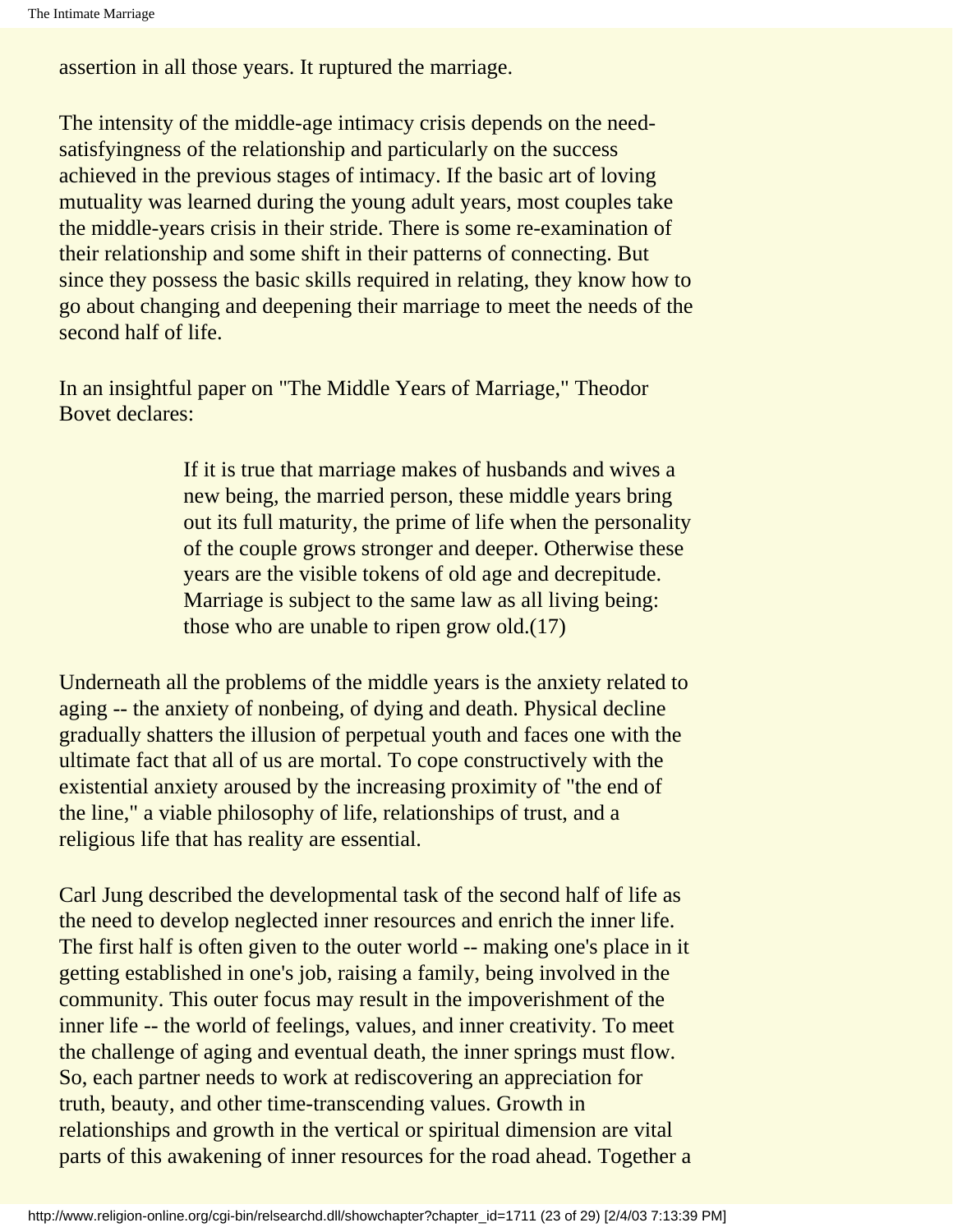couple may embark on a joint search for those experiences of the spirit which will be most meaningful to them.

One couple joined a Great Books discussion group to find stimulation in the realm of big ideas. Another took up painting together -- a hobby which they had always said they would like to try "when we have time." Another couple found help in a "spiritual search group" in their church - a group of persons who share an interest in deepening their devotional life. Still another couple found inner enrichment in rediscovering the world of great music. The point of all this is that what two partners have to give to each other and what internal resources they possess for coping with life's second half depend on the development of their inner potentialities.

At the same time, ongoing interest in the community and the world helps a couple to continue the satisfactions of generativity after the children have left home.

Husbands and wives can help each other through the child-leaving stage by recognizing, supporting, and sharing each other's need to mourn. The emptying nest brings genuine grief with its constellation of many feelings -- sadness, resentment, guilt, emptiness, and depression. Each partner must do his "grief work" -- the work of his personality in letting go of the children emotionally, accepting the reality of their leaving and dealing with the varied feelings these events bring.

Coping with the crisis of the middle years can be done in several ways.

1. Emphasize growth of the "marriage personality," the relationship. This means cooperating to revitalize and deepen the marriage. Increasing, or perhaps rediscovering, mutuality, sharing,

and closeness is an urgent necessity during this period. Husbands and wives can support each other's egos in many of the same ways they always have -- appreciation, gifts, wanting to spend time together.

2. Continue to deepen relationships with other couples of various ages. The goal is to develop a network of mutually sup- porting and nurturing relationships, which can help to replace those lost with the children's leaving.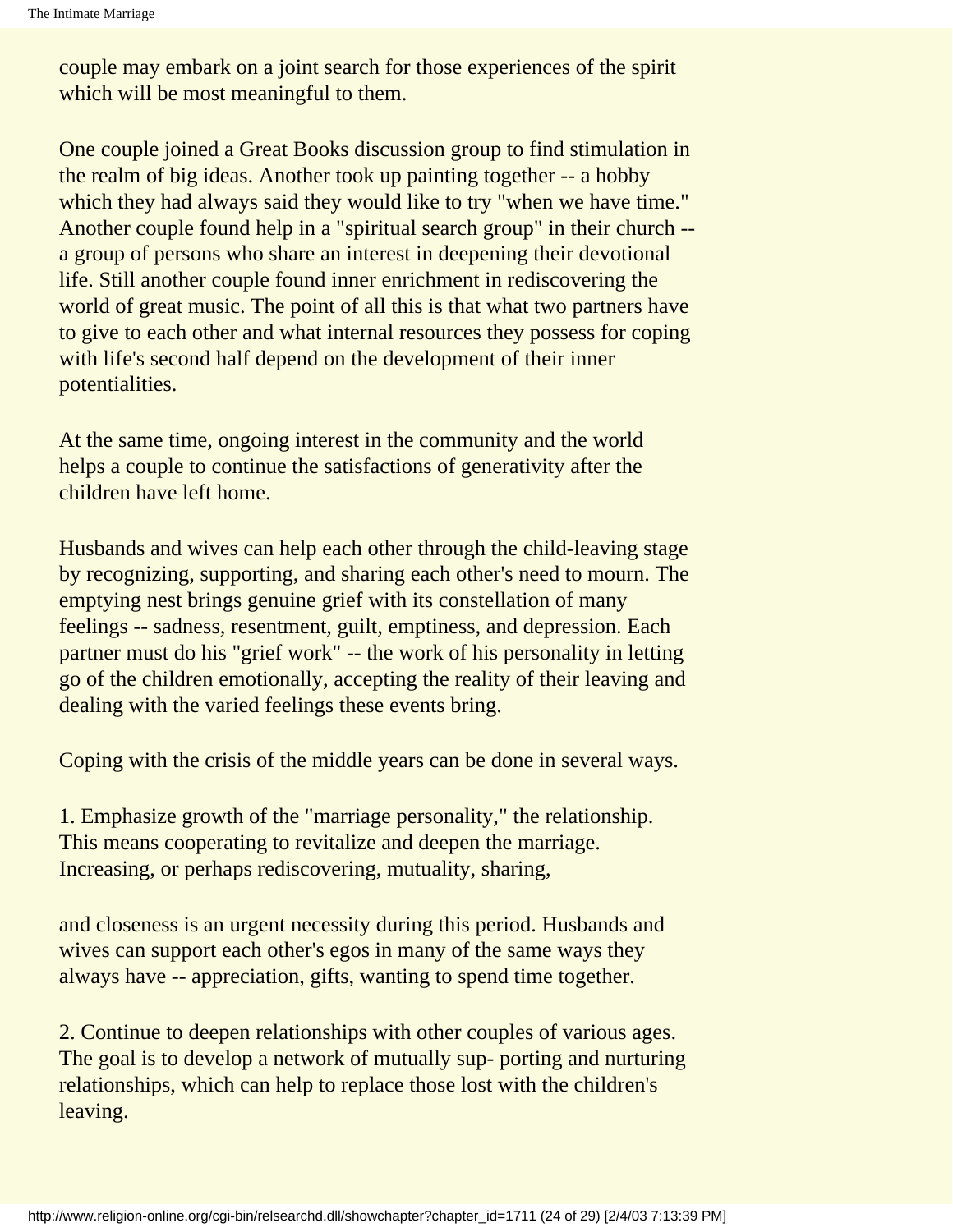3. Become involved in some activities which will help to develop the spiritual potentialities of the marriage.

Stage 7: Empty Nest to Retirement. The patterns of relating established in earlier stages tend to continue in the empty-nest years. If a couple has learned to communicate in some depth, the passing years usually increase the intimacy of the relationship. If, on the other hand, their relationship has been essentially barren, the childless years tend to make the marriage more and more empty -- an emotional wasteland. Some such couples develop parallel lives, touching at fewer and fewer points. In some cases, this is symbolized by the two living in separate sections of the house. They stay married because it is too much trouble or too expensive to separate, or because they gain some neurotic satisfactions from the cold war between them. Like the city of Berlin, what should be one is split by a wall which permits relatively little interchange.

In contrast, the couple which has stayed connected through the previous stages or achieved re-connection during the child-leaving stage, finds that the empty nest offers them all sorts of new opportunities for enjoying their marriage. One husband exclaimed, "Empty nest? Once we got used to the idea, we discovered it has a lot of advantages. We're doing the things as a couple we've always said we wanted to do but thought we didn't have time to because of the kids." The years between the leaving of the last child and retirement are valuable years from many standpoints. They should be highly productive and creative years, in which each partner finds new stimulation in developing interests and activities. Some of the energy that was formerly invested in children usually goes into grandparenting; but this is relatively minor, in most cases. Most of the energy is available for reinvestment in a second career for the wife, new hobbies for the husband, and joint projects in which the couple finds new meanings by giving themselves to meet some need in society. Social action groups are excellent for couples in this stage, keeping them involved with problems and perspectives beyond themselves, while using their aggressive energy to help reduce a social evil and make it a better world. Most important, self-investment - in social action and service-to- others -- extends the period of "generativity" for the couple, helping them avoid ingrownness and the stagnation of increasing self-absorption. By continuing to invest their lives in the stream of things, they stay in touch with the world of growth and challenge.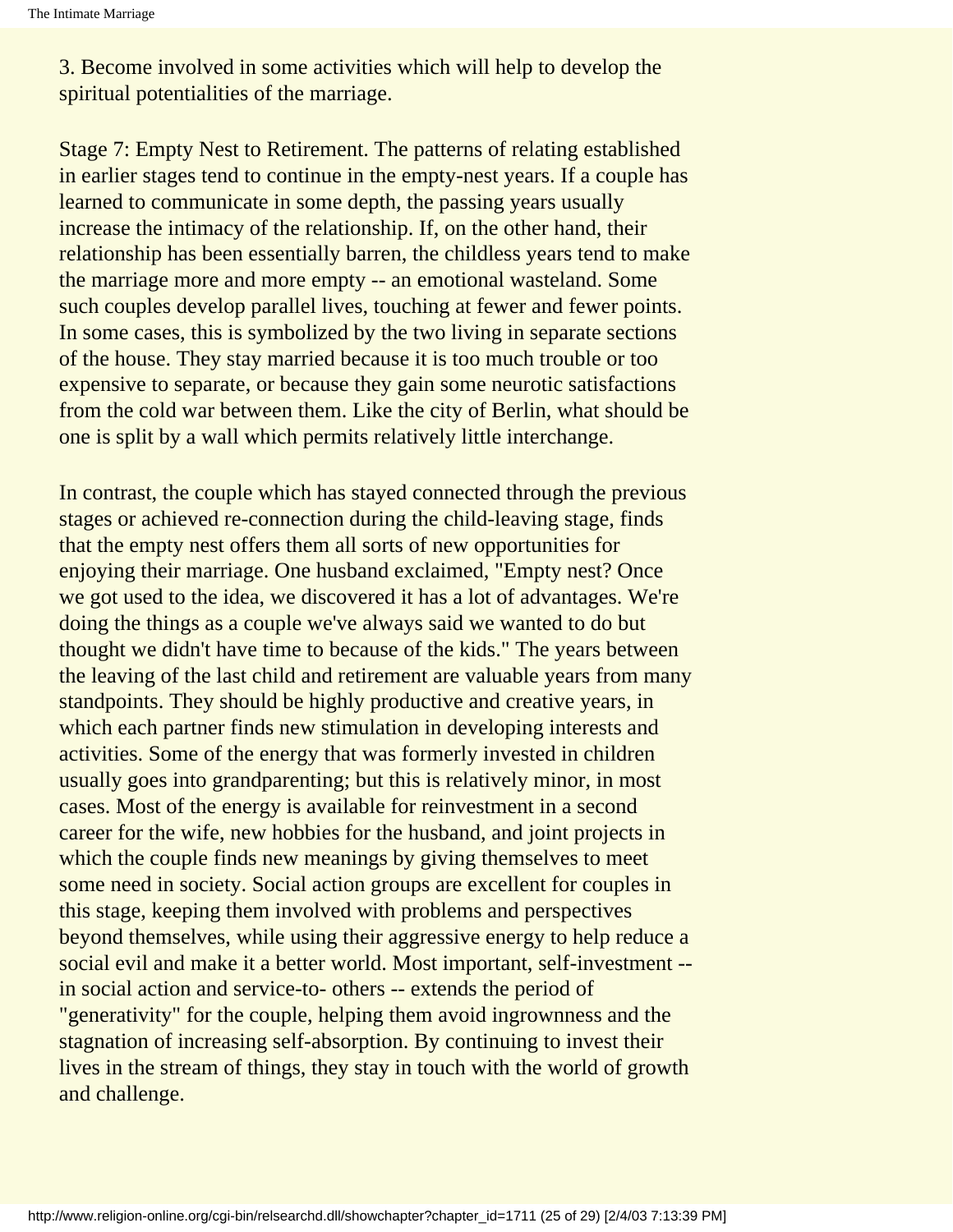The suggestions for coping with the two previous stages continue to be relevant in this one.Stage 8: Retirement to Death of One Spouse. The husband's retirement often produces a marital crisis -- more or less severe. To the extent that he has derived his vital satisfactions from his work, retirement may be experienced as a deprivation and an attack on his self-esteem. Feeling "finished," so far as a useful life is concerned, makes him difficult to live with. Mourning the lost job satisfactions is frequently present. The wife, too, often finds that the balance of the marriage is disturbed by the husband's retirement. She may have derived satisfactions from his work. Both are dependent, in many cases, on his schedule of going to work and coming home. The wife needs to give him support in this crucial adjustment, but often she is in need of support and perspective herself.

The couple facing retirement does well to attempt to work through their feelings about it before it occurs, and to make plans for how they can use the new time they will have available. Instead of emptiness, the future can be seen in terms of opportunities to do the things they have wanted to do but could not because of work obligations -- travel, reading, hobbies, involvement in community and church projects. If they have a sound relationship, this can be a season of richness and fulfillment -- "the last of life for which the first was made."

Some couples become more and more possessive as they face aging and death. It is as if they are clutching the relationship too tightly as they anticipate its loss. The post-retirement years should be years of beginning to prepare for constructive living without the other. Facing widowhood is not easy, but it is essential. It means enjoying the relationship for all it is worth, working through old problems and being close, yet encouraging each to lean on his own resources and to develop relationships which can help when one partner dies. As William R. Alger observed in 1867: "There is a deep loneliness too in all the preparatory steps and approaches to death. Who can fitly describe the solitude of extreme age?"(18) This is the problem with which partners can help each other.

Couples in the post-retirement years can make them more constructive by continuing the steps of Stage 7. In addition, it is important for them to work toward these goals:

1. Make the most of every day, week, and month you have together. By now you know how precious they are.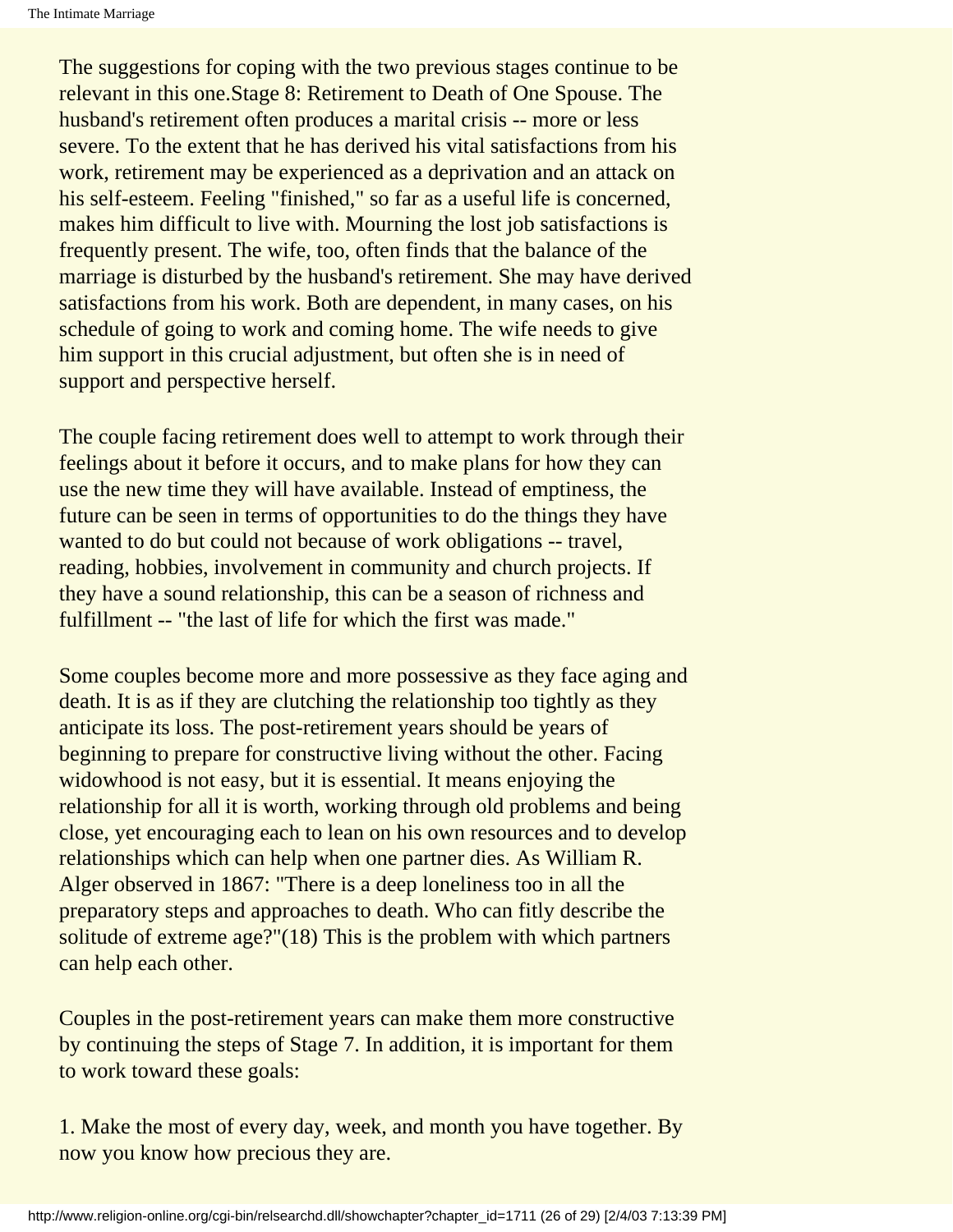2. Support each other in the adjustments to retirement.

3. Enjoy the new leisure retirement brings -- use it constructively.

4. Help prepare each other to live as widow or widower by strengthening inner resources and outer relationships. Reflect on the passing years and the experiences of transcendence you have shared.

For many couples who have achieved a degree of contentment and intimacy, and for others who are still willing to cultivate intimacy, these years can be the most fulfilling of the entire marriage.

External pressures have diminished so that both partners have more emotional energy for each other. Assuming that health and finances are satisfactory, opportunities for sharing together in many interests are greater than ever. A couple in their late sixties likened their current stage to their courtship days, but with the added joys of having learned to know each other fully through forty years of shared experiences. Their communication is so vital at so many levels that they frequently do not need words to communicate their deepest thoughts. Such a marital identity is the goal toward which all the former stages strive.

We have reviewed the stages of marriage and intimacy -- each with its own problems and possibilities. The words of Robert MacIver are appropriate:

> Time is the greatest of all human mysteries. . . . The way we respond to the challenge of time is a test of what we are, of what we are becoming. We grow older day by day. . . . Does that fact disturb us greatly, little, sometimes, often? How else are we growing in the same time? . . . For life is -- or has -- this unique energy possessed of sensitivity and perceptiveness that makes for itself a web of relationships, thus binding its past to its future.(19)

#### **TAKING ACTION**

Consider the guidelines at the conclusion of the stage of marriage which applies to your current relationship. Decide which of the suggestions seem helpful to you and make plans for using them to develop more joy and closeness.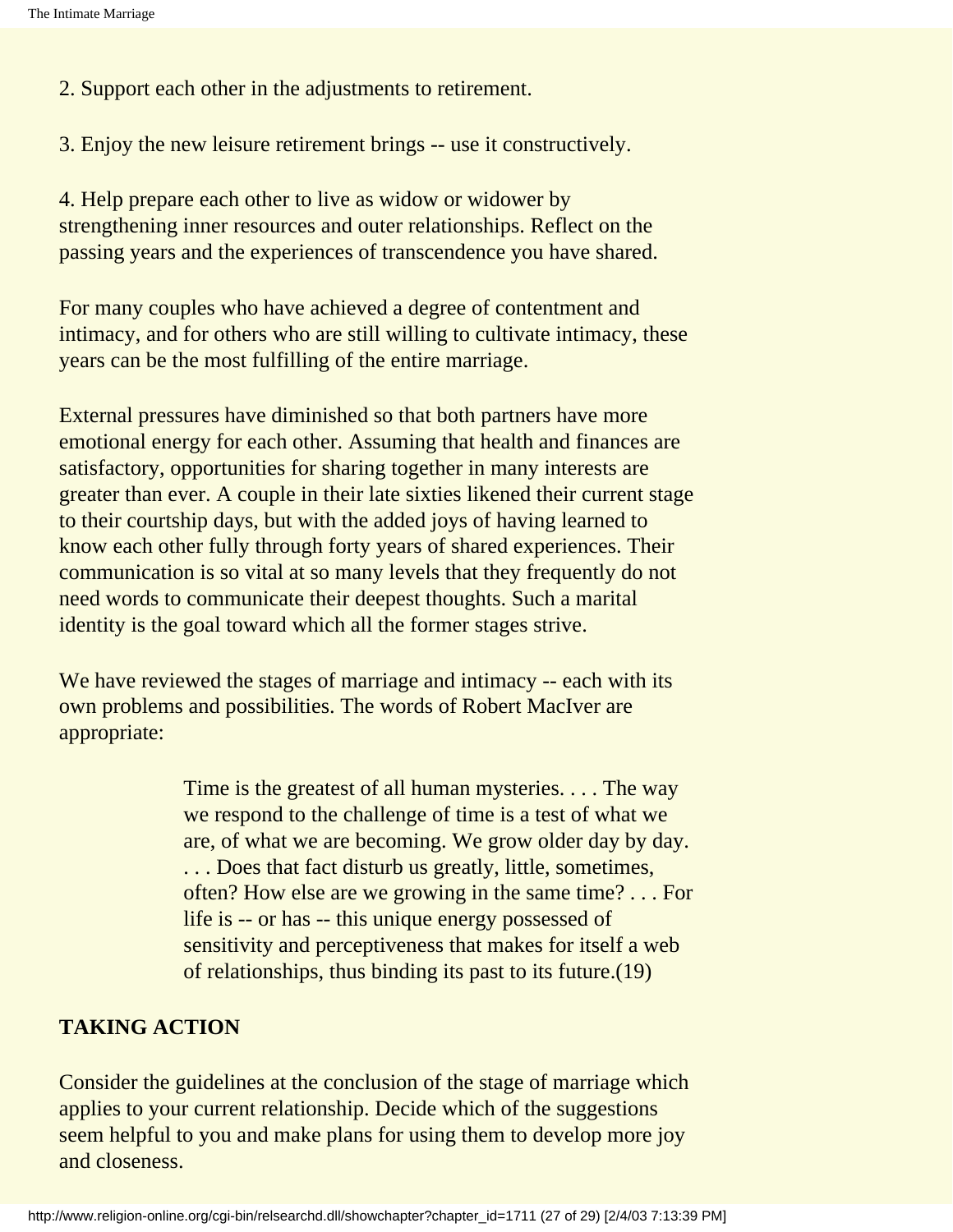#### **NOTES**

1. Howard Whitman, Philadelphia Sunday Bulletin, January 15, 1967.

2. Otto Pollak, lecture. University of Pennsylvania, January 18, 1967.

3. Ernest Havemann, "The Intricate Balance of a Happy Marriage," Life, September 29, 1961, p. 122

4. For a summary see, Evelyn M. Duvall, Family Development (Philadelphia: J. B. Lippincott Co., 1957), pp. 5-9. This is a slight modification of the 8-stage schema of E. Duvall, pp. 8-9, from the point of view of the marital partners.

5. "A developmental task is a task which arises at or about a certain period of the life of an individual, successful achievement of which leads to happiness and to success with later tasks, while failure leads to unhappiness in the individual, disapproval of society, and difficulty with later tasks" (Robert J. Havighurst, quoted by Duvall, op. cit., pp. 98-99).

6. Eric Berne, Games People Play (New York: Grove Press, 1964).

7.Aaron Rutledge, Pre-Marital Counseling (Cambridge, Mass.: Schenkman Publishing Co., 1966), p. 20.

8. Ibid., p. 18.

9. Otto Pollak, lecture, University of Pennsylvania, February 23, 1967; a number of insights in this section are from Pollak.

10. Mariam Jolesch, "Casework Treatment of Young Adult Couples," Social Casework, Vol. XLIII, No. 5 (May, 1962), p. 245.

11. Havemann, "The Intricate Balance of a Happy Marriage," Life, September 21, 1961. (Paraphrasing Levy and Monroe.)

12. Jolesch, op. cit., p. 246.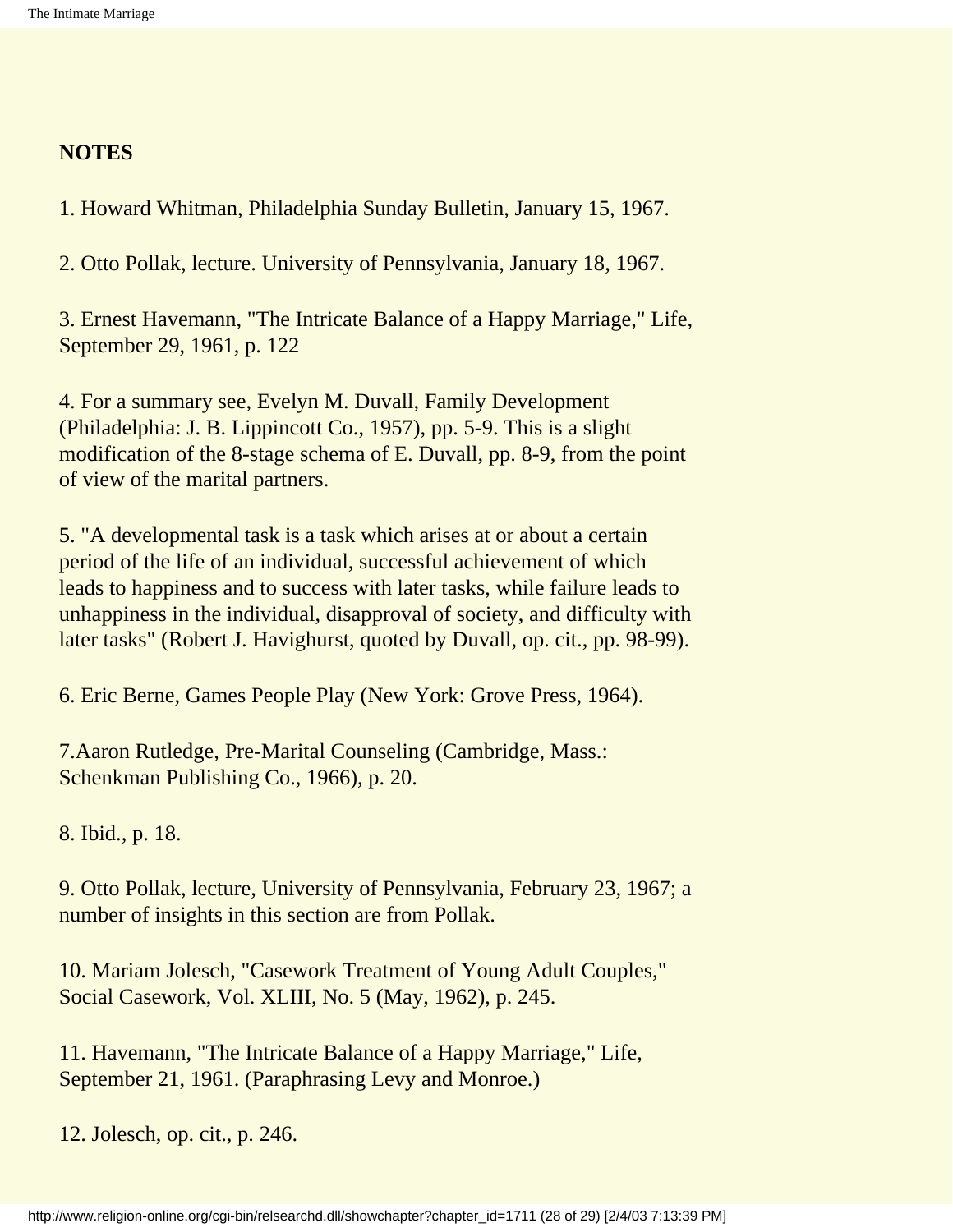13. Otto Pollak, "Sociological and Psychoanalytic Concepts in Family Diagnosis," The Psychotherapy of Marital Disharmonies, ed. B. L. Green (New York: The Free Press, 1965), p. 18.

14. Duvall, op. cit., p. 271.

15. Ibid., p. 276.

16. From a statement by Lorna Forbes.

17. Boret, "The Middle Years of Marriage" (Paris: International Union of Family Organizations, June 1962), p. 4.

18. Alger, The Genius of Solitude (Boston. Roberts Bros., 1867), p. 84.

19. R. M. Maciver, The Challenge of the Passing Years, My Encounter with Time (New York: Simon and Schuster, 1962), pp. 47, xxii, 14.

31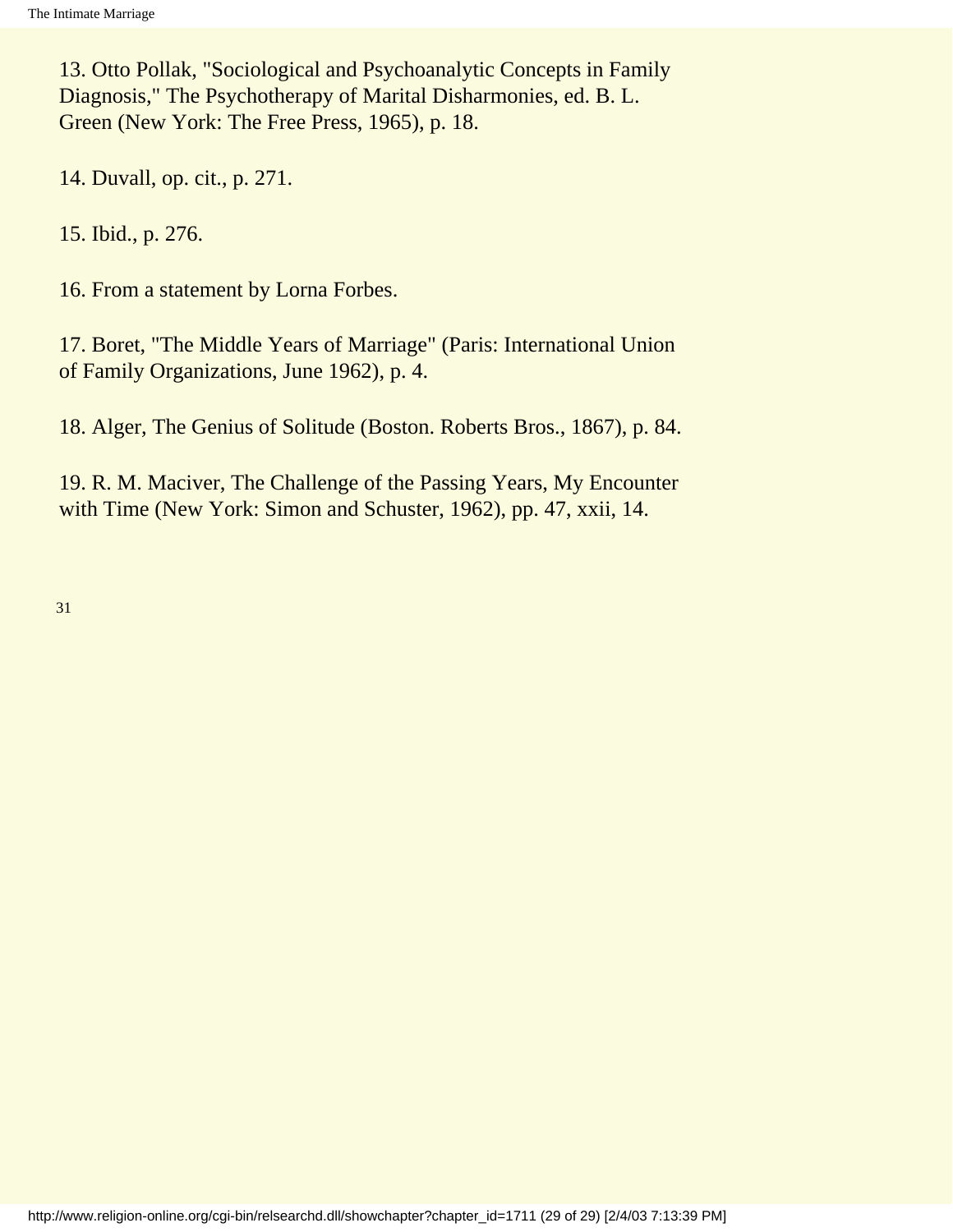### [return to religion-online](http://www.religion-online.org/)

# **The Intimate Marriage by Howard J. and Charlotte H. Clinebell**

Howard J. Clinebell Jr. Is Professor of Pastoral Counseling (1965), School of Theology, Claremont, California. Charlotte Ellen, Ph.D., is a psychotherapist in private practice. She has lectured and been a frequent consultant and leader at Marriage and Family Conferences, Institutes, Woman's Studies, and Human Liberation Programs. She also writes for use of her material by ministers and pastoral counselors. Book used by permission of the authors. It was prepared for Religion Online by Paul Mobley.

## **Chapter 7: Increasing Sexual Intimacy**

I defined love, not as an emotion so much as freely expressed behavior, undertaken with the aim of fostering happiness and growth in the person loved. But there is something grim and joy-less and even a sense of hard work implicit in that conception of love. I would like . . . to spice this

conception with some laughter, some wholesome, lusty, fully expressed, mischievous, lecherous, saucy sex. Not sex as mere coupling, but sex as an expression of joie-de-vivre, of a sharing of the good things in life. Sex that is something deeply enjoyed, freely given and taken, with good, deep, soul-shaking climaxes, the kind that make a well-married couple look at each other from time to time, and either wink, or grin, or become humble at the remembrance of joys past and expectant of those yet to be enjoyed. Sidney M. Jourard, The Transparent Self (1)

Discussions of love often emphasize the hard work involved and miss the spice and joy. The same is true of intimacy, which if it is genuine is positive and pleasurable in its impact on a marriage. Even sexual intimacy, in some marriage manuals, is made so antiseptic and complicated that the essence of sexual enjoyment -- spontaneity, playfulness, lusty experimentation -- evaporates.

The feeling tone which is sometimes communicated is like the mood of a cartoon showing a tired, bedraggled couple on a vacation. The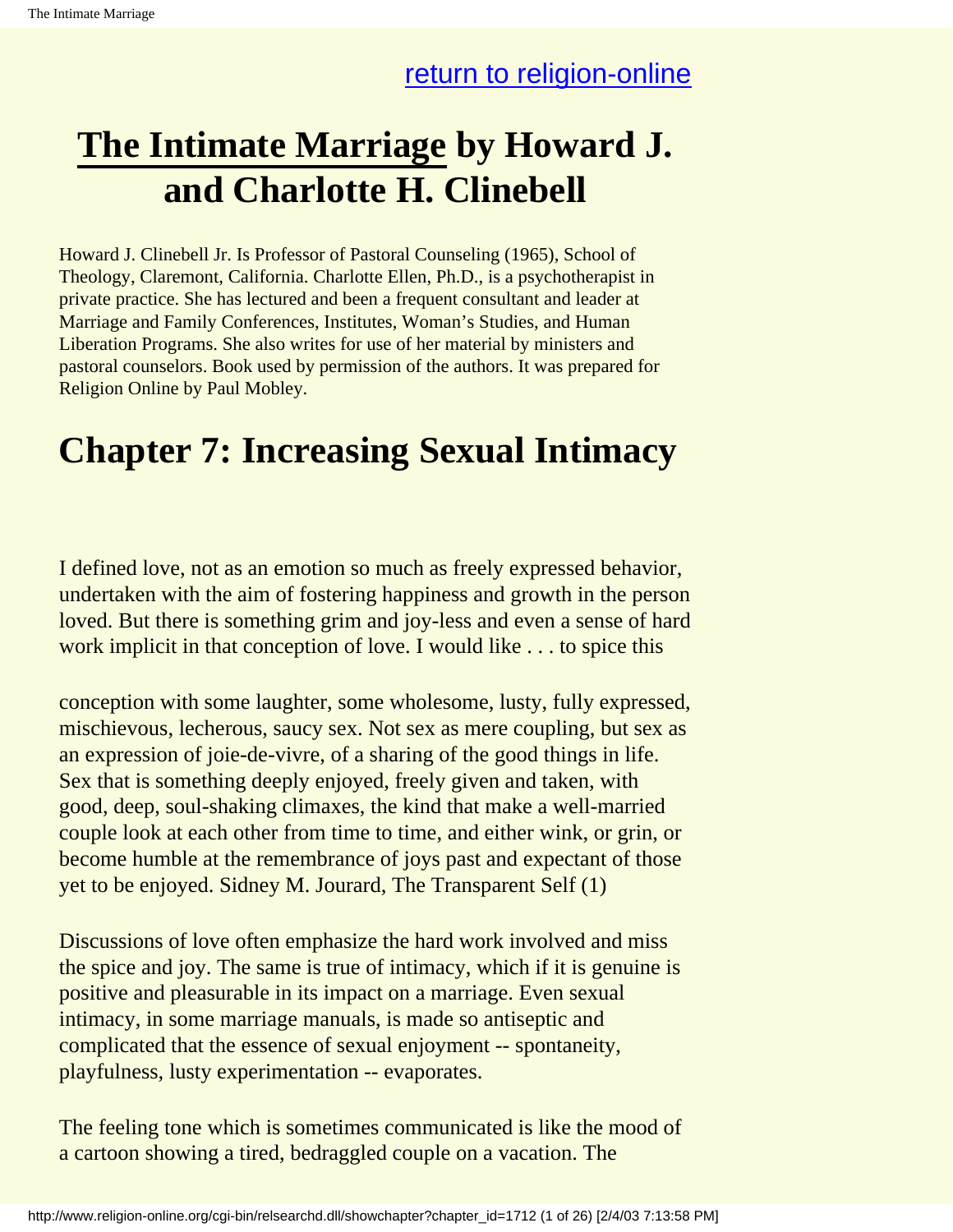husband is saying, "How many more happy carefree days do we have to go?" Intimacy does take effort but if it is a burden, then it isn't the real thing. Sex is the dimension of intimacy which is most fun-filled. When sex is good in a marriage, the pleasure

side of all other dimensions is enriched and fed. "Sexual intimacy" is more than the mere physical familiarity of intercourse. Prostitutes have for centuries engaged in an impersonal profession.

"Sexual intimacy" is meant here to encompass the total experience of man and woman loving each other.

#### THE CENTRAL PLACE OF SEX

Sex is a powerful, pervasive drive in human beings. It is a dynamic force in the will to relate. It colors everything else -- a dull gray if it is poor, a passionate pink if it is rich. Some people seem to wish that sex were not such a prominent motivator in human relationships. Such people are something like the woman who greeted the news of Darwin's discoveries with, "Let's hope that it isn't true and if it is, that it won't become generally known." In any marriage, sexual feelings are intertwined with every aspect of the relationship. In a healthy marriage, sex is affirmed and enjoyed so that it gives the total relationship warmth, joy, and resiliency.

It helps the person who is uneasy about the prominence of sex in his thinking to know that nearly everyone is as interested in sex as he is, and many even more so.(2) In other words, it is utterly normal for both men and women to have a keen interest in sex and in sexual pleasure. Someone has remarked that there are two kinds of people, those who are interested in sex, and liars. Sex is here to stay -- a fact for which we can all be immensely glad -- and it must be integrated into the totality of the good life if that life is to be truly good.

In contrast to the left-over Victorian attitudes and feelings about sex still to be noted among some individuals and communities (attitudes toward sex education, for example), are the increasingly mechanized and exploitative and depersonalizing attitudes toward sex which are prevalent in our society. Television and magazine advertising, some film making, the Playboy philosophy and the

overemphasis on techniques are good examples. It is easy for the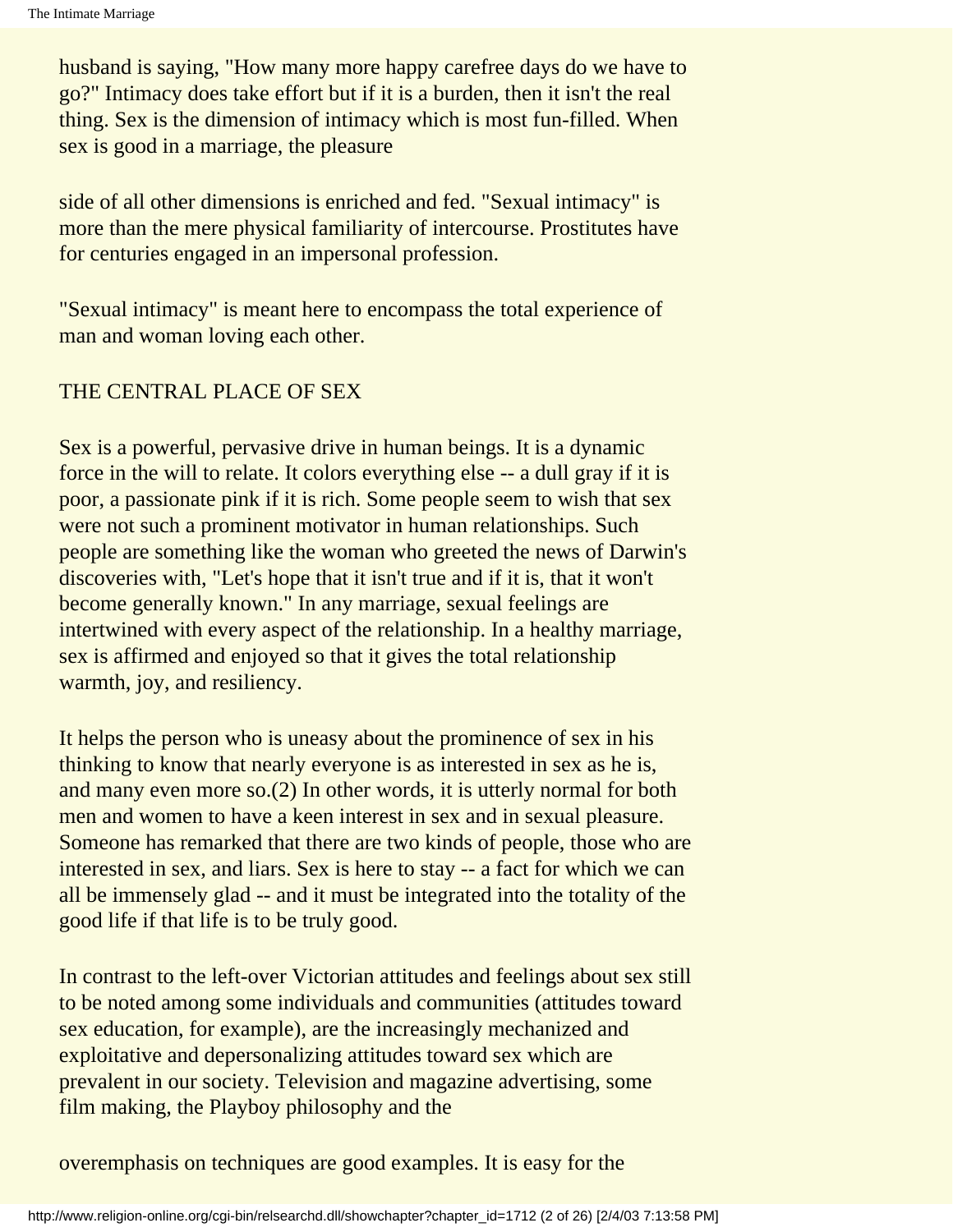wonder and mystery of the "man-woman thing" to get lost. In the midst of what sometimes seems to be a national obsession with sex, it is often difficult for a couple to discover and cultivate the power of sexual intimacy which is so vital a part of marriage. Nonetheless, as Rollo May writes:

However much sex may be banalized in our society, it remains the power of procreation, the drive that perpetuates the race, the source at once of man's most intense pleasure and his most pervasive anxiety. It can, in its daimonic form, hurl the individual into sloughs of despond, and, when allied with eros, it can lift him into orbits of ecstasy.(3)

The raw power of sex is inherent in the fabric of creation -- its power is God-given. Regular enjoyment of this powerful source of unity and pleasure is one of the best things about a good marriage. In fact, marriage offers the ideal relationship in which sex can be enjoyed with depth, intensity, and continuity over the years. Marriage is by far the most dependable and fulfilling way of satisfying this basic physical and emotional need.

Sex fulfills four positive purposes in a healthy marriage. The first is reproduction or parenting -- the need to complete oneself in one's children. As Paul Tillich once observed, the biblical idea that mates become "one flesh"(Therefore a man leaves his father and mother and cleaves to his wife and they become one flesh, Genesis 2:24) goes beyond intercourse in its full expression. Two persons literally become one flesh in the joining of genes in their children. Sexual intercourse, of course, only begins the reproductive process. It plays a crucial but minor role. Seen against the background of the life-long process of parenting (one is always a parent after the process is begun), intercourse plays a tiny role. Only 1/1000 or less of sexual relationships in marriage have to do with reproduction. Obviously sex needs to be understood in terms of its broader functions.

Second, there is the unifying junction of sex. Max Lemer has described love as "whatever breaks and bridges the terrible pathos of separateness of human beings from each other."(4) Satisfying sex is one of those good bridging experiences! Not only is it a deliciously beautiful way of expressing emotional connectedness, it is a powerful means of strengthening a relationship. Sex feeds love and is fed by love. Everyone at times belongs to the "walled-off people," to use Dostoevski's phrase. The physical-emotional-spiritual joining of sex in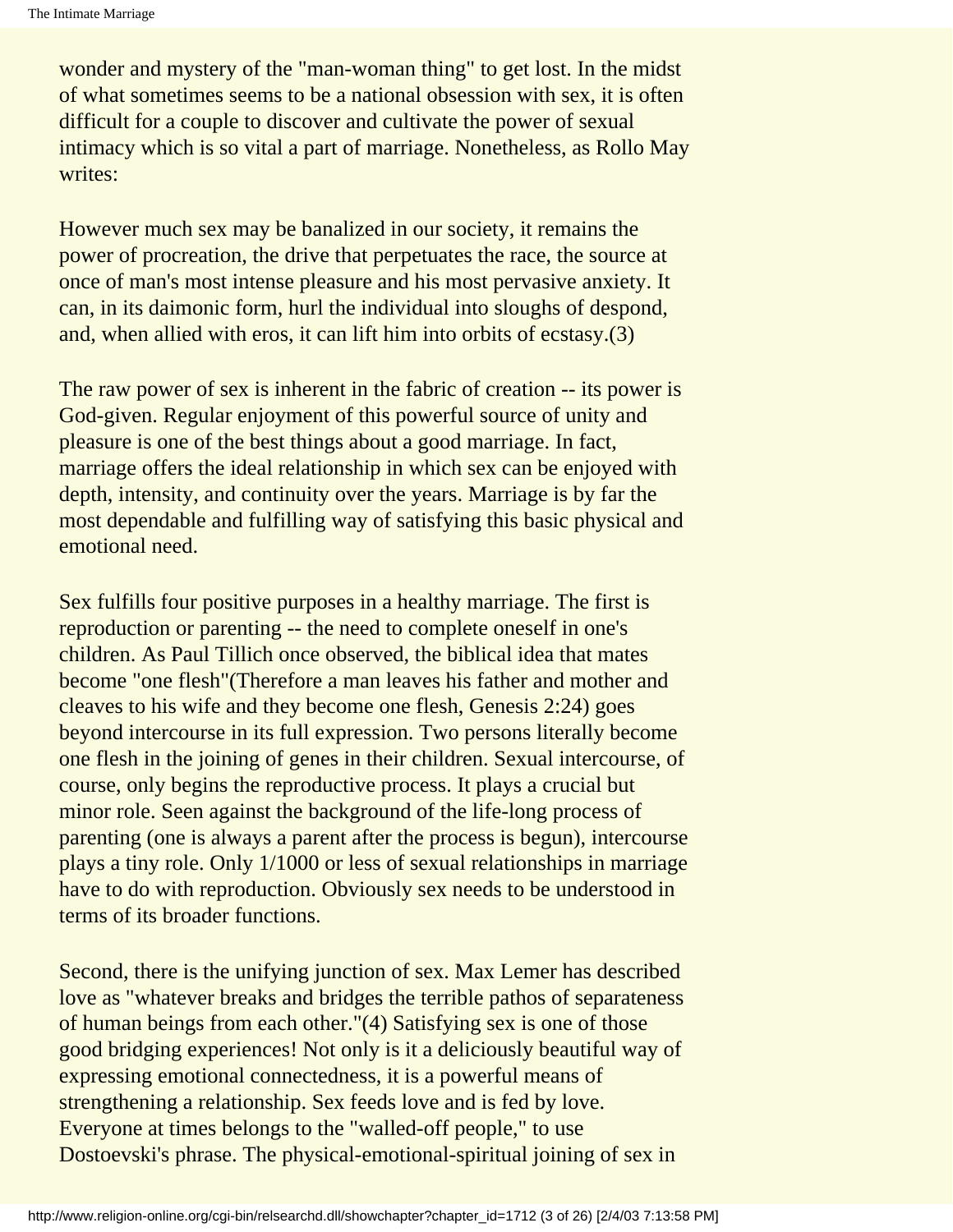marriage is a remarkable means of over-coming the walls and of merging two inner worlds. The joining of bodies and spirits is powerful therapy for our loneliness and inner isolation.

I know that love is worth the time it takes to find. Think of that when all the world seems made of walk up rooms and hands in empty pockets.(5)

As these lines of Rod McKuen affirm, the knowledge that love exists and is precious, brings light to dark days of aloneness. The power of the desire for sexual union stems from a basic truth about the world of living things:

The power of sex is due to the sexual division of virtually all of creation. Male and female were not created to exist separately. Woman was made to complete man; and man, woman -- anatomically, biologically, emotionally, mentally and spiritually. The power of the sex drive springs from the longings of the incomplete being for completion. A divided creation consequently suffers, longing for union and fulfillment. . . . The union sought, however, is more than sexual. It is a longing for a personal union of which the sexual is but a part and not the whole. $(6)$ 

The third function of sex in marriage is to enhance the enjoyment of life together. A satisfying sex life releases tension, renews tired spirits, and offsets the heartaches and failures of human existence. As suggested earlier, sex is a favorite way to drop the load of adult responsibilities and parenting duties and to let one's inner Child play regularly. In the midst of the worries and pressures of daily life, satisfying sex gives wings to the hearts of the mates. Together they celebrate the pleasures of life expressed in sex.

As the sayings of many languages put it, love & sex make one look at the world with "new" eyes. A sexual experience resembles a short vacation trip. A lover comes back to everyday conditions as a traveler returns home. Like the returning traveler he reacts more vividly and sharply to the accustomed environment.<sup>(7)</sup>

It is not surprising that the writer of Proverbs included the last clause in this list of wonders:

"There are three things which are too wonderful for me, yea four which I know not: the way of an eagle in the air; the way of a serpent upon a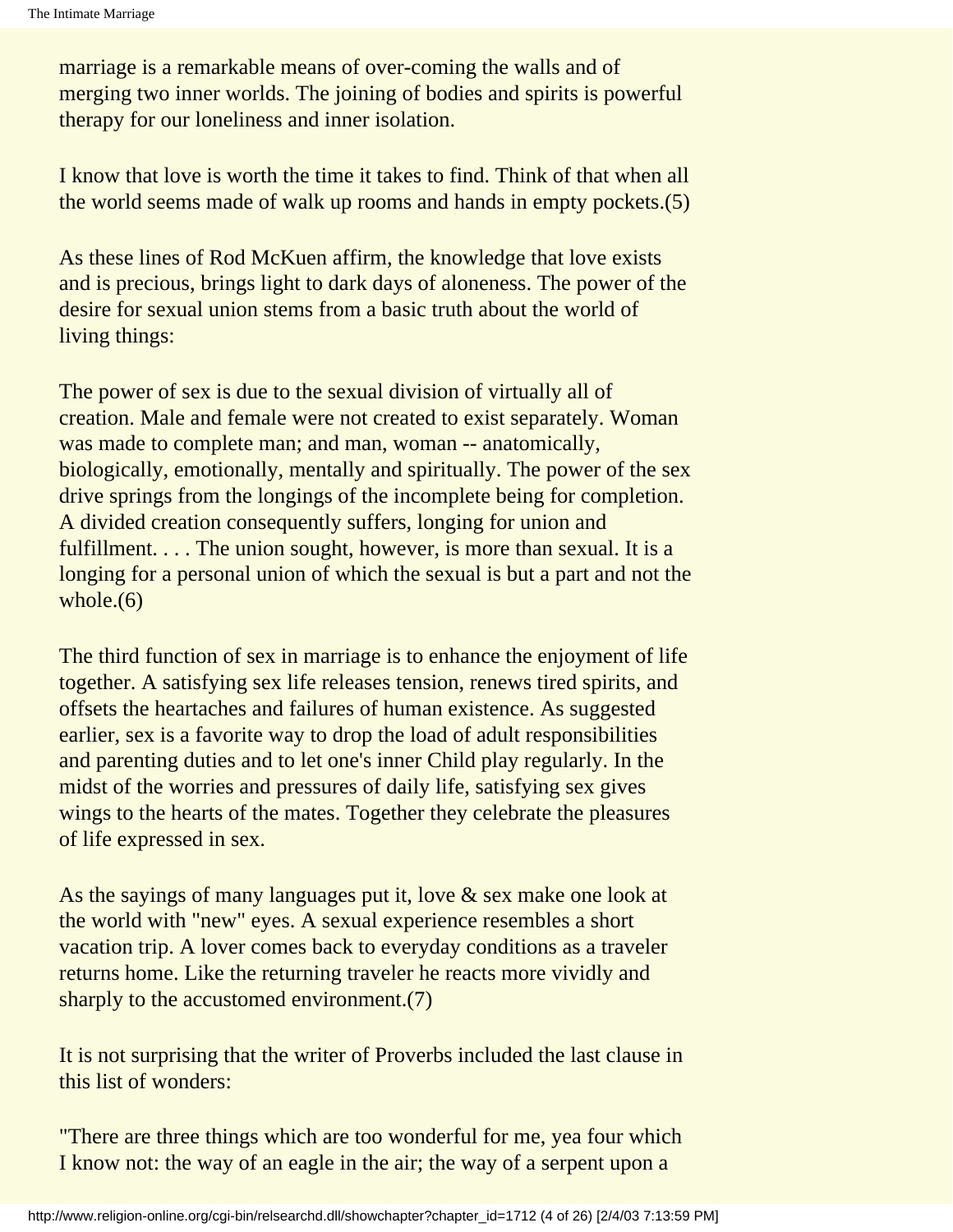rock; the way of a ship in the midst of the sea; the way of a man with a maid" (30:18). The sense of mystery and glad wonder is familiar to couples who have learned to enjoy rich, full-bodied sexual intimacy.

There is a fourth function of sex in marriage -- to strengthen and complete one's identity. When a person asks the big identity questions -- Who am I? What am I worth? -- he cannot answer them apart from another question: Who am I and how effective am I as a man (or a woman)? Personal identity always includes sexual identity at its center. The firm sense of personal identity which is a prerequisite for intimacy in marriage and sexual relationships, is also strengthened and affirmed by experiences of interacting constructively with a person of the complementary sex. The sharpness of definition of one's own sexual identity is increased by joining worlds with a person of the other gender. The femaleness in a wife brings out the maleness in a husband, and vice versa. It is this mutual heightening of femininity and masculinity that brings zest to a marriage!

Couples in search of greater closeness need to go far beyond merely satisfying each other's physical desires. Of course, it is a mistake to withhold sex because the relationship is conflicted, or to use sex to manipulate the other. But beyond satisfying each other's physical needs, there is the context of those needs, the sexuality of each person; the maleness and femaleness which colors one's whole being. But the goal is never completely achieved; each of us brings a degree of unfinished identity to marriage, each of us needs to have our sexuality affirmed and rejoiced in by our mates. We have everything to gain and nothing to lose by nurturing each other in this basic way. A well-fed mate (fed in terms of his hunger for feelings of sexual power and worth) is the

only kind who can share in a sexual celebration in which one's own needs will also be satisfied.

Conflicts often occur among the various functions of sex in marriage and the roles which are related to them. As most couples who have children can document from their experiences, the demands of parenting, companionship, and sex sometimes run into head-on collisions. It is inevitable. Close, complicated relationships and conflict go together. But in healthy marriages the conflict accruing from these roles is more than balanced by the ways in which they are mutually reinforcing. The fact that two people like (as well as love) each other and therefore enjoy being together and communicating makes the sexual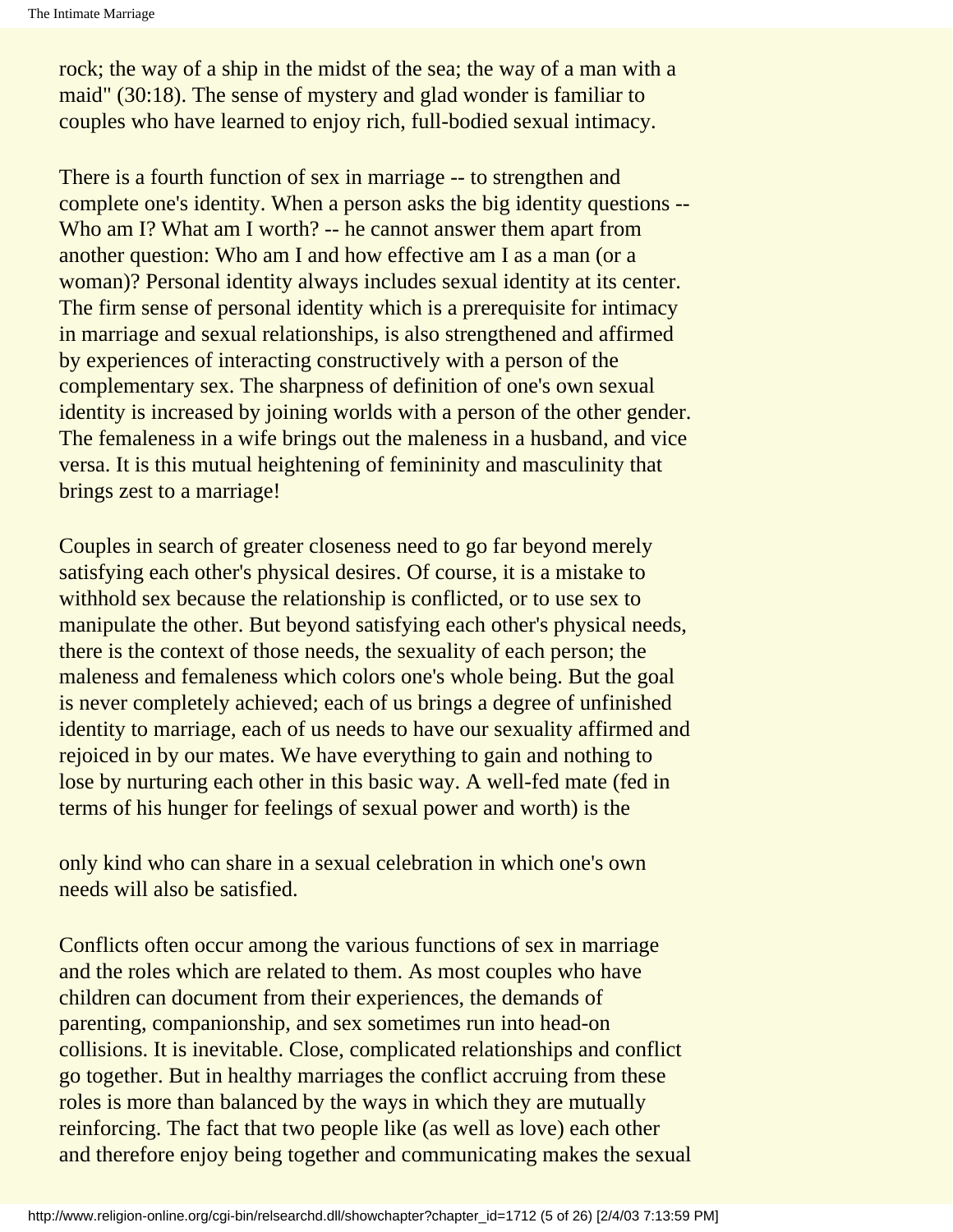part of their relationship deeply gratifying. Sex without companionship in marriage is better than no sex at all; but its pleasure falls far short of sex within a relationship of loving and trusting. Furthermore, parents who enjoy their children, feel the fulfillment of participating in their growth, and share in the "one-flesh" unity of this ongoing experience have much going for the sexual and companionship sides of their marriage. The goal is to relate in such a way as to allow the power of sex to bring a glow to the totality of the relationship. As one mother of three teenagers put it, "The pain and the happiness of these years of raising kids together has given us hundreds of experiences of sharing; we feel joined in so many areas that sex is often like a feast."

#### DEEPENING SEXUAL INTIMACY

Sexual relationships are essentially human relationships. That sexual skills are interpersonal skills is a point often ignored, to the detriment of sexual fulfillment in marriage. What is the relationship between interpersonal needs, satisfactions, and conflicts, on the one hand, and sexual needs, satisfactions, and conflicts, on the other? This is a crucial question. There is powerful interaction

between these two sides of a marriage. Thus, one guideline to increasing sexual intimacy and pleasure is to improve the quality of the marriage as a whole. In practical terms, this means increasing communication skills and the ability to satisfy each other's heart-hungers, while at the same time practicing new techniques and tenderness in sexual intercourse.

At Ohio University a marriage survey of several hundred couples was made. The majority reported that they had intercourse twice a week, on the average. This was true both of the couples who described their marriages as "satisfactory" and those who saw them as "unsatisfactory." The husbands of unhappy couples tended to say that twice a week was more than their wives wanted but was satisfactory to them; their wives tended to report that it was just right for them, but less than their husbands wanted. In contrast, the husbands and wives in happy marriages generally said that twice a week was satisfying to their spouses and themselves. The problem was not in the actual frequency of intercourse (as the unhappy couples might have described it to a marriage counselor) but in their inability to communicate.(8)

In another study, people were asked to describe their own and their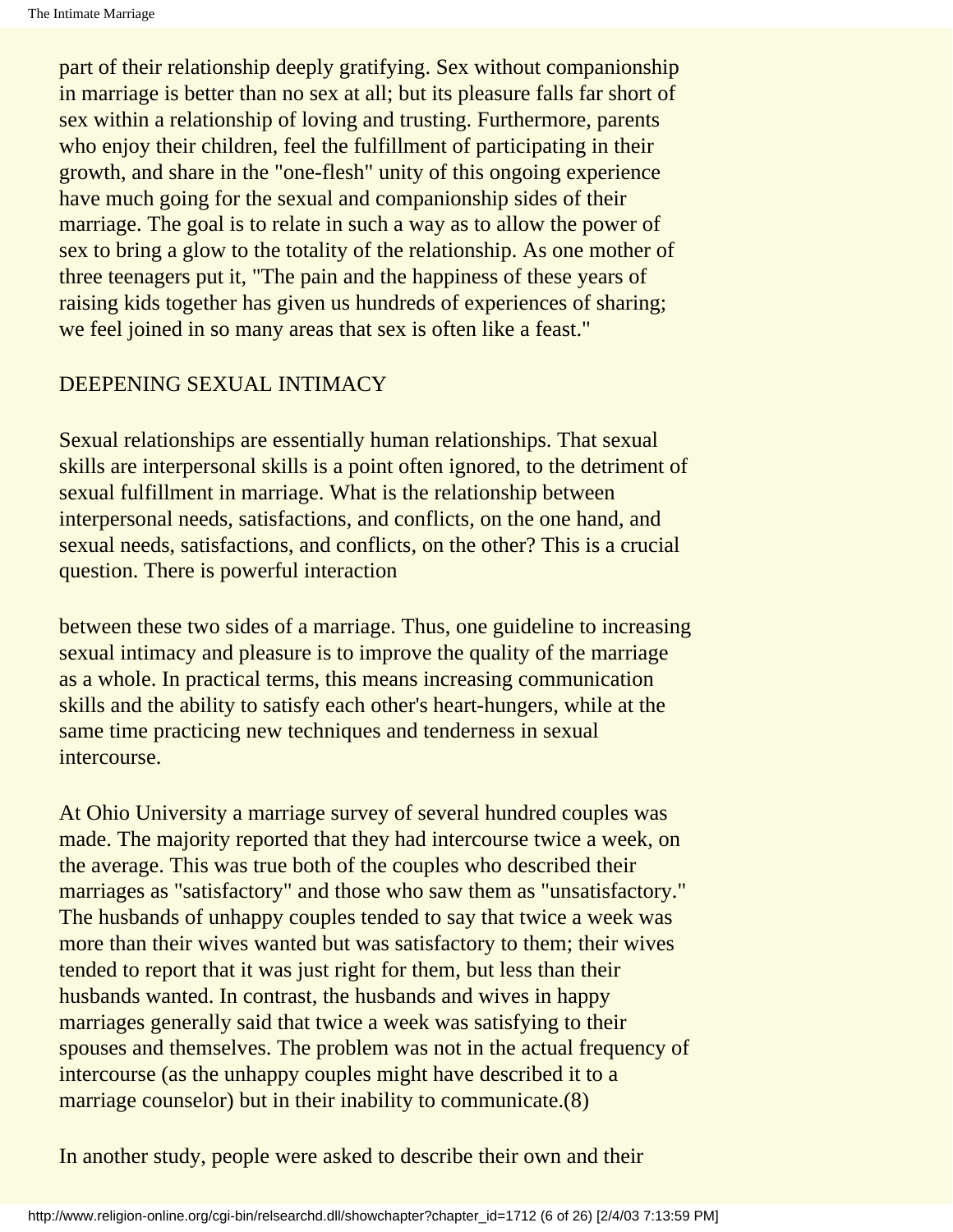partner's feelings regarding a variety of forms of foreplay (from kissing and caressing to oral-genital play). Successful couples reported identical feelings and/or described their partner's feelings accurately approximately twelve times as often as did seriously conflicted couples.(9)

In an insightful passage on satisfying sex, William Lederer and Donald Jackson state:

What is special about sexual intercourse, a highly-satisfying malefemale symbiosis, is that it requires a higher degree of collaborative communication than any other kind of behavior exchanged between spouses. Sex is consequently precious, but also perilous. It is the only relationship act which must have mutual spontaneity for mutual satisfaction. It can only be a conjoint union, and it represents a common goal which is clear and understood by both.(10)

Sexual intimacy is rooted in a biological drive pushing toward the discharge of sexual tension. This is the physiological basis of sexual attraction in all animals. But in man there develops a unique blend of the physiological and the psychological. The physical need for release of sexual tension is intertwined with a variety of psychological needs: for the security and warmth of body-closeness and stroking; for feeling loved, nurtured, cared about; for affirmation of one's masculinity or femininity. Both the joys and the problems of sex center almost entirely in

the psychological-emotional area of relationships. It is in this unique human dimension that increased sexual intimacy is found. Sex without relationship is shallow sex, lacking in depth pleasure. As Clark Elizey says, "If sex is sought on the animal level, nothing but animal returns can be expected."(11) Deep soul-and body-satisfying sex is never simply physical.

To deepen sexual intimacy, a couple needs to enjoy sex in ways that will cause it to feed their love. A marriage is vital to the extent that there is a uniting of these two forms of intimacy -- physical and psychological. Satisfaction of the personality hungers of one's mate, particularly his sexual ego needs, is extremely important. Each partner should test his behavior in the marriage in terms of how well he uses opportunities to make his mate feel more adequate, attractive, and lovable as a male or a female. To say by words and behavior, "You're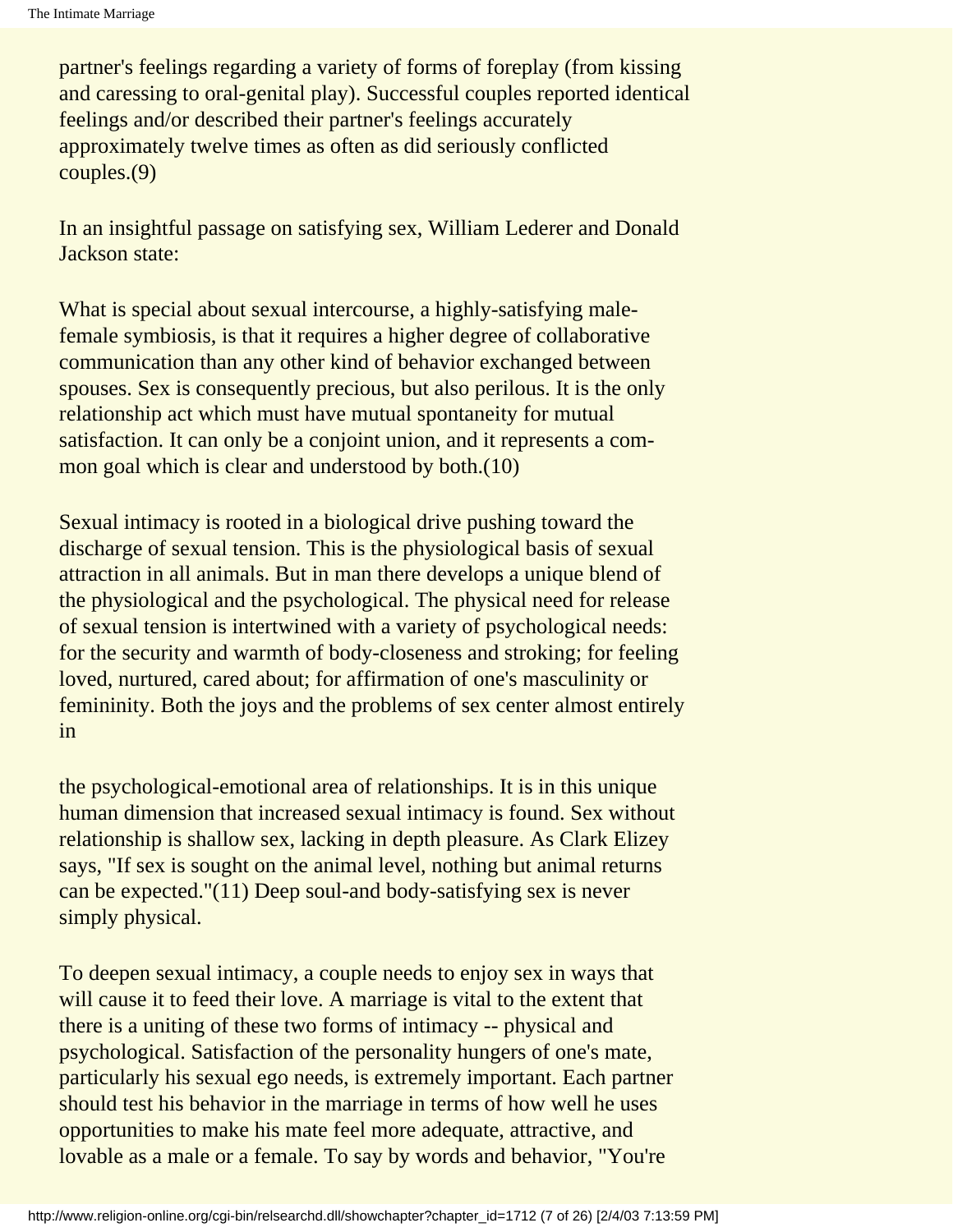#### terrific in bed," or "We

make sweet music together," or "You made last night heavenly!" causes one to prize his or her sexuality, which makes it easier to be loving, passionate, and giving the next time. "Good sex interaction not only expresses one's own feelings, but . . . the partner needs to feel valued and felt as a person of worth, as a real live human being."(12) The wedding ceremony contains an implicit

truth about relationships in the phrase, "love, honor and cherish." A man and woman cannot really love deeply unless they also honor (esteem, appreciate, respect) and cherish (nurture, prize, hold dear) each other. The total quality and value of the relationship affects the meaning and satisfaction derived from sexual intercourse.(13) There is a fundamental difference between alienated and intimate sex -- the difference is love.

Cultivating the art of love-making is another way to increase sexual intimacy. Most couples, if they try, can enhance their repertory of sexual enjoyment; they can help make sex play better for themselves and each other. It takes time to improve sexual artistry, and that is often a problem in our frantic society. Setting aside time for regular "let'senjoy-each-other" nights or days is a practice that pays big dividends. One couple near the termination of marriage counseling reported: "Up until we started having 'our nights,' sharing, including sex, got the tag ends of our time. We allowed other less important things to squeeze love-making into late, hurried moments which made it terribly mechanical. In the last months we've rediscovered what we've been missing. Wow!" A frustrated wife confronted her husband with her disappointment at the shallow, mechanical rut into which their sex life had slipped: "I get the 'now it's Friday night again' feeling about our love life. The long, lingering Sunday afternoon in the bedroom -- what happened

to that? Let's do something to get the life back into things."

Working hard to get the spontaneity back is something like relaxing as hard as possible. It's self-defeating. Setting aside regular times and protecting them from encroachment is a good place to begin. During that time, sharing is the key -- talking, listening to the rain, or reading a sexy novel together, taking a walk along a stream, eating by candlelight - - whatever both mates find relaxing, satisfying, and at least a little romantic. Each couple should discover what encourages spontaneity and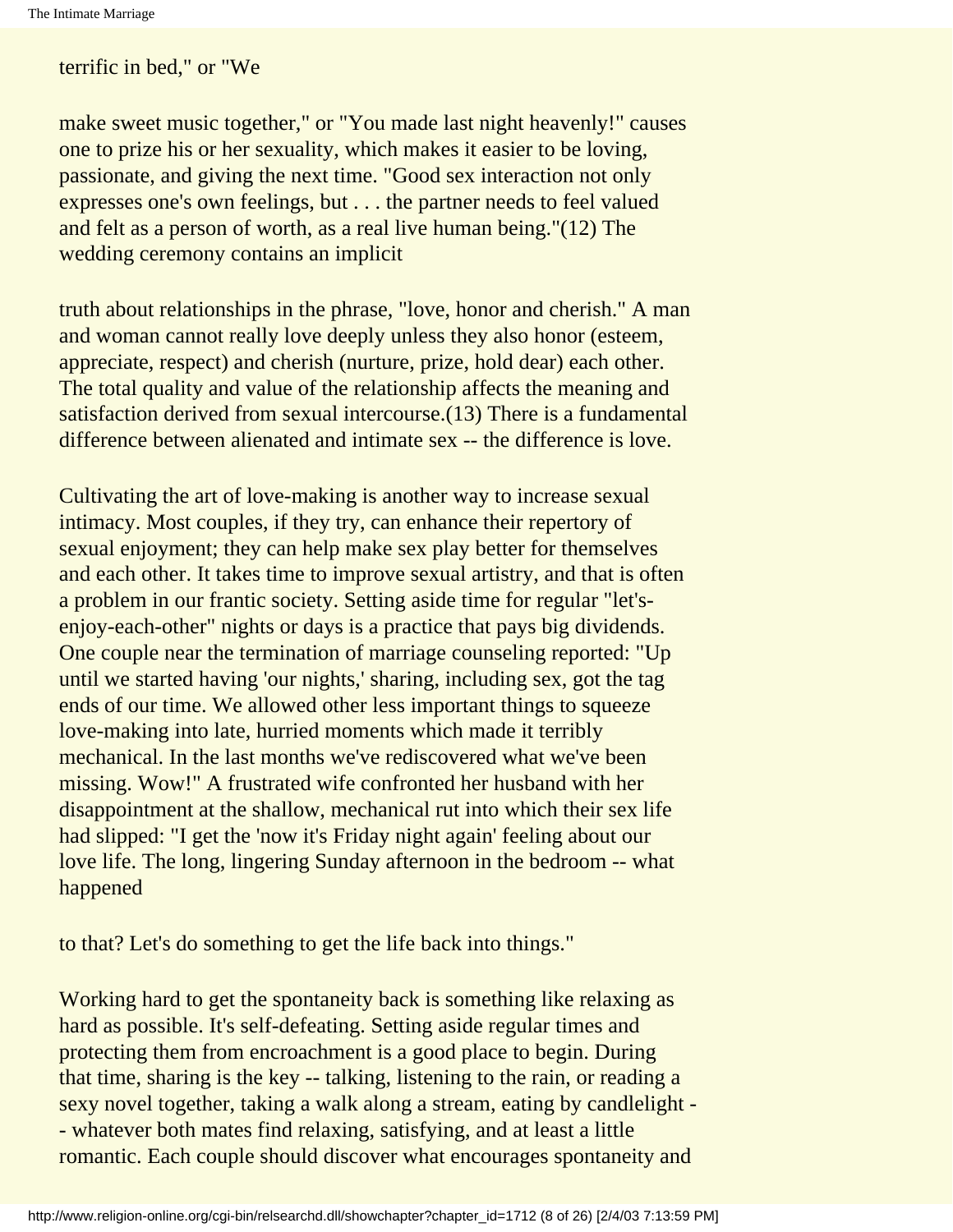playfulness. Having a number of paths to relaxed sharing is an advantage. Wives often find eating out particularly satisfying and romantic. "It gives us time to really talk and, what's more, I don't have to fix the meal! Being away from the kids lets me turn my parent side off for a while, which feels good." These words of a young wife could be duplicated by many other wives. Couples who love music may find their depth sharing in "listening together to the murmur of hidden meaning within music . . . until the harmonies of what it means to-behuman pulse also in you."(14)

Getting into the mood is much more than a prelude to intercourse. It is a delicious part of the

process, of which intercourse is the climax. The same applies to socalled "foreplay" -- a mis- leading label which suggests merely a warm up before the game starts. How unfortunate! Such a misunderstanding leads to feelings on the part of some husbands that "I'll have to work hard to get her ready." The sense of burden and duty takes the edge off what can be a mutually delightful experience of pleasure and shared tenderness.

Cultivating the art of love-making doesn't necessarily mean that a couple will increase the frequency of intercourse, although that may result from its becoming more enjoyable to both. On some occasions, sharing may be fulfilling and even delightful, without including intercourse. Those whose sex life is satisfying and beautiful may have intercourse with less frequency than unhappy couples who are frantically proving their sexuality or searching for a solution to their emotional pain.

There are times in a sex-enjoying marriage when the enjoyment is in quiet closeness. At other times, stormy, carefree passion meets the needs of both. Couples should be free to follow their own impulses sexually, to play and experiment with new positions, new settings, and new approaches to foreplay. Open communication about what gives each maximum pleasure is tremendously helpful in developing their unique style. Whatever gives both pleasure -- this is the one criterion for deciding whether or not to engage in various forms of sex play. If a wife enjoys

being kissed all over her body, she should say so. Overcoming embarrassment derived from left-over childhood feelings about sex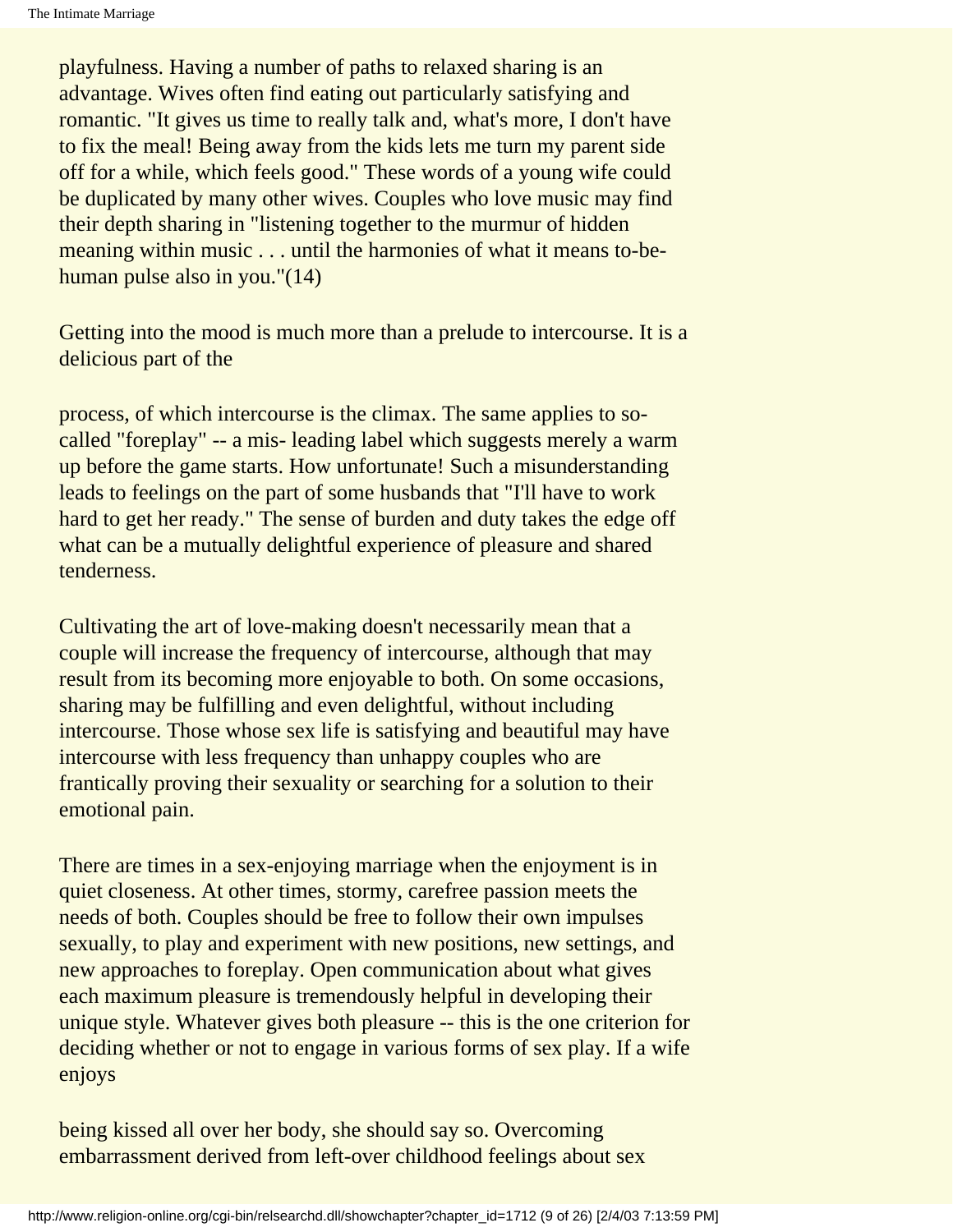helps free a couple to talk about and explore their mutual pleasure. Sex itself is a form of communication. Learning to read the nonverbal language is a part of the enjoyment of married sex -- for example, recognizing the signals of heightened desire in one's mate or, during intercourse, when the other is ready for consummating that experience of loving passion. However, checking out ambiguous nonverbal messages by asking the other, helps sex to be mutually satisfying.

Freedom to enjoy their own style of sex is sometimes inhibited by the need to succeed according to some alleged standard of what success is. The need to succeed is one reason for failure because it imposes pressures on the sex act which take the fun out and put the demand quality in. The pressure to succeed was illustrated by one couple who devised a ten-point scale on which they each attempted to rate the intensity of their orgasms. Those approaching marriage may be captives of the illusion that they must measure up -- "perform like everyone else." They may ask worried questions such as:

How often should we have sex? What is the best position? . . . Should we scratch and bite each other? What time of day should it be done? The questions sound like inquiries about the type of gymnastic procedures to be followed for attaining muscles like Mr. America's or a rear end or bust like Miss America's. Perhaps even worse off are the myriads of couples who don't dare ask questions and just assume they must be abnormal because their own practice differs from some socalled standard.(15)

To decide where sex fits into their particular marriage, a couple must look inward at the marriage, not outward at the deceptive advice and make believe standards set by others.(16) There are as many different and satisfying sexual relationships as there are couples who enjoy sex. Criteria like simultaneous orgasm, multiple orgasm, frequency of intercourse, should never be used as mechanical standards which suggest sexual failure if they are not met. To the question, "What is the ideal sexual relationship?" the only valid answer is, "There is no such thing!" Each couple should aim at the unique pattern which gives them both the greatest fulfillment, recognizing as well that their own pattern is changeable from one day and one year to the next, and that the degree of tenderness and passion waxes and wanes continually in their relationship.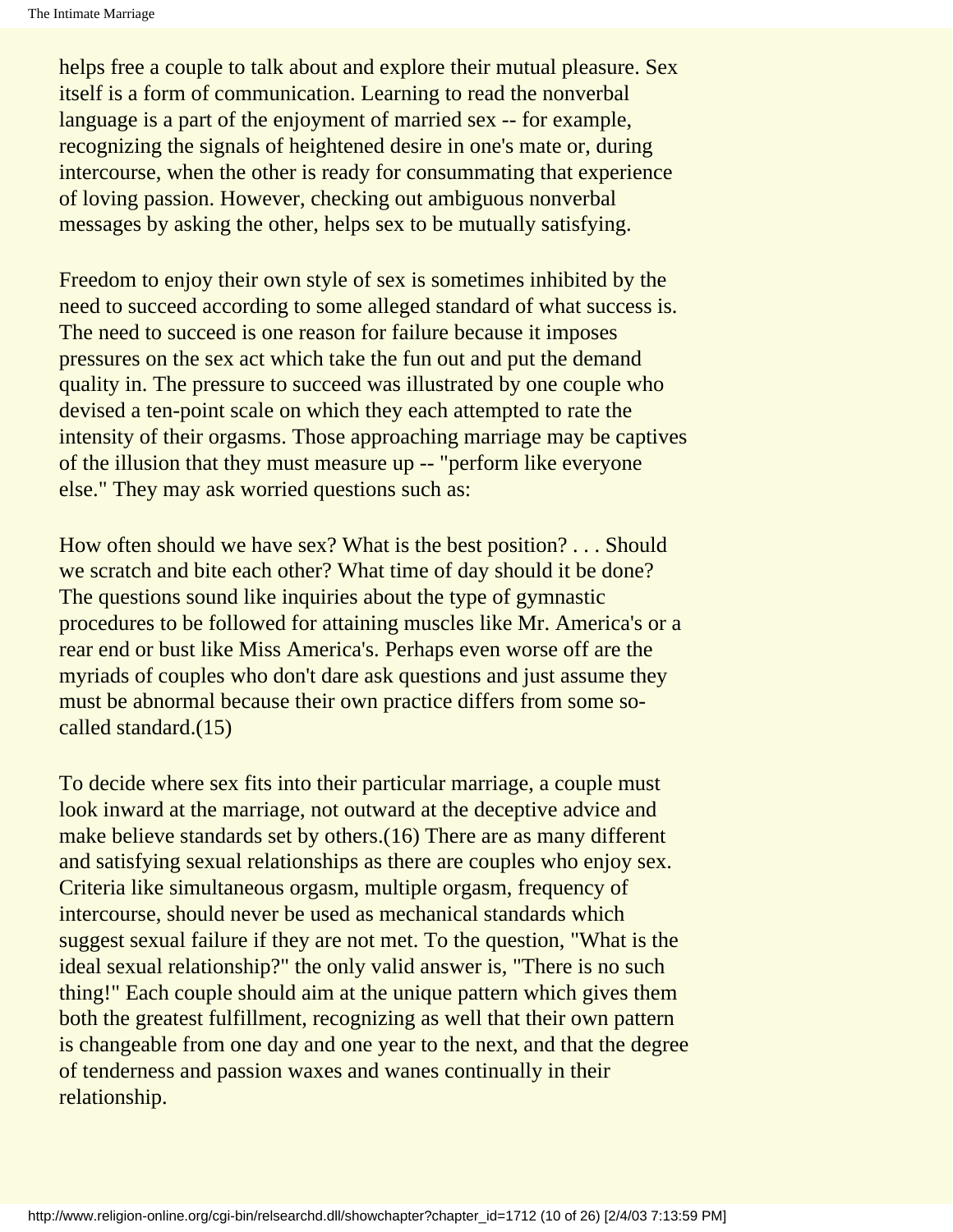At the same tune, the art of love-making for most couples can be continually developed. Skills do improve with practice and patience, and as skills improve and a feeling of greater unity develops, sex can become increasingly satisfying. Understanding the differences as well as the likenesses in the sexual responses of men and women, and in the particular man or woman one is married to, stimulates the growth of intimacy. Many of the old generalizations about male-female differences no longer apply. It is probably true that the arousal of passion is more closely linked with emotional factors in many women than in many men. If this is true in a particular marriage, it is

important for the husband to understand that his wife literally can't respond as she and he would like, when her feelings are hurt, the bedroom is cluttered, or the children are stirring in the next room. It is well worth the effort to create the needed atmosphere to allow her romantic side to flower. Many women experience sexual arousal more slowly than their husbands and respond to

considerable tenderness, caressing, fondling, and reassurances of love in the full enjoyment of intercourse. What many men discover is that the total sexual experience is much more satisfying and pleasurable to them if they allow themselves to enjoy longer periods of play. The too-rapid sex act often leaves the wife tense, angry, and unsatisfied; it also shortchanges the man,

frequently without his knowing it.

Most women want lusty physical sex as intensely as men. Contrary to previous cultural myths, women can be aroused to a high, sustained level of sexual excitement. They may arouse more gradually but they can enjoy the full range of sex play including intercourse and orgasm, as

fully as men. (One of the liberating findings, as long as it does not become standard setting, of the Masters and Johnson research is that many women are capable of multiple orgasms -- a series of climaxes during the same experience of intercourse.) It is important for the husband and wife to cooperate, if necessary, in helping her achieve a climax. It helps for the husband to discover the areas of her body which are particularly pleasurable to her. On the basis of their research, Masters and Johnson recommend: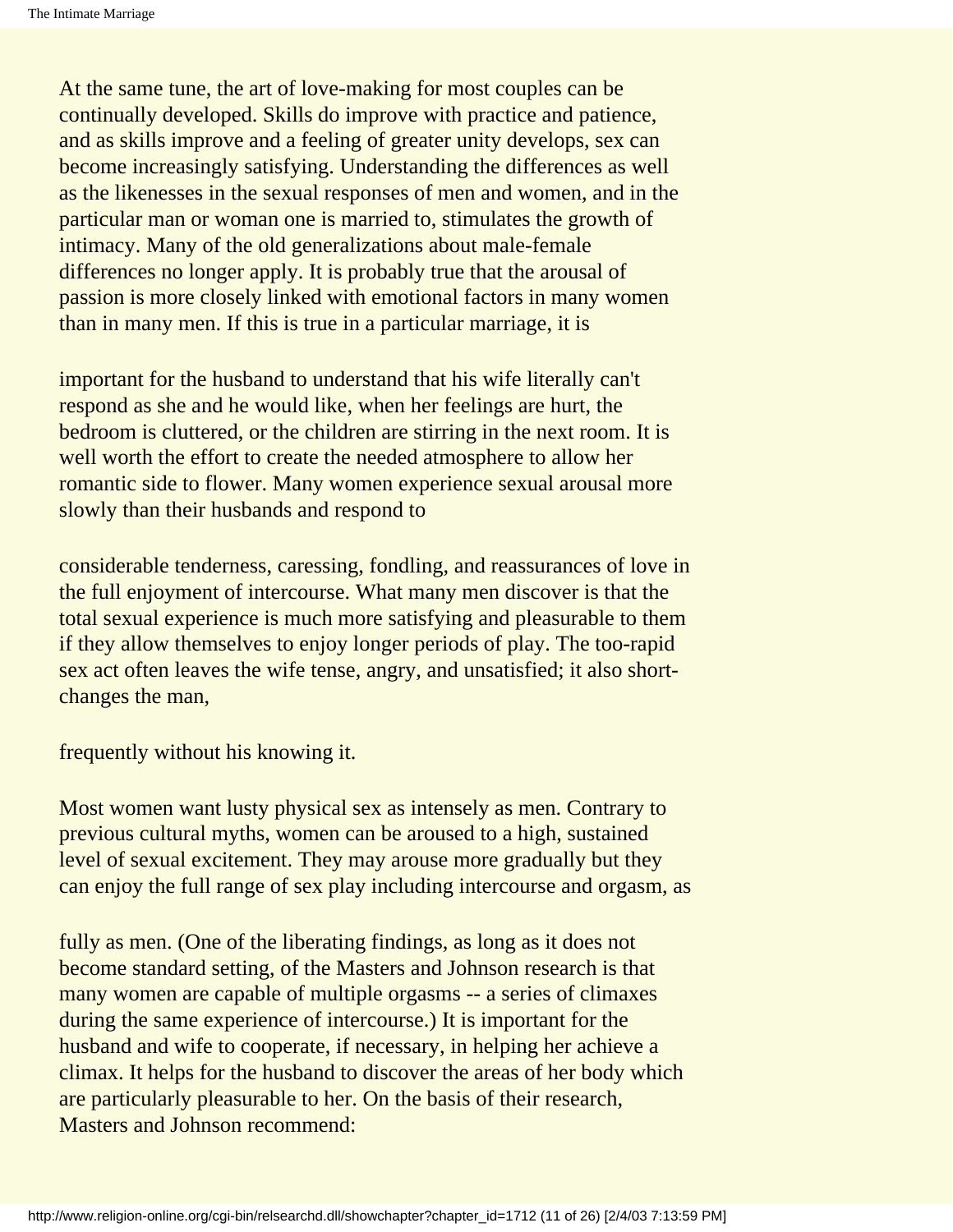Rather than following any preconceived plan for stimulating his sexual partner, the male will be infinitely more effective if he encourages vocalization on her part. The individual woman knows best the areas of her strongest sensual focus and the rapidity and intensity of manipulative technique that provides her with the greatest degree of sexual stimulation.(17)

Manual manipulation of the clitoris up to and including orgasm may be a part of love-making which allows her to enjoy the full delights of the experience. The clitoris is the major center of sexual response in the woman's pelvic area and is the key to orgasm in many women.(18) The idea that a clitoral orgasm is somehow inferior to a vaginal orgasm has been exploded by the Masters and Johnson evidence that the distinction between these two types is a fiction. An orgasm, however induced, is experienced throughout the pelvic area (and the entire body, to some degree).(19)

The rejection of the Victorian idea that sex is man's privilege and woman's duty has freed woman to enjoy sex fully. It has also freed her to respond and relate to her husband in ways that make sex more fulfilling to him. The active, passionate wife is much more fun in bed than the passive,

dutiful "object of a man's desire." Many men need and enjoy the affirmation of a wife who is seductive and enticing, who is able to show her interest in sex and, on occasion, to initiate sexual relations. This communicates a masculinity-enhancing message: "As your female, I find you attractive and desirable as a male." The mutuality of presentday marriage in which the sexual

relationship can be one of joy both in satisfying the other and in receiving satisfaction from the other, can strengthen the maleness and femaleness of the partners, thereby strengthening the marriage. In "Lines to an Unhandy Man," Lois

Wyse writes:

You never made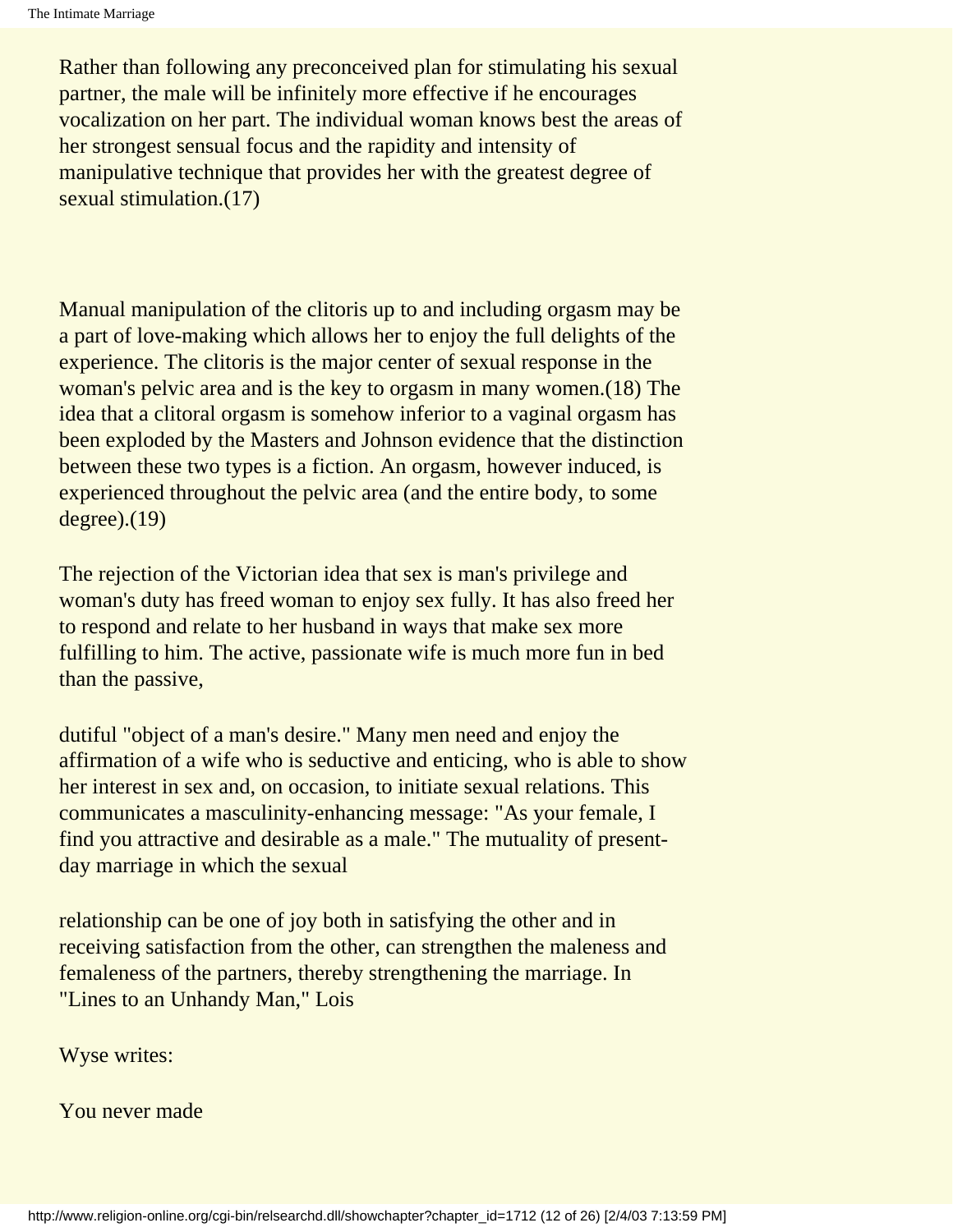A lamp base out of a Cracker Jack box,

An extra room out of an unused closet,

Or a garden out of a pile of clay.

All you ever made was A woman out of me.(20)

One can be sure that in the interaction which made a woman out of her, her husband became more of a man.

In some marriages, sexual intimacy carries too much of the over-all human need for intimacy. It may even be the only form of sharing and closeness. This overloading of sex and lack of

companionship tends to keep sex from finding its full flowering. It is well to remember that intimacy can exist in a relationship -- for example, a friendship -- without physical contact of any kind. When sex becomes a part of a relationship, as in marriage, a whole new set of possibilities and potential problems is introduced. Yet, the fundamental basis of interpersonal intimacy is

the same, with or without the sexual factor. Marital intimacy is much broader than sex, though all facets are colored by the sexuality of the partners. Two astute observers of contemporary marriage conclude: "It can be a good marriage even if the partners don't find heaven in bed." (21) Most couples achieve something less than heaven in bed and yet value and cherish the pleasure they do enjoy together. The ability to relax and enjoy what they have often enables them to

find more.

#### SEXUAL INTIMACY THROUGH THE YEARS

The challenge and opportunity of the sexual facet of intimacy is that it can stay robust and grow more satisfying through the years. Many people think of romance as the Hollywood-style, ecstatic

rapture of adolescent love; they assume that romance must fade sometime after the honeymoon, or at least in the first years of marriage. Understood in those terms, it does. What this limited conception of the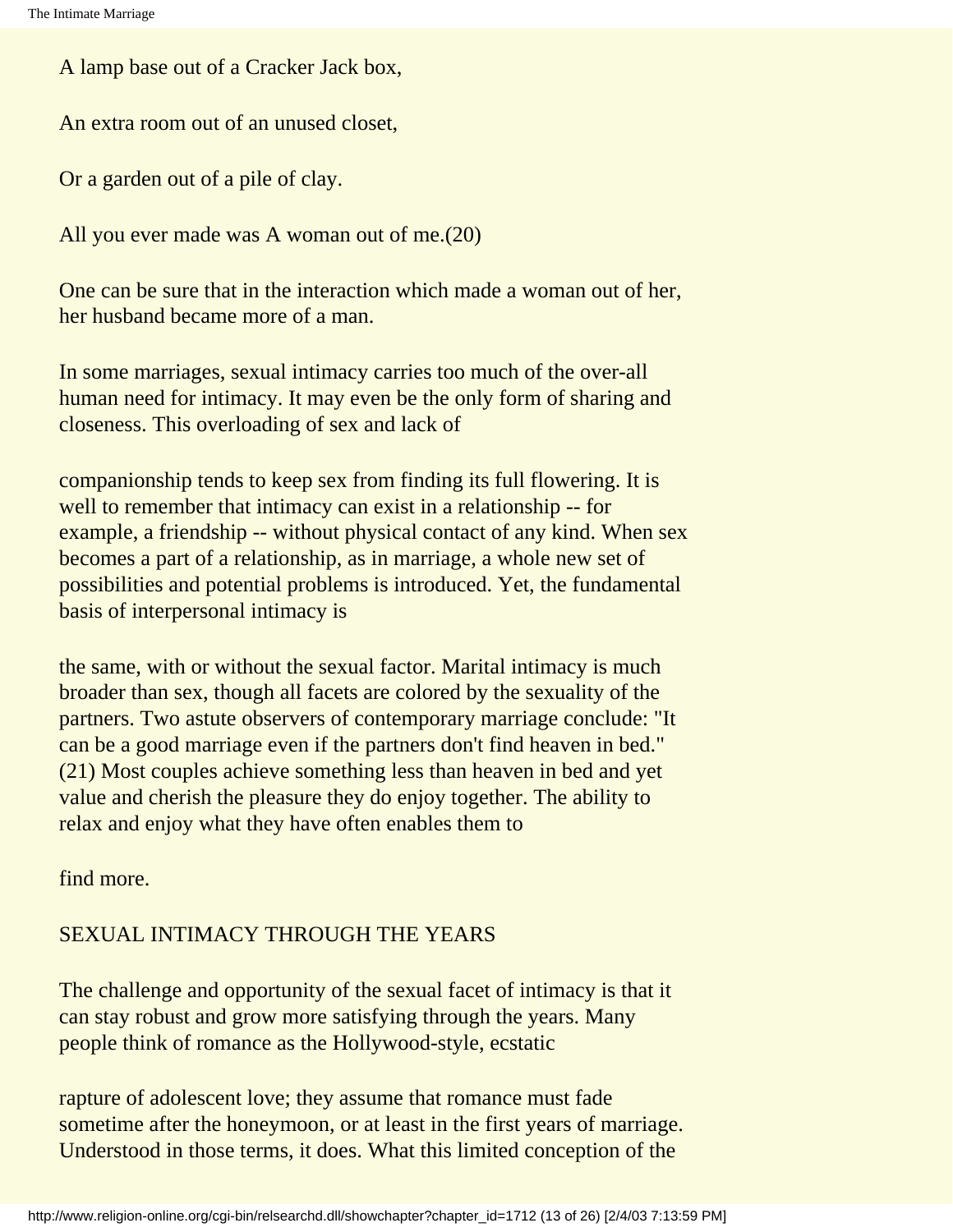romantic aspect of male-female relationships misses is that there is a form of romance appropriate to and available in each age and stage of the marital cycle. (See Elizey's book in the Bibliography.) Such romance and the sexual intimacy that is its driving force are changing, growing realities in good marriages. Romance continues in its varied expressions in a

marriage where two people are maturing in their love for each other. Such love will grow only if it is nourished day-in and day-out as a couple makes an art of keeping their romance alive and healthy. They develop what has been called a "high monogamy" -- "an intensified monogamy dedicated to honesty, loyalty and old-fashioned man and woman love."(22)

In the weeks and months after the wedding ceremony, the pink-cloud phase of romance may remain strong, but sexual adjustment problems are frequent. The "myth of sexual compatibility" with which young people grow up misleads many young couples into believing that because

they are "in love," they can go to bed on the night of the wedding and have a glorious experience. Oscar Wilde once commented that Niagara Falls is the second greatest disappointment of an American bride's honeymoon. Contrary to the myth, learning the art of love-making takes time and practice within a secure relationship (which most premarital relationships are not). Therefore,

sexual-adjustment difficulties are more the rule than the exception during the early years.(23) Guilt and embarrassment need to be worked through. It is important for the young couple to be released from the fear that if sex doesn't go well or isn't strikingly satisfying, it never will be. Getting off to a slow or frustrating start does not consign a couple to a lifetime of sexual

incompatibility. By investing themselves in enhancing the general quality of their relationship and improving their communication skills, they will probably do more to increase intimacy than by pouring their worried attention onto their "sex problem." If sex relations have not become more mutually satisfying after a year or so, it is wise to seek the help of a marriage counselor. But time, patience, and practice usually suffice.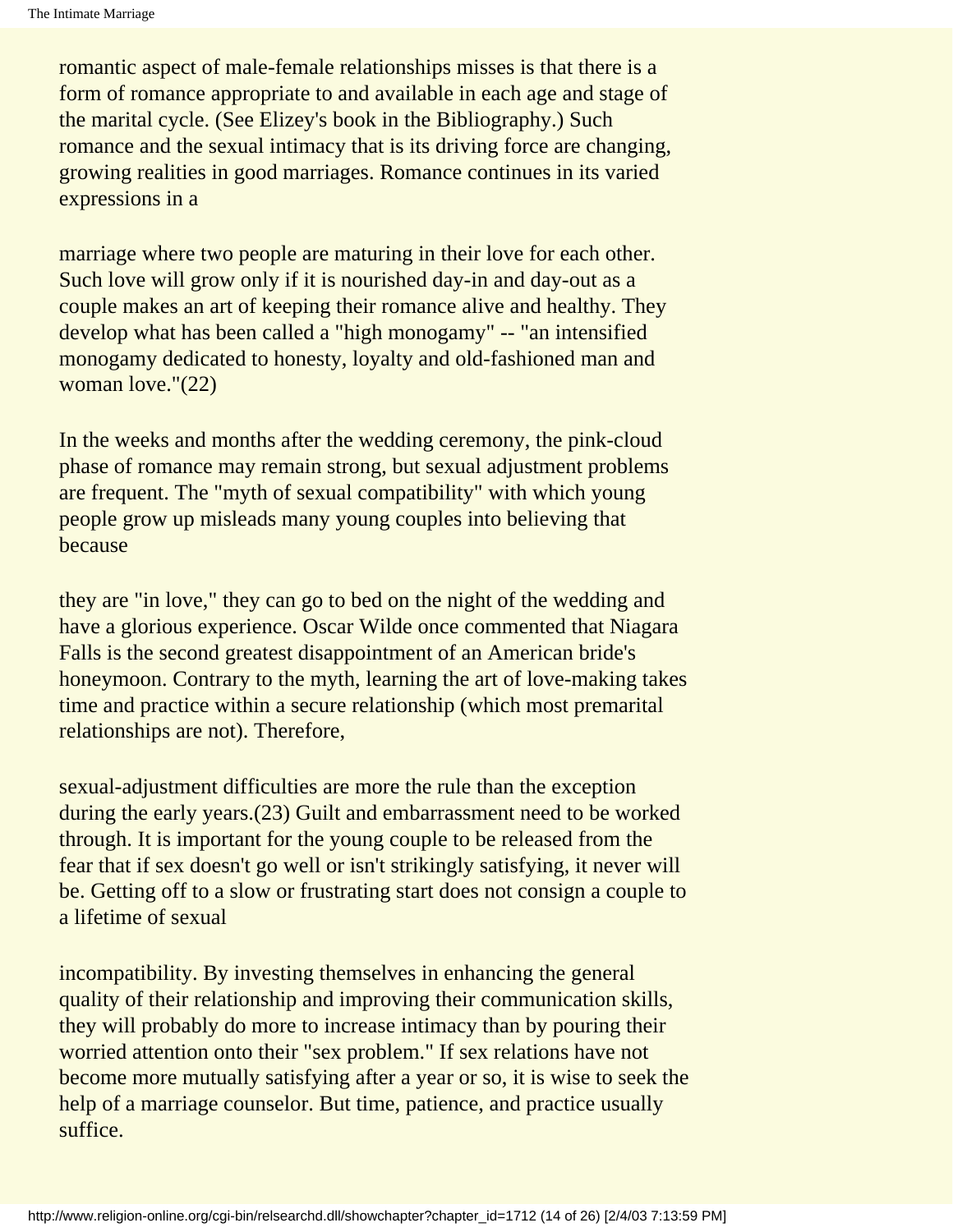The period after the first child is born is filled with adjusting to the new 'parental roles. Housework increases substantially and fatigue plus the new responsibilities may cause problems in the husband-wife relationship. The wife's overinvestment in the baby may interfere, as may the husband's jealousy. When couples say, "The romance has evaporated," they usually mean that the

courtship-honeymoon days are gone or at least diminished. A new, deeper romance is available, however, cemented by the bond of childbearing and rearing. There is a lift and a thrill (as well as a lot of hard work) in building a loving home. The assumption that the romance of marriage naturally declines after advent of children is true only in those instances when a couple neglect

themselves and their relationship, and fail to engage in continuing courtship. It is true, in Gibson Winter's words, that "marital intimacy has to find a deeper foundation if it is to continue at the heart of marriage."(24)

Sexual intimacy can be a reality in the middle and older years. If a relationship has achieved appreciable intimacy in the young-adult years, and deepened during the child-leaving years, it is likely that it will enjoy a continuing sense of sexual intimacy. In the years of uncertainty around the menopause, wives often need reassurance and reaffirmation of their sexual desirability and

attractiveness. Husbands may be worried about slowing down in the sexual area and need the same kind of affirmation from their mates. It is significant that, in spite of the youth-orientation of our culture and the inherent problems of aging therein, Kinsey found an increasing percentage of marital coitus leading to orgasm for both parties, decade by decade. Certainly, if couples revitalize

their relationship during the middle years, there is no reason for sexual intimacy to decline. In fact, it can become deeper and richer because it includes the joys and heartaches, the accomplishments and disappointments, the storms and the peace of years of sharing each other's worlds.

A man who had been married for thirty years said: "'I still like to hold my wife's hand.' He did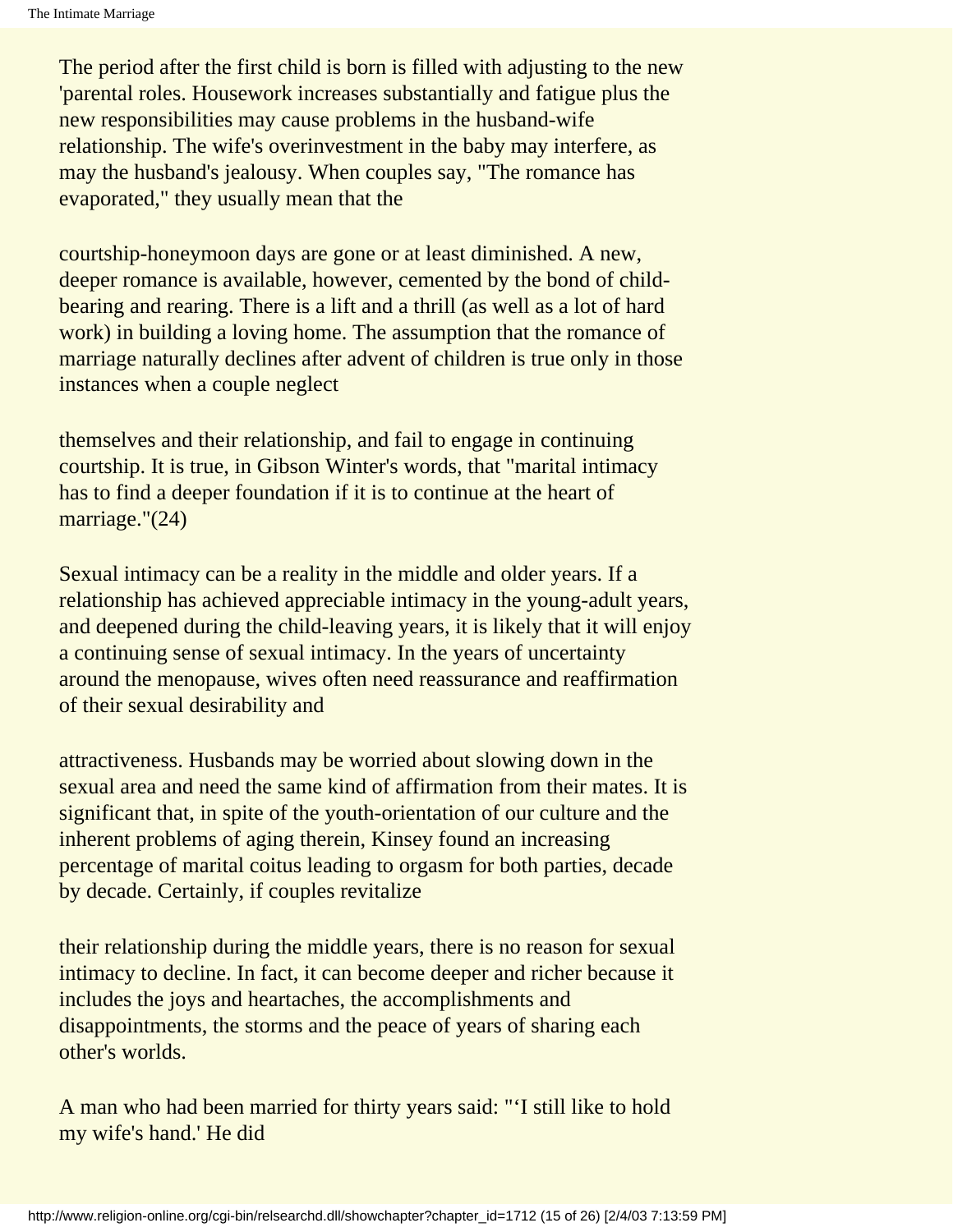not get the same electric spark he received when he first held her hand, but holding it gave him a sense of security and strength. At times it gave promise of a more complete physical union. More often the touch of her hand said, I need you. I'm glad we have each other. I love you now as always.' This reaction he claimed was more thrilling, more satisfying than the exciting experiences of courtship."(25)

Two recent volumes. Sex after Forty(26) and Sexual Life after Sixty(27) make it clear that the spark can stay alive long, long after the early years of marriage. When sexual intimacy is lost it is usually because of unresolved emotional conflicts within and between the marital partners. Masters' and Johnson's study of the human sexual response showed that "Many a woman develops renewed interest in her husband and in the physical maintenance of her own person, and has described a 'second honeymoon' during the early fifties." In their study of geriatric sexual

responses and the problems of living within "our new found longevity," they reported: "There is no time limit drawn by the advancing years to female sexuality." Of husbands they said, "If elevated levels of sexual activity are maintained from earlier years and if neither acute nor chronic physical incapacity intervenes, aging males usually are able to continue some form of active sexual expression into the 70-and even 80 year age groups."(28) The general pattern of sexual intimacy established in the earlier years tend to be maintained in the advancing years.

A specialist on marriage, in speaking to a group of ministers about the crisis of middle age, referred to the shock of discovering one day that one is "married to a grandmother." A vigorous man, obviously in that age category, interrupted with the exclamation -- "But man, what

a grandmother!" It was apparent from the lift in his voice and the light in his eyes that they had discovered the deepening romance of the passing years.

#### COPING WITH SEXUAL PROBLEMS

It should be clear that, from the perspective of this book, sex is not a problem but a positive resource for relating. However, knowing how to deal with some of the problems that are associated with sex helps to keep it functioning as a positive resource.

Dorothy W. Baruch highlights the dual possibilities for pleasure and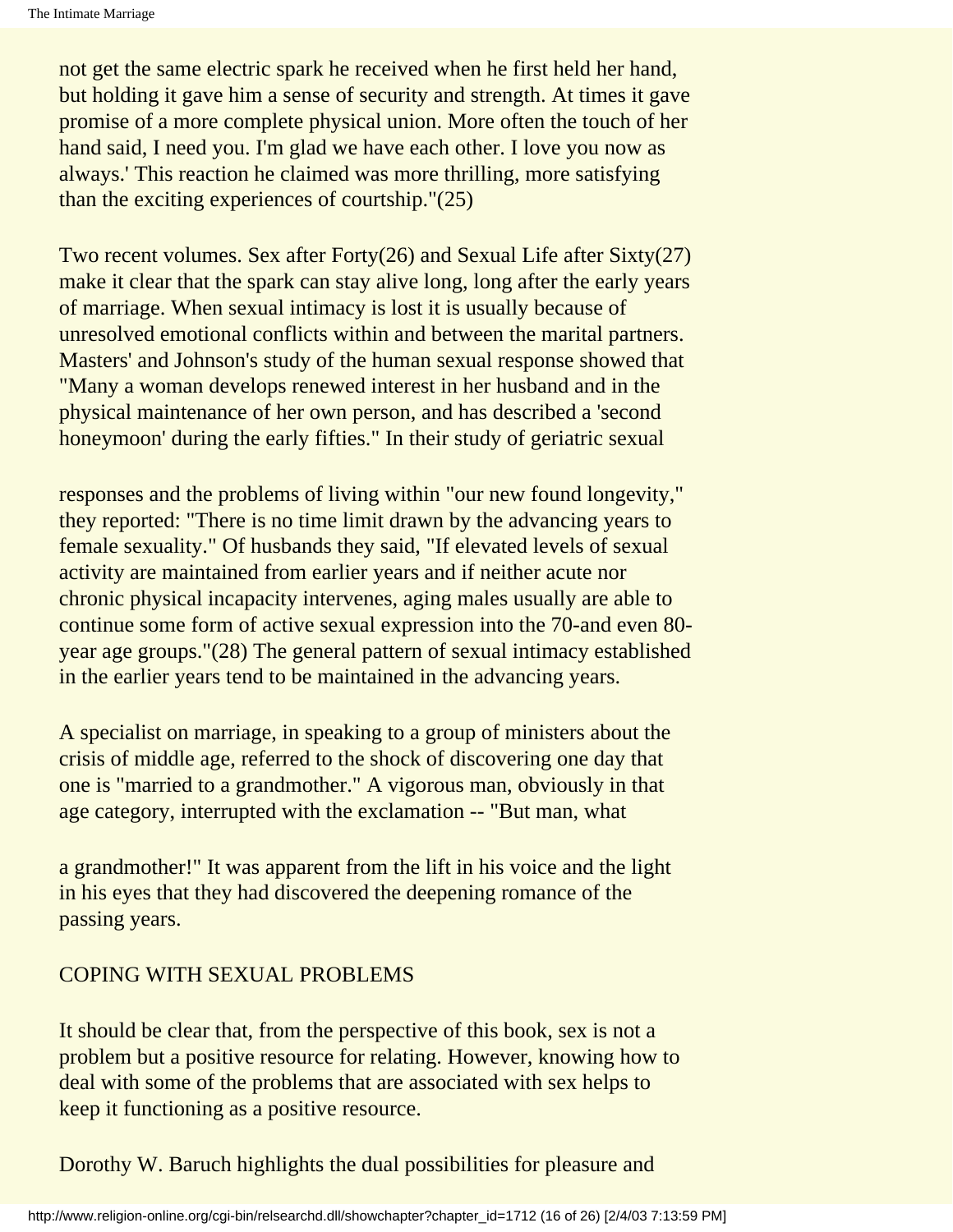#### pain in sex:

Sex is man and woman, and all each contains, brought to the other. But sex can also be man and woman, each struggling alone and apart to get from the other what each feels has been missed.

Sex can be the highest and smoothest place of going, the utmost of being together, the least of loneliness any human can find. But sex can also be agony and wanting. Hurting and being hurt. And the endless waiting for what never is reached.

Sex can be warm and generous. But, in contrast, it can be drab and ugly, stingy little offering, faintly stretched forth, weakly proffered, fearingly begrudged.

Sex can be togetherness in love -- or of hate that holds people attached.(29)

There are times, in most marriages, when sex does not go well. It has its ups and downs. Knowing what to do to improve this important aspect of marriage helps a couple to shorten these periods of sexual conflict or distancing.

Psychiatrist Martin Goldberg has suggested that there are six areas in which sexual problems occur: (30)

1. Problems related to ignorance and naivete: Lack of knowledge of sexual anatomy and techniques of intercourse can contribute to lessening the mutual enjoyment of sex. Where this is a problem, reading a well-written sex manual such as John E. Eichenlaub, The Marriage

Art(31) is the place to begin. Discussing unanswered questions with a physician, clergyman, or marriage counselor is the other logical solution to this problem. Lack of information may be a symptom of emotional problems in the area of sex which prevents one from learning from readily available sources.

2. Problems derived from sexual inhibitions and guilts: Left over attitudes and feelings from childhood are more frequent sex-spoilers than lack of information. Guilt and fear can cause lack of sexual warmth, enjoyment, and interest in both males and females. Ghosts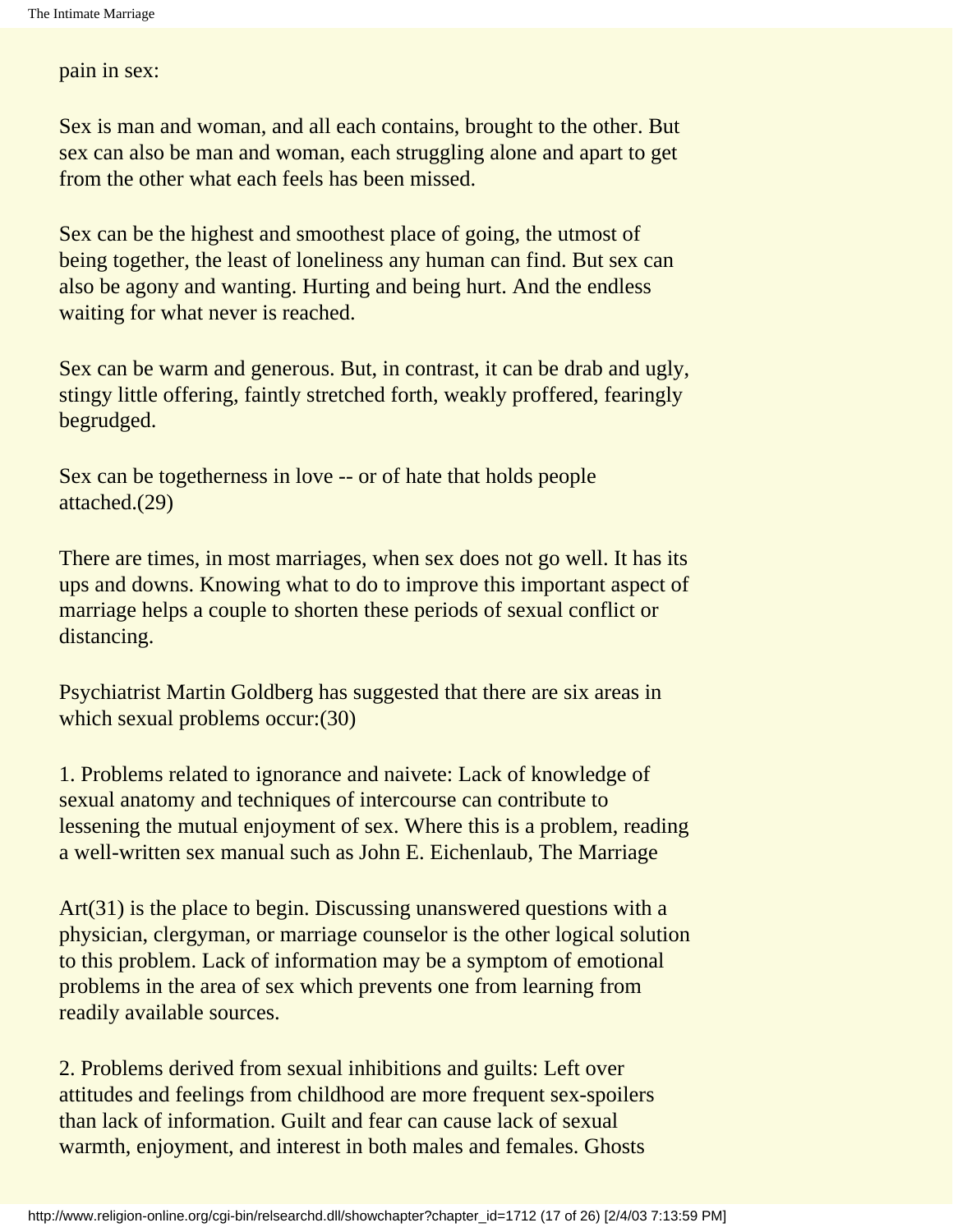from the past including parentifying one's spouse (Chapter 3) are sources of pleasure-blocking anxieties and guilt-feelings. A psychotherapist described a woman who could not accept sexuality: "Her body said 'no' to almost everything."(32) Where guilts and inhibitions are not so severe, they may gradually be diminished by the corrective emotional experience of a marriage with an understanding mate who

is more able to enjoy sex, and help his (or her) spouse to do so. In more severe cases, counseling or psychotherapy may be essential to help the person unlearn his archaic responses and learn how to say Yes to sexual enjoyment. If sexual prohibitions have been clothed in religious guises, a counseling clergyman who sees sex as God-given may be the one who can help release the person to affirm his sexuality.

3. Problems resulting from specific fears: Couples facing marriage may be afraid that their sexual organs, penis and vagina, respectively, are not large enough to enjoy sex fully. The findings of the Masters and Johnson research show that such fears are ungrounded. Almost any vagina can stretch to accommodate any penis and the size of the penis or clitoris has no correlation with degree of sexual pleasure attained. Sound counseling by a physician can allay many such fears; the fear of unwanted pregnancies can be reduced by using the most reliable contraceptives. The enlightened physician is best equipped to assist a couple in separating realistic from unrealistic fears.

The fear of failure to maintain an erection or have an orgasm is a specific cause of some

sexual failure. One of the encouraging discoveries of the Masters and Johnson therapy is that many men who suffer from impotence or premature ejaculation, and many women who are sexually unresponsive, can be helped decisively by relatively short-term measures. This suggests that some such problems are not the result of deep personality problems requiring long-term therapy, as previously thought, but, rather, stem from faulty learning experiences. A husband attempts to have intercourse when he is very tired. He fails and he feels deeply chagrined, perhaps even unmanly. His fears of failing again increase the possibility that he will, in fact, have trouble the next time. Thus, a self-reinforcing cycle may be established. It is reassuring to know that an occasional inability to maintain an erection, particularly when one is fatigued, preoccupied, or has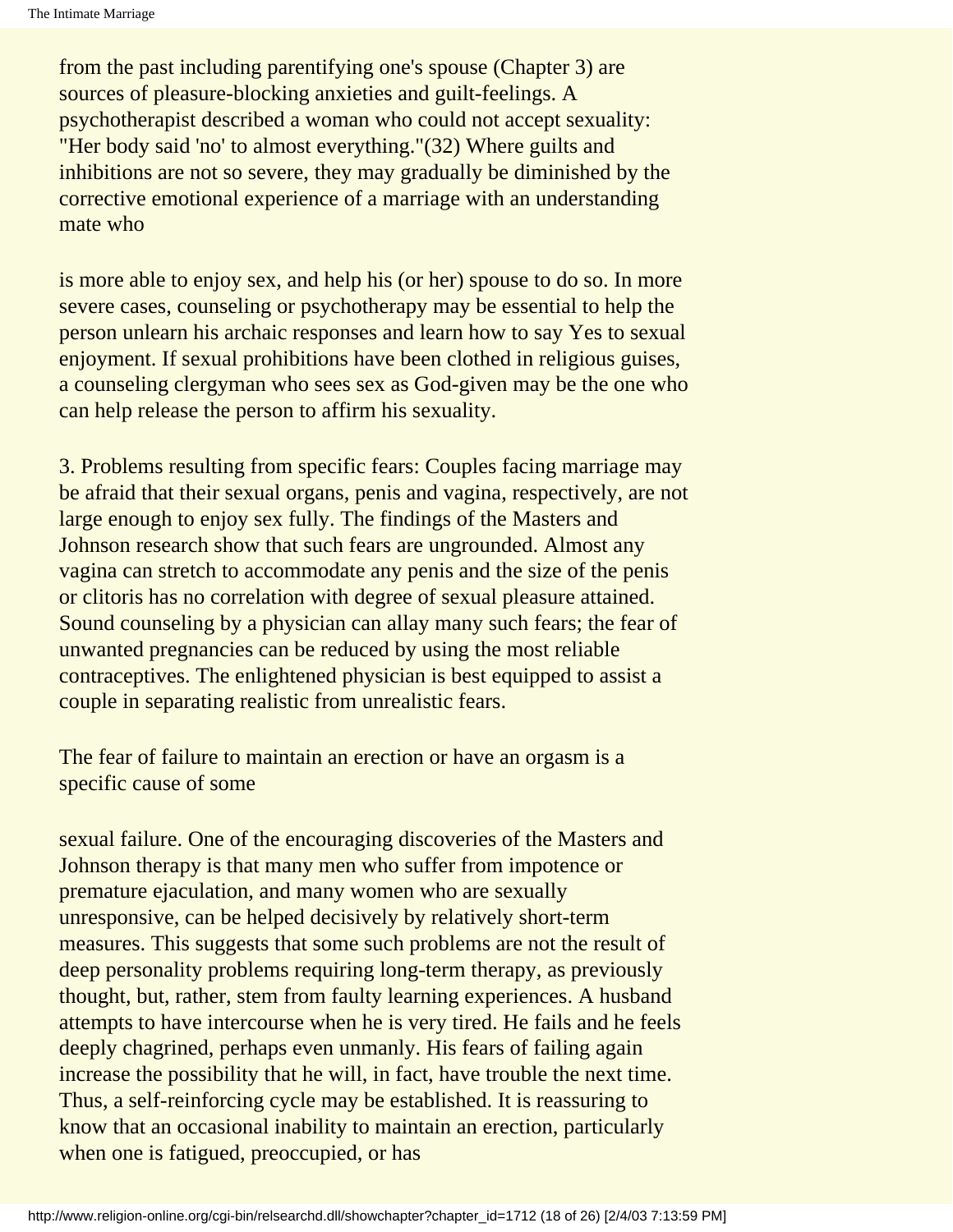had too much to drink, is not a sign of abnormality. Reducing the "demand quality" of sex, as indicated earlier, can help in this area. The more a couple can accept the fact that their sex life will have its variations, and the less they have to prove their masculinity or femininity by performing successfully, the more they will be able to relax and enjoy love-making. The understanding of

each partner for the other at such times is crucial. The wife who feels her femininity severely threatened or feels herself a failure because of her husband's temporary impotence, thus increases the tension and aggravates what might otherwise be a quickly passing phenomenon.

4. Problems related to external factors: A husband or wife who is working long hours or under heavy stress will usually have diminished sexual interest. Lack of privacy because of a too-small house or too-thin walls may interfere with a couple's ability to let go with glad abandon in their sexual play. An overworked mother of a covey of children under six may have little time or energy to take care of herself or get in the mood for love. The logical approach to such problems is to do something to change the external factors -- cut down on one's work schedule (is it really

necessary to work fourteen hours a day?) or get some help with the housework, perhaps from relatives or friends if money for hired help isn't available. Ingenuity can usually find some ways of freeing more time and energy for relating, if the relationship is seen as important by the mates. Overwork and over-scheduling are often symptoms of a fear of intimacy (sexual and emotional);

in such cases, the fear should be dealt with in counseling.

5. Problems resulting from interpersonal difficulties; As has been implied previously, it is

erroneous to assume that sexual problems are the fundamental cause of marital conflict. Kinsey's studies showed that sexual problems were involved in three out of four divorces. It does not follow from this statistic that sexual problems caused all these divorces. In most cases, such problems begin and remain the effects of general unhappiness in the marriage relationship. True, the sexual frustrations contribute to the vicious cycle of the disintegration of the marriage, but they usually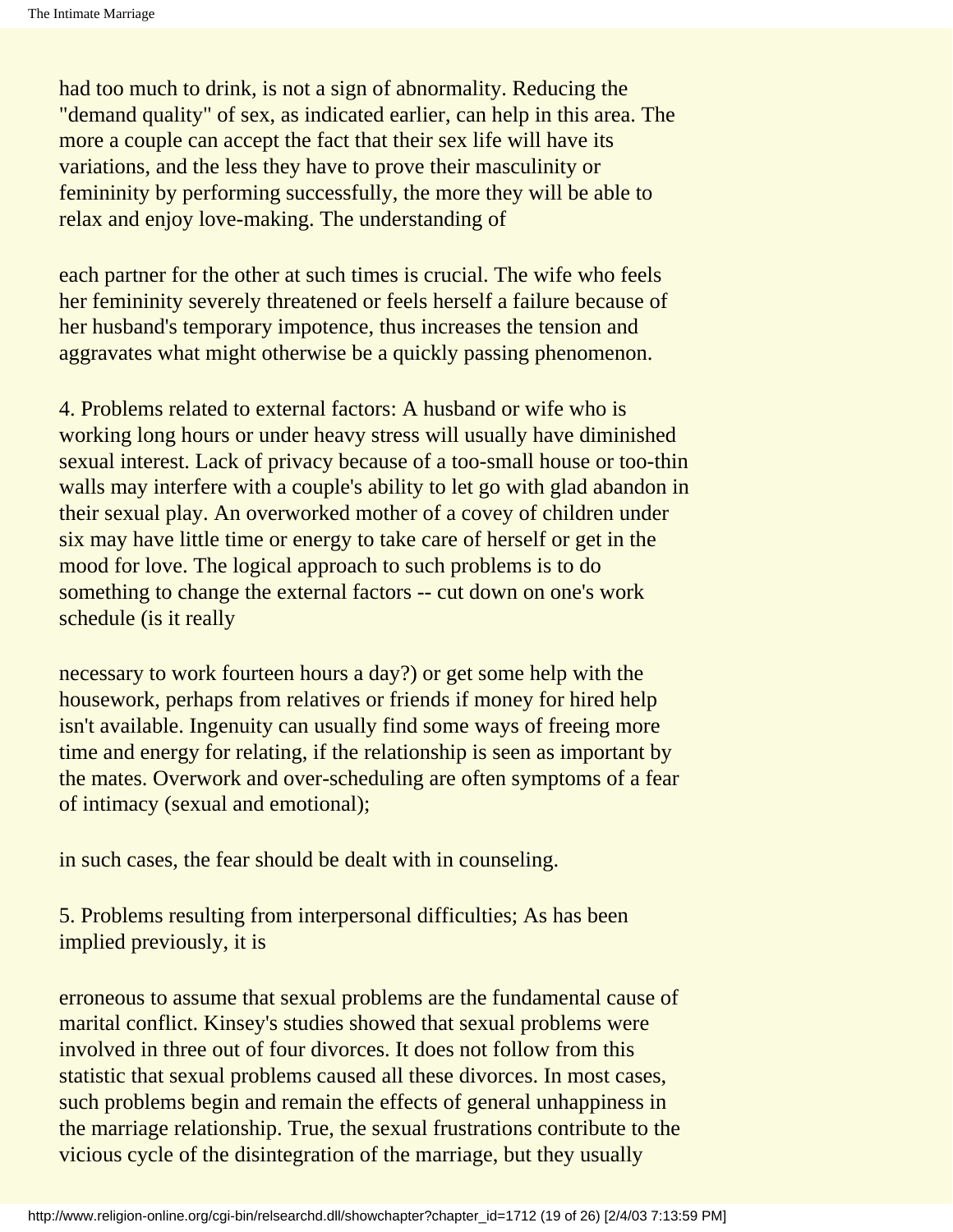begin as symptoms, not as causes.

Sex as a form of communication conveys many messages in addition to love, tenderness, and self-giving. In fact, the language of sex can be used to express any feeling and any facet of the relationship, including anger, the need to dominate, coerce, and hurt, or the need to suffer and be rejected. If a couple suspects that some negative, disguised feeling is expressing itself in and to the detriment of their sex life, it behooves them to obtain skilled counseling. This can help them to translate the message from the language of being acted out in hurting ways in their sexual behavior, to being expressed and worked through in verbal forms.

Unexpressed hostility is one contributor to poor sex. If this can be recognized and resolved (through expression on an inanimate object such as pounding a pillow, or talked out in counseling), it will no longer be a barrier to mutual sexual fulfillment. A husband, when asked

by reporters on his fiftieth wedding anniversary if he had ever considered divorce, replied: "Never divorce. Murder many times, but never divorce." Many couples would not need to divorce, or to live in a de facto divorce of a dead relationship, if they could face and resolve their angers rather than let them accumulate.

Changes in the male/female roles may cause interpersonal conflict leading to sexual problems.(33) The emancipation of women in terms of outside employment, and the decline in the dual standard in the sexual area, threatens men whose self-esteem depended on perceiving women as submissive or second-class human beings. However, these changes and the peer-companionship model of

marriage of which they are a part, also releases women to be both more satisfied and more satisfying to their sex partners. In discussing the way in which women have joined men on the last frontier -- sex -- David Riesman comments:

The very ability of women to respond in a way that only courtesans were supposed to in an earlier age means, moreover, that qualitative differences of sex experience -- the impenetrable mystery --can be sought for night after night, and not only in periodic visits to a mistress or brothel.(34)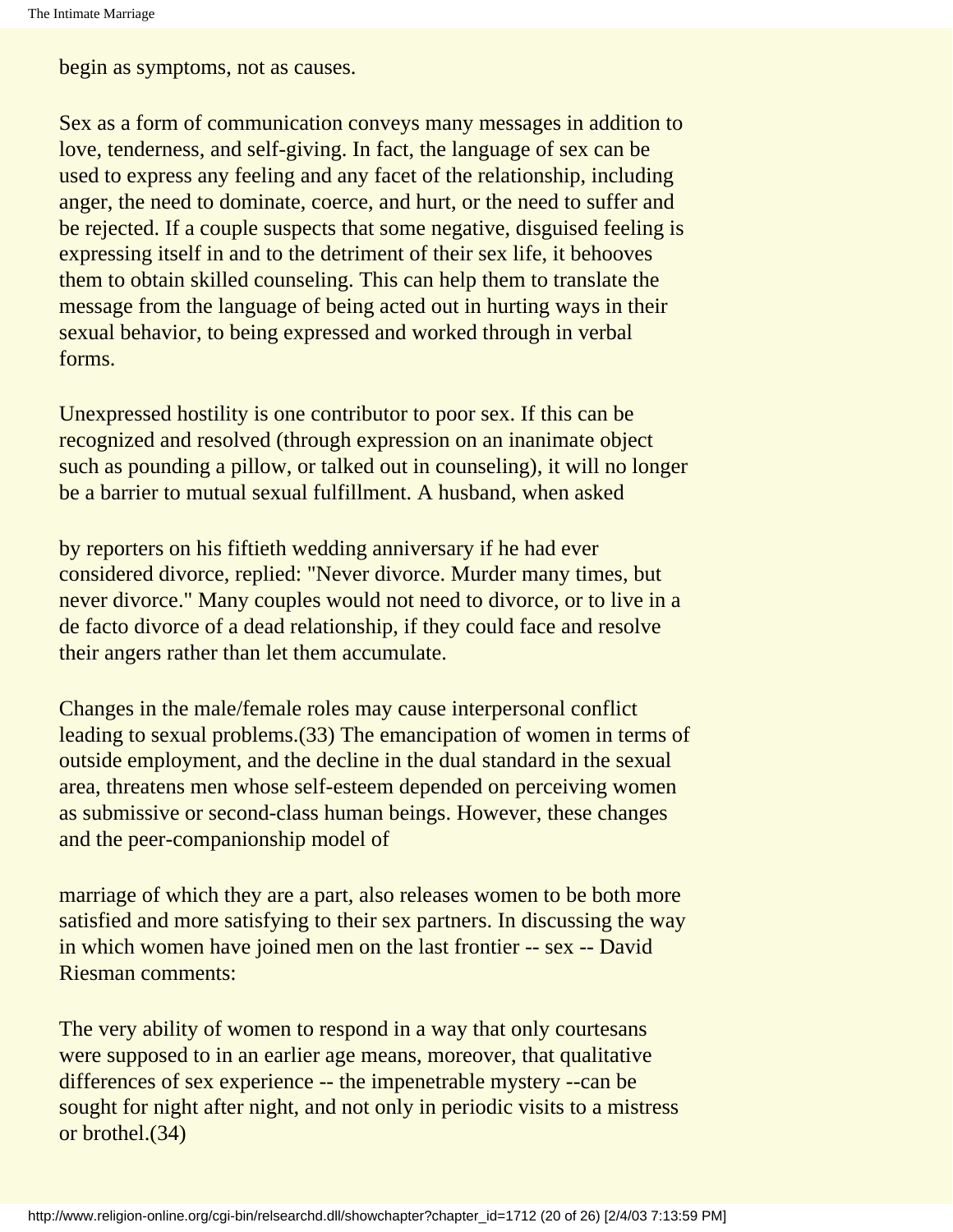In other words, the same forces which create relationship-sexual problems in contemporary marriage also create exciting new possibilities.

6. Problems caused by intra-psychic difficulties: Some sexual problems are derived from deep, unconscious conflicts, the only effective treatment of which is intensive psychotherapy. It is a mistake to assume that this is the case without exhausting the possibilities that such problems fall into one or more of the previous categories. Often the guidance of a counselor or psychotherapist is needed in order to help an individual or a couple decide how deep the difficulty probably is and, therefore, what constitutes the appropriate therapy.

The problem of infidelity may or may not be the result of pronounced intra-psychic difficulties. The Don Juan or femme fatale who has repeated affairs is acting out deep problems such as anxiety about sexual adequacy or identity, hatred toward the opposite sex, or the unconscious search for the missing parent of the opposite sex. In contrast, the single episode may be a passing infatuation resulting from marital problems. Infidelity is always a sign that something has been missing from the marriage. When interpersonal intimacy is missing or in short supply, the partners are highly vulnerable to extra-marital affairs.

The best way to prevent infidelity is to achieve creative closeness in the marriage. Fidelity is essential to a growing relationship, to the realization of full sexual satisfaction, and to the security of children. Choosing the path of infidelity means choosing to miss these values in marriage. Approaching fidelity, not as a burdensome life sentence, but as a pathway -- the only pathway -- to a highly desirable set of goals, makes it a positive style of relating. Erik Erikson describes these goals in discussing "genitality" -- the capacity to function sexually in a full, adult fashion:

In order to be of lasting social significance, the Utopia of genitality should include: 1. mutuality of orgasm 2. with a loved partner, 3. of the opposite sex, 4. with whom one is able and willing to share a mutual trust, 5. and with whom one is able and willing to regulate the cycles of, a. work, b. procreation, c. recreation, 6. so as to secure to the offspring, too, a satisfactory development.(35)

To the degree that a couple achieves this integration of the sexual and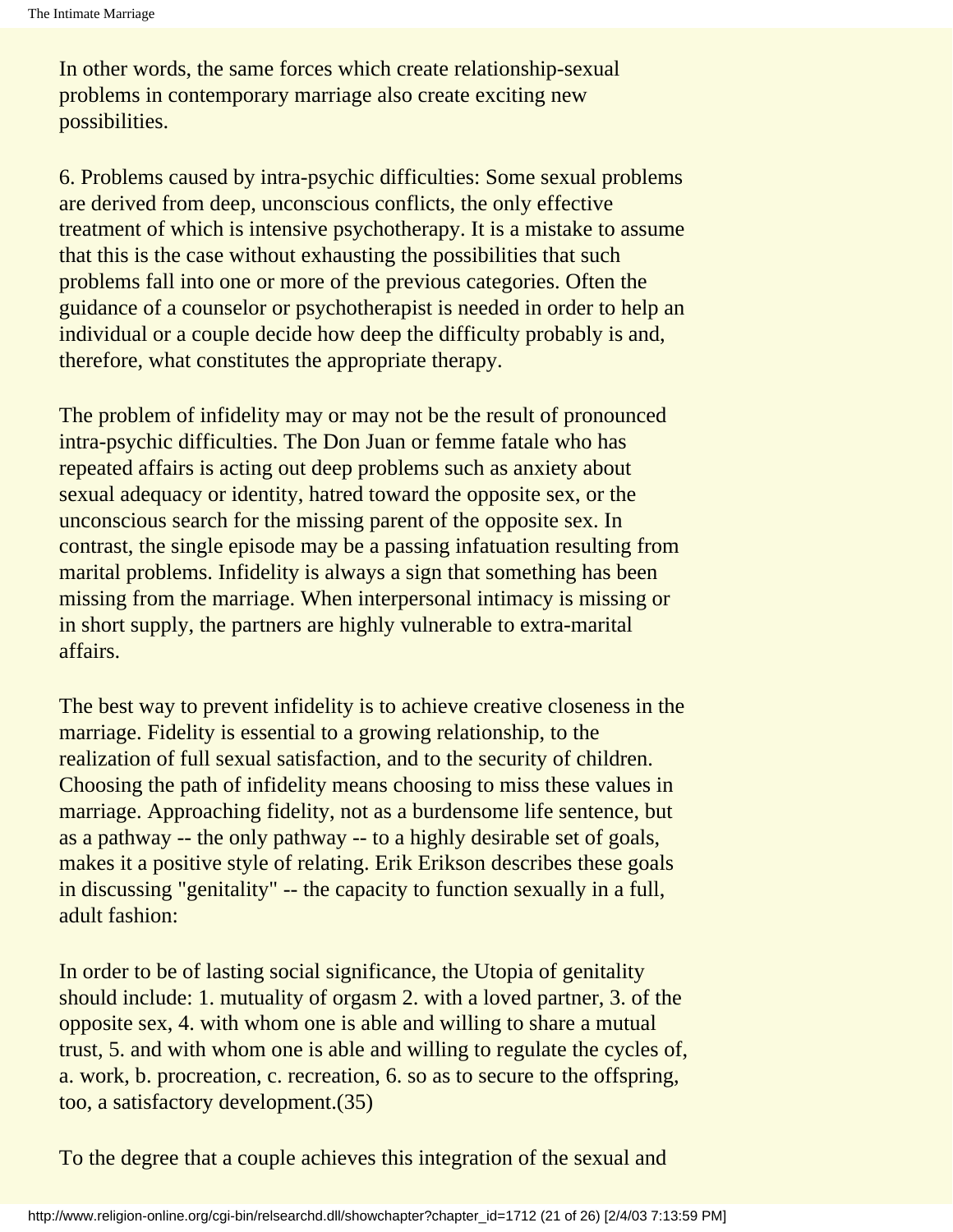the interpersonal, fidelity will be fulfilling. This is not to say that all temptation to stray will be eliminated; but, rather, that the positive values of fidelity will become so rich and obvious in the marriage that the partners will choose it as the more desirable way of life.

These suggested ways of approaching the various sexual difficulties may make it sound easy to overcome them. It is clear that even near-thesurface problems often take serious and determined struggle to find a solution that is effective. But the thrust of what we have been saying is that some sexual difficulties are not as deep as they may seem, and there is realistic hope for the vast majority of couples who approach their problems with the will to grow together and to get professional help in the process if that proves to be necessary.

The emphasis of this chapter has been that sexual intimacy can be both the spice which keeps the marriage joyful and the cement which can hold together the other facets of intimacy. As satisfying sex enhances other aspects of the relationship it is itself enhanced. Sex in marriage is not a matter of achievement or performance, but an expression of and a foundation for intimacy in marriage.

When we cut through all the rigmarole about roles and performance, the .sheer fact of intimacy remains amazingly important in making a sexual encounter memorable -- the meeting, the growing closeness, the excitement of not knowing where it will lead, the assertion of self, and the giving of self. Is it not this intimacy that makes us return to the event in memory again and again when we need to be warmed by whatever hearths life makes available?(36)

These words of Rollo May describe the element of mystery and wonder in sexual intimacy which in a good marriage pervades all facets of the relationship. By joining parts of their bodies, a husband and wife continue their family heritage, affirm their own individual and marital identity, and perpetuate the stream of life. In this deep sharing, they may experience a kind of intimacy which is closer than sex -- a touching of souls.

#### **TAKING ACTION**

Discuss the things that each of you enjoys most when you make love, and the things that would make it better for each of you. What things are difficult to talk about? Share thoughts about these. Try changing the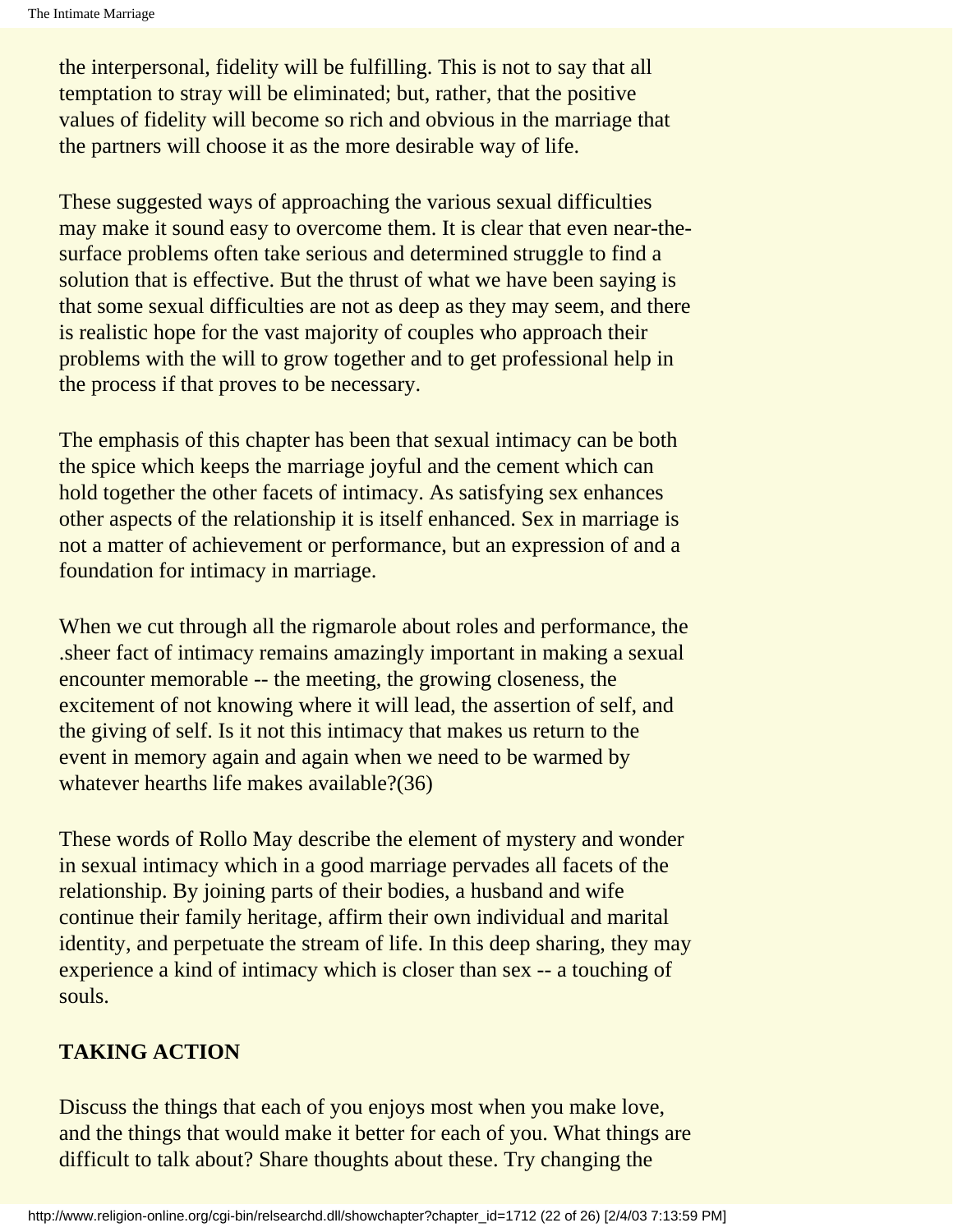pattern of your sex life -- vary the setting, the hour, the position. Try to find a place where you can make love outdoors. Take a weekend in a motel, in a cottage at the beach, or in a secluded spot. Make an effort to do and say the things that you know affirm your partner's sexuality, but which you each tend to neglect.

Obtain a copy of Sense Relaxation by Bernard Gunter (New York: Collier Books, 1968), and try some of the "intimate games" of touching and tapping, and feeling. Let go and have fun being more alive.

If either of you lacks knowledge of your own or your spouse's sexual potential, read a book like The Marriage Art by John H. Eichenlaub (New York: Dell Publishing Co., 1961) to increase your understanding and therefore your enjoyment of sexuality.

### **NOTES**

1. Jourard, The Transparent Self (Princeton, N.J.: D. Van Nostrand Co., 1961, Insight Edition), p. 31.

2. Lecture by Joseph B. Trainer, Philadelphia, October 19, 1966.

3. Rollo May, Love and Will in Psychology Today, Vol. 3, No. 3, August 1969, p. 24.

4. Woman's Day, February 1968, p. R6.

5. Rod McKuen, Stanyan Street and Other Sorrows (New York: Random House, 1954), p. 41.

158 ) The Intimate Marriage

6. Reuel Howe, "The Pastor Speaks of Sex and Marriage," Reader's Digest (October, 1958), p. 78. The fact that the human female does not have limited periods of sexual desire and availability (although she does have times of heightened and diminished desire), is probably a major reason for the development of two-parent family life in the dim prehistory of human beings. Unlike most other animals, men and women enjoy sex regularly and frequently. This probably accounts for the early attachment of the male to the family.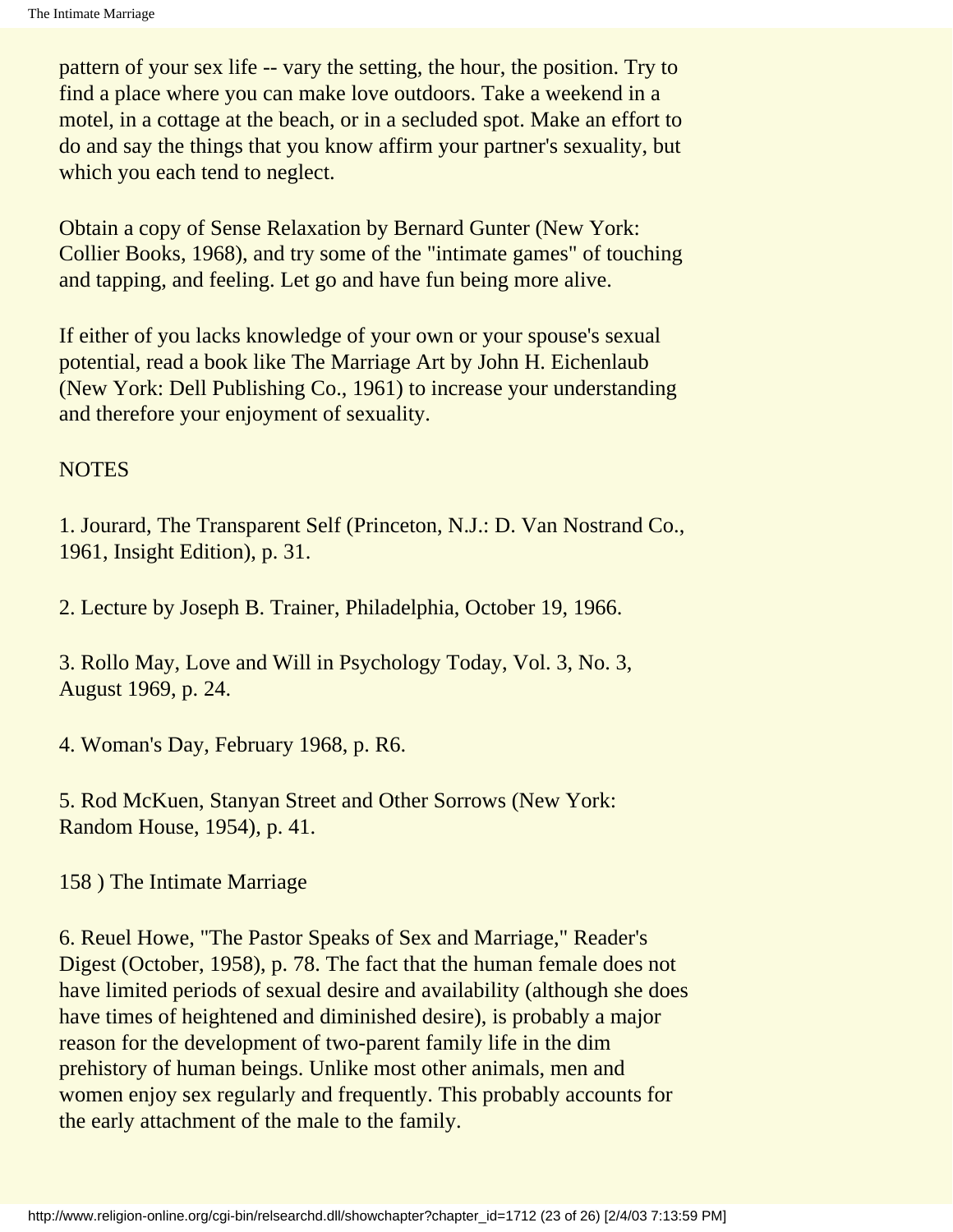7. Edrita Fried, The Ego in Love and Sexuatity (New York: Grune and Stratton, 1960), p. 1.

8. William J. Lederer and Donald D. Jackson, The Mirages of Marriage (New York: W. W. Norton, 1968), pp. 116-117.

9. Emily H. Mudd, et al.. Success in Family Living (New York: Association Press, 1965), p.110.

10. Lederer and Jackson, op. cit., pp. 117-118.

11. W. Clark Ellzey, How to Keep Romance in Your Marriage (New York: Association Press, 1951), p. 171. The weakness of the Kinsey reports is that they tend to ignore the uniquely human

dimension of human sexuality, reducing it to "outlets" on an animal level. This ignores the fact that sex takes place between persons -- each with a network of values, feelings, and conditionings which influence everything he does, including sex. The naive physiological view and oversimplified hedonism of this approach prevent these studies from effectively influencing negative attitudes toward sex in religious circles. (See Reinhold Niebuhr, "Kinsey and the Moral

Problems of Man's Sexual Life," in D. P. Geddes (ed.). An Analysis of the Kinsey Reports (New York: New American Library, 1954), pp. 62ff.

12. Sylvia R. Sacks, "Widening the Perspective on Adolescent Sex Problems," Adolescence, Vol. I, No. I (Spring, 1966), p. 89.

13. As Clara Thompson once stated: "Most sexual relationships have meaning in interpersonal terms, in addition to satisfying physical drives. The relationship as a whole has significance. The value of the relationship in turn affects the satisfaction obtained from the sexual activity" (Nashville: Abingdon Press, 1968).

14. Ross Snyder, Inscape (Nashville: Abingdon Press, 1968), p. 16.

15. Lederer and Jackson, op. cit., p. 118.

16. Ibid.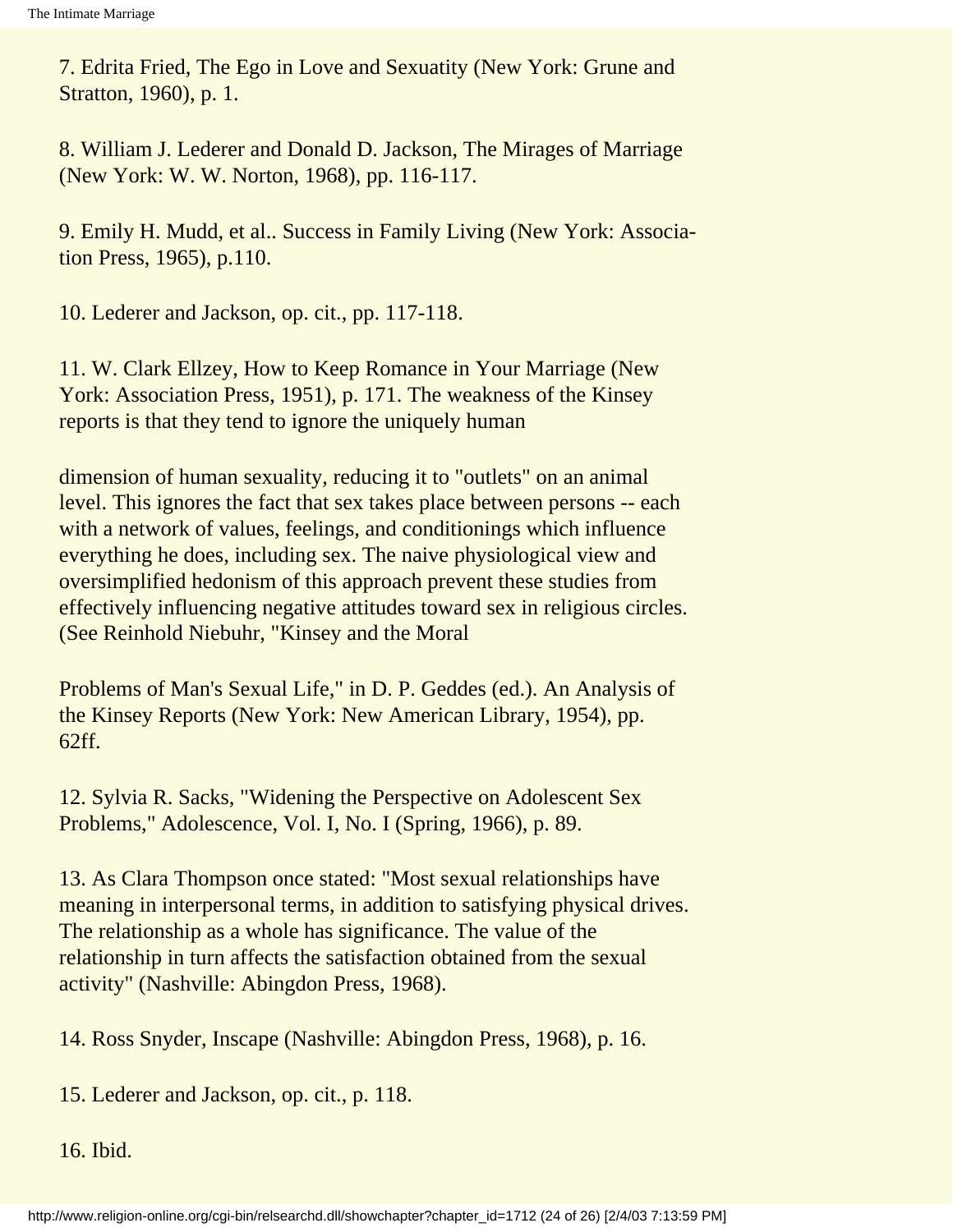17. William H. Masters and Virginia E. Johnson, Human Sexual Response (Boston: Little, Brown and Co., 1966), p. 66.

18. Masters and Johnson state: "The primary focus for sexual response in the human female's pelvis is the clitoral body. The clitoris responds with equal facility to both somatogenic & psychogenic forms of stimulation, and is truly unique in the human organ system in that its only

known function is that of serving as an erotic focus for both afferent and efferent forms of sexual stimulation" (op. cit., pp. 60-61). Increasing Sexual Intimacy ( 159

19. Here are some conclusions of the Masters and Johnson studies: "Are clitoral and vaginal orgasms truly separate anatomic entities? From a biologic point of view, the answer to this question is an unequivocal No. ... From an anatomic point of view, there is absolutely no

difference in the responses of the pelvic viscera to effective sexual stimulation, regardless of whether the stimulation occurs as a result of clitoral-body or mons area manipulation, . . . or, for that matter, specific stimulation of any other erogenous area of the female body. "There may be great variation in duration and intensity of orgasmic experience, varying from individual to individual and within the same woman from time to time. However, when any woman experiences orgasmic response to effective sexual stimulation, the vagina and clitoris react in consistent physiologic patterns. Thus, clitoral and vaginal orgasms are not separate biologic entities" (op. cit., pp. 66- 67).

20. Wyse, Love Poems for the Very Married (Cleveland: World Publishing Co., 1967), p. 45.

21. Lederer and Jackson, op. cit., p. 124.

22. George G. Leonard, "The Man and Woman Thing," Look, December 24, 1968, p. 62.

23. This discussion of the myth and the early adjustment is adapted from a lecture by Martin

Goldberg, "Counseling in Sexual Incompatibilities," Philadelphia,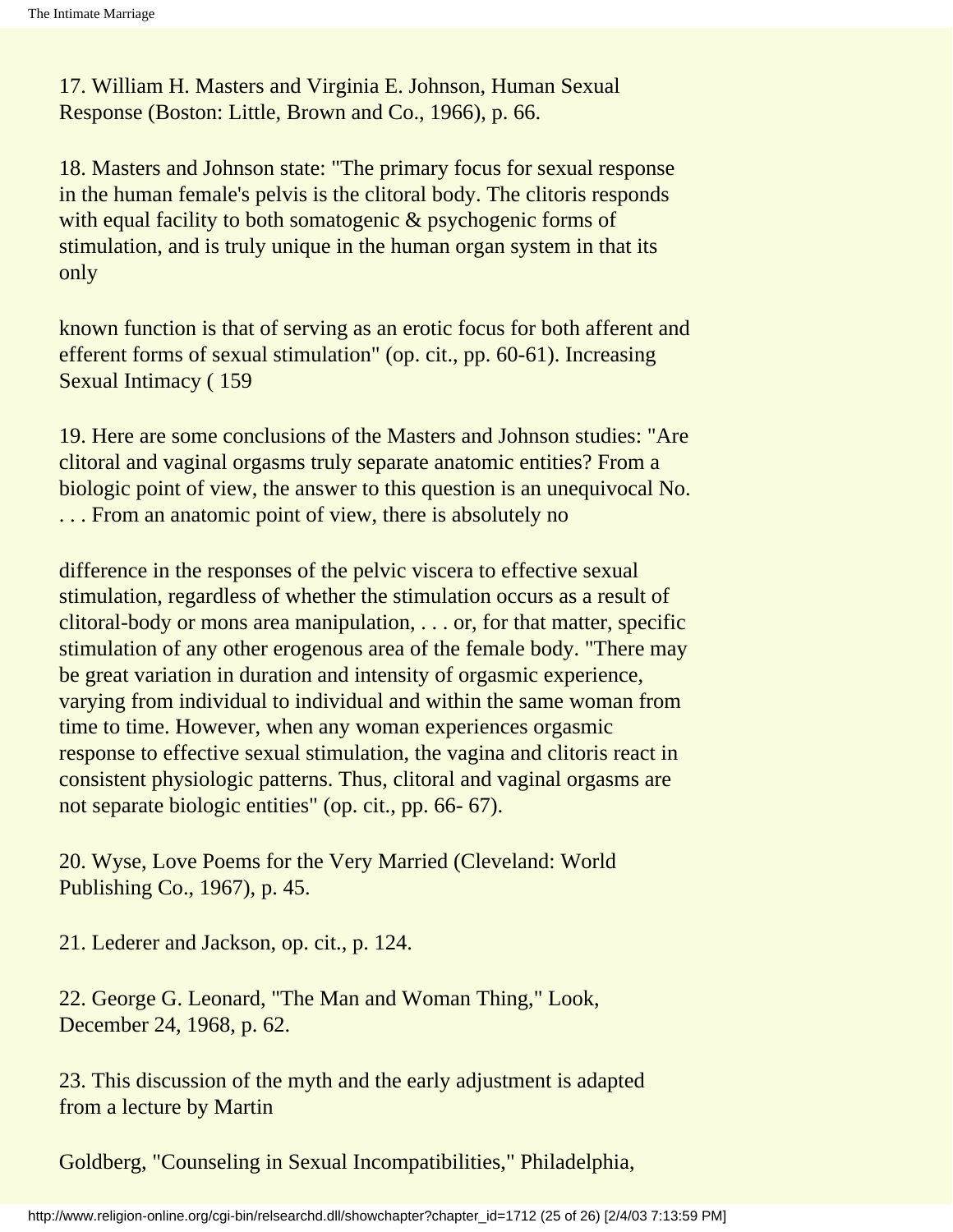October 19,1966.

24. Gibson Winter, Love and Conflict (Garden City, N.Y.: Doubleday and Co., 1958), p. 101.

25. Mudd, et at., op. cit., p. 123.

26. S. A. Lewin and John Gilmore, Sex After Forty (New York: Medical Research Press, 1952).

27. Isadore Rubin (New York: Basic Books, 1965).

28. Masters and Johnson, op. cit., p. 263.

29. New Ways in Sex Education (New York: McGraw-Hill, 1959, pp. 9- 10.

30. Lecture by Martin Goldberg, supra.

31. John Eichenlaub, The Marriage Art (New York: Dell Pub. Co., 1961).

32. Fried, op. cit., p. 52.

33. See Vance Packard, The Sexual Wilderness, the Contemporary Upheaval in Male-Female Relationships (New York: McKurg, 1968).

34. David Riesman with Nathan Glazer and Reuel Denney, The Lonely Crowd (Garden City, N.Y.: Doubleday Anchor Books, 1954), pp. 174- 175.

35. Childhood and Society (New York: W. W. Norton, 1950), pp. 230- 231.

36. Rollo May, Love and Will in Psychology Today, Vol. 3, No. 3, August, 1969, p. 25.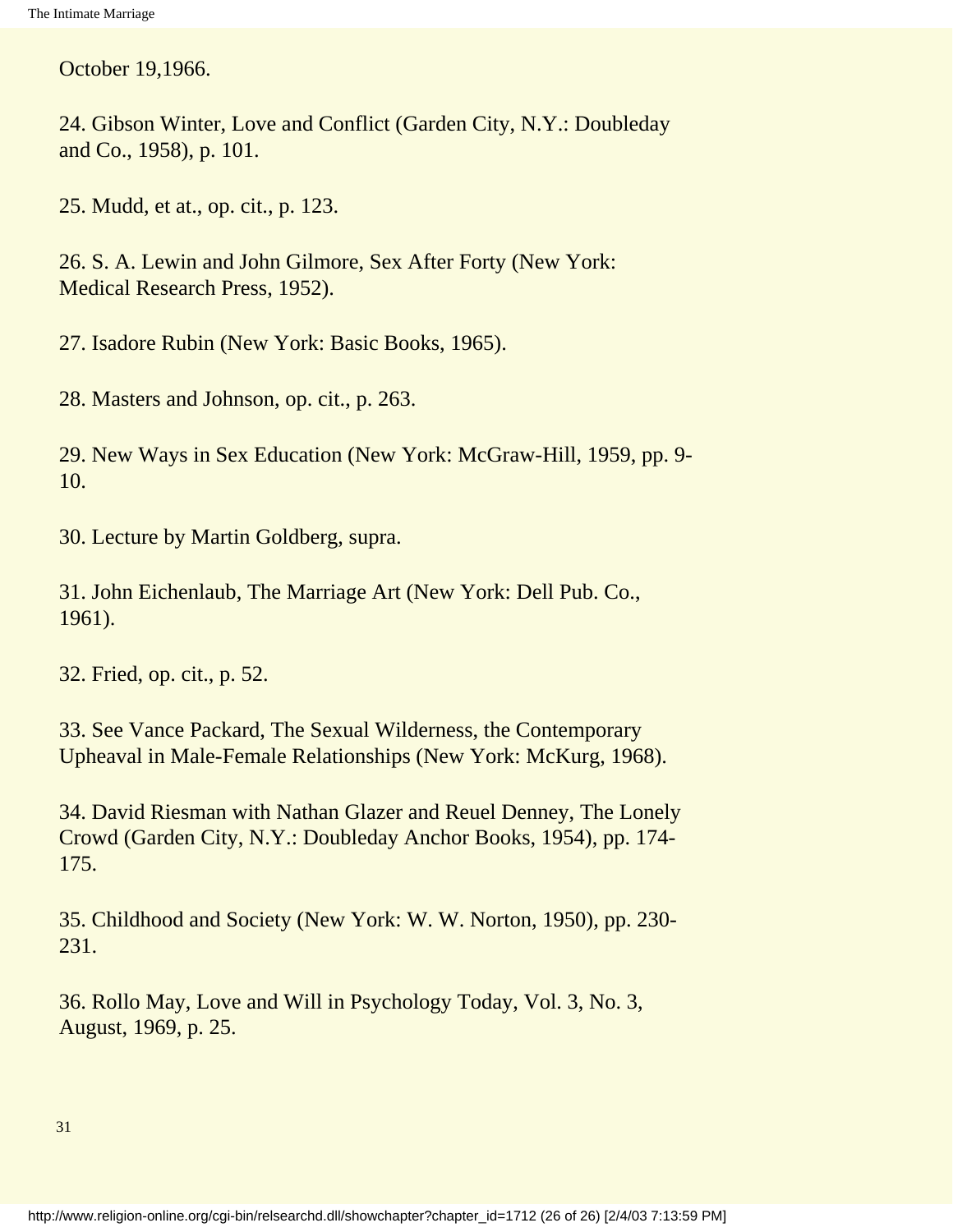# [return to religion-online](http://www.religion-online.org/)

# **The Intimate Marriage by Howard J. and Charlotte H. Clinebell**

Howard J. Clinebell Jr. Is Professor of Pastoral Counseling (1965), School of Theology, Claremont, California. Charlotte Ellen, Ph.D., is a psychotherapist in private practice. She has lectured and been a frequent consultant and leader at Marriage and Family Conferences, Institutes, Woman's Studies, and Human Liberation Programs. She also writes for use of her material by ministers and pastoral counselors. Book used by permission of the authors. It was prepared for Religion Online by Paul Mobley.

# **Chapter 8: Developing Parent-Child Intimacy**

*Each of us is the product of what has happened in countless generations of families before us; each of us in turn will inevitably affect the lives of our children, grandchildren and great-grand- children for as long as mankind exists.* Clifford Kirkpatrick, The Family (1)

*...............marriage begins in infancy.* Levy and Monroe in The Happy Family (2)

The capacity for intimacy is catching. In the early days and weeks and months of a child's life, long before he is aware of himself as a separate person, he is absorbing fundamental patterns, ways of relating and feelings about relating, which will influence him throughout his life. Long before he can interpret the sights he sees or the sounds he hears, they are becoming part of his own way of being. Every child comes into the world with a unique heritage of humanness. The manner in which his parents and older siblings respond to his individuality helps to determine whether he will be a person who relates to others intimately or distantly. The family which provides an environment of healthy intimacy, an intimacy that includes respect for autonomy and distance,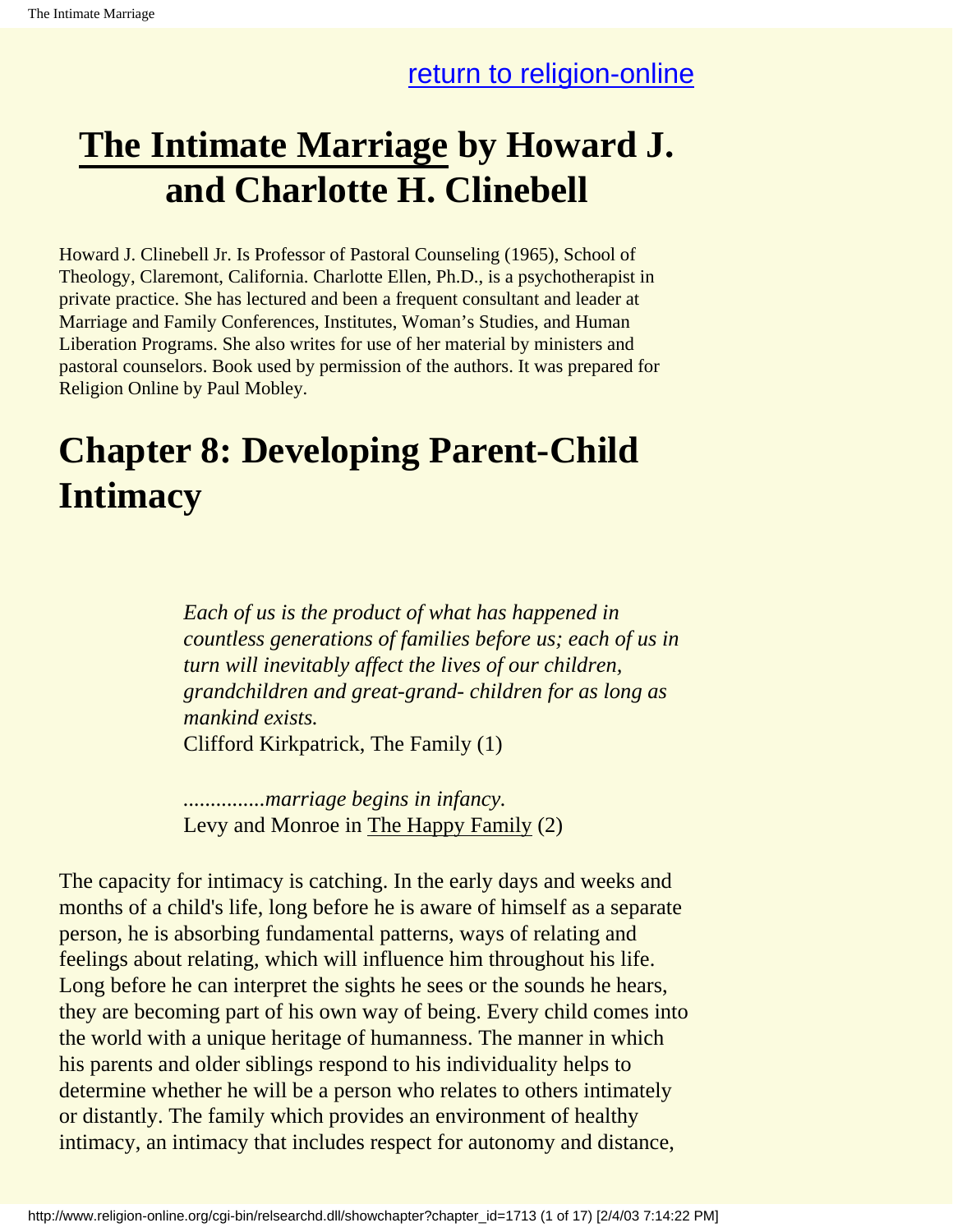provides the child with a climate in which he can develop the strong sense of identity so basic to his own capacity for intimacy. The vital responsibility of the parents, then, is to create through their own relationship of intimacy an atmosphere which both envelops the child in its warmth, and progressively releases him to his own relationships of intimacy. Such intimacy is as rewarding to parents as it is to children, for it allows parents to share in the rich inner world of the children who by their very existence give parents the gift of immortality. Such sharing can help to reopen parents to their own inner worlds, past and present, thereby deepening marital intimacy.

Intimacy between parents and children is psychologically different from that between husband and wife. The latter is a peer relationship based on mutual dependence and mutual need-satisfaction. The full intimacy of the marriage relationship is one which grows deeper and richer as the years go by. It is a relationship possible only between equals. Parentchild intimacy, on the other hand, is based on the initial physical and emotional dependence of the child. The parents' need is satisfied by the child's response to their giving. Parent-child intimacy gradually diminishes as the child develops his own autonomy over the years. Parents can enjoy and treasure many moments of personal intimacy with their children, but they cannot count on the increasingly intimate relationship which they expect from each other. Parent-child intimacy prepares the child for future relationships with peers. Husband-wife intimacy strengthens their own ongoing relationship.

#### **THE DEVELOPMENT OF PARENT-CHILD INTIMACY**

The foundation of parent-child intimacy is laid even before the birth of the baby in the relationship of the parents. A husband and wife who have a mutually satisfying and growing relationship are more able to make the baby a part of their relationship in- stead of a divisive factor, than are couples who are distant or severely conflicted. Usually it is true, as well, that the more the husband is able to participate in the pregnancy and in the child-birth itself, the stronger will be his sense of mutuality with his wife in their new creation.

Never before have you had fully a chance to co-create a new world with another person -- or to bring forth children who will take their place in the long, long pilgrimage of man down this earth valley.(3)

It is important to the coming father-child relationship for him to be able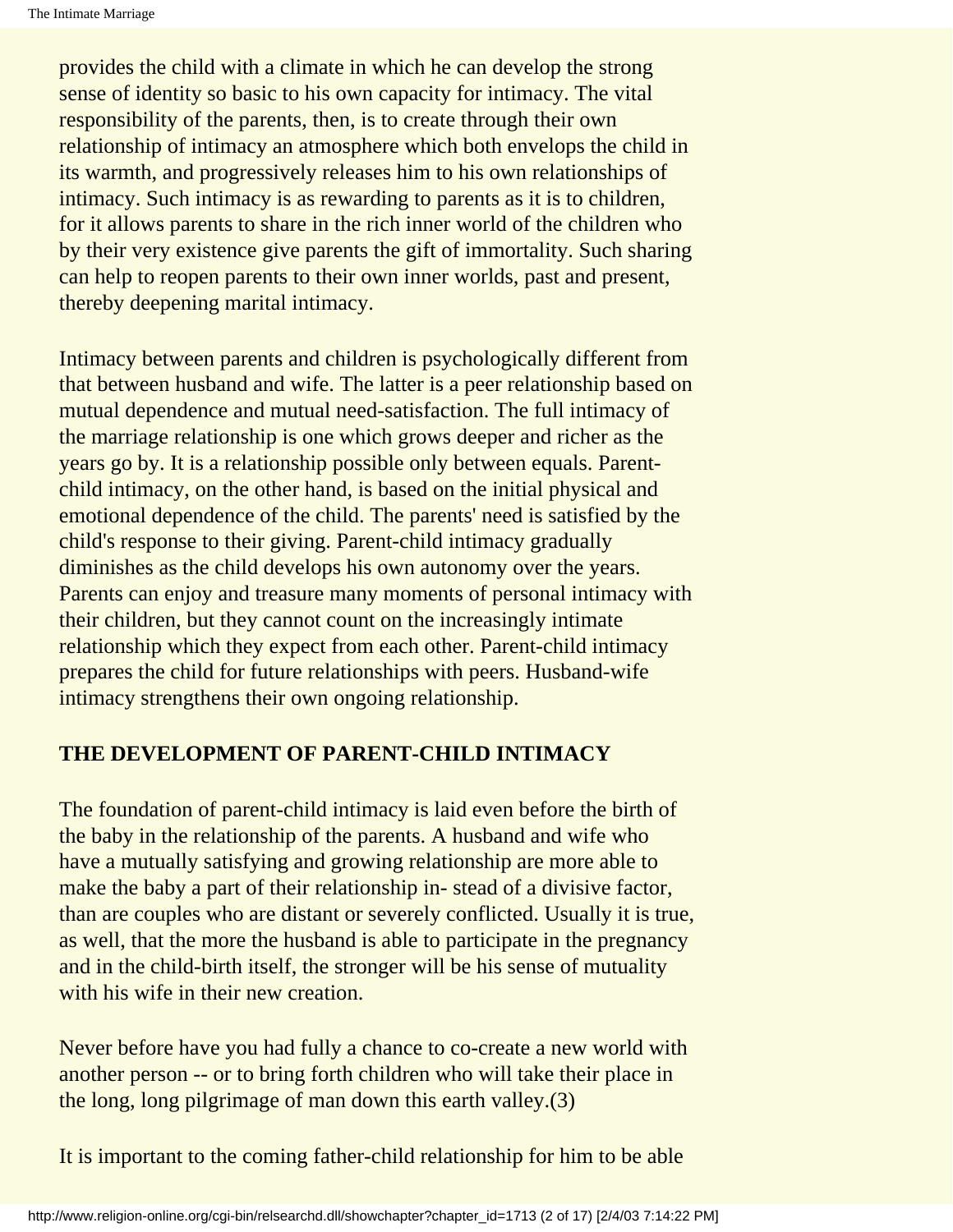to take as much part in this co-creation as is possible. Many doctors and hospitals now allow and even encourage prospective fathers to be present during labor and delivery. If such an experience climaxes nine months of mutual awareness and involvement in the prenatal development of the baby, the husband is already included in the intimacy so often assumed to be only the mother's privilege and prerogative. Once the baby is born and laid in his mother's arms (ideally in a rooming-in hospital where the father can also participate), the development of what Erik Erikson calls basic trust(4) already is in progress. The ways in which the baby is held and fed, bathed and dressed, convey the feelings in the family about his presence. Does the father also bathe and hold and feed him, so that he feels the strong, rough hands as well as the smooth, soft ones? What is the response to his crying, to his grasping for breast or bottle, to the mess in his diapers, to his first smile?

Thus the child's active grasping for mutuality will not do, if the reaching out is not met by a parallel enjoyment in the mother at being clung to; if the result is not a process of mutual interaction.(5)

All of this is not to say that the baby must experience only joy and peace. He is part of a real world, of its pain and anger as well as of its satisfactions. Plenty of that pain comes from his own body. If he gets, most of the time, loving response to his needs, he can take also the impatience at his dependence that comes when the mother is tired, the angry words between his parents when their own needs are not being met, the conflict that is inevitable in any family.

It is at this early time in the beginning of parent-child intimacy that the first danger may become apparent. Even in the strongest marriage relationships, the strength of the mother-baby bond is sometimes felt as a threat by the father. In severely conflicted marriages, this is often the point at which the destruction of the husband-wife intimacy begins and the unhealthy intimacy of the mother and child begins. The wife may begin to use the baby for the satisfaction of emotional needs which the marriage is not providing. The husband's jealousy may drive him further away. Even in healthy marriages, there is always some of this threat. It helps to be aware of it, so that the advent of children will contribute more to the uniting of parents than to the dividing of them. "No matter how going a concern a marriage may be, the advent of children causes severe strain between parents. Newborn babies cannot be taken in their stride."(6)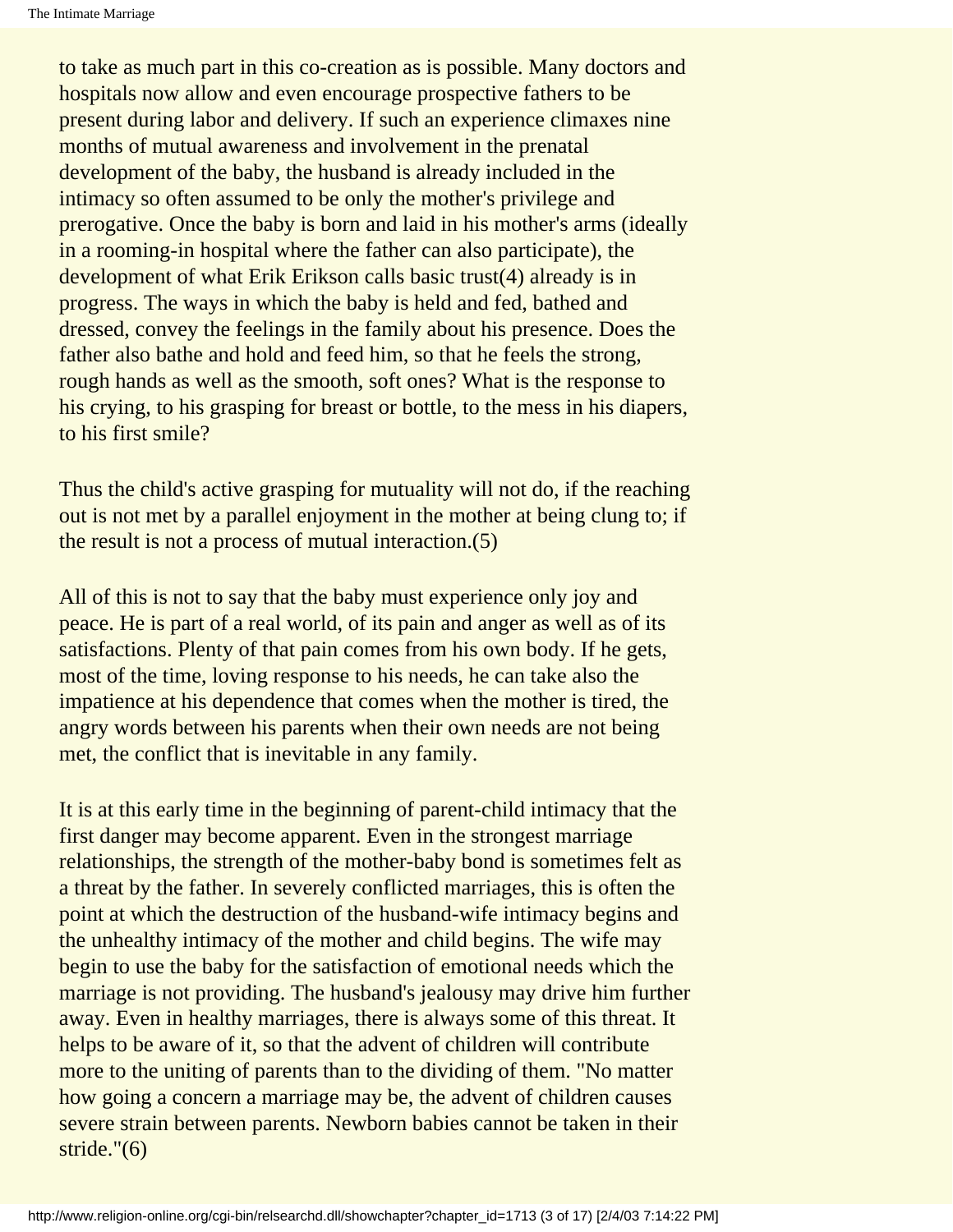Awareness of the problem is often all that is needed to cope with it. Certainly, for the father to participate as much as possible in the care of the baby, and the parents' constant affirmation of each other as parents and as husband and wife are important. The father who will gaze with pride and joy and a sense of involvement, as well as with a twinge of jealousy, upon his wife as she nurses their child can feel the child as a bond which connects them. Some of the suggestions in Chapter 6 encouraging the new parents to make special efforts to be alone together regularly are important. For subsequent babies, as well as for the first, all that we have been saying here holds true.

Parent-child intimacy begins then, with the parents' response to the baby's almost complete dependence. Feelings are more important than techniques at this stage (or at any other). The baby whose needs are met most of the time, whose body is handled most of the time with tenderness and pleasure, who has frequent experiences of closeness and warmth from both parents, will respond to them in ways that satisfy their needs as successful, life-giving parents. On the other hand, parents who because of their own unmet needs can respond only with impatience to their child's crying and with disgust to the requirements of his body, will be unable to encourage the sense of basic trust so necessary if the growing child is to relate warmly to his parents or to anyone else. In the early weeks and months of the child's life, parentchild intimacy means for the child the satisfaction of his needs for comfort, warmth, closeness, and peace. For the parent it means the joy of having met these needs and the warm response of a baby who is for the most part content. But even in the midst of this warm closeness, the ebb and flow of intimacy which are part of any relationship prevail. Even for a baby, life is hard and needs cannot always be met, no matter how perceptive the parents. Thus even as life begins, the seeds of autonomy are sown. Growth is struggle.

The intimate closeness of mother and child, however healthy, cannot continue. The necessity for weaning becomes a fact of life for the baby. As he grows older he must grow more distant from the mother. He cannot always have the breast or bottle, or the arms of his mother and father. Before long the word "no" enters his life. He learns that the world has limits and that he is a person separate from his parents and sometimes in conflict with them. Presently even the products of his body are no longer his. He must accept toilet-training in one form or another as one of his first concessions to the expectations of society and the family. All of these confrontations with the reality of life mean that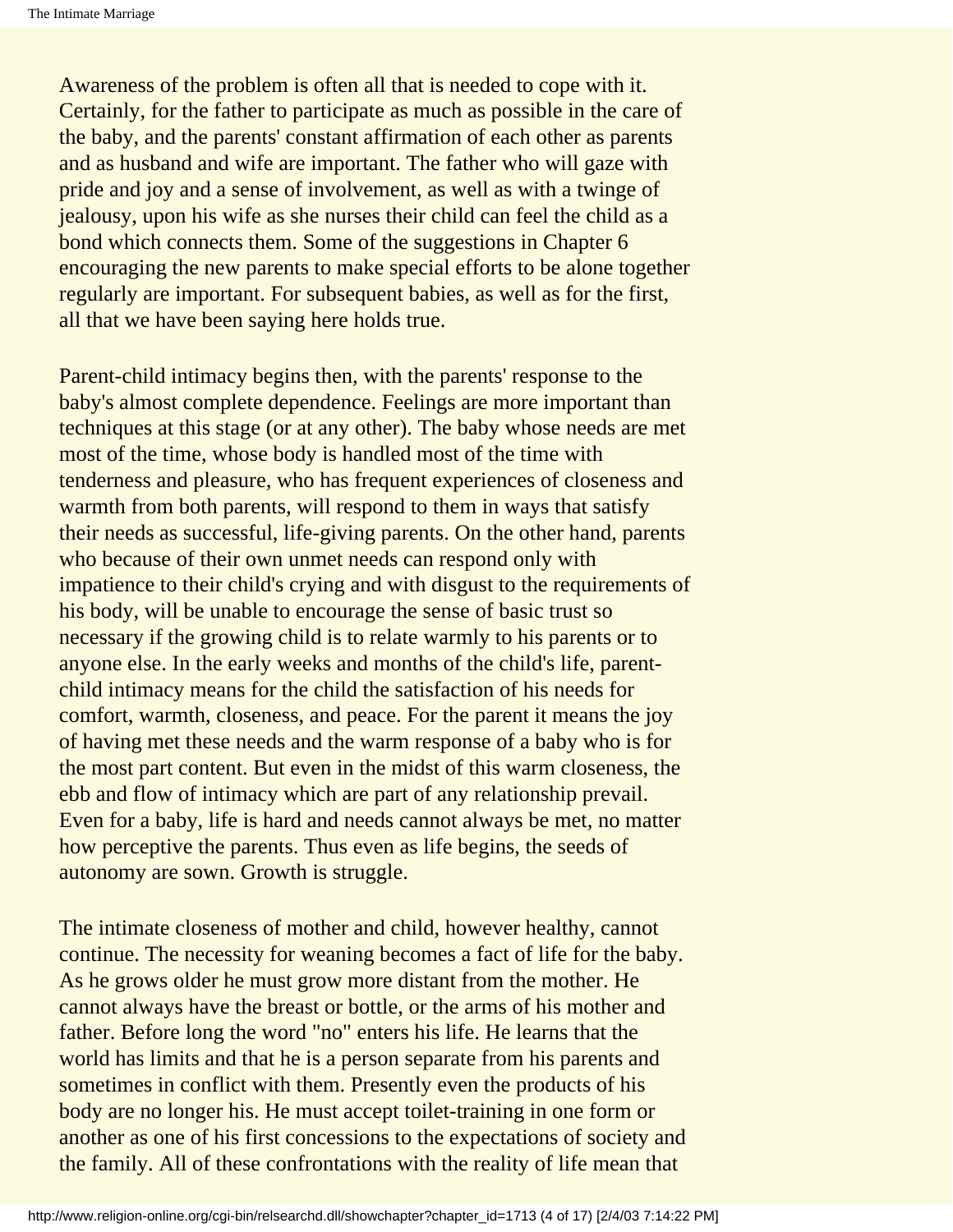the small child is increasingly required to give up the complete dependence which he enjoyed in babyhood and to begin to establish himself as a responsible human being. Thus the quality of parent-child intimacy is also required to change. With the making of demands and the setting of limits, the parents become different kinds of needsatisfiers. If the basic trust is strong in the child, and if the parents are secure in their own relationship and not too threatened by the child's budding autonomy which at times makes him resist the demands of the parents, a new dimension of parent-child intimacy can develop.

In the learning to walk and talk, to use the bathroom and to accept limits, parent-child intimacy revolves around the setting of these limits and the acceptance of feelings about them. Can the parents say "No" when the child runs into the street, and prevent him from doing it, while at the same time accepting his feeling of anger and frustration at being thus limited. Can they prevent his impulse to drop a wooden block on his new baby brother's head, while at the same time letting him know that his feeling of jealousy and rage is not bad in itself and that he is not a bad person for having it? Can they encourage him to use the potty to defecate without punishing him for his failures or making him feel that his body and its products are bad?

In short, parent-child intimacy at the toddler and young-child stage is closely related to the child's growing autonomy and sense of himself as a separate person. It is a difficult period, for the child's love-hate ambivalence is very strong. He both fears and wants to grow up. He both needs his parents desperately, and needs desperately to establish himself as an important person in his own right. His parents must allow him the distance he needs to become himself, with a growing sense that he is worthwhile and has some control over his own destiny. At the same time they need to derive satisfaction from being with him in feeling, and taking pride in his achievements. Continued unequivocal love within the necessary setting of limits is important.

Parents who are too threatened by their child's angry, "I hate you!" when he is frustrated are unable to accept his feeling. Usually such parents have not been able to admit to or accept strong negative feelings in themselves, and thus project onto the child their own feelings of badness.

The child may then accept his parents' label, "I'm bad" and either withhold his deepest feelings in the future, or lash out more violently at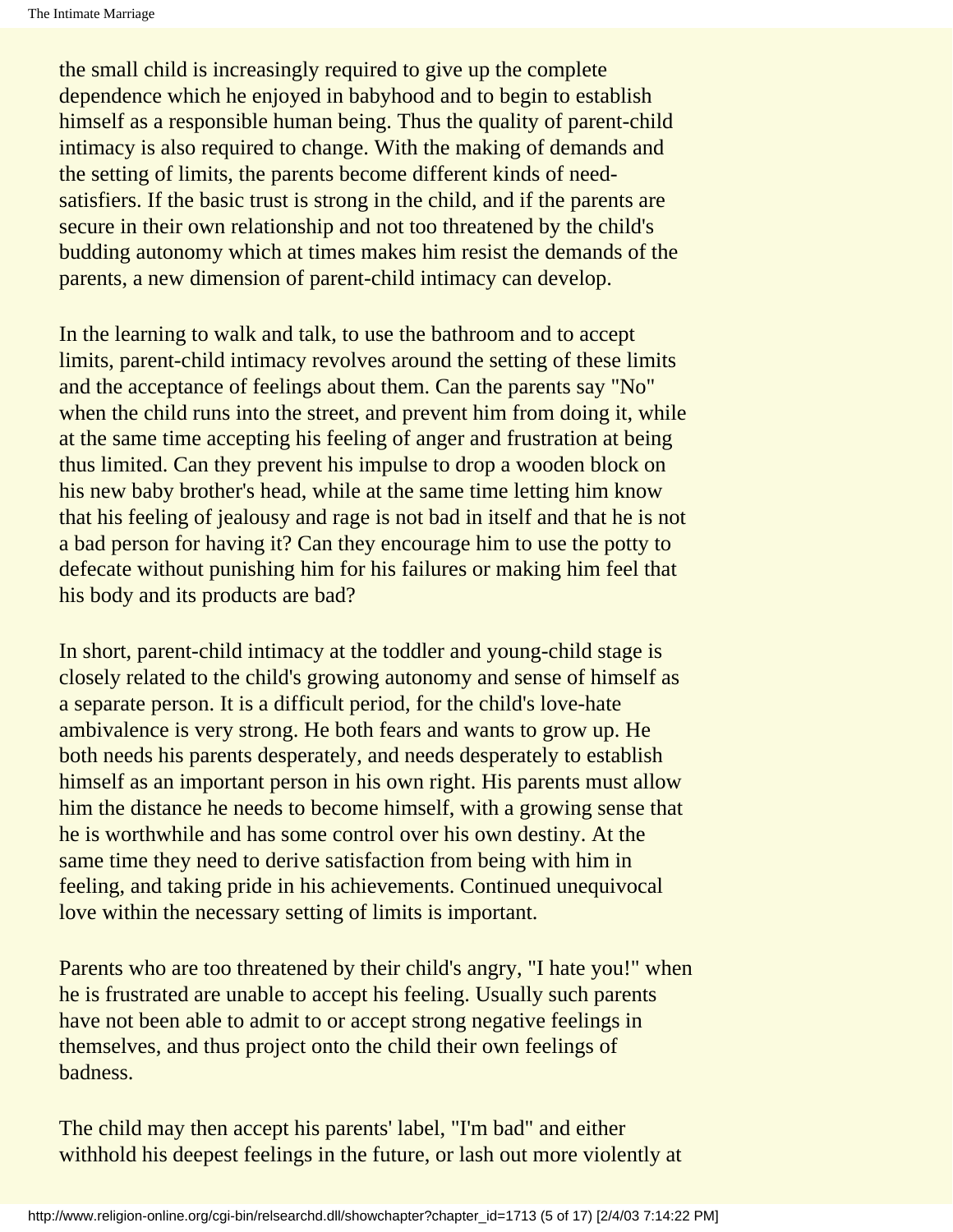his surroundings, thus becoming a "behavior problem." Either way, parent-child intimacy is blocked. The mother and father who are open to and accepting of their own negative feelings are far more able to tolerate their child when behavior is difficult and angry feelings run high. The child's emotional demands at this stage are excessive. "For this reason, parents need a strong love for each other if the trinity of father-motherchild, is to grow on a positive emotional basis."(7)

An intimate marital relationship which rejoices in the wide range of human feeling, which includes anger in its definition of love, can include the child in the "freedom to feel."

Four-year-old Billy was brought to a child guidance clinic at the suggestion of his nursery school teacher. She felt that he was angry most of the time, for he lashed out physically at the other children and regularly destroyed the toys and equipment of the school. His parents described him as unmanageable at home, always trying to hurt his little sister, smashing his toys and refusing to obey.

During many weeks of play therapy sessions Billy seemed chiefly to want to play in the water. He floated the boats and then sank them. He caused tidal waves which washed the cars and trucks into the water and drowned the people. He threw the cowboys and Indians into the water and drowned them. All the while he talked quietly to himself about what he was doing, but loud enough so that the therapist could hear him. The therapist consistently repeated back to him what he said he was doing, with acceptance but no approval or disapproval in her voice.

One day Billy said to her, "I wonder why I come here. Maybe it's because I'm unhappy." With a quizzical look at the therapist he picked up the baby doll which he had never before touched, put it in the water and held it under for a long, silent moment. Then with an audible sigh of relief he took the doll out, dried it off, and dressed it. He never played with the water again, nor with the doll. In subsequent sessions he played in a variety of ways and with a good deal of relaxed spontaneity. Meantime his behavior at home and at school had modified. His parents had been getting help, too, and were more aware of their own feelings and of Billy's. They had begun to accept his anger at the little sister verbally, while at the same time letting him know he couldn't hurt her. They had got him a pounding bench and encouraged him to use it when he was angry.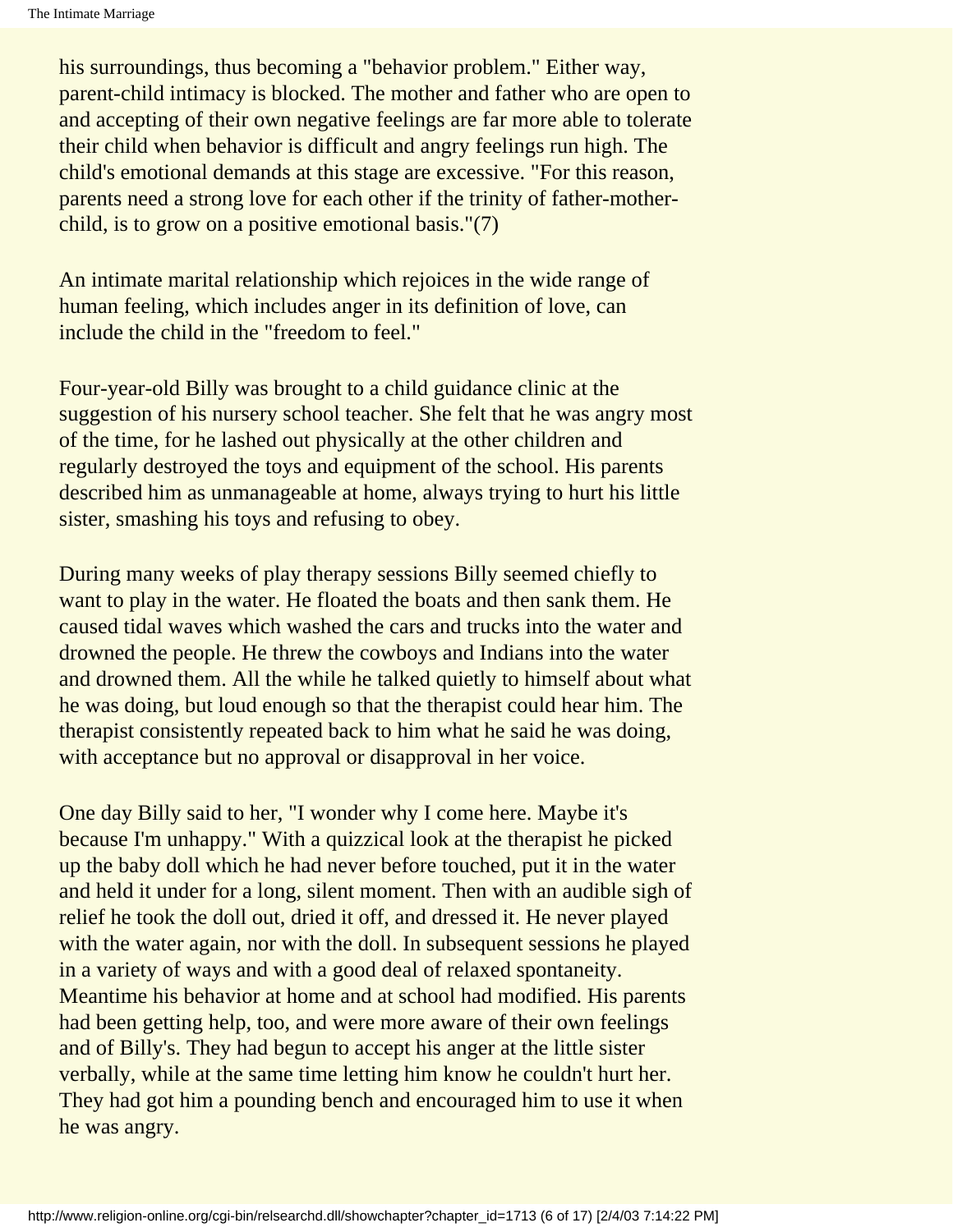It seemed as though Billy had at last been able to express the feelings he had stored up from the time of his sister's birth. His parents previously had not allowed him to express any negative feelings about her. When he and they could feel and accept the ambivalence that characterizes all close relationships, Billy was gradually able to channel his anger more appropriately. This experience was the beginning of both parent-child and marital intimacy for Billy and his family.

During the period from about three to six years, children normally establish an especially warm, close relationship with the parent of the other sex. Through this bond, a child is awakened to the basic goodness of male-female relationships. This closeness is one of the crucial roots of all future intimacy across sex lines. It is one foundation stone for adult heterosexual relationships.

For the growth of the preschooler to be complete, the child needs a loving, caring relationship with his same-sexed parent, too. Normally, the child feels jealousy toward this parent; he also needs to have feelings of love and acceptance from the parent. These feelings give balance to his attachment to the parent of the other sex, and help him move beyond this attachment in the next period of his growth. It is particularly important that the husband-wife rapport be steady and strong during the child's preschool development. This often is difficult because the husband is preoccupied with getting established in his work. If this is the case, his daughter will have difficulty finding the warm closeness she needs with him. When a strong father-daughter bond is established, the wife may be threatened because of her unmet hungers in the marriage. Where marital intimacy is robust, on the other hand, the balance of good relationships with both parents during these years in a child's life will usually be present automatically.

If, during the toddler and young-child stage, parents are sensitive and accepting enough to help the child to understand how he feels, and to put their understanding into words and actions, they and the child are well prepared for the next stage of parent-child intimacy. When the child goes to school he is taking another big step along his road to autonomy and identity. In the physical sense, he needs his parents less and less. But he is still very much dependent on them for emotional support in coping with the many new involvements which he experiences outside the home. Now that he is more able to put his feelings into words, is he free, from his parents' point of view, to share with them the hurts and joys and frustrations which he is bound to experience in the outside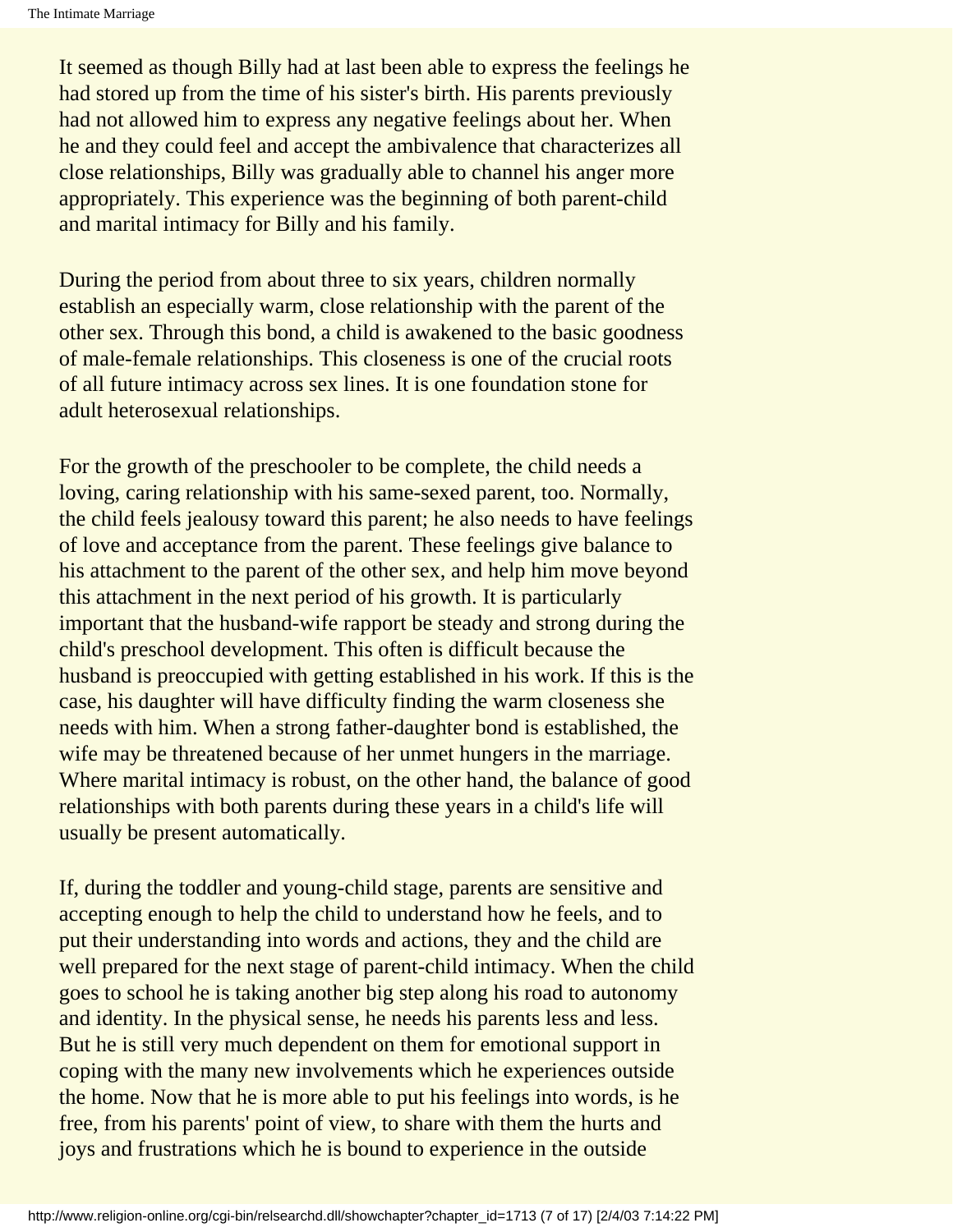world? Correcting behavior without condemning feeling, listening to and accepting fears and worries without taking charge in an overprotective way, allowing free rein to the developing need for freedom while at the same time holding fast to the limits appropriate to his age -- these are the continuing bases of parent-child intimacy. As in earlier years, acceptance and reflection of feeling, so that the child feels that there is no feeling he cannot express, however bad, however frightening, is the essence of intimacy. When children are free to share their fear and rage with their parents, they are eager to share their joys and loves.

The early school years are foundational for a child's growth in the ability to relate trustfully with his own sex. A strong identification with his same-sexed parent is normal and necessary. Through a close relationship with his dad (or a father substitute), a boy learns to belong to the male world -- to think, feel, and act like a male in his culture. He moves from this to close relations with boys his own age. A parallel process occurs in the normal growth of a girl.

During the years of childhood with its increasing autonomy, the closeness-distance cycle between parents and children is in constant motion. There are times when the child seems free and happy and little in need of mothering and fathering. If his parents can accept his freedom without being

threatened by not being needed, the child will return for the sustenance he needs when things go wrong and he needs temporarily to regress. Letting the child set the pace of intimacy -- being there when they are needed and not pushing when they are not needed -- this is the parents' job. Parents need each other in a steadier relationship of intimacy and a sharing which allows them together to move with the ebb and flow of their children's closeness and distance. The changing needs of the child require ever new and different patterns of response and need-satisfaction from the parents.

As adolescence approaches, the child is more and more finding his intimate satisfactions away from his parents. In pre-adolescence and early adolescence the intimate relationships are with persons of the same sex. As adolescence advances, the transfer is made to persons of the other sex as the inner preparation for a life of intimacy with a marriage partner continues. Parent-child intimacy during adolescence often seems to parents to be a one-way street. The adolescent is intimate when he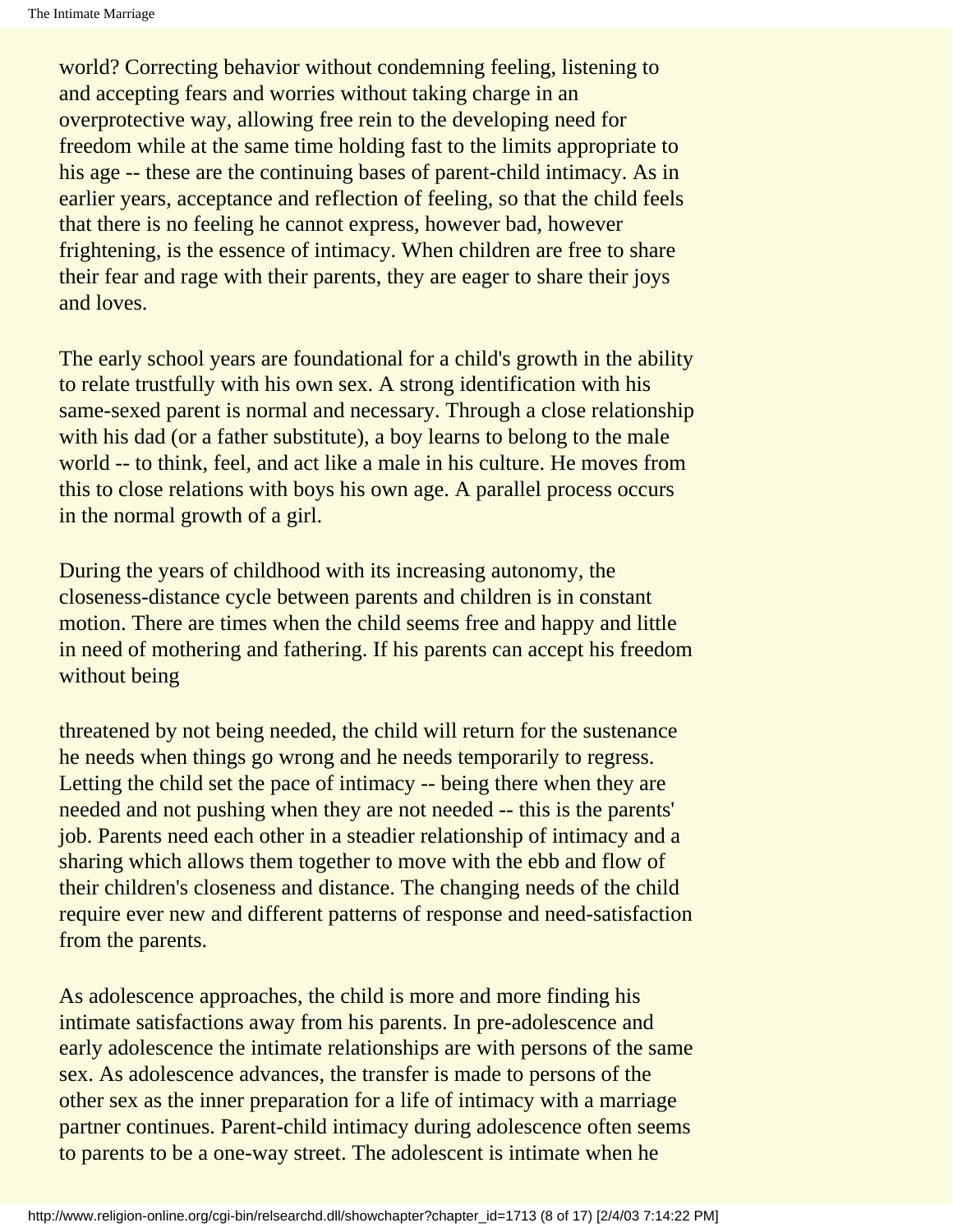wants something and far away emotionally at all other times! But this is only a part of the story. The adolescent still needs from his parents the same feeling of affirmation that he has always needed, but in different ways. At this stage as in the previous one, the parent who is open and ready when the young person needs him is often able to share in his almost-adult children's struggle for identity. This can be among the most rewarding experiences of parenthood. Like the moments of intimacy at other times in the child's life, the rare moments of sharing with adolescent children can also help the parent to reopen and relive some of his own youth by sharing in his children's growth.

Here are the words of Jeeney Ray, (8) a spastic girl who is an orphan and who has had few experiences of intimacy in her life time. Then along comes an adult who cares:

> I study him well and receive the kindred of one to another. . . . I reach as far into his eyes as I can to understand the fullness of what he says and the way he looks me over; puzzled back in thinking is how he is, and grinning and frowning, then going way down to pierce darkness. . . . It is when thinking is coming from the other person into yourself and touching the same thinking as the other person; it is quiet then, and words come from their hiding hearts.

Such moments of parent-child intimacy in adolescence are rare, but they are possible. It is also true that the withdrawal of the child during adolescence can provide the parents with new opportunities for selfunderstanding and for renewal of the intimacy between them. Karen's parents had been in a therapy group of couples who were also parents of disturbed adolescents. The experience had opened for them a whole new world of understanding between themselves and within the family. Here are the words which Karen's mother wrote at one point in their struggle:

Our daughter the Rebel - is the nicest thing that's happened to us -- She has made us see her for the first time She has made us feel her feelings and understand her troubled feelings and ours. She has made us aware, aware of so many new feelings and sights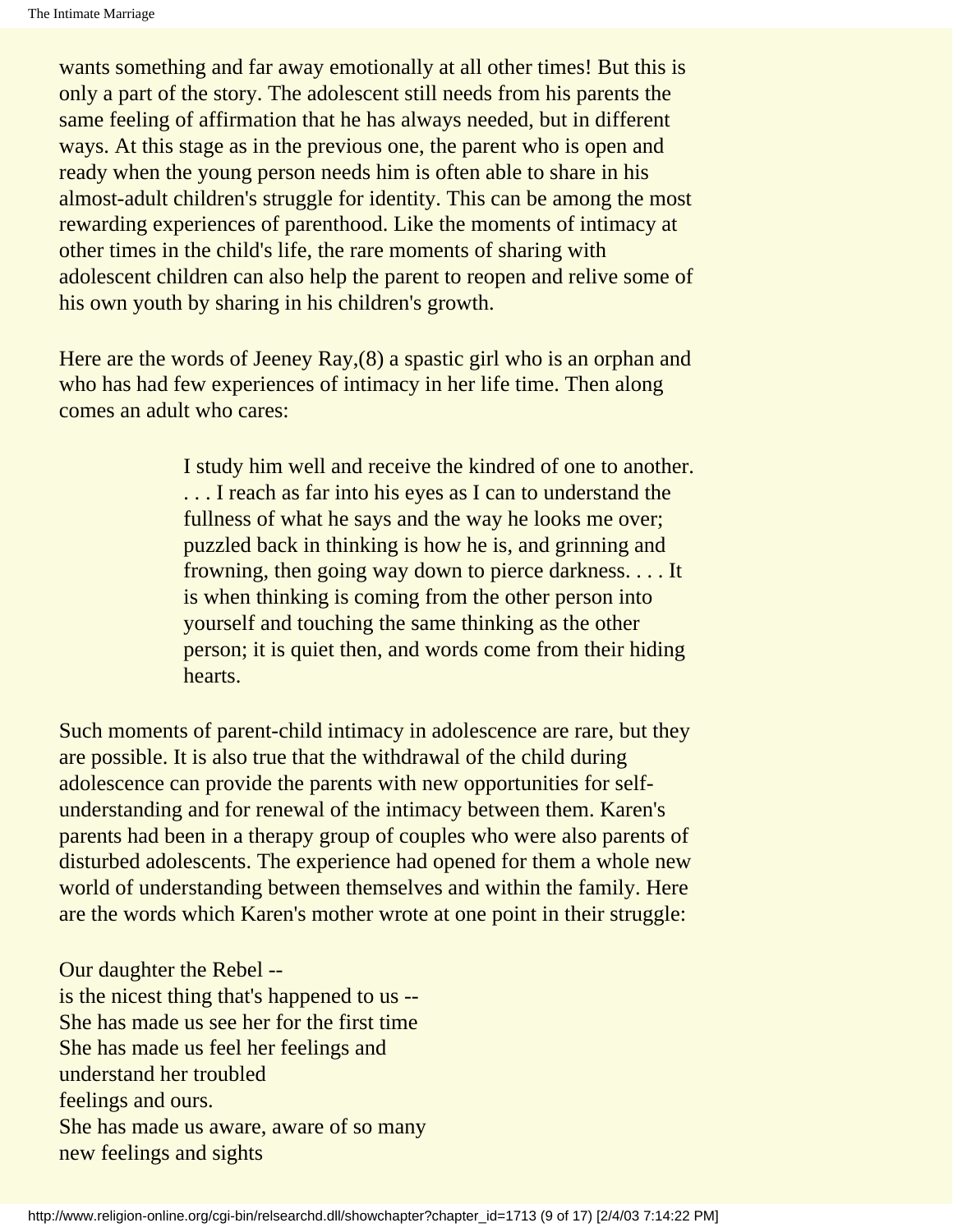Our daughter the Rebel, so sensitive but so full of courage has filled our hearts with a new love. We thank God for our honest daughter, the Rebel.

After an adolescent has successfully separated himself from his parents and found both his own identity and a place for himself in intimate relationships with young-adult peers, he may be able to establish a new kind of mature closeness with his parents. This adult-to-adult intimacy is possible only if the parents can let go of their need to treat their offspring as a dependent child. The intimacy between adult child and parents, when it develops, can have a special quality of closeness not present in other adult relationships.

### **WHAT PARENT-CHILD INTIMACY IS NOT**

There are several kinds of parent-child relationships which are often mistaken for parent-child intimacy. Parent-child intimacy does not include making the child a substitute spouse. For this reason a reasonably need-satisfying marital (or other adult-to- adult) relationship is a prerequisite for healthy parent-child intimacy. The mother who is having all her emotional needs met through her relationships with her children is unable to grant them the autonomy they need in order to grow up. Her own need to be needed causes her to be overprotective and forces the children to become too dependent on her. This is not intimacy; it is smothering. The children are never free to grow up and establish peer relationships of intimacy on their own. The importance of cultivating a good marital relationship, utilizing professional help if necessary, cannot be overemphasized. In one study(9) of disturbed children, it was discovered that when parents became more invested in each other than either was in the child, the child improved regardless of what either parent did. When either parent became more emotionally invested in the child than in the marital partner, the child immediately regressed. Nothing is more devastating to a child than to find that he can come between his parents. When a parent is too dependent on the child for his own need-satisfaction, the child is heavily burdened and unable to separate from the parent. Parents must lean on each other, not on their children.

Parent-child intimacy also is not a matter of the parents living out their unfulfilled lives through their children. The father who, upon the birth of his first son, buys a room full of balls and bats and weights and punching bags had better examine his own sense of identity. The mother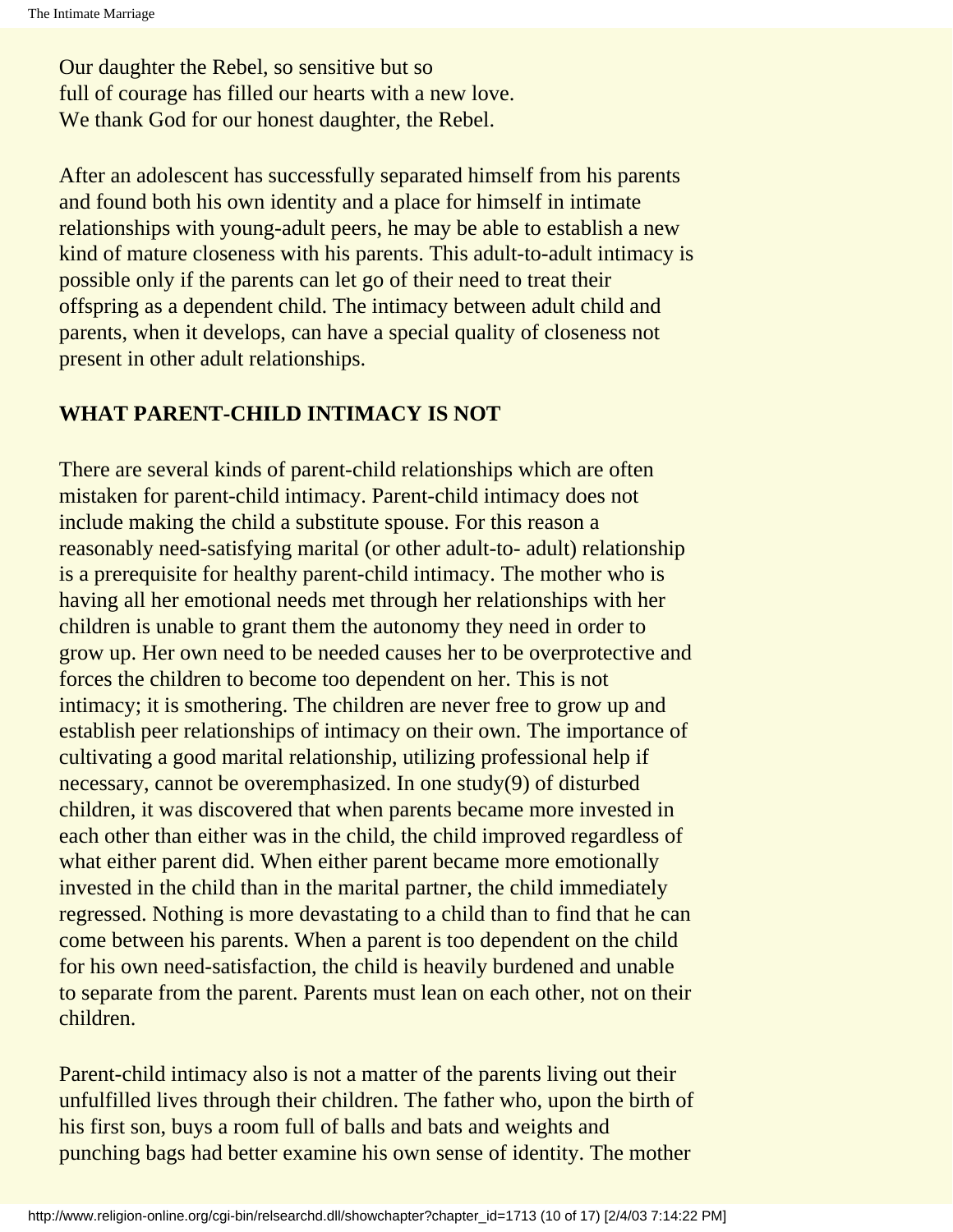who pushes her daughter into early dating and an extensive social life may need to do the same. Otto Pollak says that throughout the childrearing stage of marriage, spouses should each protect the children from the other spouse's unfinished identity.(10) For all of us as parents the temptation is to put our unfinished identity on our children. Such relating is not intimacy because it is stifling, not growth-stimulating. It burdens the child with responsibility for his parents' fulfillment as well as his own. Parents can help each other with unfinished identity. But children cannot be expected to do the same for their parents. Sometimes the simple awareness that such a tendency exists is enough to keep parents alert to the dangers.

"How can a child be himself and at the same time be what his parents want him to be? For the parents, how can they have a child whom they love while helping him to be an individual different from them?" Psychiatrist Frederick Allen's questions are crucial ones for families. Again, a large part of the answer lies in the strength of the marital relationship which makes the child's self-fulfillment in his own unique way the fulfillment of the parents' needs too.

Parent-child intimacy is not meant to be "sacrifice." Some mothers, especially, pride themselves on the feeling that they will give up anything for the sake of their children. A certain amount of self-sacrifice is a requisite to any relationship of mutuality. But sacrifice is not sound if it means neglect of the satisfactions of adult needs. The wife who cannot ever go out with her husband because she cannot leave her children is hurting them as well as the marriage relationship. The children will be required to pay for their mother's sacrifice with guilt and success. Similarly, the father who spends all his time working sacrificially so that his children will have things better than he did as a boy is sacrificing for them from his point of view. But he is also sacrificing both the parent-child and the marital relationship. What a father gives of himself to his children is more important than what he provides for them financially. (Adequate economic support is a form of self-giving, of course.)

Another misinterpretation of parent-child intimacy is that such intimacy is a relationship of equality. Some parents mistake peership for intimacy. At any stage of the child's growth, from babyhood to adulthood, the generation gap is a necessary and vital phenomenon. Children and adolescents need parents to be parents. They need the freedom to express negative feelings from time to time and to rebel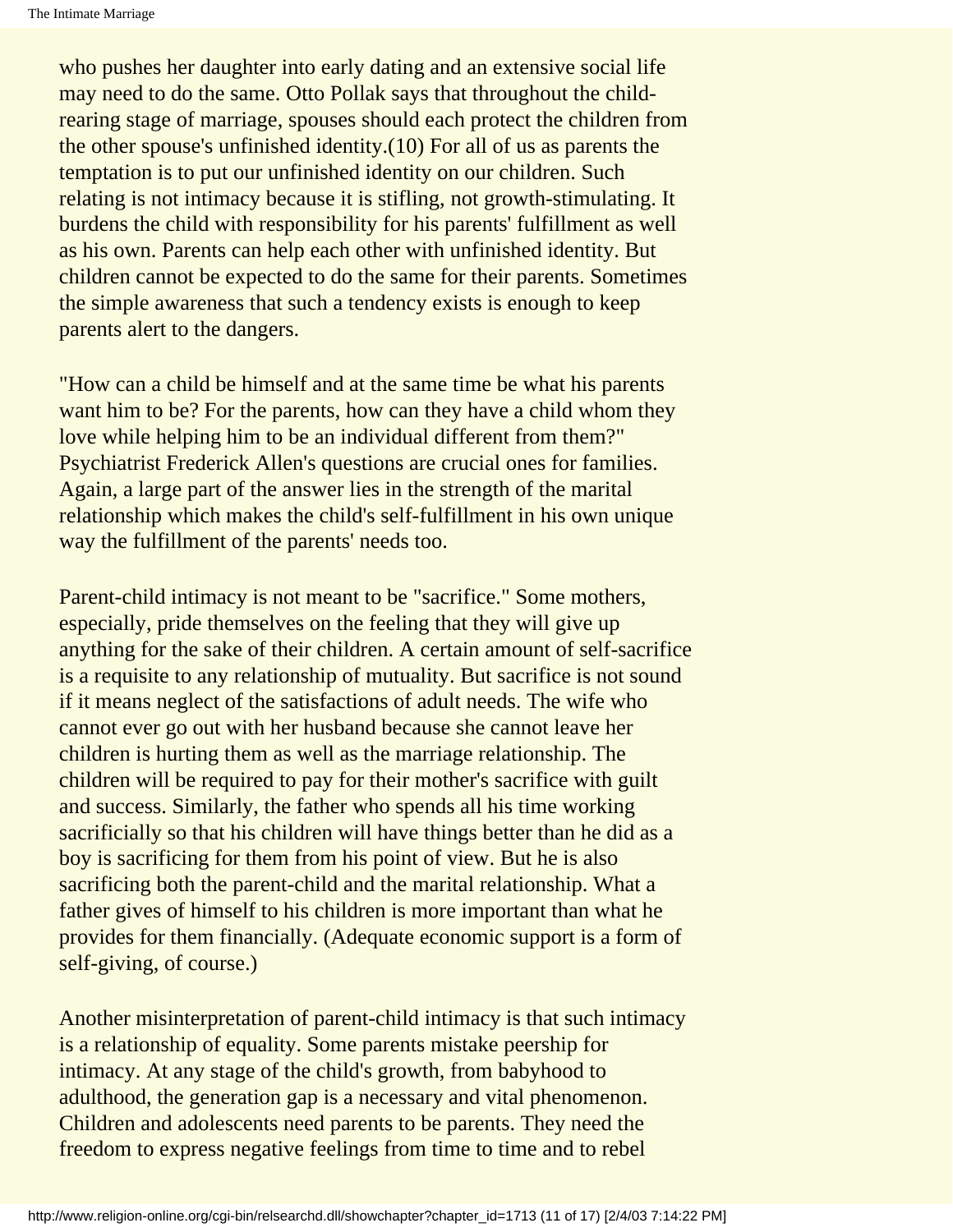occasionally, but they need the parents to be in charge in the long run. Thomas J. Cottle has remarked:

> When a small child orders his parent out of his bedroom he necessarily fears the enormity of the act. In a tearful rage, he can only pray that the parent will go no farther than the living room. There is, then, a primitive core, developing first in interactions with parents, that pleads for the overthrow of authority, yet simultaneously for the inability to do it by nature of the superordinate's strength in resisting. Parents simply cannot break down or retreat. They must prevail, and no one wants this more than the child. . . . Relationships with them preclude both equality and peership.(12)

Parents are often most strongly tempted to close the generation gap when their children are in adolescence. This is particularly true when the parents themselves feel their own adolescence un- finished, as all of us do to some degree. But again, parent-child intimacy in adolescence is dependent on the separation of the generations. "For some young people, a quiet inner strength vanishes when their parents trespass on the property of time and destroy the very same asymmetry that they themselves once wished to destroy."(13) The opposite of a peer relationship between parents and children is the authoritarian relationship which demands that the children become not only unquestioningly obedient, but that they never express any negative feelings toward or about their parents. Such a relationship makes parentchild intimacy impossible. It precludes the

gradual development of autonomy which is basic to relationships of intimacy at any level. Intimacy is a two-way street. Authoritarianism is a one-way street.

# **IS IT EVER TOO LATE?**

As with marital intimacy, the development of parent-child intimacy can be cultivated at any stage of family life, if there is a reasonably good family identity. Within certain basic limits, parents can make many mistakes without damaging their children or stunting the capacity for intimacy. Erik Erikson writes:

Now, while it is quite clear what must happen to keep a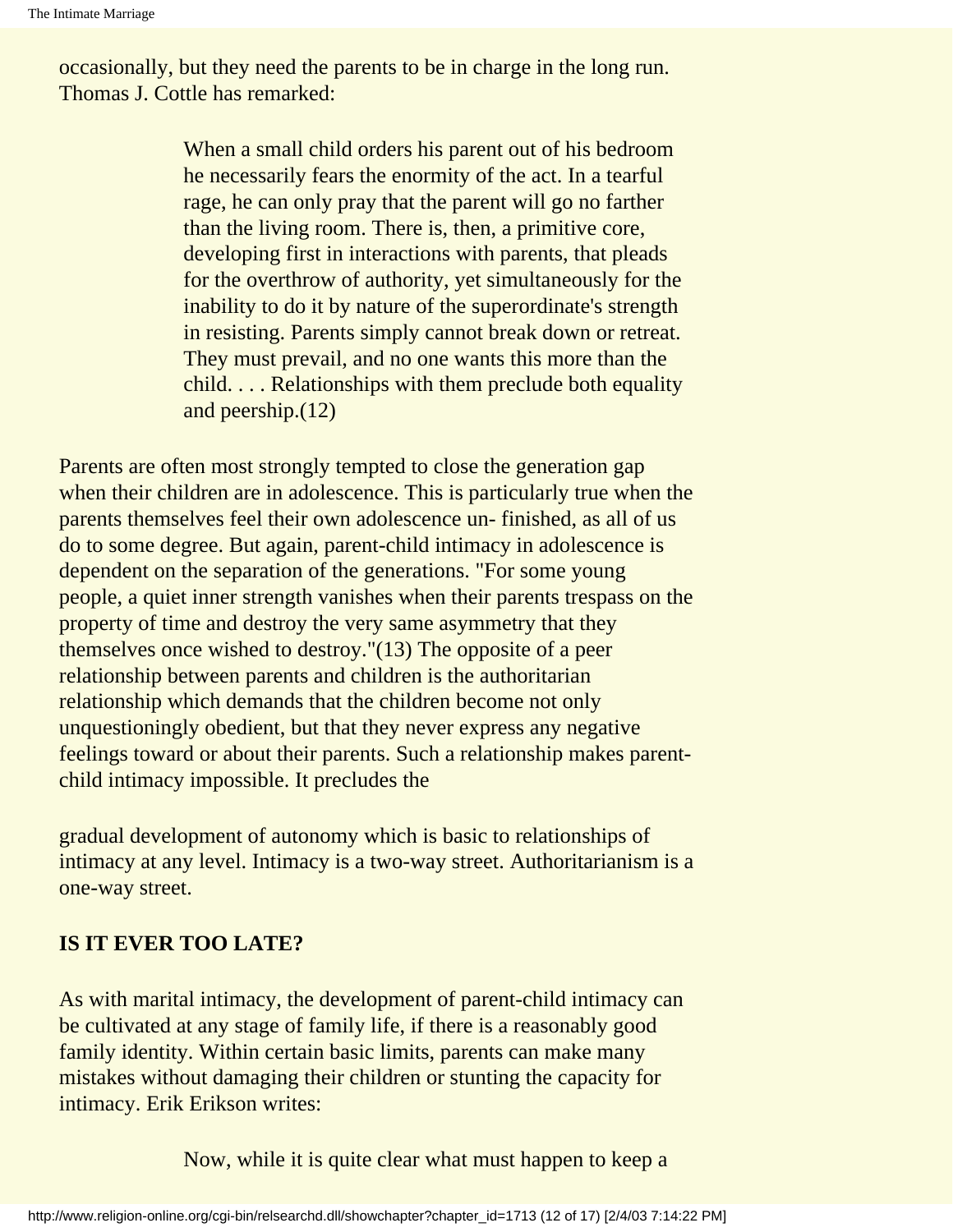baby alive (the minimum supply necessary) and what must not happen, lest he be physically damaged or chronically upset (the maximum early frustration tolerable), there is a certain leeway in regard to what may happen; and different cultures make extensive use of their prerogatives to decide what they consider workable and insist upon calling necessary.(14)

The basic requirements of food and shelter and clothing are among the musts. Emotional satisfactions are also among the musts. The studies reported in Infants in Institutions' make it clear that simply providing good physical care without opportunities for strong emotional attachments to meaningful adults permanently cripples the child in his ability to establish relationships of intimacy and trust. Physical and emotional abuse and brutality are among the must nots. Some of these have been described in the foregoing section. But it is comforting to realize that the techniques of child-raising once thought to be crucial - breast or bottle feeding, time of weaning or toilet training, spanking or not spanking -- are insufficient criteria for explaining behavioral and emotional reactions of children. Someone has said that it is not so much how you raise your children as how you feel about them. Ben is a child of the London blitz in a novel called London Pride. His mother "was often irritable and sometimes violent, but it didn't mean anything to Ben because of her more constant kindness. In a tough and dangerous world, his mother's kindness was the one thing Ben had learned to believe in."(16) For most of us it is not so much that we have failed in our parent-child relationships, as that we have not developed them to the limits of their potentialities. Just as it is possible, given a certain basic strength in a marriage to deepen and broaden its intimacy, so in the parent-child relationship the potential is always present.

We have been saying that parent-child intimacy develops in the process of teaching the child to prize his own body and bodily experiences, his own senses and sensations, his own feelings, both good and bad. We have mentioned some of the misuses of the parent-child relationship which can cause the child to fear closeness because of the painful experiences which made closeness too threatening. Helping the child to discover his capacity for intimacy, for closeness with autonomy has been the focus of this chapter.

As a husband and wife in their own struggle for intimacy become open to their own feelings, and their relationship deepens, the children will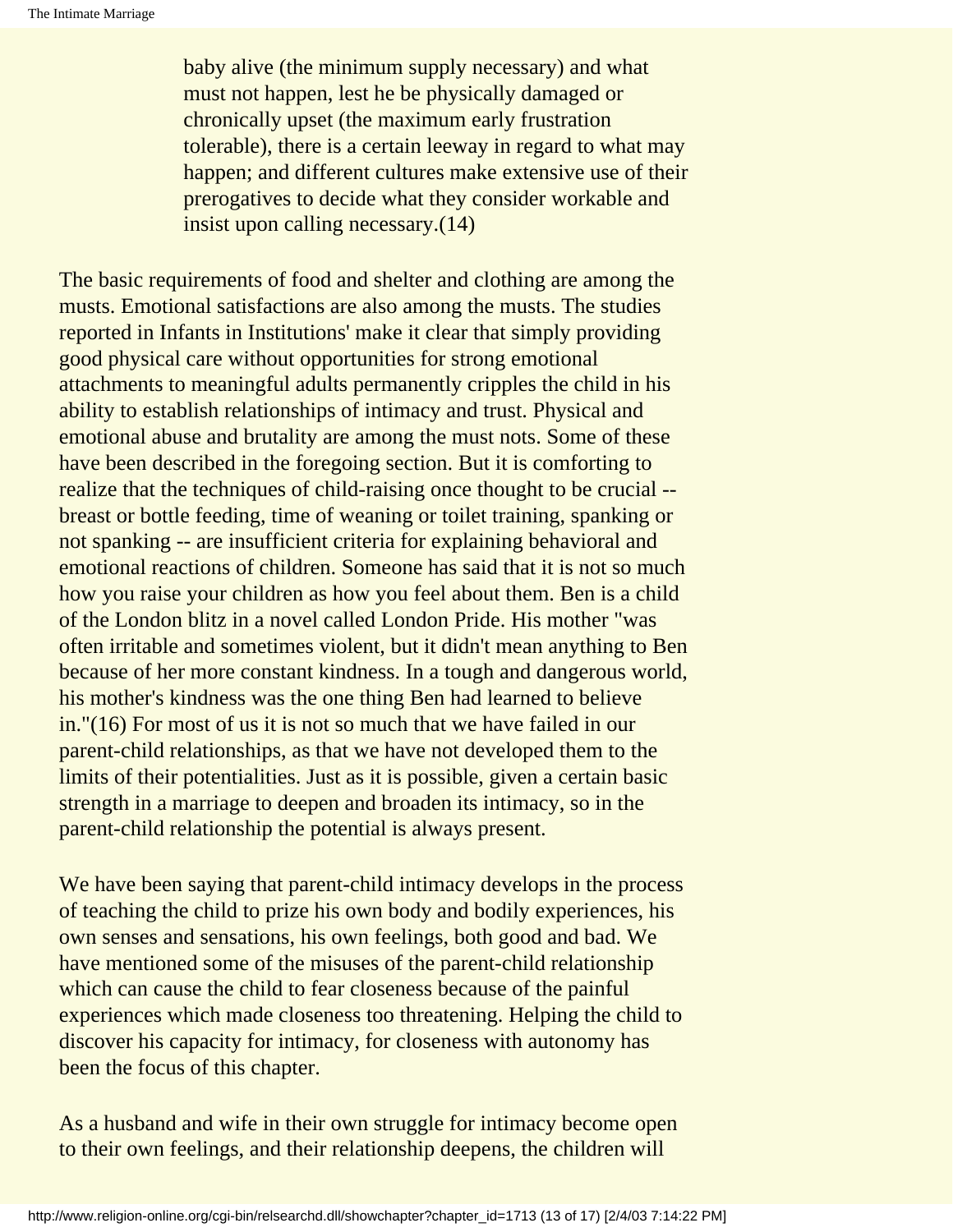automatically be affected by it. A good relation- ship in marriage automatically produces good relationships beyond itself.(17) But there are some conscious steps that parents can take to stimulate the development of intimacy with children.

A first step would be to become consciously aware of the ways in which their children express their feelings, and to let them know verbally that these feelings are accepted. When a nine-year- old boy comes storming in from school, throws his things around in defiance of all the rules of the household and makes a defiant remark to his mother besides, she can say, "Jerry, I see that you're angry and unhappy. Do you want to tell me about it?" Maybe he does and maybe he doesn't, but at least he knows that she under- stands and accepts his feeling. Maybe when he is ready he can talk about it. The important part is that somebody understands. This does not suggest that parents accept any action the child chooses for expression of his feelings. Jerry's mother may need to require him to pick up his things. Destructive and hurting behavior has always to be prevented or stopped. But usually it stops of its own accord when feelings are honestly accepted. The learning-to-listen discussed in Chapter 5 becomes important in parent- child intimacy. Ben's mother, when he needed her, ". . . emptied [her] mind to listen so that whatever you said had room to be at home in it."(18)

A second step that parents can take is to let their children in on their own feelings, both positive and negative. Some parents protect their children from parental emotions in the belief that these will somehow be damaging to the child. Feelings imagined can be much more damaging than those freely expressed. The child who sees his father pat his mother on the "fanny" as he goes by her standing at the kitchen sink is picking up some good feelings about sexual intimacy. Children who see a certain amount of honest argument between their parents, followed by friendly relations within a short time, are learning that anger is not necessarily destructive to a relationship but can be a positive force. Tears of pain and joy openly and unashamedly accepted from time to time, in parents as well as in children, teach a child the value of deep feeling in experiencing life to its fullest. All this does not say that the display of feelings by parents cannot be overdone. Certainly, destructive anger between parents will hurt the children. The parent who makes a confidant of the child because there is not a good spouse relationship in which feelings can be expressed is hurting the child. Excessive and chronic display of grief and sadness by the parent can be damaging to children as well. But a freedom and openness about the existence of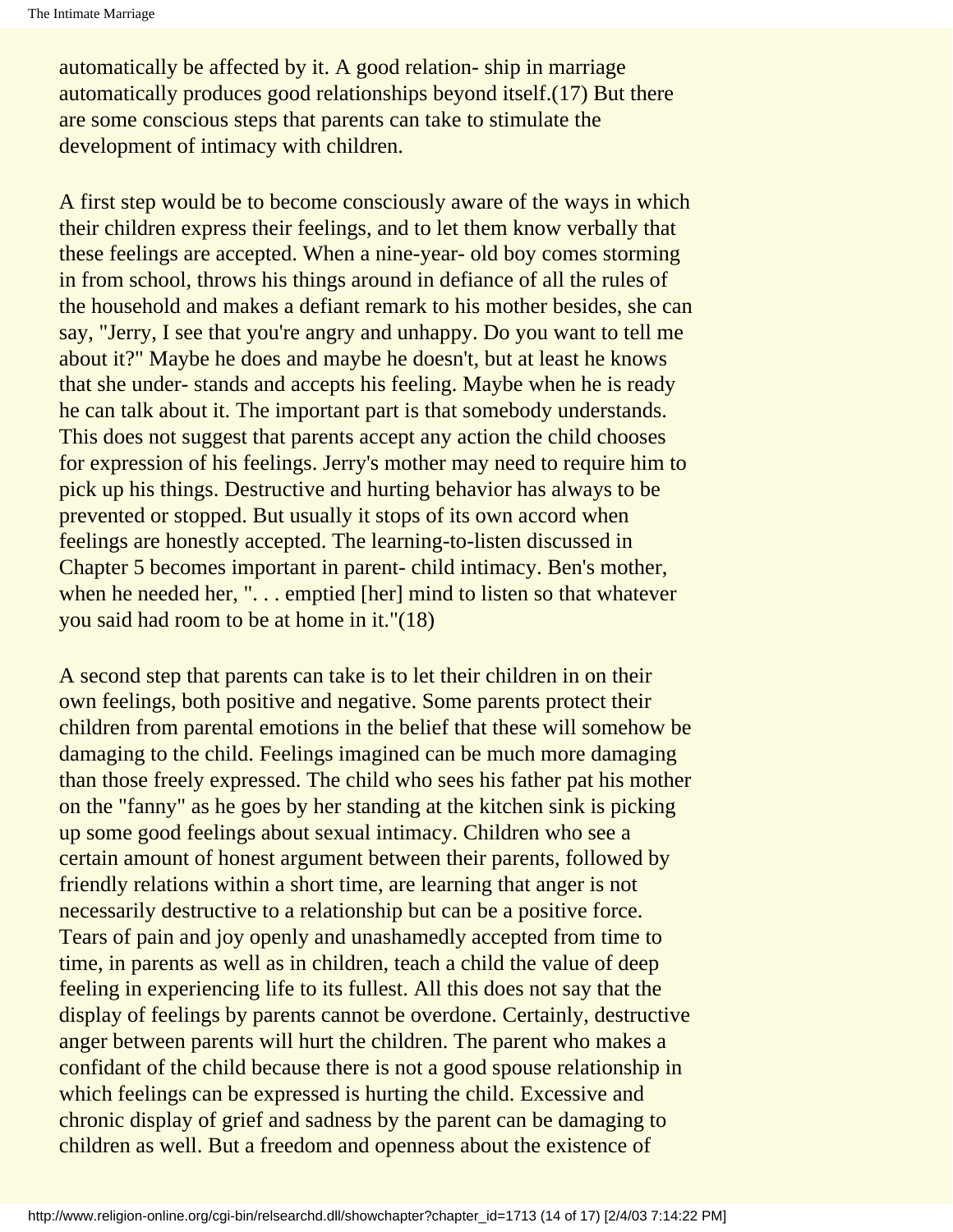feelings in parents helps children to be able to own their own feelings and increases parent-child intimacy.

Dorothy Walter Baruch writing about One Little Boy, says:

I wondered when we would know better how to help children more widely in schools and homes to understand their feelings, and when we would be able to help parents understand theirs, so that the boys and girls now growing up might know not only about tanks and bullets but about the most powerful of all weapons for both good and evil - the human feelings that propel us, if we do not understand them, into hating in place of loving, into killing instead of creation.(19)

If parents treat their children in such a way that a conflict develops between the wish to be loved and cared for, and the wish to assert themselves, they will carry the conflict into their own marriages. The capacity for intimacy grows in a child as he experiences a sense of being wanted and approved, of belonging, of emotional warmth, of acceptance, of nearness and relatedness to security- giving adults, without feeling deprived of his need for autonomy, self-direction and self-fulfillment. Healthy parent-child intimacy at any stage of the family cycle frees the child for autonomy even as it pulls the parents closer together. When this happens the child learns that although things outside ourselves change, "if we learn to utilize our inner resources, we carry our security around with us."(20) Parents and children together can develop the quality of intimacy required for such a covenant.

# **TAKING ACTION**

1. Read Chapter 15 in New Ways of Discipline by Baruch (New York: McGraw-Hill Book Co., 1949). Practice listening to your children and encouraging them to pour Developing Parent-Child Intimacy ( 177 out their feelings. Your way of handling this will depend on their ages.

2. Practice repeating back to your children what you think their feelings are in a given situation. Ask them to correct you if you misinterpret them. Again, their ages will determine to what extent they can respond to this sort of game.

3. Look over the suggestions in Chapter 6 which fit the ages of your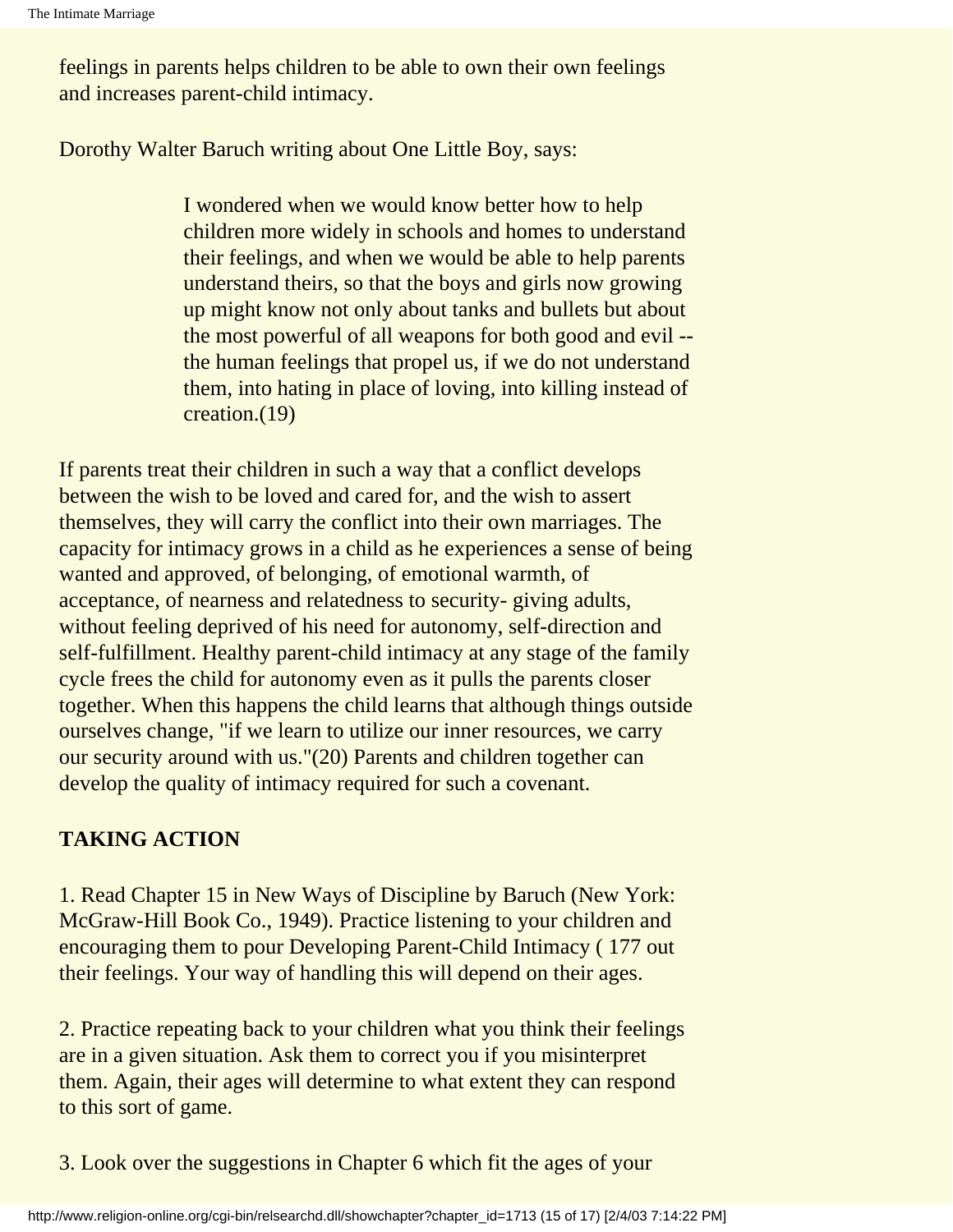children and continue to cultivate the intimacy developing between you and your spouse.

4. Talk over with your spouse the ways you feel about each of your children and the ways you think they feel about you. Help each other to see how you are using your children to meet your own unmet needs.

5. Read Between Parent and Child or Between Parent and Teenager by Haim Ginot (New York: The Macmillan Co., 1965 and 1969) for concrete help in learning how to relate intimately with your children. Read some of the books cited in notes 2, 4, 7, 8, 16, 19, and 20, below.

### **NOTES**

1. Clifford Kirkpatrick, The Family (New York: Ronald Press Co., 1963), p. 4.

2. Levy and Monroe, The Happy Family (New York: Alfred A. Knopf, 1938), p. 123.

3. Ross Snyder, Inscape (Nashville: Abingdon Press, 1968), p. 20.

4. Erik Erikson, Childhood and Society (New York: W. W. Norton, 1963).

5. Bruno Bettelheim, The Empty Fortress (New York: Free Press, 1967), p. 32.

6. Levy and Monroe, op. cit., p. 243.

7. Margaret Ribble, The Personality of the Young Child (New York: Columbia University Press, 1955).

8. Iris Domfield, Jeeney Ray (New York: The Viking Press, 1962), pp. 44, 50.

9. Virginia Satir, Conjoint Family Therapy (Palo Alto, Calif.: Science & Behavior Books, 1964), p. 4.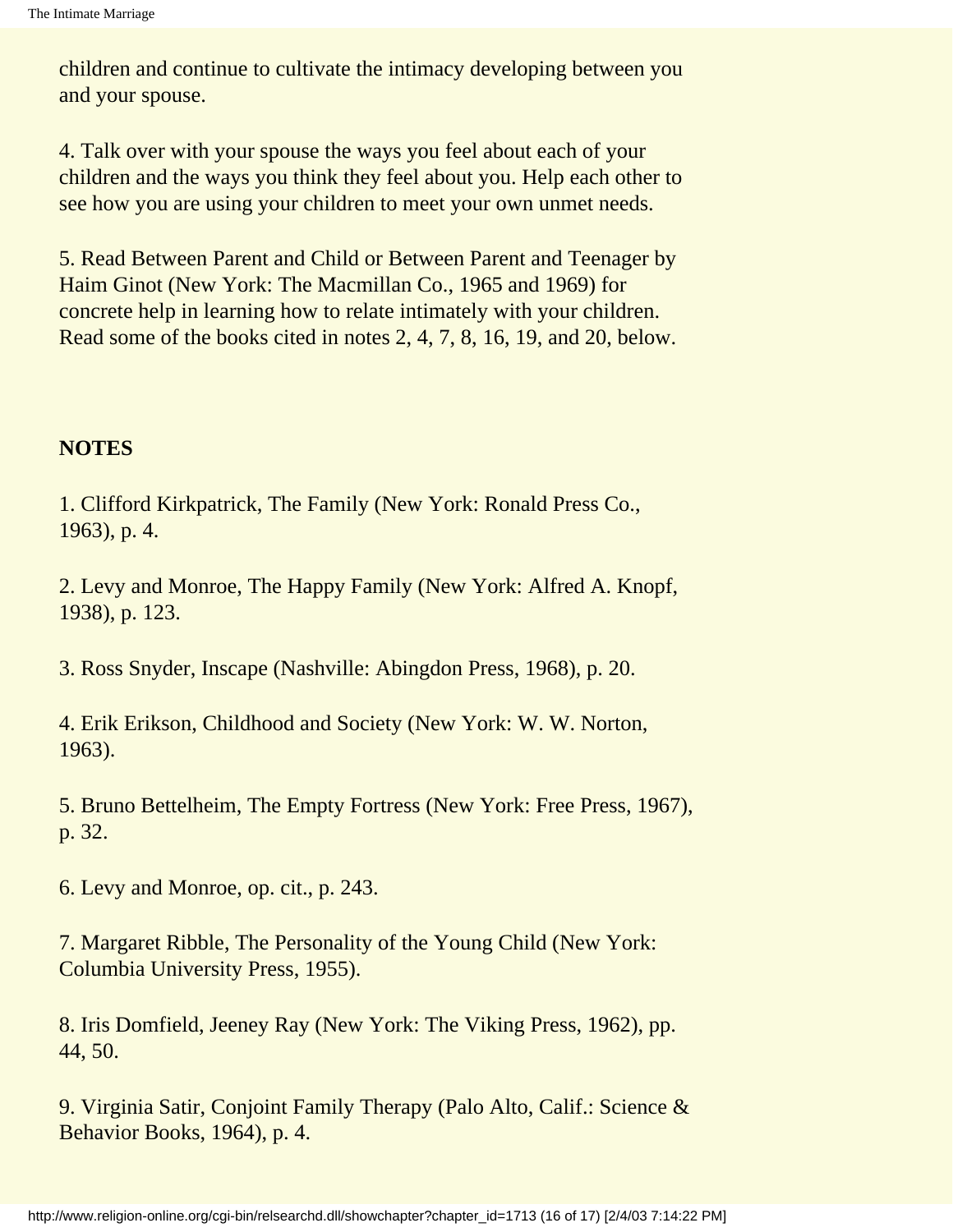10. Otto Pollak, lecture. University of Pennsylvania, January 18, 1967. 178 ) The Intimate Marriage

11. Frederick H. Alien, Positive Aspects of Child Psychiatry (New York: W. W. Norton, 1963).

12. Thomas J. Cottle, "Parent and Child -- The Hazards of Equality," Saturday Review, February 1, 1969, p. 17.

13. Ibid., p. 16.

14. Enk Erikson, Identity and the Life Cycle (New York: International Universities Press, Inc., 1959), p. 57.

15. See Provence and Lipton, Infants in Institutions (New York: International Universities Press,

1962).

16. Phyllis Bottome, London Pride (Boston: Little Brown and Co., 1941), p. 8.

17. This point is basic to the upreach and outreach of marriages (see chapters 9 and 10).

18. Phyllis Bottome, op. cit., p. 225.

19. Dorothy Walter Baruch, One Little Boy (New York: Julian Press, 1952), p. 236.

20. Virginia Axline, Dibs, In Search of Self (Boston: Houghton Mifflin, 1965), p. 51.

15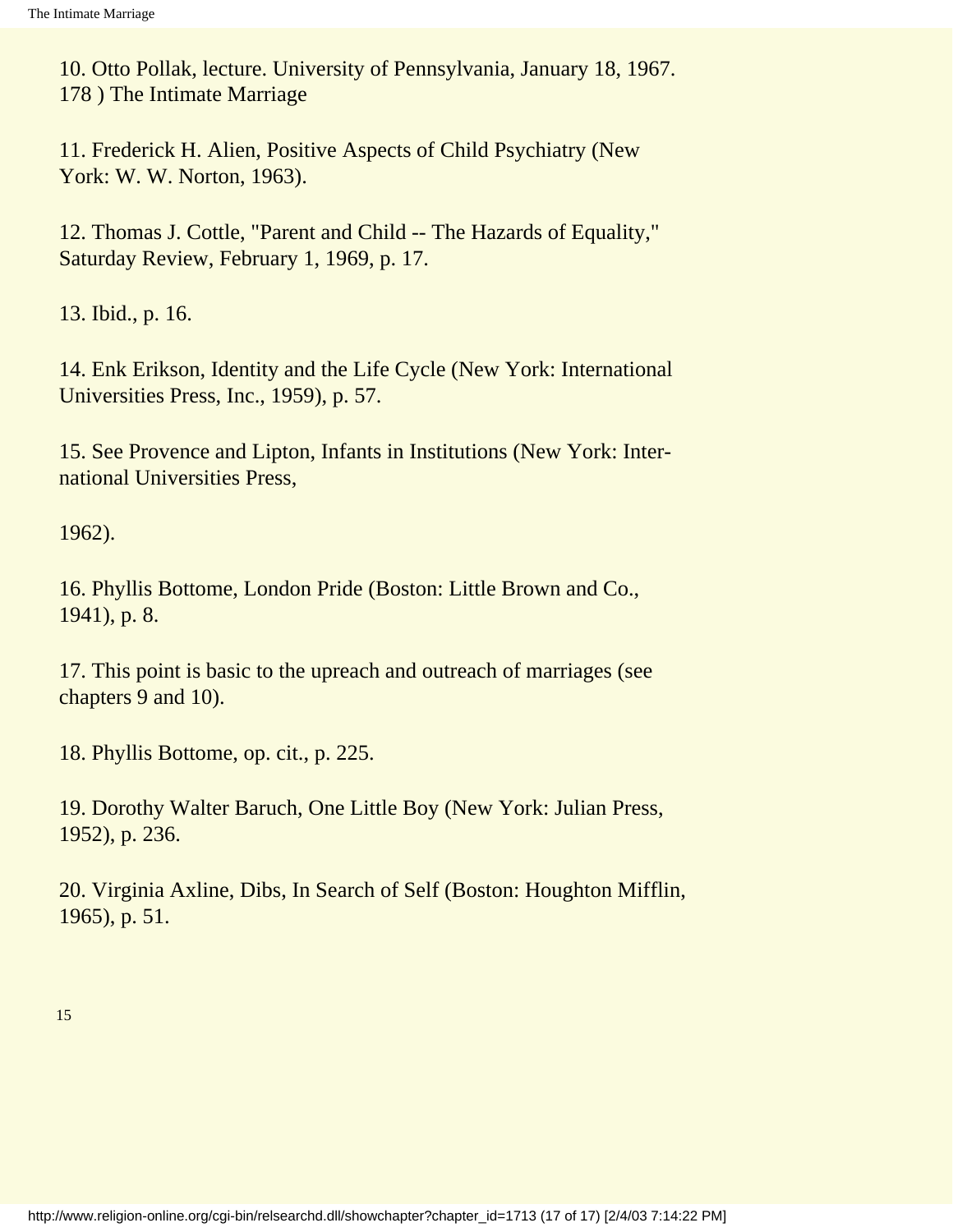# [return to religion-online](http://www.religion-online.org/)

# **The Intimate Marriage by Howard J. and Charlotte H. Clinebell**

Howard J. Clinebell Jr. Is Professor of Pastoral Counseling (1965), School of Theology, Claremont, California. Charlotte Ellen, Ph.D., is a psychotherapist in private practice. She has lectured and been a frequent consultant and leader at Marriage and Family Conferences, Institutes, Woman's Studies, and Human Liberation Programs. She also writes for use of her material by ministers and pastoral counselors. Book used by permission of the authors. It was prepared for Religion Online by Paul Mobley.

# **Chapter 9: The Spiritual Dimension of Marriage**

*Trust, trust in the world, because this human being exists. . . . Because this human being exists, meaninglessness, however hard pressed you are by it, cannot be the real truth. Because this human being exists, in the darkness the light lies hidden, in fear salvation, and in the callousness of one's fellow-men, the great Love.* 

Martin Buber, Between Man and Man (1)

Intimacy is the interlocking of two individual persons joined by a bond which partially overcomes their separateness. In the fullest expression of intimacy there is a vertical dimension, a sense of relatedness to the universe which both strengthens the marital relationship and is strengthened by it. Quite apart from any churchy or churchly considerations, the spiritual dimension of marriage is a practical source of food for marital growth and health. No single factor does more to give a marriage joy or to keep it both a venture and an adventure in mutual fulfillment than shared commitment to spiritual discovery. The life of the spirit is deeply personal, so that moments of sharing on the spiritual level are tender, precious moments in a relationship.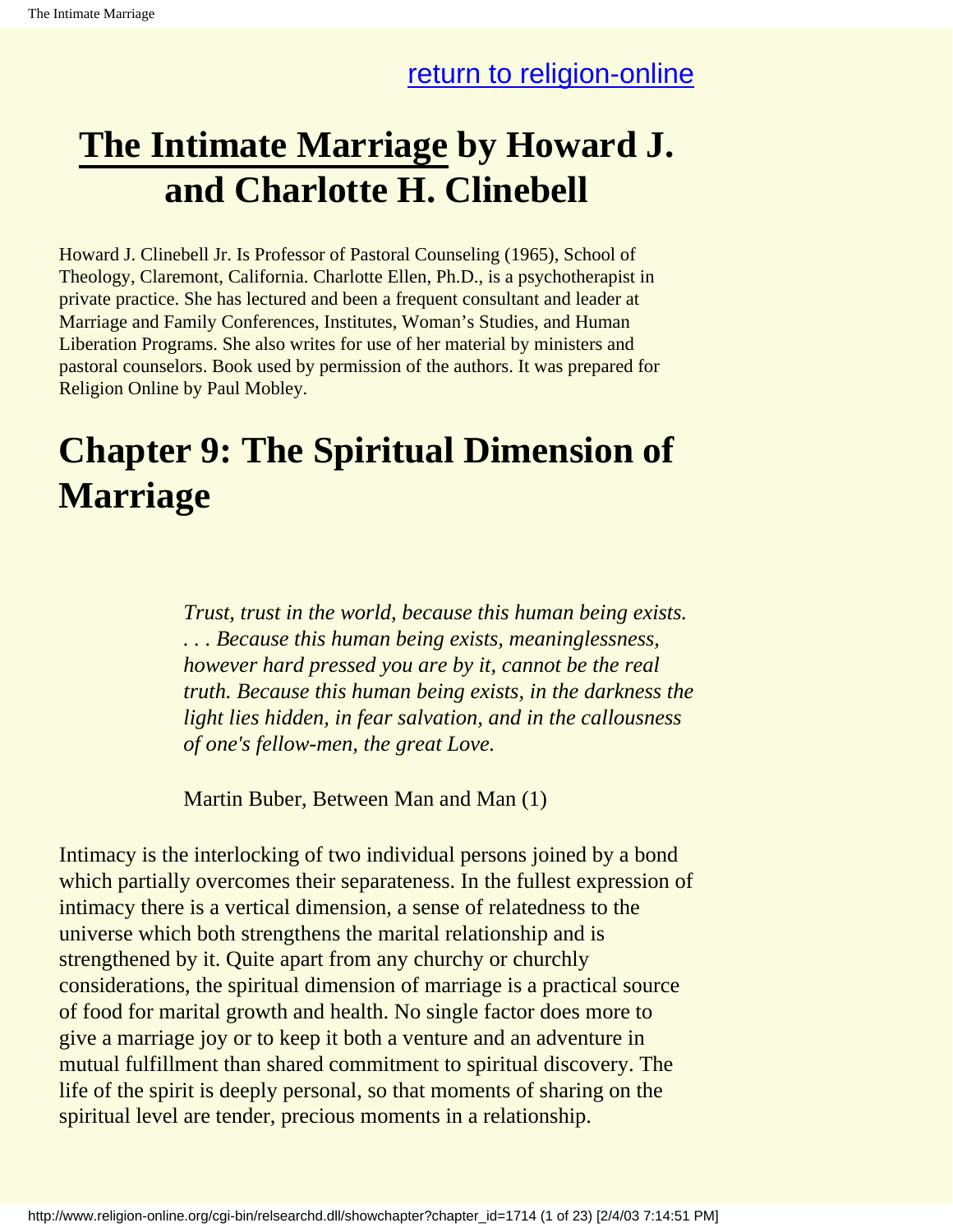### **SPIRITUAL INTIMACY STRENGTHENS A MARRIAGE**

By spiritual intimacy is meant the sense of a vital relationship with that which transcends our brief, fragile existence -- a relationship with the realm of values and meanings, with the flow of history and life about us, and with that "ultimate concern" (Tillich) which we call God. The need for a sense of spiritual intimacy includes the need for a sense of "athomeness" in the universe, and a deeply experienced feeling of what Erik Erikson calls "basic trust." The need for this kind of intimacy is a fundamental one, both for the individual and for his marriage. St. Augustine's well-known words, "Thou hast made us for Thyself and our hearts are restless till they rest in Thee,"(2) emphasize the fact that the will to relate to the Spirit of life is an inescapable part of man's hunger for depth relationships.

Intimacy on the horizontal, person-to-person plane and intimacy on the vertical or spiritual plane complement and reinforce each other. A person who feels himself to be an emotional isolate in his human relationships usually also feels himself to be a spiritual orphan in the universe, whatever his head-level religious beliefs may be. Conversely, one who feels a strong bond with all other human beings usually has a sense of connection with nature and with all of life, whether or not it is expressed in conventional religious forms. The ability to establish, nurture, and sustain an intimate human relationship, and the ability to commune vitally with nature, the universe, and God, are closely connected. Further- more, each of these kinds of relatedness profoundly influences the other. He who loves his spouse, whom he has seen, is better able to love God, whom he has not seen, and vice versa.

The interconnectedness of interpersonal and spiritual intimacy is seen clearly in the area of trustfulness. The capacity to form a human relationship of mutual trust -- a relationship in which one feels accepted, able to relinquish his struggle to prove his worth, and safe to be himself - - springs from the same well as the capacity to trust Life. "To let go of the image which, in the eyes of this world, bears your name, the image in your consciousness of social ambition and sheer force of will. To let go and fall, fall -- in trust and blind devotion. Toward another, another . . . ."(3) These words of Dag Hammarskjold describe the experience of trust which removes the heavy burden of always being on trial. It is the fresh air of grace flowing into the stifling atmosphere of legalism. The person who knows this reality in his marriage is better equipped to experience it in life generally. Conversely, having a source of regular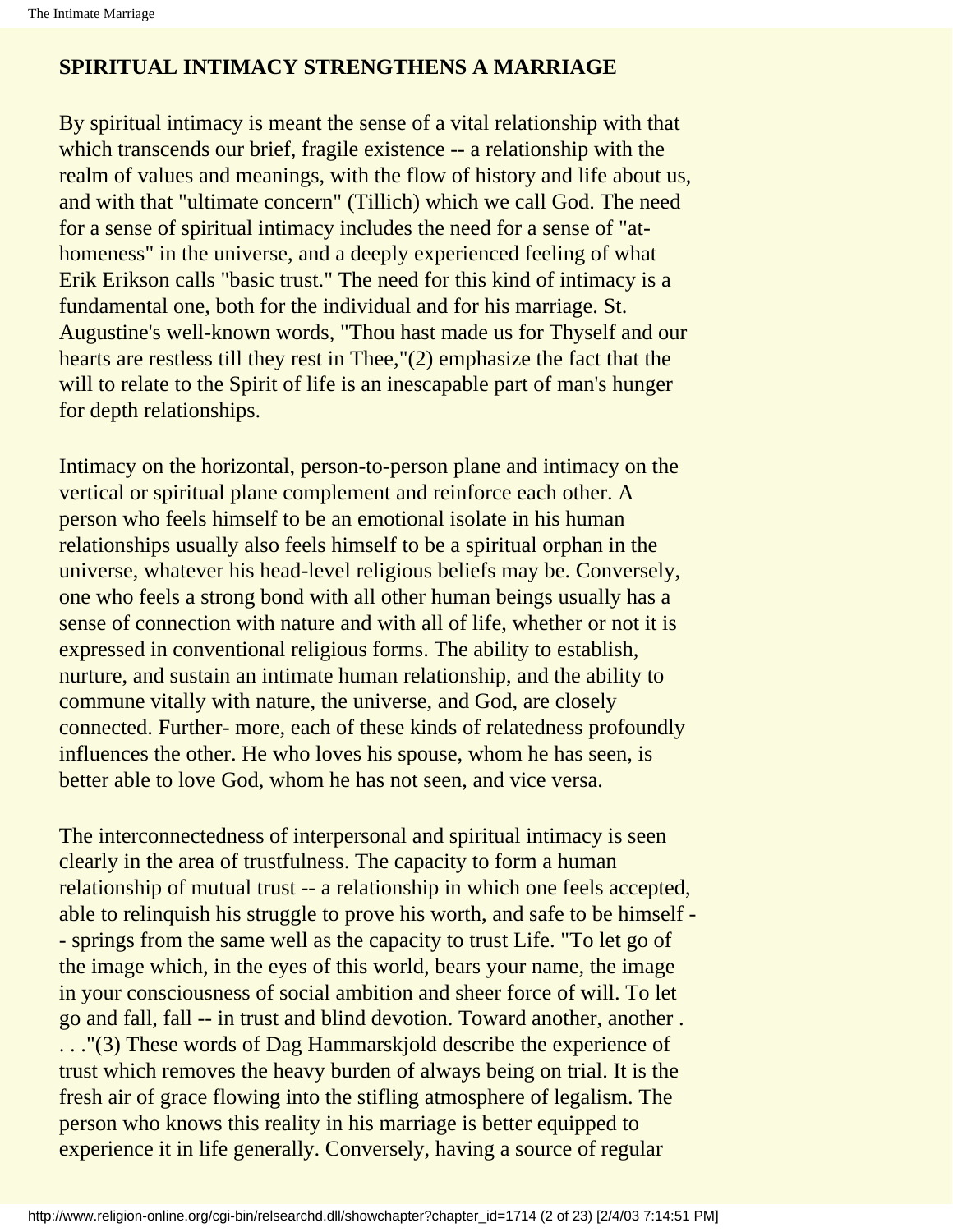trust renewal in one's spiritual life provides a steady foundation for trustful human relationships. Vertical trust is particularly helpful in periods of marital stress when horizontal trust is weakened; the same is true in other crises when fragile human trust is not enough to sustain hope and courage. Having a sense that one can depend on life reduces the vulnerability that results from attempting to satisfy all one's trust needs in marriage. A couple which shares a robust spiritual vitality feels undergirded by life; this stabilizes their relationship when it is buffeted by fate and tragedy. There is usable wisdom in the words from The Prophet: "Give your hearts, but not into each other's keeping. For only the hand of Life can contain your hearts."(4) No human being can alone satisfy the spiritual hungers of his companion's heart.

Thus growth-producing intimacy is difficult if not impossible without a spiritual center and source. Intimacy reaches full flower for a couple only when they have found in, through, and beyond their marriage, a rich measure of those gifts which the great religions of the world have made available to men. There are at least three aspects to the fundamental religious needs of persons:

> (1) The need for an experience of the numinous and the transcendent. Ruth Benedict has referred in her anthropological writings to the belief in "wonderful power" which was ubiquitous among the cultures she studied. This need to feel that there is something wonderful, transcending the mundaneness of life, is what is meant by the "vertical dimension." (2) The need for a sense of meaning, purpose and values in one's existence. . . . (3) The need for a feeling of deep trust and relatedness to life. Maslow uses the phrase "oceanic feeling," in his discussion of the self-actualized person, to describe the experience of being a part of the whole universe.(5)

In discussing the mature personality, Gordon Allport emphasizes the need for an adequate philosophy of life: "Maturity requires . . . a clear comprehension of life's purpose in terms of an intelligible theory. Or, in brief, some form of unifying philosophy of life."(6)

To be able to cultivate an intimate, long-term relationship, one needs sturdy self-esteem. He needs to feel and stand tall psychologically. Religion in the Hebrew-Christian tradition aims at helping persons to stand tall, with their heads spiritually erect as children of God, created in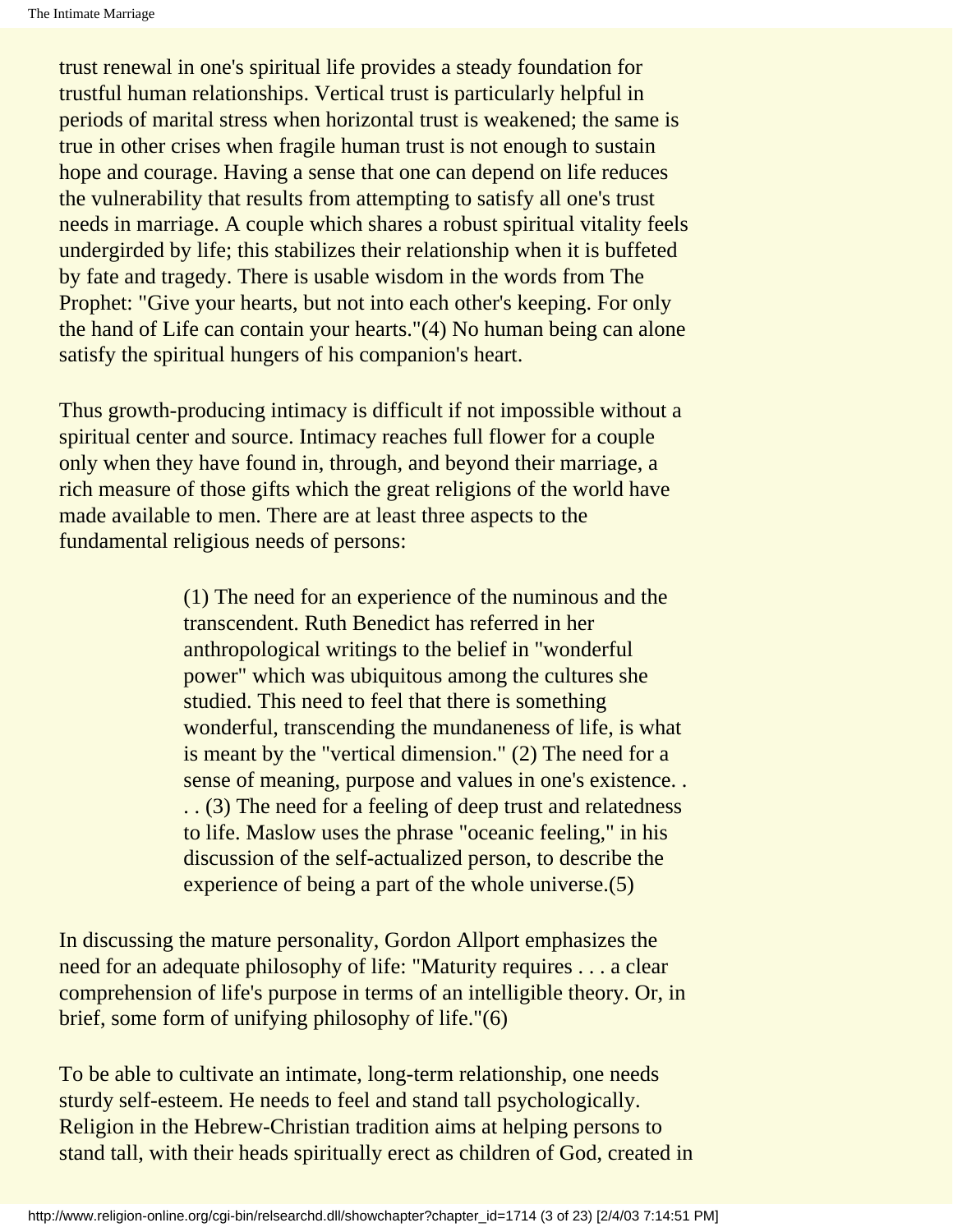his image. Self-esteem is found and maintained only in relationships, horizontal and vertical. Pride or narcissism is the attempt, always foredoomed, to maintain a sense of worth apart from or even at the expense of others. To know that one is related to and accepted by the Spirit of the universe is a continued source of feelings of worth.

Psychiatrist Earl A. Loomis, Jr., has observed that "Man's image of God and his image of himself are somehow always linked together."(7) In a similar way, a man's style of emotionally significant relationships is always linked to his way of relating with the trans-human. Man creates his philosophy of life from the resources of his basic relationships; these relationships, in turn, are remolded by the influence of his faith, his values, his dedications, and his beliefs about life.

Shared meanings feed intimacy in a relationship; major differences in philosophies of life tend to lessen closeness. Couples with contradictory visions of life must cope with this conflict as well as learn how to compensate for the lack of sharing in the philosophical-religious area. All marriages are "mixed marriages" (in that all couples come from differing family backgrounds and world-views); but when there are deep disagreements about the core meanings of existence, a couple must work doubly hard to establish creative closeness. Religion is the celebration of life, and fortunate is the couple who can celebrate together. Those who cannot do so, because of religious conflicts, need to find alternative patterns of shared celebration of life's mystery and wonder.

Some couples from sharply mixed backgrounds avoid overt conflict by a tacit understanding that religious issues are off limits for discussion. This may be necessary to gain reduction of uncon- structive conflict, but the price of peace is high. It is much better if they can learn to communicate on religious, philosophical, and value issues. Communication is the instrument by which they can compromise and resolve differences on such matters as in which tradition the children shall be raised. Cultivating the capacity to respect each other's religious convictions and abandoning the futile attempt to force the other to agree helps to keep differing religious backgrounds from blocking intimacy.

A considerable degree of emotional maturity is required to maintain a close relationship in spite of deep differences. (The ability to respect and not be threatened by differences is one of the hallmarks of maturity.) Couples with a high degree of self-esteem and maturity often discover positive resources in their differences. It can make marriage more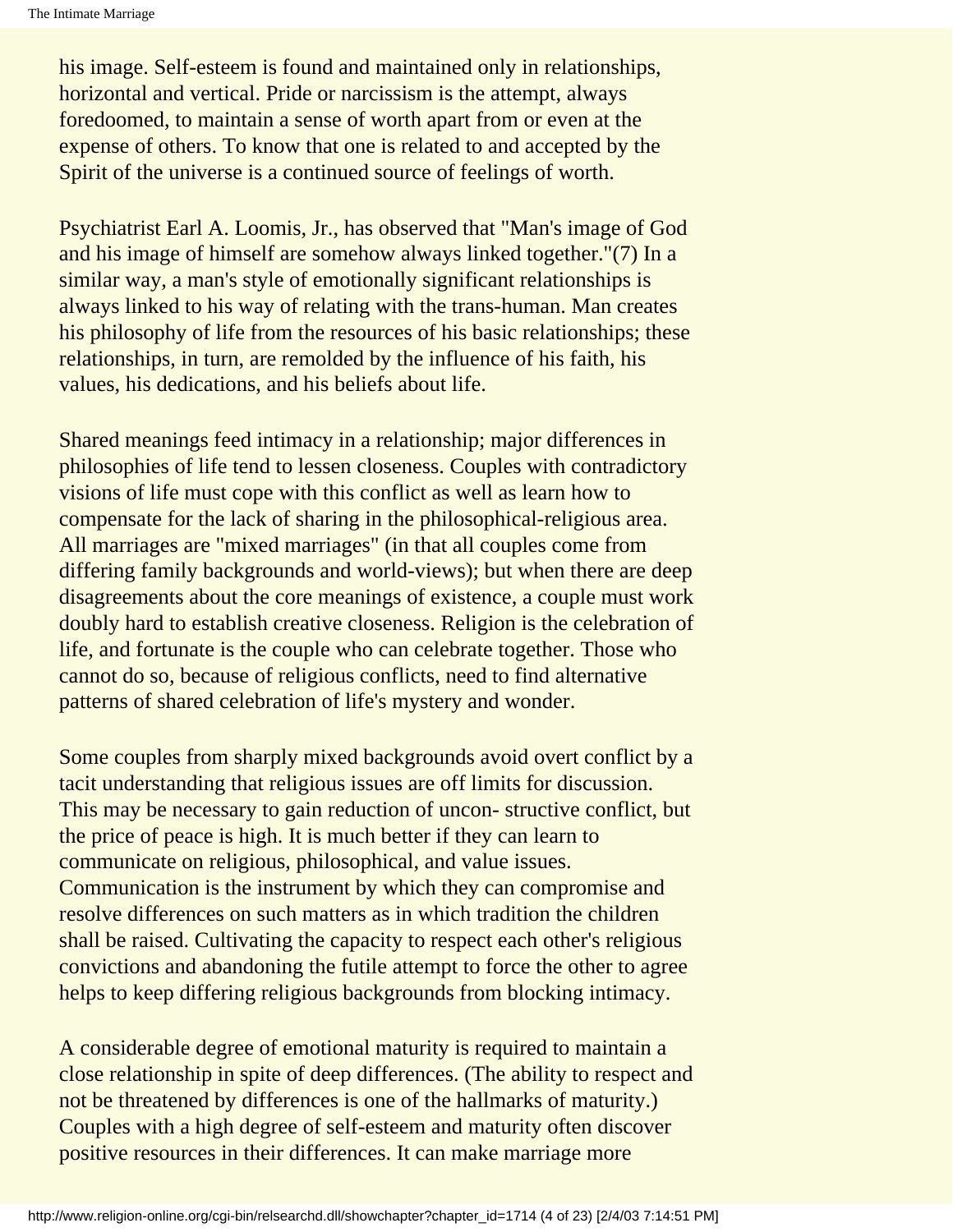interesting to have a variety of religious ideas, traditions, and customs from which to draw in creating the family's own style of belief and practice. (The same is true of cross-cultural marriages.)

A couple from mixed religious backgrounds is confronted by a challenge which can lead to spiritual growth for them and their children. This is the need to search for and find a core of shared meanings which transcend their differences and give them a basis for spiritual closeness. This challenge is present in every marriage, but acutely so in a mixed marriage. If a couple finds a common spiritual ground on which they can stand, it is their ground. In some cases, the discovery of this core of shared meanings is facilitated by searching out and participating in a lively church fellowship where the search for life-meanings is a central activity. This may be a church in the tradition of one or the other partner; more often, it is one which is somewhere between their childhood traditions. The willingness to compromise, that is, for each to give up something which he finds desirable for the greater good of the relationship is an essential factor in the growth of spiritual creativity in mixed marriages.

A couple which is deprived of the cohesion of shared religion in their early marriage should not give up. Working through to a new level of shared meanings is usually a tough struggle, but the enrichment which results makes it more than worth the effort. It is important to remember that non-relating or conflict in the spiritual area frequently occurs even between spouses from the same religious tradition, but who have basically different value systems and world-views derived from their respective families-of-origin.

Religious differences may be simply the battleground for psychological problems. One submissive wife finally rebelled after ten years of marriage by joining a sectarian group which believes that other denominations are not legitimate forms of Christianity. Her passionate participation in this group was an act of self-assertion against her husband's domination. But instead of producing

healthy self-affirmation and constructive autonomy, her behavior had an angry, rebellious quality which resulted in chronic conflict and deterioration of the marriage. The husband, still a member of a middleof-the-road Protestant group, felt the constant sting of her new affiliation and beliefs. In this case, what looked on the surface like a "religious problem" was actually a long-standing, hidden dominance-submission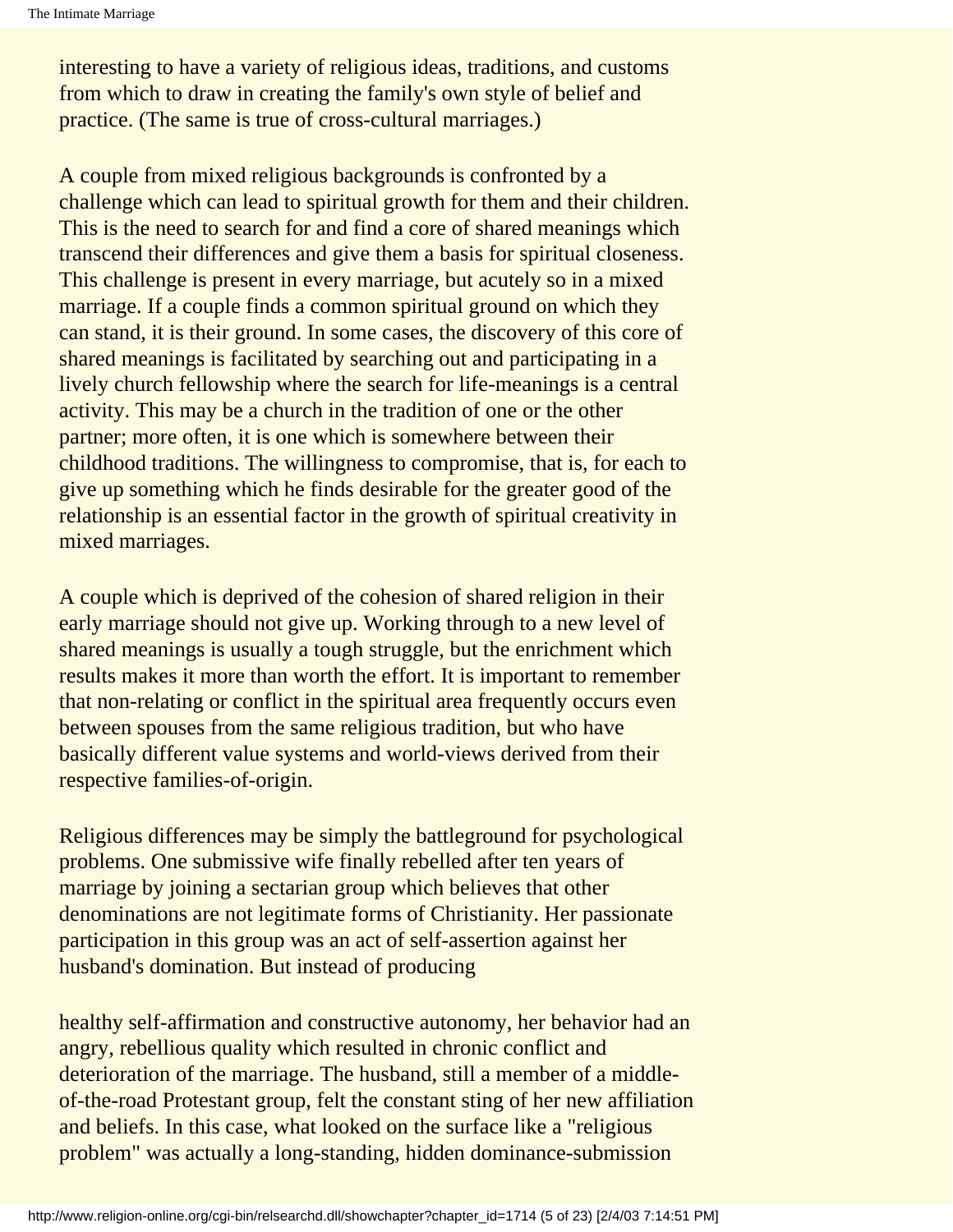struggle in the marriage. In such cases, it is essential to deal with the destructive "game" the couple is playing, using religion as the playing board. Help from a skilled pastoral counselor may be necessary to distinguish genuinely religious problems from such pseudo-religious difficulties.

Religious one-up-man-ship is frequent in both of these kinds of marital conflict. It is based on the element of exclusivism in the religious traditions of the partners. Exclusivism is the belief that one's own position is the only right (true, Christian, road to salvation, etc.) approach or the "obviously superior" approach. Such attitudes create conflict by putting the other's tradition "one-down." Overcoming the elements of exclusivism in one's attitudes and feelings toward one's tradition contributes to spiritual intimacy.

That shared religion can be a strengthening factor in marriage is suggested by numerous studies which reveal a correlation between church attendance and greater marital stability.(8) There is no doubt that many families find positive resources in participating in a vital church or temple program. Worship is a nurturing, trust-restoring experience for many people, particularly when it takes place in a supportive network of meaningful relationships.(9) The lift of sharing in an experience of inspiring music and security-giving words can help a couple to mobilize inner resources for coping with the heavy demands of their day-to-day existence. The undergirding relationships of like-minded friends in a church fellowship are of major value to a family, particularly if they are separated by the generation gap and/or geography from their clan. Horizontal person-to-person relationships are supported by a shared view of reality, within the religious community of a church.

#### **MARRIAGE AS A PATH TO SPIRITUAL REALITY**

A shared spiritual life strengthens a marriage; conversely, a good marriage strengthens the spiritual life of the couple. Spiritual growth takes place best in a relationship in which religious values are experienced. A growing marriage provides just such a relationship.

Franz Rosenzweig once stated, "When pressed to its limits every psychological question becomes a theological one and every theological question a psychological one."(10) The truth of the assertion is illustrated throughout our discussion in this book, which deals with the issues and relationships that also are central in religion. George Albert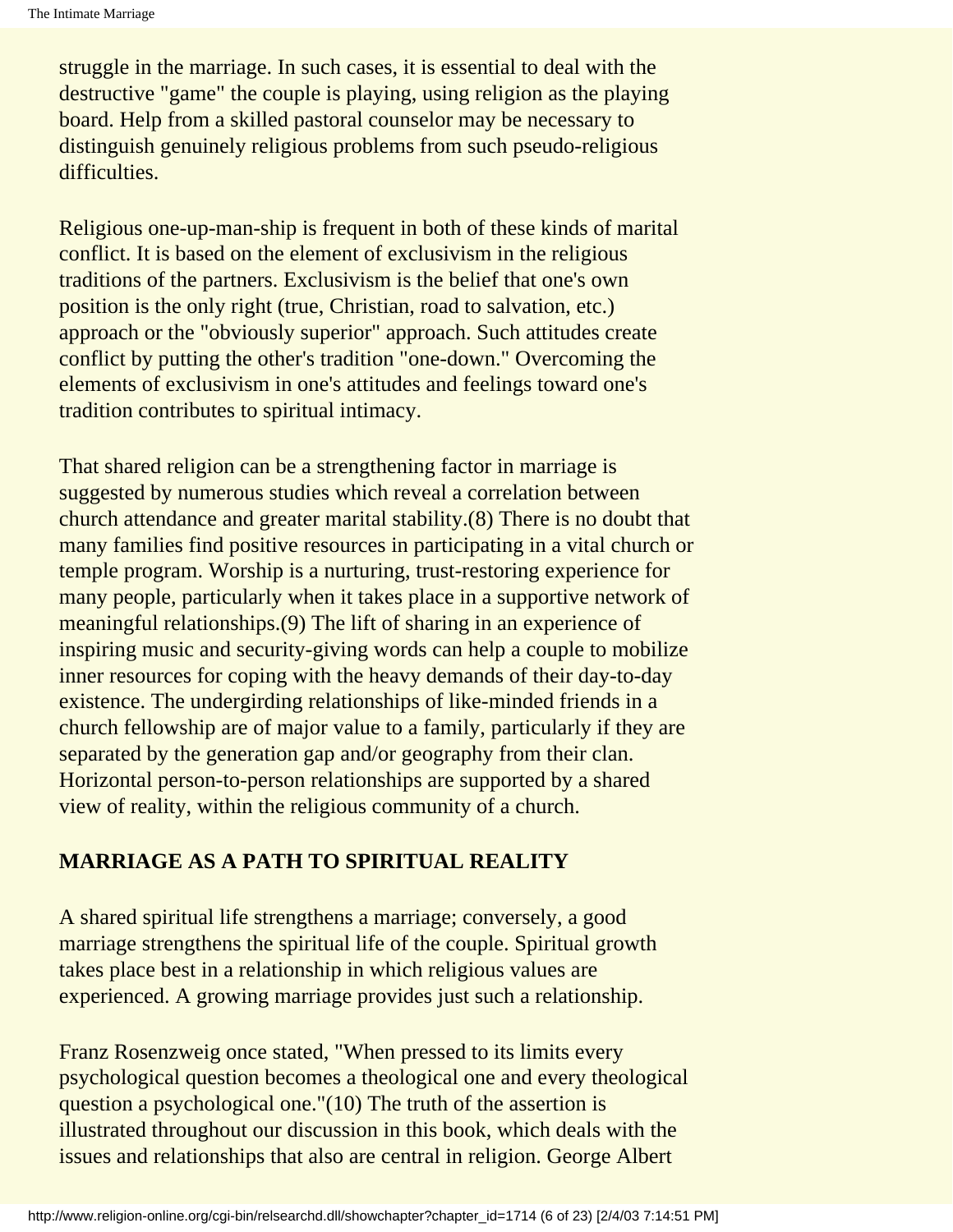Coe described religion as "the discovery of persons." Another way of putting it is that religion is the discovery of persons in relationships. A good marriage offers an ideal opportunity to discover each other in depth; in this en- counter, many couples experience the central realities of religion. Their marriages become pathways to those spiritual experiences which transcend the marriage relationship. In biblical terms, they discover in marriage that "God is love, and he who abides in love abides in God and God abides in him" (I John 4:16b).

The "good news" is that love is supreme and is available in relationships, including our relationship with God. Our discussion of intimacy in marriage is an effort to explore the ways in which the good news can come alive in a vital human relationship -- marriage. Its purpose is to illumine the ways in which the channels of the relationship can be deepened and broadened so that the love which is available in persons and in the universe can flow more fully. Movement toward a more joyful marriage illuminates the process by which the wholeness of persons is increased. Alienation and reconciliation are repeated realities in the periodic estrangement/reconciliation experiences of marriage. Fortunate is the couple in whose relationship there is something which allows them both to experience grace -- the accepting love which one does not need to earn because it is present as a spontaneous expression of the relationship.

Dostoevski once declared, "I ponder, 'What is hell?' I maintain it is the suffering of being unable to love."(11) The times when couples yearn for love but are unable to relate in loving ways are times when they experience the agonies of a hell-on-earth. Conversely, moments of loving connectedness which approach a communion of souls are moments which make the concept of heaven very much alive in the here and now.

In the wonder and ultimate mystery of love, spiritual truths come alive; they take on flesh-and-blood reality by being incarnated in persons. Encountering the being of one's partner -- really seeing and experiencing that unique person -- is a deeply moving spiritual meeting, spirit with spirit.

When couples achieve mutual understanding that goes beyond understanding about the person, to understanding the person in his being, they do so through what is essentially a spiritual experience. Paul Tournier catches this truth: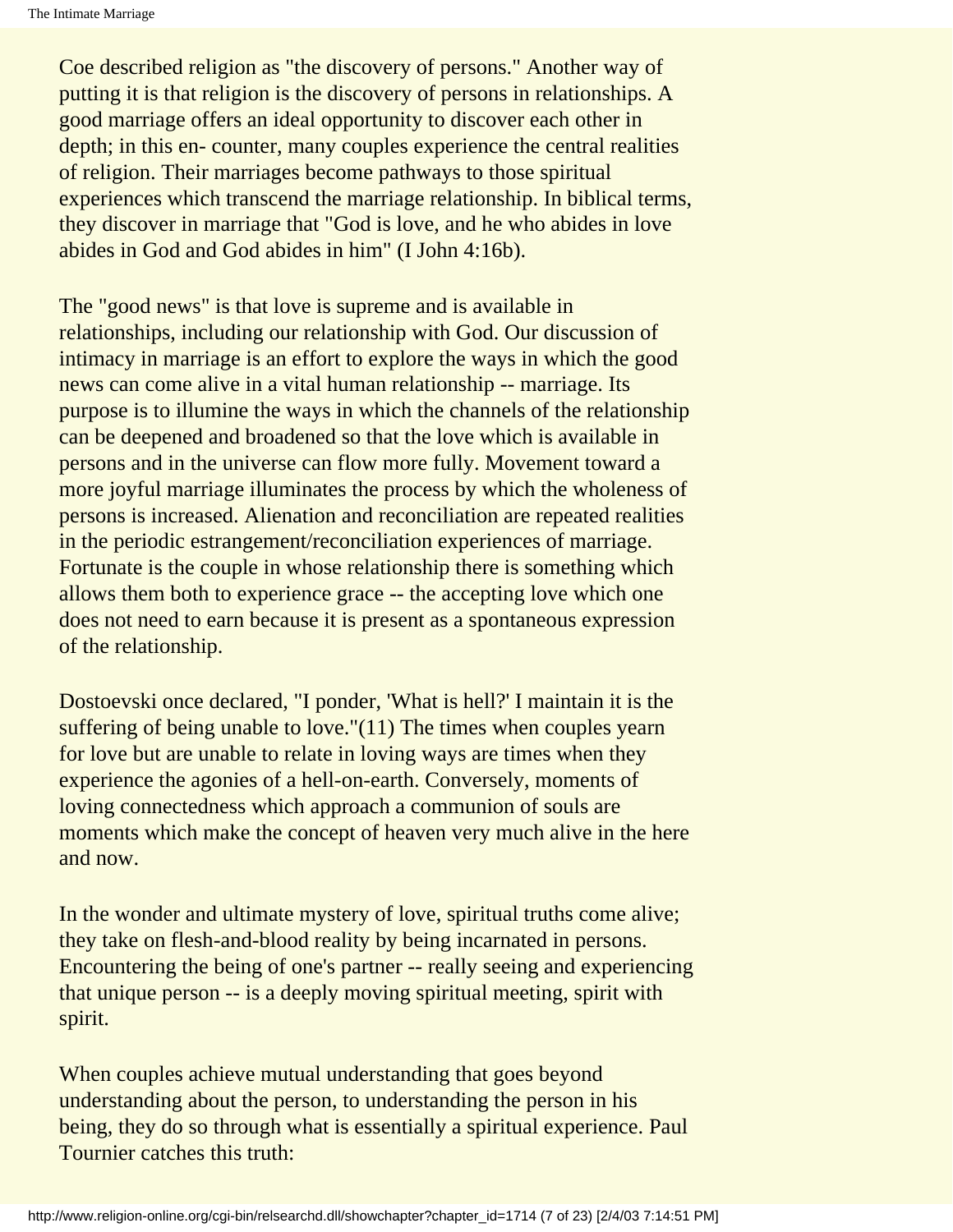To find the key to understanding, the secret of living -- this is an inner experience, a discovery, a conversion, and not simply an acquisition of new knowledge. It may happen at the very time when a person feels most disheartened; it generally takes place in a way which he could not have imagined. He may have read many books, heard many sermons, accumulated much knowledge. And yet suddenly, it is a rather insignificant happening that strikes him, a word, an encounter, a death, a recovery, a look, or a natural event. God uses such to reach a man.(12)

Someone has described a wedding ring as "a small gold band that cuts off your circulation." For those in an unsatisfying relationship, marriage seems like a life sentence to the prison of boredom. Fidelity, if it exists at all, has the feel of a heavy weight. In contrast, fidelity in a healthy marriage, though perhaps strained at times, includes a feeling of opportunity for experimenting with more exciting forms of relating. Such fidelity is motivated by more than just the decision to be faithful in the formal sense, i.e., by not "cheating" on one's mate. It goes beyond this to the moving force of what in religious terms is called a "covenant." A covenant is more than a pledge of reciprocal faithfulness; it is such a pledge, but within the context of a wider framework of meaning for the couple, some wider context that includes but transcends the one- to-one relationship. This wider context usually includes some supportive community -- a community of shared values such as a church or temple fellowship. The wider context includes the couple's awareness of their relatedness to the "ground of being." Faithfulness to this wider context of meaning is the foundation of their fidelity. Horizontal fidelity is incomplete and fragile with-out the vertical context of meaning. One wife put it this way: "There's something beyond us that we experience in our marriage -- a kind of awareness of our place in the bigger picture. It's more than that, though. At times we feel a warm uniting presence which is in our being together. We usually don't call this God, but if we had to label it, I believe that would come closest to conveying the meaning it has for us."

In reflecting on the goals of his life, Bertrand Russell declared: "I have sought love first because it brings ecstasy -- ecstasy so great that I would often have sacrificed all the rest of my life for a few hours of this joy. I have sought it, next, because it relieves loneliness -- that terrible loneliness in which one shivering consciousness looks over the rim of the world into the cold unfathomable lifeless abyss. I have sought it, finally, because in the union of love, I have seen, in a the prefiguring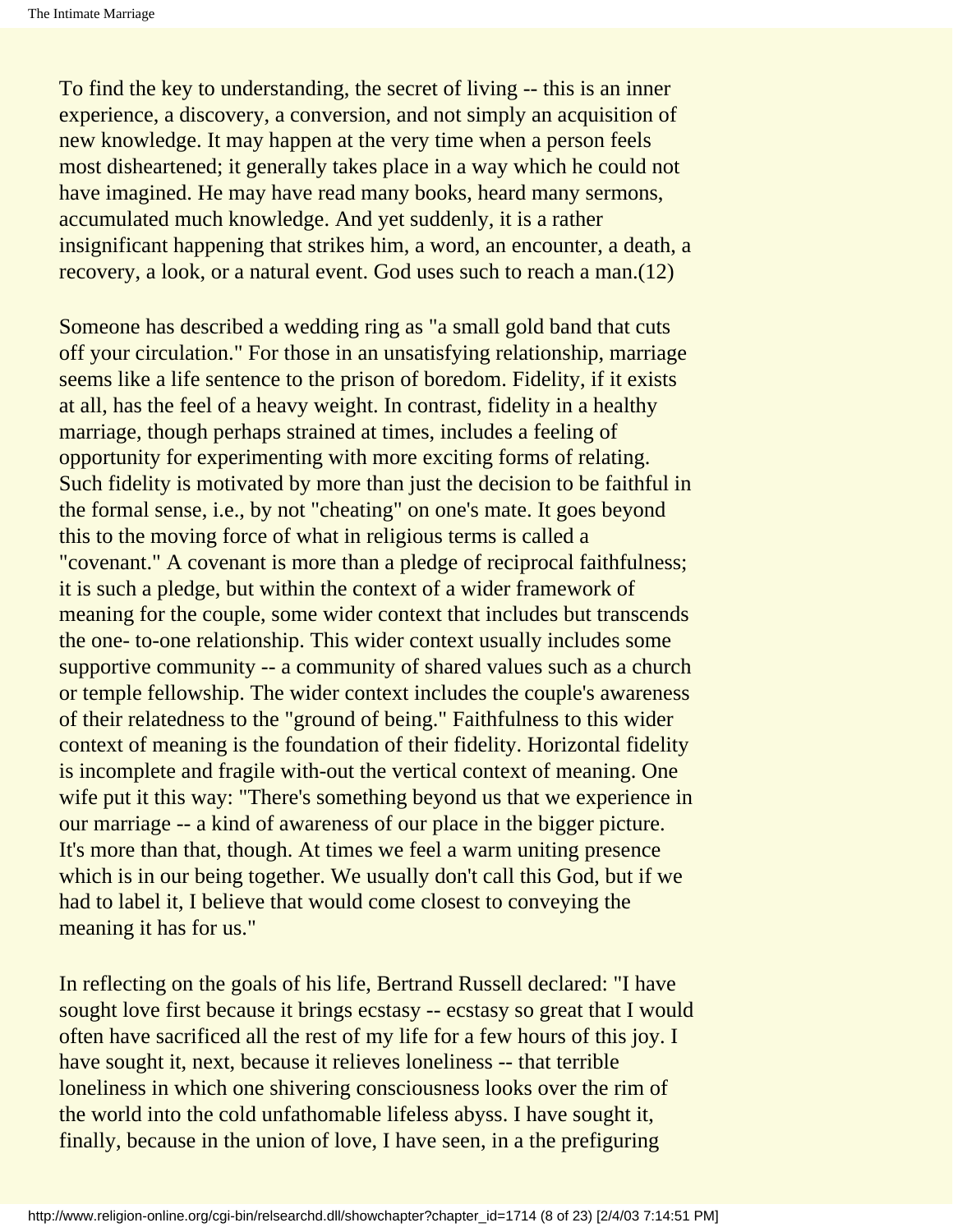vision of the heaven that saints and poets have imagined."(13)

The experience of loving intimacy is a pathway to those spiritual realities which give ultimate significance to our relationships and to our existence. No formal philosophy or theology of intimacy has been articulated in these pages, but all the issues which we have been discussing are ultimately matters of the spirit; they are potential paths to the Spirit of the universe.

### **SPIRITUAL NEEDS AND EXISTENTIAL ANXIETY**

One of the roots of the need for spiritual relatedness is the experience of man as the animal who knows he will die. How can one cope constructively with the dizzy flight of the years, with the knowledge that every tick of the clock brings death closer? How can one confront the brevity of one's membership in the human family? How can one deal constructively with the ultimate threat of nonexistence? The fact that a man knows he will die colors all of his life. As noted in Chapter I, behind the will to relate is man's existential loneliness and anxiety -- the normal, non-pathological anxiety which is a part of what Paul Tillich once called man's "heritage of finitude." Erikson calls this form of anxiety the "ego chill." It slips up on a self-aware human being whenever he becomes conscious of his fragile position in the face of sickness, nature, fate and, ultimately, death.

There are echoes of such anxiety in any depth study of life or time. Consider this line from R. M. MacIver's The Challenge of the Passing Years, My Encounter with Time: "The deeds of men sink into the melting pot of time, with countless ripples that quickly disappear."(14) The impact of existential anxiety has had many effects in the life of mankind, including his long pilgrimage in every known culture toward understanding the nature of existence. This pilgrimage is man's religion. Existential anxiety drives man to seek a relationship beyond the limitations of human ties.

Unlike neurotic anxiety, there is no psychotherapeutic answer to existential anxiety. It is existential in that it is an inescapable part of existence -- a normal response to man's awareness of his own mortality. But, the way a man handles his existential anxiety makes it either a stimulus to creativity or a paralyzing force which dulls his vitality and self-awareness. As Tillich made clear, it becomes a stimulus to creativity only if a man confronts it and incorporates it within his self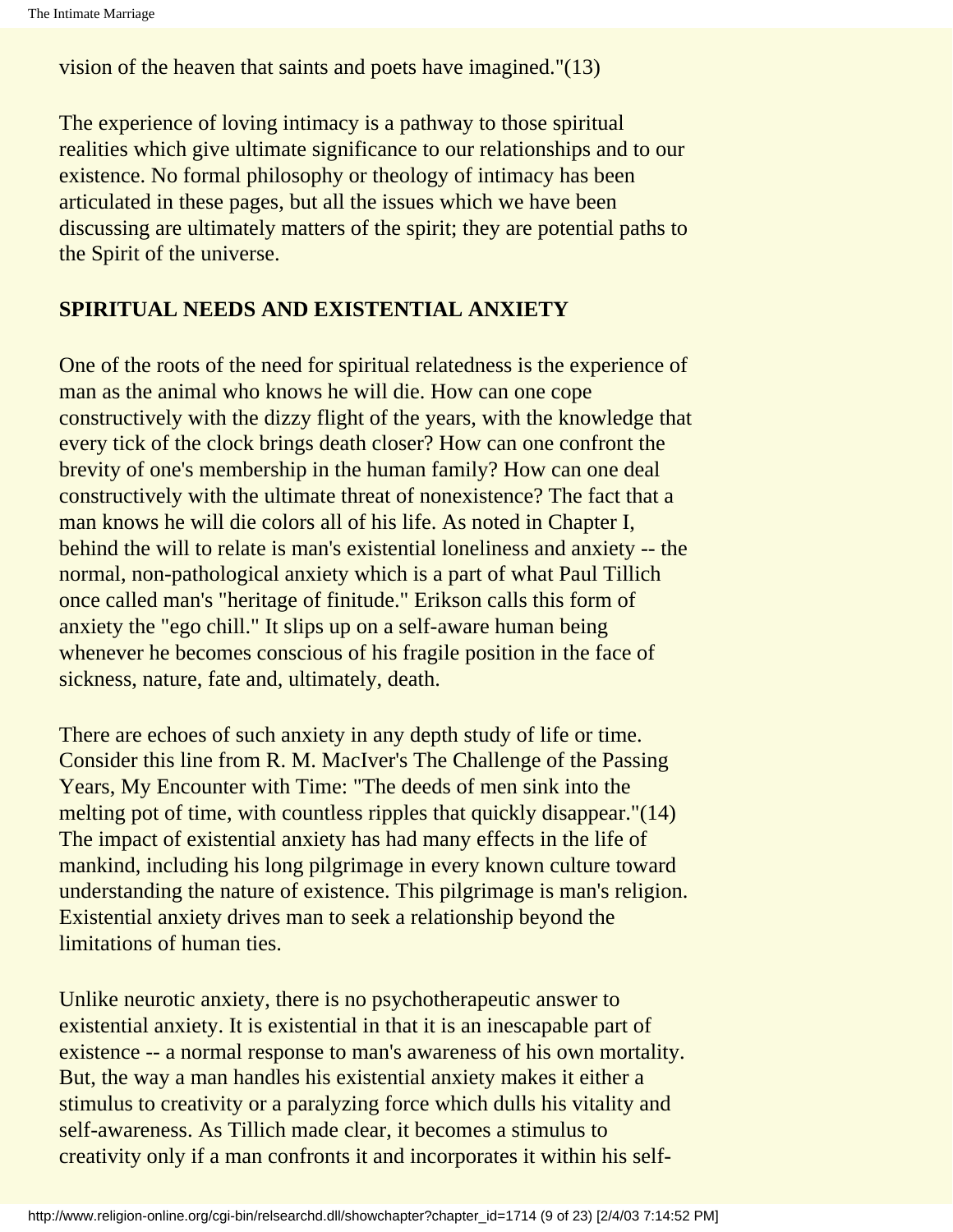image. The courage to do this can come only from facing existential anxiety within a relationship of trust and a philosophy of life which gives meaning to existence.

Awareness of the need for a sense of connectedness with something that transcends human intimacy grows stronger as the years fly by. It is strong in all those periods when existential anxiety is the most activated and pressing -- e.g., late adolescence, the crisis of the middle years, the retirement years, and in periods of sickness and bereavement. In these times, human and trans-human relationships of trust are needed as sources of that courage within which ultimate anxiety can be confronted and integrated into one's philosophy of life. The reciprocity of horizontal and vertical intimacy is seen in the fact that a person who comes into these periods possessing a sense of spiritual intimacy finds that his human relations are strengthened thereby, and vice versa.

As indicated earlier, a vacuous marriage becomes more and more painful as the couple approaches the middle years. If intimacy has not been achieved, a spirit of quiet desperation descends on the marriage in the mid-forties. The effects of the empty nest, the menopause, the death of parents, and the unavoidable evidence of one's own aging combine to produce the crisis of the middle years. The marriage problems of middleaged couples cannot be understood fully unless one remembers the spiritual problem which is the context within which they occur.

Some couples try to deny their fear of aging by going to absurd extremes to stay young looking. The title of a recent paperback suggests the intensity of the pressure to escape from the reality of aging; it was. How to be Thirty for Forty Years. Sound ways of coping with aging focus on finding inner richness, making peace with existence and working to deepen one's relationships -- with oneself, other people, and God. Such approaches do not eliminate existential anxiety, but they do make it possible to live with it, without panic or paralysis. The person who jokingly says, "I'm approaching forty -- I won't say from which direction" probably is expressing both his continuing anxiety and his transcendence of it so that it does not interfere with his need-satisfying relationships.

The need for a trustful relationship with life, the universe, with God -- is insistent in the so-called "golden years" (which actually are more like lead than gold for some people). What Erikson calls "ego integrity" is the way of coping constructively with existential anxiety in this period.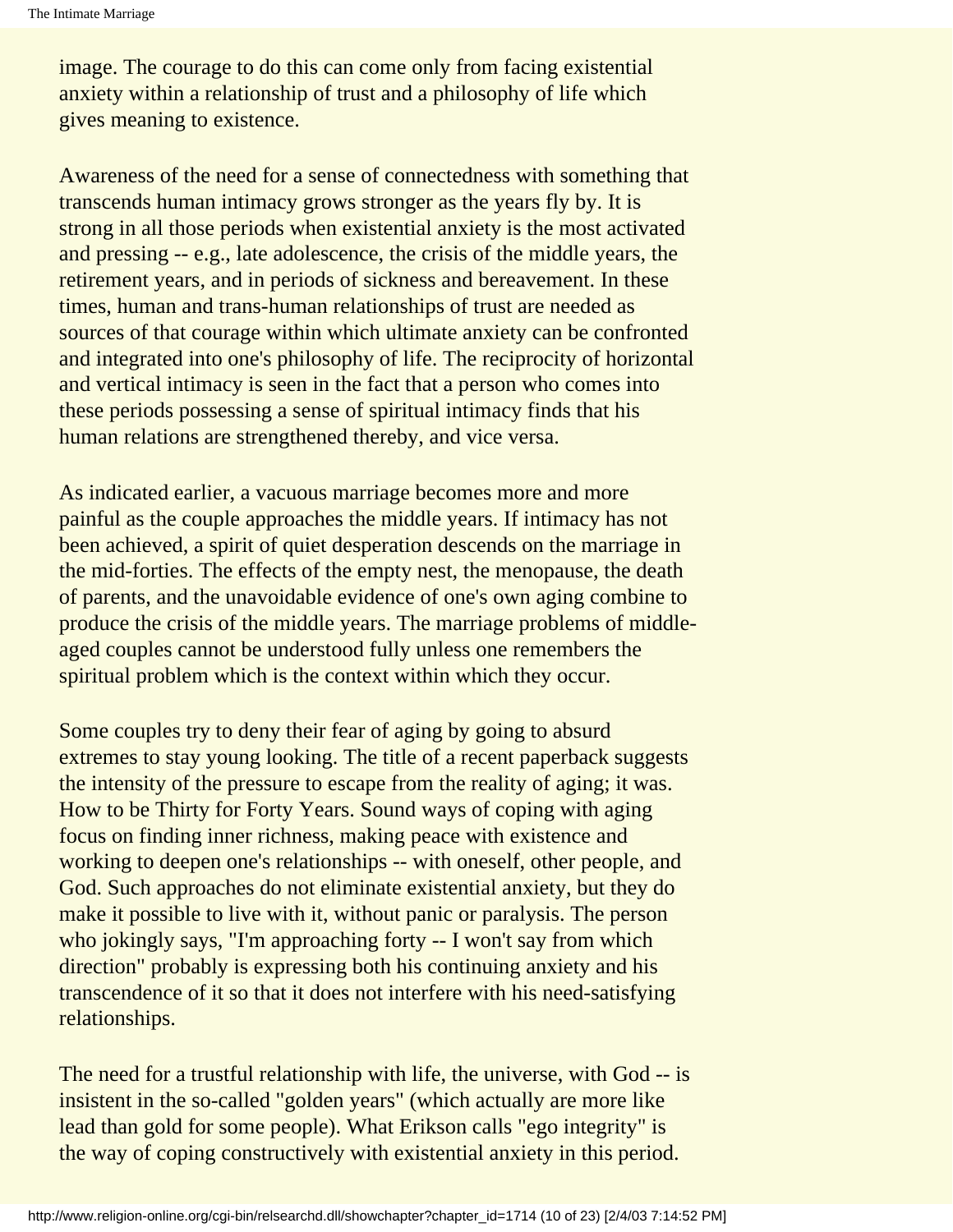Ego integrity is the product of having accomplished the tasks of the ego in the previous stages of the life journey; it is the positive acceptance of the one and only life on earth one has been given. It allows an aging person to face his dying without panic and with determination to "die living rather than to live dying."(15)

Through relationships of trust -- both with persons and with a Higher Power -- existential anxiety becomes, in Kierkegaard's words, a "school." The trustful relationships allow one to face the anxiety rather than run from it, and to use it to enrich rather than diminish life.(16) An awareness of belonging to the human race and to life, makes it easier to maintain a sense of belonging in one's intimate relationships. In his prologue to The Family of Man, Carl Sandburg wrote: "The first cry of a newborn baby in Chicago or Zamboango, in Amsterdam or Rangoon, has the same

pitch and key, each saying, 1 am! I have come through! I belong! I am a member of the Family."(17) The awareness that one does belong and is related in a deep mysterious way to life, humanity, and God makes it easier to resist the centrifugal forces which threaten to pull us away from the human family, especially from those who mean the most to us.

Coping with the fact of the transitoriness of existence releases a couple to mourn real losses and then to return to live fully the years and days which are their gifts from Life.(18) A functional re- ligious faith and their awareness of the power of love free them to cope with losses and the anxiety they produce, and to continue to rejoice in the goodness of their life together.

> Set me as a seal upon your heart . . . for love is strong as death. . . . Many waters cannot quench love, neither can floods drown it. Song of Solomon 8:6-7

The trust and responsiveness that make intimacy flower often make life exciting. "The aware person is alive because he knows how he feels, where he is and when it is. He knows that after he dies the trees will still be there, but he will not be there to look at them again, so he wants to see them now with as much poignancy as possible."(19) Vital religion helps people to find this quality of aliveness in their interpersonal relationships, their interaction with nature, and their communion with God. Erich Fromm and his colleagues declare: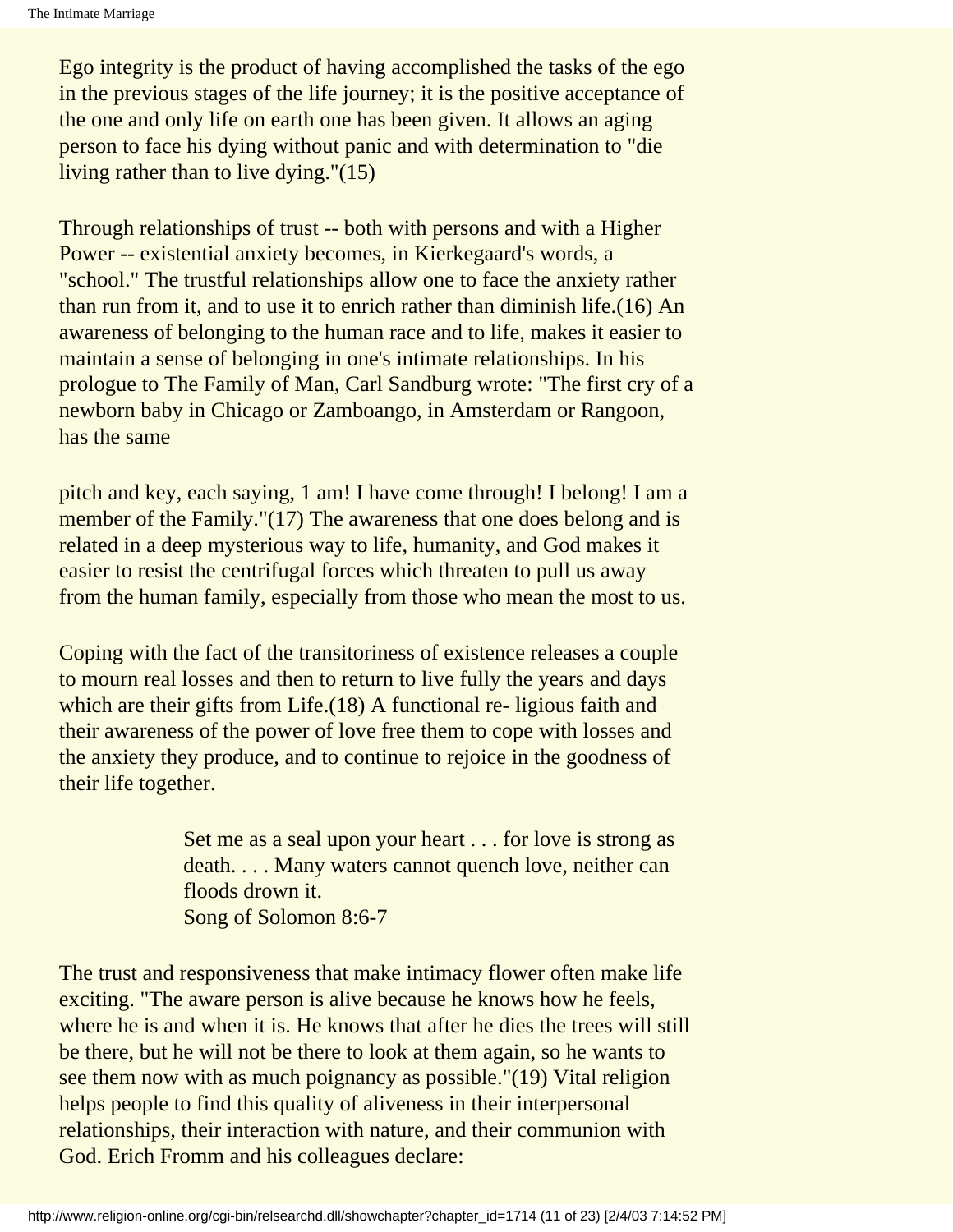The aim of life is to be fully born, though its tragedy is that most of us die before we are thus born. . . . The answer is . . . to develop one's awareness, one's reason, one's capacity to love, to such a point that one transcends one's own egocentric involvement and arises at a new harmony and new wonder with the World.<sup>(20)</sup>

Healthy religion has this pro-life thrust and goal. Many centuries ago a young carpenter reminded his hearers of the necessity of spiritual rebirth; he stated "I have come that men may have life in all its fullness" (John 10:10). Sound religion can help a marriage to become a place where persons find this fullness in their lives together.

## **INCREASING SPIRITUAL INTIMACY**

How can a couple strengthen the spiritual side of their marriage? Here are some approaches which are helpful in increasing vertical intimacy.

Central in this process is discovering ways of "communion with the timeless."(21) Each couple needs to find ways of connecting with timetranscending experiences in which they can find spiritual meanings together. Marital partners are blessed if they have discovered how to share in a wide variety of such experiences. For each couple, the things that are so experienced are different. One couple told of standing together high on a hill in November listening in silence to the far-away honking of wild geese as they made a jagged V lumbering across the sky. Another couple found time-transcendence in hearing unexpectedly a half-forgotten melody filled for them with memories of sadness and quiet joy. For many couples it is a full, throbbing consummation of sexual union, when time stands still and two lives are fused in shared ecstasy.

We live our life when we exchange it for worthwhile experience, for experience that absorbs and satisfies. . . . There are high moments . . . when the life spirit takes full possession of us. It is as though all unknowingly we had reached a mountain top and see below us the wonder of the earth, as it never appears to our ordinary sight. And when we have descended, we say in effect: It was good for us to have been there. And memory bequeaths something to many quiet hours, conveying the sense that our time is no longer being lived through but being lived. (22)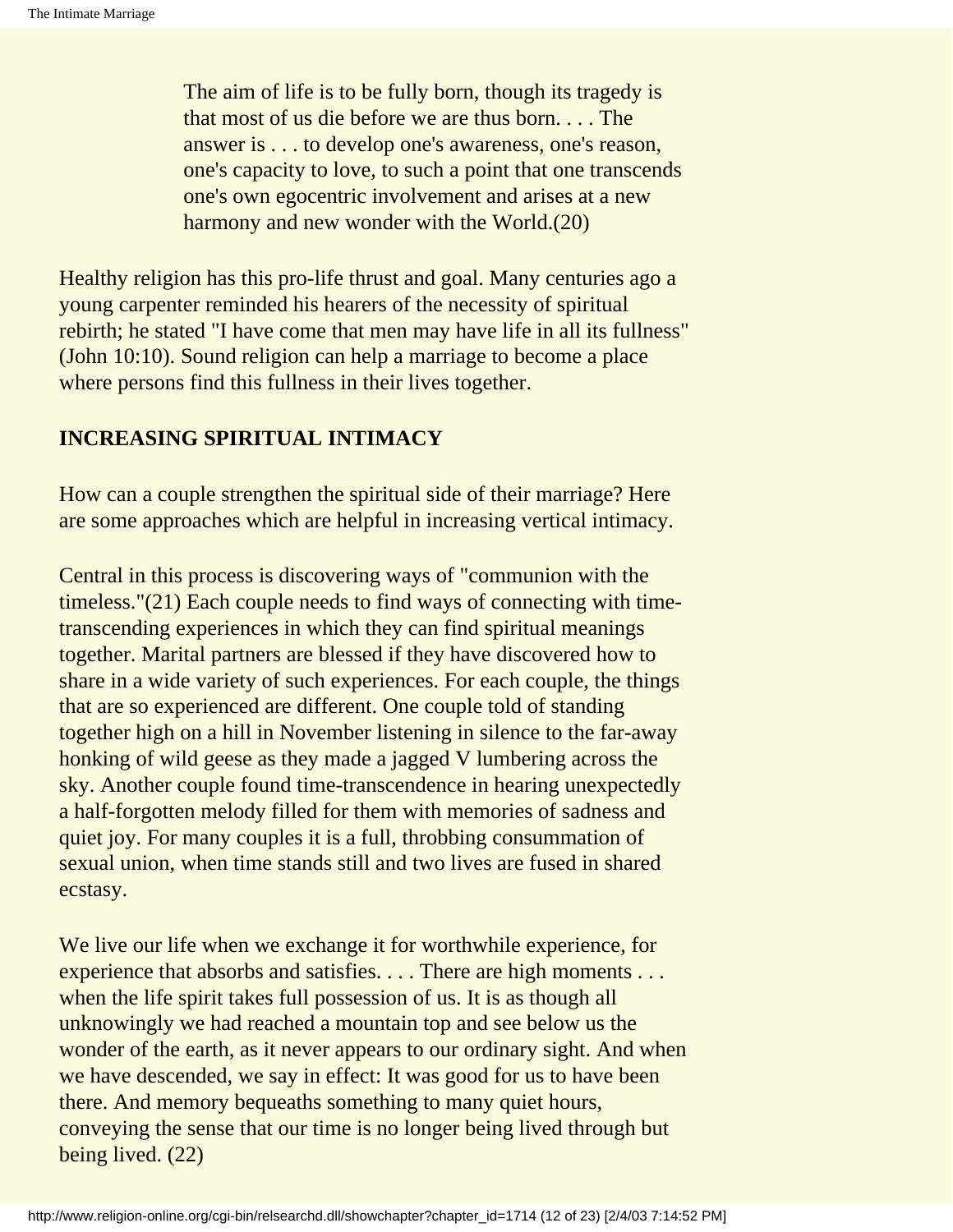Each couple must find its own style of intimacy with the unchangable in the midst of time -- a style which satisfies their spiritual hungers. For some it involves connecting with values or causes which will live after them, and which are "bigger than my little world." Sharing in such experiences of meaning and dedication adds a dimension of height and breadth to the intimacy of marriage. The outreach dimension of intimacy will be explored more fully in the next chapter.

Time-transcending experiences are available all around us in nature and in science. In his beautiful account of his own interaction with nature, Loren Eiseley declares: "I can at best report only from my own wilderness. The important thing is that each man possess such a wilderness and that he consider what marvels are to be observed there."(23) Possessing one's own wilderness allows one "to understand and enjoy the miracles of this world,"(24) -- for example, to see in an orb-weaving spider on a street lamp post, "a great black and yellow embodiment of the life force."(25) The pity is that so few persons have eyes which see such omni-present miracles. The more one knows about the world of nature, the more likely that one's eyes will be opened to these wonders. Mankind is a part of an "immense journey." He was there three hundred million years ago when a fish emerged from the water and hobbled along on fins, gasping for oxygen with primitive lungs. He was there, for that was the beginning of a long line that led eventually to man.

The wider perspective which comes from possessing one's wilderness provides time-transcending experiences that help to reduce the grandiose need to play God. Oliver Wendell Holmes once observed: "The first step toward a truer faith is the recognition that I, at any rate, am not God."(26) When one considers the immensities of the universe and of geological time, it is difficult to keep "I-ism" intact. Surrendering this defensive pride opens an individual to real communion with other people and with the Power of the universe.

A couple can enhance the vertical dimension of their marriage by working together toward spiritual growth goals. This includes developing religious concepts and values which are meaningful to them at their present stage in adulthood. As they move along the marriage journey, it may be necessary periodically to revise their understanding of religion, to keep it in touch with their changing experiences, views of life, and spiritual needs.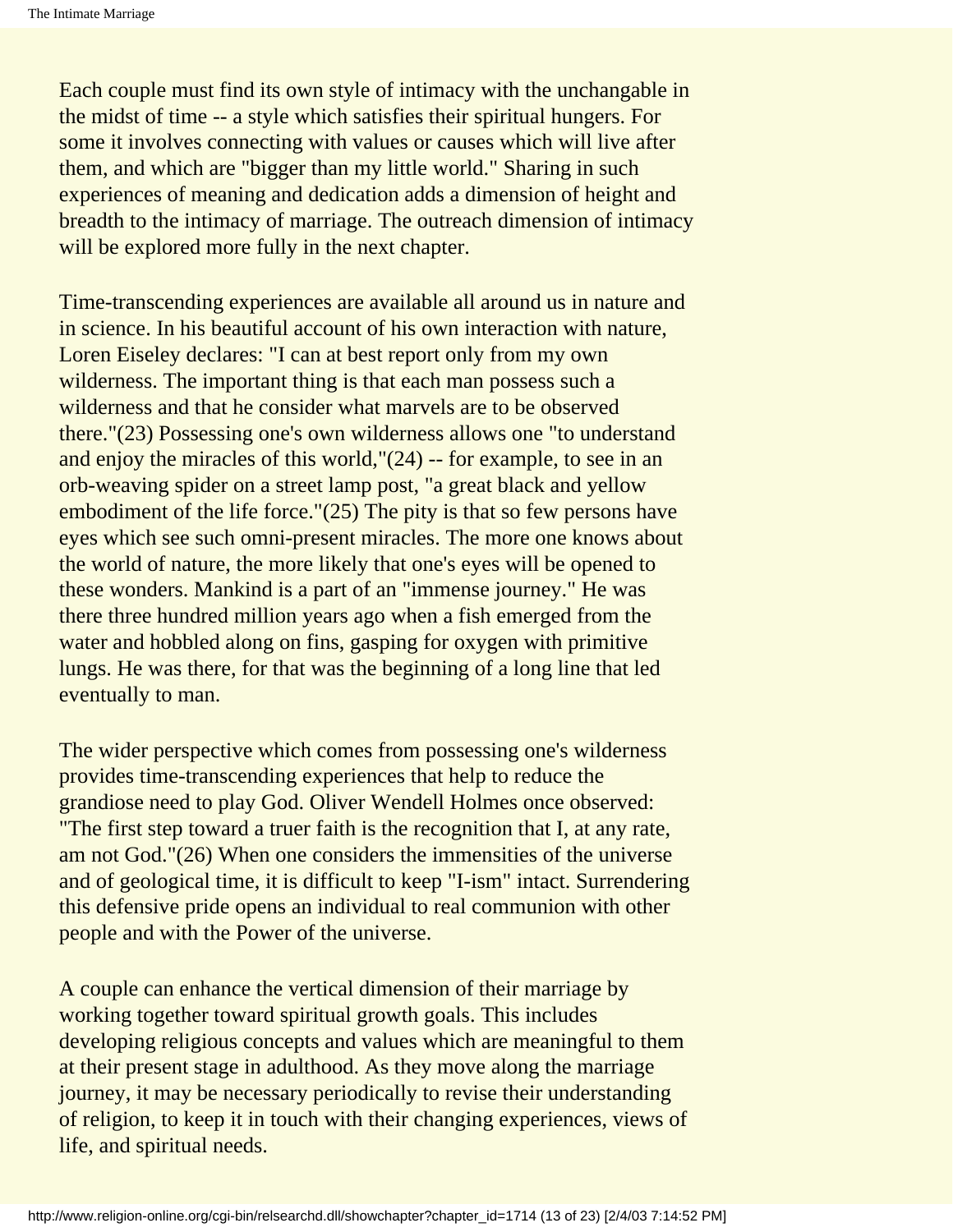Many couples find spiritual intimacy in sharing experiences which are mediated through religious images. Unfortunately, some adults are restricted by childhood ideas and feelings about religion -- beliefs they can no longer accept as adults. They are ashamed to admit that they do not believe, even to each other, although neither of them still holds to the old beliefs. They are stuck with

their minds full of dead symbols. Some still have mental images of God as a "resident policeman" or "parental hangover." In J. B. Phillips' phrase, their God is "too small."(27) Such persons need to realize that all our religious ideas and symbols are "at best only echoes of meanings we cannot reach."(28) Couples who realize this may break through to new freedom which allows them to talk together about the meaning of life and death; they may experience the satisfactions of discussing their own inner quest for purpose and their lonely longing for the most real.

Spiritual intimacy requires spiritual growth. A couple has the opportunity to develop together a style of religious belief and practice which satisfies their needs and the needs of their children.

Chuck, a father in his twenties, reported:

It opened up a whole new way of understanding the ideas of my childhood religious training when I saw that I could reinterpret them, evaluate them, accept or reject them in the light of my adult experience. Salvation by grace never made any sense to me until one time in a child-study group, when grace was presented as the unearned love that's present in every good home.

Some couples are released to grow spiritually when they stop confusing moralism (the "thou shalt nots") with religion. Healthy religion has a great deal to do with core values such as justice, brotherhood, mercy, integrity; it has nothing to do with what young people call "Mickey Mouse morals" -- ethical trivia which unfortunately have occupied a prominent place in some expressions of Protestantism. H. L. Mencken once humorously defined a puritan as a person who lives in mortal fear that somewhere, sometime, someone is enjoying himself. The perspective which rejects enjoyment of life is not the viewpoint which leads to zest, joy, or fulfilling intimacy in marriage.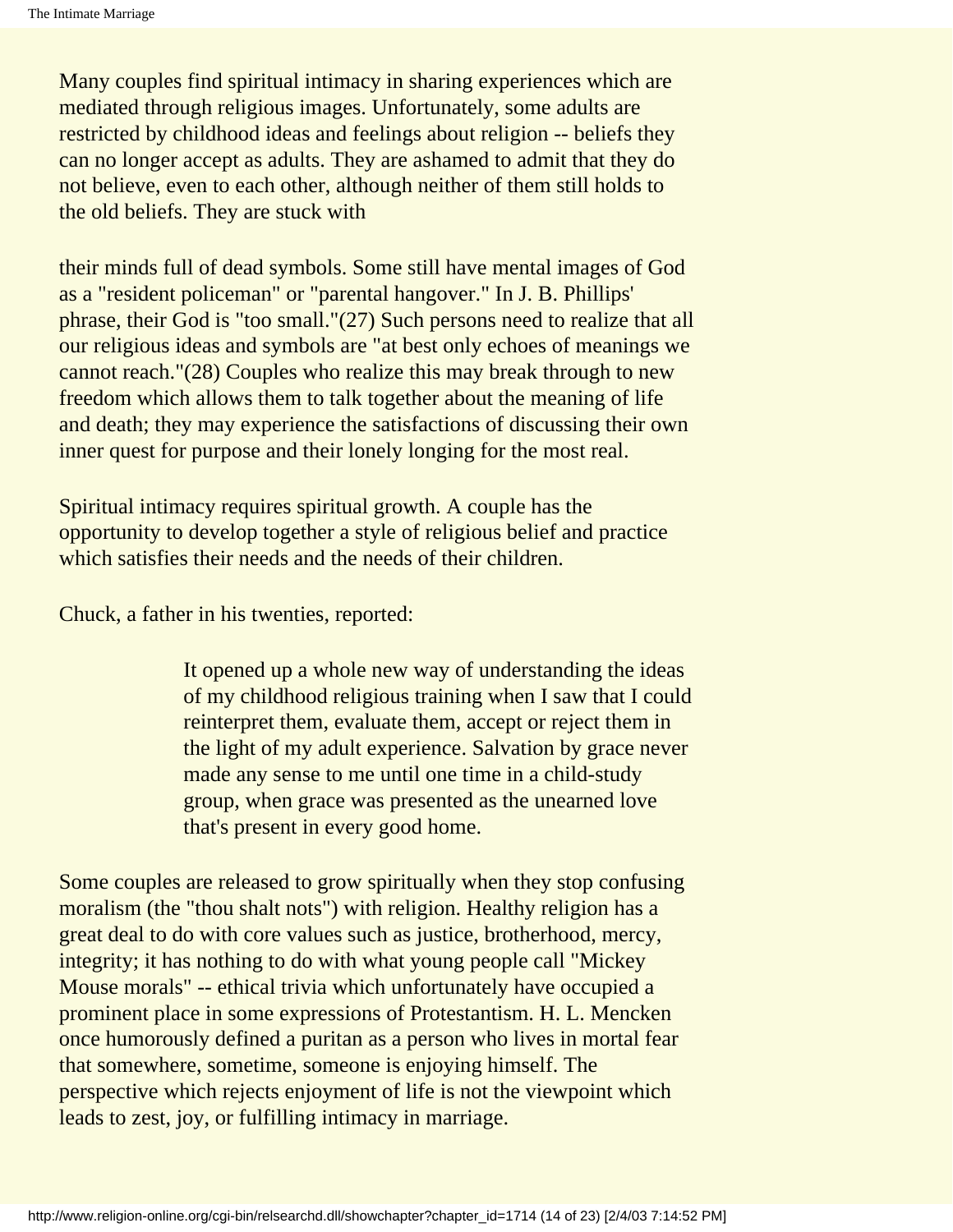At the same time, as Erikson makes clear, sound values are essential ingredients in personality health and strength.?(29) Shared values can increase the spiritual intimacy of a marriage. Human beings live in their values. What a person considers important -- important enough to give his precious hours and days to -- these values will have a deep influence on his marriage. Conflict concerning values occurs in all marriages to some degree, simply because any two persons have some differences in their philosophy of life and value hierarchy. But understanding of each other's values, and basic rapport in this area in spite of inevitable differences, are valuable ingredients in intimacy.

A couple can test the adequacy of the values by which they are currently living by this simple exercise: Imagine that you are near the end of the road of your life and are looking back down the path along which you have come together. From that point of view, how do you feel about the way you are living now? Are the things that are consuming your time and energy the most important things? What changes in your present pattern of relating are indicated by your perspective?(30)

What counts most in human relations and life generally is the question of one's destiny. It is a question with which it behooves each couple to wrestle until they find an answer that satisfies them. The answers will change as the years pass. One of the deep satisfactions of some marriages is that the couples change together in their philosophies of life and values. One couple in their forties agreed: "We've changed radically in our theological ideas, since the early days of our marriage. We're thankful that we've changed in the same general direction and that we've changed in a way that makes us feel freer and more open to life." In order for growth to occur in the spiritual area of a relationship, a couple must be able to discuss their deep concerns, their doubts, and their convictions with each other. This is difficult but rewarding.

It behooves married couples who no longer find their childhood tradition satisfying to search until they find a church or temple which does satisfy their spiritual needs and those of their children. A young couple in a marital growth group paid this tribute to their church: "Having an opportunity to participate together in various groups in our church has done a great deal for our marriage. Just sitting together for an hour each week, sharing in the worship service, and having our thinking stimulated about important issues gives us a weekly re-fueling." There are all kinds of churches. Some are narrow and constricted in their approach to religion. Others are open to personal searching and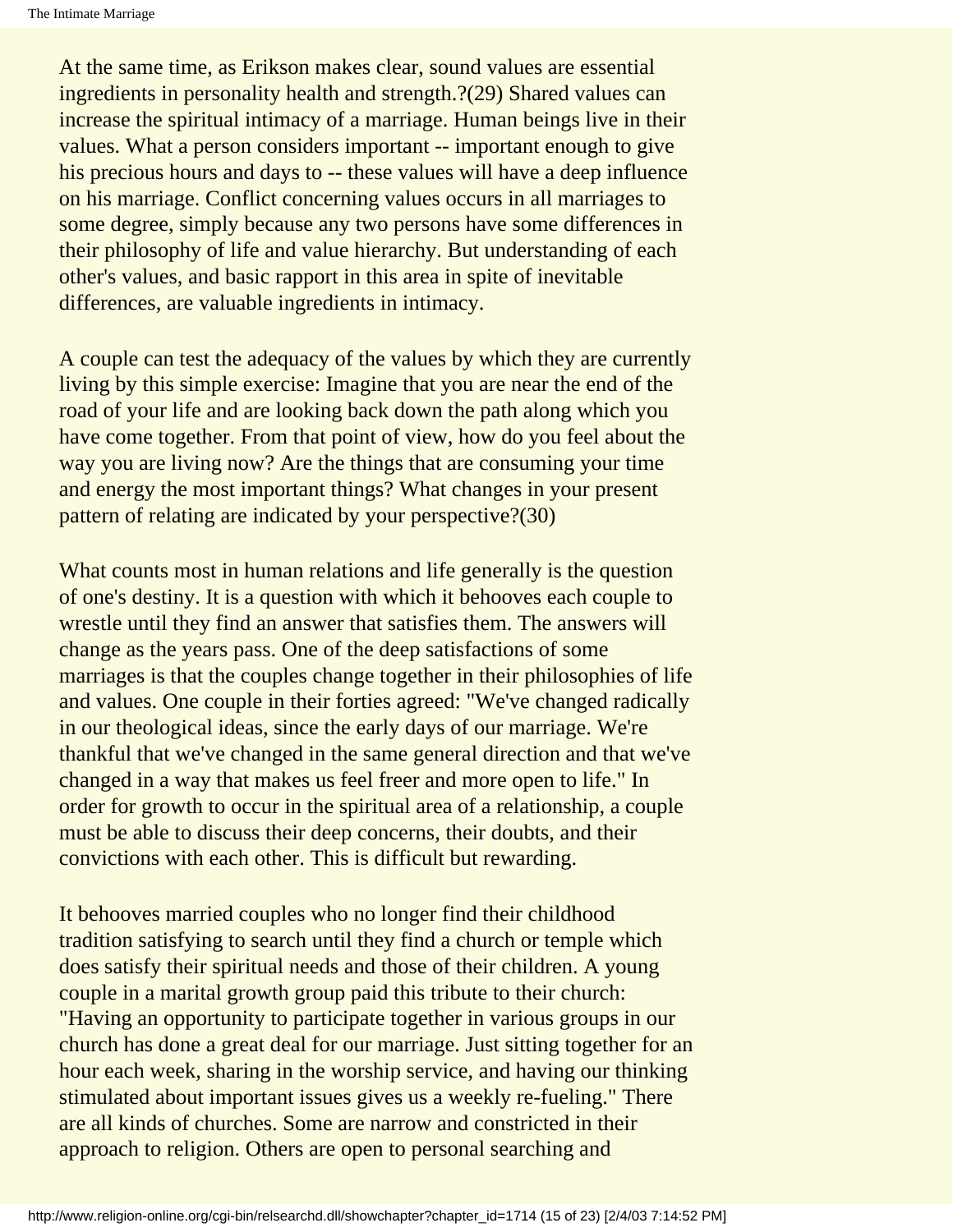dedicated to social change. A church or temple in which the whole family feels at home and is spiritually fed, provides invaluable resources for their growth.

Spiritual maturing occurs when a couple lives their religion; that is, when they relate so that realities like faith, hope, and love come alive in their relationship. William Genne defines love as "the overwhelming desire and persistent effort of two persons to create for each other the conditions under which each can become the person God meant him to be."(31) Couples who even approximate this quality of loving discover the truths of religion in the fabric of their relationships.

The meaning which is discoverable in the everydayness of marriage and family life should be sought by a couple throughout their experience. As Erikson declares: "Any span of the cycle lived without vigorous meaning, at the beginning, in the middle, or at the end, endangers the sense of life and the meaning of death in all whose life stages are intertwined."(32) Starting with the rich meanings in the human dramas of courting, marriage, having children, living through the vicissitudes of the years together, a couple can build on these and glimpse those meanings which are greater even than those within their family -- the meanings which are in the experiences of the family of man.

Marriage partners live their religion when they are sensitive and responsive to each other's pains and hopes, fears and longings. To sense that the other is struggling with hidden feelings of self-doubt, that he is wrestling with inner conflicts and tough problems, that he is watching for a gesture of affirmation from another -- this is communion that brings spiritual aliveness within a marriage. One who is aware knows experiences such as this:

The person sitting next to you is a thin darting line of awareness, playing peekaboo with the world, and run-sheep-run with eternal sleep - and ultimately losing. And knowing that he will lose. So all the time he is quivering sensitivity.(33)

When one knows and cares, this caring becomes the channel for the healing power of the universe to move through the relationship. "Deep within us is love -- the throbbing life of the ages,  $\dots$  "(34) and this love means that fear and frustration and crushing failure are not the last word. In a growing marriage the experience of spiritual renewal occurs repeatedly. "As you relate to each other, each of you will again and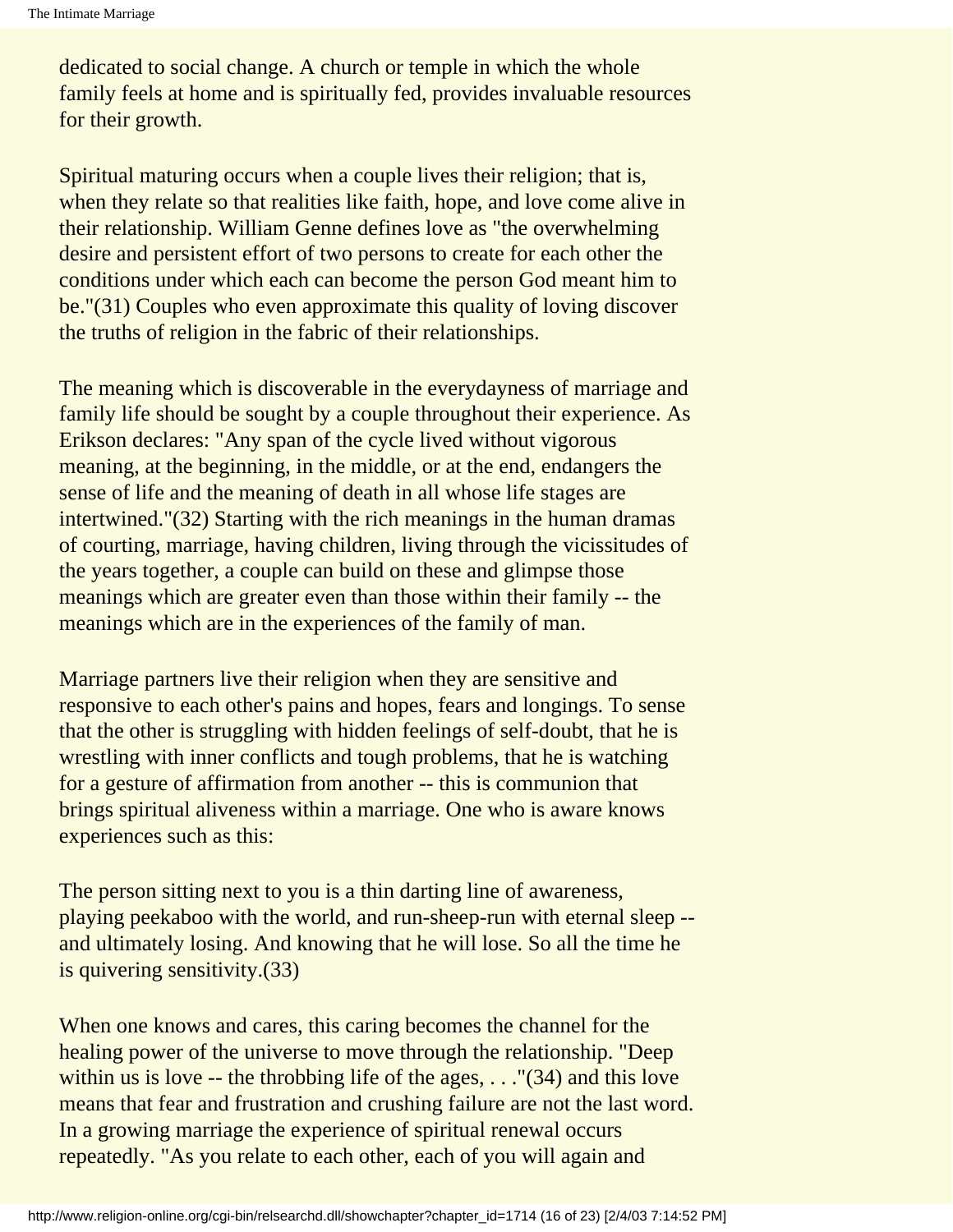#### again be reborn into present spirit."(35)

This is the day when theological truths, to be meaningful to most people, must be experienced in relationships. Marriage is the place where this can occur most frequently and powerfully. Here in the relationship where most people live and move and have their being, year after year, the good news must come alive or it will remain a dead abstraction for them.

Spiritual growth in marriage occurs as the couple become co-creators of newness -- in themselves, their children, and in broader areas and relationships. Participation in constructing and creating is at the same time a spontaneous expression of man's inherent creativity and a positive way of coping with existential anxiety. Making something that will live after him is one of man's responses to the knowledge of his mortality. In his insightful discussion of married love, Reuel Howe states:

> By the discipline of creativity, I mean the discipline of learning and perfecting some skill in art or music or handicraft or sport in which there is opportunity to coordinate motor and mental power and to gain therefrom some sense of achievement. A creative approach to life, of course, is a part of a life of devotion. Creative activity is indispensable to the health of the human soul. . . .(36)

This approach to life and to marriage opens wide possibilities for shared creativity. Rearing children is a profound opportunity for participating in continuing creation. What could be more creative or more full of wonder than bringing a new person into being and helping to shape the direction of his development? Those who experience raising children as sharing in creation discover that it brings a new depth to a marital relationship.

The possibilities for marital creativity are almost limitless: sharing in helping to create a much-needed community service, a new approach to civil rights, a more humane approach to divorce laws, a new park, a group for intellectual enjoyment and serious study, a better mousetrap, a plan for increasing person-to-person relating across ethnic, racial and national boundaries, a program for helping eligible young adults to meet potential marriage partners; a new way of approaching disciplining one's children, celebrating holidays, taking trips, getting the household chores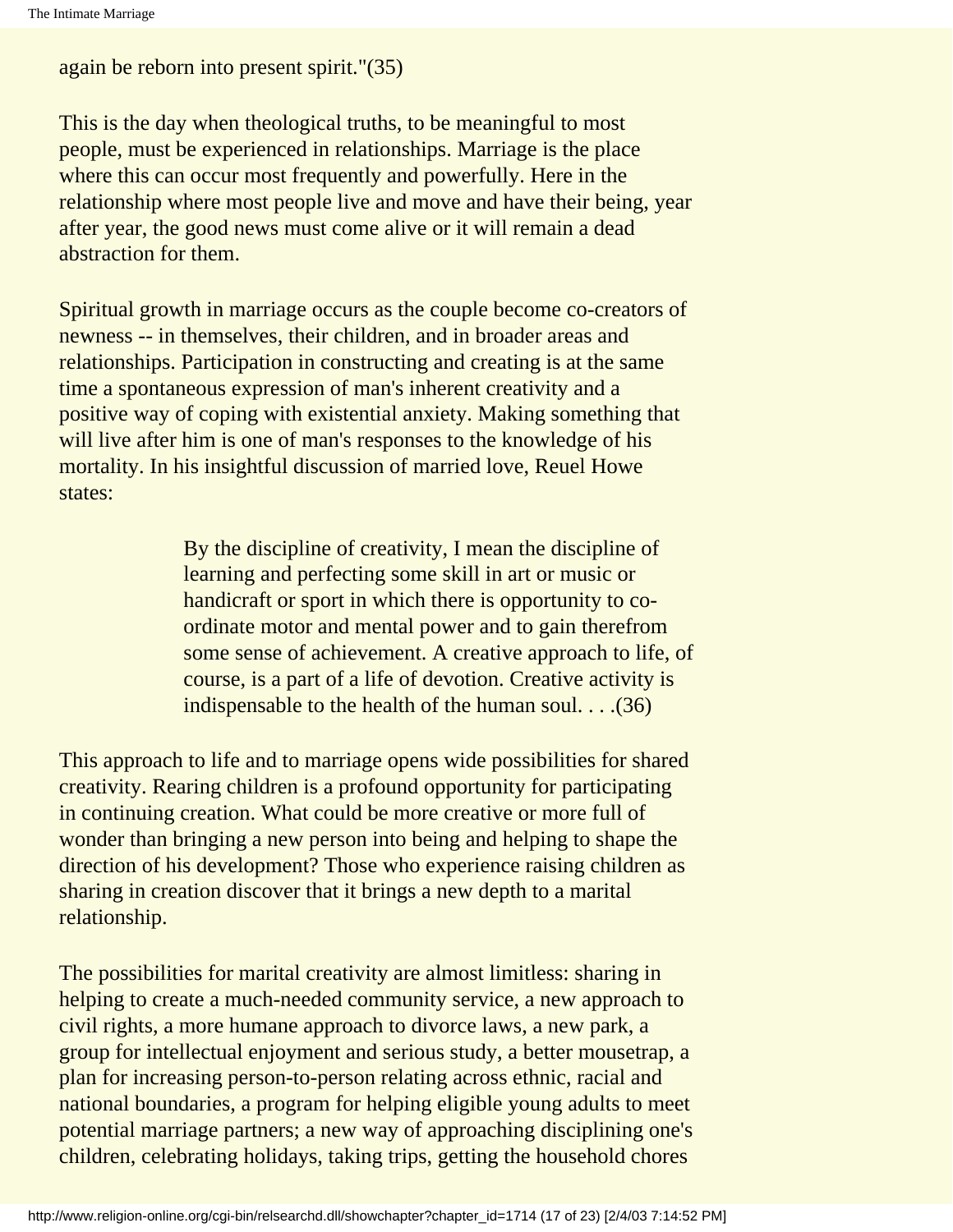done efficiently, enjoying sex, participating in church, creating opportunities for fun in the family, and so on ad infinitum. "And without creation, love is an abstraction -- a mere puff of wind . . . a gust of emotion."(37)

Teilhard de Chardin, the French paleontologist-theologian, has opened up for many people new understanding of the creative order of man. By his correlating of science and theology, he has disclosed fresh possibilities of man's participating in the new creation. The thrust that Teilhard represents is the awareness that the next great phase in man's evolution will be growth in the

ethical, spiritual, and interpersonal realm and that man must participate actively in this process. This can provide a vigorous stimulus to thoughtful couples searching for a more creative style of married living. In "creating their own culture" (Snyder), as in all acts of deep sharing, a couple can experience a sense of communion.

MacIver, at the close of his book, poses the question of the ages -- a question which every married couple should raise together:

> What makes life worthwhile? The answers offered have been themselves various and conflicting. But whatever they are, whether they find salvation through a way of believing, a way of doing or a way of feeling, they have all had at their base a common element. The way they prescribe must enlist the personality in wholehearted unison with some reality that absorbs and fulfills the being. The fulfillment of personality is thus a form of communion, whether it be with the God a man worships; or with nature under some aspect; or through intimate communication with ideal things, the inexhaustible quality of beauty or truth that pervades the universe; or with some cause that calls into action all one's powers; or even with things of lesser significance so long as they satisfy the human craving for union.(38)

One of the mysteries and marvels of intimacy in marriage is that it offers so many opportunities to find those shared transcendent meanings that ultimately make life worthwhile.

## **TAKING ACTION**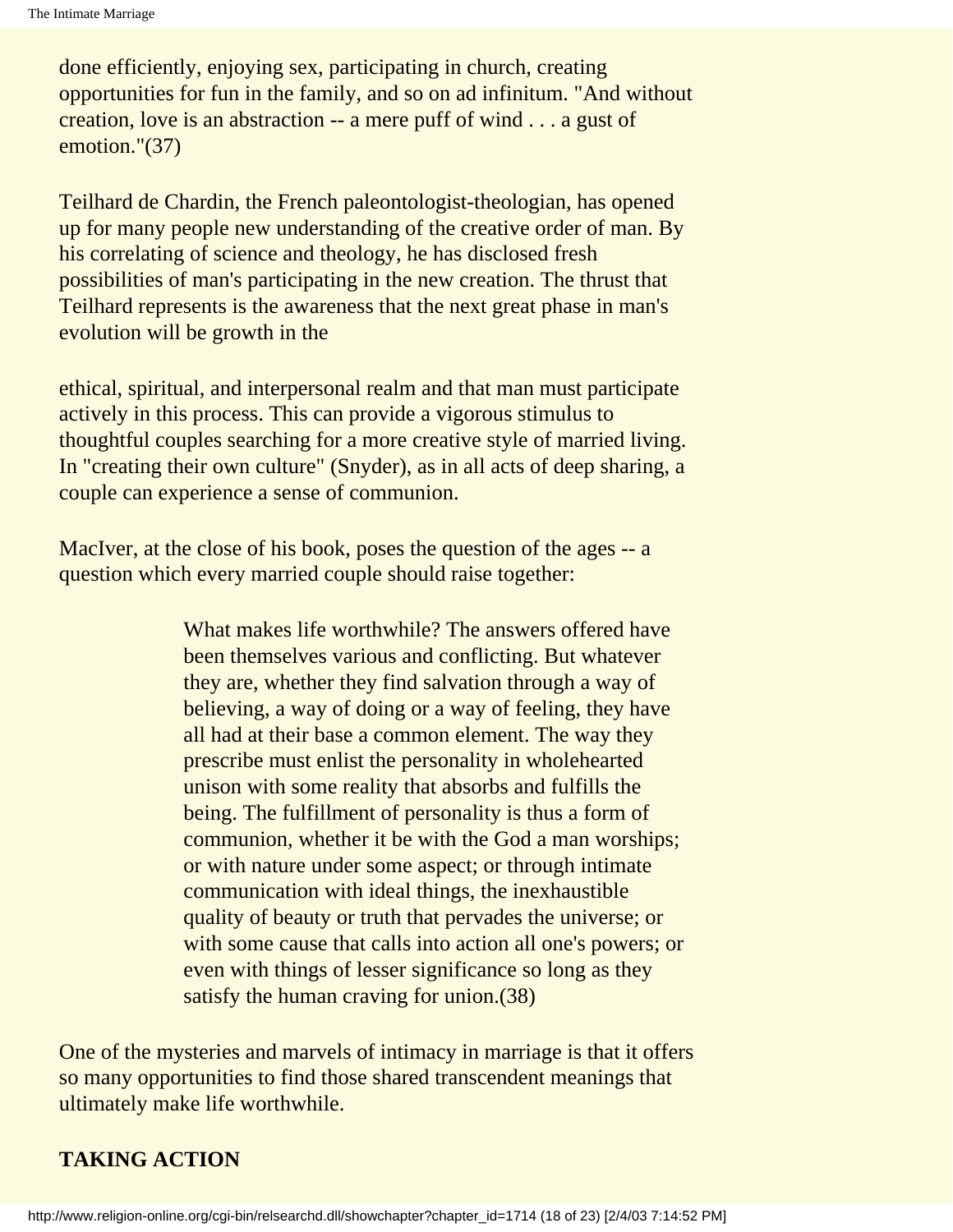Find a quiet time and place and try to tell each other how you feel about several of the following:

1. What you believe to be worth living for.

2. What experiences give you a sense of time-transcendence.

3. What ideas seem to make the most sense to you, so far as the meaning of life is concerned.

4. How you feel and how you believe with respect to "religion."

5. How your feelings and beliefs have changed since you were married.

6. What you would like to see changed in your marriage and family, in the area of values,

spiritual realities, religious practices.

7. How you will feel about the present way of investing your minutes, hours, and days, when you stand near the end of life looking back at your marriage and family.

Communication in this area is difficult for many husbands and wives; it is also rewarding. Understanding and acceptance are the bridges which join differing world-views, philosophies of life and values between spouses. They make spiritual intimacy possible -- an intimacy that is at a deeper level than beliefs, even very personal beliefs.

## **NOTES**

1. Buber, Between Man and Man, trails. Ronald Oregor Smith (Boston: Beacon Press, 1947), p. 98. 200 ) The Intimate Marriage

2. Confessions of Si. Augustine (New York: Sheed & Ward, 1942), Book I, p.

3. (Translated by F. J. Sheed.) 3. Dag Hammarskjold, Markings, trans.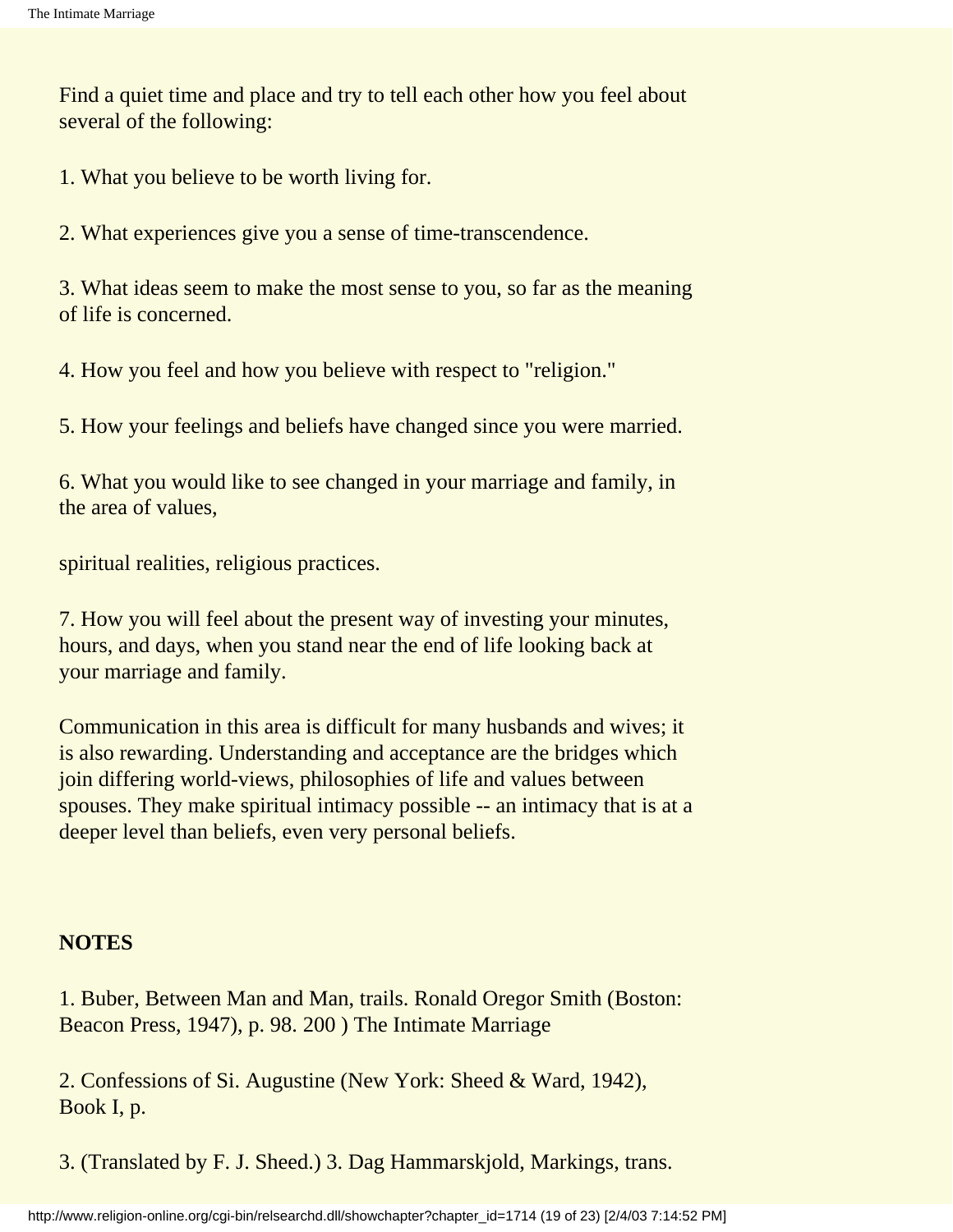Lief Sjoberg and W. H. Auden (New York: Alfred A. Knopf, 1964), p. 24.

4. Kahlil Gibran, The Prophet (New York: Alfred A. Knopf, 1923), p. 20.

5. H. J. Clinebell, Jr "Philosophical-Religious Factors in the Etiology and Treatment of Alcoholism," Quarterly Journal of Studies on Alcohol, Vol. 24, No. 3 (September, 1963), p. 477.

6. Gordon W. Allport, Pattern and Growth in Personality (New York: Holt, Rinehart and Winston, 1961), p. 294.

7. Loomis, The Self in Pilgrimage (New York: Harper & Row, 1960), p. 13.

8. Gurin, Gerald, et al., Americans View Their Mental Health (New York: Basic Books, 1960), p. 63.

9. For a discussion of the need-satisfying role of worship see H. J. Clinebell, Jr Mental Health through Christian Community (Nashville: Abingdon Press, 1965), Chapter 3.

10. Rosenzweig, Academy Reporter, Vol. II, No. 6 (June, 1966), p. I, editorial.

11. Quoted in the journal Marriage, Vol. 49, No. I (January, 1967), p. 37.

12. Paul Toumier, To Understand Each Other (Richmond, Va.: John Knox Press, 1962), p. 59.

13. Bertrand Russell, quoted in Life, March 17, 1967, p. 37.

14. Maciver, Robert, The Challenge of the Passing Years (New York: Simon and Schuster, 1962), p. 81.

15. I am indebted to a counselee for this apt statement. Sharing mountain- peak experiences allows a couple to acquire resources for coping with existential anxiety. If one can face his finitude, it can enrich his life in many ways. He can gain satisfaction from his place in the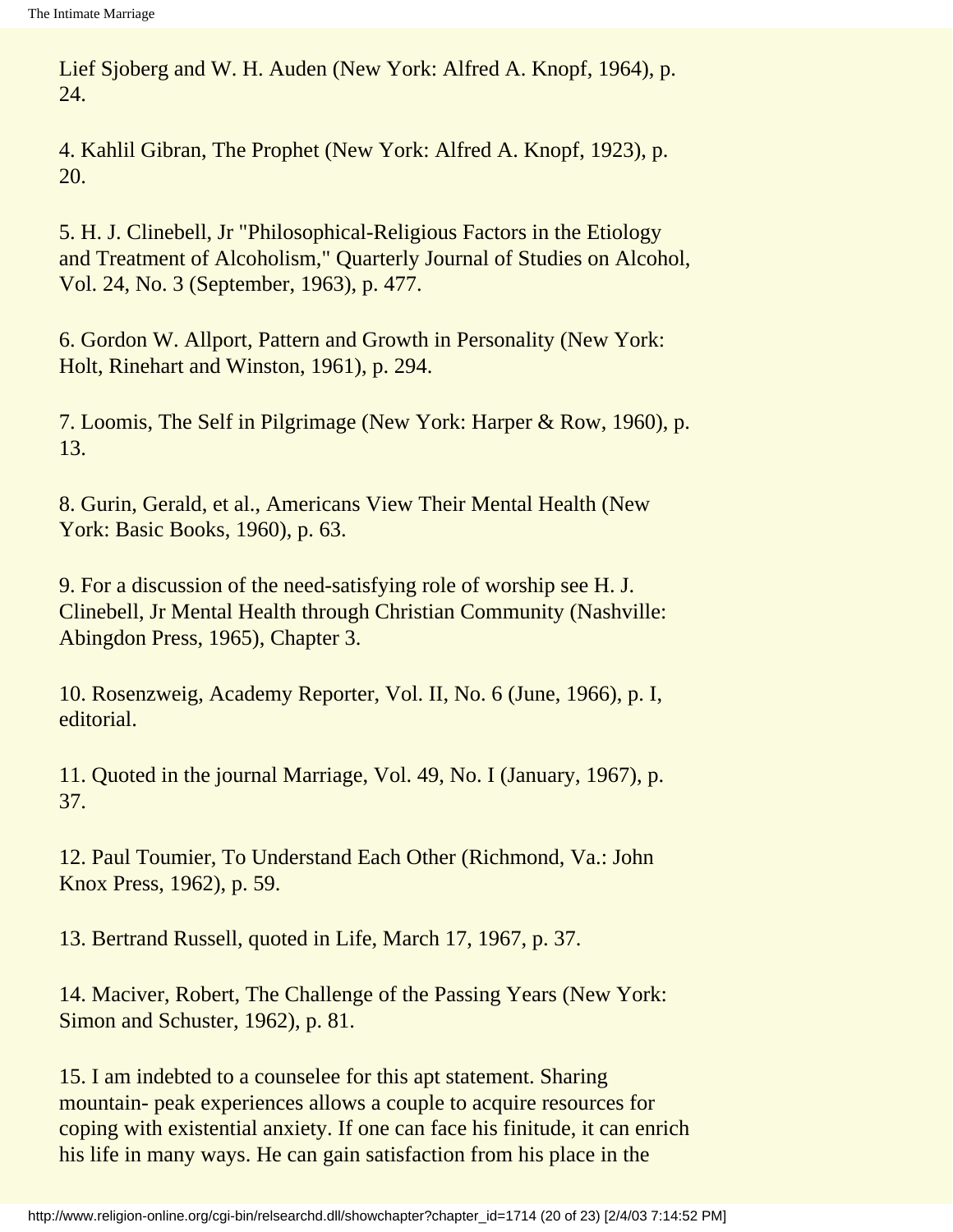stream of history. During her husband's terminal illness, Anne Philipe became keenly aware of his and her finitude; and yet there was an undergirding sense of being a part of a larger reality -- the ongoing family of mankind. "What are our lives in the world's course? No longer than a sigh. And yet it is the sum of all those existences placed side by side, starting with that ancestor in the caves, that has made the history of humanity. You would die, and I would die a little later. We will have been one link in that chain" (Philipe, No Longer than a Sigh, p. 41).

16. In The Concept of Dread (Princeton: Princeton University Press, 1944), Kierkegaard observed that in the very experience of facing anxiety one is educated to inner certitude of faith. This gives him the "courage to renounce anxiety . . . which only faith is capable of -- not that it annihilates anxiety, but remaining ever young, it is continually developing itself out of the death throes of anxiety" (p. 104). The Spiritual Dimension of Marriage ( 201

17. The Family of Man (New York: The Museum of Modern Art, 1955), Prologue.

18. The ability to mourn and to accept the transitoriness of life permits one to enjoy beauty, nature, relationships -- all of which are transitory. In an insightful comment on the problem of two individuals who were unable to enjoy the beauties of nature, Sigmund Freud stated: "What spoilt their enjoyment of beauty must have been a revolt in their minds against mourning. The idea that all this beauty was transient was giving these two sensitive minds a foretaste of mourning over its decease; and, since the mind instinctively recoils from anything that is painful, they felt their enjoyment of beauty interfered with by thoughts of its transience" ("On Transience," pp. 80-81; in Collected Papers, Vol. V [The Hogarth Press, The International Psycho-analytic Library, No. 37], ed. J. D. Sutherland, M.D.)

19. Eric Berne, Games People Play (New York: Grove Press, 1964), p. 180.

20. D. T. Suzuki, Erich Fromm, and Richard DeMartino, Zen Buddhism and Psychoanalysis (New York: Harper & Row, 1960), pp. 87-88.

21. MacIver, op. cit., p. 129.

22. lbid., p. 126.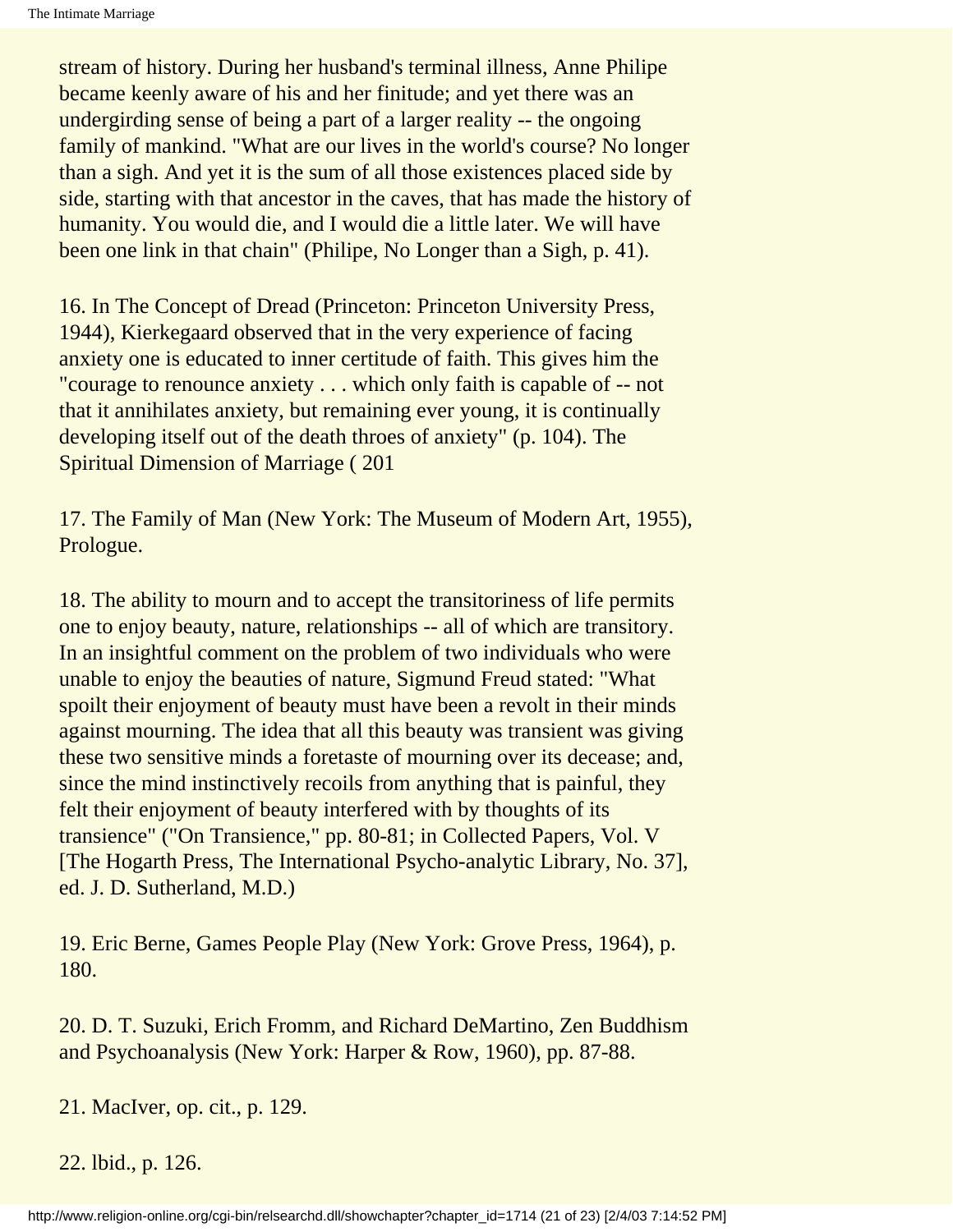23. Loren Eiseley, The Immense Journey (New York: Vintage Books, 1957), p. 13.

24. lbid., p. 12.

25. lbid., p. 176.

26. Quoted in Erikson, Insight and Responsibility (New York: W. W. Norton, 1964), p. 30.

27. J. B. Phillips, Your God Is Too Small (New York: The Macmillan Co., 1961), pp. 12-29. Gordon Allport's thought provided a useful distinction between extrinsic and intrinsic religion. He stated "The religious sentiments of many people -- perhaps most people -- are decidedly immature. Often they are holdovers from childhood. They are self-centered constructions in which a deity is adopted who favors the immediate interests of the individual, like a Santa Claus or an overindulgent father. Or the sentiment may be of a tribal sort: 'My church is better than your church. God prefers my people to your people.' In cases of this sort religion . . . is utilitarian and incidental in the life. It is a defense mechanism (often an escape mechanism) and does -not embrace and guide the life as a whole. It is an 'extrinsic' value in the sense that the person finds it 'useful' in serving his immediate ends. "Studies show that ethnic prejudice is more common among church-goers than among non-churchgoers. This fact alone shows that religion is often divisive rather than unifying. Extrinsic religion lends support to exclusions, prejudices, hatreds that negate all our criteria of maturity. The self is not extended; there is no warm relating of self to others, no emotional security, no realistic perception, no self-insight or humor. "At the same time the religious sentiment may be of such an order that it does provide an inclusive solution to life's puzzles in the light of an intelligible theory. It can do so if the religious quest is regarded as an end-in-itself, as the value underlying all things and desirable for its own sake. By surrendering himself to this purpose (not by 'using' it), religion becomes an 'intrinsic' value for the individual, and as such is comprehensive and integrative and motivational" (Patterns and Growth in Personality [New York: Holt, Rinehart and Winston, 1961], pp. 300-301).

28. MacIver, op. cit., p. 20.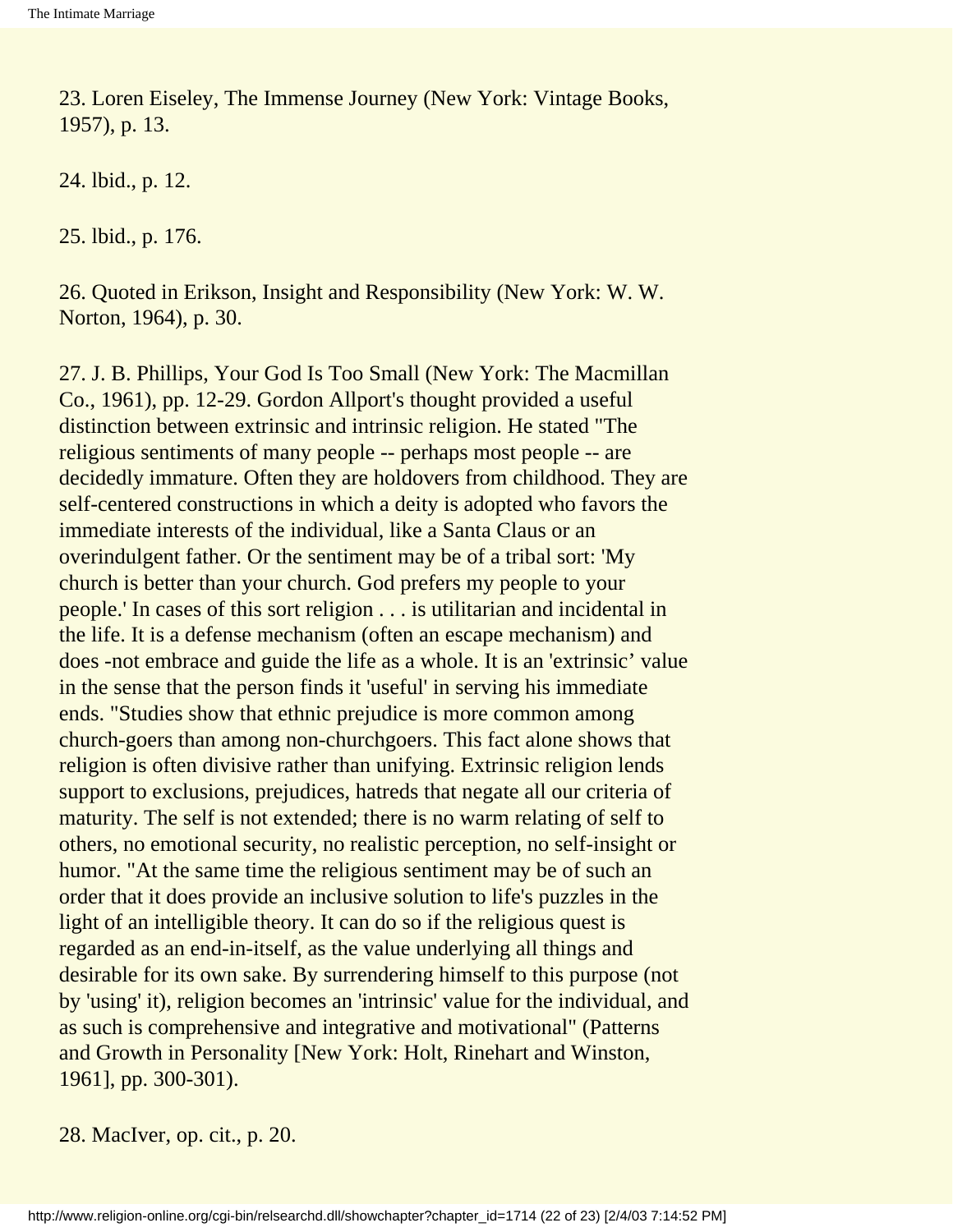29. See Erikson, Insight and Responsibility, "Human Strength and the Cycle of the Generations."

30. This exercise is adapted from an approach used by Viktor Franki in his practice of logotherapy.

31. From a discussion with William Genne, summer, 1958.

32. Erikson, Insight and Responsibility, p. 133.

33. Ross Snyder, Inscape (Nashville: Abingdon Press, 1968), p. 42.

34. Ibid., p. 21.

35. Ibid., p. 19.

36. Howe, Herein Is love (Valley Forge, Pa.: Judson Press, 1961), p. 88.

37. Snyder, lnscape, pp. 16, 15.

38. MacIver, op. cit., p. 132.

16